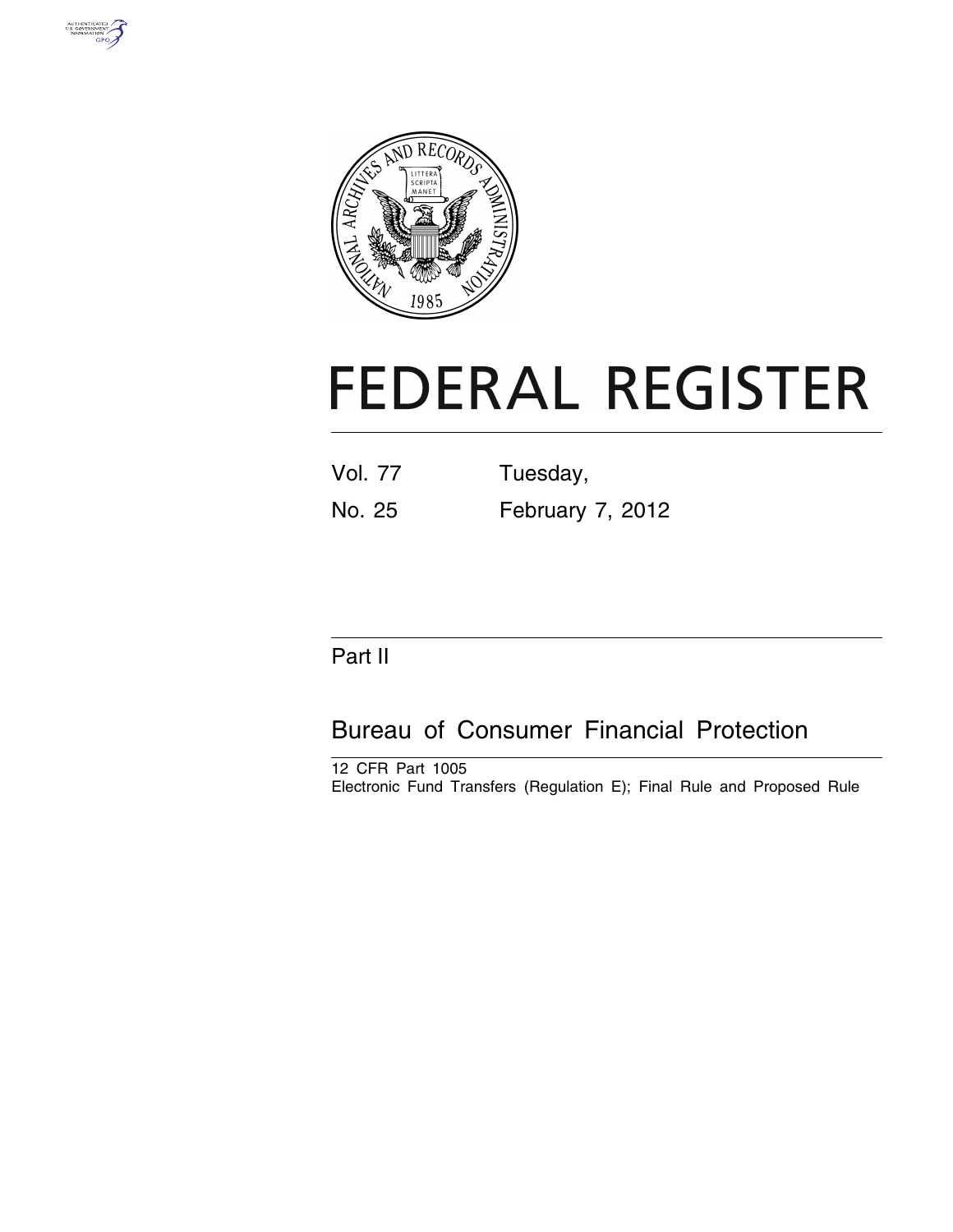# **BUREAU OF CONSUMER FINANCIAL PROTECTION**

# **12 CFR Part 1005**

**[Docket No. CFPB–2011–0009]** 

**RIN 3170–AA15** 

# **Electronic Fund Transfers (Regulation E)**

**AGENCY:** Bureau of Consumer Financial **Protection** 

**ACTION:** Final rule; official interpretation.

**SUMMARY:** The Bureau of Consumer Financial Protection is amending Regulation E, which implements the Electronic Fund Transfer Act, and the official interpretation to the regulation, which interprets the requirements of Regulation E. The final rule provides new protections, including disclosures and error resolution and cancellation rights, to consumers who send remittance transfers to other consumers or businesses in a foreign country. The amendments implement statutory requirements set forth in the Dodd-Frank Wall Street Reform and Consumer Protection Act.

**DATES:** The rule is effective February 7, 2013.

#### **FOR FURTHER INFORMATION CONTACT:**

Mandie Aubrey, Dana Miller, or Stephen Shin, Counsels, or Krista Ayoub or Vivian Wong, Senior Counsels, Division of Research, Markets, and Regulations, Bureau of Consumer Financial Protection, 1700 G Street NW., Washington, DC 20006, at (202) 435– 7000.

# **SUPPLEMENTARY INFORMATION:**

# **I. Overview**

The Bureau of Consumer Financial Protection (Bureau) is publishing this final rule to implement section 1073 of the Dodd-Frank Wall Street Reform and Consumer Protection Act (Dodd-Frank Act),<sup>1</sup> which creates a comprehensive new system of consumer protections for remittance transfers sent by consumers in the United States to individuals and businesses in foreign countries. Consumers transfer tens of billions of dollars from the United States each year. However, these transactions were generally excluded from existing Federal consumer protection regulations in the United States until the Dodd-Frank Act expanded the scope of the Electronic Fund Transfer Act (EFTA) 2 to provide for their regulation.

The new protections will significantly improve the predictability of remittance transfers and provide consumers with better information for comparison shopping. First, the statute requires consistent, reliable disclosures about the price of a transfer, the amount of currency to be delivered to the recipient, and the date of availability. Consumers must receive pricing information before they make payment, and under the final rule will generally have 30 minutes after making payment to cancel a transaction. Second, the new requirements also increase consumer protections where transfers go awry by requiring providers to investigate disputes and remedy errors. Because the statute defines ''remittance transfers'' broadly, most electronic transfers of funds sent by consumers in the United States to recipients in other countries will be subject to the new protections.

Authority to implement the new Dodd-Frank Act provisions amending the EFTA transferred from the Board of Governors of the Federal Reserve System (Board) to the Bureau effective July 21, 2011. The Dodd-Frank Act requires that regulations to implement certain of these provisions be issued by January 21, 2012. To ensure compliance with this deadline, the Board issued a Notice of Proposed Rulemaking in May 2011 (May 2011 Proposed Rule) with the expectation that the Bureau would complete the rulemaking process.3

The Bureau is now issuing the final rule to define standards and provide initial guidance to industry. The final rule provides for a one-year implementation period. The Bureau is also publishing elsewhere in today's **Federal Register** a Notice of Proposed Rulemaking (January 2012 Proposed Rule) to further refine application of the final rule to certain transactions and remittance transfer providers. The Bureau expects to complete any further rulemaking on matters raised in the January 2012 Proposed Rule on an expedited basis before the end of the one-year implementation period.

The Bureau will work actively with consumers, industry, and other regulators in the coming months to follow up on the final rule. For instance, the Bureau has begun discussions with other Federal and state regulators concerning the fact that Congress's decision to regulate remittance transfers under the EFTA affects the application of certain State laws and Federal antimoney laundering regulations, as discussed further below. In coming months, the Bureau also expects to develop a small business compliance

guide and engage in dialogue with industry regarding implementation issues. Finally, as the implementation date approaches, the Bureau expects to conduct a public awareness campaign to educate consumers about the new disclosures and their other rights under the Dodd-Frank Act.

#### **II. Background**

# *A. Scope and Regulation of Remittance Activities*

The term ''remittance transfer'' has been used in other contexts to describe consumer-to-consumer transfers of low monetary value, often made via nondepository companies known as ''money transmitters'' by migrants supporting friends and relatives in their home countries.4 But while this likely is the single largest category of electronic transfers of funds by consumers in the United States to recipients in foreign countries, it is not the only one. For instance, transfers can be sent abroad by any consumers in the United States, not just immigrants. In addition to using money transmitters, consumers can transfer funds to recipients in foreign countries through depository institutions or credit unions, for instance through wire transfers or automated clearing house (ACH) transactions. Furthermore, consumers in the United States may transfer funds to businesses as well as to individuals in foreign countries, for instance to pay bills, tuition, or other expenses. Although a number of studies of certain sets of consumers' international funds transfers have shown that transactions average several hundred dollars per transfer,5 average transfer sizes vary significantly among subsets of the market, *e.g.,* among sets of consumer transfers sent to particular destination regions, or among consumer transfers

5*See, e.g.,* Ole E. Andreassen, *Remittance Service Providers in the United States: How Remittance Firms Operate and How They Perceive Their Business Environment* 15–16 (June 2006), available at: siteresources.worldbank.org/INTPAYMENT REMMITTANCE/Resources/Businessmodels FSEseries.pdf) (''Andreassen''); Manuel Orozco, Inter-American Dialogue, *Migration and Remittances in Times of Recession: Effects on Latin American and Caribbean Economies* 13–14 (Apr. 2009), available at: www.oecd.org/dataoecd/48/8/ 42753222.pdf; Bendixen & Amandi, *Survey of Latin American Immigrants in the United States* 23 (Apr. 30, 2008), available at: *idbdocs.iadb.org/wsdocs/ getdocument.aspx?docnum=35063818.* (''*Bendixen Survey''*)

<sup>1</sup>Public Law 111–203, 124 Stat. 1376, section 1073 (2010).

<sup>2</sup> 15 U.S.C. 1693 *et seq.* EFTA section 919 is codified in 15 U.S.C. 1693o-1. 376 FR 29902 (May 23, 2011).

<sup>4</sup>*See, e.g.,* Committee on Payment and Settlement Systems and the World Bank, *General Principles for International Remittance Services* 6 (Jan. 2007), available at: siteresources.worldbank.org/ INTPAYMENTREMMITTANCE/Resources/New\_ Remittance\_Report.pdf (''*CPSS Principles''*).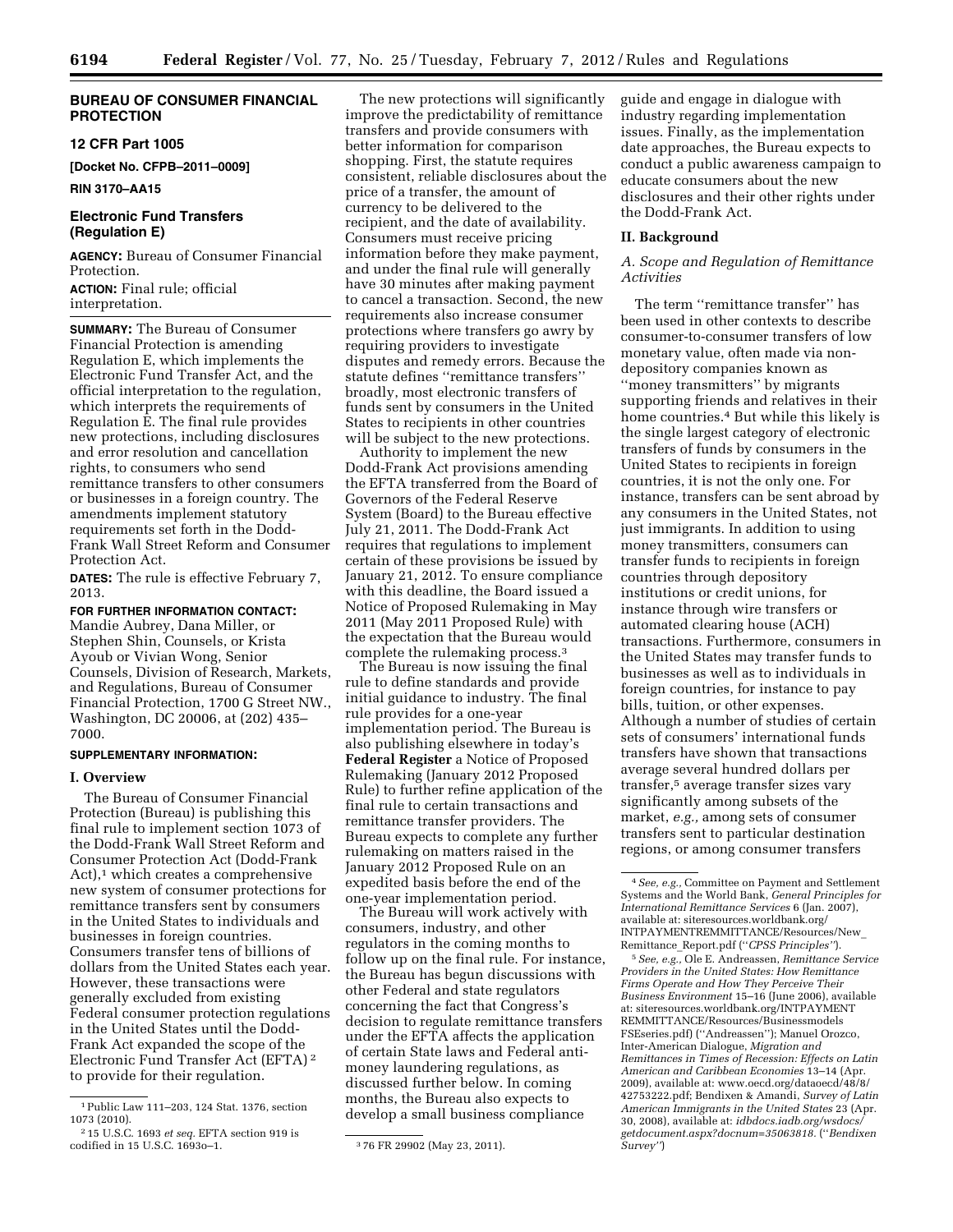sent via particular methods or for particular purposes.6

As described further below, the Dodd-Frank Act defines ''remittance transfer'' broadly to include most electronic transfers of funds sent by consumers in the United States to recipients in other countries. There is no available data regarding the volume of remittance transfers using the statutory definition, but a number of studies regarding related financial flows indicate that consumers in the United States transfer tens of billions of dollars abroad annually. Globally, the World Bank estimates that the worldwide volume of certain cash, asset, and in-kind transfers made by migrants to developing countries reached \$325 billion in 2010, and that the United States was the source of the greatest number of such transfers.7 The U.S. Bureau of Economic Analysis estimates that in 2010, \$37.1 billion in cash and in-kind transfers were made from the United States to foreign households by foreign-born individuals who had spent one or more years here.<sup>8</sup> Similarly, a private consulting firm estimates that in 2005, \$42 billion in international transfers were made by money transmitters in the United States.9 The U.S. Census Bureau, in contrast, estimates that monetary transfers from U.S. households to family and friends abroad totaled approximately \$12 billion in 2008.10

7World Bank, *Migration and Remittances Factbook 2011* 15, 17 (2d ed. 2011). The World Bank estimates include cash and in-kind transfers by migrants to their native countries, earnings of temporary workers, and certain asset transfers.

8Bureau of Economic Analysis (BEA''), *Personal Transfers, 1992:I –2011:III* (Dec. 15, 2011). For more on the BEA's methodology, *see* Mai-Chi Hoang and Erin M. Whitaker, BEA, ''Annual Revision of the U.S. International Transaction Accounts,'' *Surv. of Current Bus,* vol. 91, no. 7 (July 2011) at 47–61; Christopher L. Bach, BEA, ''Annual Revision of the U.S. International Accounts, 1991–2004,'' *Surv. of Current Bus.* vol. 85, no. 7 (July 2005) at 64–66.

9 KPMG LLP Economic and Valuation Services, *2005 Money Services Business Industry Survey Study for Financial Crimes Enforcement Network* 5 (Sept. 26, 2005), available at: *[www.fincen.gov/news](http://www.fincen.gov/news_room/rp/reports/pdf/FinCEN_MSB_2005_Survey.pdf)*\_ *[room/rp/reports/pdf/FinCEN](http://www.fincen.gov/news_room/rp/reports/pdf/FinCEN_MSB_2005_Survey.pdf)*\_*MSB*\_*2005*\_ *[Survey.pdf](http://www.fincen.gov/news_room/rp/reports/pdf/FinCEN_MSB_2005_Survey.pdf)* (''*KPMG Report''*) (Volume estimates included fees charged, as well as principal transferred. It is unclear whether estimate includes inbound, as well as outbound, transfers).

10Elizabeth M. Grieco, Patricia de la Cruz et al., *Who in the United States Sends and Receives* 

The available data suggest that the majority of consumers' international transfers from the United States are sent to the Caribbean and Latin America, and primarily to Mexico. Significant sums are also sent to Asia, and to the Philippines in particular.<sup>11</sup>

In the United States, remittance transfers sent by non-bank ''money transmitters,'' depository institutions, and credit unions are generally subject to Federal anti-money laundering laws and restrictions on transfers to or from certain persons. Money transmitters are also subject to State licensing and (in some cases) State regulatory regimes. However, consumer protections for remittance and other funds transfers vary widely at the State level, and international money transfers fall largely outside the scope of existing Federal consumer protections. For instance, the EFTA was enacted in 1978 to provide a basic framework establishing the rights, liabilities, and responsibilities of participants in electronic fund transfer (EFT) systems. As implemented by Regulation E (12 CFR part 1005),12 the EFTA governs transactions such as transfers initiated through automated teller machines, point-of-sale terminals, automated clearing house systems, telephone billpayment plans, or remote banking services. However, prior to the new Dodd-Frank Amendments, Congress had specifically structured the EFTA to exclude wire transfers,<sup>13</sup> and transfers sent by money transmitters also generally fall outside the scope of existing Regulation E. As described in more detail below, these categories of transfers are believed to compose the majority of the remittance transfer market.

11U.S. Gov't Accountability Office, GAO–06–204, *International Remittances: Information on Products, Costs, and Consumer Disclosures* 7 (November 2005) (''*GAO Report''*); *see also* Cong. Budget Office, *Migrants' Remittances and Related Economic Flows* 7 (Feb. 2011).

12 In light of the transfer of the rulemaking authority for the EFTA (other than Section 920 of the EFTA) from the Board to the Bureau, the Bureau published for public comment an interim final rule establishing a new Regulation E at 12 CFR part 1005. *See* 76 FR 81020 (Dec. 27, 2011). Consequently, provisions in the Board's Regulation E at 12 CFR part 205 were republished as the Bureau's Regulation E at 12 CFR part 1005.

13*See* EFTA section 903(7), which has been implemented in 12 CFR 1005.3(c).

# *B. Specific Methods of Consumer Remittance and Other Money Transfers*

Consumers can choose among several methods of transferring money to foreign countries, as detailed below. Information on the volume of certain methods, particularly consumer wire transfers, is very limited, but the Bureau believes that transactions by non-bank ''money transmitters'' and wire transfers by depository institutions and credit unions make up the majority of the remittance transfer market.

The various methods of remittance transfer can generally be categorized as involving either closed network or open network systems, although new hybrids between open and closed networks are developing. In closed networks, a principal remittance transfer provider offers a service through a network of agents or other partners that help collect funds in the United States and disburse funds abroad. Through the provider's own contractual arrangements with those agents or other partners, or through the contractual relationships owned by the provider's business partner, the principal provider can exercise some control over the transfer from end-to-end.

In contrast, in an open network, no single provider has control over or relationships with all of the participants that may collect funds in the United States or disburse funds abroad. A number of principal providers may access the system. National laws, individual contracts, and the rules of various messaging, settlement, or payment systems may constrain certain parts of transfers sent through an open network system. But any participant, such as a U.S. depository institution, may use the network to send transfers to unaffiliated institutions abroad with which it has no contractual relationship, and over which it has limited authority or ability to monitor or control.14

Remittance Transfers Through Money **Transmitters** 

Historically, many consumers have sent remittance transfers through nondepository institutions called ''money transmitters.''15 Money transmitters generally operate through closed networks, receiving and disbursing funds through their own outlets or through agents, such as grocery stores, neighborhood convenience stores, or depository institutions. Money

<sup>6</sup>For example, one study found that 52% of total worldwide transfers to India from Indians living abroad were made in amounts of \$1,100 and above, and of that category, 63% exceeded \$2,200. Muzaffar Chishti, Migration Policy Institute, *The Rise in Remittances to India: A Closer Look*  (February 2007), available at: http://www.migration information.org/Feature/display.cfm?ID=577 (citing to 2006 study by the Reserve Bank of India; study was not limited to transfers from the United States); *see also* Manuel Orozco, Inter-American Dialogue, *Worker Remittances in an International Scope* 10 (Feb. 28, 2003), available at: www.iadb.org/ document.cfm?id=35076501.

*Remittances? An Initial Analysis of the Monetary Transfer Data from the August 2008 CPS Migration Supplement,* U.S. Census Bureau Working Paper No. 87 (Nov. 2010), available at http://www.census. gov/population/www/documentation/twps0087/ twps0087.html. The report recognizes the substantial difference between its estimate and that of the BEA and offers several possible explanations, but does not reach a conclusion about the difference between the estimates.

<sup>14</sup>*See generally* CPSS Principles at 9–10.

<sup>15</sup>Federal law requires money transmitters to register with the Financial Crimes Enforcement Network of the U.S. Department of the Treasury. 31 U.S.C. 5330; 31 CFR 1022.380. Most states also require money transmitters to be licensed by the State.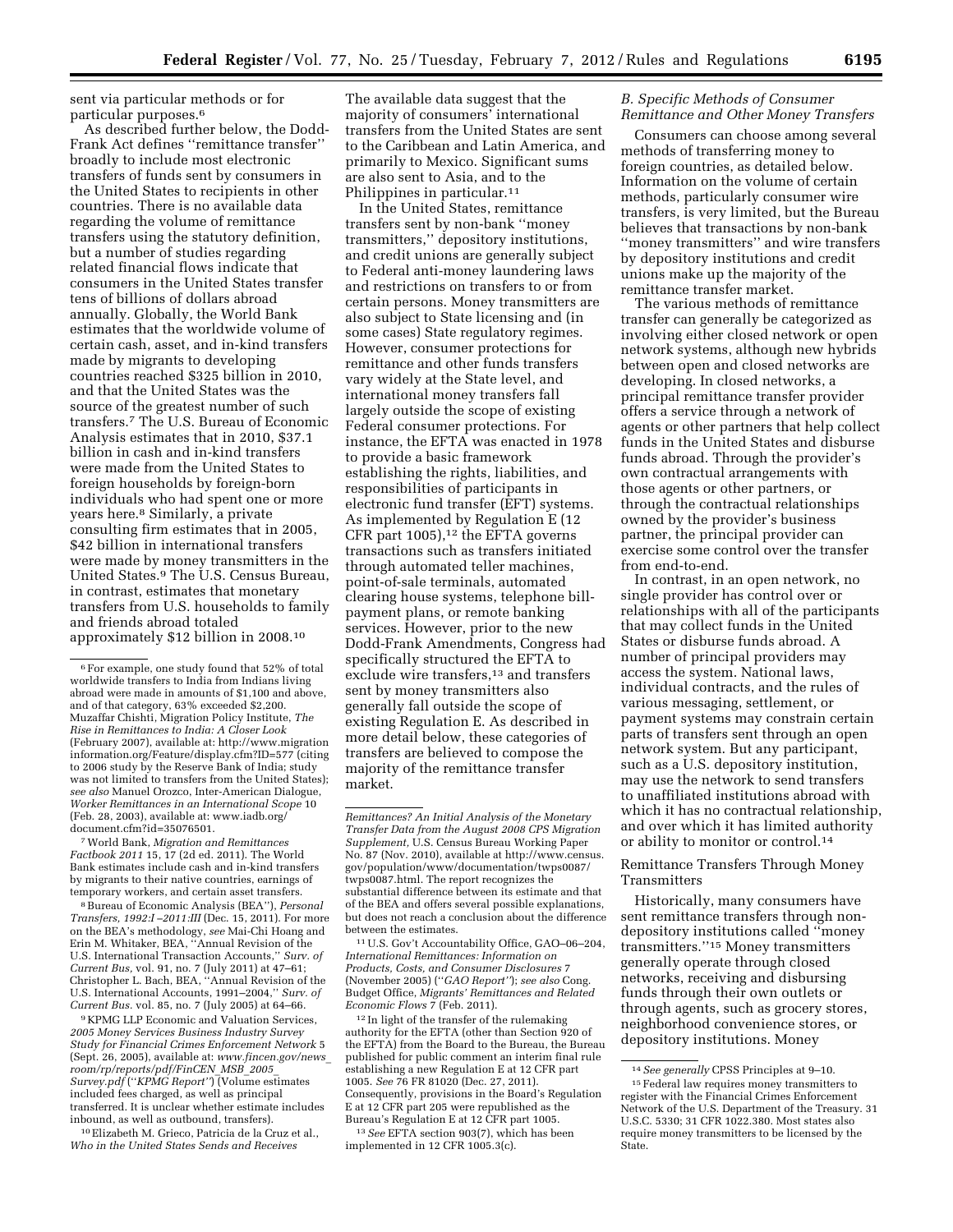transmitters have traditionally dominated the market for transfers from consumers in the United States to relatives or other households abroad.16 These businesses, in turn, have tended to focus on modest-sized transfers. Many cap the size of individual transfers,17 and some evidence suggests that for some destination markets, money transmitters' prices for transfers of several hundred dollars tend to be lower than depository institutions' prices.18

For a remittance transfer conducted through a money transmitter, a consumer typically provides basic identifying information about himself and the recipient, and pays cash sufficient to cover the transfer amount and any transfer fees charged by the money transmitter. The consumer is often provided a confirmation code, which the consumer relays to the recipient. The money transmitter sends an instruction to a specified payout location or locations in the recipient's country where the recipient may pick up the transferred funds in cash, often in local currency, on or after a specified date, upon presentation of the confirmation code and/or other identification. These transfers are generally referred to as cash-to-cash remittances.

Although most money transmitters focus on cash-to-cash remittance transfers, many have also broadened their product offerings, with respect to both the methods for sending and the methods for receiving remittance transfers. For example, money transmitters may permit transfers to be initiated using credit cards, debit cards, or bank account debits, through Web sites, dedicated telephone lines at agent locations, at stand-alone kiosks, or by telephone. Abroad, money transmitters and their partners may allow funds to be deposited into recipients' bank accounts, or distributed directly onto prepaid cards. Funds can also be transferred among consumers' ''virtual wallets,'' through accounts identified by individuals' email addresses or mobile phone numbers. A recent survey of companies sending funds from the United States to Latin America showed

that approximately 75% permit consumers to send transfers of funds that can be deposited directly into recipients' bank accounts, and about 15% offer internet-based transfers.19

The cost of a transfer sent through a money transmitter generally has two components, in addition to any governmental taxes. The first component is fees. In general, money transmitters charge up-front fees at the time that a transaction is sent. Though it is possible that agents that disburse funds may charge additional fees, the contractual relationships that money transmitters hold with their agents—or with intermediaries that manage such agents—may allow money transmitters, as a condition of network participation, to forbid such fees.

The second component is the exchange rate applied to the transfer, which determines how much money a consumer will have to pay in order for a recipient to receive a certain amount of local currency. Money transmitters also often set the exchange rates that apply to the transfers they send, at or before the time that a consumer tenders payment. However, some money transmitters offer floating rate products where the exchange rate is not determined until the recipient picks up the funds. In either scenario, the exchange rate that applies to a transfer usually reflects a spread: a percentage difference between that exchange rate (the ''retail'' rate) and some ''wholesale'' exchange rate.20 Spreads can be used to generate revenue for the money transmitter or its partners. Spreads are also one of several mechanisms that money transmitters or their partners may use to manage exchange rate risk, which arises due to the frequent fluctuations in most wholesale currency markets and the time lags between when transfers are initiated, when destination market currency is bought, when transfers are picked up by recipients,

20There are a variety of ways to measure the wholesale exchange rate. For example, researchers may rely on publicly available interbank exchange rates, which are the rates available to large financial institutions exchanging very large quantities of currency with each other. *By* contrast, in calculating their revenues due to spread, money transmitters generally rely on the rates at which they buy currency, which may be different from interbank rates.

and when the parties settle their transactions.

Funds sent through a money transmitter are generally available in one to three business days, although same day delivery may be available, often for a higher fee. At the time of the transaction, transmitters generally set a date (and possibly time) when funds will be available. Based on the contractual relationships among network participants, money transmitters may require agents in the recipient country to make funds available to recipients before accounts are settled among the agent in the United States, the money transmitter, the agent abroad, and any other entities involved. But the processes and methods that agents in the United States, money transmitters, agents abroad, and other entities communicate with each other, transfer funds among each other, and settle accounts can vary widely.21

Because money transmitters generally work through closed networks, even those that do not operate their own retail outlets often have direct contractual relationships with agents in the United States through which consumers initiate transfers, as well as agents abroad, which make funds available to recipients. Alternatively, money transmitters may have direct relationships with intermediaries that, in turn, contract with and manage individual agents. In either scenario, money transmitters can use the terms of their contractual relationships to restrict the terms under which agents or other network partners can operate and to obtain information from the agents or other networks to monitor their compliance with contractual and legal requirements.

#### International Wire Transfers

Depository institutions and credit unions have traditionally offered consumers remittance transfer services by way of wire transfers, which are certain electronically transmitted orders that direct receiving depository institutions to pay identified beneficiaries.<sup>22</sup> Unlike closed network

<sup>16</sup>Bureau, *Report on Remittance Transfers* 6 (July 20, 2011), available at: http://www.consumer finance.gov/wp-content/uploads/2011/07/Report\_ 20110720\_RemittanceTransfers.pdf (''*Bureau 2011 Report''*).

<sup>17</sup>*KPMG Report* at 47.

<sup>18</sup>*See, e.g., Remittance Prices Worldwide: Making Markets More Transparent, Sending Money FROM United States,* at: http://remittanceprices. worldbank.org/Country-Corridors/from-United-States (tracking select providers' prices for sending \$200 and \$500 transfers from the United States to select countries).

<sup>19</sup>Manuel Orozco, Elizabeth Burgess et al, Inter-American Dialogue, *A Scorecard in the Market for Money Transfers: Trends in Competition in Latin American and the Caribbean* 6 (June 18, 2010) (''*Scorecard''*). Like cash-to-cash remittances, many of these new offerings rely on closed networks, though others rely on open networks or reflect some characteristics of both open and closed network transactions. The primary means of open network transfers are wire transfers and international ACH transfers, discussed in more detail below.

<sup>21</sup>*See generally Andreassen* at 3–5; *CPSS Principles* at 41–42.

<sup>22</sup>Wire transfers can, in fact, be composed of a sequence of payment orders, each of which are settled using different payment systems. For instance, an international wire transfer may be composed, in part, by a domestic wire transaction between the sending institution in the United States and an intermediary also operating in the United States; a ''book transfer'' between two accounts held by the intermediary institution; and a transaction between that intermediary and the receiving institution (that may be conducted through the domestic wire system in the receiving country).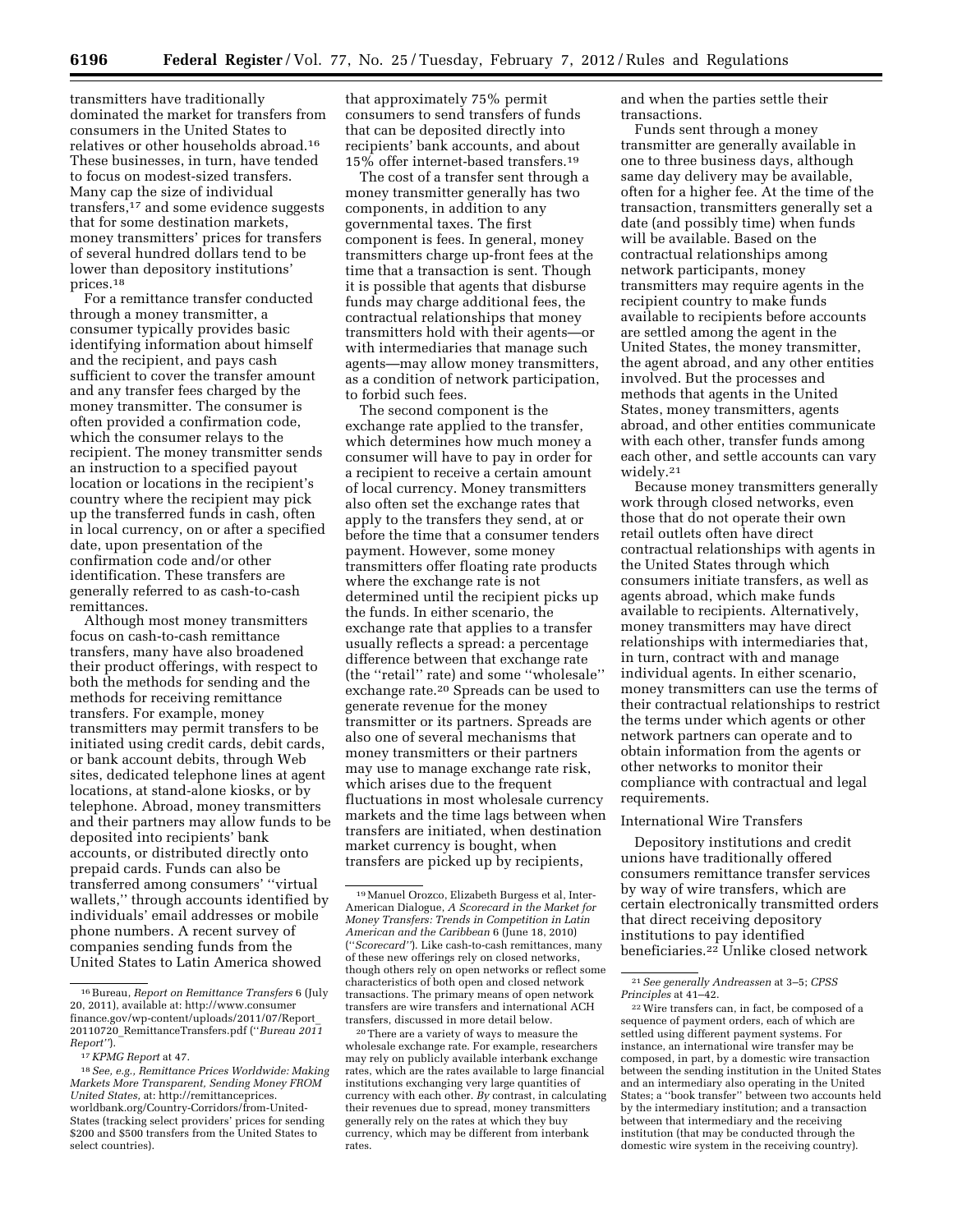transactions, which generally can only be sent to agents or other entities that have signed on to work with the specific provider in question, wire transfers are generally open network transactions that can reach virtually any bank worldwide through national payment systems that are connected through correspondent and other intermediary bank relationships.23 Historically, while money transmitters have focused on modest-sized transfers between persons who may not use depository institutions or credit unions, wire transfers have generally been used for large transactions sent by consumers with deposit accounts to recipients with deposit accounts. Wire transfers are generally not capped on the amount that can be sent, and individual transactions can involve thousands or millions of dollars. Because flat fees are common, the price of a wire transfer, as a percent of the transaction amount, often decreases as the size of the transfer increases. Information on the volume of consumer wire transfers is very limited.

To initiate a wire transfer, a consumer typically provides the sending depository institution or credit union not only information about himself and the recipient of the transfer, but also technical information about the recipient's financial institution and the account into which money will be received. The fees charged by the sending institution and the principal amount to be transferred are deducted from the consumer's account. No access code or similar device is typically required because the funds will be deposited into the designated recipient's account in the foreign country.

Like money transmitters, providers of wire transfers usually charge up-front fees at the time of the transaction. In some cases, intermediary institutions impose additional fees (sometimes referred to as ''lifting fees'') and recipient institutions may also charge fees for converting funds into local currency and/or depositing them into recipients' accounts. Often, intermediary and recipient institutions charge fees to the consumer by deducting them from the principal amount transferred, although sometimes fees are charged to the sending institution instead.

For wire transfers that will be received in a foreign currency, the mechanics of the currency exchange may depend on the circumstances. A sending depository institution or credit

union that participates in foreign exchange markets may exchange the currency at the time of transfer, using an exchange rate that the sending institution sets. In such cases, the principal amount will be then transferred in the foreign currency. Even if the funds are to be received in a foreign currency, however, the sending financial institution may not conduct the foreign exchange itself. Some financial institutions, particularly smaller institutions, may not participate in any foreign currency markets. In other cases, a depository institution or credit union may choose not to trade an illiquid currency or a consumer may request that the financial institution send the transfer in U.S. dollars. In these cases, the sending institution's correspondent institution, the first cross-border intermediary institution in the recipient's country, or the recipient's institution, may set the exchange rate that applies to the transfer. Like exchange rates applied to closed network transfers, exchange rates applied to wire transfers may reflect a spread between the retail rate and the wholesale rate; this spread can be used to generate revenue or to help manage exchange rate risk.

Funds that are sent by wire transfers are usually not available on the same day that the transaction is initiated. Because of time zone differences, and because payment is often not made before funds are settled among the various parties, wire transfers generally take at least one day for delivery. They may take longer, depending on the number of institutions involved in the transmittal route, the payment systems used, and individual institutions' business practices.

Communications within the open network can be complicated. Where a sending institution has no contractual, account, or other relationships with a recipient institution, it may communicate indirectly by sending funds and payment instructions to a correspondent institution, which will then transmit the instructions and funds to the recipient institution directly or indirectly through other intermediary institutions. In some cases the sending institutions may not know the identity of the intermediary institution prior to initiating the transfer because more than one transfer route may be possible. Institutions may learn about each other's practices through any direct contractual or other relationships that do exist, through experience in effectuating wire transfers over time, through reference materials, or through information provided by the consumer. However, as open networks operate

today, there is no global practice of communications by intermediary and recipient institutions that do not have direct relationships with a sending institution regarding fees deducted from the principal amount or charged to the recipient, exchange rates that are set by the intermediary or recipient institution, or compliance practices. Furthermore, even among contractual partners, communication practices could vary.

# International ACH

More recently, some depository institutions and credit unions have begun to offer other methods for initiating remittance transfers, such as through the automated clearing house system (ACH), which provides for batched electronic fund transfers generally on a nightly basis. To reach a foreign recipient, transfers initiated through the ACH system must generally pass through a ''gateway operator'' in the United States, to an entity in the recipient country (such as a foreign financial institution) according to the terms of an agreement between the two; the transfers are then cleared and settled through a payment system in the recipient country. Individual financial institutions can serve as gateway operators, and through a set of branded services called FedGlobal ACH Payments, the Federal Reserve Banks also offer international ACH gateway services.24

Similar to the typical money transmitter services, the FedGlobal ACH Payments services have been designed for modest sized transfers. They have been marketed, at least in part, to serve migrants sending money to their countries of origin, and some of the FedGlobal services include transaction limits.25 Unlike some money transmitters, FedGlobal does not offer transfers that can be picked up on the same day on which they are sent.<sup>26</sup>

Development of the FedGlobal system has occurred in the last decade. In 2001, the Federal Reserve Banks began offering cross-border ACH services to Canada. In 2004, the Federal Reserve Banks launched an interbank mechanism in partnership with the central bank of Mexico, later branded

26*FedGlobal Originations Manual* at 11, 49.

<sup>23</sup>A correspondent relationship is generally one in which a financial institution has a contractual arrangement to hold deposits and provide services to another financial institution, which has limited access to certain financial markets.

<sup>24</sup>Board, *Report to the Congress on the Use of the Automated Clearinghouse System for Remittance Transfers to Foreign Countries* 4–6, 7, 9 (July 2011), available at: *[http://www.federalreserve.gov/](http://www.federalreserve.gov/boarddocs/rptcongress/ACH_report_201107.pdf) [boarddocs/rptcongress/ACH](http://www.federalreserve.gov/boarddocs/rptcongress/ACH_report_201107.pdf)*\_*report*\_*201107.pdf*  (''*Board ACH Report''*).

<sup>25</sup>*Board ACH Report* at 4, 10; Fed. Reserve Bank Services, *FedGlobal*® *ACH Payments Service Origination Manual* 23, 48, available at: *[http://www.](http://www.frbservices.org/files/serviceofferings/pdf/fedach_global_service_orig_manual.pdf) [frbservices.org/files/serviceofferings/pdf/fedach](http://www.frbservices.org/files/serviceofferings/pdf/fedach_global_service_orig_manual.pdf)*\_ *global*\_*service*\_*orig*\_*[manual.pdf](http://www.frbservices.org/files/serviceofferings/pdf/fedach_global_service_orig_manual.pdf)* (''*FedGlobal Originations Manual''*).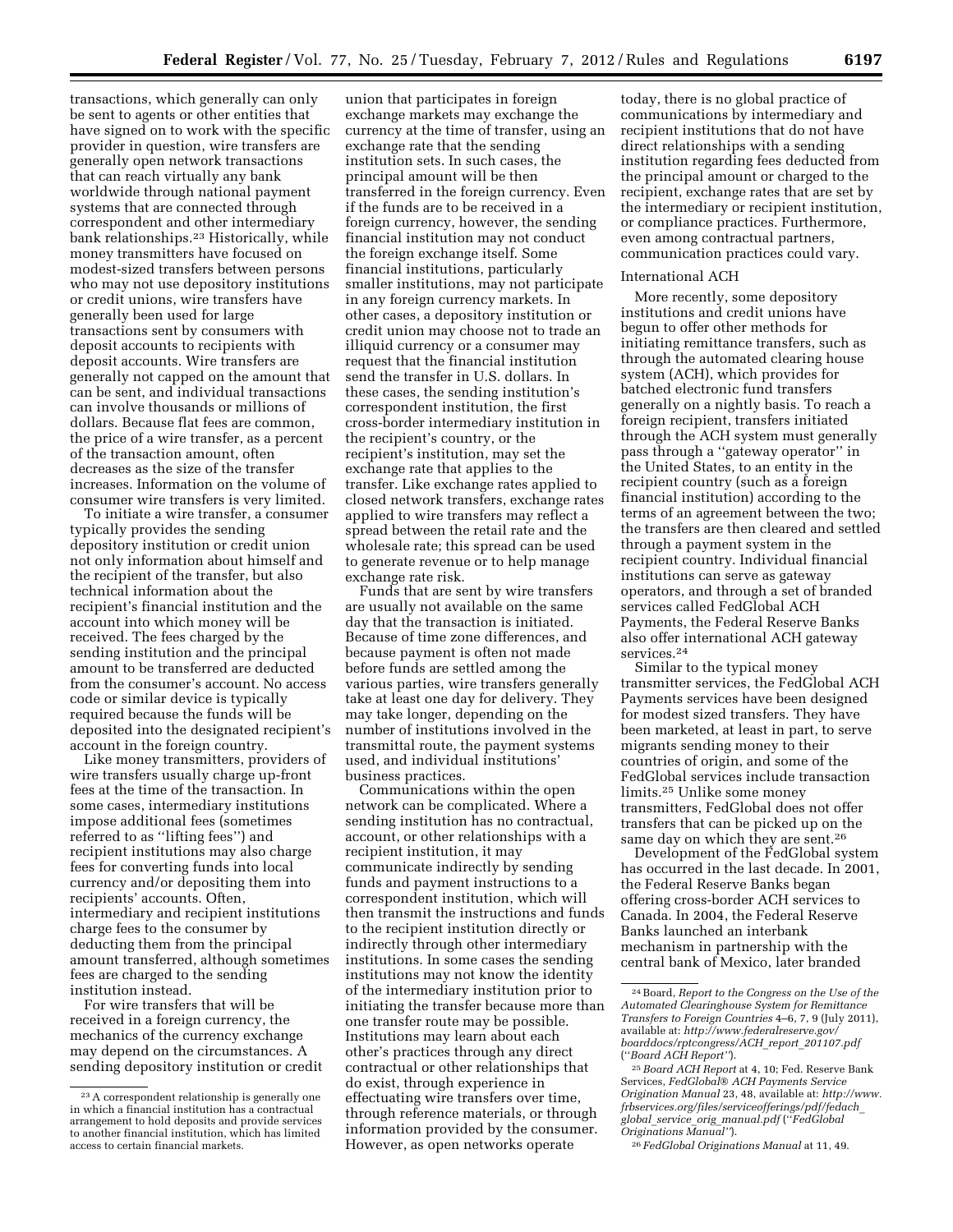"Directo a México," to carry out crossborder ACH transactions between the United States and Mexico. The Federal Reserve Banks now offer international ACH services to 35 countries in Europe, Canada, and Latin America through agreements with private-sector or government entities.27 In each case, the Federal Reserve and the entity or entities with which the Federal Reserve has an agreement receive, process, and distribute ACH payments to financial institutions or recipients within the respective domestic payment systems, and in accordance with the terms of the FedGlobal ACH service.<sup>28</sup> Depending on the recipient country, institutions may offer customers account-to-account transfers, or allow customers to send transfers that may be picked up in cash at a participating institution or other payout location abroad.29

The Federal Reserve provides U.S. financial institutions access to its FedGlobal ACH Payments Service for a fee. Financial institutions, in turn, offer the product to their customers for a fee.30 For the purposes of this discussion, international ACH transactions will be considered open network transactions. However, depending in part on the nature of the agreements between U.S. gateway operators and the foreign entities involved, international ACH transfers also share some characteristics of closed network transfers. For example, like wire transfers, international ACH transfers can involve payment systems in which a large number of sending and receiving institutions may participate, such that the sending institution and the receiving institution may have no direct relationship. Agreements formed by the gateway operator with foreign entities may, however, restrict some terms of the service and the participants in the system. For example, unlike institutions that receive wire transfers, institutions that receive FedGlobal ACH transfers are generally restricted, by the terms of the service, from deducting a fee from the principal amount (though the service may permit recipient

institutions to charge certain other fees, such as fees for receiving a transfer).<sup>31</sup>

In some instances, the financial institution originating a FedGlobal ACH transfer can choose to conduct the foreign exchange, and send the transfer in the foreign currency. In other cases, however, transfers are sent in U.S. dollars and any applicable exchange rate is determined afterward, by the foreign ACH counterpart, either directly or through foreign depository institutions.32 For such transfers, the terms of the FedGlobal service can determine how and when the applicable rate is set. For instance, for FedGlobal transfers to Mexico, the exchange rate is based on rate published by the Bank of Mexico on the date the transfer is credited to the beneficiary's account, minus a fixed spread.33 Funds are deposited into the recipient's account or made available to be picked up, in accordance with a delivery schedule that is established by the rules applicable to each FedGlobal service, and the practice of receiving financial institutions.34

International ACH transfers sent through the FedGlobal service or other mechanisms likely account for a small share of the remittance transfers sent annually. In July 2011, the Board reported that about 410 financial institutions had enrolled in the FedGlobal ACH Payments Service, and that only about one-third of those initiated transfers in a typical month. The Board further reported that some enrolled institutions do not offer the service for consumer-initiated transfers; a large portion of the transfers sent through the FedGlobal's Canadian and European services were commercial payments; and the volume of transfers through the FedGlobal's Latin America service was negligible.<sup>35</sup>

The FedGlobal ACH services account for only about 20 percent of cross-border transactions that are processed through the U.S. ACH networks.36 The Bureau believes that remittance transfers account for only a small portion of these additional transactions, which include not only outbound, consumer-initiated transfers, but also inbound transfers and transfers initiated by government and

33*See Foreign Exchange Rate,* available at: *[http://directoamexico.com/en/tipodecam.html.](http://directoamexico.com/en/tipodecam.html)*  34*Board ACH Report* at 11; *FedGlobal* 

- *Originations Manual* at 11, 13.
- 35*Board ACH Report* at 12 & n.53, 14–15.
- 36*Board ACH Report* at 5 & n.20, 9.

businesses.37 Section 1073 of the Dodd-Frank Act directs the Board to work with the Federal Reserve Banks and the Department of the Treasury to expand the use of the ACH system and other payment mechanisms for remittance transfers to foreign countries.

#### Other Transfer Methods

Over the last decade, some depository institutions and credit unions have independently developed other remittance transfer products, or have directly partnered with or joined other networks of financial institutions or other payout locations. Often designed with a focus on modest-sized transfers, these products include account-toaccount, account-to-cash, and cash-toaccount products that may be offered through closed network systems and resemble those offered by money transmitters.38 Services may be offered to non-account holders, as well as accountholders.

In addition, depository institutions, credit unions, money transmitters, and other entities, including brokerages, may directly, or in partnership with others, offer consumers other closed network, open network, and other models for sending money abroad. Some of these other models relying on prepaid and debit cards can be used to deliver funds to a person located abroad. For example, consumers may send funds to recipients abroad using prepaid cards. In one model, a consumer in the United States purchases a prepaid card, loads funds onto the card, and has it sent to a recipient in another country. The recipient may then use the prepaid card at an ATM or at a point of sale, at which time any currency exchange typically occurs. The consumer can reload the recipient's prepaid card through the provider's Web site.39

A consumer may also add a recipient in another country as an authorized user on his or her checking or savings account based in the United States, which could be denominated in dollars or in a foreign currency. A debit card linked to the consumer's account is provided to the recipient, who can use it to withdraw funds at an ATM or at a point of sale.40

<sup>27</sup>*Board ACH Report* at 9, 14; Fed. Reserve Bank Services, *FedGlobal ACH Payments,* available at: *[http://www.frbservices.org/serviceofferings/fedach/](http://www.frbservices.org/serviceofferings/fedach/fedach_international_ach_payments.html) fedach*\_*international*\_*ach*\_*[payments.html](http://www.frbservices.org/serviceofferings/fedach/fedach_international_ach_payments.html)*  (''*FedGlobal ACH Payments''*).

<sup>28</sup>*FedGlobal Originations Manual.* 

<sup>29</sup>*FedGlobal ACH Payments, [http://www.](http://www.frbservices.org/serviceofferings/fedach/fedach_international_ach_payments.html) [frbservices.org/serviceofferings/fedach/fedach](http://www.frbservices.org/serviceofferings/fedach/fedach_international_ach_payments.html)*\_ *international*\_*ach*\_*[payments.html](http://www.frbservices.org/serviceofferings/fedach/fedach_international_ach_payments.html)*.

<sup>30</sup> *See, e.g.,* Lenora Suki, *Competition and Remittances in Latin America: Lower Prices and More Efficient Markets,* Working Paper at 27 (Feb. 2007), available at: *[http://www.oecd.org/dataoecd/](http://www.oecd.org/dataoecd/31/52/38821426.pdf)  [31/52/38821426.pdf](http://www.oecd.org/dataoecd/31/52/38821426.pdf)* (''*Competition and Remittances''*).

<sup>31</sup>*FedGlobal Originations Manual* at 13, 27, 37, 42, 51. For transfers to Europe, the terms of the service provide for reimbursement of any fees deducted from the principal.

<sup>32</sup>*Board ACH Report* at 10–11.

<sup>37</sup>*Board ACH Report* at 6.

<sup>38</sup>*See, e.g., Scorecard* at 7, 25–26.

<sup>39</sup> Depending on the business model, a prepaid card could also be reloaded at in-person locations or through other reload mechanisms.

<sup>40</sup>Consumers may also use informal methods to send money abroad, such as sending funds through the mail or with a friend, relative, or courier traveling to the destination country. *See, e.g., Bendixen Survey* 24 (estimating about 12% of Latin American migrants' transfers from the United States to their families are sent through mail, courier, or friends traveling abroad).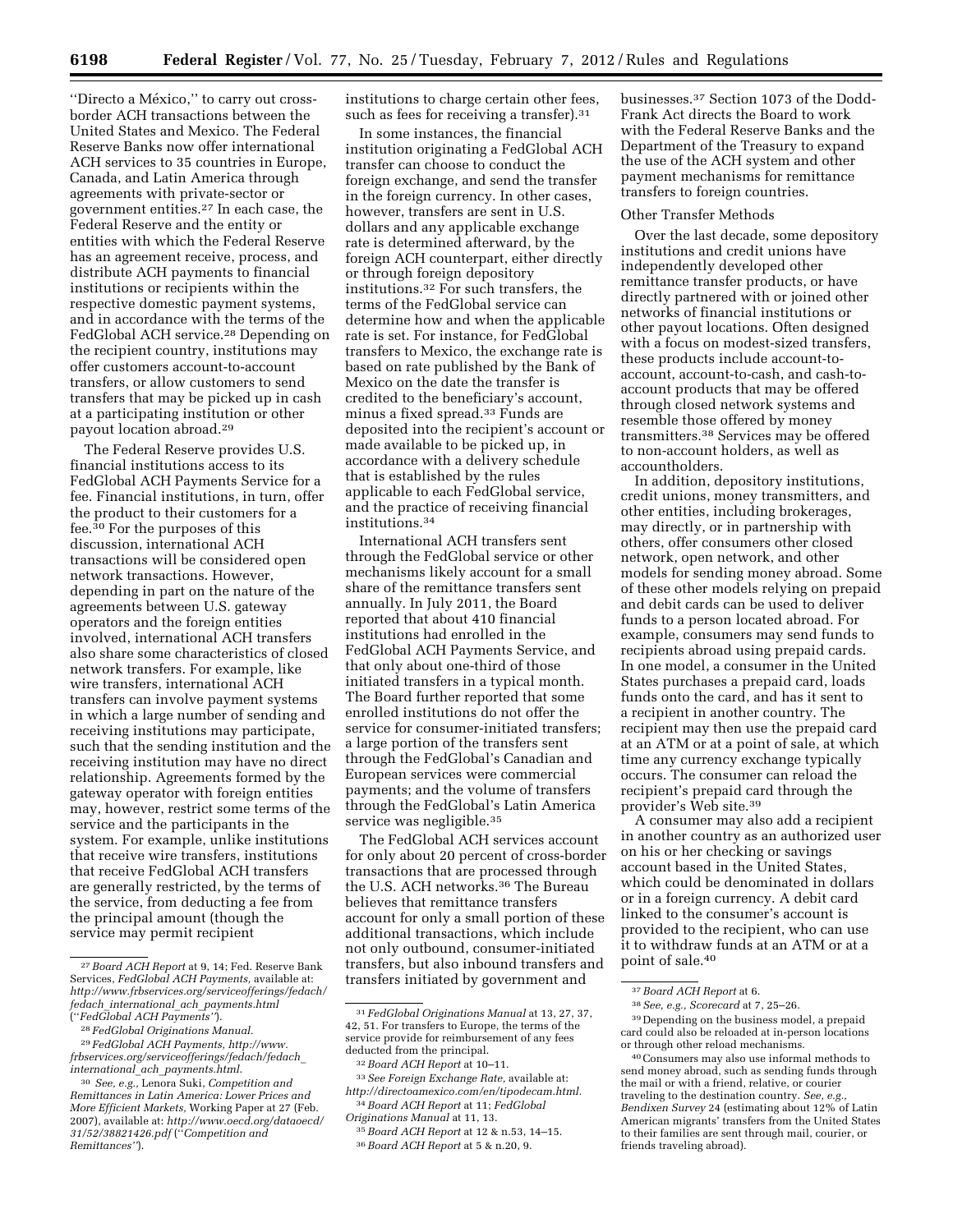# *C. Consumer Choice, Pricing, and Disclosure*

Research suggests that consumers choose a particular remittance transfer provider or product over another for a number of reasons. Significant factors include price, trust in the provider, security, reliability (*i.e.,* having specified funds available at the specified time), and convenience, particularly in markets with limited locations for recipients to pick up funds.41 The relative importance of these factors can vary. For instance, some studies indicate that consumers are willing to pay higher prices to ensure that recipients receive the entire amount promised at the promised delivery time, and that consumers also tend to continue using a service provider once it proves reliable.42 Though the available information is limited, similar factors may also affect some consumers' decisions about whether to send money at all, or how much money to send. For instance, one study showed that small decreases in fees charged led to significant increases in the number of transfers made by migrant consumers sending remittances to their home countries.<sup>43</sup>

In recent years, studies suggest that increasing competition and other factors have contributed to downward market pressure on prices in some remittance markets.44 One study shows that the average price for sending \$200 transfers to Latin America dropped by nearly half between 2001 and 2008, although prices have risen slightly since.<sup>45</sup> Furthermore,

44 Manuel Orozco, Inter-American Dialogue, *International Flow of Remittances: Cost, Competition and Financial Access in Latin America and the Caribbean—Toward an Industry Scorecard*  4 (2006), available at: *[www.iadb.org/news/docs/](http://www.iadb.org/news/docs/internationalflows.pdf) [internationalflows.pdf](http://www.iadb.org/news/docs/internationalflows.pdf)* (Technology may also be a driving factor). *See also,* The World Bank, *Global Economic Prospects: Economic Implications of Remittances and Migration* 137–38 (2006), available at: *[http://www-wds.worldbank.org/external/default/](http://www-wds.worldbank.org/external/default/WDSContentServer/IW3P/IB/2005/11/14/000112742_20051114174928/Rendered/PDF/343200GEP02006.pdf) [WDSContentServer/IW3P/IB/2005/11/14/](http://www-wds.worldbank.org/external/default/WDSContentServer/IW3P/IB/2005/11/14/000112742_20051114174928/Rendered/PDF/343200GEP02006.pdf) 000112742*\_*[20051114174928/Rendered/PDF/](http://www-wds.worldbank.org/external/default/WDSContentServer/IW3P/IB/2005/11/14/000112742_20051114174928/Rendered/PDF/343200GEP02006.pdf) [343200GEP02006.pdf.](http://www-wds.worldbank.org/external/default/WDSContentServer/IW3P/IB/2005/11/14/000112742_20051114174928/Rendered/PDF/343200GEP02006.pdf)* 

45*Scorecard* at 2, 13 (price includes upfront fee plus spread between exchange rate applied to the transfer and the wholesale exchange available at the time); *see also* Inter-American Development Bank, Multilateral Investment Fund, *Ten Years of* 

a recent survey of Latin American immigrants in the United States indicated that a majority were satisfied with the ease of use, inexpensiveness, and exchange rate and fee transparency of the companies that they used to send money, though fewer than half were satisfied with those companies' overall value.46

However, this information is limited, in both its scope and its applicability. For instance, not all remittance transfer markets are as competitive as the market for modest-sized transfers to Latin America. Furthermore, across markets, a number of concerns with regard to the clarity and reliability of information provided to consumers have been identified.47

First, pricing for remittance transfers is complex. The overall price of the transaction depends on three components (fees, taxes, and exchange rates). As a result, determining what amount of funds will actually be received and which provider offers the lowest price requires arithmetic that can be challenging for consumers.48

Second, pricing models can vary widely and change frequently, making it even more difficult for consumers to compare transfer options. Fees may be charged to senders up front or deducted from the principal amount. Because wholesale currency markets can fluctuate constantly over the course of the day, the exchange rates applied to individual remittance transfers may also change over the course of the day, depending on how frequently remittance transfer providers update their retail rates. Remittance transfer providers may also vary their exchange rates and fees charged based on a range of factors, such as the sending and receiving locations, and size and speed of the transfer.49 Taxes may vary

47*See generally* S. Rep. 111–176, at 179–80 (2010); *Remittances: Regulation and Disclosure in a New Economic Environment,* Hearing Before House Subcomm. on Fin. Insts. and Cons. Credit, House Comm. on Fin. Servs., No. 111–39 (June 3, 2009) (''*2009 House Hearing''*); *Remittances:*   $Access$ , Transparency, and Market Efficiency-*Progress Report,* Hearing Before House Subcomm. on Domestic and Int'l Monetary Policy, Trade, and Technology, House Comm. on Fin. Servs., No. 110– 32 (May 17, 2007) (''*2007 House Hearing''*).

48*See, e.g., Bureau 2011 Report* at 17–20; Testimony of Annette LoVoi, Appleseed, *2009 House Hearing* at 8–9, 13, 24; Testimony of Manuel Orozco, Inter-American Dialogue, *2009 House Hearing* at 61–63; Testimony of Mark A. Thompson, The Western Union Company, *2009 House Hearing*  at 20; Testimony of Beatriz Ibarra, National Council of La Raza, *2007 House Hearing* at 41.

49*See, e.g., Bureau 2011 Report* at 13–14, 17–20; Testimony of Tom Haider, MoneyGram International, *2007 House Hearing* at 14.

depending on the type of remittance transfer provider, the type of recipient institution, and various other factors.50 These variations can also make it difficult for consumers to compare prices across providers or among remittance products.

Third, disclosure practices have varied in the absence of a consistent Federal regime. In the last decade, the number of states that require provision of post-transaction receipts stating fees and/or exchange rates has increased, and several class action lawsuits against large money transmitters also resulted in settlement agreements requiring disclosure of certain pricing information. However, the legal requirements vary and coverage is limited. Moreover, many of the State requirements do not require pretransaction disclosures or disclosure of the amount of foreign currency to be received.51

Finally, the reliance of many remittance senders on foreign languages can further complicate consumers' ability to obtain and understand transaction information from various remittance transfer providers.52

Congressional hearings prior to enactment of the Dodd-Frank Act focused on the need for standardized and reliable pre-payment disclosures, suggesting that disclosure of the amount of money to be received by the designated recipient is particularly critical.53 As discussed above, research suggests that consumers place a high value on reliability to ensure that the promised amount is made available to recipients.54 In addition, the amount to

52*See generally,* Catalina Amuedo-Dorantes, Cynthia Bansak, and Susan Pozo, ''On the Remitting Patterns of Immigrants: Evidence from Mexican Survey Data,'' *Economic Review* (First Quarter 2005) 37–58 at 41, *CPSS Principles* at 3.

53*See, e.g.,* S. Rep. 111–176, at 179–80 (2010); Testimony of Annette LoVoi, Appleseed, *2009 House Hearing* at 8–9, 13, 24; Testimony of Mark A. Thompson, The Western Union Company, *2009 House Hearing* at 20; Testimony of Tom Haider, MoneyGram, *2007 House Hearing* at 9; Testimony of Annette LoVoi, Appleseed, *2007 House Hearing*  at 3, 49; Testimony of James C. Orr, Microfinance International Corporation, *2007 House Hearing* at 59.

54*See also, e.g.,* Testimony of Annette LoVoi, Appleseed, *2009 House Hearing* at 8 (''[C]onsumers value, above all, understanding the amount of money that will be delivered to their family member upon pick-up.''); Testimony of Annette LoVoi, Appleseed, *2007 House Hearing* at 3, 21 Continued

<sup>41</sup>Marianne A. Hilgert, Jeanne M. Hogarth, *et al.*  ''Banking on Remittances: Extending Financial Services to Immigrants.'' 15 *Partners* No. 2 at 18 (2005); *Competition and Remittances* at 25; May 2011 Proposed Rule, 76 FR 29905 (summarizing results of consumer research conducted by the Board in connection with development of the proposed rule).

<sup>42</sup> *GAO Report* at 8; May 2011 Proposed Rule, 76 FR 29905. *See also* Appleseed, *The Fair Exchange: Improving the Market for International Remittances*  7 (Apr. 2007).

<sup>43</sup> Dean Yang, ''Migrant Remittances,'' *Journal of Economic Perspectives,* Vol. 25, No. 3 (Summer 2011) at 129–152.

*Innovation in Remittances: Lessons Learned and Models for the Future* 8 (2010).

<sup>46</sup> *Scorecard* at 10.

 $^{50}\rm{O}$ kla. Stat. § 63–2–503.1j; Letter from Bobi Shields-Farrelly, United Nations Federal Credit Union, to Board of Governors of the Federal Reserve System, June 29, 2011.

<sup>51</sup>*Bureau 2011 Report* at 14–16; *see also*  Testimony of Annette LoVoi, Appleseed, *2007 House Hearing* at 19; Testimony of Beatriz Ibarra, National Council of La Raza, *2007 House Hearing*  at 42.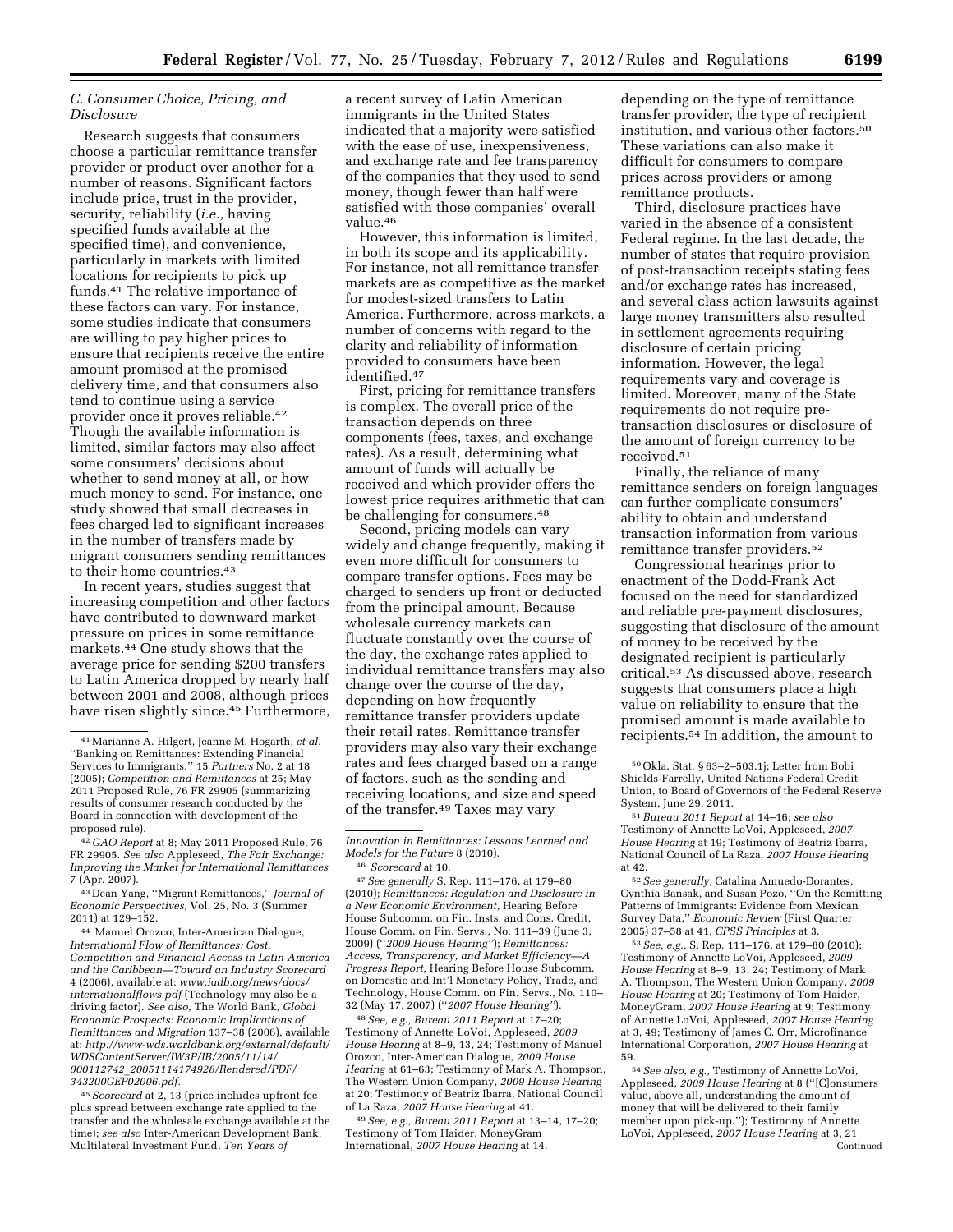be received can facilitate cost comparisons because it factors in both the exchange rate used and charges deducted from the principal amount to be transferred.<sup>55</sup> Consumer advocates also argued that requiring error resolution mechanisms where funds are not received as expected is also important.56 Industry advocates emphasized the need for consistency, arguing that the current patchwork of regulatory approaches leads to unnecessary administrative costs that make remittances more expensive for consumers.57

# **III. Summary of Statute and Rulemaking Process**

### *A. Overview of the Statute*

The Dodd-Frank Act creates a comprehensive system of consumer protections across various types of remittance transfers. The statute: (i) Mandates disclosure of the exchange rate and the amount to be received, among other things, by the remittance transfer provider, prior to and at the time of payment by the consumer for the transfer; (ii) provides for Federal rights regarding consumer cancellation and refund policies; (iii) requires remittance transfer providers to investigate disputes and remedy errors regarding remittance transfers; and (iv) establishes standards for the liability of remittance transfer providers for the acts of their agents and authorized delegates. The statute also contains other provisions to encourage provision and use of low-cost remittance transfers, including directing the Bureau and other agencies to assist in the execution of a national financial empowerment strategy, as it relates to remittances.

The requirements apply broadly. Congress defined ''remittance transfer'' to include all electronic transfers of funds to designated recipients located in

56Testimony of Annette LoVoi, Appleseed, *2009 House Hearing* at 9, 48, 49; Testimony of Annette LoVoi, Appleseed, *2007 House Hearing* at 51; Testimony of Beatriz Ibarra, National Council of La Raza, *2007 House Hearing* at 5, 43, 44; *see also* S. Rep. 111–176, at 179–80 (2010).

57Testimony of Tom Haider, MoneyGram, *2007 House Hearing* at 8, 32–33; *see also* Testimony of Mark A. Thompson, The Western Union, *2007 House Hearing* at 11, 67 (arguing that legislation should not create an unlevel playing field between different types of providers).

foreign countries that are ''initiated by a remittance transfer provider'' upon the request of consumers in the United States; only very small dollar transfers are excepted by the statute. The statute thus expands the scope of the EFTA, which has historically focused on electronic fund transfers involving ''accounts'' held at financial institutions, which include depository institutions, credit unions, and other companies that directly or indirectly hold checking, savings, or other assets accounts. The remittance transfer provisions, in contrast, apply regardless of whether the consumer holds an account with the remittance transfer provider or whether the remittance transfer is also an ''electronic fund transfer'' as defined under the EFTA.

Congress also provided a specific accommodation for depository institutions and credit unions, in apparent recognition of the fact they would need time to improve communications with foreign financial institutions that conduct currency exchanges or impose fees on certain open network transactions. The statute creates a temporary exception to permit insured depository institutions and credit unions to provide ''reasonably accurate estimates'' of the amount to be received where the remittance transfer provider is ''unable to know [the amount], for reasons beyond its control'' at the time that the sender requests a transfer to be conducted through an account held with the provider. The exception sunsets five years from the date of enactment of the Dodd-Frank Act (*i.e.,* July 21, 2015), but the statute authorizes the Bureau to extend that date for no more than five years if it determines that termination of the exception would negatively affect the ability of depository institutions and credit unions to send remittances to locations in foreign countries.

Thus, once the temporary exception expires, the statute will generally require all remittance transfer providers to disclose the actual amounts to be received by designated recipients. The statute creates a permanent exception authorizing the Bureau to issue rules to permit use of reasonably accurate estimates where the Bureau determines that a recipient nations' laws or the methods by which transfers are made to a recipient nation do not permit remittance transfer providers to know the amount of currency to be received.

The statute further mandates that all remittance transfer providers investigate and remedy errors that are reported by the sender within 180 days of the promised date of delivery, specifically including situations in which the

amount of currency designated in the disclosures was not in fact made available to the designated recipient in the foreign country. Under the statute, senders may designate whether funds should be refunded to them or made available to the designated recipient at no additional cost, or any other remedy determined by the Bureau. The statute also directs the Bureau to issue rules concerning appropriate cancellation and refund policies, as well as appropriate standards or conditions of liability for providers with regard to the acts of agents and authorized delegates.

# *B. Outreach and Consumer Testing*

Both the Board and the Bureau have conducted extensive outreach and research on remittances issues in preparation for the rulemaking process. Starting in fall 2010, Board staff conducted outreach with various parties regarding remittances and implementation of the statute. Board staff met with representatives from a variety of money transmitters, financial institutions, industry trade associations, consumer advocates, and other interested parties to discuss current remittance transfer business models, consumer disclosure and error resolution practices, operational issues, and specific provisions of the statute.58

In addition, the Board engaged a testing consultant, ICF Macro (Macro), to conduct focus groups and one-on-one interviews regarding remittance transfers. Participants were all consumers who had made at least one remittance transfer and represented a range of ages, education levels, amount of time lived in the United States, and country or region to which remittances were sent. In December 2010, Macro conducted a series of six focus groups with eight to ten participants each, to explore current remittance provider practices and attitudes about remittance disclosures. Three focus groups were held in the Washington, DC metro area (specifically Bethesda, Maryland), and three were held in Los Angeles, California. At each location, two of the three focus groups were conducted in English, and the third in Spanish. In early 2011, Macro conducted a series of one-on-one interviews in New York City, Atlanta, Georgia, and the Washington, DC metro area (Bethesda, Maryland), with nine to ten participants in each city. During the interviews, participants were given scenarios in which they completed hypothetical remittance transfers and received one or

<sup>(&#</sup>x27;'[P]redictability of transfer is of paramount importance. The senders want to know how much money will be received in a foreign country.''); Testimony of Tom Haider, MoneyGram, *2007 House Hearing* at 9 (describing the amount of local currency to be received as ''most important to the consumer'' among other items disclosed).

<sup>55</sup>Testimony of Mark A. Thompson, The Western Union Company, *2009 House Hearing* at 20; Testimony of James C. Orr, Microfinance International Corporation, *2007 House Hearing* at 59.

<sup>58</sup>Summaries of these meetings are available on the Board's Web site at: *[http://www.federalreserve.](http://www.federalreserve.gov/newsevents/reform_consumer.htm) [gov/newsevents/reform](http://www.federalreserve.gov/newsevents/reform_consumer.htm)*\_*consumer.htm.*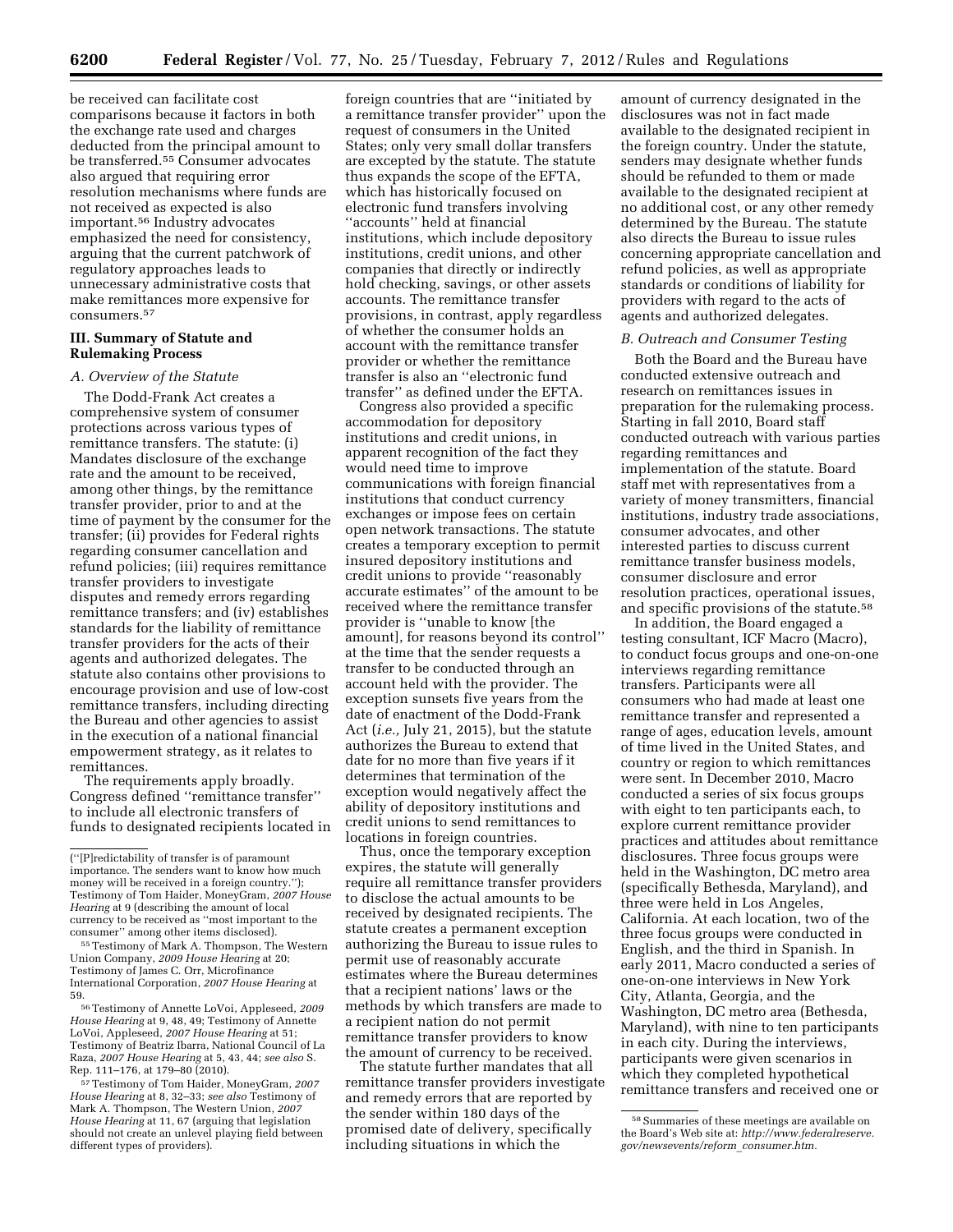more disclosure forms. For each scenario, participants were asked specific questions to test their understanding of the information presented in the disclosure forms.

The Bureau has also conducted additional outreach and research on remittances issues. Section 1073 of the Dodd-Frank Act required the Bureau to provide a report regarding the feasibility of and impediments to the use of remittance history in the calculation of a consumer's credit score, and recommendations on the manner in which maximum transparency and disclosure to consumers of exchange rates for remittance transfers may be accomplished.59 The Bureau has also conducted further outreach on remittance transfers with representatives from industry and consumer groups after closing of the comment period on the Board proposal and transfer of the rulewriting authorities.60 The Bureau also held multiple meetings with appropriate Federal agencies to consult with them regarding the May 2011 Proposed Rule and the January 2012 Proposed Rule, as discussed further below.

#### *C. Summary of the Board's Proposal*

The Board published the May 2011 Proposed Rule to amend Regulation E and the official staff commentary to implement the Dodd-Frank Act remittance transfer provisions.61 Under the May 2011 Proposed Rule, a remittance transfer provider was generally required to provide a written pre-payment disclosure to a ''sender,'' as defined in the statute and the proposed regulation, containing information about the specific transfer, such as the exchange rate, applicable fees and taxes, and the amount to be received by the designated recipient. The remittance transfer provider was also generally required to provide a written receipt at the time the sender pays for the remittance transfer. The receipt would have included the information provided on the prepayment disclosure, as well as the date of availability, the recipient's contact information, and information regarding the sender's error resolution and cancellation rights. Alternatively, the May 2011 Proposed Rule permitted remittance transfer providers to provide senders a single written pre-payment disclosure containing all of the

information required on the receipt. Consistent with the statute, the May 2011 Proposed Rule would have required that these disclosures generally be provided in English and in each of the foreign languages principally used by the remittance transfer provider to advertise, solicit, or market remittance transfer services at a particular office.62

The May 2011 Proposed Rule also contained provisions to implement two statutory exceptions to permit disclosure of reasonably accurate estimates of the amount of currency to be received. The first proposed exception would have implemented the temporary exception for insured depository institutions and credit unions to estimate exchange rates or fees that are determined by persons with which the financial institution has no correspondent banking relationship. The proposed rule stated that the exception would expire on July 21, 2015, as specified in the statute. The second proposed exception defined the circumstances in which providers could use estimates because the amount of currency to be received could not be determined due to: (i) The laws of a recipient country; or (ii) the method by which transactions are made in the recipient country.

Additionally, the May 2011 Proposed Rule included error resolution standards, including recordkeeping standards, similar to those that currently apply to a financial institution under Regulation E with respect to errors involving electronic fund transfers. The proposal also would have provided a one business day period for consumers to cancel their transactions and obtain a full refund. Finally, the May 2011 Proposed Rule set forth two alternative approaches for implementing the standards of liability for remittance transfer providers that act through an agent. Under the first proposed alternative, a remittance transfer provider would have been liable for violations by an agent when such agent acts for the provider. Under the second proposed alternative, a remittance transfer provider would have been liable for violations by an agent acting for the provider, unless the provider established and maintained policies and procedures for agent compliance, including appropriate oversight

measures, and the provider corrected any violation reported by a particular consumer, to the extent appropriate.

# *D. Overview of Public Comments*

The Board received more than 60 comment letters on the May 2011 Proposed Rule. These comment letters were received by the Board and subsequently transferred to the Bureau. The majority of the comment letters were submitted by industry commenters, including banks, credit unions, money transmitters, and industry trade associations. In addition, letters were submitted by individual consumers and academics, consumer groups, State banking and money transmitter regulators, two Federal Reserve Banks, and two members of Congress.63

Many industry commenters, particularly financial institution commenters, argued that the scope of the May 2011 Proposed Rule was overbroad and would have unintended consequences. Many commenters asserted that the regulation should not apply to transfers where the originating institution does not control the transfer from end to end, such as international wire transfers and international ACH transfers. Commenters stated that compliance with the disclosure requirements, particularly the disclosure of fees charged by intermediary institutions handling the transfer and taxes levied in the recipient country, would be difficult or impossible for open network transfers. Commenters suggested that subjecting open network transfers to these requirements would cause financial institutions to withdraw from the market or restrict where such transfers may be sent, which would either decrease consumer access or increase costs to consumers. Commenters asserted that the Bureau should extend the temporary exception allowing use of estimates to 2020 or that the Bureau had and should use exception authority to make the exemption provision permanent. Several commenters also asserted that remittances to businesses and large-value consumer transactions should be exempted from the rule.

Consumer group commenters, on the other hand, supported the May 2011 Proposed Rule as faithfully implementing the statutory mandates, asserting that Congress had specifically intended the disclosure regime to change business practices by depository

<sup>59</sup>*See Bureau 2011 Report.* The Bureau is currently engaged in quantitative research to explore further the potential relationships between consumers' remittance histories and credit scores.

<sup>60</sup>Summaries of these meetings are available at: *[http://www.regulations.gov.](http://www.regulations.gov)* 

<sup>61</sup> 76 FR 29902 (May 23, 2011).

<sup>62</sup>Pursuant to EFTA section 919(a)(6), the Board in the months prior to issuing the proposal studied whether requiring storefront and Internet notices would facilitate the ability of consumers to compare prices and understand the types and amounts of fees or costs imposed on remittance transfers. Based on the results of this analysis, the Board decided not to propose rules that would require posting of such notices.

<sup>63</sup>While some commenters addressed their comments to the Board, the Bureau is assuming that all comments regarding this rulemaking are directed to the Bureau.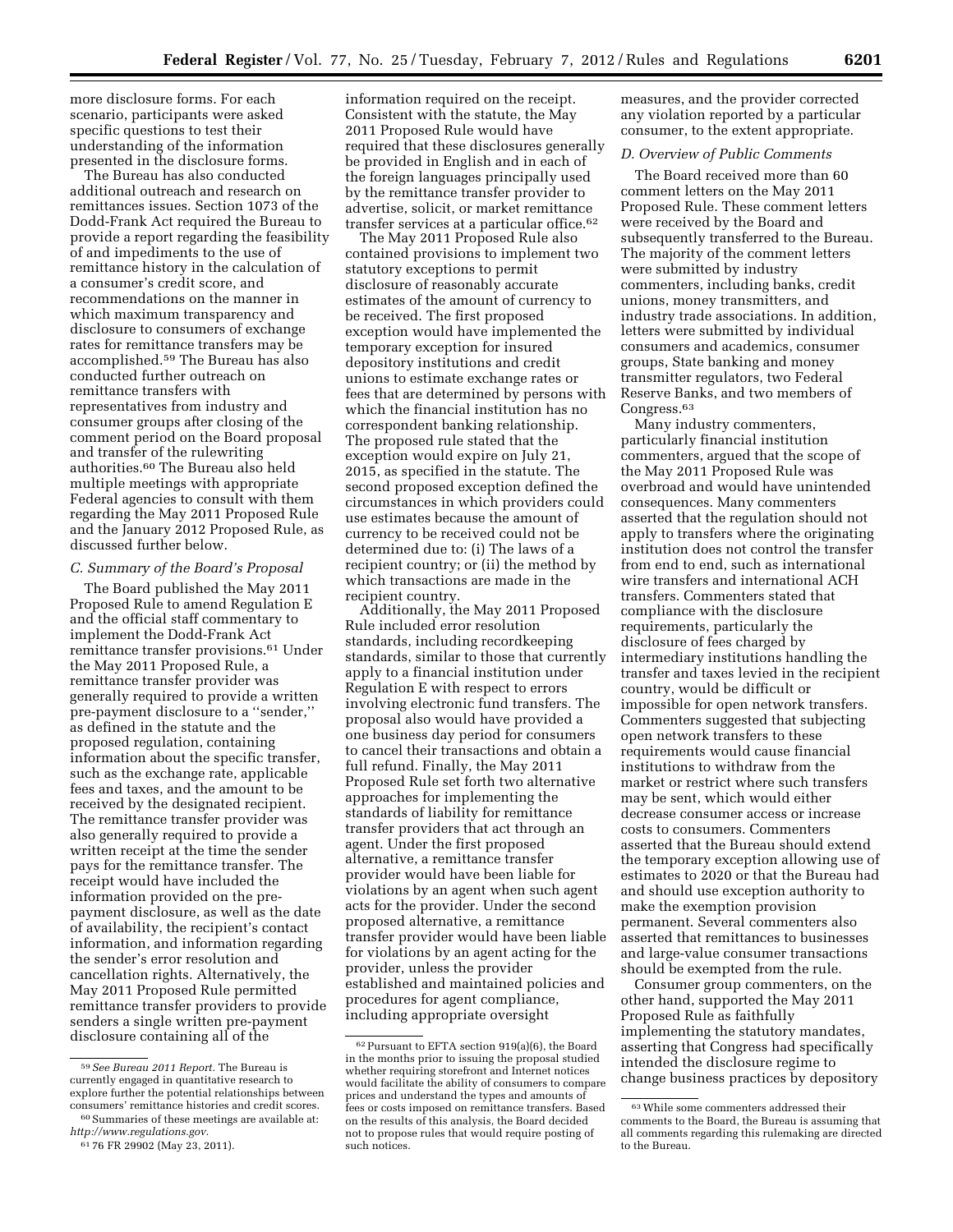institutions and credit unions that allow undisclosed exchange rates and fees. The commenters urged the Bureau not to extend the sunset date for the temporary exception allowing depository institutions and credit unions to use estimates under certain circumstances, and to publish a list of countries in which the laws or transfer methods prevent remittance transfer providers from determining the amount to be provided in order to prevent the exception from being abused. Furthermore, consumer group commenters asserted that the required disclosures would provide information that consumers currently lack about the foreign exchange rate, fees, and the date of delivery associated with a transfer. However, the commenters criticized the proposed disclosures as providing inadequate information regarding error resolution rights and failing to make clear when pricing information was estimated. They also urged the Bureau to reject combined disclosure forms because they did not provide clear proof that a contract had been formed and payment rendered.

Regarding the proposed foreign language disclosure requirements, industry commenters recommended that the rule provide limits on the number or type of languages in which disclosures must be provided. These commenters stated that the May 2011 Proposed Rule would provide a disincentive for remittance transfer providers to provide a wide range of foreign language services to customers. Consumer group commenters and a Congressional commenter believed that the proposed foreign language provisions were appropriate and that the final rule should ensure that non- and limited-English speaking consumers have access to meaningful remittance transaction disclosures.

Industry commenters also generally objected to proposed error resolution provisions that place liability on remittance transfer providers for errors caused by parties other than the provider. These commenters believed that these provisions inappropriately shifted liability to remittance transfer providers that did not err or control the circumstances that caused the error. Some commenters suggested that remittance transfer providers may not have the ability to recover funds from third parties involved in the transfer and that the financial impact of losses experienced by the provider as a result of errors by another party could be significant enough for remittance transfer providers to exit the market. Furthermore, industry commenters generally did not agree with the

proposed refund and cancellation provisions, arguing, among other things, that the proposed cancellation period was too long. Consumer group commenters generally supported the proposed error resolution and refund and cancellation provisions, though some consumer group commenters also suggested that the cancellation period could be shortened.

Finally, with respect to agent liability, consumer group commenters, State regulator commenters, and a Federal Reserve Bank commenter supported proposed Alternative A under the May 2011 Proposed Rule. This alternative would make the remittance transfer provider liable for violations by an agent, when such agent acts for the provider. Industry commenters, on the other hand, supported proposed Alternative B. This alternative would impose liability on a remittance transfer provider for violations by an agent acting for the provider, unless the provider established and maintained policies and procedures for agent compliance, including appropriate oversight measures, and the provider corrected any violation, to the extent appropriate.

# **IV. Summary of Final Rule and Concurrent Proposal**

# *A. Introduction*

As described in more detail below, the final rule implements the Dodd-Frank Act by largely adopting the proposal as published in May 2011, with several amendments and clarifications based on commenters' suggestions and further analysis by the Bureau. In the concurrent proposal, the Bureau is seeking public comment and data that would permit the Bureau to develop clearer and more appropriately tailored standards for: (i) Setting a specific numeric threshold as a safe harbor for determining which providers of remittance services are excluded from compliance with the new requirements because they do not provide remittance transfers ''in the normal course of business''; and (ii) applying the disclosure and cancellation requirements where senders request one or more transfers several days in advance of the transfer date.

The Bureau takes seriously concerns raised by commenters, particularly implementation challenges in the open network context.64 The Bureau believes

that a number of providers likely do not currently possess or have easy access to the information needed to satisfy the new disclosure requirements for every transaction. For these providers, as well as their operating partners, compliance may require modification of current systems, protocols, and contracts. Nevertheless, the Bureau believes that it would be premature to make a determination about extending the temporary exception allowing depository institutions and credit unions to estimate disclosure information. The statute specifies a very narrow role for the Bureau by according it discretion only to extend the exception for a limited time period upon a specific finding regarding the ability of depository institutions and credit unions to send remittance transfers. Forecasting how the market will evolve in response to the final rule is difficult prior to the rule's release and more than three years in advance of the sunset date set by the statute. It is not clear how providers, and in particular small companies and companies that send remittance transfers only infrequently, may react to the new requirements and potential implementation costs. Nor is it clear what new models and systems may be developed to enable these and other companies to comply more easily with the statutory and regulatory requirements. The remittances market has already undergone significant evolution over the last two decades, in response to increasing transaction flows, new technology, new business models, and other factors. New products and partnerships have been developing, and may be further spurred by implementation of the Dodd-Frank Act requirements.

The final rule therefore generally tracks the language and structure of the Dodd-Frank Act and the May 2011 Proposed Rule, with some additional tailoring to provide guidance on complying with the requirements in particular circumstances such as transactions conducted by mobile applications or text message and transactions in which a sender preauthorizes remittance transfers to recur at substantially regular intervals. Going forward, the Bureau expects to develop a small business compliance guide, engage in a dialogue with both industry and consumer groups to monitor implementation issues, and consider what data will be useful to monitor the effect of the new regime on consumer access and market competition over time.

<sup>64</sup>The analyses below under section 1022 of the Dodd-Frank Act, the Regulatory Flexibility Act, and the Paperwork Reduction Act detail the Bureau's attempts to assess various categories of benefits, costs, and impacts upon various categories of stakeholders.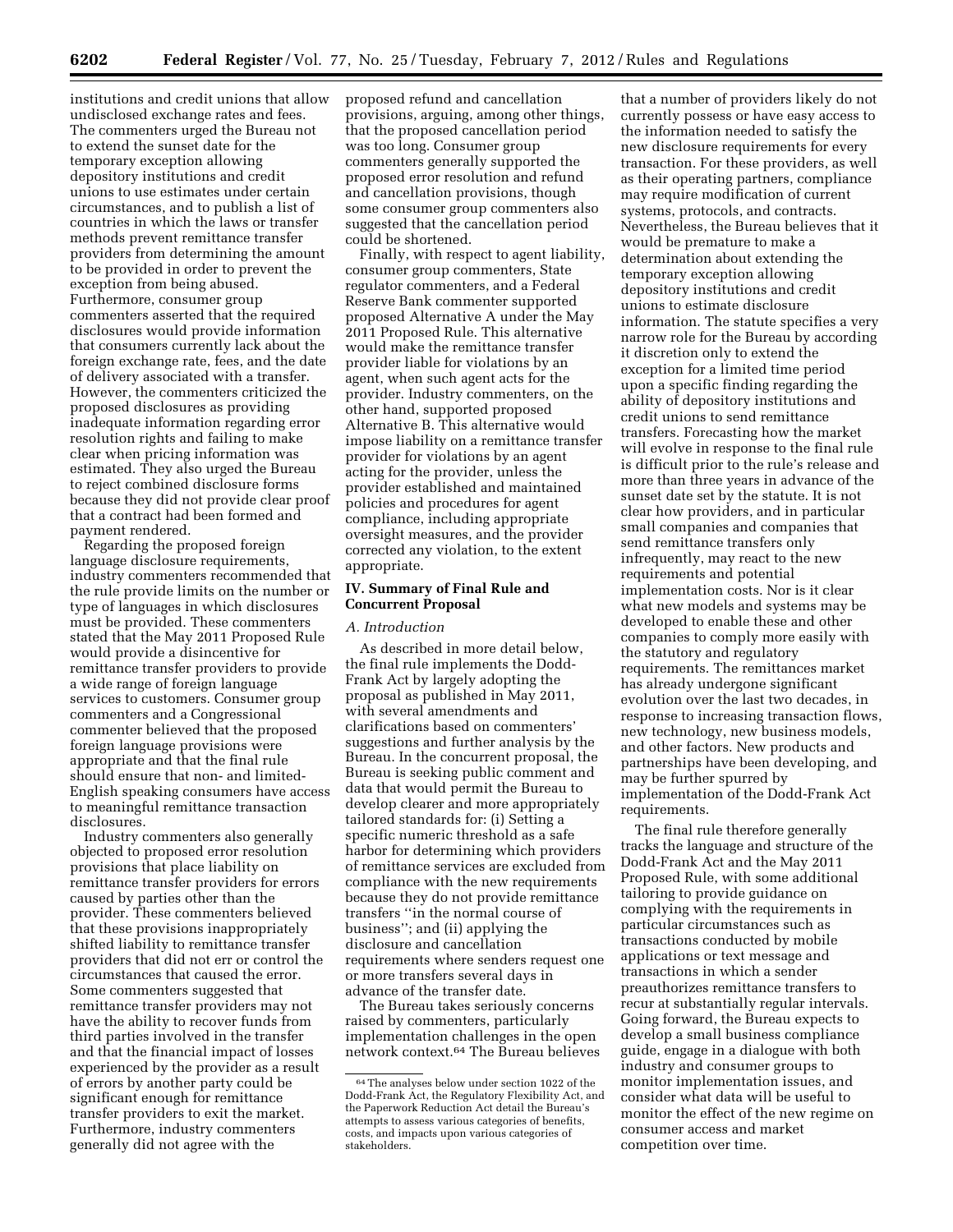# *B. Summary of the Final Rule*

The final rule incorporates the definitions of ''remittance transfer,'' ''sender,'' ''remittance transfer provider,'' and ''designated recipient'' generally as set forth in the statute. As in the May 2011 Proposed Rule, remittance transfer is defined broadly to include international wire and ACH transfers, consistent with the statutory language. In response to commenters' comments, the final rule also provides guidance for assessing whether a company qualifies as a ''remittance transfer provider'' under the statute by providing remittance transfers in the ''normal course of its business.'' Further guidance is also provided to describe the circumstances in which loading funds to a prepaid card may be considered a remittance transfer.

Consistent with the statute and the May 2011 Proposed Rule, the final rule requires a remittance transfer provider to provide a written pre-payment disclosure to a sender containing information about the specific transfer, such as the exchange rate, applicable fees and taxes, and the amount to be received by the designated recipient. Under the final rule, the remittance transfer provider is also generally required to provide a written receipt when payment is made. The receipt must include the information provided on the pre-payment disclosure, as well as additional information, such as the date of availability, the recipient's contact information, and information regarding the sender's error resolution and cancellation rights. Alternatively, the final rule permits remittance transfer providers to give senders a single written disclosure prior to payment containing all of the information required on the receipt, so long as the provider also provides proof of payment such as a stamp on the earlier document.

The final rule generally requires that these disclosures be provided in English and in each of the foreign languages principally used by the remittance transfer provider to advertise, solicit, or market remittance transfer services at a particular office. Language in the model disclosure forms has been modified slightly to clarify and provide additional detail that may be useful to consumers, as well as to reflect substantive changes in the final rule regarding the period to exercise cancellation rights. The final rule also contains additional guidance on how the required disclosures may be provided when the remittance transfer is made using text message or a mobile application. Moreover, in light of the timing and disclosure challenges for

preauthorized remittance transfers, which are authorized in advance to recur at substantially regular intervals, the final rule sets forth alternative disclosure requirements for such transfers. In particular, while the disclosures requirements for the first transfer in a preauthorized remittance transfer are the same as for single remittance transfers, for subsequent transfers in a series of preauthorized remittance transfers, a provider must provide a pre-payment disclosure within a reasonable time prior to the scheduled date of the transfer. The receipt for each subsequent transfer generally must be provided no later than one business day after the date on which the transfer is made.

The final rule also implements the two statutory exceptions that permit a remittance transfer provider to disclose an estimate of the amount of currency to be received, rather than the actual amount. As discussed above, the final rule provides that the first exception, which applies to insured depository institutions and insured credit unions that cannot determine certain disclosed amounts for reasons beyond their control, expires on July 21, 2015. The second exception applies when the provider cannot determine certain amounts to be disclosed because of: (i) The laws of a recipient country; or (ii) the method by which transactions are made in the recipient country. The Bureau expects to issue a safe harbor list of countries to which the second exception applies prior to the effective date of the final rule and to update it periodically thereafter to facilitate compliance and enforcement. The final rule also provides clarification on use of particular estimate methodologies.

Consistent with the May 2011 Proposed Rule, the error resolution procedures for remittance transfers set forth in the final rule are similar to those that currently apply to financial institutions under Regulation E with respect to errors involving electronic fund transfers. The Bureau is adopting certain modifications to the proposed error resolution provisions in response to commenters' concerns, including defining additional circumstances that would not be considered errors. The final rule also provides senders specified cancellation and refund rights. In response to commenters' concerns, the Bureau is reducing the cancellation period from one business day to 30 minutes. Furthermore, the Bureau is adopting a different cancellation and refund procedure for any remittance transfer scheduled by the sender at least three business days before the date of the transfer. For these transfers

scheduled in advance, senders may generally cancel the transfer as long as the request to cancel is received by the provider at least three business days before the scheduled date of the remittance transfer. Finally, the Bureau is adopting a standard of liability under which a remittance transfer provider will be liable for violations by an agent, when such agent acts for the provider.

#### *C. Summary of Concurrent Proposal*

The Bureau is also issuing a concurrent proposal (January 2012 Proposed Rule), published elsewhere in today's **Federal Register**. This proposal has two parts. First, it seeks comment on the addition of a possible safe harbor to the definition of the term ''remittance transfer provider'' to make it easier to determine when certain companies are excluded from the statutory scheme because they do not provide remittance transfers in ''the normal course of business.'' Second, it seeks comment on a possible safe harbor and other refinements to disclosure and cancellation requirements for certain transfers scheduled in advance, including ''preauthorized'' remittance transfers that are scheduled in advance to recur at substantially regular intervals. The Bureau believes that further tailoring of the final rule may be warranted both to reduce compliance burden for providers and to increase the benefits of the disclosure and cancellation requirements to consumers. The Bureau believes that these issues would benefit from further public comment.

Regarding the first part of the January 2012 Proposed Rule, the Bureau is soliciting comment on a safe harbor for determining whether a person is providing remittance transfers in the ''normal course of business,'' and thus is a ''remittance transfer provider.'' Under the proposed safe harbor, if a person makes no more than 25 remittance transfers in the previous calendar year, the person would not be deemed to be providing remittance transfers in the normal course of business for the current calendar year if it provides no more than 25 remittance transfers in the current calendar year. The Bureau is soliciting comment on whether the threshold number for the safe harbor should be higher or lower than 25 transfers, such as 10 or 50 transfers.

Regarding the second part of the January 2012 Proposed Rule, the Bureau is also seeking comment on a possible safe harbor and other refinements to disclosure and cancellation requirements for certain transfers scheduled in advance, including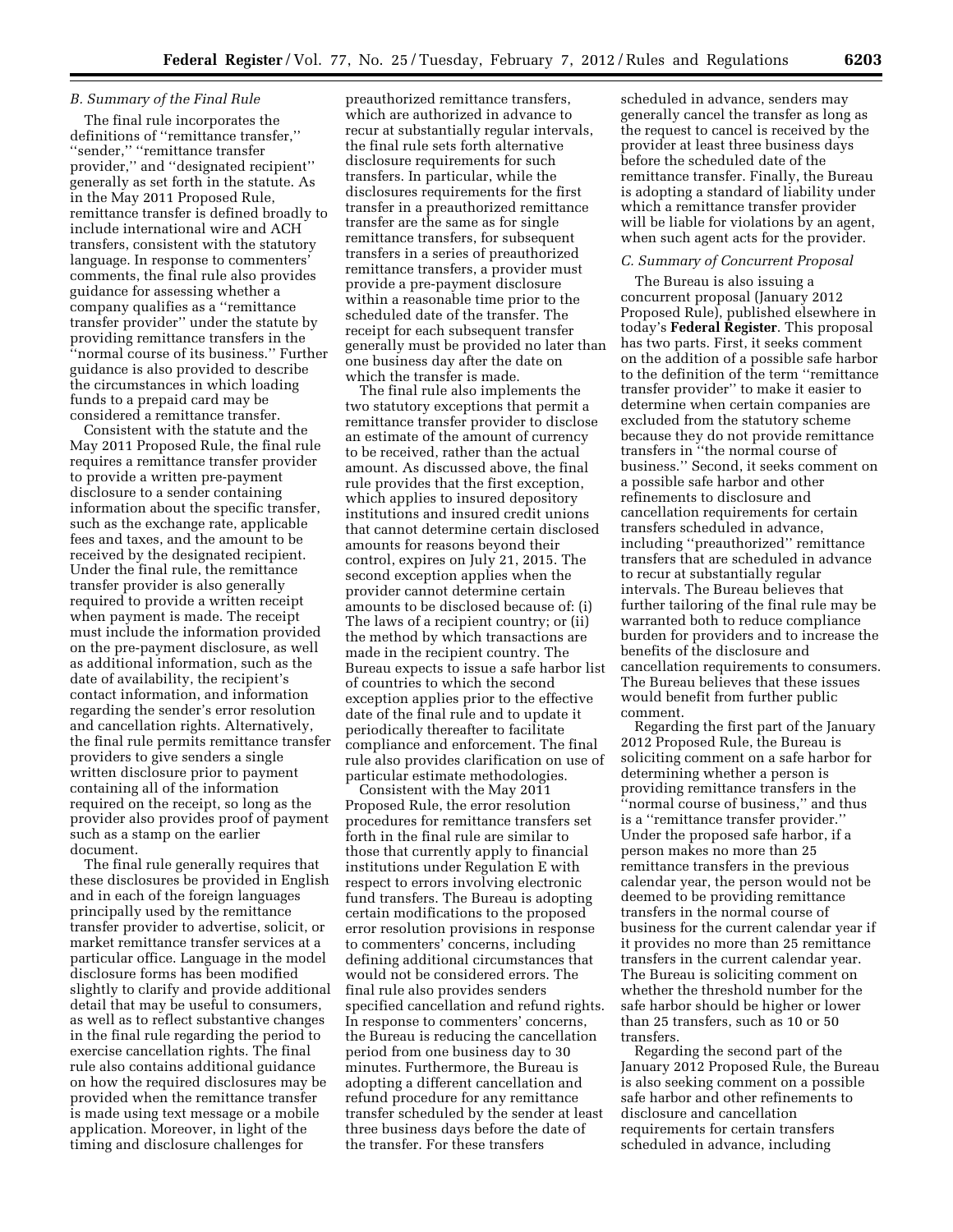preauthorized remittance transfers. Specifically, the proposal solicits comment whether use of estimates should be permitted in the pre-payment disclosure and receipt given at the time the transfer is requested and authorized in the following two circumstances: (i) A consumer schedules a one-time transfer or the first in a series of preauthorized transfers to occur more than 10 days after the transfer is authorized; or (ii) a consumer enters into an agreement for preauthorized remittance transfers where the amount of the transfers can vary and the consumer does not know the exact amount of the first transfer at the time the disclosures for that transfer are given. The January 2012 Proposed Rule is also requesting comment on whether a provider that uses estimates in the prepayment disclosure and receipt given at the time of the transfer is requested and authorized in the two situations described above should be required to provide a second receipt disclosure with accurate information within a reasonable time prior to the scheduled date of the transfer.

The January 2012 Proposal Rule also solicits comment on possible refinements to the disclosure rules applicable to subsequent preauthorized remittance transfers. Specifically, the Bureau is soliciting comment on two alternative approaches to the disclosures rules for subsequent preauthorized remittance transfers: (i) Whether the Bureau should retain the requirement that a provider give a prepayment disclosure for each subsequent transfer, and should provide a safe harbor interpreting the ''within a reasonable time'' standard for providing this disclosure; or (ii) whether the Bureau instead should eliminate the requirement to provide a pre-payment disclosure for each subsequent transfer.

The January 2012 Proposed Rule also seeks comment on possible changes to the cancellation requirements for certain remittance transfers that a sender schedules in advance, including preauthorized remittance transfers. The January 2012 Proposed Rule solicits comment on whether the threebusiness-day deadline to cancel such remittances transfers in the final rule should be changed to be earlier or later than three business days. Furthermore, the January 2012 Proposed Rule solicits comment on three issues related to the disclosure of the deadline to cancel as set forth in the final rule: (i) Whether the three-business-day deadline to cancel transfers scheduled in advance should be disclosed more clearly to consumers, such as requiring a provider to disclose in the receipt the specific date the

deadline to cancel will expire; (ii) whether a provider should be allowed on a receipt to describe both the threebusiness-day and 30 minute deadlineto-cancel time frames and either describe to which transfers each deadline to cancel is applicable, or alternatively, use a check box or other method to indicate which deadline is applicable to the transfer; and (iii) whether the disclosure of the deadline to cancel should be disclosed in the prepayment disclosure for each subsequent transfer, rather than in the receipt given for each subsequent transfer.

#### **V. Legal Authority**

Section 1073 of the Dodd-Frank Act creates a new Section 919 of the EFTA and requires remittance transfer providers to provide disclosures to senders of remittance transfers, pursuant to rules prescribed by the Bureau. In particular, providers must give senders a written pre-payment disclosure containing specified information applicable to the sender's remittance transfer. The remittance transfer provider must also provide a written receipt that includes the information provided on the prepayment disclosure, as well as additional specified information. EFTA section 919(a).

In addition, EFTA section 919 provides for specific error resolution procedures. The Act directs the Bureau to promulgate error resolution standards and rules regarding appropriate cancellation and refund policies. EFTA section 919(d). Finally, EFTA section 919 requires the Bureau to establish standards of liability for remittance transfer providers, including those that act through agents. EFTA section 919(f). Except as described below, the remittance transfer rule is finalized under the authority provided to the Bureau in EFTA section 919, and as more specifically described in this **SUPPLEMENTARY INFORMATION**.

In addition to the statutory mandates set forth in the Dodd-Frank Act, EFTA section 904(a) authorizes the Bureau to prescribe regulations necessary to carry out the purposes of the title. The express purposes of the EFTA, as amended by the Dodd-Frank Act, are to establish ''the rights, liabilities, and responsibilities of participants in electronic fund and remittance transfer systems'' and to provide ''individual consumer rights.'' EFTA section 902(b). EFTA section 904(c) further provides that regulations prescribed by the Bureau may contain any classifications, differentiations, or other provisions, and may provide for such adjustments or exceptions for any class of electronic

fund transfers or remittance transfers that the Bureau deems necessary or proper to effectuate the purposes of the title, to prevent circumvention or evasion, or to facilitate compliance.

As described in more detail in the

**SUPPLEMENTARY INFORMATION**, the following provisions are adopted in part or in whole pursuant to the Bureau's authority in EFTA sections 904(a) and 904(c) include: §§ 1005.30(e)(2)(ii),  $1005.31(a)(2)$ ,  $(a)(5)$ ,  $(b)(1)(i)$ ,  $(b)(1)(ii)$ ,  $(b)(1)(iii), (b)(1)(iv), (b)(1)(v), (b)(1)(vi),$  $(b)(2)(i)$ ,  $(b)(3)$ ,  $(e)(2)$ ,  $(g)(1)(ii)$ ,  $(g)(2)$ , 1005.32(a) and (b), 1005.33(c)(1), and 1005.36. 65 The proposed Model Forms in Appendix A are also adopted pursuant to EFTA section 904(a).66

# **VI. Section-by-Section Analysis**

# *Section 1005.1 Authority and Purpose*

Section 1005.1(b) addresses the purpose of Regulation E, which is to carry out the purpose of the EFTA. The Dodd-Frank Act revised EFTA section 902(b) to state in part that the purpose of the EFTA is to provide a basic framework establishing the rights, liabilities, and responsibilities of participants in electronic fund *and remittance* transfer systems. \* \* \* '' (emphasis added). Accordingly, the final rule makes a technical amendment to § 1005.1(b) to incorporate this revision. Furthermore, because remittance transfers can be offered by persons other than financial institutions, the final rule also makes a technical amendment to § 1005.1(b) to include a reference to other persons.

#### *Section 1005.2 Definitions*

Section 1005.2 generally sets forth the definitions that apply to Regulation E. One commenter suggested that the Bureau clarify the applicability of the definitions contained in § 1005.2, which have been placed in a new subpart A, to the remittance provisions in subpart B. Section 1005.2 is prefaced with: ''For purposes of this part. \* \* \*.'' "This part'' refers to the entirety of part 1005, including all subparts. Therefore, except

 $\rm ^{66}$  The consultation and economic impact analysis requirement previously contained in EFTA sections 904(a)(1)–(4) were not amended to apply to the Bureau. Nevertheless, the Bureau consulted with the appropriate prudential regulators and other Federal agencies and considered the potential benefits, costs, and impacts of the rule to consumers and covered persons as required under section 1022 of the Dodd-Frank Act, and through these processes would have satisfied the requirements of these EFTA provisions if they had been applicable.

<sup>65</sup>Throughout the **SUPPLEMENTARY INFORMATION**, the Bureau is citing its authority under both EFTA section 904(a) and EFTA section 904(c) for purposes of simplicity. The Bureau notes, however, that with respect to some of the provisions referenced in the text, use of only one of the authorities may be sufficient.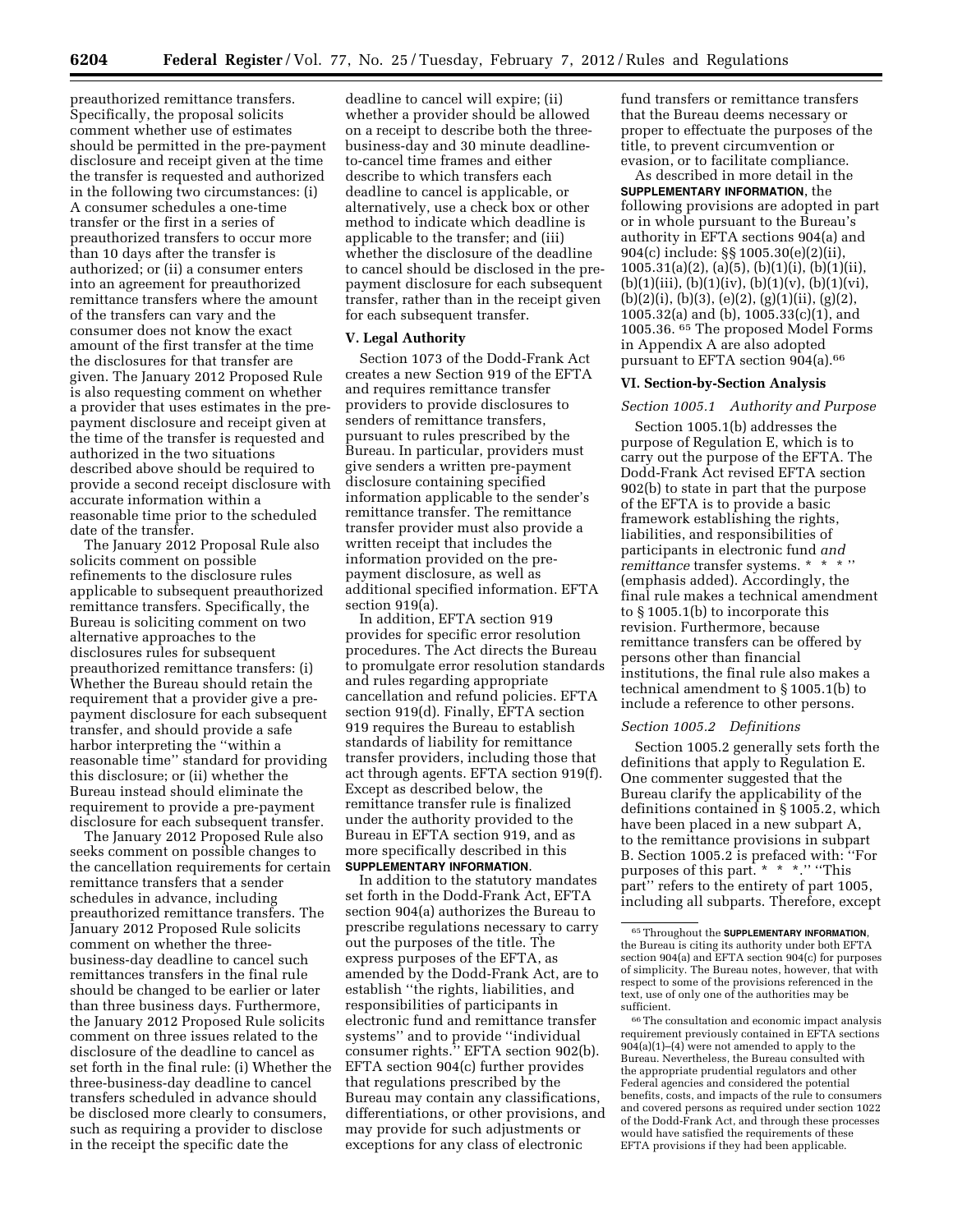as modified or limited by subpart B (which modifications or limitations apply only to subpart B), the definitions in § 1005.2 apply to all of Regulation E, including subpart B. The final rule adopts comment 30–1 to clarify the applicability of the definitions contained in § 1005.2 to subpart B. The final rule also amends § 1005.2 to cross reference subpart B to make clear that the definitions in § 1005.2 apply to subpart B unless otherwise provided in subpart B.

#### *Section 1005.3 Coverage*

Currently, § 1005.3(a) states that Regulation E generally applies to financial institutions. Section 1005.3(a) is revised to state that the requirements of subpart B apply to remittance transfer providers. The revision reflects the fact that the scope of the Dodd-Frank Act's remittance transfer provisions is not limited to financial institutions. Specifically, EFTA section 919(g)(3) defines a remittance transfer provider as ''*any person* that provides remittance transfers for a consumer in the normal course of its business, whether or not the consumer holds an account with such person'' (emphasis added). Thus, subpart B applies to non-financial institutions, such as non-bank money transmitters, that send remittance transfers. This revision is adopted as proposed.

# *Section 1005.30 Remittance Transfer Definitions*

EFTA section 919(g) sets forth several definitions applicable to the remittance transfer provisions in subpart B. As discussed in more detail below, many commenters requested clarification on specific definitions, and also urged the Bureau to consider a number of revisions and exemptions to limit the application of the rule to different types of transactions. Final § 1005.30 incorporates the statutory definitions generally as proposed, with additional interpretations and clarifications in response to specific concerns raised by commenters. The final rule revises the definition of ''business day'' in § 1005.30(b) to more closely track the definition of ''business day'' in § 1005.2(d) of Regulation E. In addition, the final rule adds a new definition of ''preauthorized remittance transfer.''

# *30(a) Agent*

Proposed § 205.30(a) stated that an "agent" means an agent, authorized delegate, or person affiliated with a remittance transfer provider under State or other applicable law, when such agent, authorized delegate, or affiliate acts for that remittance transfer

provider. The final rule adopts the definition as proposed in renumbered § 1005.30(a).

EFTA section 919 does not use consistent terminology concerning agents of remittance transfer providers. For example, EFTA section 919(f)(1) uses the phrase ''agent, authorized delegate, or person affiliated with a remittance transfer provider,'' when that person ''acts for that remittance transfer provider,'' while other provisions use the phrase ''agent or authorized delegate'' (EFTA section 919(f)(2)) or simply "agent" (EFTA section 919(b)). The Bureau does not believe that these statutory wording differences are intended to establish different standards across the rule. Therefore, the rule generally refers to ''agents,'' as defined in § 1005.30(a), to provide consistency across the rule.

Commenters suggested that the Bureau provide further clarity on the definition of ''agent,'' including clarifying that financial institutions' relationships with intermediary and correspondent institutions are not agency relationships unless an agreement creates such a relationship as a matter of law. The final rule does not contain these suggested clarifications. The Bureau believes that because the concept of agency has historically been defined by common law, it is appropriate for the definition to defer to applicable law regarding agents, including with respect to what creates or constitutes an agency relationship.

#### *30(b) Business Day*

Several provisions in the final rule use the term ''business day.'' *See, e.g.,*  §§ 1005.31(e)(2) and 1005.33(c)(1). Because the definition of ''business day'' in § 1005.2(d) of Regulation E applies only to financial institutions and includes inapt commentary, the Board proposed an alternative definition of ''business day'' applicable to remittance transfer providers. The proposed rule stated that ''business day'' means any day on which a remittance transfer provider accepts funds for sending remittance transfers.

Commenters generally objected to the proposed definition. In particular, financial institution commenters expressed concern that the date on which an institution ''accepts funds'' is unclear, because it could be interpreted either as the date on which funds are deposited into an account, or when the institution accepts a sender's order to transfer funds. Other commenters suggested replacing the proposed definition with a definition closer to the definition of ''business day'' in § 1005.2(d) Regulation E. Upon further

review, and for greater consistency among definitions, the Bureau is adopting a revised ''business day'' definition in renumbered § 1005.30(b) as explained in related commentary that more closely tracks the general definition of ''business day'' in § 1005.2(d), but that is tailored to the particular aspects of remittance transfers.

Specifically, § 1005.30(b) states that ''business day'' means any day on which the offices of a remittance transfer provider are open to the public for carrying on substantially all business functions. Similar to proposed comment 30(b)–1, final comment 30(b)–1 clarifies that with respect to subpart B, a business day includes the entire 24-hour period ending at midnight, and a notice given under any section of subpart B is effective even if given outside of normal business hours. However, comment 30(b)–1 states that a remittance transfer provider is not required under subpart B to make telephone lines available on a 24-hour basis.

Comment 30(b)–2 explains that ''substantially all business functions'' include both the public and the backoffice operations of the provider. For example, if the offices of a provider are open on Saturdays for customers to request remittance transfers, but not for performing internal functions (such as investigating errors), then Saturday is not a business day for that provider. In this case, Saturday does not count toward the business-day standard for subpart B for purposes of determining the number of days for resolving errors, processing refunds, etc.

Comment 30(b)–3 clarifies that a provider may determine, at its election, whether an abbreviated day is a business day. For example, if a provider engages in substantially all business functions until noon on Saturdays instead of its usual 3 p.m. closing, it may consider Saturday a business day. Finally, comment 30(b)–4 states that if a provider makes a telephone line available on Sundays for cancelling the transfer, but performs no other business functions, Sunday is not a business day under the ''substantially all business functions'' standard.

#### *30(c) Designated Recipient*

EFTA section 919(g)(1) provides that ''designated recipient'' means ''any person located in a foreign country and identified by the sender as the authorized recipient of a remittance transfer to be made by a remittance transfer provider, except that a designated recipient shall not be deemed to be a consumer for purposes of [the EFTA].'' Proposed § 205.30(c)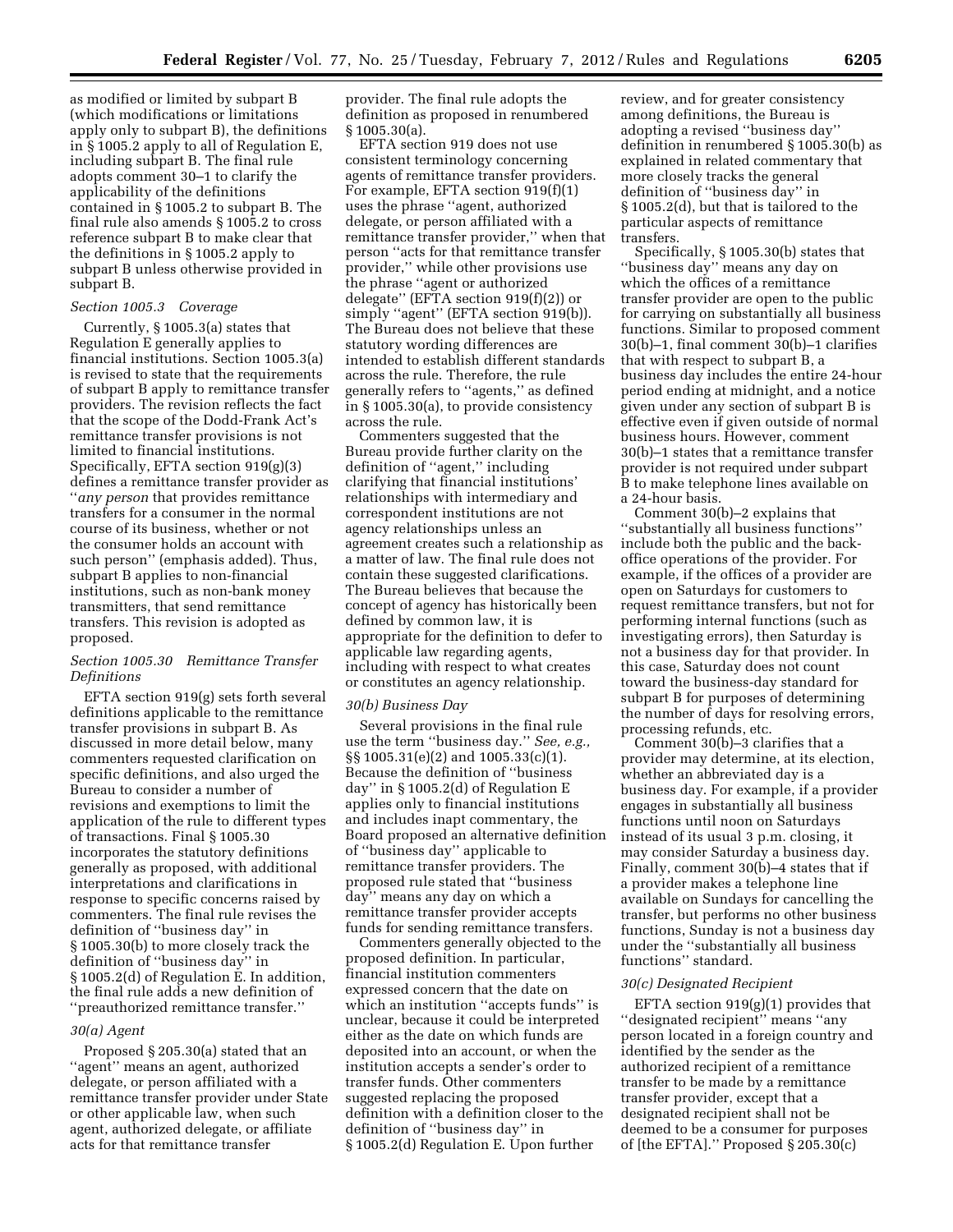implemented EFTA section 919(g)(1), with several edits for clarity. First, the Board proposal noted that a remittance transfer provider will generally only know the location where funds are to be sent, rather than where a designated recipient is physically located. For instance, although the sender may indicate that funds are to be sent to the recipient in Mexico City, the recipient could actually be in the United States at the time of the transfer. Thus, the Board stated that the statutory reference to a ''person located in a foreign country'' should be read with a view to the location where funds are to be sent. Additionally, the statute references a remittance transfer ''to be made by a remittance transfer provider.'' As discussed below, the definition of ''remittance transfer'' requires that it be sent by a remittance transfer provider, so this language is unnecessary. Accordingly, proposed § 205.30(c) stated that a designated recipient is any person specified by the sender as an authorized recipient of a remittance transfer to be received at a location in a foreign country. The final rule adopts the proposed rule as proposed in renumbered § 1005.30(c), but with additional explanatory commentary to address issues raised by commenters.

Proposed comment 30(c)–1 stated that a designated recipient can be either a natural person or a business. Several commenters argued that transfers to entities other than natural persons should be excluded, so that the rule would cover only consumer-toconsumer transfers. However, the statute clearly anticipates covering consumer-to-business transfers, as it defines ''designated recipient'' to include transfers to ''persons,'' and does not limit its application to consumer recipients. *See* 15 U.S.C. 1693p(g)(1). The EFTA defines ''consumer'' to mean a natural person, but does not define the term ''person.'' Nonetheless, the EFTA uses the term ''person'' in many provisions, and the context of how the term ''person'' is used in those EFTA provisions indicates that it includes entities that are natural persons, as well as organizations. For example, the EFTA defines the term ''financial institution'' to mean ''a State or National bank, a State or Federal savings and loan association, a mutual savings bank, a State or Federal credit union, or any *other* person who, directly or indirectly, holds an account belonging to a consumer.'' (emphasis added). As a result, Regulation E has long defined ''person'' to mean a natural person or an organization. *See* § 1005.2(j). The Bureau believes that the statute by using

the term ''person'' intended to cover remittance transfers sent by consumers not just to family members, but also directly to businesses abroad to pay tuition, mortgage, medical, utilities, or other bills or to fulfill other obligations. Accordingly, the final rule does not generally exclude consumer-to-business transfers where a remittance transfer provider is acting as an electronic intermediary. Instead, the Bureau is adopting comment 30(c)–1 to state that a designated recipient can be either a natural person or an organization, such as a corporation.

Proposed comment 30(c)–2 explained that a remittance transfer is received at a location in a foreign country if funds are to be received at a location physically outside of any State.67 One money transmitter commenter noted that it may know the country to which a transfer is being sent, but not the specific payout location. The comment was intended to address the receipt of funds at a foreign location in the general sense; that is, any location that is outside of a State. Thus, the final comment, adopted as renumbered comment 30(c)–2.i., clarifies that a sender need not designate a specific pick-up location.

In addition, commenters requested further clarification for determining whether there is a designated recipient when a transfer is made to an account. For example, in a wire transfer transaction, commenters stated that the consumer requesting the transfer may only identify the recipient of funds by an account number or the location or routing number of the receiving institution. Other commenters argued that transfers to an account associated with an institution in a State should not be viewed as transfers to a designated recipient, even if a person in a foreign country has exclusive access to the account.

New comment 30(c)–2.ii. provides further guidance to address these issues. For transfers to a designated recipient's account, comment 30(c)–2.ii. states that whether funds are to be received at a location physically outside of any State depends on where the account is located. If the account is located in a State, the funds will not be received at a location in a foreign country.

The Bureau concurs with the Board's statement that the statutory reference to a ''person located in a foreign country'' should be read with a view to the location where funds are to be sent, and believes that comment 30(c)–2.ii. is consistent with this approach. Thus, the

Bureau agrees that transfers to domestic accounts should not be considered transfers to a location in a foreign country. The Bureau also agrees that providers may not always know where a recipient is physically located at the time a consumer requests a transfer to be sent, and believes that directing providers to look to the location of the account, rather than the location of the individual recipient, creates an appropriate bright line that will facilitate compliance with the final rule, ease compliance burden, and most effectively accomplish the purpose of the statute to apply the provisions to transfers to foreign countries.

One commenter suggested revising the definition of ''designated recipient'' to exclude senders, such that transfers made by a sender to a sender's separate account abroad would be excluded. However, nothing in the statute indicates that the definition of ''designated recipient'' should exclude transfers to a foreign-based account of the sender. The Bureau believes that a sender would also benefit from disclosures indicating the ultimate amount to be received in a transfer, particularly where an exchange rate is applied. The final rule adopts comment 30(c)–3 to clarify that a sender may also be a designated recipient, such as where a sender requests that a provider send an electronic transfer of funds from the sender's checking account in a State to the sender's checking account located in a foreign country.

The Board solicited comment on whether there could be instances where a remittance provider may receive a recipient's email address but no other information to determine the location where funds are to be received. Several commenters affirmed this could happen. For example, one commenter stated that consumers can provide a recipient's email address to use its transfer service; while recipients must register with the provider to access the transferred funds, it is possible that the provider would not know whether the transferred funds will be received at a location in a foreign country until the funds are claimed.

Final comment 30(c)–2.iii. addresses this scenario. Where the sender does not specify information about a recipient's account, but instead just provides information about the recipient, a remittance transfer provider must determine whether the funds will be received at a location in a foreign country based on information that is provided by the sender, and other information the provider may have, at the time the transfer is requested. For example, if a consumer gives a provider

<sup>67</sup>The term ''State'' is defined in 12 CFR 1005.2(l).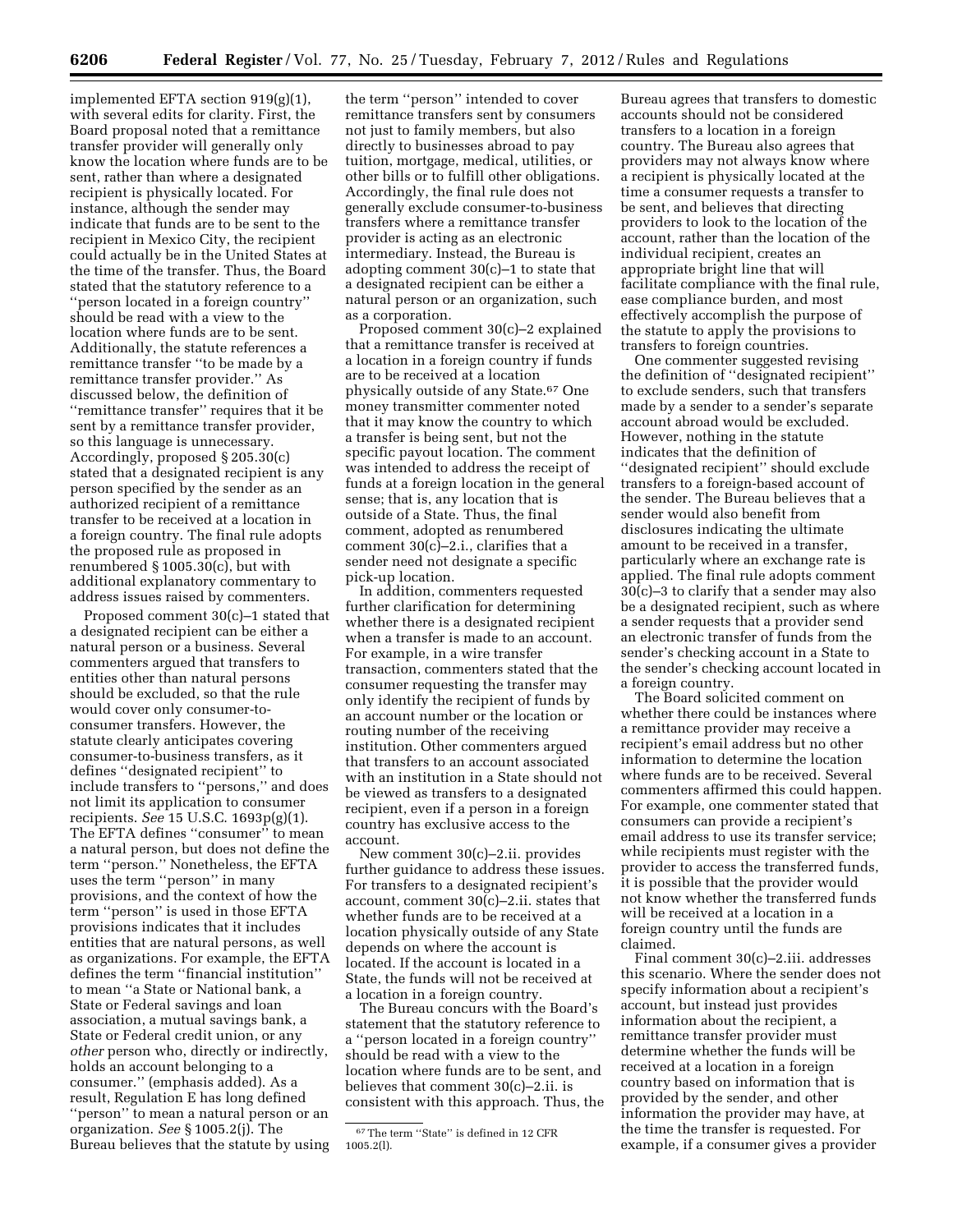the recipient's email address, and the provider has no other information about whether the funds will be received by the recipient at a location in a foreign country, then the provider may determine that funds are not to be received at a location in a foreign country. However, if the provider has additional information at the time the transfer is requested indicating that funds are to be received in a foreign country, such as where the recipient's email address is registered with the provider and associated with a foreign account, then the provider has sufficient information to conclude that the remittance transfer is to be received at a location in a foreign country.

Commenters also noted that, with regard to prepaid cards, the provider may not know at the time the prepaid card is purchased whether the funds will be received at a location physically outside of any State. These commenters stated that where general-purpose reloadable prepaid cards or payroll cards are issued to two persons—one person in a State and another person in a foreign country—and both cards access the same funds, the provider may not be able to ascertain at the time of the request for the cards that funds will be received at a location physically outside of any State. In this case, the issuer does not know at the time of the request the ultimate recipient of the funds.

The Bureau notes that funds that can be accessed by a prepaid card are generally not considered to be an ''account'' as defined in § 1005.2(b) of Regulation E. Thus, where the funds that can be accessed by a prepaid card are held does not determine whether a prepaid card is being issued to a designated recipient. The Bureau believes when a participant in a prepaid card program, such as a prepaid card issuer or a prepaid card program manager, issues prepaid cards, the participant in the prepaid card program must look to where it or another participant in the prepaid card program sends the prepaid cards, to determine whether the prepaid card funds will be received in a foreign country. Likewise, when a participant in a prepaid card program adds additional funds at the sender's direct request to prepaid cards that it or any other participant previously issued, the participant in the prepaid card program must look to where it or another participant in the prepaid card program has sent the cards to determine whether the prepaid card funds will be received in a foreign country. The Bureau does not believe that it is appropriate for a participant in the prepaid card program to determine whether the funds will be received in a

foreign country based on where the participants have decided to hold the funds the cards access. The Bureau believes that such a rule would allow participants in the prepaid card program to circumvent the remittance transfer rules by holding the funds in a State. Under such an approach, participants in the prepaid card program would not be required to comply with the remittance transfer rules if the funds are located in a State even where prepaid cards that access the funds are sent only to recipients located in a foreign country.

In the case where two prepaid cards are issued to two persons—one person in a State and another person in a foreign country—and both cards access the same funds, the Bureau believes that the provider has sufficient information to determine that the funds will be received in a foreign country because it has sent one of the prepaid cards to a person in a foreign country. Proposed comment 30(d)–3 suggested that in this situation, the transfer would not be to a designated recipient because the sender retained the ability to draw down the funds on the prepaid card. Proposed comment 30(d)–3 is not adopted. The Bureau is concerned that if it adopted a rule that the transfer is not to a designated recipient in this case, a provider that sends prepaid cards abroad with the intent of providing a service where funds loaded in a State are intended to be accessed in a foreign country could circumvent the remittance transfer rules by always automatically providing a second prepaid card to the sender, even if the sender did not request a second card.

Thus, final comment 30(c)–2.iii. clarifies that if a consumer in a State purchases a prepaid card, the provider has sufficient information to conclude that the funds are to be received in a foreign country if the remittance transfer provider sends a prepaid card to a specified recipient in a foreign country, even if a person located in a State, including the sender, retains the ability to access funds on the prepaid card. In this case, the prepaid issuer knows at the time of the request that a prepaid card has been sent to a recipient located in a foreign country. In contrast, if the provider provides the card directly to the consumer, the provider may conclude that funds are not to be received in a foreign country, because the provider does not know whether the consumer will subsequently send the prepaid card to a recipient in a foreign country.

# *30(d) Preauthorized Remittance Transfer*

In the May 2011 Proposed Rule, the Board requested comment on the treatment of preauthorized bill payments under the definition of ''remittance transfer.'' This issue, and its resolution, are discussed in more detail below in the discussions of § 1005.30(e) and new § 1005.36.

The term ''preauthorized electronic fund transfer'' is currently defined under 12 CFR 1005.2(k) to mean an ''electronic fund transfer authorized in advance to recur at substantially regular intervals.'' Because subpart B applies to more than just EFTs, the final rule includes a new definition of ''preauthorized remittance transfer'' in § 1005.30(d). The definition tracks the definition in § 1005.2(k), but revises its applicability to ''remittance transfers authorized in advance to recur at substantially regular intervals.'' Similarly, the final rule adopts a new comment 30(d)–1 that tracks existing comment 2(k)–1, but with references to remittance transfers replacing references to EFTs.

#### *30(e) Remittance Transfer*

#### 30(e)(1) General Definition

EFTA section  $919(g)(2)(A)$  defines a ''remittance transfer'' as an ''electronic (as defined in section 106(2) of the Electronic Signatures in Global and National Commerce Act, 15 U.S.C. 7007 *et seq.* [(''E-Sign Act'')]) transfer of funds requested by a sender located in any State to a designated recipient that is initiated by a remittance transfer provider.'' The statute further specifies that such a transaction is a remittance transfer whether or not the sender holds an account with the remittance transfer provider and whether or not the remittance transfer is also an electronic fund transfer, as defined in EFTA section 903. The statute thus brings within the scope of the EFTA certain transactions that have traditionally been outside the scope of the EFTA, if those transactions meet the elements of the definition of ''remittance transfer.'' Such transactions include cash-based remittance transfers sent through a money transmitter as well as consumer wire transfers and international ACH transactions. Proposed § 205.30(d) incorporated the definition of ''remittance transfer'' in EFTA section  $919(g)(2)$ , with revisions for clarity. The Board also proposed commentary to provide further guidance on the definition, as well as examples of transactions that are and are not remittance transfers under the rule.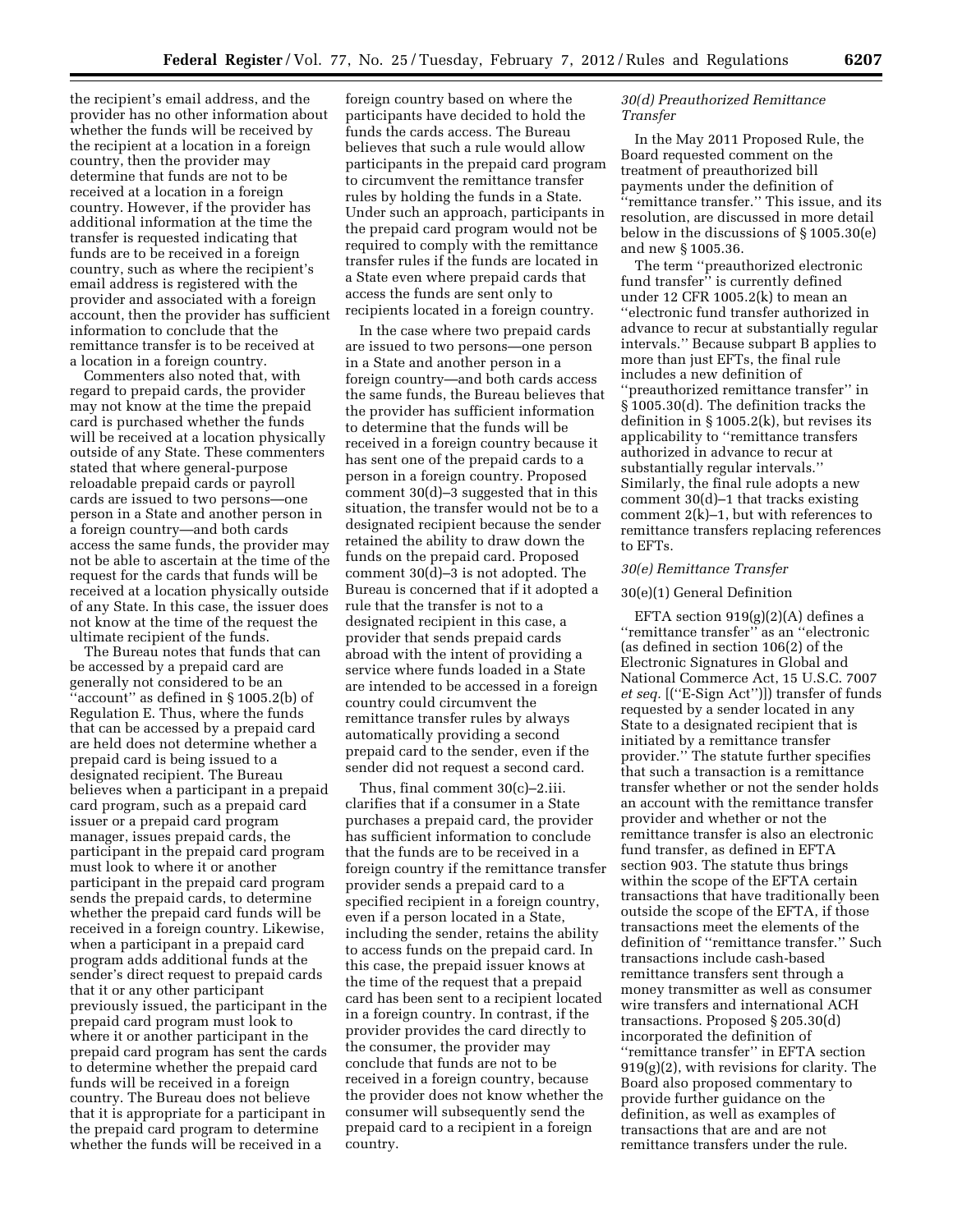Proposed § 205.30(d)(1) set forth the general definition in EFTA section 919(g)(2)(A). Proposed § 205.30(d)(1) stated that a remittance transfer means the electronic transfer of funds requested by a sender to a designated recipient that is sent by a remittance transfer provider. Proposed § 205.30(d)(1) further stated that the term applies regardless of whether the sender holds an account with the remittance transfer provider and regardless of whether the transfer is also an electronic fund transfer, as defined in Regulation E. Section 1005.30(e)(1) of the final rule incorporates the definition generally as proposed, with additional revisions to the commentary for clarity.

Industry commenters, particularly financial institution commenters, opposed the definition of ''remittance transfer'' as overly broad. These commenters argued that the definition should not apply to open network transactions, such as international wire transfers and ACH transactions, or alternatively, that a separate rule tailored to these transactions should be adopted. Citing to legislative history, these commenters argued that the statute was intended only to address traditional cash-based, low-dollar-value remittances. Industry commenters argued that based on the difficulty with complying with the rule's disclosure requirements, as discussed below in connection with § 1005.31, including open network transactions in the remittance transfer definition could have unintended consequences. These commenters maintained that providers would withdraw from the market or restrict where transfers may be sent if the final rule were applied to international wire transfers and ACH transactions, and that this would either decrease consumer access to remittance transfers or increase costs to consumers. Thus, these commenters argued that the Bureau should exercise its authority under EFTA section 904(c) to exempt these transactions from the definition of ''remittance transfer.'' Industry commenters also urged the Bureau to adopt other exclusions and limitations to the ''remittance transfer'' definition, which are addressed below in the discussion of § 1005.30(e)(2). In contrast, consumer group commenters supported the proposed definition of ''remittance transfer,'' including its inclusion of open network transactions. These commenters argued that the proposed definition is consistent with the language of the statute and the purpose of the statute's provisions.

The Bureau acknowledges the compliance challenges raised by the inclusion of open network transactions.

Nevertheless, the Bureau believes the unambiguous language of the statute requires coverage of these transactions, such as wire transfers. The statute is broad in scope, specifically covering transactions that are account-based and that are not electronic fund transfers. The Bureau finds no statutory language to support excluding open network transactions—indeed, quite the contrary: The statute includes a temporary exception for certain insured institutions permitting estimates to be used in providing disclosures under specified circumstances in EFTA section  $919(a)(4)(A)$ . There would be no need for such an exception if open network transactions were not covered by the statute. Congress specifically recognized that it would be difficult for financial institutions to meet certain disclosure requirement with regard to open network transactions and tailored a specific accommodation to allow use of reasonably accurate estimates for an interim period until financial institutions can develop methods to determine exact disclosures, such as fees and taxes charged by third parties. Therefore, the Bureau does not believe it should exercise its exception authority under EFTA section 904(c) to exclude open network transactions from the definition of ''remittance transfer.''

Proposed comments 30(d)–1 through 30(d)–4 provided further guidance on each of the elements of the proposed definition of ''remittance transfer.'' Proposed comment 30(d)–1 provided that there must be an electronic transfer of funds. The term ''electronic'' has the meaning given in section 106(2) of the E-Sign Act. There may be an electronic transfer of funds if a provider makes an electronic book entry between different settlement accounts to effectuate the transfer. However, the proposed comment explained that where a sender mails funds directly to a recipient, or provides funds to a courier for delivery to a foreign country, there has not been an electronic transfer of funds, and thus no remittance transfer.

Citing the electronic book entry comment, one commenter suggested that the Bureau should expressly exclude the sale or issuance of checks, money orders, or other paper instruments from the ''remittance transfer'' definition. The Bureau agrees that issuing a paper check, draft, money order, or other paper instrument to be mailed abroad generally does not constitute an electronic transfer of funds. For clarity, the final comment, adopted as comment 30(e)–1, notes that where a provider issues a check, draft, or other paper instrument to be mailed abroad, there is not an electronic

transfer of funds, except as described below with respect to online bill payments.

A few commenters suggested that with respect to online bill payments, a consumer does not request an electronic transfer of funds. Instead, commenters stated that the consumer requests only that an amount be paid out of an account, and the payment method is generally left up to the institution. Thus, these commenters argued, there is no specific sender request to send a remittance transfer. The final rule adopts an approach that is consistent with the treatment of online bill payment services as an EFT under Regulation E in § 1005.3(b). Specifically, comment 3(b)(1)–1.vi. makes clear that an EFT includes ''a payment made by a bill payer under a bill-payment service available to a consumer via computer or other electronic means, unless the terms of the bill-payment service explicitly state that all payments, or all payments to a particular payee or payees, will be solely by check, draft, or similar paper instrument drawn on the consumer's account, and the payee or payees that will be paid in this manner are identified to the consumer.''

Accordingly, final comment 30(e)–1 provides that an electronic transfer of funds occurs for a payment made by a provider under a bill-payment service available to a consumer via computer or other electronic means, unless the terms of the bill-payment service explicitly state that all payments, or all payments to a particular payee or payees, will be solely by check, draft, or similar paper instrument drawn on the consumer's account to be mailed abroad, and the payee or payees that will be paid in this manner are identified to the consumer. Thus, with respect to such a billpayment service, if a provider provides a check, draft or similar paper instrument drawn on a consumer's account to be mailed abroad for a payee that is not identified to the consumer as described above, this payment by check, draft or similar payment instrument will be considered an electronic transfer of funds. In this case, the sender has requested the transfer using a billpayment service available to a consumer via computer or other electronic means and would expect the transfer to be conducted electronically because the terms of the bill-payment service have not explicitly stated that payments to the particular payee will be solely by a check, draft, or similar paper instrument drawn on the consumer's account to be mailed abroad. In this case, the Bureau believes that it not appropriate to allow a provider to avoid providing the disclosures required by § 1005.31 at the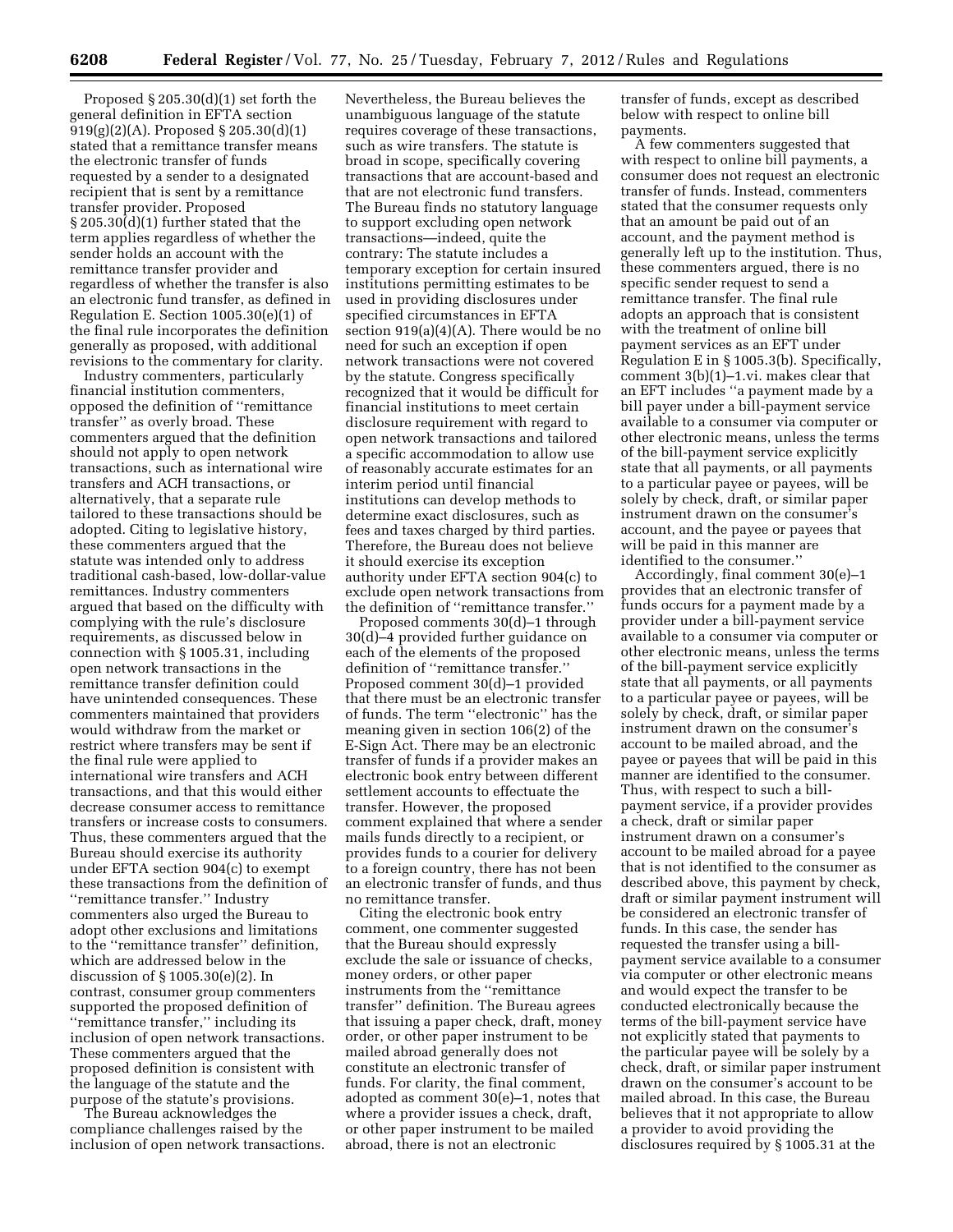time of the sender's request, simply because the payee may ultimately be paid by a check, draft or similar paper instrument drawn on the consumer's account mailed abroad.

Proposed comment 30(d)–2 provided that the definition of ''remittance transfer'' requires a specific sender to request a remittance transfer provider send a remittance transfer. The proposed comment explained that a deposit by a consumer into a checking or savings account does not itself constitute such a request, even if a person in a foreign country is an authorized user on that account, where the consumer retains the ability to withdraw funds in the account. This comment is not adopted in the final rule, as inconsistent with guidance adopted in comment 30(c)–2.ii. As discussed above under the section-bysection analysis to § 1005.30(c), when a sender requests that a remittance transfer provider send an electronic transfer of funds to a recipient's account, the location of the account determines whether the transfer is made to a designated recipient and thus is a remittance transfer. If the recipient's account is located in a State, the transfer will not be a remittance transfer because the transfer will not be received at a location in a foreign country, and thus the recipient would not be a ''designated recipient.'' By contrast, if the recipient's account is located in a foreign country, the transfer will be a remittance transfer, even if the sender has the ability to withdraw funds in the account, because the transfer will be received at a location in a foreign country, and the recipient would be a ''designated recipient.'' *See* comment 30(c)–2.ii.

Proposed comment 30(d)–3 provided that the definition of ''remittance transfer'' also requires that the transfer be sent to a designated recipient. As noted above, the definition of ''designated recipient'' requires a person to be identified by the sender as the authorized recipient of a remittance transfer to be sent by a remittance transfer provider. Proposed comment 30(d)–3 explained that there is no designated recipient unless the sender specifically identifies the recipient of a transfer. Proposed comment 30(d)–3 specified that there would be a designated recipient if, for example, the sender instructs a remittance transfer provider to send a prepaid card to a specified recipient in a foreign country, and the sender does not retain the ability to draw down funds on the prepaid card. In contrast, proposed comment 30(d)–3 specified that there would be no designated recipient where

the sender retains the ability to withdraw funds, such as when a person in a foreign country is made an authorized user on the sender's checking account, because the remittance transfer provider cannot identify the ultimate recipient of the funds. As discussed in more detail in the section-by-section analysis to § 1005.30(c), both examples are not adopted, as inconsistent with guidance in comment 30(c)–2.ii. and iii.

Proposed comment 30(d)–4 provided that the definition of ''remittance transfer'' requires that the remittance transfer must be sent by a remittance transfer provider. The proposed comment explained that this means that there must be an intermediary actively involved in sending the electronic transfer of funds. Examples in the proposed comment included a person (other than the sender) sending an instruction to an agent in a foreign country to make funds available to a recipient; executing a payment order pursuant to a consumer's instructions; executing a consumer's online bill payment request; or otherwise engaging in the business of accepting or debiting funds for transmission to a recipient and transmitting those funds.

However, the proposed comment explained that a payment card network or other third party payment service that is functionally similar to a payment card network does not send a remittance transfer when a consumer designates a debit or credit card as the payment method to purchase goods or services from a foreign merchant. For example, in such a case, the payment card network or third party payment service is not directly engaged with the sender to send a transfer of funds to a person in a foreign country; rather, the network or third party payment service is only providing contemporaneous third-party payment processing and settlement services on behalf of the merchant or the remittance transfer provider, rather than on behalf of the sender. Similarly, where a consumer provides a checking or other account number directly to a merchant as payment for goods or services, the merchant is not acting as a remittance transfer provider when it submits the payment information for processing.

Commenters generally supported the proposed comment. One commenter suggested that the Bureau should revise the discussion about the use of a payment card network using a debit or credit card as a payment method to include the use of a payment card network using a prepaid card for consistency with other provisions of the rule.

The final comment is adopted as comment 30(e)–2, and is revised. As with the proposed comment, the final comment provides that the definition of ''remittance transfer'' requires that the remittance transfer must be sent by a remittance transfer provider. The final comment explains that this means that there must be an intermediary that is directly engaged with the sender to send an electronic transfer of funds on behalf of the sender to a designated recipient. The final comment clarifies that a payment card network or other third party payment service that is functionally similar to a payment card network does not send a remittance transfer when a consumer provides a debit, credit, or prepaid card directly to a foreign merchant as the payment method to purchase goods or services. In such a case, the payment card network or third party payment service is not directly engaged with the sender to send a transfer of funds to a person in a foreign country; rather, the network or third party payment service is merely providing contemporaneous third-party payment processing and settlement services on behalf of the merchant or the card issuer, rather than on behalf of the sender. The final comment in 30(e)-2 also clarifies that in such a case, the card issuer also is not directly engaged with the sender to send an electronic transfer of funds to the foreign merchant when the card issuer provides payment to the merchant. Similarly, where a consumer provides a checking or other account number, or a debit, credit or prepaid card, directly to a foreign merchant as payment for goods or services, the final comment clarifies that the merchant is not acting as an intermediary that sends a transfer of funds on behalf of the sender when it submits the payment information for processing. The Bureau notes that this comment applies only for purposes of this rule. In other contexts, a person may act as a provider even when it is not directly engaged with the consumer to provide a consumer financial product or service.

Finally, comment 30(e)–2 also discusses the situation where a card issuer or a payment card network is an intermediary that is directly engaged with the sender to obtain funds using the sender's debit, prepaid or credit card and to send those funds to a recipient's checking account located in a foreign country. In this case, the final comment clarifies that the card issuer or payment card network is an intermediary that is directly engaged with the sender to send an electronic transfer of funds on behalf of the sender, and this transfer of funds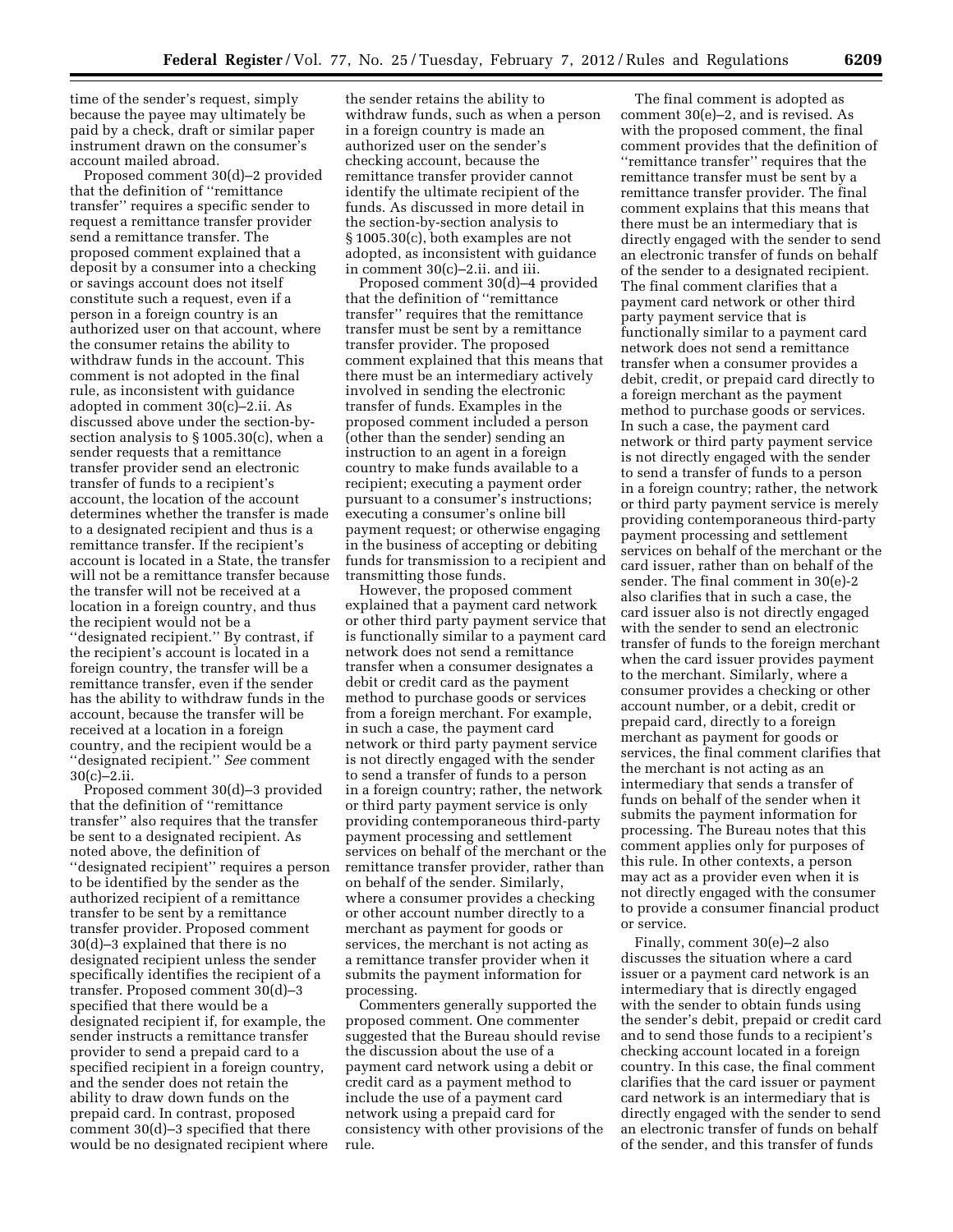is a remittance transfer because it is made to a designated recipient. *See also*  comment  $30(c)-2.ii$ .

As noted in the proposal, some transactions that have not traditionally been considered remittance transfers will fall within the scope of the rule. In contrast, other transfer methods specifically marketed for use by a consumer to send money abroad, but that do not meet all elements of the definition of ''remittance transfer,'' may fall outside the scope of the rule (*e.g.,*  a prepaid card where the participants in the prepaid card program do not send a card to a designated recipient in a foreign country). While the Board stated that it believed the proposed definition of ''remittance transfer'' in § 205.30(d) implemented the broad statutory definition, the Board solicited comment on whether it should exempt online bill payments made through the sender's institution, including preauthorized bill payments, from the rule, as it could be challenging for institutions to provide timely disclosures.

Most industry commenters urged the Bureau to exempt online bill payments from the rule, including preauthorized bill payments, given the challenges associated with providing disclosures for transfers that occur in the future. Commenters stated that the disclosures for such payments would be burdensome and would provide only marginal benefits to consumers, particularly given that Regulation E already addresses online bill payments. Commenters also noted that different coverage would apply to payments initiated through a financial institution, which would be covered, versus payments initiated directly with a billing party, which would not be covered. With respect to preauthorized bill payments, commenters stated that it would be impracticable to provide prepayment disclosures when the request is made for transactions that could be scheduled months in advance.

Overall, the Bureau believes the protections afforded by the statute favor the inclusion of online bill payments in the rule, as well as other types of transfers that a sender schedules in advance. subpart A of Regulation E applies to EFTs from an account at a financial institution and provides certain protections to consumers. However, the subpart A provisions do not require disclosures regarding the exchange rate to be applied at transfer or certain other items that must be disclosed under EFTA section 919 and this rule (although related up-front fees would be disclosed in or with the account agreement). In addition, the Bureau also understands that there are

non-bank money transmitters not covered by existing provisions in Regulation E that offer international bill payment services.

Moreover, some of the disclosure challenges raised by commenters are similar to those that have been raised in connection with other remittance transfer methods that are included in the rule, for example, where the exchange rate is not necessarily known at the time of transfer. The Bureau recognizes that the rule's coverage differs depending on whether a foreign payee is paid through a remittance transfer provider or paid directly by a consumer. However, this difference arises due to the EFTA's definition of ''remittance transfer.'' As discussed above, for a transfer to be considered a ''remittance transfer,'' the transfer must involve an intermediary that is directly engaged with the sender to send an electronic transfer of funds on behalf of the sender to a designated recipient. A foreign merchant is not acting as an intermediary that sends a transfer of funds on behalf of the sender when it processes a payment paid to it directly by the sender. In addition, in this case, the financial institution is not directly engaged with the sender to send an electronic transfer of funds to the foreign merchant when the institution provides payment to the merchant. The Bureau believes this is different from the situation where an institution offers online international bill payment services to consumers. In this circumstance, the institution is directly engaged with the sender to send an electronic transfer of funds on behalf of the sender to a designated recipient. Thus, the final rule does not exclude online bill payments from the definition. As a result, under the final rule, providers will generally need to provide pre-payment disclosures and receipts for these types of transfers in accordance with § 1005.31.

However, in light of the timing challenges noted above, the final rule sets forth tailored disclosure and cancellation requirements with respect to certain remittance transfers that a sender schedules in advance, including preauthorized remittance transfers (defined and discussed above in § 1005.30(d)), in a new § 1005.36. In addition, the Bureau is issuing the January 2012 Proposed Rule, published elsewhere in today's **Federal Register,**  soliciting comment on alternative disclosure and cancellation requirements with respect to these transfers. These are discussed in more detail below in the discussion of § 1005.36.

Proposed comment 30(d)–5 provided a non-exclusive list of examples of transactions that are, and are not, remittance transfers. The list addressed online bill payments in the examples in 30(d)–5.i.E. and 30(d)–5.ii.C. However, electronic transfers of funds to be sent abroad can also be scheduled through other means, such as over the telephone, and such scheduled transfers may not necessarily relate specifically to the payment of bills. Thus, while the final comment, renumbered as comment 30(e)–3, does not contain an exhaustive list of examples, in order to clarify the rule's application, the online bill payment examples in the final comment have been revised to more generally address transfers that senders can schedule in advance, including preauthorized remittance transfers.

#### 30(e)(2) Exceptions

EFTA section  $919(g)(2)(B)$  states that a remittance transfer does not include a transfer described in EFTA section  $919(g)(2)(A)$  "in an amount that is equal to or lesser than the amount of a smallvalue transaction determined, by rule, to be excluded from the requirements under section 906(a)'' of the EFTA. EFTA section 906(a) addresses the requirements for electronic terminal receipts. The Board previously determined by rule that financial institutions are not subject to the requirement to provide electronic terminal receipts for small-value transfers of \$15 or less. *See* § 1005.9(e). Proposed § 205.30(d)(2) incorporated this exception for small-value transfers by providing that remittance transfers do not include transfer amounts of \$15 or less. The final rule adopts the smallvalue exception in § 1005.30(e)(2)(i). The \$15 exception refers to the amount that will be transferred to the designated recipient in the currency in which the transfer will be funded, as described in § 1005.31(b)(1)(i).

Industry commenters urged the Bureau to adopt a variety of additional exceptions to the rule, in addition to exempting wire transfers and other open network transactions. Most industry commenters argued that the Bureau should exclude wire transfers and ACH transactions above a certain dollar amount, generally ranging from \$500 to \$1,000. These commenters argued that the average value of consumer transfers from the United States is lower than the dollar thresholds that they advocated for, so these thresholds would capture most traditional remittances, while excluding higher-dollar transfers that they argued were not intended to be captured in the statute. Several commenters also presented data that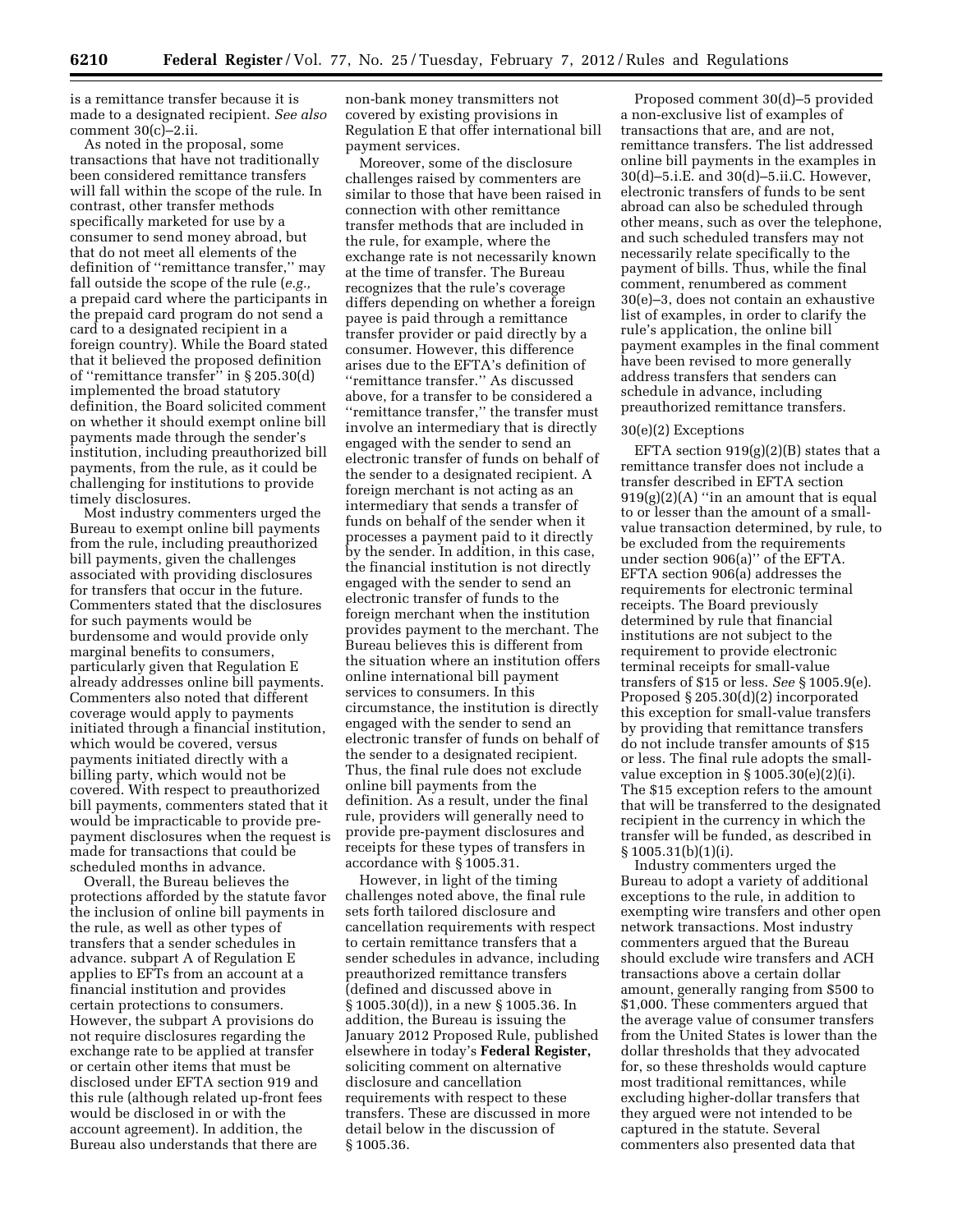many wire transfers exceed the suggested dollar amount, and thus, such an exclusion would limit the costs and risks of the proposal, including fraud risks; would mitigate risks associated with the loss of UCC Article 4A coverage for wire transfers (as described in more detail below); and would more properly focus the final rule on traditional remittance transfers.

The final rule does not contain an exclusion for remittance transfers above a specified dollar amount. The Bureau believes that consumers who choose to transfer funds less frequently but in higher dollar amounts or who send relatively large remittance transfers to pay tuition, medical, and other larger bills should receive the same protections as frequent, low-value senders. Indeed, given the amounts involved, such consumers may stand to benefit even more from the disclosures and error resolution rights afforded by the rule to ensure that the proper amount is received by the recipient. Accordingly, the Bureau believes that an exception based solely on a dollar amount would not be consistent with the purposes of the statute. Finally, the dollar amounts suggested by the commenters did not account for variations in average transfer amounts by destination region or type of transfer, some of which exceed the thresholds proposed by commenters.68

Similarly, the Bureau does not believe that the rule should exclude remittance transfers requested by high net-worth consumers, as urged by one commenter. Again, there is no indication that Congress intended such an exclusion. Further, a high net-worth consumer has an interest in knowing the amount that will be received by a recipient, and the applicable exchange rate, just as a consumer who does not have a high net worth. A high net-worth consumer also has a similar stake in the resolution of any errors.

The final rule does contain one new exclusion. Several commenters argued that the final rule should exclude from the definition of ''remittance transfer'' any transfers the primary purposes of which is the purchase or sale of securities or commodities as described in § 1005.3(c)(4). Section 1005.3(c)(4) exempts from the definition of ''electronic fund transfer'' any transfer of funds the primary purposes of which is the purchase or sale of a security or commodity where the security or commodity is: (i) Regulated by the Securities and Exchange Commission or the Commodity Futures Trading Commission; (ii) purchased or sold

through a broker-dealer regulated by the Securities and Exchange Commission or through a futures commission merchant regulated by the Commodity Futures Trading Commission; or (iii) held in book-entry form by a Federal Reserve Bank or Federal agency. To effectuate the purposes of the EFTA and facilitate compliance, the Bureau believes it is necessary and proper to use its authority under EFTA sections 904(a) and (c) to adopt a new § 1005.30(e)(2)(ii) to exclude from the definition of ''remittance transfer'' any transfer that is excluded from the definition of ''electronic fund transfer'' under § 1005.3(c)(4). This exception is narrow in that it only exempts transfers of funds the primary purposes of which is the purchase or sale of certain securities or commodities, as discussed above. The Bureau believes that use of its authority under EFTA sections 904(a) and (c) in this circumstance is appropriate so as not to impact the purchase or sale of securities or commodities.

Application of the EFTA; Relationship to Uniform Commercial Code

As described above, the statute applies to remittance transfers whether or not they are electronic fund transfers. This raises certain issues with respect to traditional cash-based remittance transfers sent through money transmitters, which have not previously been covered by the EFTA or Regulation E, as well as international wire transfers, which are not EFTs.

The statute outlines the application of the EFTA to remittance transfers that are not electronic fund transfers. Specifically, EFTA section 919(e)(1) states that a remittance transfer that is not an electronic fund transfer is not subject to any of the provisions of EFTA sections 905 through 913. For example, a money transmitter sending a remittance transfer (that is not an EFT) is not subject to the requirement in EFTA section 906(b), as implemented in § 1005.9(b), to provide periodic statements to consumers. The transmitter will, however, generally be subject to other provisions of the EFTA, including provisions on liability under EFTA sections 916 through 918. EFTA section 919(e)(2)(A) also clarifies that a transaction that will not otherwise be an electronic fund transfer under the EFTA, such as a wire transfer, does not become an electronic fund transfer because it is a remittance transfer under EFTA section 919.

Until the Dodd-Frank Act provisions become effective, wire transfers are entirely exempt from the EFTA and Regulation E and instead are governed by State law through State enactment of Article 4A of the Uniform Commercial Code. UCC Article 4A primarily governs the rights and responsibilities among the commercial parties for wire transfers, including payment obligations among the parties and allocation of risk of loss for unauthorized or improperly executed payment orders.

UCC Article 4A–108 provides that UCC Article 4A does not apply ''to a funds transfer, *any part of which is governed by the Electronic Fund Transfer Act''* (emphasis added). When EFTA section 919, as implemented by this rule, becomes effective, wire transfers sent on a consumer's behalf that are remittance transfers will be governed in part by the EFTA. As noted in the proposal, EFTA section 919(e)(1) explicitly applies the EFTA to remittance transfers that are not electronic fund transfers, except for certain enumerated provisions. Further, the disclosure and error resolution requirements for remittance transfers are set forth in the EFTA. As a result, by operation of UCC Article 4A–108, the Bureau believes UCC Article 4A will no longer apply to such international consumer wire transfers.69

Many commenters, including the Office of the Comptroller of the Currency (OCC), argued that this outcome creates legal uncertainty that will disrupt the long-standing legal framework governing the allocation of risks among financial institutions of wire transfers. Industry commenters urged the Bureau to preempt any provision of State law that prevents a remittance transfer from being treated as a funds transfer under UCC Article 4A based solely upon the inclusion of the remittance transfer provisions in EFTA section 919. Specifically, commenters urged the Bureau to preempt UCC Article 4A–108. Under this suggested approach, the error resolution provisions of EFTA section 919(b)(1) would govern remittance transfers as between a sender and a remittance transfer provider, but the remaining provisions in UCC Article 4A would continue to govern the allocation of risk of loss as between the remittance transfer provider and another financial institution that carries out part of the transfer (to the extent not otherwise inconsistent with the rule).

Under EFTA section 922 and § 1005.12, the Bureau may determine whether a State law relating to, among other things, electronic fund transfers is preempted by the EFTA or Regulation E. However, the statutory preemption provisions states that a State law may be

<sup>68</sup>Chishti, *supra* note 6.

<sup>69</sup>Commercial wire transfers are not affected because a ''sender'' must be a consumer.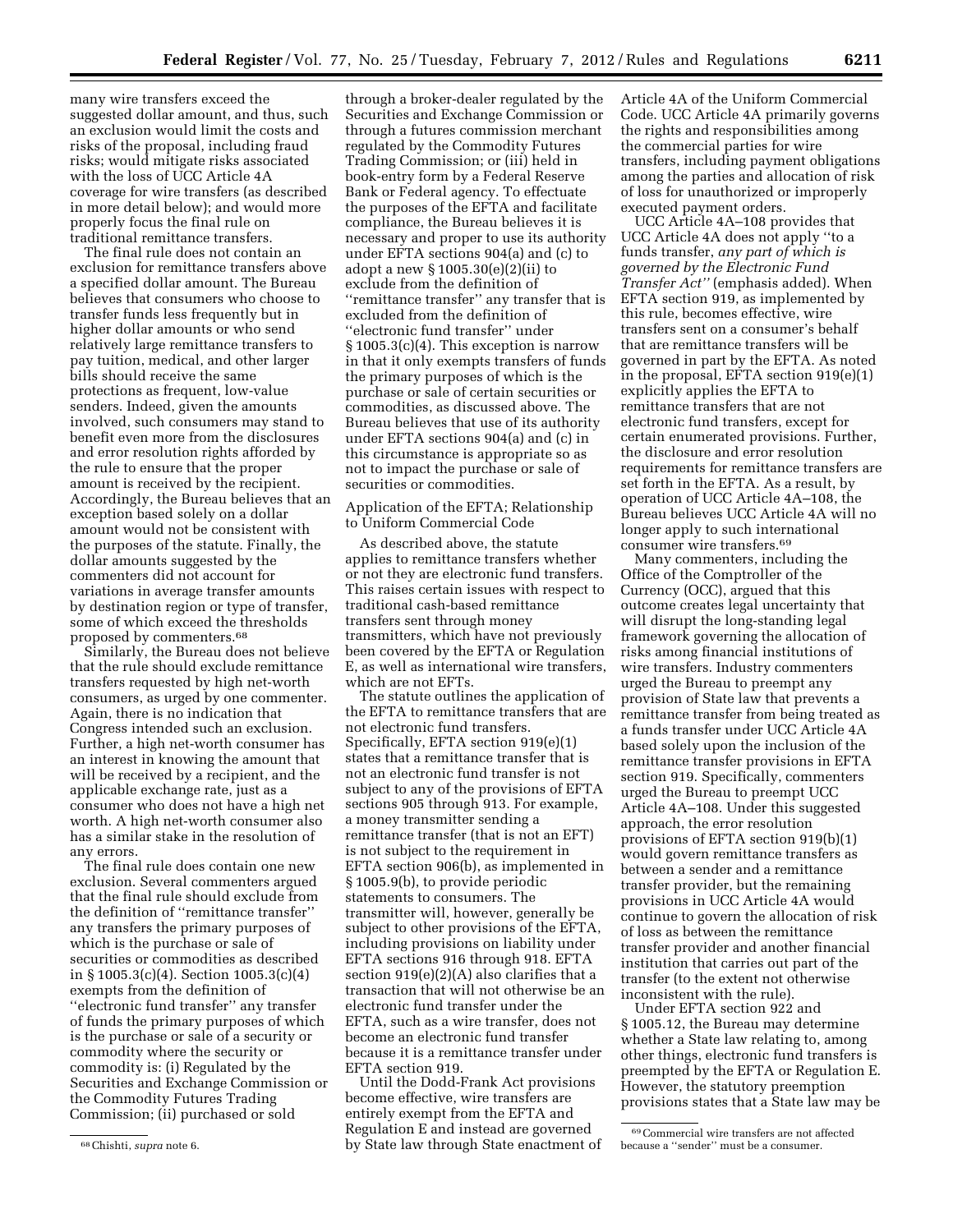preempted only if the State law is inconsistent with the EFTA or Regulation E and then only to the extent of the inconsistency. 15 U.S.C. 1693s. Moreover, the statute and regulation provide that a State law is not inconsistent with any provision if it is more protective of consumers. The Bureau does not believe that UCC Article 4A–108 is inconsistent with the EFTA. No provision of the EFTA conflicts with UCC Article 4A–108, and UCC Article 4A–108 does not require or permit a practice prohibited by the EFTA. *See, e.g.,* § 1005.12(b)(2)(i). Rather, UCC Article 4A–108 provides when State law applies to fund transfers, including consumer wire transfers, and specifically states that UCC Article 4A does not apply if the EFTA ''governs'' the transaction. The amendments to the EFTA under the Dodd-Frank Act address consumer wire transfers, but do not address the application of State law to those transfers. Applying the EFTA preemption provisions to effectively require the application of more State laws than would apply in the absence of such action is simply not what the EFTA preemption standard provides.

In the May 2011 Proposed Rule, the Board noted that Congress amended the EFTA's preemption provision to include a specific reference to State gift card laws when it enacted new EFTA protections for gift cards as part of the Credit Card Accountability Responsibility and Disclosure Act of 2009 (Credit Card Act).70 By contrast, Congress did not amend the EFTA's preemption provision with respect to State laws relating to remittance transfers, including those that are not electronic fund transfers, when it enacted the Dodd-Frank Act.71 In response, some commenters argued that Sections 1041(a) and (b) of the Dodd-Frank Act, which discusses the relationship between Title X of the Dodd-Frank Act and State law, separately permit the Bureau to preempt UCC Article 4A–108. These provisions may be invoked, however, only if the

Bureau finds an inconsistency between Title X and State law. The Bureau does not believe that such an inconsistency exists. Moreover, Section 1041(b) of the Dodd-Frank Act specifically provides, with one exception not relevant here, that no provision of Title X ''shall be construed as modifying, limiting, or superseding the operation of any provision of an enumerated consumer law that relates to the application of a law in effect in any State with respect to such Federal law.''

Several commenters suggested that the Bureau incorporate UCC Article 4A, or a similar framework in place of UCC Article 4A, into Regulation E. The Bureau does not believe it is appropriate to incorporate UCC Article 4A into Regulation E. The EFTA and the UCC generally focus on different relationships. Under EFTA section 902(b), the primary purpose of the EFTA is the provision of individual consumer rights. In contrast, UCC Article 4A is primarily intended to govern the rights and responsibilities among the commercial parties to a funds transfer, that is, the financial institution that accepts a payment order for a funds transfer and any other financial institutions that may be involved in carrying out the transfer.

Consumers currently receive some protections under UCC Article 4A in the event the wire transfer is not completed, or in the event of errors in execution of the transfer, or in connection with an unauthorized transfer. Nonetheless, although consumers who request wire transfers that are remittance transfers may no longer have the protections set forth in UCC Article 4A, these consumers will receive error resolution, refund and cancellation rights and other protections for these transfers as set forth in §§ 1005.33 and 1005.34.

In addition, the Bureau does not believe it is appropriate to incorporate UCC Article 4A into Regulation E because while UCC Article 4A is a uniform code, it may be adopted differently in the various states. Incorporation of UCC Article 4A (presumably, without a similar provision as UCC Article 4A–108) on its own could have the unintended consequence of the Bureau choosing one State's version of the UCC over another. There could also be a lag between updates and revisions to the UCC among the states and the version incorporated into Regulation E, which could create confusion and potential operational conflicts for those institutions that use the same systems to send commercial and consumer wire transfers.

The Bureau recognizes that one

transfers under the EFTA could be legal uncertainty under the UCC for certain remittance transfer providers. Specifically, to the extent that providers of international wire transfers were previously able to rely on UCC Article 4A's rules governing the rights and responsibilities among the parties to a wire transfer, they may no longer be able to do so. However, given the factors discussed above, the Bureau believes that the best mechanisms for resolving this uncertainty rests with the states, which can amend their respective versions of UCC Article 4A, with the purveyors of rules applicable to specific wire transfer systems, which can bind direct participants in the system, and with participants in wire transfers who can incorporate UCC Article 4A into their contracts. In addition, the Bureau recommends that Congress adopt legislation to help resolve the legal uncertainty under the UCC for remittance transfers, so parties engaged in remittance transfers will be able to continue to rely on UCC Article 4A, notwithstanding the implementation of these final rules.

The final rule will be effective one year from the date of publication of the rule in the **Federal Register**. Thus, before the final rule becomes effective, states have the opportunity to amend UCC Article 4A to the extent needed or appropriate to address its application to consumer international wire transfers and wire transfer systems have the opportunity to amend their operating rules to incorporate UCC Article 4A, and participants in wire transfer transactions have the opportunity to enter into contracts incorporating UCC Article 4A. For example, the Board has recently issued a proposal to revise its Regulation J, 12 CFR part 210, to ensure the continued application of UCC Article 4A to remittance transfers carried out through Fedwire.72 In addition, Congress would have an opportunity to enact legislation to help resolve the legal uncertainty under the UCC for remittance transfers, so parties engaged in remittance transfers will be able to continue to rely on UCC Article 4–A, notwithstanding the implementation of these final rules. The Bureau will continue to monitor developments in this area to evaluate whether these issues are being effectively dealt with by the states, Congress or through private contractual arrangements.

<sup>70</sup>*See* Credit Card Act § 402, Public Law 111–24, 123 Stat. 1734 (2009). The preemption provision was amended to describe how certain State gift card laws may be preempted, to the extent that those laws are inconsistent with the EFTA, in the same manner as State EFT laws.

<sup>71</sup>Several commenters noted that EFTA section 920 is excluded from the list of ''enumerated consumer laws'' under section 1002(12)(c) of the Dodd-Frank Act. Prior to the Dodd-Frank Act, EFTA section 920 addressed the EFTA's relation to State laws. Section 1075 of the Dodd-Frank Act created a new EFTA section 920 relating to debit interchange fees, which is the provision excluded under Dodd-Frank section 1002(12)(c). The relation to State laws provision is now contained in EFTA section 922. Consequence of covering remittance  $\frac{7276}{5}$  FR 64259 (Oct. 18, 2011).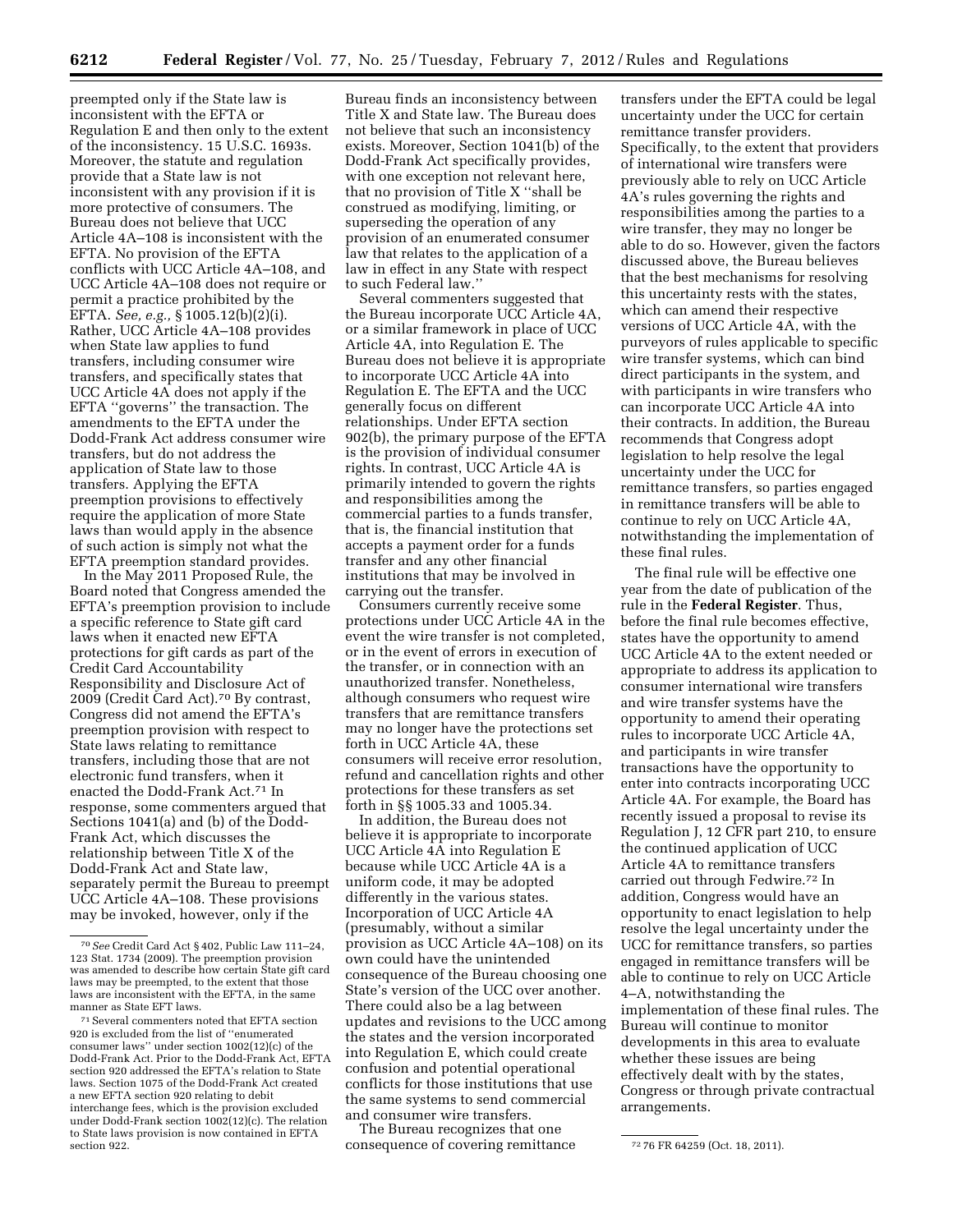Application of the EFTA; Relationship to Regulations Implementing the Bank Secrecy Act

The Bureau also recognizes that regulations issued by the Financial Crimes Enforcement Network (FinCEN) to implement the Bank Secrecy Act also contain references to the EFTA. These regulations generally set certain requirements applicable to a ''funds transfer'' and ''transmittal of funds.'' The definitions of ''funds transfer'' and ''transmittal of funds'' in FinCEN's regulations exclude any funds transfers governed by the EFTA. *See* 31 CFR 1010.100(w) and (ddd), respectively. When EFTA section 919, as implemented by this rule, becomes effective, certain transactions that have traditionally been outside the scope of the EFTA will be governed by the EFTA, such as consumer-initiated wire transfers. The Bureau has had discussions with FinCEN about the importance of FinCEN amending its rules so that they continue to apply to remittance transfers after the effective date of this rule. The OCC also stated that it will be imperative that FinCEN act quickly to amend their rules. The Bureau does not believe, however, that it can fill the gap by incorporating FinCEN's regulations into Regulation E. The Bureau believes consolidating the requirements of the Bank Secrecy Act and the EFTA in Regulation E would be impracticable under the respective authorities of two agencies.

#### *30(f) Remittance Transfer Provider*

Proposed § 205.30(e) incorporated the definition of ''remittance transfer provider'' from EFTA section 919(g)(3). Proposed § 205.30(e) stated that a remittance transfer provider (or provider) means any person that provides remittance transfers for a consumer in the normal course of its business, regardless of whether the consumer holds an account with such person. To eliminate redundancy, the proposed rule revised statutory references to ''any person or financial institution'' to ''any person,'' because the term ''person'' under Regulation E includes financial institutions. Proposed comment 30(e)–1 clarified that an agent is not deemed to be a remittance transfer provider by merely providing remittance transfer services on behalf of the remittance transfer provider. The proposed regulation is adopted generally as proposed in renumbered § 1005.30(f). Comment 30(f)–1 is revised for clarity to state that a person is not deemed to be acting as a remittance transfer provider when it performs activities as an agent on behalf of a

remittance transfer provider. New comments 30(f)–2 and –3 are added as described below. The Bureau notes that this comment 30(f)–1 applies only for purposes of this rule. In other contexts, a person may act as a provider when it performs activities on behalf of a provider.

# Normal Course of Business

The Board solicited comment on whether guidance should be adopted interpreting the phrase ''normal course of business'' based on the number of remittance transfers in a given year. Many industry commenters argued that the final rule should provide for a *de minimis* exception based on the number of remittance transfers sent in a given time period, although one credit union commenter stated that it could be difficult to track numbers. Suggestions ranged from 1,200 or fewer transfers annually to 2,400 transfers annually, per method (*i.e.,* 2,400 wire transfers plus 2,400 international ACH transfers).

The commenters did not provide any data on the overall distribution and frequency of remittance transfers across various providers to support treating such high numbers of transactions as being outside the normal course of business. Nor did they suggest other means of determining when remittance transfer providers are engaging in transfers merely as an accommodation to occasional consumer requests rather than part of a business of payment services. Absent significant additional information, the Bureau is skeptical that Congress intended to exclude companies averaging 100 or more remittance transfer providers per month from the statutory scheme. Based on the data presented by commenters, such a range would appear to exclude the majority of providers of open network transfers, such as international wire transfers and ACH transactions, from the rule. For example, one trade association commenter stated that most respondents to an information request said that they make fewer than 2,400 international transactions per year. As discussed above, the Bureau believes that the statute clearly covers open network transfers, such as wire transfers and ACH transactions. Providing an exception based on the ranges suggested by these commenters would allow many financial institutions that arguably regularly and in the normal course of business provide remittance transfers to not be subject to the regulation. The Bureau believes in general that the term ''normal course of business'' covers remittance transfer activities at a level significantly lower than the ranges suggested by these commenters.

In other contexts, regulatory coverage is triggered by a relatively small number of transactions. For example, under Regulation Z, 12 CFR part 1026, a creditor is a person who regularly extends consumer credit under specified circumstances. A person regularly extends consumer credit when it extends consumer credit more than 25 times in the preceding calendar year or in the current year (and five times for transactions secured by a dwelling, or even one time for certain high-cost mortgages).73 *See* 12 CFR 1026.2(a)(17). Under State law, a single money transmission may trigger a requirement to register as a money transmitter.

The Bureau does not believe it has sufficient information on the frequency with which entities engage in remittance transfers to set a specific numerical threshold based on the current administrative record. Accordingly, the final rule adopts a new comment 30(f)–2 addressing ''normal course of business.'' Comment 30(f)–2 states that whether a person provides remittance transfers in the normal course of business depends on the facts and circumstances, including the total number and frequency of remittance transfers sent by the provider. For example, if a financial institution generally does not make international consumer wire transfers available to customers, but sends a couple of international consumer wire transfers in a given year as an accommodation for a customer, the institution does not provide remittance transfers in the normal course of business. In contrast, if a financial institution makes international consumer wire transfers generally available to customers (whether described in the institution's deposit account agreement, or in practice) and makes transfers multiple times per month, the institution provides remittance transfers in the normal course of business.

While the final comment does not include a numerical threshold for ''normal course of business,'' the Bureau recognizes that a bright-line number may ease compliance. Thus, in the January 2012 Proposed Rule, published elsewhere in the **Federal Register** today, the Bureau is soliciting further comment on a potential safe harbor threshold.

#### Multiple Remittance Transfer Providers

New comment 30(f)–3 provides guidance where more than one remittance transfer provider is involved

<sup>73</sup>The Bureau notes that it has issued a separate notice of request for information in which the Bureau requests comment on whether it should revise these threshold numbers in Regulation Z. *See*  76 FR 75825 (Dec. 5, 2011).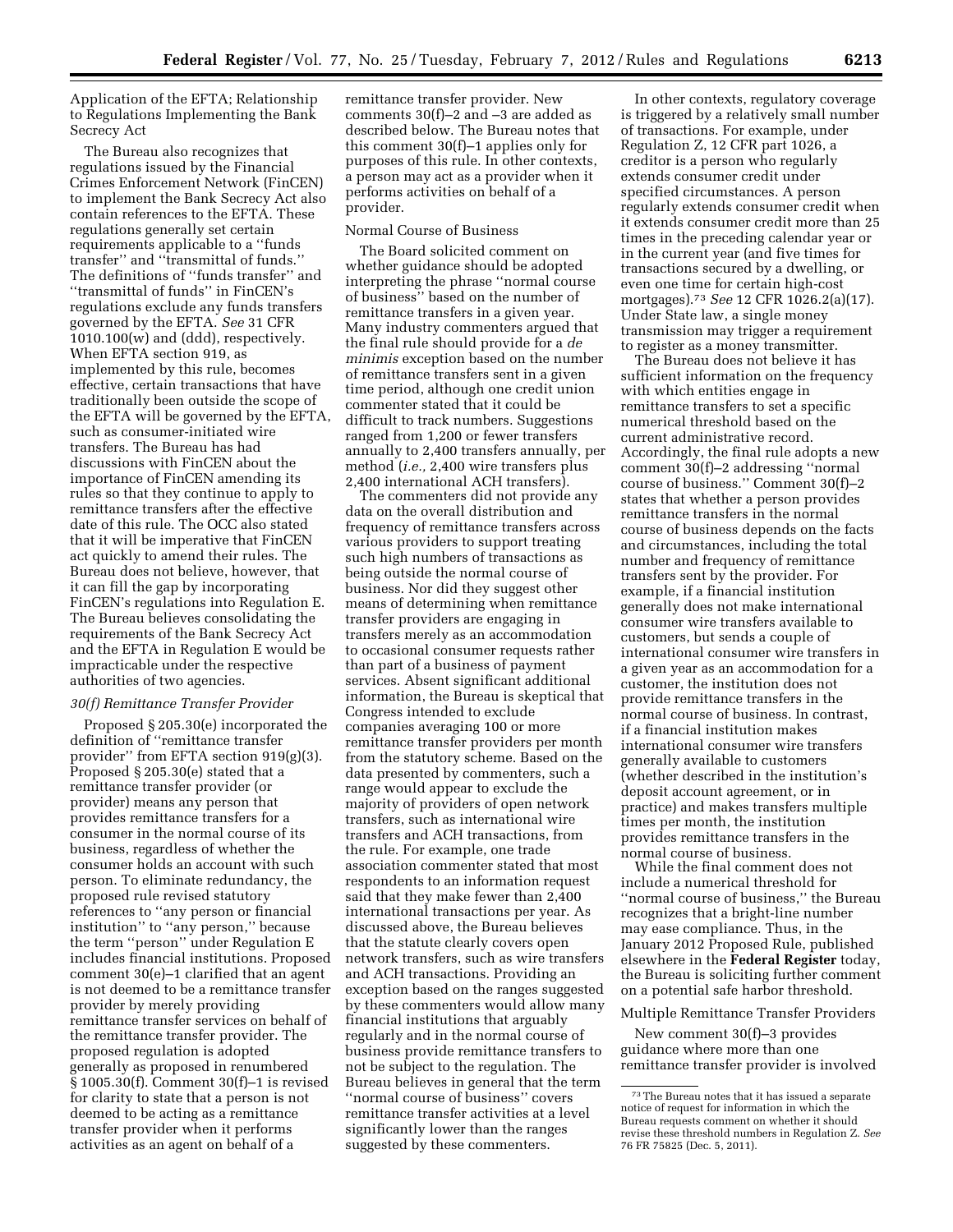in providing a remittance transfer. The Bureau recognizes that in some situations more than one remittance transfer provider may be involved in providing a remittance transfer. For example, prepaid card programs may involve, among others: (i) A program sponsor that establishes the program relationships, identifies and procures the necessary parties and sets contractual terms and conditions; (ii) a program manager which functions as a day-to-day operations ''control center'' for the program; and (iii) an issuing bank whose contractual involvement is required to invoke the payment network and which also may serve as the holder of funds that have been prepaid and are awaiting instructions to be disbursed. Any and all of these entities may be a ''remittance transfer provider'' if they meet the definition as set forth in § 1005.30(f).

Comment 30(f)–3 provides that if the remittance transfer involves more than one remittance transfer provider, only one set of disclosures must be given, and the remittance transfer providers must agree among themselves which provider must take the actions necessary to comply with the requirements that subpart B imposes on any or all of them. Even though the providers must designate one provider to take the actions necessary to comply with the requirements that subpart B imposes on any or all of them, all remittance transfer providers involved in the remittance transfer remain responsible for compliance with the applicable provisions of the EFTA and Regulation E.

#### *30(g) Sender*

Proposed § 205.30(f) incorporated the definition of ''sender'' from EFTA section 919(g)(4) with minor edits for clarity. Specifically, proposed § 205.30(f) defined ''sender'' to mean ''a consumer in a state who requests a remittance transfer provider to send a remittance transfer to a designated recipient.'' The final rule adopts the definition largely as proposed in renumbered § 1005.30(g), with additional clarifications and a new explanatory comment.

Several commenters suggested that the Bureau limit remittance transfers to those sent for personal, family, or household purposes. Although Regulation E's applicability is generally limited to such consumer-purpose transactions, the limitation is contained in the definition of ''account'' in § 1005.2(b). However, the remittance transfer rule applies to more than just account-based transfers. As a result, these commenters stated that an

individual who requests a transfer for business purposes could arguably be a ''sender'' under the rule.

To address these concerns, the Bureau is revising the definition of ''sender'' in § 1005.30(g) to clarify that a sender is a consumer in a State who primarily for personal, family, or household purposes requests a remittance transfer provider to send a remittance transfer to a designated recipient. This revision is consistent with § 1005.2(b) and clarifies that the final rule does not apply to business-to-consumer or business-tobusiness transactions or to transactions that are not for personal, family or household purposes. For example, a transfer requested by a sole proprietor on behalf of his or her company would not be covered by the rule.

As with the definition of ''designated recipient,'' some commenters requested guidance as to how they should determine whether a consumer is located in a State for account-based transfers. Commenters also requested clarification on how to determine where a consumer is located if the transfer request is made electronically or by telephone, and where the consumer's presence is not readily apparent. To address these questions, new comment 30(g)–1 clarifies that for transfers from an account, whether a consumer is located in a State depends on where the consumer's account is located. If the account is located in a State, the consumer will be located in a State for purposes of the definition of ''sender'' in § 1005.30(g), notwithstanding comment 3(a)–3. Where a transfer is requested electronically or by telephone and the transfer is not from an account, the provider may make the determination of whether a consumer is located in a State on information that is provided by the consumer and on any records associated with the consumer that it might have, such as an address provided by the consumer.

One commenter asked the Bureau to clarify the application of Regulation E's comment 3(a)–3 to subpart B. Comment 3(a)–3 addresses the foreign applicability of Regulation E with respect to EFTs. The proposed definition of ''sender'' and the proposed commentary did not address how comment 3(a)–3 would apply with respect to remittance transfers that are EFTs, such as international ACH transfers from an account. The statutory definition of ''sender,'' and thus the definition in § 1005.30(g), does not turn on a consumer's residency; rather, the definition only requires that there be a consumer in a State requesting a remittance transfer. As with the definition of ''designated recipient,'' the

Bureau believes that directing providers to look to the location of the account as a proxy for the location of the sender will create a bright line that will facilitate compliance with the final rule and ease compliance burden. Thus, as discussed above, under the final rule, for remittance transfers from an account, providers must look to the location of the account to determine whether there is a sender, and not the residency of the consumer requesting the transfer. Accordingly, final comment 30(g)–1 clarifies that the provider should make its determination notwithstanding comment 3(a)–3.

#### *Section 1005.31 Disclosures*

Section 1073 of the Dodd-Frank Act imposes several disclosure requirements relating to remittance transfers. Among these, EFTA sections 919(a)(2)(A) and (B) require a remittance transfer provider to provide two sets of disclosures to a sender in connection with a remittance transfer. A remittance transfer provider must generally provide a written pre-payment disclosure to a sender when a sender requests a transfer. This disclosure provides information about the sender's remittance transfer, such as the exchange rate, fees, and the amount to be received by the designated recipient. A remittance transfer provider must also provide a written receipt to the sender when payment is made. This disclosure includes the information provided on the pre-payment disclosure, as well as additional information, such as the promised date of delivery, contact information for the designated recipient, and information regarding the sender's error resolution rights.

EFTA section 919(a)(5) provides the Bureau with certain exemption authority, including the authority to permit a remittance transfer provider to provide a single written disclosure to a sender, in lieu of providing both a prepayment disclosure and receipt. This single disclosure must be provided to the sender prior to payment for the remittance transfer and must accurately disclose all of the information required on both the pre-payment disclosure and the receipt. *See* EFTA section 919(a)(5)(C). EFTA section 919(b) also provides that disclosures under EFTA section 919 must be made in English and in each foreign language principally used by the remittance transfer provider, or any of its agents, to advertise, solicit, or market, either orally or in writing, at that office. The Board proposed § 205.31 to implement the content and formatting requirements for these disclosures, and the Bureau is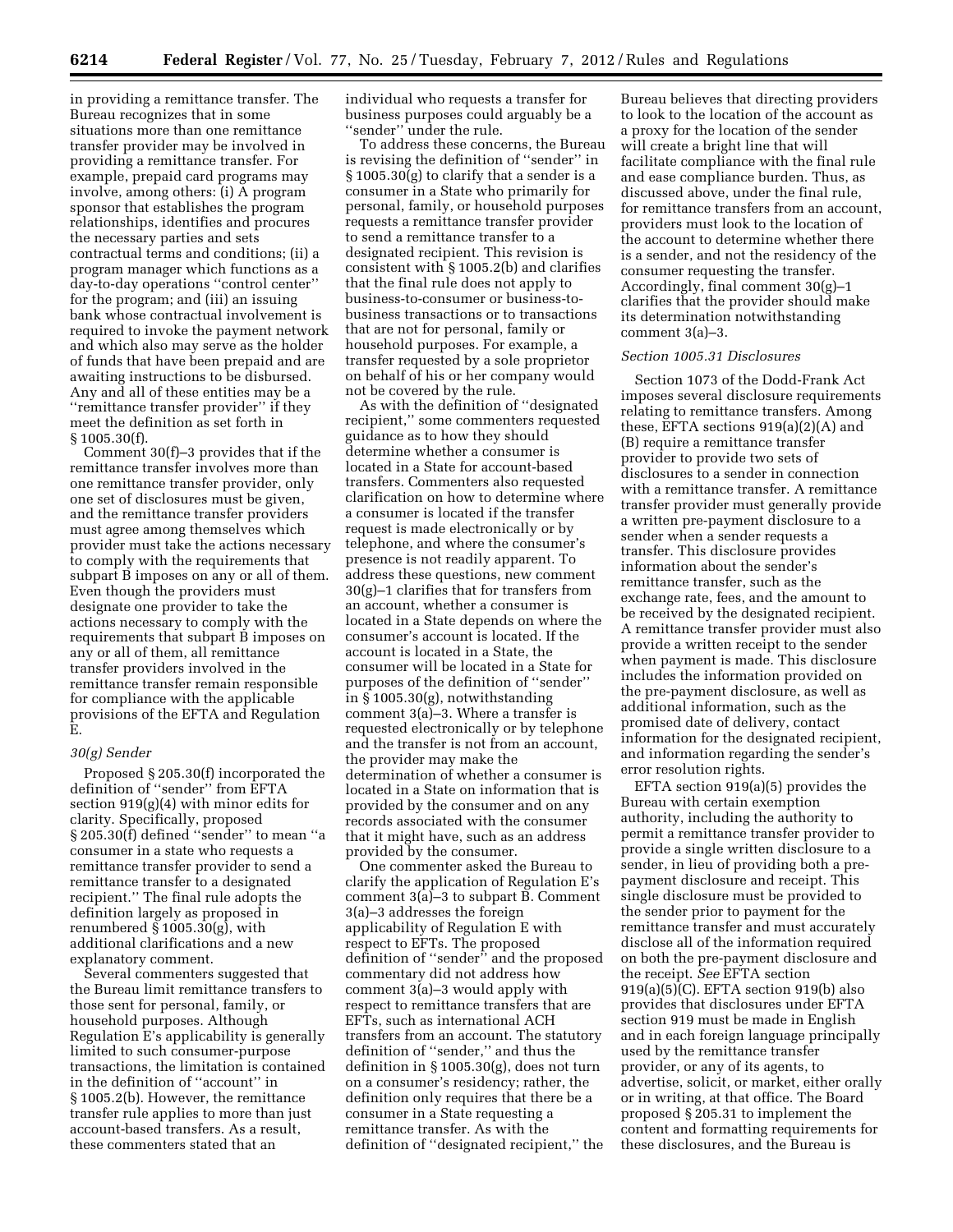finalizing these requirements in § 1005.31, as discussed below.

Section 1005.31(a) sets forth the requirements for the general form of disclosures required under subpart B. Section 1005.31(b)(1) and (2) implement the pre-payment disclosure and receipt requirements of EFTA section  $919(a)(2)(A)$  and  $(B)$ . Section 1005.31(b)(3) sets forth the requirements for providing a combined disclosure, as permitted by EFTA section 919(a)(5)(C). Section 1005.31(b)(4) contains disclosure requirements relating to a sender's error resolution and cancellation rights. Section 1005.31(c) addresses specific format requirements for subpart B disclosures, including grouping, proximity, prominence and size, and segregation requirements. Section 1005.31(d) sets forth the disclosure requirements for providing estimates, to the extent they are permitted by § 1005.32. Section 1005.31(e) generally implements the timing requirements of EFTA sections 919(a)(2) and 919(a)(5)(C). Section 1005.31(f) clarifies that, except as provided in § 1005.36(b), disclosures required by § 1005.31 must be accurate when a sender makes payment for the remittance transfer, except to the extent permitted by § 1005.32. Finally, § 1005.31(g) contains the requirements for providing foreign language disclosures in certain circumstances.

# *31(a) General Form of Disclosures*

# 31(a)(1) Clear and Conspicuous

Proposed § 205.31(a) set forth the requirements for the general form of disclosures required under proposed subpart B. Pursuant to EFTA sections  $919(a)(3)(A)$  and  $(a)(5)(C)$ , <sup>74</sup> proposed § 205.31(a)(1) provided that the disclosures required by subpart B must be clear and conspicuous. Proposed comment 31(a)(1)–1 clarified that disclosures are clear and conspicuous for purposes of subpart B if they are readily understandable and, in the case of written and electronic disclosures, the location and type size are readily noticeable to senders. The proposed comment stated that oral disclosures, to the extent permitted, are clear and conspicuous when they are given at a volume and speed sufficient for a sender to hear and comprehend them.

One industry trade association commenter supported the proposal, but suggested that the Bureau should also establish a reasonable person standard in determining whether a disclosure is

clear and conspicuous. The Bureau believes the proposed comment, as well as the font and other formatting requirements provided in § 1005.31(c), below, provide remittance transfer providers with the guidance necessary to determine if disclosures are clear and conspicuous. Therefore, the clear and conspicuous standard is adopted as proposed in § 1005.31. Proposed comment 31(a)(1)–1 is also adopted substantially as proposed.

Proposed  $\S 205.31(a)(1)$  also provided that disclosures required by subpart B may contain commonly accepted or readily understandable abbreviations or symbols. Proposed comment 31(a)(1)–2 clarified that using abbreviations or symbols such as ''USD'' to indicate currency in U.S. dollars or ''MXN'' to indicate currency in Mexican pesos would be permissible. The Bureau did not receive comment regarding the use of commonly accepted or readily understandable abbreviations or symbols. Therefore, this aspect of proposed § 205.31(a)(1) is adopted as proposed in renumbered § 1005.31(a)(1). Comment 31(a)(1)–2 is also adopted as proposed.

# 31(a)(2) Written and Electronic Disclosures

Proposed § 205.31(a)(2) set forth the requirements for written and electronic disclosures under subpart B. Proposed § 205.31(a)(2) stated that disclosures required by subpart B generally must be provided to the sender in writing. However, the proposal permitted a prepayment disclosure under proposed § 205.31(b)(1) to be provided to the sender in electronic form, if the sender electronically requests the remittance transfer provider to send a remittance transfer. In such a case, proposed comment 31(a)(2)–1 explained that a pre-payment disclosure could be provided to the sender without complying with the consumer consent and other applicable provisions of the E-Sign Act. The proposed comment also clarified that if a sender electronically requests the remittance transfer provider to send a remittance transfer, the receipt required by proposed § 205.31(b)(2) also could be provided to the sender in electronic form, but only if the provider complies with the consumer consent and other applicable provisions of the E-Sign Act.

Consumer group commenters and one industry commenter supported the requirement that disclosures must be provided in writing and the exception for pre-payment disclosures to be provided electronically if a sender initiates the transaction electronically. Some industry commenters, however,

argued that the pre-payment disclosures should be permitted to be provided on a computer screen or orally, if a transaction is conducted in person. One industry commenter suggested that prepayment disclosures could be provided on a screen similar to those used at a point-of-sale to authorize payment card transactions. Industry commenters asked the Bureau to also permit the combined disclosures to be disclosed electronically without obtaining E-Sign consent.

As discussed in the proposal, the statute generally requires disclosures under subpart B to be in writing, *see*  EFTA sections  $919(a)(2)$ ,  $(a)(5)(C)$ , and  $(d)(1)(B)(iv)$ , and generally requires compliance with E-Sign in conjunction with electronic transactions, *see* EFTA section 919(a)(3)(B). Because EFTA section 919(a)(5)(D) specifically allows the Bureau to waive E-Sign requirements only with regard to prepayment disclosures where the sender initiates the transaction electronically and the provider provides the prepayment disclosure in an electronic form that the consumer may keep, the Bureau believes that provision of combined disclosures and receipts must be in compliance with E-Sign as specified in 919(a)(3)(B). Similarly, the Bureau believes that pre-payment disclosures provided when a sender conducts a transaction in person must be provided in writing. Thus, the Bureau believes it would not be consistent with the statute to permit the pre-payment disclosure or the combined disclosure to be provided orally or to be shown to a sender on a computer screen at the point-of-sale prior to payment for point-of-sale transactions.

One industry commenter argued that remittance transfer providers that are broker-dealers should be permitted to comply with guidance published by the Securities and Exchange Commission regarding electronic disclosures, rather than being required to obtain E-Sign consent. To the extent that transfers made in connection with securities transactions have been exempted from the rule, as discussed above in § 1005.30(e)(2)(ii), the commenter's concerns should be mitigated.

Therefore, the Bureau is adopting as proposed the provisions regarding written and electronic disclosures in § 1005.31(a)(2) of the final rule. The Bureau is also adopting comment 31(a)(2)–1 in the final rule substantially as proposed.

Proposed comment 31(a)(2)–2 clarified that written disclosures may be provided on any size paper, as long as the disclosures are clear and conspicuous. The proposed comment

<sup>74</sup>EFTA section 919(a)(5)(C) incorporates the requirements of EFTA section  $919(a)(A)$  by reference, including the clear and conspicuous requirement.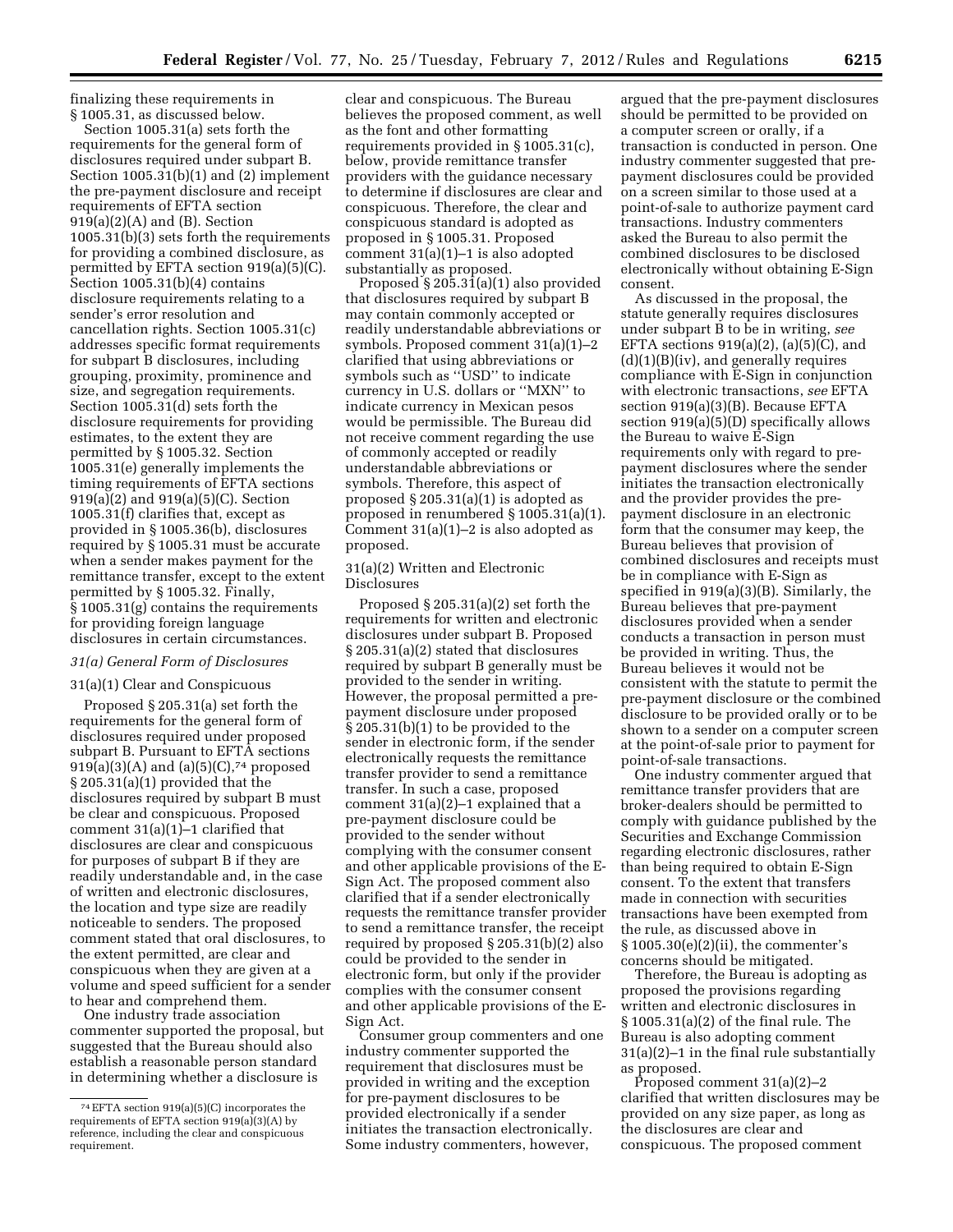stated that disclosures may be provided, for example, on a register receipt or on an 8.5 inch by 11 inch sheet of paper, consistent with current practices in the industry. The Bureau did not receive comment regarding proposed comment 31(a)(2)–2, and it is finalized as proposed.

Proposed § 205.31(a)(2) also provided that the written and electronic disclosures required by subpart B must be made in a retainable form. In the proposal, the Board requested comment on how the requirement to provide electronic disclosures in a retainable form could be applied to transactions conducted via mobile application or text message. Consumer group commenters stated that disclosures sent through text were not likely made in a form the sender can keep because mobile phone carriers regularly delete text message data or limit the size of texts. These commenters argued that the Bureau should not permit disclosures to be provided solely through mobile application or text message until technology allowed them to be retainable. These commenters stated that receipts should not be provided through mobile application or text message because they would not provide a sender with meaningful, consumer-friendly disclosures in a retainable form. Instead, consumer group commenters suggested that the Bureau should permit receipts for mobile telephone transactions to be provided through other electronic forms or written mailed receipts.

Industry commenters, in contrast, argued that the final rule should provide sufficient flexibility to accommodate disclosures relating to remittance transfers sent via mobile application or text message. Some commenters stated that the Bureau should permit remittance transfer providers to provide disclosures through the provider's preferred method, including by mobile application or text message, so long as the sender is capable of receiving disclosures through that method. Another industry commenter argued that the retainability requirement should only apply to the receipt and not to the pre-payment disclosures for transactions conducted via mobile application or text message. One industry commenter stated that for a remittance transfer initiated by mobile telephone, the Bureau should allow disclosures to be provided on the telephone if accompanied by the delivery of a retainable version of the same disclosure through the Internet, since mobile telephones typically do not allow for printing.

As discussed below regarding § 1005.31(a)(5), the Bureau is permitting the pre-payment disclosures required by § 1005.31(b)(1) to be disclosed orally or via mobile application or text message if the transaction is conducted entirely by telephone via mobile application or text message. The Bureau understands that given current technical limitations, in many cases, disclosures provided via mobile application or text message could not be provided in a retainable form or in a manner that satisfies formatting requirements. The Bureau notes, however, that the statute expressly permits the pre-payment disclosures to be provided orally for transfers conducted entirely by telephone. Thus, if a transaction is conducted entirely by telephone via mobile application or text message, a provider may give the pre-payment disclosure orally. Because oral disclosures are not retainable, the Bureau does not believe senders would be less protected by receiving prepayment disclosures via mobile application or text message that are also not retainable. Moreover, in some cases, disclosures provided via mobile application or text message may be better than oral disclosures. For example, a disclosure provided by text message stored in a mobile telephone could be viewed by the sender for a period of time after the transaction is complete or forwarded to an email or other savable file. Therefore, § 1005.31(a)(2) provides that written and electronic disclosures required by subpart B generally must be made in a retainable form. However, to effectuate the purposes of the EFTA and facilitate compliance, the Bureau believes it is necessary and proper to use its authority under ETFA sections 904(a) and (c) to provide in the final rule that for transfers conducted entirely by telephone via mobile application or text message, the pre-payment disclosures may be provided via mobile application or text message in accordance with § 1005.31(a)(5) and need not be retainable. The Bureau is also adding a new comment 31(a)(2)–4 to clarify that disclosures provided electronically to a mobile telephone that are not provided via mobile application or text message must be retainable. For example, disclosures provided via email must be retainable, even if a sender accesses them by mobile telephone.

Proposed comment 31(a)(2)–3 clarified that a remittance transfer provider may satisfy the requirement to provide electronic disclosures in a retainable form if it provides an online disclosure in a format that is capable of being printed. The proposed comment clarified that electronic disclosures cannot be provided through a hyperlink or in another manner by which the sender can bypass the disclosure. A provider is not required to confirm that the sender has read the electronic disclosures.

Consumer group commenters generally supported these retainability requirements. Industry commenters suggested that the Bureau revise or clarify the rules regarding the provision of electronic disclosures. Industry commenters stated that the Bureau should permit a remittance transfer provider to provide disclosures by sending a hyperlink to the sender or to permit the provider to make a disclosure available on its Web site where disclosures can be viewed. One commenter suggested that the Bureau should clarify that disclosures are retainable as long as they may be saved or stored on a computer. This commenter stated that a disclosure would be retainable if, for example, a sender could save a screen shot or download a file that could be saved.

The Bureau believes proposed comment 31(a)(2)–3 appropriately addressed how disclosures may be provided in a retainable format when disclosed electronically. The proposed comment sets forth general principles for providing electronic disclosures that can be applied to various scenarios in which electronic disclosures are provided. For example, a provider could determine that a screen shot or downloadable file complies with the retainability requirement if those formats are also capable of being printed. The proposed comment is also consistent with other of the Bureau's electronic disclosure provisions that ensure that senders are provided with disclosures, rather than permitting disclosures to simply be made available to them.75 Therefore, comment 31(a)(2)– 3 is adopted as proposed.

31(a)(3) Oral Disclosures for Oral Telephone Transactions

Relying upon authority in EFTA section 919(a)(5)(A), proposed § 205.31(a)(3) permitted the prepayment disclosures to be provided orally if the transaction was conducted entirely by telephone and if the remittance transfer provider complied with the foreign language disclosure requirements of proposed § 205.31(g)(2), discussed below. One industry commenter opposed the oral disclosure authorization for telephone transactions,

<sup>75</sup>*See* for example, § 1005.20(c)(2) and § 1026.5a(a)(2).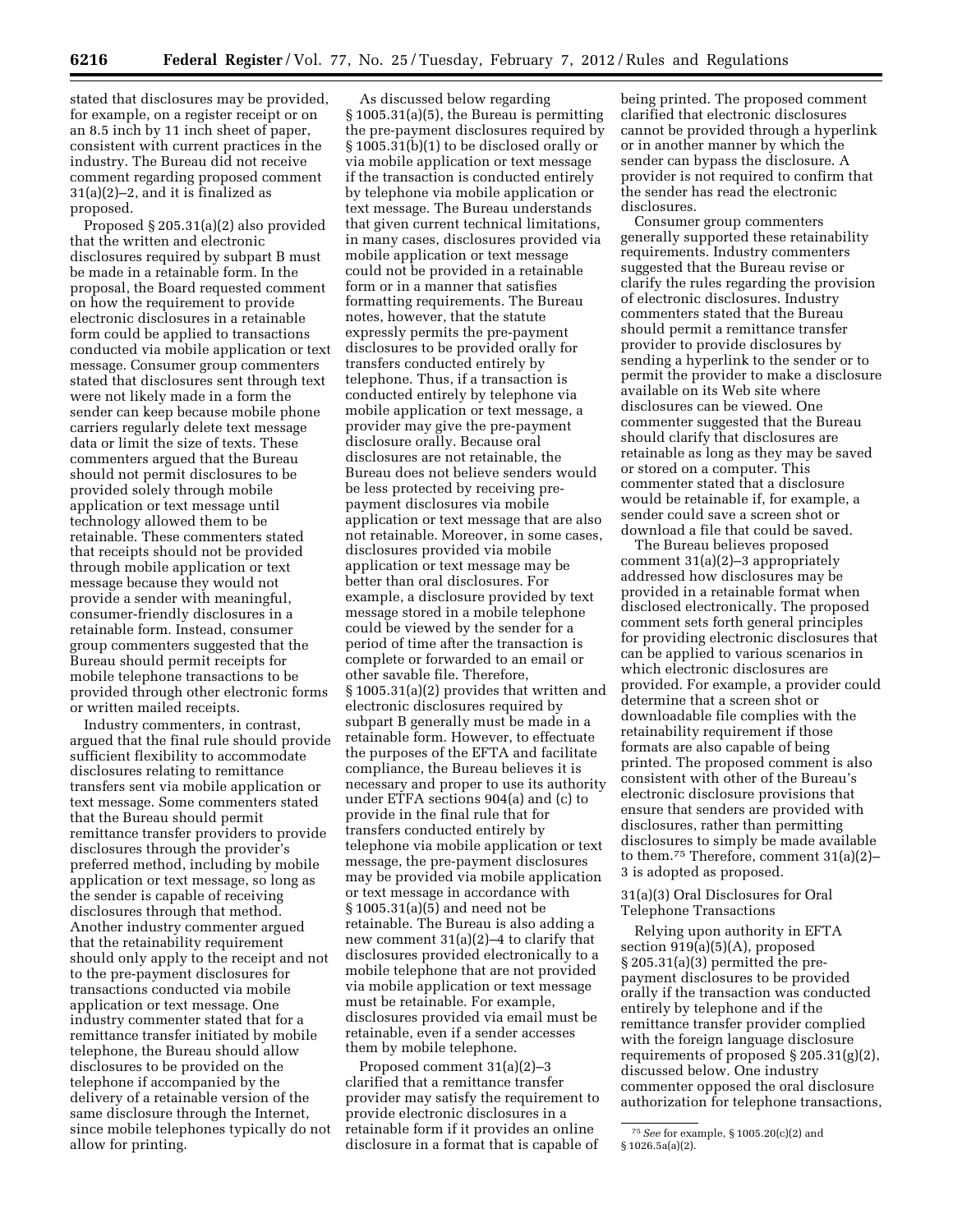arguing that the length of time to process a transfer made by telephone would increase significantly due to the number of items that must be disclosed orally. Because the Bureau believes the statute intends for senders to receive pre-payment disclosures regardless of the format of the transaction, the Bureau is permitting oral pre-payment disclosures in certain circumstances in § 1005.31(a)(3) of the final rule. Moreover, as discussed below, the Bureau is permitting in § 1005.31(a)(5) the pre-payment disclosures required by § 1005.31(b)(1) to be disclosed orally or via mobile application or text message for transactions conducted entirely by telephone via mobile application or text message. Therefore, the final rule is limiting the application of § 1005.31(a)(3) to transactions conducted through oral conversations. Therefore,  $\S 1005.31(a)(3)(i)$  is amended to clarify that § 1005.31(a)(3) only applies if the transaction is conducted orally and entirely by telephone. The final rule also adds comment 31(a)(3)– 2 to clarify that § 1005.31(a)(3) applies to transactions conducted orally and entirely by telephone, such as transactions conducted orally on a landline or mobile telephone.

The final rule also adds another condition for providers to be permitted to disclose pre-payment disclosures orally, in addition to the requirements that the transaction be conducted entirely by telephone and that the provider comply with the foreign language disclosure requirements of § 1005.31(g)(2). The Bureau believes that for oral telephone transactions, senders should be informed of their cancellation rights before the cancellation period has passed. Because a receipt may be mailed to a sender for telephone transactions, *see* § 1005.31(e)(2), the sender would not receive the abbreviated statement about the sender's cancellation rights required by  $\S 1005.31(b)(2)(iv)$  until after the cancellation period had passed. Therefore, the Bureau is requiring in § 1005.31(a)(3) that a provider disclose orally a statement about the rights of the sender regarding cancellation required by § 1005.31(b)(2)(iv) pursuant to the timing requirements in § 1005.31(e)(1) in order to disclose the pre-payment disclosures orally for oral telephone transactions.

Proposed comment 31(a)(3)–1 stated that, for transactions conducted partially by telephone, disclosures may not be provided orally. For example, a sender may begin a remittance transfer at a remittance transfer provider's dedicated phone in a retail store, and then provide payment in person to a store clerk to complete the transaction.

In such cases, the proposed comment clarified that all disclosures must be provided in writing. Proposed comment 31(a)(3)–1 clarified that for such a transaction, a provider may comply with the disclosure requirements by providing the written pre-payment disclosure in person prior to the sender's payment for the transaction, and the written receipt when payment is made for the remittance transfer.

Industry commenters argued that the Bureau should permit oral pre-payment disclosures for these hybrid transactions. For example, one industry commenter stated that providing the information to senders at the time the sender is speaking with the remittance transfer provider would enable the sender to discuss the disclosed fees or currency delivery options. This commenter stated that it would be difficult to continue providing remittance transfers using a provider's dedicated telephone in a retail store if pre-payment disclosures could not be provided orally.

The Bureau believes that by allowing oral disclosures only for transactions performed entirely by telephone, Congress did not intend to permit providers to satisfy the disclosure requirements orally for transactions conducted partially by telephone. *See*  EFTA section 919(a)(5)(A). Therefore, comment 31(a)(3)–1 is adopted substantially as proposed, with a revision to more precisely state that providing the information required by § 1005.31(b)(1) to a sender orally does not fulfill the requirement to provide the disclosures required by § 1005.31(b)(1). The Bureau notes that nothing prohibits a provider from stating orally the information required to be disclosed by § 1005.31(b)(1) to a sender, even though this would not fulfill a provider's pre-payment disclosure requirements.

# 31(a)(4) Oral Disclosures for Certain Error Resolution Notices

Proposed § 205.31(a)(4) permitted a remittance transfer provider to provide an oral report of the results of an investigation of a notice of error, if the remittance transfer provider determined that an error occurred as described by the sender, and if the remittance transfer provider complied with the foreign language disclosure requirements of proposed § 205.31(g)(2). The Bureau did not receive comment on proposed § 205.31(a)(4), and it is adopted substantially as proposed as § 1005.31(a)(4).

31(a)(5) Disclosures for Mobile Application or Text Message Transactions

In the May 2011 Proposed Rule, the Board noted that retainability and formatting requirements could pose challenges for providing disclosures in transactions conducted via mobile application or text message. As discussed above, many industry commenters argued that the Bureau should change or provide for tailored retainability or formatting requirements for transactions conducted via mobile application or text message to ensure that senders would continue to have access to these services. Several industry commenters noted that they offered or were developing technology to permit senders to send a remittance transfer via a mobile telephone. The commenters believed that such services were evolving rapidly and urged the Bureau to provide flexibility in the final rule.

As discussed above, because remittance transfers sent via mobile application or text message on a telephone are ''conducted entirely by telephone,'' the Bureau believes that EFTA section 919(a)(5)(A) permits the Bureau to allow oral pre-payment disclosures in connection with transfers sent via mobile application or text message if the transfer is conducted entirely by telephone. Because oral disclosures are not retainable, the Bureau does not believe senders would be less protected by receiving prepayment disclosures via mobile application or text message that is also not retainable. Moreover, in some cases, senders receiving disclosures via mobile application or text message may be informed of the cost of their transaction in a manner that is better than oral disclosures. For example, a disclosure provided by text message stored in a mobile telephone could be viewed by the sender for a period of time after the transaction is complete or forwarded to an email or other savable file.

Therefore, to effectuate the purposes of the EFTA and facilitate compliance, the Bureau believes it is necessary and proper to use its authority under EFTA sections 904(a) and (c) to add in the final rule  $\S 1005.31(a)(5)$ , which states that the pre-payment disclosure may be provided orally or via mobile application or text message if: (i) The transaction is conducted entirely by telephone via mobile application or text message; (ii) the remittance transfer provider complies with the foreign language requirements of § 1005.31(g)(2); and (iii) the provider discloses orally or via mobile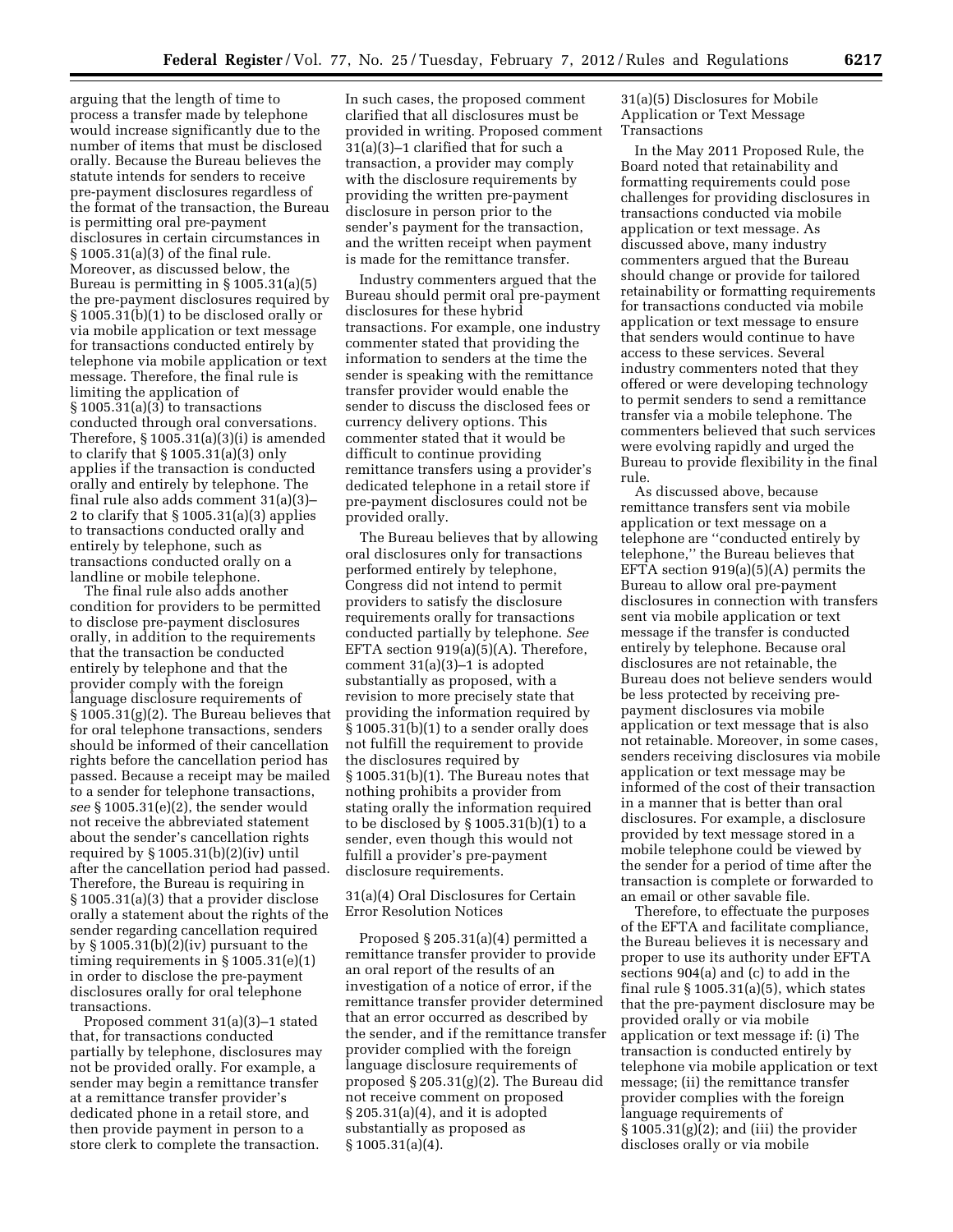application or text message a statement about the rights of the sender regarding cancellation required by § 1005.31(b)(2)(iv) pursuant to the timing requirements in  $\S 1005.31(e)(1)$ . The final rule also adds comment 31(a)(5)–1 to illustrate how a provider could provide pre-payment disclosures for mobile application and text message transactions. The comment states that, for example, if a sender conducts a transaction via text message on a mobile telephone, the remittance transfer provider may call the sender and orally provide the required pre-payment disclosures. Alternatively, the provider may provide the required pre-payment disclosures via text message. The comment also clarifies that § 1005.31(a)(5) applies only to transactions conducted entirely by mobile telephone via mobile application or text message.

# *31(b) Disclosures*

Proposed section 205.31(b) set forth substantive disclosure requirements for remittance transfers. EFTA sections 919(a)(2)(A) and (B) require a remittance transfer provider to provide to a sender: (i) A written pre-payment disclosure with information applicable to the sender's remittance transfer specifically, the exchange rate, the amount of transfer and other fees, and the amount that would be received by the designated recipient; and (ii) a written receipt that includes the information provided on the prepayment disclosure, plus the promised date of delivery, contact information for the designated recipient, information regarding the sender's error resolution rights, and contact information for the remittance transfer provider and applicable regulatory agencies. EFTA section 919(a)(5)(C) also authorizes the Bureau to permit a remittance transfer provider to provide a single written disclosure to a sender, instead of a prepayment disclosure and receipt, that accurately discloses all of the information required on both the prepayment disclosure and the receipt. Section 1005.31(b)(1) and (2) finalize these substantive disclosure requirements for pre-payment disclosures and receipts, respectively. The final rule also permits the use of a combined disclosure, in lieu of the prepayment disclosure and receipt, subject to the requirements in § 1005.31(b)(3).

As discussed below, consumer group commenters opposed the combined disclosures, but otherwise generally supported the disclosures as proposed. These commenters stated that senders currently lack the information about exchange rate, fees, and timing that is

required in the disclosures. Many industry commenters generally opposed the proposed disclosures. One industry commenter stated that the Board's consumer testing demonstrated that senders were satisfied with remittance transfer providers' existing disclosures, and that the new requirements would impose significant costs without commensurate benefits to senders.

Many industry commenters further argued that compliance with the disclosure requirements was not possible for wire transfers and international ACH transactions. Specifically, industry commenters opposed the requirements to disclose the exchange rate, fees and taxes imposed by a person other than the provider, and the date of funds availability. One money transmitter commenter stated that these disclosure requirements could also be problematic for some money transmitters, where an international wire transfer is part of the transaction, such as when a sender conducts an account-to-account remittance transfer through a money transmitter.

As discussed below, the Bureau understands the unique compliance challenges for institutions that send remittance transfers via wire transfer or ACH. However, as previously noted, the statute specifically applies the disclosure requirements in EFTA sections  $919(a)(2)(A)$  and  $(B)$  to both open network and closed network transactions and provides a specific accommodation to address the compliance challenges faced for open network transactions. As such, the final rule requires all remittance transfer providers to provide either the prepayment disclosure and a receipt, or a combined disclosure, except to the extent estimates are permitted by § 1005.32.

Pursuant to EFTA section 919(a)(2), information on a pre-payment disclosure and a receipt need only be provided to the extent applicable to the transaction. Similarly, the information required on a combined disclosure need only be provided as applicable because the combined disclosure is simply a consolidation of the pre-payment disclosure and the receipt. *See* EFTA section 919(a)(2)(A) and (B). Proposed comment 31(b)–1 clarified that a remittance transfer provider could choose to omit an inapplicable item provided in proposed § 205.31(b). Alternatively, a remittance transfer provider could disclose a term and state that an amount or item is ''not applicable," "N/A," or "None." The proposed comment provided examples of when certain disclosures may not be

applicable. For example, if fees or taxes are not imposed in connection with a particular transaction, the provider need not provide the disclosures about fees and taxes generally required by proposed § 205.31(b)(1)(ii) and (vi). Similarly, a Web site need not be disclosed if the provider does not maintain a Web site. The proposed comment also included an example of instances in which exchange rate information was not required on the disclosures for transactions that are both funded and received in U.S. dollars.

One industry trade association commenter argued that dollar-to-dollar transactions should be completely excluded from the disclosure requirements. The Bureau believes, however, that fee and tax information should be disclosed to senders, even if there is no exchange rate applied to the transfer. The final rule does not exclude dollar-to-dollar transactions from the disclosure requirements, but clarifies that the exchange rate disclosure is not required for such transactions.

Comment 31(b)–1 is adopted substantially as proposed, with clarifying revisions providing that an exchange rate is not required to be disclosed if an exchange rate is not applied to the transfer, even if it is not a dollar-to-dollar transaction. As such, the final comment states that a provider need not provide the exchange rate disclosure required by § 1005.31(b)(1)(iv) if a recipient receives funds in the currency in which the remittance transfer is funded, or if funds are delivered into an account denominated in the currency in which the remittance transfer is funded. For example, if a sender in the United States transfers funds from an account denominated in Euros to an account in France denominated in Euros, no exchange rate would need to be provided. Similarly, if a sender funds a remittance transfer in U.S. dollars and requests that a remittance transfer be delivered to the recipient in U.S. dollars, a provider need not disclose an exchange rate.

Proposed comment 31(b)–2 addressed the requirements in proposed § 205.31(b) that certain disclosures be described either using the terms set forth in § 205.31(b) or substantially similar terms. As discussed in the May 2011 Proposed Rule, the Board developed and selected the terms used in proposed § 205.31(b) through consumer testing to ensure that senders could understand the information disclosed to them. However, the May 2011 Proposed Rule provided remittance transfer providers with flexibility in developing their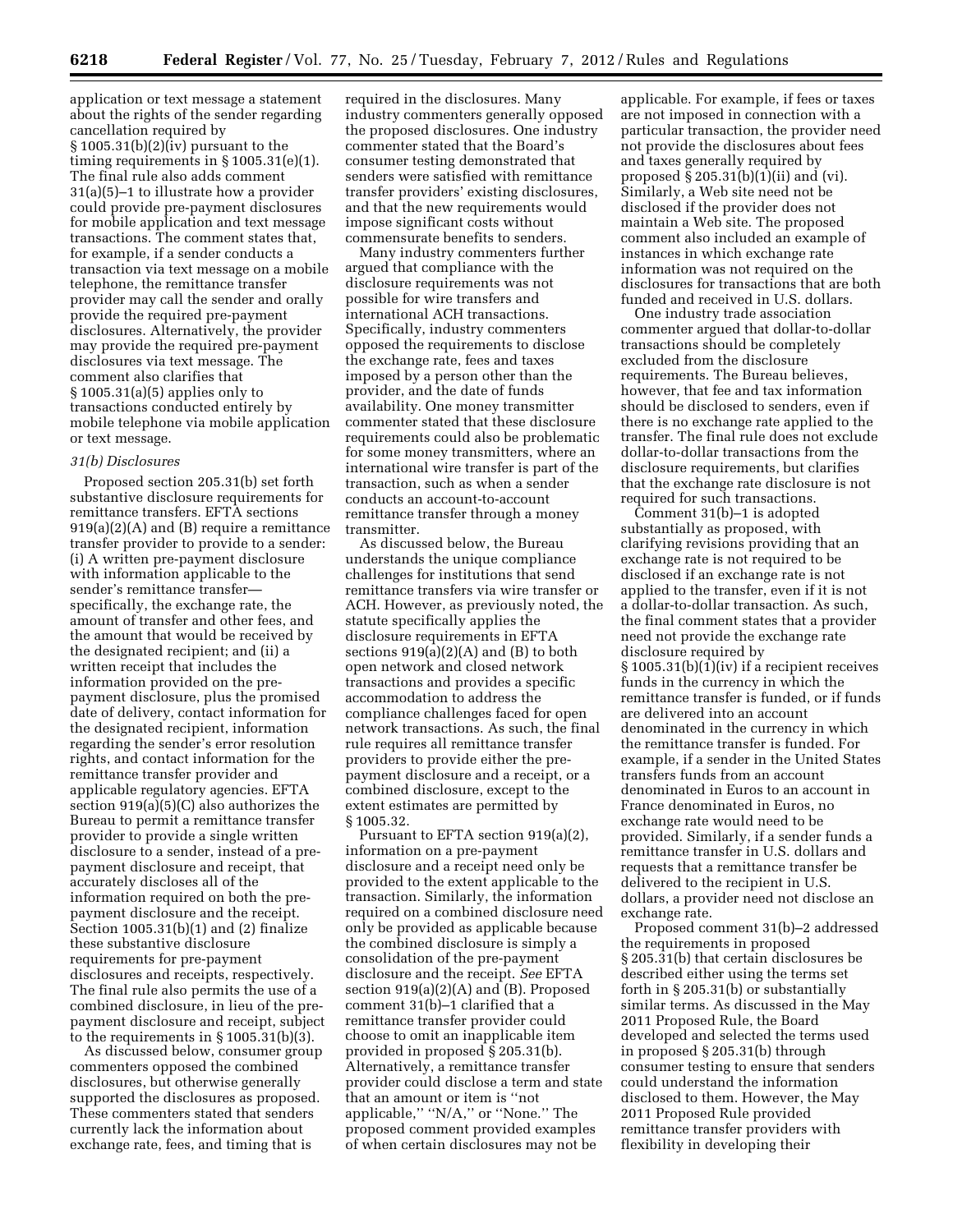disclosures, both for disclosures in English and in each of the foreign languages principally used by the remittance transfer provider to advertise, solicit, or market remittance transfers, either orally or in writing, at that office. *See* § 1005.31(g) below.

The Bureau did not receive comment regarding proposed comment 31(b)–2, and it is finalized substantially as proposed. In the final rule, comment 31(b)–2 states that terms may be more specific than the terms used in the final rule. For example, a remittance transfer provider sending funds to Colombia may describe a tax disclosed under § 1005.31(b)(1)(vi) as a ''Colombian Tax'' in lieu of describing it as ''Other Taxes.'' Foreign language disclosures required under § 1005.31(g) must contain accurate translations of the terms, language, and notices required by § 1005.31(b).

#### 31(b)(1) Pre-Payment Disclosures

Pursuant to EFTA section 919(a)(2)(A), proposed § 205.31(b)(1) stated that a remittance transfer provider must make specified prepayment disclosures to a sender, as applicable. The disclosures are discussed below.

### 31(b)(1)(i) Transfer Amount

Proposed § 205.31(b)(1)(i) provided that the remittance transfer provider must disclose the amount that will be transferred to the designated recipient using the term ''Transfer Amount'' or a substantially similar term. Under the proposal, the transfer amount would have to be disclosed in the currency in which the funds will be transferred because the Board believed the disclosure of the transfer amount would help demonstrate to a sender how a provider calculates the total amount of the transaction, discussed below.

Consumer group commenters agreed that the disclosure of the transfer amount as a separate line item would help senders understand the total amount to be paid in order to send the requested amount of currency to a recipient. Industry commenters asked the Bureau to clarify how to make a disclosure in the currency in which funds will be transferred. These commenters asked if this requirement only applied where a remittance transfer provider performed the conversion. These commenters suggested that the final rule should clarify that the disclosures should be provided in the denomination of the account used to fund the transfer or in the currency submitted by the sender for the transfer.

The Bureau believes that the transfer amount should be disclosed as proposed

in order to help demonstrate the cost of the transfer to a sender. Therefore, to effectuate the purposes of the EFTA, the Bureau deems is necessary and proper to use its authority under EFTA sections 904(a) and (c) to finalize this requirement in § 1005.31(b)(1)(i). For clarity, the final rule provides that the transfer amount must be disclosed in the currency in which the remittance transfer is funded, rather than the currency in which funds will be transferred. The Bureau believes that disclosing the transfer amount in the currency in which the remittance transfer is funded—whether the sender pays with cash, with currency in an account, or by other means—will, when combined with the other required disclosures, help senders calculate the effect of the exchange rate on the transaction, if there is a currency exchange. For example, if the funds will be exchanged from U.S. dollars to Mexican pesos, the transfer amount required by § 1005.31(b)(1)(i) must be disclosed in U.S. dollars. Therefore, § 1005.31(b)(1)(i) provides that the remittance transfer provider must disclose the amount that will be transferred to the designated recipient, in the currency in which the remittance transfer is funded, using the term ''Transfer Amount'' or a substantially similar term.

31(b)(1)(ii) Fees and Taxes Imposed by the Provider

Proposed § 205.31(b)(1)(ii) required that a remittance transfer provider disclose any fees and taxes that are imposed on the remittance transfer by the remittance transfer provider, in the currency in which the funds will be transferred. The proposal stated that the disclosure must be described using the term ''Transfer Fees,'' ''Transfer Taxes,'' or ''Transfer Fees and Taxes,'' or a substantially similar term. These disclosures were proposed pursuant to EFTA section  $919(a)(2)(A)(ii)$ , which requires a remittance transfer provider to disclose the amount of transfer fees and any other fees charged by the remittance transfer provider for the remittance transfer.

Proposed comment 31(b)(1)–1.i. clarified that taxes imposed by the remittance transfer provider include taxes imposed on the remittance transfer by a State or other governmental body. The proposed comment also provided guidance applicable to the disclosure of both fees and taxes imposed on the remittance transfer by the provider, as well as fees and taxes imposed on the remittance transfer by a person other than the provider, which are discussed in detail below. *See* § 1005.31(b)(1)(vi),

below. The proposed comment addressed the requirement that a remittance transfer provider only disclose fees or taxes as applicable. The proposed comment also stated that if both fees and taxes are imposed, the fees and taxes may be disclosed as one disclosure or as separate, itemized disclosures.

Consumer group commenters and an industry commenter argued that the Bureau should require itemized fees and tax disclosures. They believed itemized disclosures would help senders understand what costs are fixed, such as taxes, and what costs may vary depending on the provider, such as fees. However, another industry commenter stated that disclosing fees and taxes together provided senders with adequate information on the total cost of the transaction.

The Bureau agrees that separately listing the fees and taxes on disclosures provides better information to the sender about fixed and variable costs of the transaction, and the final rule provides that fees and taxes must be disclosed separately. Section 1005.31(b)(1)(ii) also clarifies that the fees and taxes must be disclosed in the currency in which the remittance transfer is funded. *See* § 1005.31(b)(1)(i), above. Therefore, § 1005.31(b)(1)(ii) states that a remittance transfer provider must disclose any fees and taxes imposed on the remittance transfer by the provider, in the currency in which the remittance transfer is funded, using the terms ''Transfer Fees'' for fees and ''Transfer Taxes'' for taxes or substantially similar terms. Comment 31(b)(1)–1.i. in the final rule is changed from the proposal to state that if both fees and taxes are imposed, the fees and taxes must be disclosed as separate, itemized disclosures. For example, a provider would disclose all transfer fees using the term ''Transfer Fees'' or a substantially similar term and would separately disclose all transfer taxes as ''Transfer Taxes'' or a substantially similar term.

One industry commenter argued that because a tax is imposed by the government, and not by the remittance transfer provider, EFTA section  $919(a)(2)(A)(ii)$  does not require taxes to be disclosed and, as such, the rule should not require disclosure of taxes. The Bureau believes the statute intended to require the disclosure of all charges imposed on the remittance transfer that would affect the cost of a remittance transfer to the sender. To the extent taxes imposed on the remittance transfer by a State or other governmental body are charged to the sender by the remittance transfer provider, the Bureau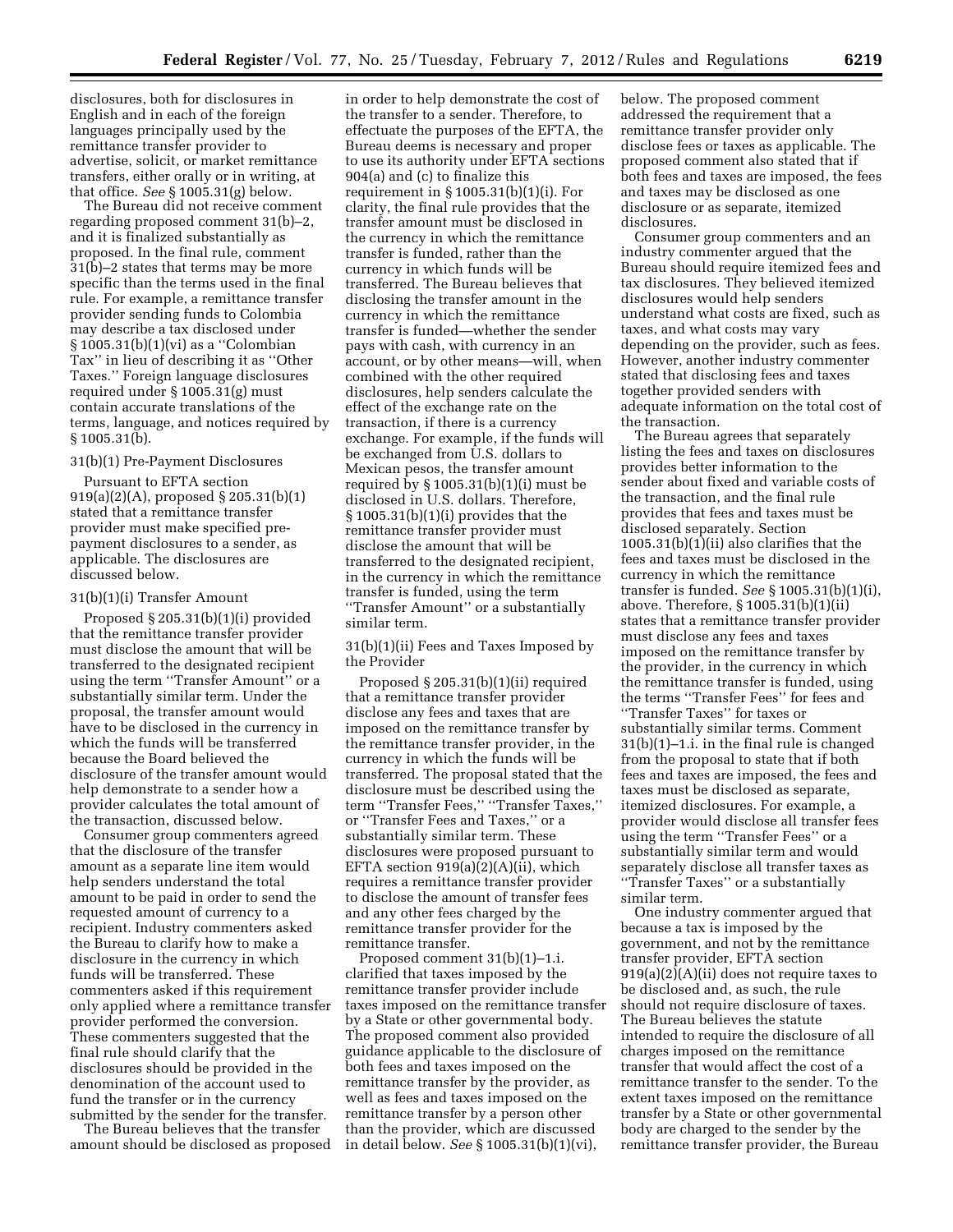believes they are required to be disclosed under EFTA section  $919(a)(2)(A)(ii)$ , which requires a remittance transfer provider to disclose transfer fees and any other fees charged by the remittance transfer provider for the remittance transfer. Even if EFTA section 919(a)(2)(A)(ii) did not require that such taxes be disclosed to senders, the Bureau believes that disclosing the taxes imposed on the remittance transfer will demonstrate to the sender the calculation of the total amount that the sender pays for the transfer and how this amount relates to amount that will be received by the designated recipient and is therefore necessary and proper to effectuate the purposes of the EFTA. As such, to the extent necessary, the Bureau is also requiring these taxes to be disclosed pursuant to its authority under EFTA sections 904(a) and (c). Therefore, as proposed, comment 31(b)(1)–1.i. in the final rule clarifies that taxes imposed on the remittance transfer by the remittance transfer provider include taxes imposed on the remittance transfer by a State or other governmental body.

Finally, as proposed, comment 31(b)(1)–1.i. addresses the disclosure of fees and taxes that are applicable to the transfer. The comment in the final rule states that a provider need only disclose fees or taxes imposed on the remittance transfer by the provider in § 1005.31(b)(1)(ii) and imposed on the remittance transfer by a person other than the provider in  $\S 1005.31(b)(1)(vi)$ , as applicable. For example, if no transfer taxes are imposed on a remittance transfer, a provider would only disclose applicable transfer fees.

Proposed comment 31(b)(1)–1.ii. distinguished between the fees and taxes imposed on the remittance transfer by the provider and the fees and taxes imposed on the remittance transfer by a person other than the provider. This proposed comment is addressed in the discussion regarding fees and taxes imposed on the remittance transfer by a person other than the provider in § 1005.31(b)(1)(vi), below.

# 31(b)(1)(iii) Total Amount of the Transaction

Proposed § 205.31(b)(1)(iii) required the disclosure of the total amount of the transaction. Although this total is not required by the statute, the Board proposed to require the disclosure of the total amount of the transaction to further the purposes of the EFTA by enabling a sender to understand the total amount to be paid out-of-pocket for the transaction. The Bureau did not receive comment on the proposed provision. Therefore, to effectuate the

purposes of the EFTA, the Bureau believes it is necessary and proper to use its authority under EFTA sections 904(a) and (c) to adopt § 205.31(b)(1)(iii) as proposed in § 1005.31(b)(1)(iii).The final rule requires a remittance transfer provider to disclose the total amount of the transaction, which is the sum of § 1005.31(b)(1)(i) and (ii), in the currency in which the remittance transfer is funded, using the term ''Total'' or a substantially similar term.

# 31(b)(1)(iv) Exchange Rate

Proposed § 205.31(b)(1)(iv) required the disclosure of any exchange rate used by the provider for the remittance transfer, rounded to the nearest 1/100th of a decimal point, consistent with EFTA section 919(a)(2)(A)(iii). The proposed rule stated that the exchange rate must be described using the term ''Exchange Rate'' or a substantially similar term. The proposed rule did not permit floating rates, where the exchange rate is set when the designated recipient claims the funds.

Consumer group commenters strongly supported the prohibition of unknown or floating exchange rates. Many industry commenters, however, urged that the final rule should accommodate floating rates and other circumstances in which an exchange rate may not be known at the time the sender requests the remittance transfer. A few industry commenters argued that the statute does not require the disclosure of an exchange rate set by institutions other than the remittance transfer provider. The commenters stated that by requiring the disclosure of the exchange rate to be used by the remittance transfer provider for the remittance transfer, EFTA section 919(a)(2)(A)(iii) only requires disclosure of an exchange rate that the remittance transfers provider itself set for the remittance transfer.

For example, industry commenters stated that most credit unions offering international transfers do not perform currency conversions themselves, but instead rely on correspondent banks or other business partners to do so. Some industry commenters also stated that most credit unions offering international transfers work with currency providers in real time to contract for exchange rates. The commenters argued that this allows the credit unions to provide their members with the most competitive exchange rates. However, in such an arrangement the exchange rate that will be applied is only known at the time the contract is accepted, and would not be known at the time disclosures are provided to the senders. Similarly, other industry commenters stated that with their current processes and systems,

they would know an exchange rate once a remittance transfer is processed, but not when the remittance transfer is requested.

Some industry commenters also stated the exchange rate cannot be determined at the time of the request when a sender designates the receipt of a transaction in one currency, but the receiving account is denominated in another currency. In those cases, the receiving institution must convert the funds into another currency in order to complete the transfer. One industry commenter stated that its customers sometimes request remittance transfers to be sent to their foreign accounts in U.S. dollars. These senders, however, have arrangements with the recipient institutions holding their foreign accounts to convert the funds to the currencies of the accounts either at the spot rates available at the time the accounts are credited or at rates prearranged by contracts between the senders and the recipient institutions. One industry commenter stated that, in some countries, a recipient may choose to be paid in one of multiple currencies. The commenter also stated that it permits consumers to change the designated country for pick up. In these cases, the currency in which funds will be received may change at the option of the recipient.

A Federal Reserve Bank commenter, as well as industry commenters, argued that requiring a fixed exchange rate for purposes of providing an exchange rate disclosure would result in less favorable exchange rates for senders. These commenters stated that if providers are required to fix the exchange rate, they will increase the spread they use in order to minimize the risks associated with rate volatility, so the cost of sending remittance transfers would increase for senders. One money transmitter commenter argued that requiring a disclosure of a fixed rate could also lead remittance transfer providers to stop providing services to some locations in which they have historically used floating rates. This commenter noted that such a requirement would require it to renegotiate its contracts with approximately 100 foreign agents representing about 10,000 locations that currently offer only floating rates. This commenter stated that this change would affect about a half million customers annually.

One industry commenter believed that a remittance transfer provider should instead be permitted to disclose that the exchange rate will be changed at the rate set by a daily central bank or other official rate plus or minus a fixed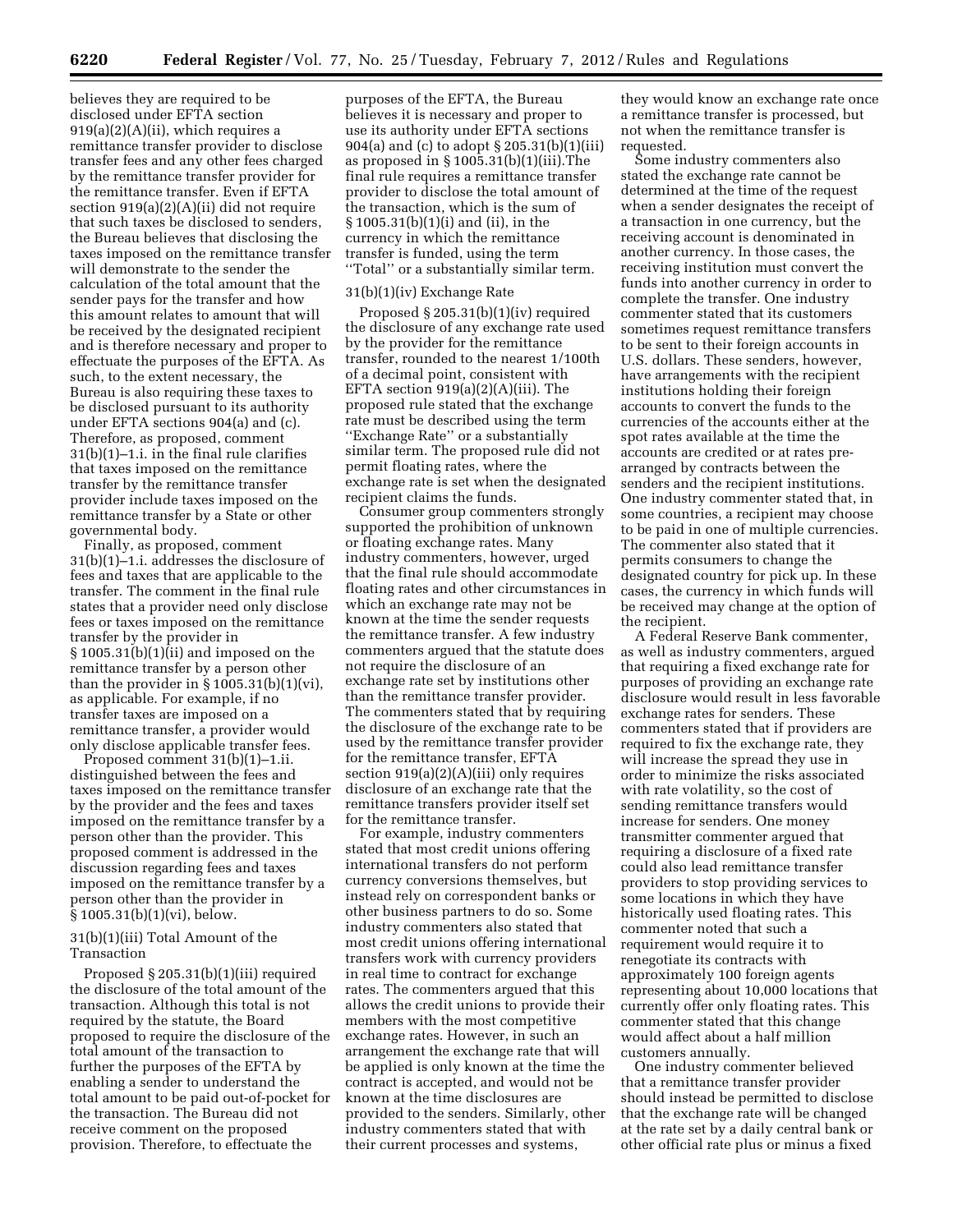offset, such as a commission. Other industry commenters suggested permitting disclosure of an estimated exchange rate, as long as the provider also discloses that the rate is subject to change. A Federal Reserve Bank commenter believed that floating exchange rate products should be exempted from the disclosure provisions in the rule.

The Bureau interprets the statute to require a remittance transfer provider to disclose to the sender the exchange rate to be used for the remittance transfer to the sender, both at the time the sender requests the remittance transfer and when the sender pays for the transfer. This interpretation is based on several factors. First, the fact that the exchange rate may be set by another institution involved in the remittance transfer does not change the fact that it will be used by the remittance transfer provider in effectuating the sender's request. Second, the statute specifically requires disclosure of the amount to be received by the designated recipient, using the values of the currency into which the funds will be exchanged. This disclosure requires a provider to determine the exchange rate to be used to effectuate the transfer, whether that rate is set by the remittance transfer provider or a third party.

The purpose of the statute supports the same conclusion. As discussed in the May 2011 Proposed Rule, the disclosure was intended to provide senders with certainty regarding the exchange rate and the amount of currency their designated recipients would receive. Senders would not be able to tell, for example, whether the funds they transmit are sufficient to pay household expenses and other bills where remittance products are based on floating rates.

The Bureau understands, however, that there may be instances in which a sender will request funds to be delivered in a particular currency, but the funds are later converted into another currency due to facts that cannot be known to the provider. In these circumstances, the Bureau believes the remittance transfer provider complies with the requirement to disclose the exchange rate when it discloses information based on the request of the sender, even if the funds are ultimately received in a different currency. If the sender does not know the currency in which the funds will be received or requests funds to be received in the currency in which the remittance transfer is funded, the Bureau believes that the provider may assume that the currency in which funds will be received is the currency in

which the remittance transfer is funded. *See also* comment 31(b)(1)(vi)–1, below.

Section 1005.31(b)(iv) of the final rule requires disclosure of the exchange rate used by the provider for the remittance transfer, as proposed. Comment 31(b)(1)(iv)–1 clarifies that if the designated recipient will receive funds in a currency other than the currency in which the remittance transfer is funded, a remittance transfer provider must disclose the exchange rate to be used by the provider for the remittance transfer. An exchange rate that is estimated must be disclosed pursuant to the requirements of § 1005.32, discussed below. A remittance transfer provider may not disclose, for example, that an exchange rate is ''unknown,'' ''floating,'' or ''to be determined.''

Comment  $31(b)(1)(iv)$ –1 further clarifies that if a provider does not have specific knowledge regarding the currency in which the funds will be received, the provider may rely on a sender's representation as to the currency in which funds will be received for purposes of determining whether an exchange rate is applied to the transfer. For example, if a sender requests that a remittance transfer be deposited into an account in U.S. dollars, the provider need not disclose an exchange rate, even if the account is actually denominated in Mexican pesos and the funds are converted prior to deposit into the account. If a sender does not know the currency in which funds will be received, the provider may assume that the currency in which funds will be received is the currency in which the remittance transfer is funded. The Bureau notes that if a provider does not independently have specific knowledge of the currency in which funds will be received, the provider may rely on the sender's representation as to the currency in which funds will be received. For example, the rule does not impose on providers a duty to inquire about this information with a third party.

Some industry commenters also argued that the exchange rate should be permitted to include more than two decimal places, consistent with their current disclosure practices. One industry commenter stated that providing exchange rates that include more than two decimal places provides senders with more accurate and detailed exchange rate information.

The Bureau agrees that it may be appropriate for some providers to disclose an exchange rate that includes more than two decimal places, because a provider may determine that the disclosure would provide a sender with a more accurate representation of the

remittance transfer's cost, based on the particular type of transaction or type of currency being used. However, the Bureau also believes that some providers may determine that rounding to fewer digits may sufficiently inform senders of the cost of the exchange. The Bureau is also mindful that a disclosure that includes a long string of numbers could confuse some senders. The Bureau believes it is appropriate to permit a remittance transfer provider to disclose an exchange rate rounded to a number of decimal places that best reflects the cost to the sender, within a range that will not potentially confuse the sender.

Therefore, to effectuate the purposes of the EFTA, the Bureau believes it is necessary and proper to exercise its EFTA sections 904(a) and (c) authority in  $\S 1005.31(b)(1)(iv)$  to permit the exchange rate to be rounded consistently for each currency to no fewer than two decimal places and no more than four decimal places. The exchange rate must be disclosed using the term ''Exchange Rate'' or a substantially similar term. Comment 31(b)(1)(iv)–2 of the final rule is revised to reflect the more flexible rounding requirements. Comment 31(b)(1)(iv)–2 clarifies that the exchange rate disclosed by the provider for the remittance transfer is required to be rounded. The provider may round to two, three, or four decimal places, at its option. For example, if one U.S. dollar exchanges for 11.9483779 Mexican pesos, a provider may disclose that the U.S. dollar exchanges for 11.9484 Mexican pesos. The provider may alternatively disclose, for example, that the U.S. dollar exchanges for 11.948 pesos or 11.95 pesos. On the other hand, if one U.S. dollar exchanges for exactly 11.9 Mexican pesos, the provider may disclose that ''US\$1=11.9 MXN'' in lieu of, for example, ''US\$1=11.90 MXN.''

Though the Bureau is permitting flexibility for rounding exchange rate disclosures, the Bureau believes that each provider should disclose its exchange rates in a consistent manner. The Bureau believes that if a provider were permitted to round exchange rates for a particular currency on a transaction-by-transaction basis, a provider could round exchange rates differently in order to make the exchange rate appear to be more favorable. For example, the Bureau does not believe a provider that typically rounds to four decimal places for a specific currency (*e.g.,* the U.S. dollar exchanges for 0.7551 Euros) should be permitted to round to two decimal places for some of those currency transactions (*e.g.,* the U.S. dollar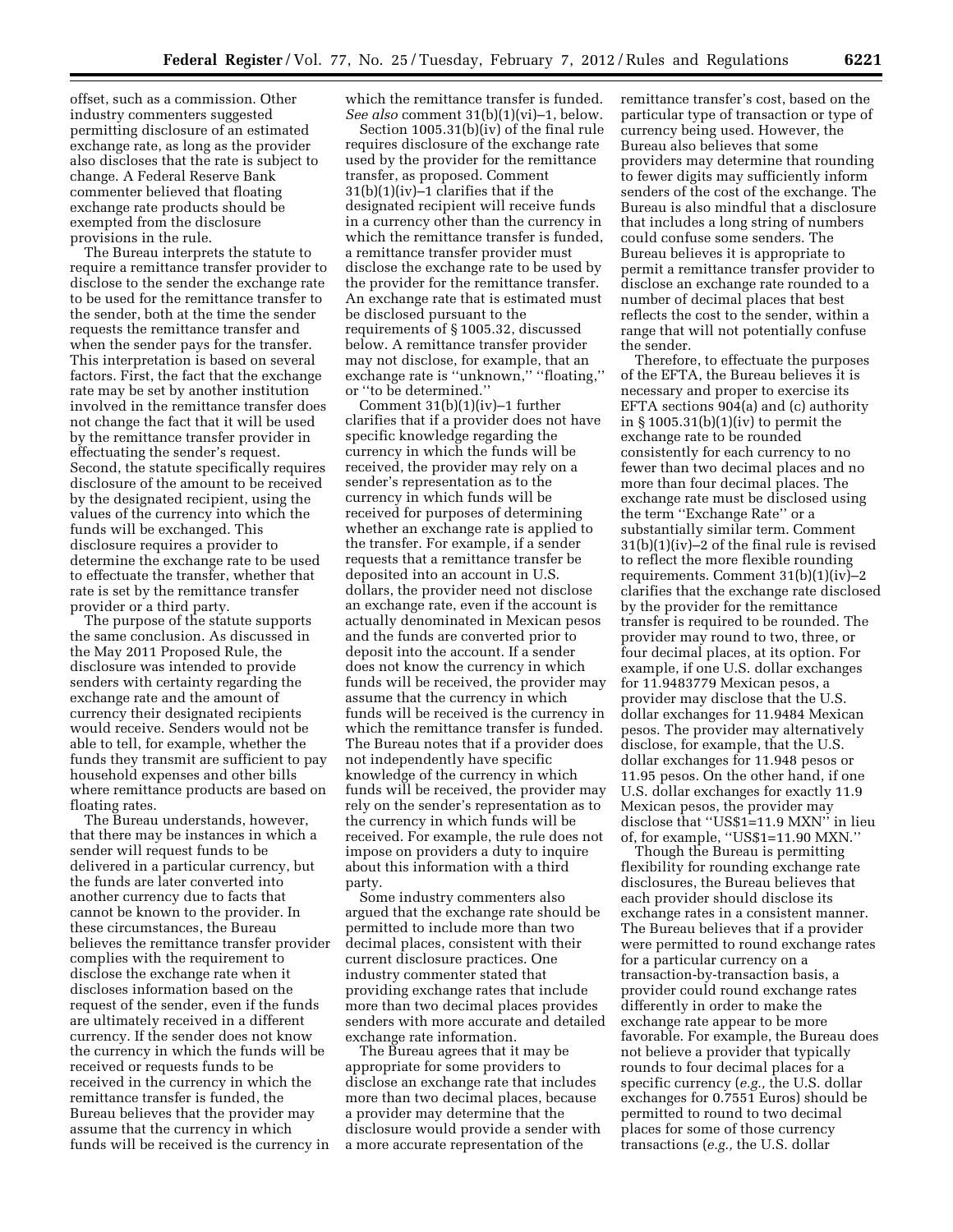exchanges for 0.76 Euros). Comment 31(b)(1)(iv)–2 thus clarifies that the exchange rate disclosed for the remittance transfer must be rounded consistently for each currency. For example, a provider may not round to two decimal places for some transactions exchanged into Euros and round to four decimal places for other transactions exchanged into Euros.

As discussed above, a provider may use an exchange rate that is not necessarily set by the provider itself. The final rule adds a new comment  $31(b)(1)(iv) - 3$  to clarify that the exchange rate used by the provider and applied to the remittance transfer need not be set by that provider. For example, an exchange rate set by an intermediary institution and applied to the remittance transfer would be the exchange rate used for the remittance transfer and must be disclosed by the provider.

Consumer group commenters and an industry trade association asked the Bureau to clarify how the exchange rate requirements would apply when a remittance transfer involves a prepaid card. These commenters asked how disclosures, such as the exchange rate, could be provided in accordance with the timing provisions in the May 2011 Proposed Rule when a provider would not know when the recipient would withdraw funds abroad or how much the recipient would withdraw. To the extent a prepaid card is covered by the rule, *see* § 1005.30(e), the funds that will be received by the designated recipient are those that are loaded on to the prepaid card by the sender at the time of the transaction. Often a prepaid card is both funded and loaded in U.S. dollars, and funds remain on the card in U.S. dollars until a cardholder withdraws funds in a foreign country. In these instances, a provider need not provide the exchange rate disclosure required by  $\S 1005.31(b)(1)(iv)$ , because a recipient will receive the currency in the currency in which the remittance transfer is funded. *See* comment 31(b)– 1.

Finally, a Federal Reserve Bank commenter noted that the exchange rate cannot be determined when a sender initiates payment on a recurring basis. The Bureau recognizes the unique challenges relating to recurring payments, and the final rule provides alternative provisions for these circumstances in § 1005.36, discussed below.

#### 31(b)(1)(v) Transfer Amount

Proposed  $\S 205.31(b)(1)(v)$  generally required providers to repeat the disclosure of the transfer amount in proposed § 205.31(b)(1)(i). Proposed

 $\S 205.31(b)(1)(v)$ , however, required the transfer amount to be disclosed in the currency in which the funds will be received by the designated recipient to demonstrate to the sender how third party fees or taxes imposed under proposed  $\S 205.31(b)(1)(vi)$ , which are also required to be disclosed in the currency in which the funds will be received, would reduce the amount received by the designated recipient. Proposed  $\S 205.31(b)(1)(v)$ , however, only required this repeat disclosure if third party fees or taxes are imposed under proposed § 205.31(b)(1)(vi), because it would not otherwise be necessary to demonstrate a reduction of the transfer amount by third party fees and taxes. The proposed disclosure was required to be described using the term ''Transfer Amount'' or a substantially similar term. Both the transfer amount required to be disclosed by proposed § 205.31(b)(1)(i) and the transfer amount required to be disclosed by proposed  $\S 205.31(b)(1)(v)$  were proposed to effectuate the purposes of the EFTA.

The Bureau did not receive comment on the requirement to disclose the transfer amount in proposed  $\S 205.31(b)(1)(v)$ . Therefore, to effectuate the purposes of the EFTA, the Bureau believes it is necessary and proper to use its authority under EFTA sections 904(a) and (c) to finalize this requirement as proposed in § 1005.31(b)(1)(v). The Bureau received comments regarding concerns about making disclosures in the currency in which the funds will be received by the designated recipient. These comments, and a clarification regarding the currency in which the funds will be received by the designated recipient, are discussed below. *See* comment  $31(b)(1)(vi)-1.$ 

Proposed comment 31(b)(1)–2 provided more guidance on the requirement to repeat the transfer amount disclosure in some circumstances, and it is adopted substantially as proposed. The comment reflects the clarification in the final rule that disclosure under § 1005.31(b)(1)(i) must be disclosed in the currency in which the remittance transfer is funded. Comment 31(b)(1)–2 clarifies that two transfer amounts are required to be disclosed by  $\S 1005.31(b)(1)(i)$  and (v). First, a provider must disclose the transfer amount in the currency in which the remittance transfer is funded to show the calculation of the total amount of the transaction. Typically, the remittance transfer is funded in U.S. dollars, so the transfer amount would be expressed in U.S. dollars. However, if remittance transfer is funded, for example, from a Euro-denominated

account, the transfer amount would be expressed in Euros.

Second, a provider must disclose the transfer amount in the currency in which the funds will be made available to the designated recipient. For example, if the funds will be picked up by the designated recipient in Japanese yen, the transfer amount would be expressed in Japanese yen. However, the comment also clarifies that this second transfer amount need not be disclosed if fees and taxes are not imposed for the remittance transfer under § 1005.31(b)(1)(vi). As discussed above, in such cases, there is no consumer benefit to the additional information if the transferred amount is not reduced by other fees and taxes.

Section  $1005.31(b)(1)(v)$  also requires a remittance transfer provider to use the term ''Transfer Amount'' or a substantially similar term to describe the disclosure required under this paragraph. Comment 31(b)(1)-2 clarifies, as proposed, that the terms used to describe each transfer amount should be the same.

Finally, the Bureau believes that the rounded exchange rate required to be disclosed under  $\S 1005.31(b)(1)(iv)$  is intended only to ensure that senders are not overwhelmed by a disclosure of an exchange rate with many numbers following the decimal point. The Bureau does not believe it is intended to constrain the number of decimal places involved in calculating other disclosures. Therefore,  $\S 1005.31(b)(1)(v)$  adds the clarification that the exchange rate used to calculate the transfer amount in  $\S 1005.31(b)(1)(v)$ is the exchange rate in § 1005.31(b)(1)(iv), including an estimated exchange rate to the extent permitted by § 1005.32, prior to any rounding of the exchange rate. Comment 31(b)(1)-3 provides examples to demonstrate the exchange rate that must be used to calculate not only the transfer amount in  $\S 1005.31(b)(1)(v)$ , but also the fees and taxes imposed on the remittance transfer by a person other than the provider in  $\S 1005.31(b)(1)(vi)$ and the amount received in § 1005.31(b)(1)(vii). For example, if one U.S. dollar exchanges for 11.9483779 Mexican pesos, a provider must calculate these disclosures using this rate, even though the provider may disclose pursuant to § 1005.31(b)(1)(iv) that the U.S. dollar exchanges for 11.9484 Mexican pesos. Similarly, if a provider estimates pursuant to § 1005.32 that one U.S. dollar exchanges for 11.9483 Mexican pesos, a provider must calculate these disclosures using this rate, even though the provider may disclose pursuant to § 1005.31(b)(1)(iv)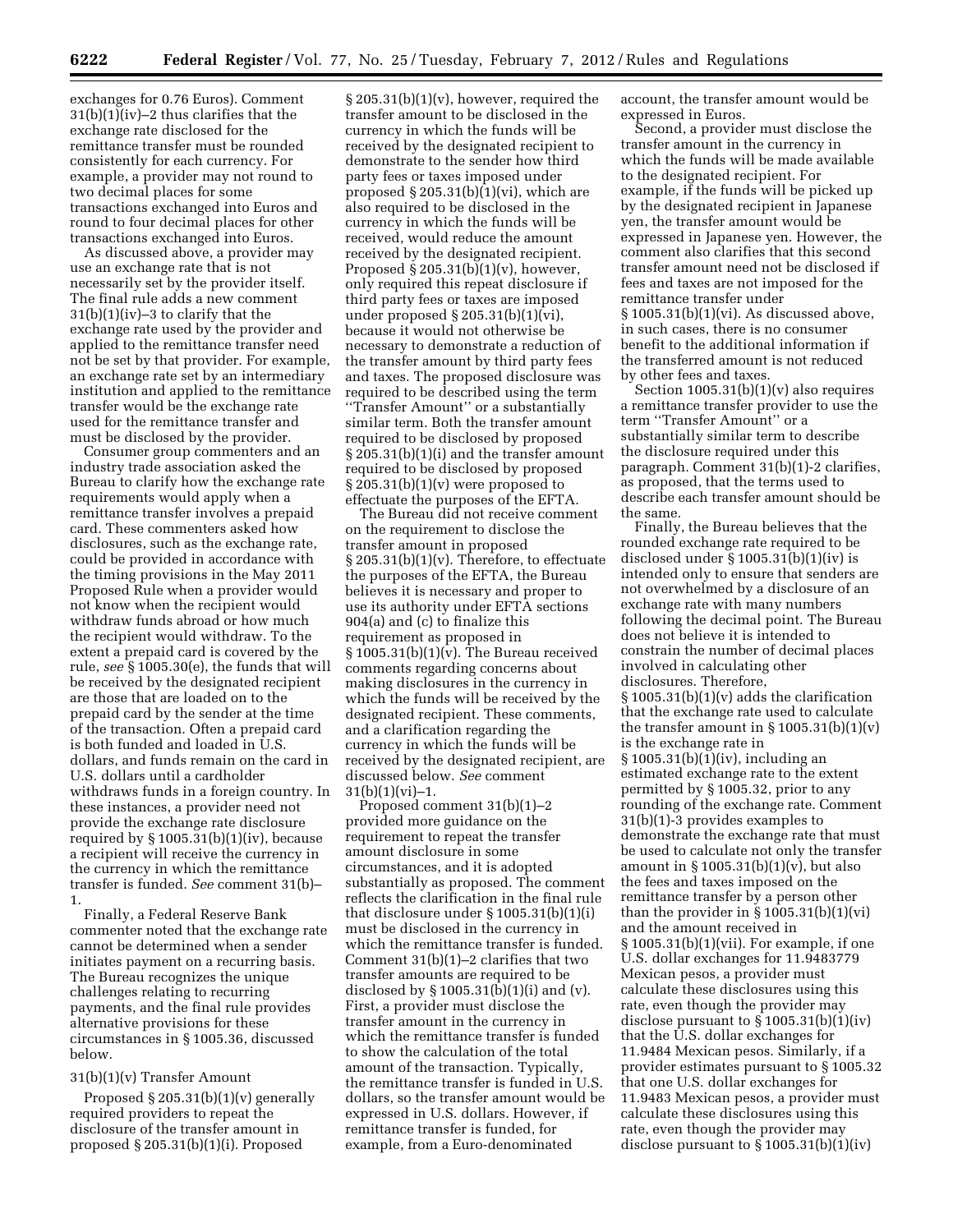that the U.S. dollar exchanges for 11.95 Mexican pesos (Estimated). If an exchange rate need not be rounded, a provider must use that exchange rate to calculate these disclosures. For example, if one U.S. dollar exchanges for exactly 11.9 Mexican pesos, a provider must calculate these disclosures using this exchange rate.

31(b)(1)(vi) Fees and Taxes Imposed by a Person Other Than the Provider

Proposed  $\S 205.31(b)(1)(vi)$  stated that a remittance transfer provider must disclose any fees and taxes imposed on the remittance transfer by a person other than the provider, in the currency in which the funds will be received by the designated recipient. Such fees and taxes could include lifting fees charged in connection with an international wire transfer, a fee charged by a recipient institution or agent, or a tax imposed by a government in the designated recipient's country. Because such fees and taxes affect the amount ultimately received by the designated recipient, the Board proposed the disclosure of other fees and taxes to effectuate the purposes of the EFTA.

Consumer group commenters supported the disclosure of third party fees and taxes to senders of remittance transfers, stating that such a disclosure would be consistent with the language and purpose of the statute, and would best inform the sender of the amount the recipient would ultimately receive. In contrast, industry commenters opposed the disclosure. Most industry commenters argued that compliance with the proposed disclosure requirement would be burdensome, if not impossible. Commenters stated that financial institutions sending wire transfers and international ACH transactions only have control over the delivery to the next institution, and in some cases do not have a relationship with all of the subsequent intermediary institutions involved in a transfer or with the recipient institution. The originating institution may, in some cases, know the routing, but in other cases have no legal or technological means to control routing of a transaction once the transfer has been initiated and, therefore, it cannot know what institutions might be imposing fees or taxes on the remittance transfer. One industry commenter suggested that providing the disclosures may be possible for repeat wire transfers, because fee and tax information is known from the previous transfers, but not for new wire transfers.

Industry commenters and a Federal Reserve Bank commenter argued that third party fees and taxes may not be

known at the time of the transaction, which could result in the remittance transfer provider providing misleading information to the sender. Industry commenters also argued that smaller institutions do not have the resources to obtain or monitor information about foreign tax laws or fees charged by unrelated financial institutions that may be involved in the transfer. Some commenters noted that intermediary financial institutions, both inside and outside of the United States, are not required to disclose their fees. Moreover, some industry commenters argued, the sharing of fee information among financial institutions could violate privacy and competition laws. Industry commenters stated that no comprehensive information is available regarding foreign tax laws. Because an institution may not have resources to track tax laws in every foreign country to which it sends a remittance transfer, the commenters argued that some providers would limit the locations to which they send remittance transfers.

Further, some industry commenters noted that a recipient may enter into an agreement with a recipient institution that permits the institution to impose fees for an international payment received by the institution and applied to the recipient's account. The commenters stated that remittance transfer providers would not know whether the recipient has agreed to pay such fees or how much the recipient may have agreed to pay. The commenters argued that such fees charged to a recipient by a third party pursuant to an agreement between the recipient and a third party should not be required to be disclosed.

Some industry commenters argued that the statute did not intend for third party fees and taxes to be included in the disclosure of the total amount that will be received by the designated recipient. For example, one industry commenter argued that the statute only intended to include in the calculation of the amount of currency to be received the elements specifically required to be disclosed under EFTA section 919(a)(2)(A)(ii) and (iii) (*i.e.,* the amount of transfer fees and any other fees charged by the remittance transfer provider, and any exchange rate to be used by the remittance transfer provider for the remittance transfer). Another industry commenter argued that State laws that require a remittance transfer provider to disclose to a sender the total amount to be received by the designated recipient do not require disclosure of third party fees and taxes that may be imposed on the remittance transfer. Instead, the commenters argued, State

laws only require the remittance transfer provider to disclose the amount of currency to be received after application of the exchange rate. Therefore, the commenters stated that fees or taxes set by a party other than the remittance transfer provider are not required to be included in the disclosure of the total amount received and, therefore, should not be required to be disclosed separately.

Overall, many industry commenters stated that the proposed disclosure requirements would cause financial institutions to withdraw from the market or restrict the locations to which wire transfers will be sent. The commenters also stated that the proposed requirements would increase costs to senders, and some argued that the proposed requirements would delay transactions while financial institutions determined the required information in order to make disclosures. Some industry commenters argued that the requirements put financial institutions at a competitive disadvantage compared to money transmitters, which, they argued, are typically able to know the required disclosures due to their closed network structure. Further, they argued that the proposed requirements could deter foreign financial institutions from agreeing to process U.S.-originated remittance transfers.

Generally, industry commenters urged the Bureau to exempt financial institutions that provide remittance transfers through correspondent relationships from the requirement to disclose third party fees or require different disclosures for these types of transactions. Industry commenters and a Federal Reserve Bank commenter also suggested that the final rule should incorporate a good faith standard with respect to these fee and tax disclosures. Some industry commenters further argued that the Bureau should not require foreign taxes to be provided, regardless of whether a remittance transfer was sent through a correspondent relationship. Industry commenters alternatively suggested that the Bureau only require a disclosure that the amount received may be subject to foreign taxes. A Federal Reserve Bank commenter suggested that the Bureau should provide a safe harbor for the foreign tax disclosure for providers that disclosed current or historical information available to the provider through reasonable efforts.

Commenters also suggested that the Bureau assist industry with determining unknown fees and taxes, particularly to help ease the disclosure burden on small providers. One industry commenter believed the Bureau should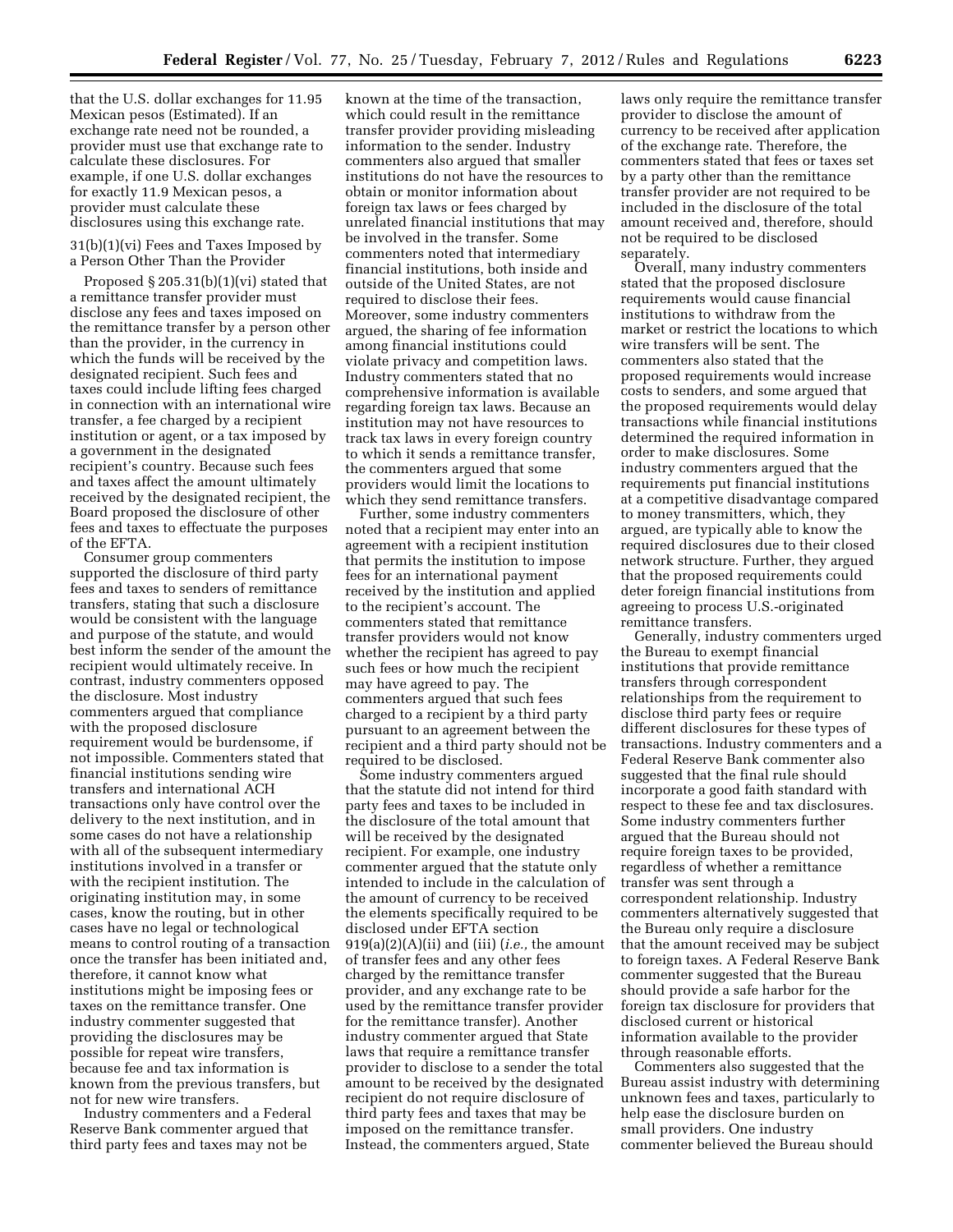require correspondent institutions to publish the fees and taxes that are charged. Industry and consumer group commenters suggested that the Bureau should maintain a resource that provides relevant foreign taxes.

As discussed in the introduction above, the Bureau recognizes the challenges for remittance transfer providers to determining fees and taxes imposed by third parties. However, the plain language of the statute requires disclosure of the amount of currency that will be received by the designated recipient. The Bureau believes this requires remittance transfer providers to determine the costs specifically related to the remittance transfer that may reduce the amount received by the designated recipient. Congress specifically recognized that these determinations would be difficult with regard to open network transactions by financial institutions and tailored a specific accommodation to allow use of reasonably accurate estimates for an interim period until financial institutions can develop methods to determine exact disclosures, such as fees and taxes charged by third parties.

This disclosure provides consumer benefits by making senders aware of the impact of these fees and taxes, which is essential to fulfill the purpose of the statute. Providing a total to recipient that reflects the impact of third party fees and taxes, and separately disclosing those fees and taxes, will provide senders with a greater transparency regarding the cost of a remittance transfer. For many senders and recipients, disclosure of the amount of third party fees and taxes that may be deducted could be crucial to knowing whether the amount transferred will be sufficient to pay important household expenses and other bills. Senders also need to know the amount of such fees and taxes to determine whether to use the same provider for any future transfers. Without such information, it would be difficult for a sender to determine the costs of the transfer that would enable the sender to choose the most cost-effective method of sending remittance transfers. Moreover, as discussed below, the cost of third party taxes may vary depending on the types of institutions involved in the transmittal route, and disclosure of these taxes will assist senders comparing costs between providers. While the Bureau understands that tax information may not be readily available to a provider, the provider is in the best position to obtain the information to comply with the disclosure requirements. Because a provider will be engaged in sending remittance

transfers to certain countries and, in some cases, will have relationships with entities in those countries, the Bureau believes the provider itself is in the best position to determine foreign tax information.

Therefore, to effectuate the purposes of the EFTA, the Bureau believes it is necessary and proper to use its authority under EFTA sections 904(a) and (c) to require in § 1005.31(b)(vi) of the final rule the disclosure of any fees and taxes imposed on the remittance transfer by a person other than the provider, using the terms ''Other Fees'' for fees and ''Other Taxes'' for taxes, or substantially similar terms.76 As discussed above, fees and taxes must be disclosed separately from one another in order to show which costs are fixed and which costs are variable. *See* comment 31(b)(1)–1.i. As discussed above, the Bureau believes that the rounded exchange rate required to be disclosed under § 1005.31(b)(1)(iv) is not intended to constrain the number of decimal places involved in calculating other disclosures. Therefore, § 1005.31(b)(1)(vi) adds the clarification that the exchange rate used to calculate the fees and taxes in  $\S 1005.31(b)(1)(vi)$ is the exchange rate in § 1005.31(b)(1)(iv), including an estimated exchange rate to the extent permitted by § 1005.32, prior to any rounding of the exchange rate. As discussed above, comment 31(b)(1)–3 provides examples to demonstrate the exchange rate that must be used to calculate the fees and taxes imposed on the remittance transfer by a person other than the provider.

As noted above, proposed comment 31(b)(1)–1.ii. distinguished between the fees and taxes imposed by the provider, discussed above in § 1005.31(b)(1)(ii), and the fees and taxes imposed by a person other than the provider. The proposed comment provided examples of each of these types of fees and taxes. Proposed comment 31(b)(1)–1.ii. also clarified that the terms used to describe each of these types of fees and taxes must differentiate between such fees and taxes and provided an example to illustrate this differentiation.

Industry commenters requested clarification regarding the types of fees imposed on the remittance transfer by a person other than the provider. For example, an industry commenter and a Federal Reserve Bank commenter asked the Bureau to clarify that these fees and taxes do not include fees and taxes that banks and other parties charge one another for handling a remittance transfer, so long as the fees do not affect the amount of the transfer. Another industry commenter asked whether funds deducted from the amount received in a remittance transfer by a recipient institution exercising its rights of set-off would be required to be disclosed as a fee to a sender.

Comment 31(b)(1)–1.ii. of the final rule clarifies that the fees and taxes required to be disclosed include only those that are charged to the sender or designated recipient and are specifically related to the remittance transfer. The Bureau does not believe that any fee or tax is required to be disclosed solely because it is charged at the same time that a remittance transfer is sent, because such fees and taxes are not necessarily ''imposed on the remittance transfer.'' For example, an overdraft fee charged by a bank at the same time that a remittance transfer is sent or received in an account is not imposed on the remittance transfer. In order to further clarify what charges should be disclosed to senders, the comment in the final rule provides examples of the types of fees that are not required to be disclosed under this provision, in addition to the examples of the types of fees that should be included that were included in the May 2011 Proposed Rule.

Specifically, comment 31(b)(1)–1.ii. states that the fees and taxes required to be disclosed by § 1005.31(b)(1)(ii) include all fees and taxes imposed on the remittance transfer by the provider. For example, a provider must disclose a service fee and any State taxes imposed on the remittance transfer. In contrast, the fees and taxes required to be disclosed by  $\S 1005.31(b)(1)(vi)$  include fees and taxes imposed on the remittance transfer by a person other than the provider. Fees and taxes imposed on the remittance transfer by a person other than the provider include only those fees and taxes that are charged to the sender or designated recipient and are specifically related to the remittance transfer. For example, a provider must disclose fees imposed on a remittance transfer by the receiving institution or agent at pick-up for receiving the transfer, fees imposed on a remittance transfer by intermediary institutions in connection with an international wire transfer, and taxes

<sup>76</sup> Due to a scrivener's error, § 205.31(b)(vi) in the proposed rule had stated that these fees and taxes must be disclosed using the term ''Other *Transfer*  Fees,'' ''Other *Transfer* Taxes,'' or ''Other *Transfer*  Fees and Taxes,'' or a substantially similar term (emphasis added). The model forms as proposed, however, used the term ''Other Fees and Taxes.'' The terms set forth in § 1005.31(b)(vi) are adopted without the word ''transfer'' in order to more concisely describe the fees and taxes required to be disclosed in § 1005.31(b)(vi). The terms used in the final rule conform to the language used in the model forms, which participants in consumer testing generally understood to mean fees and taxes charged by a person other than the provider.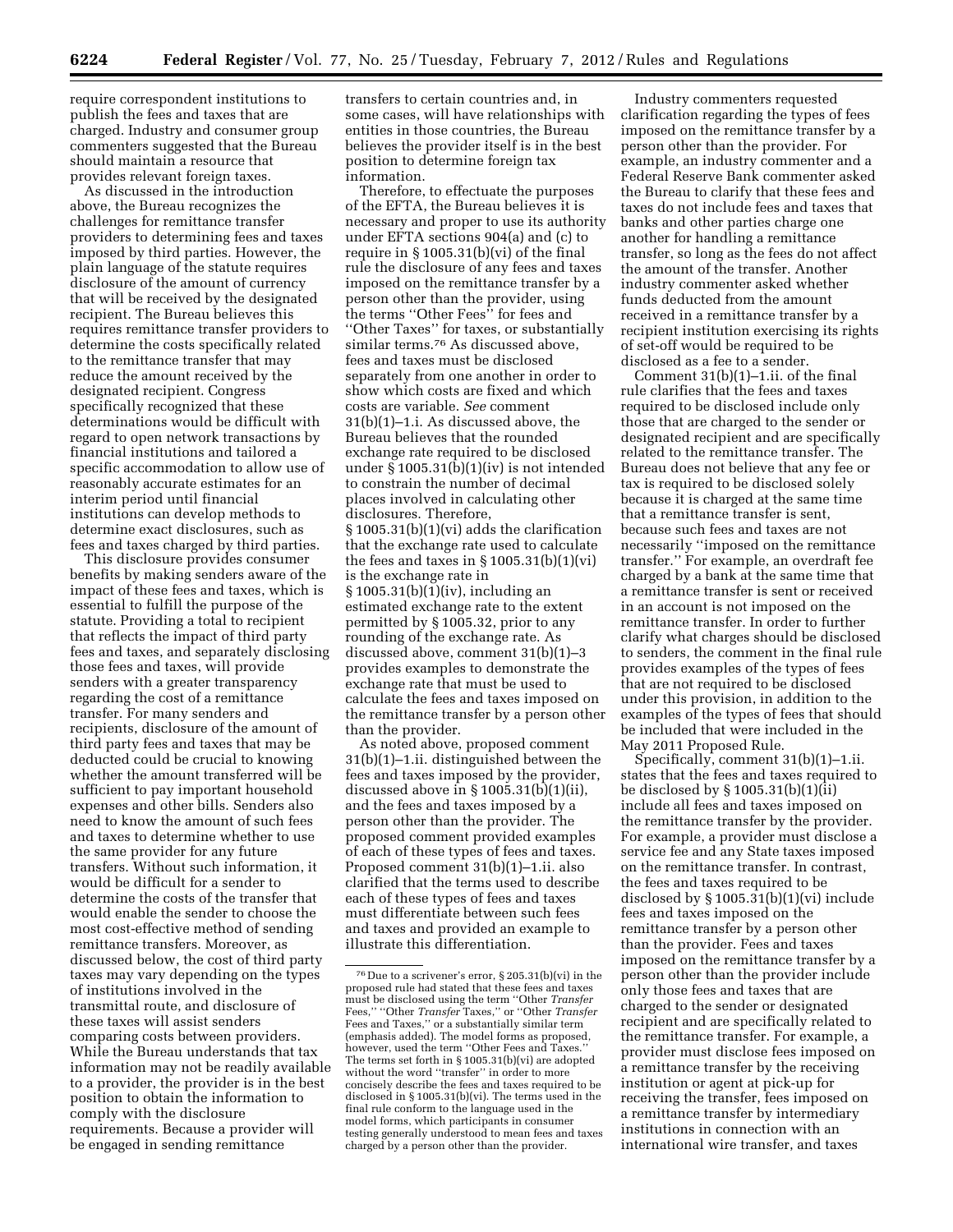imposed on a remittance transfer by a foreign government.

However, the comment states that a provider need not disclose, for example, overdraft fees that are imposed by a recipient's bank or funds that are garnished from the proceeds of a remittance transfer to satisfy an unrelated debt, because these charges are not specifically related to the remittance transfer. Similarly, fees that banks charge one another for handling a remittance transfer or other fees that do not affect the total amount of the transaction or the amount that will be received by the designated recipient are not charged to the sender or designated recipient. For example, an interchange fee that is charged to a provider when a sender uses a credit or debit card to pay for a remittance transfer need not be disclosed. The comment also clarifies that the terms used to describe the fees or taxes imposed on the remittance transfer by the provider in § 1005.31(b)(1)(ii) and imposed on the remittance transfer by a person other than the provider in  $\S 1005.31(b)(1)(vi)$ must differentiate between such fees and taxes. For example, the terms used to describe fees disclosed under § 1005.31(b)(1)(ii) and (vi) may not both be described solely as ''Fees.''

Proposed comment 31(b)(1)(vi)–1 clarified how a provider must disclose fees and taxes in the currency in which funds will be received. Industry commenters expressed concern that a remittance transfer provider may not know the currency in which the funds will be received. As discussed above in comment 31(b)(1)(iv)–1, if a provider does not have specific knowledge regarding the currency in which the funds will be received, the provider may rely on a sender's representations as to the currency in which funds will be received.

Comment 31(b)(1)(vi)–1 is adopted substantially as proposed, with an added clarification regarding reliance on a sender's representation regarding the currency in which the funds will be received. The Bureau is also revising the comment to reflect the clarification that disclosures that require an exchange rate to be applied should use the exchange rate in § 1005.31(b)(1)(iv), including an estimated exchange rate to the extent permitted by § 1005.32, prior to any rounding of the exchange rate.

Comment  $31(b)(1)(vi)-1$  states that § 1005.31(b)(1)(vi) requires the disclosure of fees and taxes in the currency in which the funds will be received by the designated recipient. A fee or tax described in § 1005.31(b)(1)(vi) may be imposed in one currency, but the funds may be

received by the designated recipient in another currency. In such cases, the remittance transfer provider must calculate the fee or tax to be disclosed using the exchange rate in § 1005.31(b)(1)(iv), including an estimated exchange rate to the extent permitted by § 1005.32, prior to any rounding of the exchange rate. For example, an intermediary institution in an international wire transfer may impose a fee in U.S. dollars, but funds are ultimately deposited in the recipient's account in Euros. In this case, the provider would disclose the fee to the sender expressed in Euros, calculated using the exchange rate used by the provider for the remittance transfer.

The comment further states that for purposes of  $\S 1005.31(b)(1)(v)$ , (vi), and (vii), if a provider does not have specific knowledge regarding the currency in which the funds will be received, the provider may rely on a sender's representation as to the currency in which funds will be received. For example, if a sender requests that a remittance transfer be deposited into an account in U.S. dollars, the provider may provide the disclosures required in  $\S 1005.31(b)(1)(v)$ , (vi), and (vii) in U.S. dollars, even if the account is denominated in Mexican pesos and the funds are subsequently converted prior to deposit into the account. If a sender does not know the currency in which funds will be received, the provider may assume that the currency in which funds will be received is the currency in which the remittance transfer is funded.

The final rule also adds a new comment  $31(b)(1)(vi)-2$  to address situations where the information needed to determine the foreign taxes that apply to a transaction is not known to the provider and not publically available. Some industry commenters stated that foreign taxes may depend on variables other than the country to which the remittance transfer is sent, such as by the specific tax status of the sender and receiver, account type, or type of financial institution. The commenters stated that a sender may not be aware of the information needed to determine the tax obligation that applies to the transaction.

The Bureau believes that when these types of variables affect the foreign taxes that apply to the transaction, providers may have to rely on representations made by the sender. If the sender does not know the information, and the provider does not otherwise have specific knowledge of the information, the Bureau believes it is necessary to provide a reasonable mechanism by which the provider may disclose the

foreign tax. The Bureau believes it is appropriate in these instances to disclose the highest tax that could be imposed with respect to a particular variable, so the sender is not surprised that the amount received is reduced by more taxes than what is disclosed.

Comment  $31(b)(1)(vi)-2$  states that the amount of taxes imposed by a person other than the provider may depend on the tax status of the sender or recipient, the type of accounts or financial institutions involved in the transfer, or other variables. For example, the amount of tax may depend on whether the receiver is a resident of the country in which the funds are received or the type of account to which the funds are delivered. If a provider does not have specific knowledge regarding variables that affect the amount of taxes imposed by a person other than the provider for purposes of determining these taxes, the provider may rely on a sender's representations regarding these variables, pursuant to § 1005.31(b)(1)(vi). If a sender does not know the information relating to the variables that affect the amount of taxes imposed by a person other than the provider, the provider may disclose the highest possible tax that could be imposed for the remittance transfer with respect to any unknown variable.

The Bureau notes that if a provider does not independently have specific knowledge regarding variables that affect the amount of taxes imposed by a person other than the provider, the provider may rely on the sender's representations regarding these variables. For example, the rule does not impose on providers a duty to inquire about this information with a third party. The Bureau also notes that a provider may continue to rely on the sender's representations in any subsequent remittance transfers, unless the provider has specific knowledge that information relating to such variables has changed.

#### 31(b)(1)(vii) Amount Received

Proposed § 205.31(b)(1)(vii) stated that a remittance transfer provider must disclose to the sender the amount that will be received by the designated recipient, in the currency in which the funds will be received. *See* EFTA section 919(a)(2)(A)(i). The proposed rule stated that the disclosures should be described using the term ''Total to Recipient'' or a substantially similar term. The proposed rule provided that the disclosure must reflect all charges that would affect the amount to be received.

For the reasons discussed above, industry commenters objected to the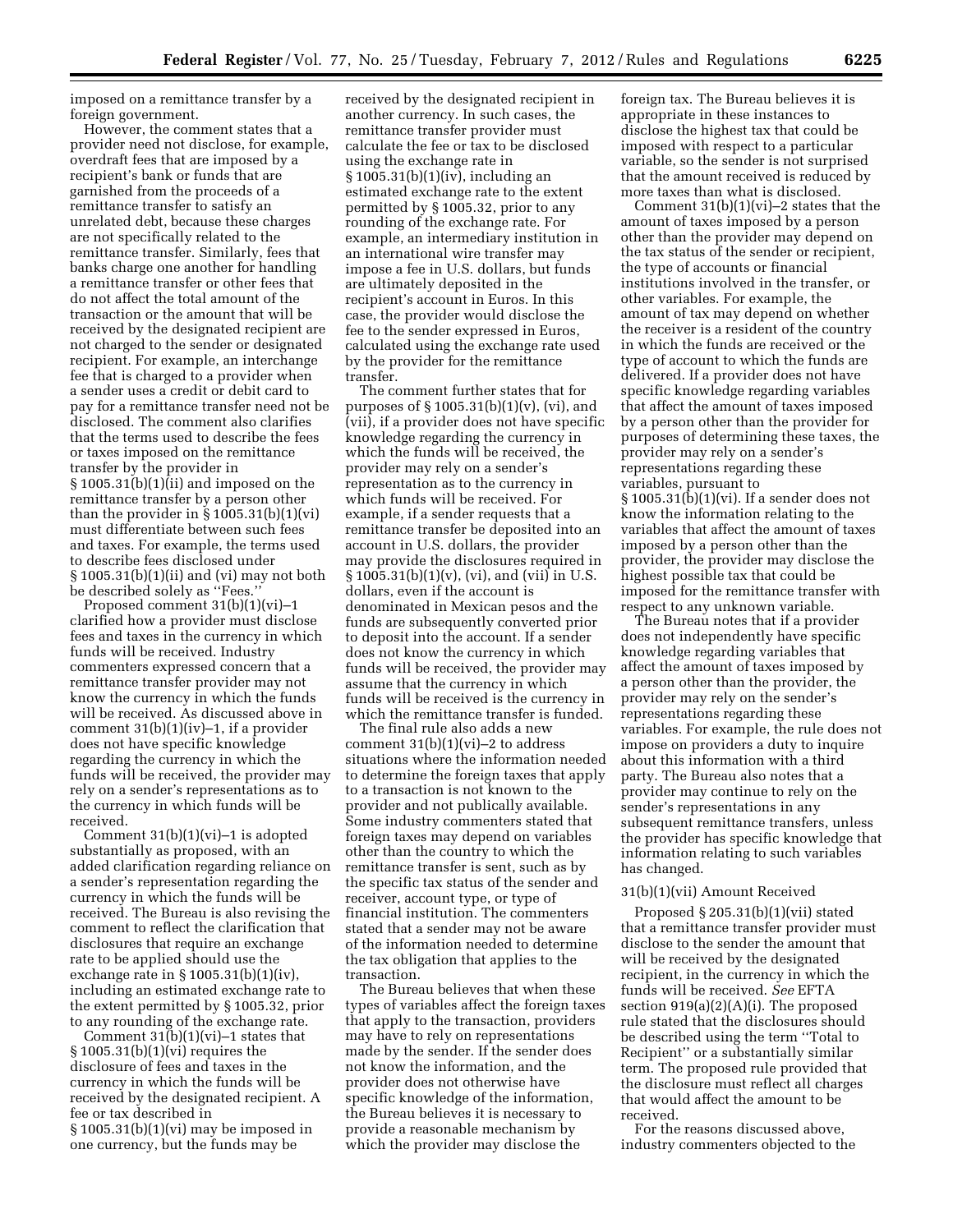proposal because, they argued, costs that are required to be known to disclose the amount received, such as the exchange rate and third party fees and taxes, cannot be known at the time the pre-payment disclosure and receipt are required to be disclosed. As discussed above, an industry commenter argued that the statute only intended the amount of currency that will be received by the designated recipient to reflect the other elements that are required to be disclosed separately under EFTA section 919(a)(2)(A)(ii) and (iii). Other industry commenters argued that the disclosure should only reflect the exchange rate, fees, and taxes set by the remittance transfer provider itself, and not those set or charged by persons other than the provider. Some industry commenters believed the amount that will be received by the designated recipient should be subject to a good faith standard, should be permitted to be estimated, or should include a statement that the total amount is subject to change.

EFTA section 919(a)(2)(A)(i) requires a remittance transfer provider to disclose the amount received by the designated recipient using the values of the currency into which the funds will be exchanged. The Bureau interprets the amount to be received by the designated recipient as the amount net of all fees and taxes that will be paid for the transfer. An exchange rate, if one is applied, is just one of the factors that could affect the actual amount received by the designated recipient. Providing a total amount to be received that does not take into account all cost elements would not be consistent with the statute's goal of providing disclosures of the total costs of a remittance transfer.

The Bureau is not persuaded that the amount to be received by the designated recipient should only reflect those elements that are separately required to be disclosed under the statute. Under the plain language of EFTA section 919(a)(2)(A)(i), the amount of funds that will be received by the designated recipient must be disclosed to the sender. The Bureau believes this amount must reflect all fees and taxes specifically related to the remittance transfer, regardless of the entity that charges them. Moreover, the Bureau believes that the exchange rate to be used to calculate the total to recipient is the exchange rate that is used for the remittance transfer, whether or not the remittance transfer provider itself sets the exchange rate or merely applies an exchange rate set by another entity to the transaction. Absent this approach, providers could disclose different

amounts received depending only on whether the provider itself or a different institution applies the exchange rate. The Bureau believes such a result would be inconsistent with the statutory goal of providing the sender with the actual amount that will be received by the designated recipient.

Therefore, proposed § 205.31(b)(1)(vii) is adopted substantially as proposed in renumbered  $\S 1005.31(b)(1)(vii)$ , with an addition to clarify the appropriate exchange rate that must be used to calculate the amount received, discussed below. Comment 31(b)(1)(vii)–1 is also adopted substantially as proposed to clarify the charges that must be reflected in the amount received. The comment is amended to clarify that the disclosed amount received must be reduced by the amount of any fee or tax, whether the fee or tax is imposed on the remittance transfer by the remittance transfer provider or by a person other than the remittance transfer provider. The comment clarifies that the fees and taxes that must be disclosed are those fees and taxes that are imposed on the remittance transfer. *See* comment 31(b)(1)–1–ii. Specifically, comment 31(b)(1)(vii)–1 states that the disclosed amount to be received by the designated recipient must reflect all charges imposed on the remittance transfer that affect the amount received, including the exchange rate and all fees and taxes imposed on the remittance transfer by the remittance transfer provider, the receiving institution, or any other party in the transmittal route of a remittance transfer. The disclosed amount received must be reduced by the amount of any fee or tax that is imposed on the remittance transfer by any person, even if that amount is imposed or itemized separately from the transaction amount.

Finally,  $§ 1005.31(b)(1)(vii)$  revises proposed § 205.31(b)(1)(vii) to clarify the exchange rate that should be used in calculating the amount received. One industry commenter stated that using a rounded exchange rate may add some *de minimis* value to the amount received. For some currencies, this may result in a transaction amount being disclosed in a foreign currency for which no coins are available to complete the transaction. The commenter recommended a *de minimis*  exemption for error resolution triggered based on rounding. As discussed above, the Bureau believes that the rounded exchange rate required to be disclosed under § 1005.31(b)(1)(iv) is not intended to constrain the number of decimal places involved in calculating other disclosures. Therefore,

§ 1005.31(b)(1)(vii) adds the clarification

that the exchange rate used to calculate the amount received in § 1005.31(b)(1)(vii) is the exchange rate in § 1005.31(b)(1)(iv), including an estimated exchange rate to the extent permitted by § 1005.32, prior to any rounding of the exchange rate. As discussed above, comment 31(b)(1)–3 provides examples to demonstrate the exchange rate that must be used to calculate the amount received.

#### 31(b)(2) Receipt

Proposed § 205.31(b)(2) provided that a remittance transfer provider must disclose a written receipt to a sender when payment is made for the remittance transfer. As with the proposed pre-payment disclosure, the disclosures required on the receipt could be omitted if not applicable. The required disclosures are discussed below.

# 31(b)(2)(i) Pre-Payment Disclosures on Receipt

Proposed § 205.31(b)(2)(i) provided that the same disclosures included in the pre-payment disclosure must be disclosed on the receipt, pursuant to EFTA section  $919(a)(2)(B)(i)(I)$ . As discussed above, the Bureau is requiring providers to disclose some information in the pre-payment disclosure, such as the transfer amount, that is not specifically required by EFTA section 919(a)(2)(A). The Bureau did not receive comment regarding the requirement to provide the same pre-payment disclosures on the receipt. Therefore, to effectuate the purposes of the EFTA, the Bureau believes it is necessary and proper to use its authority under EFTA sections 904(a) and (c) to finalize that requirement in renumbered § 1005.31(b)(2)(i), as proposed.

#### 31(b)(2)(ii) Date Available

Proposed § 205.31(b)(2) also provided for the disclosure of additional elements on the receipt. EFTA section 919(a)(2)(B)(i)(II) requires the disclosure of the promised date of delivery to the designated recipient on a receipt. The Board stated its belief that the statute requires disclosure of the date the currency will be available to the designated recipient, not the date the funds are physically picked up by the designated recipient, because the recipient may not pick up the funds for some period of time after the funds are available. Thus, proposed § 205.31(b)(2)(ii) stated that a remittance transfer provider must disclose the date of availability of funds to the designated recipient, using the term ''Date Available'' or a substantially similar term. Proposed comment 31(b)(2)–1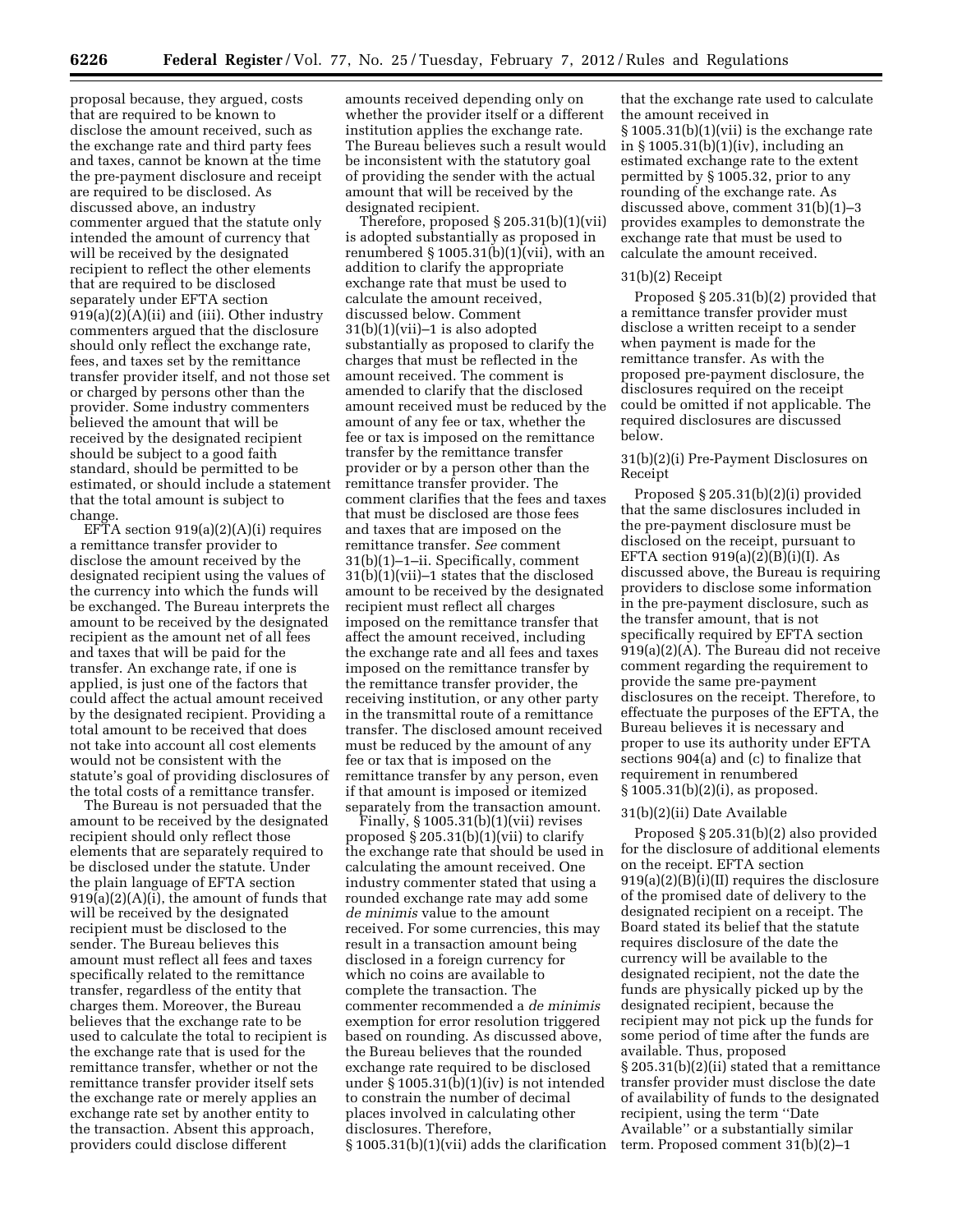provided further guidance on this disclosure.

In the proposal, the Board recognized that in some instances, it may be difficult to determine the exact date on which a remittance transfer will be available to a designated recipient. For example, an international wire transfer may pass through several intermediary institutions prior to becoming available at the institution of a designated recipient, and the time it takes to pass through these intermediaries may be difficult to determine. As a result, the Board recognized that remittance transfer providers would likely disclose the latest date on which the funds would be available, even if funds are often available sooner. Thus, proposed § 205.31(b)(2)(ii) permitted a provider to include a statement that funds may be available to the designated recipient earlier than the date disclosed, using the term ''may be available sooner'' or a substantially similar term. The Board had tested various terms in consumer testing for communicating the fact that funds may be available earlier than the date disclosed. Participants generally understood the meaning of the statement that funds ''may be available sooner'' better than other terms.

Consumer group commenters supported the disclosure of the date funds will be available. Many industry commenters argued, however, that it would be difficult or impossible to determine when funds would be made available to a recipient in an open network system, such as where transfers are made to an account at a financial institution with which the provider does not have a correspondent relationship. Industry commenters argued that even if the date of receipt by a recipient financial institution is known, there could be a delay in depositing the funds into a recipient account due to delays at intermediary financial institutions or at the recipient institution. One industry trade association stated that infrastructure deficiencies in some countries may make it impossible to determine the actual date on which funds will be available.

An industry commenter supported the flexibility provided by the term ''may be available sooner,'' but stated that dates still may be unpredictable for reasons beyond a provider's control. One industry trade association argued that in order to mitigate compliance risks, some remittance transfer providers will disclose a date well past a reasonable estimate of the date funds will be made available, which would render the disclosure meaningless.

Due to these factors, some industry commenters urged the Bureau to permit an estimated date of availability, including an estimate of the date that funds may be available to a recipient institution, and not the recipient. One commenter suggested that the disclosure could state that a transfer may be delayed by intermediaries or other factors beyond the provider's control.

As stated in the proposal, EFTA section 919(a)(2)(B)(i)(II) requires disclosure of a single, promised date of delivery of the funds. Neither EFTA section 919(a)(4) nor EFTA section 919(c) permit a remittance transfer provider to provide an estimate of this promised date, despite the fact that the statute permits estimates in other circumstances. Moreover, because the statute requires a remittance transfer provider to provide a disclosure of the promised date of delivery to the designated recipient, the Bureau believes that permitting a provider to disclose the date that funds will be made available to the recipient institution would not comply with the statute.

The Bureau believes that by permitting the provider to disclose a date by which funds will certainly be delivered, but also stating that funds "may be available sooner," a provider can comply with the disclosure requirement. The Bureau recognizes that providers may overestimate the disclosed date on which funds will be available to mitigate compliance risks. However, the Bureau believes that competitive pressures will give providers an incentive to provide as accurate a date as possible.

Therefore, § 1005.31(b)(2)(ii) is finalized substantially as proposed. Section 1005.31(b)(2)(ii), however, clarifies in the rule, rather than the commentary, as proposed, that a provider must disclose the date in the foreign country on which funds will be available to the designated recipient. This clarification is included to account for instances where time zone differences result in a date in the United States being different from the date in the country of the designated recipient.

The final rule also adopts comment 31(b)(2)–1 substantially as proposed. The comment clarifies that a remittance transfer provider may not provide a range of dates that the remittance transfer may be available, nor an estimate of the date on which funds will be available. If a provider does not know the exact date on which funds will be available, the provider may disclose the latest date on which the funds will be available. For example, if funds may be available on January 3, but are not

certain to be available until January 10, then a provider complies with § 1005.31(b)(2)(ii) if it discloses January 10 as the date funds will be available. However, a remittance transfer provider may also disclose that funds ''may be available sooner'' or use a substantially similar term to inform senders that funds may be available to the designated recipient on a date earlier that the date disclosed. For example, the provider may disclose ''January 10 (may be available sooner).''

#### 31(b)(2)(iii) Recipient

Proposed § 205.31(b)(2)(iii) provided that a remittance transfer provider must disclose the name and, if provided by the sender, the telephone number and/ or address of the designated recipient. The proposed rule stated that the remittance transfer provider must describe the disclosure using the term ''Recipient'' or a substantially similar term. The Bureau did not receive comment on proposed § 205.31(b)(2)(iii), which is adopted as proposed in renumbered § 1005.31(b)(2)(iii).

#### 31(b)(2)(iv) Rights of Sender

As discussed in more detail below regarding §§ 1005.33 and 1005.34, EFTA section 919(d) provides the sender with substantive error resolution and cancellation rights. EFTA section  $919(a)(2)(B)(ii)(I)$  requires a remittance transfer provider to provide a statement containing information about the rights of the sender regarding the resolution of errors on the receipt or combined disclosure. EFTA section 919(d)(3) requires the Bureau to issue final rules regarding appropriate cancellation and refund policies for senders. The Board stated its belief that providing a lengthy disclosure to the sender each time the sender makes a remittance transfer could be ineffective at conveying the most important information that a sender would need to resolve an error or cancel a transaction. However, the Board also stated that a sender should have access to a complete description of the sender's error resolution and cancellation rights in order to effectively exercise those rights. As a result, the Board proposed  $\S 205.31(b)(2)(iv)$  in conjunction with a long form error resolution notice in proposed § 205.31(b)(4). The two disclosures were intended to balance the interest in providing a sender a concise disclosure with the sender's ability to obtain a full explanation of those rights.

Proposed § 205.31(b)(2)(iv) stated that a remittance transfer provider must disclose to a sender an abbreviated statement about the sender's error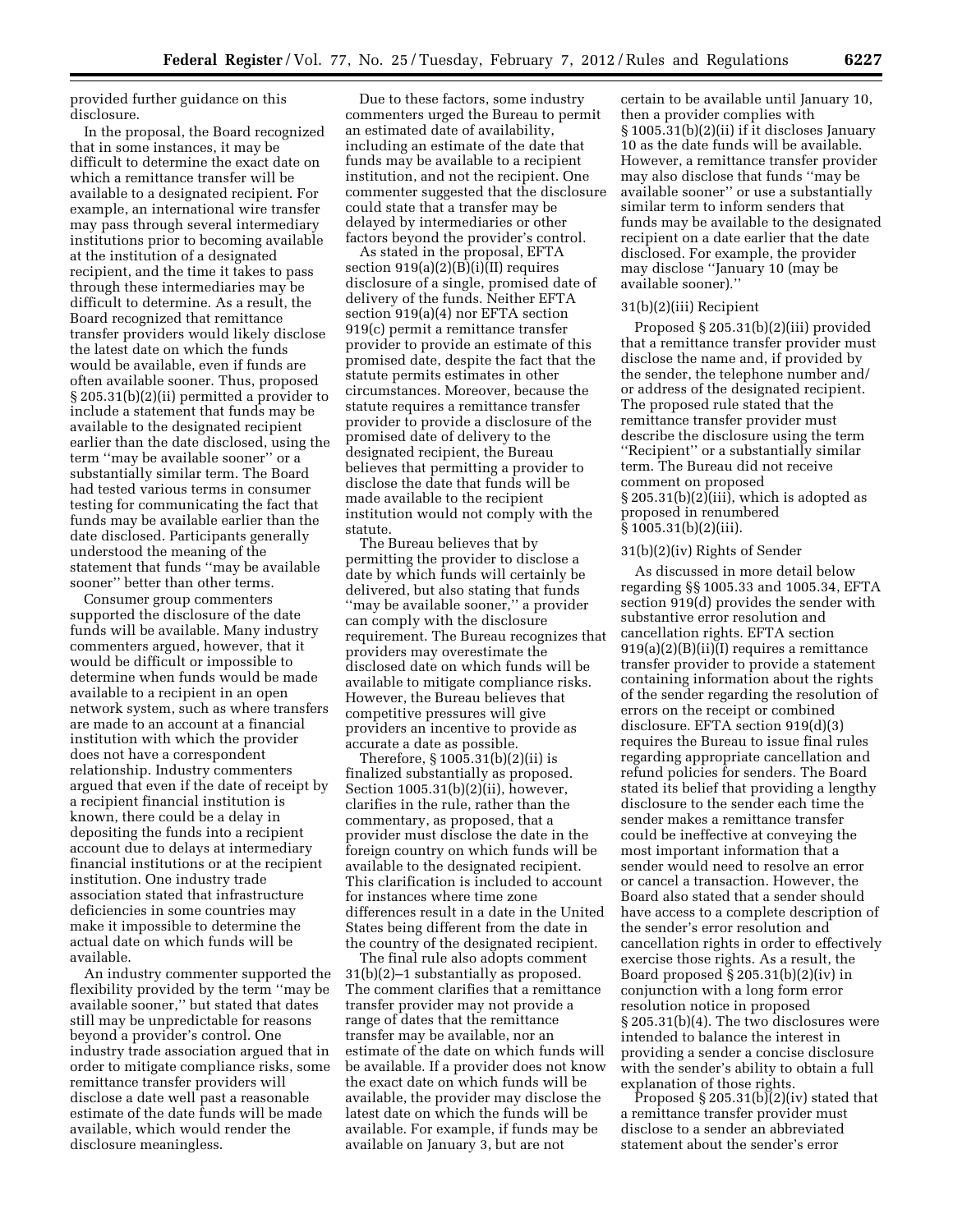resolution and cancellation rights using language set forth in Model Form A–37 of Appendix A or substantially similar language. The proposed statement included a brief disclosure of the sender's error resolution and cancellation rights, as well as a notification that a sender may contact the remittance transfer provider for a written explanation of these rights.

Consumer group commenters argued that the abbreviated disclosure in proposed § 205.31(b)(2)(iv) should provide more comprehensive information to a sender. These commenters also suggested that the abbreviated disclosure would not comply with the statute. One of the consumer group commenters stated that all of the senders' rights should be disclosed on the receipt, instead of a shorter disclosure, because senders of remittance transfers may be less educated or less likely to have access to phone and internet compared to other consumers.

The Bureau agrees that education of senders about the consumer protections created by EFTA section 919 is an important statutory and policy goal. However, the Bureau believes EFTA section 919(a)(2)(B)(ii)(I) does not require a remittance transfer provider to enumerate a sender's error resolution rights. Rather, the statute requires the provider to disclose information about the rights of the sender under EFTA section 919 regarding the resolution of errors, and the Bureau believes the proposed language satisfies this requirement. Moreover, consumer testing participants understood and responded positively to the concise, abbreviated disclosure and favorably compared the statement against current error resolution disclosures with which they had experience and which they noted could be long and in ''fine print.'' Thus, the Bureau is finalizing the abbreviated disclosure requirement in renumbered § 1005.31(b)(2)(iv). *See also*  § 1005.31(b)(4), below. The Bureau, however, is amending the language in the abbreviated statement about senders' error resolution rights on Model Form A–37 to include a more explicit statement informing senders that they have such rights. The Bureau is also adding a requirement in  $\S 1005.31(b)(2)(iv)$  to account for the alternative cancellation requirements in § 1005.36(c) for remittance transfers scheduled by the sender at least three business days before the date of the transfer, as discussed below. Section 1005.31(b)(2)(iv), therefore, also provides that for any remittance transfer scheduled by the sender at least three business days before the date of the

transfer, the statement about the rights of the sender regarding cancellation must instead reflect the requirements of § 1005.36(c).

31(b)(2)(v) Contact Information of the Provider

EFTA section  $919(a)(2)(B)(ii)(II)$ generally requires that the remittance transfer provider disclose appropriate contact information for the remittance transfer provider, its State regulator, and the Bureau. The Board stated that appropriate contact information includes the name, telephone number, and Web site of these entities, so that senders would have multiple options for addressing any issues that may arise with respect to a remittance transfer provider. Proposed § 205.31(b)(2)(v) provided for the disclosure of the name, telephone number, and Web site of the remittance transfer provider. The Bureau did not receive comment on proposed  $\S 205.31(b)(2)(v)$ , and the Bureau is finalizing it substantially as proposed in renumbered  $\S 1005.31(b)(2)(v)$ . The final rule adds language to allow providers to disclose more than one telephone number to account for circumstances, for example, where a provider maintains a separate TTY/TDD telephone number.

# 31(b)(2)(vi) Agency Contact Information

Proposed § 205.31(b)(2)(vi) provided for disclosure of a statement that the sender can contact the State agency that regulates the remittance transfer provider and the Bureau for questions or complaints about the remittance transfer provider, using language set forth in Model Form A–37 of Appendix A or substantially similar language. The proposed statement included contact information for these agencies, including the toll-free telephone number of the Bureau established under section 1013 of the Dodd-Frank Act.

The Board requested comment on several aspects of proposed § 205.31(b)(2)(vi). First, the Board solicited comment on whether and how a remittance transfer provider should be required to disclose information regarding a State agency that regulates the provider for remittance transfers conducted through a toll-free telephone number or online and, if so, what would be the appropriate State agency to disclose to a sender. Some commenters believed the disclosure of Bureau contact information would be sufficient. Several industry commenters argued that the Bureau should not require a remittance transfer provider to disclose the State agency that regulates the remittance transfer. These commenters believed the requirement would create

operational hurdles for providers that operate in multiple states and would provide negligible consumer protection benefit.

One money transmitter commenter stated that it would be difficult to tailor State regulator disclosures to each individual agent, and that managing State-specific receipts and forms would be costly. This commenter stated that agents that provide services in multiple states often distribute forms to their locations as part of their chain of distribution. Requiring these agents to manage State-specific forms, the commenter argued, would be a significant change in distribution processes and could create liability risk for the remittance transfer provider. This commenter believed remittance transfer providers would thus create a multi-State disclosure form, which would provide senders with superfluous information.

Another money transmitter commenter noted that many states already have guidance regarding the prominence and placement of contact information on a remittance transfer provider's Web site and in storefront locations. The commenter stated that many states prefer senders to contact the remittance transfer provider before contacting a State agency for questions and complaints. The commenter believed that the Bureau should instead require a statement that would refer to other sources, such as a Web site or tollfree number, to obtain contact information for the appropriate State agency, and that the Bureau should maintain contact information for State agencies, so that senders could contact the Bureau for appropriate State agency information.

EFTA section  $919(a)(2)(B)(ii)(II)$ requires a remittance transfer provider to provide appropriate contact information for the State agency that regulates the remittance transfer provider. The Bureau does not believe that providing contact information for an alternative source that maintains a list of State agencies would satisfy the statutory requirement. The Bureau recognizes that remittance transfer providers that have locations in multiple states, or that provide remittance transfers online or by telephone, will have to determine the appropriate State agency to disclose on a receipt. The Bureau believes that due to segregation and other formatting requirements, discussed below, a remittance transfer provider may not disclose contact information for agencies in other states. Therefore, the final rule maintains the requirement to disclose information regarding a State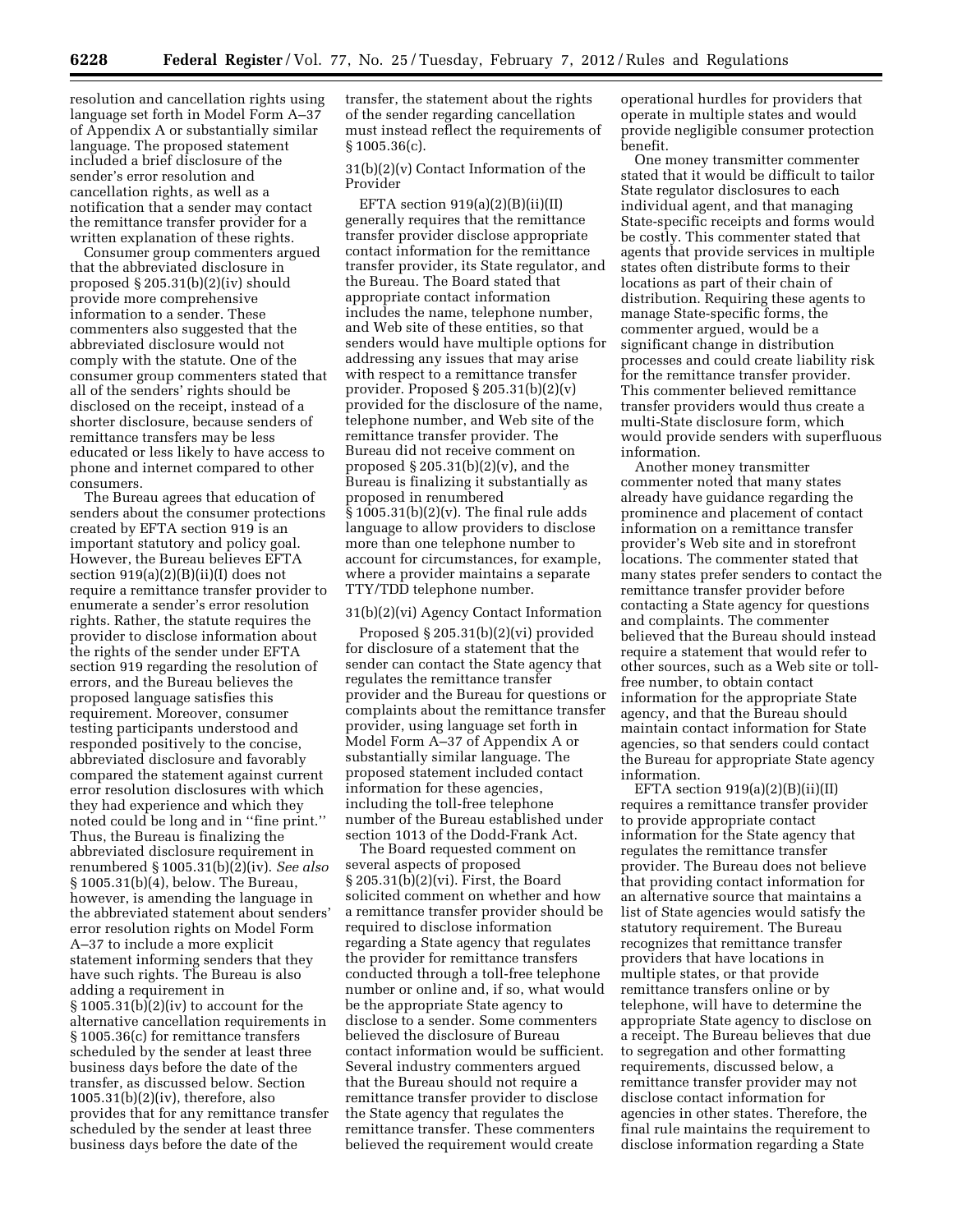agency that regulates the remittance transfer provider.

However, several changes are made in the final rule to clarify which State agency should be disclosed, because a remittance transfer provider may be regulated by more than one agency in a particular State. The Bureau believes that the statute is meant to provide senders a resource for addressing problems regarding a particular remittance transfer and that the State agency that licenses or charters the remittance transfer provider is the appropriate State agency to provide such assistance to senders. Thus, in § 1005.31(b)(2)(vi), the final rule adds the clarification that the disclosure must disclose the State agency that licenses or charters the remittance transfer provider with respect to the remittance transfer.

Second, the Board requested comment on whether a remittance transfer provider should be required to disclose the contact information for the Bureau, including the toll-free telephone number, in cases where the Bureau is not the primary Federal regulator for consumer complaints against the remittance transfer provider. The Board also requested comment on whether it would be appropriate to instead require the contact information of the primary Federal regulator of the remittance transfer provider for consumer complaints.

Consumer group commenters and an industry commenter stated that the Bureau's contact information should be included on the receipt. These commenters stated that listing the Bureau's contact information, rather than the primary Federal regulator, would ensure that consumer complaints about remittance transfer provider were centralized in one Federal agency. The commenter suggested that even if the Bureau does not directly regulate a remittance transfer provider, the Bureau could track complaints and launch an investigation if a pattern and practice of non-compliance emerges.

The Bureau agrees that it is appropriate to provide the Bureau's contact information, even in instances where the Bureau is not the provider's primary Federal regulator, as required by EFTA section  $919(a)(2)(B)(ii)(I)(bb)$ . The Bureau believes that providing a single Federal agency as the appropriate contact for senders will assist in tracking complaints. The Bureau is not requiring a separate disclosure of a primary Federal regulator in the final rule, because the disclosure of multiple Federal agencies could confuse senders. Instead, the Bureau believes consumers are better served by contacting the Bureau, which can direct senders to the

appropriate Federal agency as necessary. Therefore, § 1005.31(b)(2)(vi) in the final rule requires a remittance transfer provider to disclose the contact information for the Bureau, including the toll-free telephone number.

Finally, the Board requested comment on whether financial institutions that are primarily regulated by Federal banking agencies, such as national banks, should be required to disclose State regulatory agency information. The Board requested comment regarding the circumstances in which it might be appropriate to disclose such a State regulatory agency.

Some industry commenters stated that the rule should only require Federallychartered depository institutions to provide contact information for their primary Federal regulator. One industry commenter argued that providing information regarding State regulators would be confusing and ineffective, since its primary Federal regulator already has an established procedure for addressing errors.

The Bureau believes the final rule sufficiently accounts for circumstances in which an institution may not be licensed or chartered by a State agency. Under the final rule, the provider must disclose the State agency that licenses or charters the remittance transfer provider. However, disclosures must only be disclosed as applicable. Consequently, if no State agency licenses or charters a particular provider, then no State agency is required to be disclosed.

The Bureau is also adding several other changes to § 1005.31(b)(2)(vi) in the final rule for clarity. The final rule adds language to allow providers to disclose more than one telephone number for the State agency that licenses or charters the provider and the Bureau to account for circumstances, for example, where these agencies maintain separate TTY/TDD telephone numbers. The provision also adds the requirement that a remittance transfer provider must disclose the name of both the State agency that licenses or charters the remittance transfer provider and the Bureau, in addition to the telephone number(s) and Web site of each agency.

Section 1005.31(b)(2)(vi) of the final rule states that a remittance transfer must provide a statement that the sender can contact the State agency that licenses or charters the remittance transfer provider with respect to the remittance transfer and the Consumer Financial Protection Bureau for questions or complaints about the remittance transfer provider. The statement must use the language set forth in Model Form A–37 of Appendix

A to this part or substantially similar language. The disclosure also must provide the name, telephone number(s), and Web site of the State agency that licenses or charters the remittance transfer provider with respect to the remittance transfer and the name, tollfree telephone number(s), and Web site of the Consumer Financial Protection Bureau.

Comment 31(b)(2)–2 has been added to the final rule to clarify that a remittance transfer provider must only disclose information about a State agency that licenses or charters the remittance transfer provider with respect to the remittance transfer, as applicable. For example, if a financial institution is solely regulated by a Federal agency, and not licensed or chartered by a State agency, then the institution need not disclose information about a State agency and would solely disclose information about the Bureau, whether or not the Bureau is the provider's primary Federal regulator.

The final rule also adds comment 31(b)(2)–3 to clarify that a remittance transfer provider must only disclose information about one State agency that licenses or charters the remittance transfer provider with respect to the remittance transfer, even if other State agencies also regulate the remittance transfer provider. For example, a provider may disclose information about the State agency which granted its license. If a provider is licensed in multiple states, and the State agency that licenses the provider with respect to the remittance transfer is determined by a sender's location, a provider may make the determination as to the State in which the sender is located based on information that is provided by the sender and on any records associated with the sender. For example, if the State agency that licenses the provider with respect to an online remittance transfer is determined by a sender's location, a provider could rely on the sender's statement regarding the State in which the sender is located and disclose the State agency that licenses the provider in that State. A State-chartered bank must disclose information about the State agency that granted its charter, regardless of the location of the sender.

# 31(b)(3) Combined Disclosure

EFTA section 919(a)(5)(C) grants the Bureau authority to permit a remittance transfer provider to provide to a sender a single written disclosure instead of the pre-payment disclosure and receipt, if the information disclosed is accurate at the time at which payment is made. The combined disclosure must include the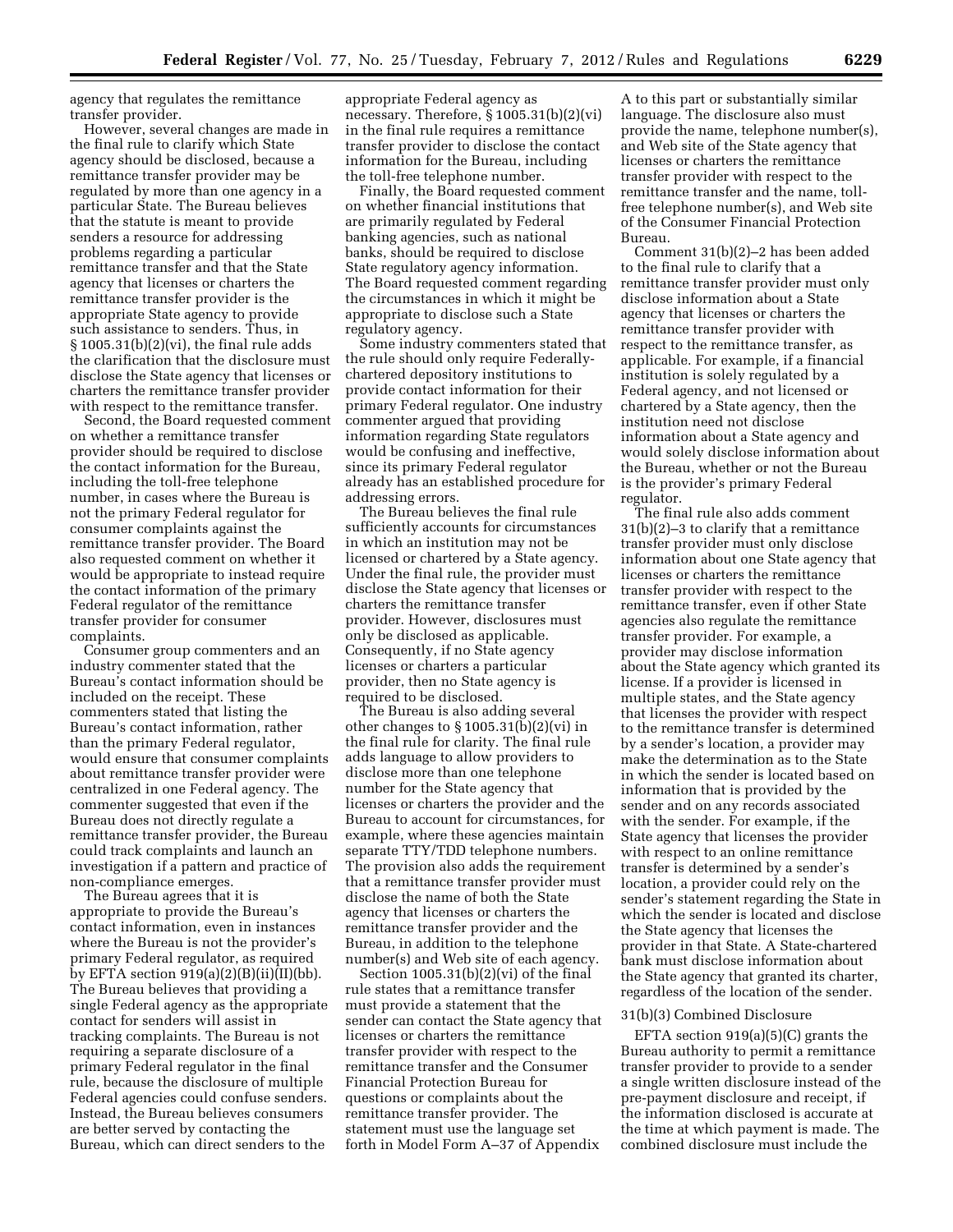content provided in the pre-payment disclosure and the receipt under EFTA sections  $919(a)(2)(A)$  and  $(B)$ . As discussed above, the Bureau is also requiring providers to disclose some information in the pre-payment disclosure and receipt, such as the transfer amount, that is not specifically required by EFTA section  $919(a)(2)(A)$ or (B). The Board determined through consumer testing that participants understood the information provided on the combined disclosure, and about half of the participants stated that they would prefer to receive the single, combined disclosure rather than a prepayment disclosure and a separate receipt. Therefore, proposed § 205.31(b)(3) generally permitted a remittance transfer provider to provide the disclosures described in proposed § 205.31(b)(1) and (2) in a single disclosure prior to payment, as applicable, as an alternative to providing the two disclosures described in proposed § 205.31(b)(1) and (2).

Consumer group commenters urged the Bureau not to permit combined disclosures. One consumer group commenter stated that requiring both a pre-payment disclosure and a receipt would permit consumers to audit the transaction and ensure that providers do not impose hidden fees. This commenter noted that the combined disclosure would not likely reduce compliance burdens for providers because State laws may already mandate a post-transaction receipt. Another consumer group commenter argued that two disclosures were necessary to perform two different legal functions. This commenter stated that a pretransaction disclosure serves as an offer that provides terms of written contract, and a receipt indicates that the contract has been agreed upon. This commenter believed a combined disclosure would be too confusing to senders and that the proposed rule did not address how the combined disclosure will ensure information is accurate. Some industry commenters argued that the Bureau should permit the combined disclosure, but maintained that it should be permitted to be provided after payment is made. *See also* § 1005.31(e), discussed below.

Some consumer testing participants stated that they would prefer to receive a pre-payment disclosure and a receipt because they were concerned that the combined disclosure would not provide proof of payment for the remittance transfer. Therefore, in the proposal, the Board solicited comment on whether proof of payment should also be required for remittance transfer providers using the combined

disclosure and, if so, solicited comment on appropriate methods of demonstrating proof of payment for the combined disclosure. Consumer group commenters contended that methods for providing proof of payment could not be adequately set forth in the final rule. An industry commenter argued against requiring proof of payment for the combined disclosure, based on the challenges posed by the required timing of combined disclosures. Another industry commenter maintained that senders were satisfied with the existing proof of payment provided to them.

The Bureau believes a combined disclosure has benefits. Based on the Board's consumer testing, the Bureau believes that senders will understand the combined disclosures provided to them and that some senders will prefer to receive disclosures in a combined format. As discussed with respect to § 1005.31(f), below, the provider must ensure that the combined disclosure is accurate when payment is made. Moreover, the Bureau believes that the combined disclosure could reduce the compliance burden for some providers because the provider would only be required to provide one disclosure, rather than two, with mandated content in a specified format. Therefore, the Bureau believes it is appropriate to permit this alternative disclosure.

However, the Bureau also believes that senders need to be able to confirm that they have completed the transaction. A proof of payment enables senders to demonstrate that the combined disclosure they received was part of a completed transaction. A proof of payment would also help remittance transfer providers determine which transfers have actually been completed, so that a sender cannot assert error resolution rights based on a combined disclosure, where a sender has not made payment for the transfer. Thus, the Bureau is adding a proof of payment requirement to the final rule.

Accordingly, to effectuate the purposes of the EFTA, the Bureau believes it is necessary and proper to use its authority under EFTA sections 904(a) and (c) to finalize the combined disclosure requirement. Section 1005.31(b)(3) states that as an alternative to providing the disclosures described in § 1005.31(b)(1) and (2), a remittance transfer provider may provide the disclosures described in  $§ 1005.31(b)(2)$ , as applicable, in a single disclosure pursuant to the timing requirements of  $\S 1005.31(e)(1)$ . If the remittance transfer provider provides the combined disclosure and the sender completes the transfer, the remittance transfer provider must provide the

sender with proof of payment when payment is made for the remittance transfer. The proof of payment must be clear and conspicuous, provided in writing or electronically, and provided in a retainable form. The final rule also adds new comment 31(b)(3)–1, which clarifies that the combined disclosure must be provided to the sender when the sender requests the remittance transfer, but prior to payment for the transfer, pursuant to  $\S 1005.31(e)(1)$ , and the proof of payment must be provided when payment is made for the remittance transfer. The comment also clarifies that the proof of payment for the transaction may be provided on the same piece of paper as the combined disclosure or on a separate piece of paper. For example, a provider may feed a combined disclosure through a computer printer when payment is made to add the date and time of the transaction, a confirmation code, and an indication that the transfer was paid in full. A provider may also provide this additional information to a sender on a separate piece of paper when payment is made.

The Bureau notes that the use of the term ''proof of payment'' does not suggest or establish an evidentiary standard. The requirement to provide a sender with proof of payment is only intended to convey to a sender that payment has been received. To this end, new comment 31(b)(3)–1 also clarifies that a remittance transfer provider does not comply with the requirements of § 1005.31(b)(3) by providing a combined disclosure with no further indication that payment has been received.

31(b)(4) Long Form Error Resolution and Cancellation Notice

Proposed § 205.31(b)(4) stated that a remittance transfer provider must provide a notice to the sender describing the sender's error resolution and cancellation rights under proposed §§ 205.33 and 205.34 upon the sender's request. As discussed above, consumer group commenters argued that comprehensive error resolution and cancellation rights should be stated on the receipt or combined disclosure in lieu of an abbreviated disclosure, and not only upon request by a sender. The Bureau is retaining the abbreviated disclosure in the final rule. However, the Bureau also believes that a sender must have access to a complete description of the sender's error resolution and cancellation rights.

The requirement to provide a long form error resolution and cancellation notice is adopted substantially as proposed in renumbered § 1005.31(b)(4). The final rule adds the requirement that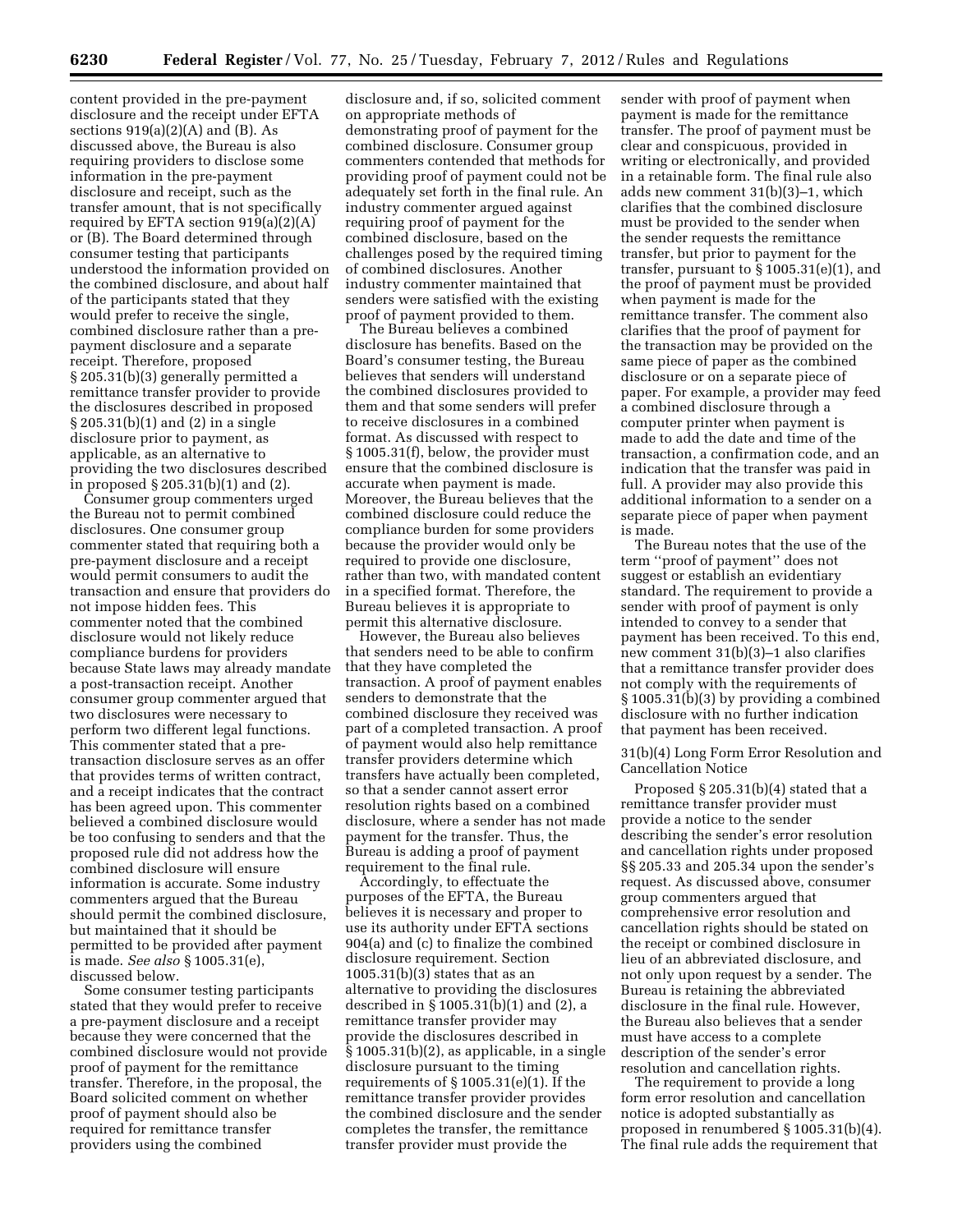the notice must be provided promptly to the sender. The Bureau believes that adding a timing requirement to the provision will ensure that providers do not delay in providing the notice to a sender, and the requirement to provide notices promptly is consistent with other provisions in Regulation E. *See, e.g.,* § 1005.11(d)(1). Therefore, § 1005.31(b)(4) states that, upon the sender's request, a remittance transfer provider must promptly provide to the sender a notice describing the sender's error resolution and cancellation rights, using language set forth in Model Form A–36 of Appendix A to this part or substantially similar language. As discussed above with respect to § 1005.31(b)(2)(iv), the Bureau is adding a requirement in § 1005.31(b)(4) to account for the alternative cancellation requirements in § 1005.36(c) for remittance transfers scheduled by the sender at least three business days before the date of the transfer, as discussed below. Therefore, § 1005.31(b)(4) also provides that for any remittance transfer scheduled by the sender at least three business days before the date of the transfer, a description of the rights of the sender regarding cancellation must instead reflect the requirements of § 1005.36(c).

#### *31(c) Specific Format Requirements*

Proposed § 205.31(c) set forth specific format requirements for the written and electronic disclosures required by this section. Proposed  $\S 205.31(c)(1)$  and  $(2)$ contained grouping and proximity requirements for certain disclosures required under proposed § 205.31. Proposed § 205.31(c)(3) set forth prominence and size requirements for disclosures required by subpart B. Proposed § 205.31(c)(4) contained segregation requirements for disclosures provided under subpart B, with certain specified exceptions.

In the proposal, the Board recognized that the specific formatting requirements set forth in proposed § 205.31(c) were more prescriptive than other disclosures required under Regulation E. The Board requested comment on whether certain requirements in proposed § 205.31(c) could be less prescriptive, while still ensuring that senders are provided with clear and conspicuous disclosures. The Board also solicited comment on how the formatting requirements in proposed § 205.31 could be applied to transactions conducted via mobile application or text message.

The Bureau received comments regarding each of the proposed format requirements, which are discussed in turn below. Additionally, one industry commenter suggested that the formatting requirements in the final rule should accommodate State law disclosures. The Bureau believes it is appropriate to establish formatting requirements tailored to the elements required to be disclosed under the statute. Providers can separately comply with each State's formatting requirements, to the extent that they meet or exceed the requirements set forth in the final rule. The Bureau believes that the proposed formatting requirements will ensure that disclosures are clear and conspicuous as required under EFTA section 919(a)(3)(A) and will thereby help senders understand the costs of remittance transactions. As discussed in the proposal, the formatting requirements demonstrate to senders the mathematical relationship between one line item and another, in part by presenting the required information in a logical sequence. Therefore, the Bureau is generally adopting the formatting requirements as proposed.

Commenters also raised concerns regarding the proposed formatting requirements as applied to disclosures provided via mobile application or text message. Industry commenters argued that prescriptive formatting requirements conducive to paper disclosures may not easily apply to new methods of conducting remittance transfers, and that the proposed rule could make compliance difficult as new technologies arise. These commenters urged the Bureau to provide flexibility for formatting requirements for disclosures provided via mobile application or text message. These commenters noted that formatting may be constrained by data and character limits, and that a remittance transfer provider does not necessarily control formatting when disclosures are sent through these methods.

Industry commenters also noted that senders using mobile applications or text messages could incur additional costs due to the formatting requirements. For example, additional data charges may apply for disclosures provided via mobile application or text message to accommodate formatting requirements. These charges could make senders reluctant to make transfers via mobile application or text message and, therefore, create a disincentive for providers to make remittance transfers available through these alternative methods. They argued that the provider should have the flexibility to provide disclosures using various methods such as text message, mobile application, email, internet, or mail—as

long as the sender is capable of receiving the disclosures.

As discussed above in the supplementary information to § 1005.31(a)(5), remittance transfer providers can provide oral pre-payment disclosures for transactions conducted by mobile application or text message. The Bureau does not believe senders would be less protected by receiving disclosures via mobile application or text message than if they received oral disclosures, even if the mobile applications and text messages are not subject to standard formatting requirements.

Therefore, the Bureau is generally not requiring in the final rule that prepayment disclosures provided via mobile application or text message comply with the grouping, proximity, font size, and segregation requirements of the final rule. Though these disclosures are not subject to these formatting requirements in the final rule, the Bureau expects that providers will provide mobile application or text message disclosures in a logical sequence to demonstrate to senders the mathematical relationship between one line item and another in order to disclose the information clearly and conspicuously. Moreover, pre-payment disclosures provided via mobile application or text message must be provided in equal prominence to each other, as required in  $\S 1005.31(c)(3)$ , discussed below.

## 31(c)(1) Grouping

Proposed § 205.31(c)(1) provided that the information about the transfer amount, fees and taxes imposed by the provider, and total amount of transaction must be grouped together. The purpose of this grouping requirement was to make clear to the sender that the total amount charged is comprised of the transfer amount plus any transfer fees and taxes. Proposed § 205.31(c)(1) also provided that the information about the transfer amount in the currency to be made available to the designated recipient, fees and taxes imposed by a person other than the provider, and amount received by the designated recipient must be grouped together. The purpose of this grouping requirement was to make clear to the sender how the total amount to be transferred to the designated recipient, in the currency to be made available to the designated recipient, would be reduced by fees or taxes charged by a person other than the remittance transfer provider.

The Bureau did not receive comments on the proposed grouping requirements beyond the general comments about the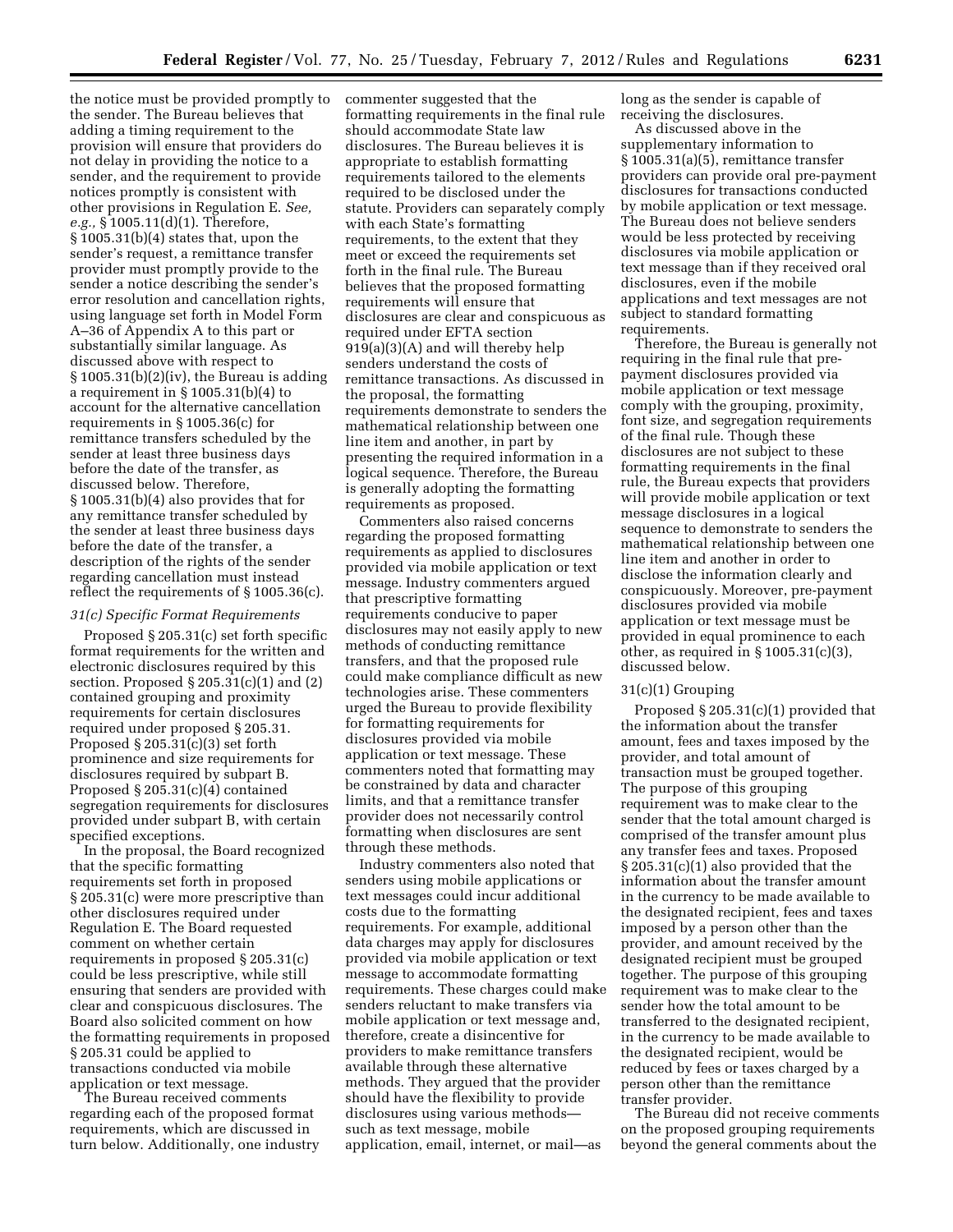proposed formatting requirements, discussed above. Thus, the Bureau is adopting the proposed requirement substantially as proposed in renumbered § 1005.31(c)(1), with revisions to address the applicability of the grouping requirements to mobile applications and text messages. Section 1005.31(c)(1) states that the information required by § 1005.31(b)(1)(i), (ii), and (iii) generally must be grouped together. The information required by  $\S 1005.31(b)(1)(v)$ , (vi), and (vii) generally must be grouped together. Disclosures provided via mobile application or text message, to the extent permitted by § 1005.31(a)(5), need not be grouped together.

Comment 31(c)(1)–1 is also adopted substantially as proposed. The comment clarifies that information is grouped together for purposes of subpart B if multiple disclosures are in close proximity to one another and a sender can reasonably calculate the total amount of the transaction, and the amount that will be received by the designated recipient. Proposed Model Forms A–30 through A–35 in Appendix A, discussed in more detail below, illustrate how information may be grouped to comply with the rule. The proposed comment also clarifies that a remittance transfer provider may group the information in another manner. For example, a provider could provide the grouped information as a horizontal, rather than a vertical, calculation.

## 31(c)(2) Proximity

Proposed § 205.31(c)(2) provided that the exchange rate must be disclosed in close proximity to the other disclosures on the pre-payment disclosure. The Board stated in the May 2011 Proposed Rule that disclosing the exchange rate in close proximity to both the calculations that demonstrate the total transaction amount, as well as the total amount the recipient would receive, would help a sender understand the effect of the exchange rate on the transaction. Proposed § 205.31(c)(2) also provided that error resolution and cancellation disclosures must be disclosed in close proximity to the other disclosures on the receipt. The Board determined in consumer testing that providing a brief statement regarding error resolution and cancellation rights located near the other disclosures effectively communicated these rights to a sender. Therefore, the Board provided that the error resolution and cancellation disclosures should be closely proximate to the other disclosures on the receipt to prevent such disclosures from being overlooked by a sender.

The Bureau did not receive comment on the proposed proximity requirements beyond the general comments addressing the proposed formatting requirements discussed above. Thus, the Bureau is adopting the proposed requirement substantially as proposed in renumbered § 1005.31(c)(2), with revisions to address the applicability of the proximity requirements to mobile applications and text messages. Section 1005.31(c)(2) states that the exchange rate disclosure required by § 1005.31(b)(1)(iv) generally must be disclosed in close proximity to the other information required by § 1005.31(b)(1). The abbreviated statement about the sender's error resolution and cancellation rights required by § 1005.31(b)(2)(iv) generally must be disclosed in close proximity to the other information required by § 1005.31(b)(2). Disclosures provided orally or via mobile application or text message, to the extent permitted by  $\S 1005.31(a)(5)$ , need not comply with the proximity requirements of § 1005.31(c)(2).

#### 31(c)(3) Prominence and Size

Proposed § 205.31(c)(3) set forth the requirements regarding the prominence and size of the disclosures required under subpart B. The proposed rule provided that written and electronic disclosures required by subpart B must be made in a minimum eight-point font. The Board solicited comment on whether a minimum font size should be required and, if so, whether an eightpoint font size is appropriate.

One industry commenter supported the eight-point font requirement. However, other industry commenters urged the Bureau to eliminate the eightpoint font requirement. These commenters argued that the font requirement would add unnecessary compliance costs that did not have a corresponding consumer benefit. Industry commenters argued that the font requirement may not create the desired consistency in disclosures, because, for example, fonts may display differently on different screens and printers. Rather, these commenters believed the Bureau should only require that the disclosures be subject to either a clear and conspicuous or clear and readily understandable standard.

The Bureau believes that disclosures should be disclosed in at least an eightpoint font, as proposed. As discussed in the proposal, the disclosures that the Board developed for consumer testing used eight-point font, consistent with the font size typically used in register receipts. Participants in the Board's consumer testing generally found that the disclosures were readable, and they

were able to locate the different disclosure elements during testing. The Bureau agrees with the Board that disclosures provided in a smaller font could diminish the readability and noticeability of the disclosures. Therefore, the eight-point font requirement is generally retained in the final rule. However, given the particular concerns raised above with respect to mobile disclosures, the final rule does not apply the font requirement to disclosures made by mobile application or text message, to the extent permitted by § 1005.31(a)(5).

Proposed § 205.31(c)(3) further provided that written disclosures required by subpart B must be on the front of the page on which the disclosure is printed. The proposed paragraph also provided that each of the written and electronic disclosures required under proposed § 205.31(b) must be in equal prominence to each other. One industry commenter asked the Bureau to clarify how written and electronic disclosures should be disclosed in equal prominence to each other. As discussed in the proposal, disclosures that must be equally prominent to each other should be displayed in the same font and type size.

The Bureau is adopting the prominence and size requirement substantially as proposed in renumbered  $\S 1005.31(c)(3)$ , with revisions to address the applicability of the font size requirement to mobile applications and text messages and revisions to better clarify that only disclosures provided in writing or electronically must be provided in equal prominence to each other and in eightpoint font. Section 1005.31(c)(3) states that written disclosures required by subpart B must be provided on the front of the page on which the disclosure is printed. Disclosures required by subpart B that are provided in writing or electronically must be in a minimum eight-point font, except for disclosures provided via mobile application or text message to the extent permitted by § 1005.31(a)(5). Disclosures required by § 1005.31(b) that are provided in writing or electronically must be in equal prominence to each other.

#### 31(c)(4) Segregation

Proposed § 205.31(c)(4) provided that written and electronic disclosures required by subpart B must be segregated from everything else and contain only information that is directly related to the disclosures required under subpart B. Proposed comment 31(c)(4)– 1 clarified how a remittance transfer provider could segregate disclosures.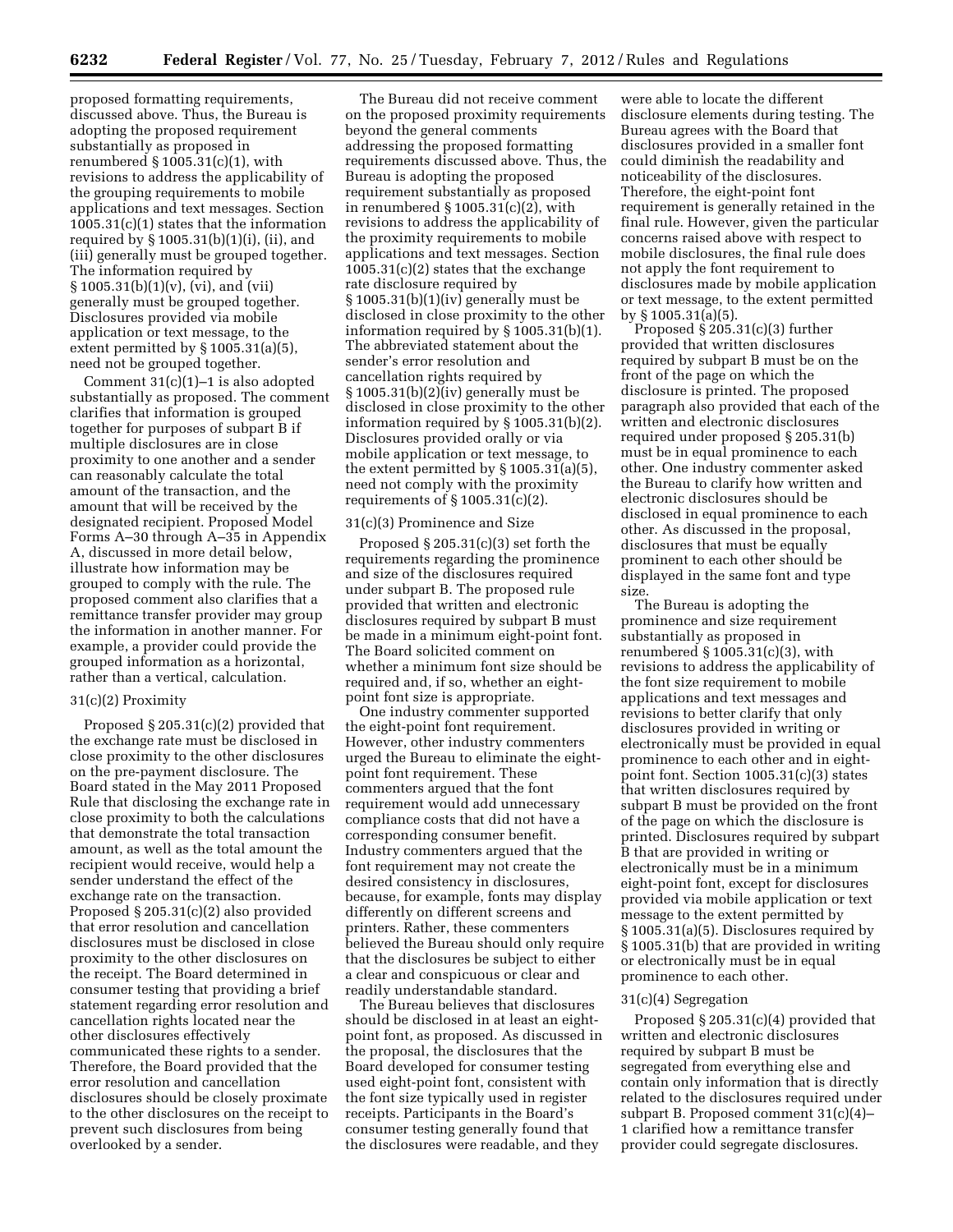Proposed comment 31(c)(4)–2 identified regarding the retrieval of funds, such as information that would be considered directly related to the required disclosures, for purposes of determining what information must be segregated from the required disclosures.

The Board proposed the segregation of required disclosures from other information to avoid overloading the sender with information that could distract from the required disclosures. In permitting directly related information to be included with the required disclosures, the Board recognized that certain information not required by the statute or regulation could be integral to the transaction. The Board stated that remittance transfer providers should be able to communicate this information, such as the confirmation code that a designated recipient must provide in order to receive the funds, to a sender. The Board requested comment on the proposed segregation requirement and whether additional information should be permitted to be included with the required segregated disclosures.

Industry commenters requested further guidance on the segregation requirement, including clarification regarding how disclosures presented on a computer screen could be segregated, and whether disclosures would be considered segregated in a variety of mailing scenarios, including when disclosures are mailed on or with a periodic statement. The Bureau believes proposed comment 31(c)(4)–1 provides sufficient guidance to enable providers to determine whether the disclosures are segregated in a variety of scenarios. For example, the comment requires segregated disclosures to be set off from other information, such as disclosures required by states, but does not require the information to be displayed on a separate sheet of paper. The comment also explains that disclosures may be set off from other information on a notice by outlining them in a box or series of boxes, with bold print dividing lines or a different color background, or by using other means. A provider could apply this guidance to develop, for example, segregated disclosures set off in a box on a periodic statement or set off with a different color background on a computer screen. Therefore, the Bureau is finalizing comment 31(c)(4)–1 substantially as proposed, but adds another example for clarity.

Industry commenters also suggested that certain additional information should be deemed ''directly related'' to the required disclosures, such that it would not have to be segregated from the required disclosures. Suggested additions included information

the number of days the funds will be available to the recipient before the funds are returned to the sender, and a statement that a provider makes money from foreign currency exchange. The Bureau agrees that this information is directly related to the required disclosures and need not be segregated from them. Therefore, the Bureau is adding these to the list of ''directly related'' items in comment 31(c)(4)–2.

The Bureau is adopting the segregation requirement substantially as proposed in renumbered § 1005.31(c)(4), with revisions to address the applicability of the requirement to mobile applications and text messages and revisions to better clarify that only disclosures provided in writing or electronically must be segregated. Section 1005.31(c)(4) states that except for disclosures provided via mobile application or text message, to the extent permitted by § 1005.31(a)(5), disclosures required by subpart B that are provided in writing or electronically must be segregated from everything else and must contain only information that is directly related to the disclosures required under subpart B. Comment 31(c)(4)–1 of the final rule clarifies that disclosures may be segregated from other information in a variety of ways. For example, the disclosures may appear on a separate sheet of paper or may be set off from other information on a notice by outlining them in a box or series of boxes, with bold print dividing lines or a different color background, or by using other means.

Comment 31(c)(4)–2 in the final rule clarifies that, for purposes of § 1005.31(c)(4), the following is directly related information: (i) The date and time of the transaction; (ii) the sender's name and contact information; (iii) the location at which the designated recipient may pick up the funds; (iv) the confirmation or other identification code; (v) a company name and logo; (vi) an indication that a disclosure is or is not a receipt or other indicia of proof of payment; (vii) a designated area for signatures or initials; (viii) a statement that funds may be available sooner, as permitted by § 1005.31(b)(2)(ii); (ix) instructions regarding the retrieval of funds, such as the number of days the funds will be available to the recipient before they are returned to the sender; and (x) a statement that the provider makes money from foreign currency exchange.

#### *31(d) Estimates*

Proposed § 205.31(d) provided that estimated disclosures may be provided to the extent permitted by proposed

§ 205.32. *See* proposed § 205.32, adopted as § 1005.32, below. The proposed rule provided that such disclosures must be described as estimates, using the term ''Estimated,'' or a substantially similar term, in close proximity to the estimated term or terms described. As discussed in the proposal, consumer testing participants generally understood that where the term ''estimated'' was used in close proximity to the estimated term or terms, the actual amount could vary (for example, the amount of currency to be received could be higher or lower than the amount disclosed). Proposed comment 31(d)–1 provided examples of terms that may be used to indicate that a disclosed amount is estimated. For instance, a remittance transfer provider could describe an estimated disclosure as ''Estimated Transfer Amount,'' ''Other Estimated Fees and Taxes,'' or ''Total to Recipient (Est.).'' A Member of Congress and consumer group commenters agreed that the Bureau should require disclosures to be labeled as estimates when estimates are used. Therefore, proposed § 205.31(d) and proposed comment 31(d)–1 are adopted substantially as proposed in renumbered § 1005.31(d) and comment  $31(d)-1$ .

#### *31(e) Timing*

Proposed § 205.31(e) set forth the timing requirements for the disclosures required by proposed § 205.31.

# 31(e)(1) Timing of Pre-Payment and Combined Disclosures

Proposed § 205.31(e)(1) provided that a pre-payment disclosure required by § 205.31(b)(1) or a combined disclosure provided under § 205.31(b)(3) must be provided to the sender when the sender requests the remittance transfer, but prior to payment for the remittance transfer.

Consumer group commenters strongly supported requiring these disclosures to be provided before payment, stating that providing pre-payment disclosures was a centerpiece of the statute. One consumer group commenter stated that pre-payment disclosures were necessary to facilitate shopping.

Several industry commenters, however, opposed the requirement to provide disclosures before payment. One industry trade association commenter argued that the disclosure would provide negligible benefits, citing the fact that some participants in the Board's consumer testing stated that they did not want a disclosure prior to payment. One industry commenter suggested that the pre-payment disclosures would confuse or irritate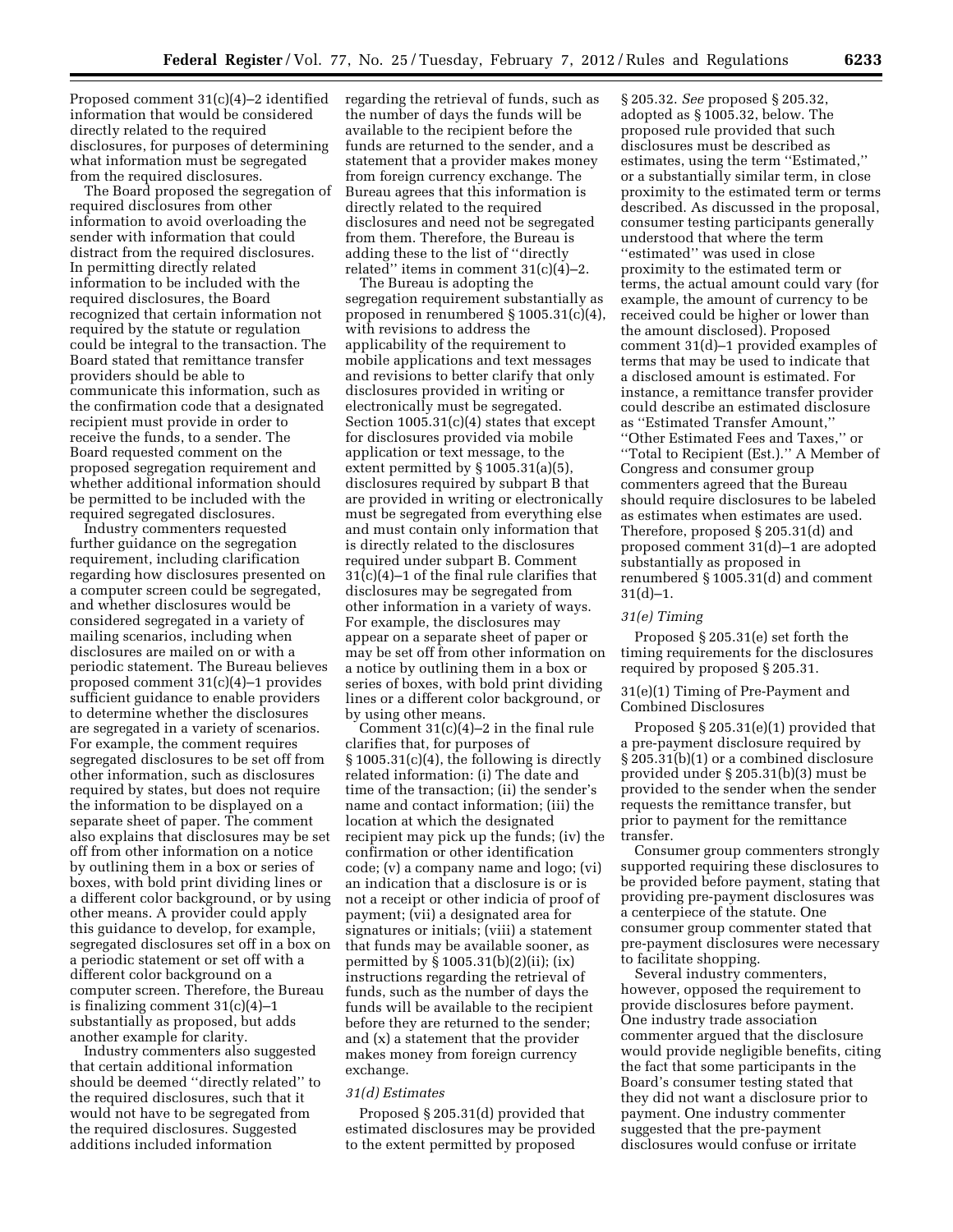customers who would not understand why disclosure was being provided at that time. Another industry commenter stated that the pre-payment disclosures created needless compliance costs, which would be passed on to senders. As discussed above, some industry commenters urged that if pre-payment disclosures were required, that they be permitted to be disclosed orally or on a screen, even when the transaction is conducted in person, to reduce compliance costs and delays for the sender.

A few industry commenters argued that the combined disclosure should be permitted to be provided after payment is made. One industry commenter noted that EFTA section 919(a)(5)(C) only requires combined disclosure to be accurate at the time payment is made. This commenter stated that providing a document similar to a receipt prior to payment is not possible because such a disclosure could not provide accurate information regarding the date and time of the transaction, the amount paid, and the transaction number, which are elements that help establish proof of payment. Therefore, this commenter argued that the rule should permit the combined disclosure to be provided after payment, if a pre-payment disclosure is provided orally or on a screen at the point-of-sale. This commenter maintained that allowing oral or electronic disclosures would be appropriate in the context of EFTA section 919(a)(5) authority to permit combined disclosures and in light of the Bureau's duty to consider the final rule's costs and benefits. At minimum, this commenter believed the Bureau should permit this method of disclosure for senders who have used the provider's service in the past.

Another industry commenter stated that it currently only had the capability of providing information to senders on a register receipt after payment. This commenter believed that requiring a combined disclosure to be provided prior to payment would require printing a pre-payment disclosure in the middle of a sales transaction.

The Bureau recognizes the operational challenges associated with providing pre-payment and particularly combined disclosures to senders prior to payment. However, although current practice generally is to provide written disclosures after payment is made, the statute clearly requires certain disclosures to be provided prior to payment and other disclosures to be provided when payment is made for the remittance transfer. The Bureau also believes that the statute precludes combined disclosures from being

provided to senders after payment or in a non-written format. EFTA section 919(a)(5)(C) affirmatively requires that the combined disclosure be *accurate at the time at which payment is made*  (emphasis added). Such a requirement would be superfluous if the combined disclosure could be provided after payment because a disclosure provided after payment must accurately reflect the terms of the completed transaction pursuant to EFTA section 919(a)(2)(B). Accordingly, the Bureau believes the statute requires both the pre-payment disclosure and the combined disclosure be given prior to payment.

As discussed below in § 1005.36, special timing rules have been adopted for preauthorized remittance transfers to account for the particular challenges associated with providing disclosures for transfers that may occur far in the future. Therefore, proposed § 205.31(e)(1) is adopted substantially as proposed in renumbered § 1005.31(e)(1), with modifications to reference new § 1005.36. Section 1005.31(e)(1) states that except as provided in § 1005.36(a), a pre-payment disclosure required by § 1005.31(b)(1) or a combined disclosure required by § 1005.31(b)(3) must be provided to the sender when the sender requests the remittance transfer, but prior to payment for the transfer.

Proposed comment 31(e)–1 clarified when a sender has requested a remittance transfer, for purposes of determining when a pre-payment or combined disclosure must be provided. The proposed comment is adopted substantially as proposed, with a reference to the provisions for preauthorized remittance transfers in new § 1005.36. Comment 31(e)–1 states that, except as provided in § 1005.36(a), pre-payment and combined disclosures are required to be provided to the sender when the sender requests the remittance transfer, but prior to payment for the transfer. The comment clarifies that whether a consumer has requested a remittance transfer depends on the facts and circumstances. A sender that asks a provider to send a remittance transfer, and that provides transaction-specific information to the provider in order to send funds to a designated recipient, has requested a remittance transfer. For example, a sender who asks the provider to send money to a recipient in Mexico and provides the sender and recipient information to the provider has requested the remittance transfer provider to send a remittance transfer. In contrast, a consumer who solely inquires about that day's rates and fees to send to Mexico has not requested the

remittance transfer provider to send a remittance transfer.

# 31(e)(2) Timing of Receipts

EFTA section 919(a)(2)(B) requires that a receipt be provided to a sender at the time the sender makes payment in connection with the remittance transfer. Proposed § 205.31(e)(2) provided that a receipt must be provided to the sender when payment is made for the transaction. The Bureau did not receive comment on this proposed provision. Under the final rule, a receipt required to be provided by § 1005.31(b)(2) generally must be provided to the sender when payment is made for the remittance transfer, except for preauthorized remittance transfers as provided in § 1005.36(a). The Bureau notes that the final rule does not require the receipt to be provided at an exact moment when the sender, for example, hands cash or a credit card to an agent to pay for the transfer. Rather, the Bureau believes that payment for a remittance transfer is a process that may involve several steps. For example, payment for a transfer by credit card could involve a sender handing a credit card to an agent, the agent asking the sender for identification, the agent sending the credit card authorization request, the card authorization being approved, the agent requesting signature on a credit card receipt, and the sender signing the credit card receipt.

Proposed comment 31(e)–2 provided examples of when a remittance transfer provider may provide the sender a receipt. The Bureau did not receive comment on the proposed comment, which is adopted substantially as proposed. Comment 31(e)–2 in the final rule, however, adds a reference to the special timing rules for preauthorized remittance transfers in § 1005.36. The comment also adds a clarification regarding when a payment is made for purposes of the final rule, including an example stating that, for purposes of subpart B, payment is made when a sender authorizes a payment. The Bureau believes that, for purposes of subpart B, payment is made when a sender authorizes payment because a receipt will be most useful to a sender at that time. Otherwise, if payment is considered to be made when the funds actually leave the sender's account due to delays in processing a payment, a receipt may not be provided to a sender for a day or more. Furthermore, it is not clear how a sender's cancellation right would operate in this scenario. For example, because a sender does not know when funds leave an account, a sender would be unable to know when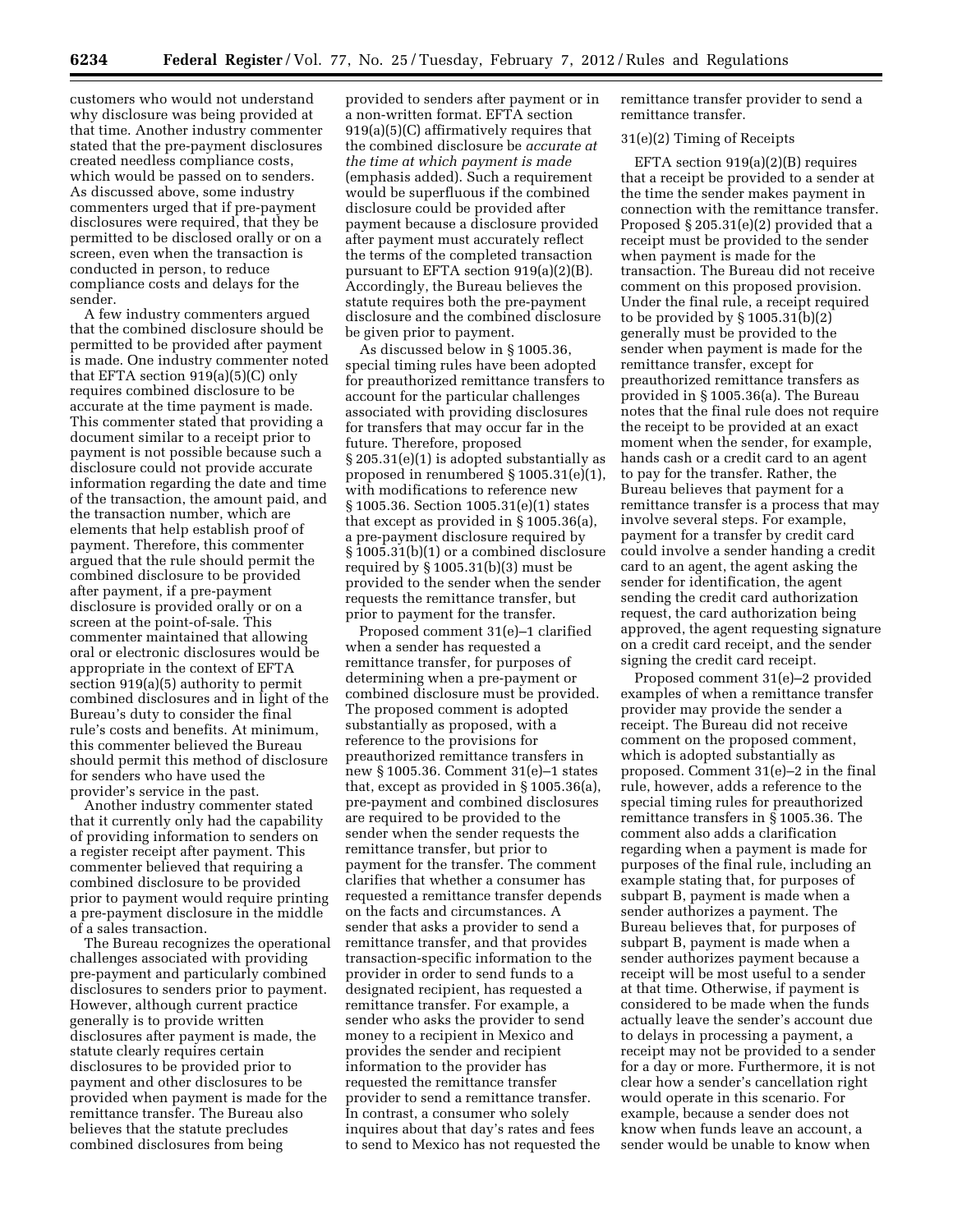the cancellation right would be triggered.

Comment 31(e)–2 in the final rule states that except as provided in § 1005.36(a), a receipt required by § 1005.31(b)(2) must be provided to the sender when payment is made for the remittance transfer. For example, a remittance transfer provider could give the sender the disclosures after the sender pays for the remittance transfer in person, but before the sender leaves the counter. A provider could also give the sender the disclosures immediately before the sender pays for the transaction. For purposes of subpart B, payment is made, for example, when a sender provides cash to the remittance transfer provider or when payment is authorized.

Proposed § 205.31(e)(2) further stated that if a transaction is conducted entirely by telephone, a written receipt may be mailed or delivered to the sender no later than one business day after the date on which payment is made for the remittance transfer. If a transaction is conducted entirely by telephone and involves the transfer of funds from the sender's account held by the provider, the written receipt may be provided on or with the next regularly scheduled periodic statement. *See* EFTA section 919(a)(5)(B). In some circumstances, a provider conducting such a transfer from the sender's account held by the provider is not required to provide a periodic statement under other laws. The Board believed that in such circumstances, it would be appropriate to permit the provider to provide a written receipt within a similar period of time as a periodic statement. Therefore, pursuant to EFTA section 904(c), the Board also proposed in § 205.31(e)(2) that the written receipt may be provided within 30 days after payment is made for the remittance transfer if a periodic statement is not required. Under the proposal, in order for the written receipt to be mailed or delivered to a sender conducting a transaction entirely by telephone at these later times, the remittance transfer provider was required to comply with the foreign language requirements of proposed § 205.31(g)(3).

One industry commenter argued that the Bureau should include a timing exception in circumstances where a receipt is required to be provided to a sender shortly before a periodic statement is produced. This commenter stated that a remittance transfer provider may not be able to provide the required disclosures to a sender for a remittance transfer that occurs at the end of a billing cycle in time to include in the statement. The commenter

suggested that in such circumstances, the Bureau should permit the receipt to be provided by the later of the next periodic statement date or 30 days after payment. The Bureau believes the final rule gives providers sufficient time to provide a receipt to a sender after a remittance transfer is sent; thus, no accommodation for transfers made at the end of a billing cycle is included in § 1005.31(e)(2). Because periodic statements must include certain information that occurs during a cycle, *see* § 1005.9(b), the Bureau expects that, for purposes unrelated to this rule, providers already delay sending a periodic statement for a short time after a cycle ends to ensure that all activity occurring within a cycle is included in the appropriate statement.

Accordingly, to effectuate the purposes of the EFTA and to facilitate compliance, the Bureau believes it is necessary and proper to use its authority under EFTA section 904(a) and (c) to adopt the provisions regarding mailing a receipt in proposed § 205.31(e)(2) as § 1005.31(e)(2) with revisions. Section 1005.31(e)(2) in the final rule eliminates the requirement to comply with proposed § 205.31(g)(3), because the provision has been eliminated in the final rule, as discussed in further detail below. Section 1005.31(e)(2) is also revised to state that if a transaction is conducted entirely by telephone and involves the transfer of funds from the sender's account held by the provider, the receipt may be provided within 30 days after payment is made for the remittance transfer if a periodic statement is not *provided,* rather than if a periodic statement is not required. In some circumstances, a provider may provide a sender with a periodic statement even if one is not required to be provided. In these circumstances, the Bureau believes a provider should instead disclose the receipt on or with the periodic statement and that the provision allowing a provider to give a receipt 30 days after payment is made should not apply.

Section  $1005.31(e)(2)$  is further revised to account for circumstances in which a provider discloses the statement about the rights of the sender regarding cancellation required by § 1005.31(b)(2)(iv), in order to use the telephone exceptions pursuant to § 1005.31(a)(3)(iii) or (a)(5)(iii). In those circumstances, the Bureau does not believe a provider should be required to repeat the statement about the rights of the sender regarding cancellation on a receipt when it has already been disclosed to the sender. Thus, pursuant to the Bureau's authority under EFTA section 919(d)(3), § 1005.31(e)(2) states

that the statement about the rights of the sender regarding cancellation required by § 1005.31(b)(2)(iv) may, but need not, be disclosed pursuant to the timing requirements of  $\S 1005.31(e)(2)$  if a provider discloses this information pursuant to  $\S 1005.31(a)(3)(iii)$  or (a)(5)(iii). The Bureau also adds comment 31(e)(2)–5 to clarify that even though the statement about the rights of the sender regarding cancellation need not be disclosed pursuant to the timing requirements of  $\S$  1005.31(e)(2), the statement about the rights of the sender regarding error resolution required by § 1005.31(b)(2)(iv) must be disclosed pursuant to the timing requirements of § 1005.31(e)(2).

Proposed comment 31(e)–3 provided further clarification regarding circumstances where a sender transfers funds from his or her account, as defined by § 205.2(b) (currently § 1005.2(b)), that is held by the remittance transfer provider. The Bureau did not receive comment on proposed comment 31(e)–3, which is adopted substantially as proposed.

The Bureau is providing further guidance in the final rule regarding the timing of receipts for remittance transfers made via mobile application or text message. As discussed above, because remittance transfers sent via mobile application or text message are conducted entirely by mobile telephone, the Bureau believes that EFTA section 919(a)(5)(A) permits pre-payment disclosures to be provided orally for such transfers. Similarly, the Bureau believes that that EFTA section 919(a)(5)(B) permits receipts for transfers sent entirely by telephone via mobile application or text message to be provided in accordance with the mailing rules provided for transactions conducted entirely by telephone in § 1005.31(e)(2) or § 1005.36(a). Therefore, the final rule adds a new comment 31(e)–4 to clarify that if a transaction is conducted entirely by telephone via mobile application or text message, a receipt required by § 1005.31(b)(2) may be mailed or delivered to the sender pursuant to the timing requirements in § 1005.31(e)(2) or § 1005.36(a). For example, if a sender conducts a transfer entirely by telephone via mobile application, a remittance transfer provider may mail or deliver the disclosures to a sender pursuant to the timing requirements in § 1005.31(e)(2) or § 1005.36(a).

Finally, several industry commenters requested that the Bureau specifically permit remittance transfer providers to provide receipts for transactions conducted via mobile application or text message by email or through a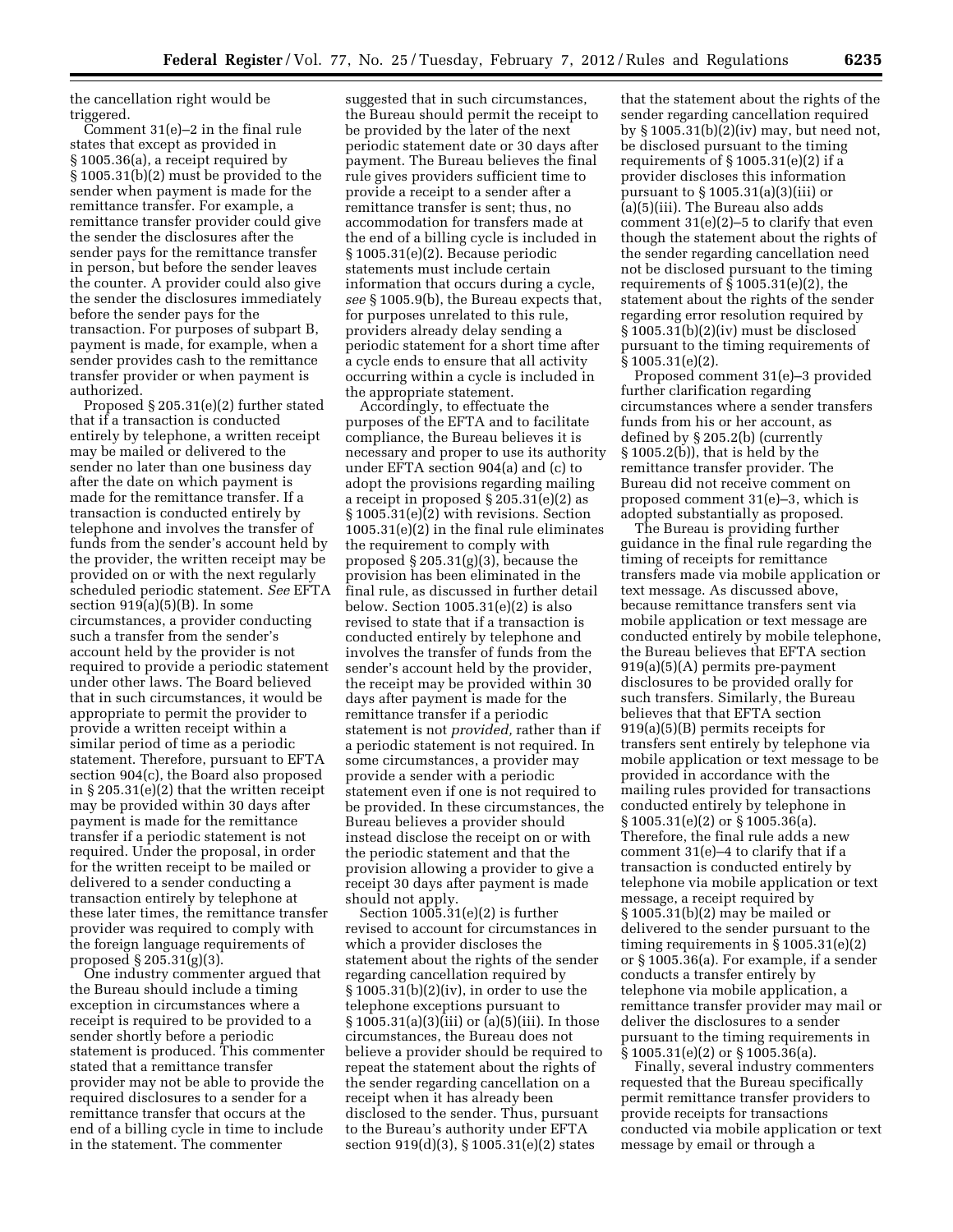provider's Web site. The Bureau notes that written receipts provided in accordance with § 1005.31(e)(2) or § 1005.36(a) may be provided electronically, subject to compliance with the consumer consent and other applicable provisions of the E-Sign Act. *See* comment 31(a)(2)–1.

### *31(f) Accurate When Payment Is Made*

Proposed § 205.31(f) provided that the disclosures required by proposed § 205.31(b) must be accurate when a sender pays for the remittance transfer, except when estimates are permitted by proposed § 205.32. Proposed comment 31(f)–1 clarified that a remittance transfer provider did not have to guarantee the terms of the remittance transfer in the disclosures required by § 205.31(b) for any specific period of time. However, if any of the disclosures required by proposed § 205.31(b) are not accurate when a sender pays for the remittance transfer, a provider would be required to give new disclosures before receiving payment for the remittance transfer. For example, a sender at a retail store may be provided a prepayment disclosure under proposed § 205.31(b)(1) at a customer service desk, but the sender may decide to leave the desk to go shopping. Upon the sender's return to the customer service desk an hour later, the sender would have to be provided a new pre-payment disclosure if any of the information had changed. However, the sender would not need to be provided a new disclosure if the information had not changed.

Consumer group commenters supported the requirement that disclosures must be accurate when payment is made. An industry trade association commenter asked the Bureau to permit remittance transfer providers to include a statement in the disclosures clarifying that changes to the disclosures may occur between the time of payment and the time a transaction clears. However, the Bureau notes that under the proposed rule, only disclosures provided before payment is made would not be guaranteed and thus subject to change. Disclosures provided on receipts generally would be guaranteed, and thus not subject to change, except where estimates are permitted.

Proposed § 205.31(f) is adopted substantially as proposed in renumbered § 1005.31(f). The final rule, however, provides that the requirements of § 1005.31(f) and comment 31(f)–1 do not apply to preauthorized remittance transfers, which are subject to separate accuracy requirements in § 1005.36(a).

## *31(g) Foreign Language Disclosures*

EFTA section 919(b) provides that disclosures required under EFTA section 919 must be made in English and in each of the foreign languages principally used by the remittance transfer provider, or any of its agents, to advertise, solicit, or market, either orally or in writing, at that office. The Board proposed § 205.31(g)(1) to implement EFTA section 919(b) for written or electronic disclosures generally, with some modifications as discussed in the May 2011 Proposed Rule. In addition, the Board proposed § 205.31(g)(2) and (3) to exempt from the general foreign language disclosure requirements oral disclosures and written receipts for telephone transactions. The Bureau is adopting § 205.31(g) in renumbered § 1005.31(g) generally as proposed with some changes in response to suggestions from commenters, as discussed in detail below.

## 31(g)(1) General

Proposed § 205.31(g)(1) provided that disclosures required under subpart B, other than oral disclosures and written receipts for telephone transactions, must be made in English and in each of the foreign languages principally used by the remittance transfer provider to advertise, solicit, or market remittance transfer services, either orally, in writing, or electronically, at that office. Alternatively, proposed § 205.31(g)(1) provided that these disclosures may be made in English, and, if applicable, in the foreign language primarily used by the sender with the remittance transfer provider to conduct the transaction (or for written or electronic disclosures made pursuant to proposed § 205.33, in the foreign language primarily used by the sender with the remittance transfer provider to assert the error), provided that such foreign language is principally used by the remittance transfer provider to advertise, solicit, or market remittance transfer services, either orally, in writing, or electronically, at that office.

As discussed in the May 2011 Proposed Rule, proposed § 205.31(g)(1) contained certain exceptions and clarifications to the requirements of EFTA section 919(b). Specifically, the Board proposed: (i) To apply the provisions only to written or electronic disclosures and address oral disclosures separately in proposed § 205.31(g)(2); (ii) to simplify the statutory language in EFTA section 919(b) by removing the term ''or its agents;'' (iii) to include electronic advertising, soliciting or marketing as a trigger to the foreign language disclosure requirements, in

addition to oral and written advertisements, solicitations, or marketing; (iv) to limit the trigger to foreign language advertisements, solicitations, or marketing of remittance transfer services, and to exclude from the trigger foreign language advertisements, solicitations, or marketing of other products or services; and (v) to permit, under its EFTA section 904(c) authority, a remittance transfer provider to fulfill its obligations by providing the sender with disclosures in English and, if applicable, the one triggered foreign language primarily used by the sender with the remittance transfer provider to conduct the transaction or assert an error in lieu of providing disclosures in each of the triggered foreign languages.

Commenters did not object to these specific proposed modifications. However, several industry commenters stated that the foreign language disclosure requirements generally would provide a disincentive for remittance transfer providers to provide a wide range of foreign language services to customers. Some of these commenters suggested that if remittance transfer providers were to offer fewer foreign language services, this would drive some customers to use illicit operators who provide the foreignlanguage services discontinued by legitimate remittance transfer providers. Another commenter suggested that the disclosures should only be provided in English because the foreign language requirement would impose costs that would be passed on to consumers who might not derive any benefit from such services.

Consumer group commenters and a member of Congress, however, thought the rule should ensure that non- and limited-English speaking consumers have access to meaningful remittance transfer disclosures. The Congressional commenter also agreed with the Board's proposal to extend the advertising, soliciting, or marketing trigger to electronic advertisements, solicitations, and marketing.

EFTA section 919(b) requires disclosures to be provided in certain foreign languages, and the Bureau believes the Board's proposed modifications to the statutory requirements alleviates burden on remittance transfer providers. The Bureau believes that proposed § 205.31(g)(1) reflects a proper balancing of interests in providing non- and limited-English speaking consumers with disclosures in a language with which they are familiar with the burden on remittance transfer providers of providing multilingual disclosures in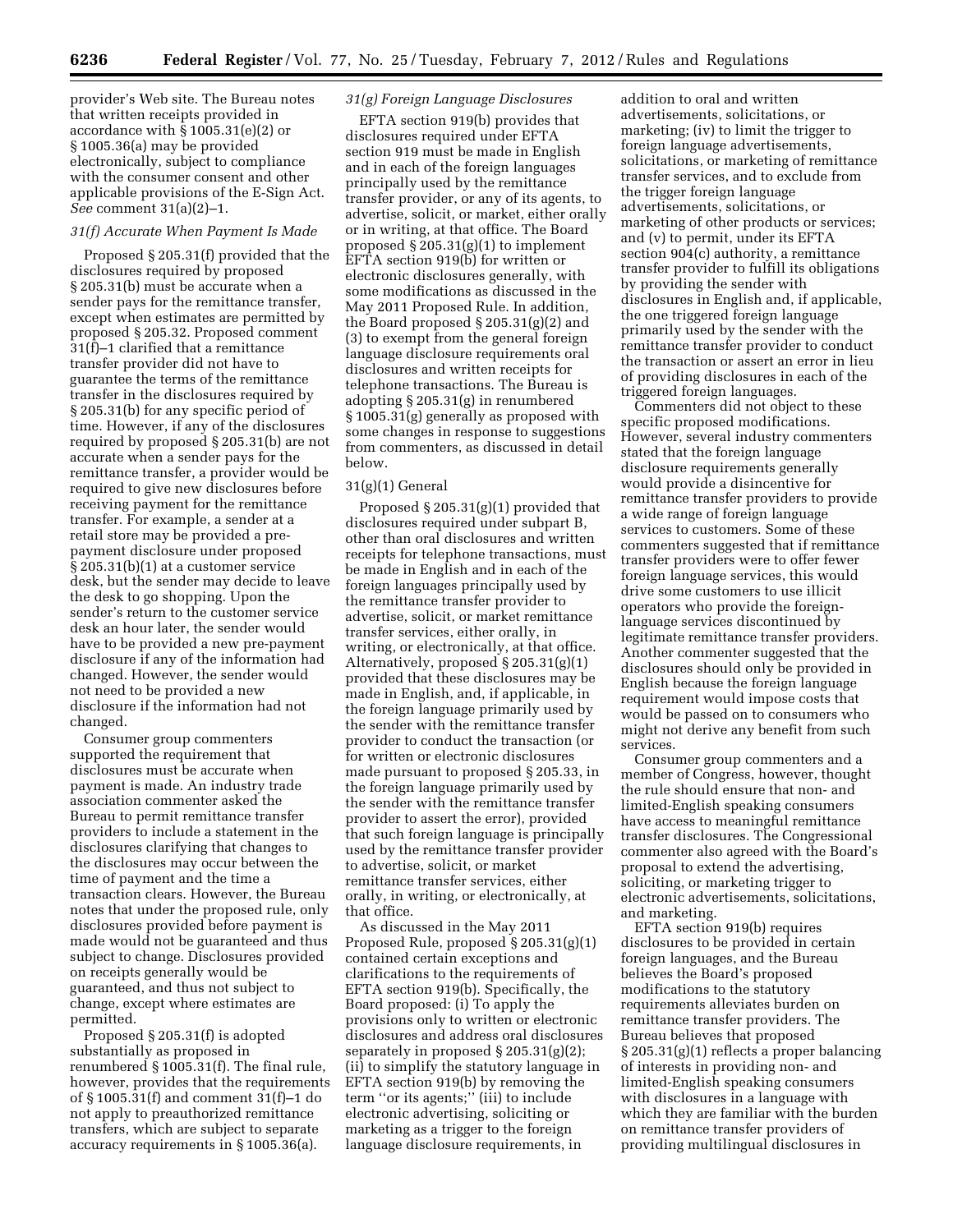implementing EFTA section 919(b). The statute and the implementing regulation seek to ensure that if remittance transfer providers make a concerted effort to reach out to potential remittance transfer customers through advertisements, solicitations, and marketing in a foreign language in a particular office, then such providers should also be required to provide important disclosures in that language when such customers come to that office to purchase remittance transfer services from that provider or assert an error.

Furthermore, the Bureau agrees with the Board's proposed modifications and clarifications to the statutory language for the reasons discussed in the May 2011 Proposed Rule, and commenters did not object to such modifications and clarifications. Therefore, to effectuate the purposes of the EFTA and facilitate compliance, the Bureau believes it is necessary and proper to use its authority under EFTA section 904(a) and (c) to adopt proposed § 205.31(g)(1) in renumbered  $\S 1005.31(g)(1)$ , with the removal of a reference to proposed § 205.31(g)(3) regarding written receipts for telephone transactions, which is further discussed below, and other minor technical and clarifying amendments. Most notably, the Bureau is changing the references to ''that office'' in the proposed rule to ''the office in which a sender conducts a transaction or asserts an error'' for clarity.

## Principally Used

Proposed comment 31(g)(1)–1 clarified when a foreign language is principally used. As the Board stated in the May 2011 Proposed Rule, the statute indicates that more than one foreign language may be principally used. Consequently, the Board's interpretation of the term ''principally used'' was not limited to the one foreign language used most frequently by the remittance transfer provider. Instead, proposed comment 31(g)(1)–1 adopted a factsand-circumstances approach to determining when a foreign language is principally used. Under proposed comment 31(g)(1)–1, factors contributing to whether a foreign language is principally used would include: (i) The frequency with which the remittance transfer provider advertises, solicits, or markets remittance transfers in a foreign language at a particular office; (ii) the prominence of such advertising, soliciting, or marketing in that language at that office; and (iii) the specific foreign language terms used to advertise, solicit, or market remittance

transfer services at that office. Proposed comment 31(g)(1)–1 also included examples to illustrate when a foreign language is principally used and when there is incidental use of the language. As discussed in the May 2011 Proposed Rule, the Board also considered an objective standard based on whether a foreign language meets a certain percentage threshold of a remittance transfer provider's advertisements at a particular office. However, the Board rejected such a standard based on the fact that the standard may be arbitrary, may be difficult to administer, and may inappropriately exclude instances where a foreign language is principally used to advertise, solicit or market remittance transfers, even if the number of advertisements in the foreign language is nominally low.

Some industry commenters suggested that there be further clarification on the term ''principally used,'' but did not specifically state what kind of guidance would be helpful. A consumer group commenter agreed with the proposed facts-and-circumstances approach for determining foreign languages principally used in advertising, soliciting, or marketing remittance transfer services. A member of Congress agreed with the Board's interpretation that the statutory provision contemplated that more than one foreign language could be principally used.

The Bureau agrees with the Board's reasoning in proposing comment 31(g)(1)–1. Because the Bureau believes the particular facts and circumstances surrounding the use of a foreign language to advertise, solicit, or market remittance transfers will determine whether a foreign language is ''principally used'' to advertise, solicit, or market at a particular office, the Bureau does not believe further general statements would be helpful. However, the Bureau is amending one of the illustrative examples in comment 31(g)(1)–1 to provide a more clear example of when a remittance transfer provider would be considered to be principally using a foreign language to advertise, solicit, or market remittance transfers at an office.

#### Advertise, Solicit, or Market

Neither the EFTA nor Regulation E defines ''advertising,'' ''soliciting,'' or "marketing."<sup>77</sup> However, the general

concept of advertising, soliciting, or marketing is explained in other regulations administered by the Bureau. *See, e.g.,* Regulation Z, 12 CFR 1026.2(a)(2) and associated commentary; Regulation DD, 12 CFR 1030.2(b) and 1030.11(b) and associated commentary.

The Board proposed comment 31(g)(1)–2 to provide positive and negative examples of advertising, soliciting, or marketing in a foreign language. These examples were based on examples from the commentary to other regulations (specifically, renumbered §§ 1026.2(a)(2) and 1030.2(b)) regarding the definition of "advertisement," as well as examples related to the promotion of overdrafts under § 1030.11(b). Some industry commenters asked whether the terms ''market'' and ''solicit'' mean something different than ''advertise'' and requested definitions for ''market'' or ''solicit'' if they are meant to have different meanings. The Bureau believes, that for purposes of subpart B of Regulation E, the terms ''advertise,'' ''solicit'' and ''market'' have the same general meaning, and comment  $31(g)(1)-2$  is adopted substantially as proposed.

### At the Office

Under EFTA section 919(b) and proposed § 205.31(g)(1), foreign language disclosures would be required when the foreign language is principally used to advertise, solicit, or market ''at that office.'' As discussed above, the Bureau is changing the reference in § 1005.31(g)(1) from ''that office'' to ''the office in which a sender conducts a transaction or asserts an error'' for clarity in the final rule. The Board proposed comment 31(g)(1)–3 to clarify the meaning of ''office.'' As discussed in the May 2011 Proposed Rule, proposed 31(g)(1)–3 reflected the Board's belief that an office includes both physical and non-physical locations where remittance transfer services are offered to consumers, including any telephone number or Web site through which a consumer can complete a transaction or assert an error. The Board further noted that a telephone number or Web site that provides general information about the remittance transfer provider, but through which a consumer does not have the ability to complete a transaction or assert an error, is not an office. Proposed comment 31(g)(1)–3 also clarified that a location need not exclusively offer remittance transfer services in order to be considered an

<sup>77</sup>Regulation E contains some guidance on whether a card, code, or other device is ''marketed or labeled as a gift card or gift certificate'' or ''marketed to the general public'' for purposes of the requirements pertaining to gift cards. *See* comments  $20(b)(2)-2$ ,  $20(b)(2)-3$ , and  $20(b)(4)-1$ . However, that guidance focuses on a narrow set of

circumstances and does not address more broadly what actions generally constitute advertising, soliciting, or marketing.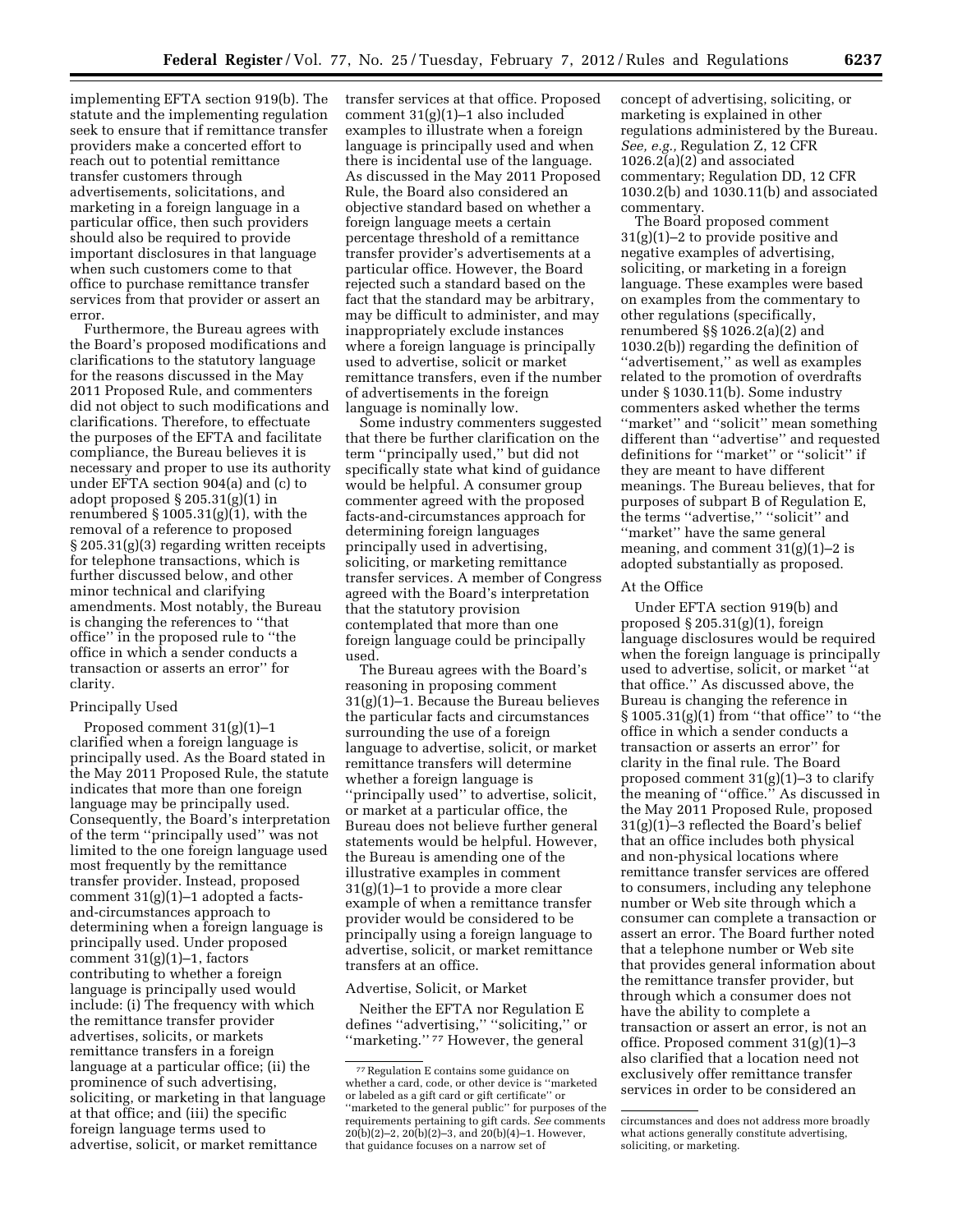office for purposes of § 1005.31(g)(1) (proposed as § 205.31(g)(1)), and included an example to illustrate this point.

Some industry commenters requested clarification on whether a Web site targeted to consumers outside of the United States could be an ''office'' for purposes of the foreign language disclosure requirements. In response, the Bureau is revising comment  $31(g)(1)-3$  to clarify that because a consumer must be located in a State to be considered a ''sender'' under § 1005.30(g), a Web site is not an ''office,'' even if the Web site can be accessed by consumers that are located in the United States, unless a sender may conduct a remittance transfer on the Web site or may assert an error for a remittance transfer on the Web site. Therefore, a Web site that is targeted to people outside of the United States will not be deemed to be an ''office'' for purposes of § 1005.31(g) so long as senders cannot conduct a remittance transfer on the Web site or assert an error for a remittance transfer on the Web site.

The Board also proposed comment 31(g)(1)–4 to provide guidance on the phrase ''at that office.'' Proposed comment 31(g)(1)–4 stated that advertisements, solicitations, or marketing posted, provided, or made at a physical office, on a Web site of a remittance transfer provider, or during a telephone call with the remittance transfer provider would constitute advertising, soliciting, or marketing at an office of a remittance transfer provider. The proposed comment also clarified that for error resolution disclosures, the relevant office would be the office in which the sender first asserts the error and not the office where the remittance transfer was conducted.

One industry commenter requested clarification on a number of situations where the remittance transfer provider may be engaging in general advertising, marketing, or soliciting that is not intended to be made at a particular office, but due to the nature of such advertising, marketing, or soliciting, it happens to occur at a particular office. The Bureau agrees that such a clarification is appropriate and has revised comment 31(g)(1)–4 to state that an advertisement, solicitation, or marketing that is considered to be made at an office does not include general advertisements, solicitations, or marketing that are not intended to be made at a particular office. The proposed comment includes an example to illustrate this concept. Specifically, if an advertisement for remittance

transfers in Chinese appears in a Chinese newspaper that is being distributed at a grocery store in which the agent of a remittance transfer provider is located, such advertisement would not be considered to be made at that office.

The Bureau is also amending comment  $31(g)(1)-4$  to provide that advertisements, soliciting, or marketing posted, provided, or made via mobile application or text message would also be considered advertising, soliciting, or marketing at an office of a remittance transfer provider. The amendment is consistent with the Bureau's other revisions in the final rule clarifying that transfers through mobile application or text message are considered to be transfers conducted by telephone. *See*  § 1005.31(a)(5). The Bureau is also making other minor amendments to comment  $31(g)(1)-4$  for additional clarity, including changing ''that office'' to ''the office in which a sender conducts a transaction or asserts an error'' to be consistent with the change the Bureau is adopting in  $\S 1005.31(g)(1)$ . Based on this change, comment 31(g)(1)–4 also contains a clarification that for disclosures required under § 1005.31, the relevant office would be the office in which the sender conducts the transaction.

31(g)(2) Oral, Mobile Application or Text Message Disclosures

In the May 2011 Proposed Rule, the Board proposed to use its authority under EFTA section 904(c) to exempt oral disclosures from the foreign language requirement under EFTA section 919(b). In proposed § 205.31(g)(2), the Board proposed to use its authority under EFTA section 919(a)(5)(A) to permit oral disclosures for transactions conducted entirety by telephone, subject to the requirement that they be made in the language primarily used by the sender with the remittance transfer provider to conduct the transaction. Proposed § 205.31(g)(2) also provided that disclosures permitted to be provided orally under proposed § 205.31(a)(4) for error resolution purposes must be made in the language primarily used by the sender with the remittance transfer provider to assert the error.

Some industry commenters thought that the rule should not require disclosures in any foreign language that is not principally used to advertise, solicit, or market remittance transfers. These commenters suggested that such a requirement could hurt consumers by reducing the number of languages that a remittance transfer provider would be willing to use to conduct a transaction.

However, as the Board explained in the May 2011 Proposed Rule, if a foreign language must be principally used by the remittance transfer provider to advertise, solicit, or market remittance transfers in order to trigger the foreign language requirement for oral disclosures, a sender conducting a transaction or asserting an error in a foreign language on the telephone that did not meet the foreign language advertising trigger may only receive required oral disclosures in English. Consequently, if the remittance transfer provider conducted the actual transaction or communicated with the sender regarding the alleged error in a foreign language, a remittance transfer provider could then switch to English to orally disclose the required information under such a rule. The Bureau believes that senders would benefit from having the required oral disclosures provided in the same language primarily used by the sender with the remittance transfer provider to conduct the transaction or assert the error, regardless of whether the language meets the foreign language advertising trigger. Failure to include this modification from the general foreign language requirement for oral disclosures could lead to consumers not understanding the required disclosures, which would be contrary to the goals and purposes of the statute.

Furthermore, the Bureau agrees with the Board's reasoning in the May 2011 Proposed Rule that disclosures provided orally under § 1005.31(a)(3) and (4) should be provided only in the language primarily used to conduct the transaction or assert the error. Otherwise, under EFTA section 919(b), a sender conducting a telephone transaction orally or receiving the results of an error investigation orally could be given disclosures in English and in every foreign language triggered by the regulation, which would likely lead to consumer confusion. While the Bureau recognizes that this rule might reduce the languages in which a remittance transfer provider would be willing to conduct a transaction, the Bureau believes that applying the general foreign language disclosure rule to oral disclosures would be harmful to consumers for the reasons set forth above.

Moreover, as discussed above, the Bureau is adopting § 1005.31(a)(5) to permit disclosures to be provided orally or via mobile application or text message for transactions conducted entirely by telephone via mobile application or text message. Therefore, to effectuate the purposes of the EFTA and facilitate compliance, the Bureau believes it is necessary and proper to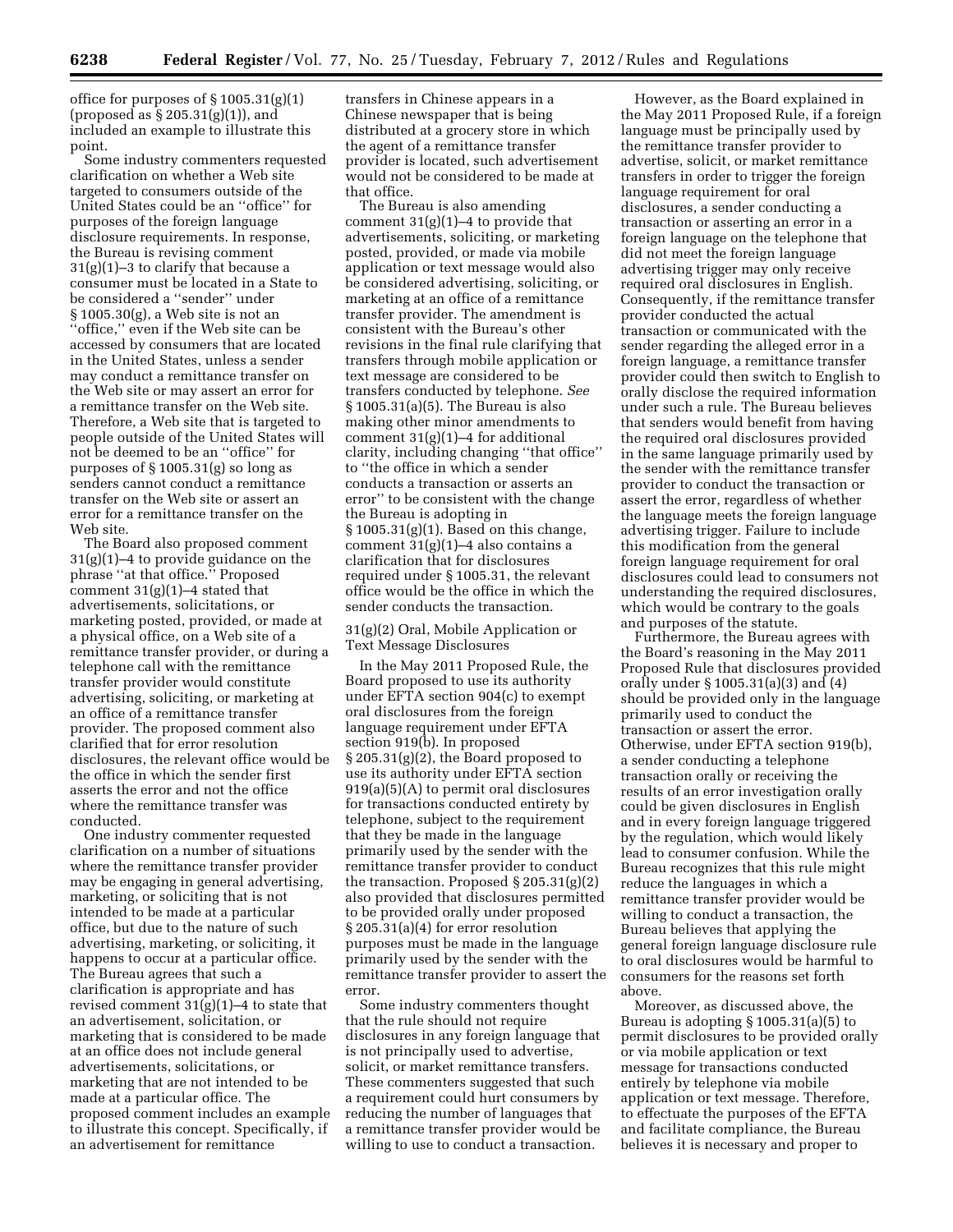use its authority under EFTA sections 904(a) and (c) to adopt proposed  $\S 205.31(g)(2)$  in renumbered  $\S 1005.31(g)(2)$  with amendments to include a reference to transactions conducted entirely by telephone via mobile application or text message and other minor, non-substantive amendments.

Written Receipt for Telephone Transactions

The Board also proposed § 205.31(g)(3), which provided that written receipts for transactions conducted entirely by telephone must be made in English and, if applicable, in the foreign language primarily used by the sender with the remittance transfer provider to conduct the transaction, regardless of whether such foreign language is primarily used by the remittance transfer provider to advertise, solicit, or market remittance transfers. The Board, however, requested comment on whether the general rule proposed in § 205.31(g)(1)  $\overline{a}$  (adopted as  $\overline{S}$  1005.31(g)(1) above) should apply to the written receipt provided for transactions conducted entirely by telephone. Adopting the general rule proposed in § 205.31(g)(1) for written receipts provided for transactions conducted entirely by telephone would mean that a remittance transfer provider would not be obligated to provide the written receipt in a foreign language, even if such foreign language was used to conduct the telephone transaction, unless the foreign language was principally used to advertise, solicit, or market remittance transfers during the telephone call.

As noted above, some industry commenters thought that the rule should not require disclosures in any foreign language that is not principally used to advertise, solicit, or market remittance transfers because this might cause remittance transfer providers to reduce the number of languages they would be willing to use to conduct a remittance transfer. Another industry commenter stated that in its experience, consumers can understand written English even though they may prefer to conduct a transaction orally in their native language for the fluency, ease, and speed at which the transaction may be conducted when speaking in one's native language.

The Bureau believes that applying the general rule under § 1005.31(g)(1) to written receipts provided to senders after payment would not cause the same type of consumer confusion as it would for pre-payment disclosures provided orally in transactions conducted entirely by telephone. Although some senders

may not have enough familiarity with English to feel comfortable speaking with the remittance transfer provider in English, the same pressure to comprehend and respond quickly does not exist with written disclosures. Unlike with oral disclosures, senders have sufficient time to review written disclosures and, if necessary, find resources to help understand the disclosure.

Furthermore, the Bureau notes that in the Board's outreach with industry, remittance transfer providers generally stated that providing written disclosures in a foreign language can be more costly and burdensome than providing oral disclosures in a foreign language. The Bureau also notes that a remittance transfer provider may have employees or agents that happen to speak a certain foreign language for which the provider does not have written disclosures. The Bureau would not want providers to discourage such employees or agents from using their foreign language skills to help senders with their remittance transfer transactions in order to avoid having to provide written disclosures in the language spoken by the employee or agent. In order to minimize the potential unintended consequence of having remittance transfer providers reduce the number of foreign languages they may offer for telephone transactions, the Bureau is not adopting proposed § 205.31(g)(3). Therefore, written receipts required to be provided to the sender after payment for transactions conducted entirely by telephone are subject to the general rule under § 1005.31(g)(1).

## General Clarifications

The Board also proposed additional commentary in the May 2011 Proposed Rule to provide general guidance on issues that affect each of the subsections of proposed § 205.31(g) (adopted as § 1005.31(g)) discussed above. EFTA section 919(b) does not limit the number of languages that may be used on a single disclosure. However, proposed comment 31(g)–1 suggested that a single written or electronic document containing more than three languages is not likely to be helpful to a consumer. Since the proposed commentary was not a strict limit, the Board solicited comment on whether the regulation should strictly limit the number of languages that may be contained in a single written or electronic disclosure. The Board also sought comment on whether three languages is an appropriate suggested limit to the number of languages in a single written or electronic document.

One industry commenter suggested that the rule cap the number of languages a remittance transfer provider would be required to disclose to three languages. The commenter also stated that requiring English, Spanish, and French would cover the vast majority of the languages used in transfers they send from the United States. This commenter also noted that other regulators that have required foreign language disclosures have typically limited the languages that must be disclosed to either English and Spanish, or a small subset of languages such as Spanish, Chinese, Tagalog, Vietnamese, and Korean. A consumer group commenter recommended that rather than adopting a ceiling on the number of languages that may appear on a disclosure, the Bureau should create guidelines that ensure disclosures with multiple foreign languages are easy to understand.

The Bureau does not believe that limiting the foreign languages that may be used by a remittance transfer provider best effectuates the goals of the statute. In the Bureau's view, if a remittance transfer provider principally uses a foreign language to advertise, solicit, or market remittance transfers at an office, the remittance transfer provider is deliberately reaching out to consumers speaking that foreign language, and the required disclosures should be provided in that foreign language, regardless of whether it is a language that is commonly used for remittance transfers originating in the United States. Furthermore, while too many languages on a single written document may diminish a consumer's ability to read and understand the disclosures, the Bureau believes that remittance transfer providers may find ways to present the information in a number of foreign languages that are clear and conspicuous to senders, and that imposing a definitive limit on the number of languages that may appear on a single disclosure may be too inflexible. Moreover, the Bureau believes that the formatting requirements in § 1005.31(c), as discussed above, may help to ensure that senders can find and understand the information that is most important to them with respect to the remittance transfer. The Bureau is amending comment 31(g)–1 to note that disclosures must be clear and conspicuous pursuant to § 1005.31(a)(1) without suggesting a specific limit on the number of languages in a single disclosure.

Proposed comment 31(g)–1 also clarified that the remittance transfer provider may provide disclosures in a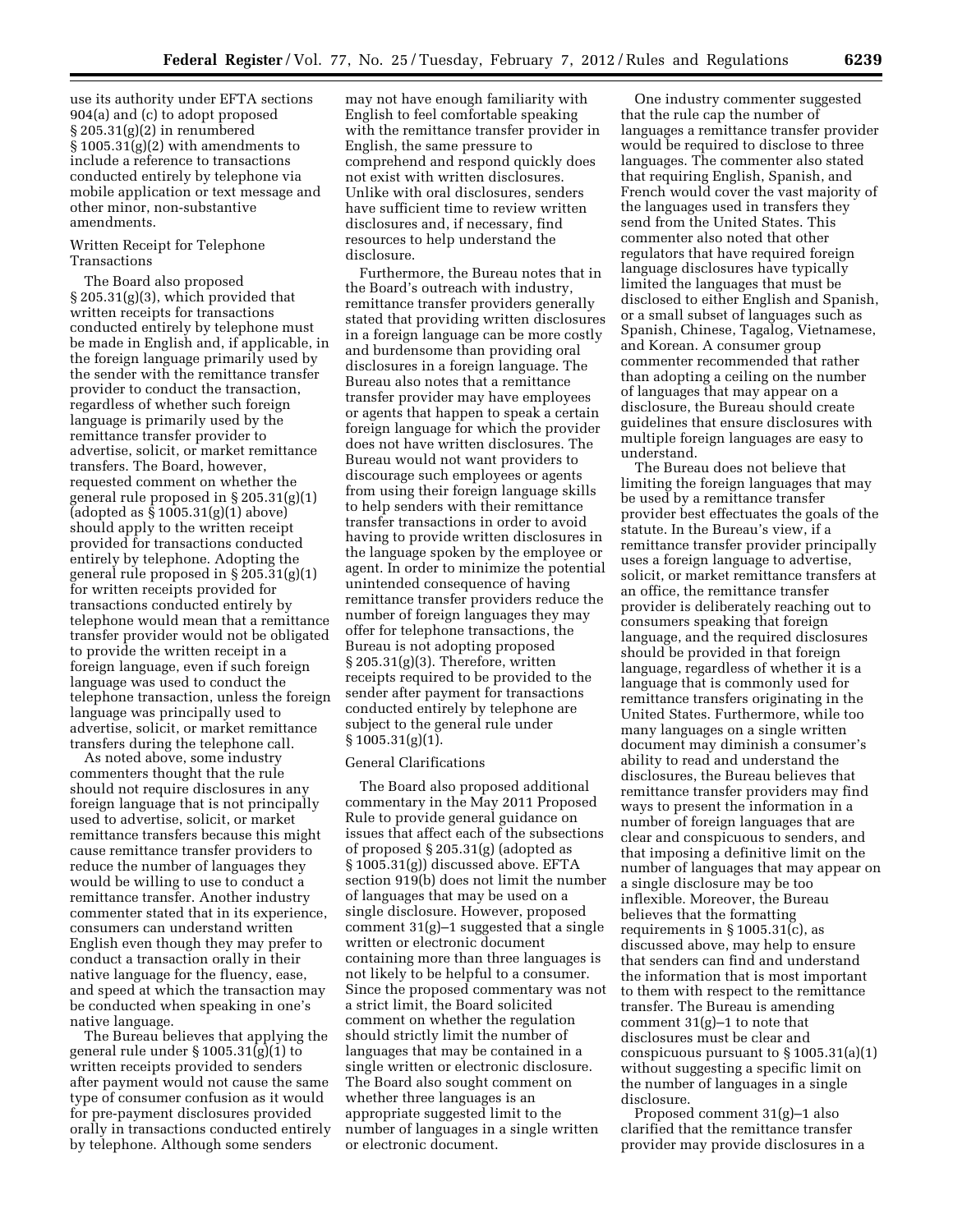single document with both languages or in two separate documents with one document in English and the other document in the applicable foreign language. The Board also proposed several examples in comment 31(g)–1 to illustrate the application of this concept.

Some industry commenters thought that senders should be able to designate the language in which they prefer to receive disclosures, provided it is a language that is principally used by the remittance transfer provider to advertise, solicit, or market remittance transfers, instead of providing disclosures in both English and the applicable foreign language. The Bureau notes that EFTA section 919(b) requires disclosures to be provided in English and in each of the foreign languages principally used by the remittance transfer provider to advertise, solicit, or market at that office. This means that regardless of which office a sender chooses to conduct a remittance transfer, he or she will always obtain written or electronic disclosures in English, even if the disclosure in a foreign language is not consistent among different offices because such disclosure will depend on whether the foreign language meets the foreign language disclosure trigger at that office. The Bureau believes that always disclosing in English is important to allow senders to compare disclosures received at different provider locations and for different providers. Therefore, the final rule requires remittance transfer providers to provide disclosures in English in all cases. This is fully consistent with EFTA section 919(b). Comment 31(g)–1 is adopted as proposed with some technical and clarifying amendments, including to remove references to § 205.31(g)(3), consistent with the Bureau's decision regarding written receipts for telephone transactions, as discussed above.

The Board also proposed comment 31(g)–2 to clarify when a language is primarily used by the sender with the remittance transfer provider to conduct a transaction and assert an error. A remittance transfer provider must determine the language that is primarily used by the sender with the remittance transfer provider to conduct a transaction or assert an error if the provider chooses to provide written or electronic disclosures in English and the foreign language primarily used by the sender with the remittance transfer provider to conduct the transaction or to assert an error. Furthermore, under  $\S 1005.31(g)(2)$ , a remittance transfer provider is required to provide oral disclosures in the language that is primarily used by the sender with the

remittance transfer provider to conduct the transaction or assert an error.

Specifically, proposed comment 31(g)–2 clarified that the language primarily used by the sender with the remittance transfer provider to conduct the transaction is the primary language used to convey the information necessary to complete the transaction. Proposed comment 31(g)–2 also stated that the language primarily used by the sender with the remittance transfer provider to assert an error is the primary language used by the sender with the remittance transfer provider to provide the information required by § 1005.33(b) to assert an error. The proposed comment also provided examples to clarify this concept.

One industry commenter suggested that the foreign language disclosure requirement should relate to the language used by the remittance transfer provider, rather than the language used by the sender. Some industry commenters recommended that the Bureau provide further clarification of the term ''primarily used'' without specifying what type of guidance would be helpful. The Bureau notes that proposed comment 31(g)–2 specifies that the relevant foreign language is the foreign language primarily used by the sender with the remittance transfer provider to conduct a transaction or assert an error, and the examples show that a foreign language must be used by both the sender and the remittance transfer provider to be primarily used by the sender with the remittance transfer provider to conduct a transaction or assert an error. The Bureau believes the proposed commentary is clear on this point. However, as additional clarification, the Bureau is including a new example in comment 31(g)–2 to illustrate when a sender primarily uses a foreign language with a remittance transfer provider in the internet context.

# *Storefront and Internet Disclosures*

EFTA section 919(a)(6)(A) states that the Bureau may prescribe rules to require a remittance transfer provider to prominently post, and timely update, a notice describing a model remittance transfer for one or more amounts. The provision states that such a notice shall show the amount of currency that will be received by the designated recipient, using the values of the currency into which the funds will be exchanged. EFTA section 919(a)(6)(A) also states that the Bureau may require the notice prescribed to be displayed in every physical storefront location owned or controlled by the remittance transfer provider. Further, EFTA section 919(a)(6)(A) states that the Bureau shall

prescribe rules to require a remittance transfer provider that provides remittance transfers via the internet to provide a notice, comparable to the storefront notice described in the statute, located on the home page or landing page (with respect to such remittance transfer services) owned or controlled by the remittance transfer provider.

EFTA section 919(a)(6)(B) states that, prior to proposing rules under EFTA section 919(a)(6)(A), appropriate studies and analyses must be performed to determine whether a storefront notice or internet notice facilitates the ability of a consumer to: (i) Compare prices for remittance transfers, and (ii) understand the types and amounts of any fees or costs imposed on remittance transfers. The studies and analyses must be consistent with EFTA section 904(a)(2), which requires an economic impact analysis that considers the costs and benefits of a regulation to financial institutions, consumers, and other users. These costs and benefits include the extent to which additional paperwork would be required, the effects upon competition in the provision of services among large and small financial institutions, and the availability of services to different classes of consumers, particularly low income consumers.78

Consistent with EFTA section 919(a)(6)(B), the Board reviewed and analyzed the statute and a variety of independent articles, studies, and Congressional testimony; conducted outreach with industry and consumer advocates; and held focus groups with consumers who send remittance transfers. Based on its findings, summarized below, the Board concluded in the May 2011 Proposed Rule that the statutory notice would not facilitate a consumer's ability to compare prices or to understand the fees and costs imposed on remittance transfers.79

The notice described by the statute illustrates only the exchange rate offered by that remittance transfer provider for the particular model transfer amount. In addition to the exchange rate, however, the total cost of a remittance transfer includes fees charged by the remittance transfer provider, any intermediary in

<sup>78</sup>As discussed below, the Board performed an analysis in the proposed rule consistent with EFTA section 904(a)(2), as it existed prior to any amendments in the Dodd-Frank Act. Section 904(a)(2), however, did not apply and was not amended by the Dodd-Frank Act to apply to the Bureau. Regardless, the Board's analysis from the proposal is unchanged, and the Bureau concurs with the Board's analysis.

<sup>79</sup>A complete discussion of the Board's findings is available at 76 FR at 29924–29927.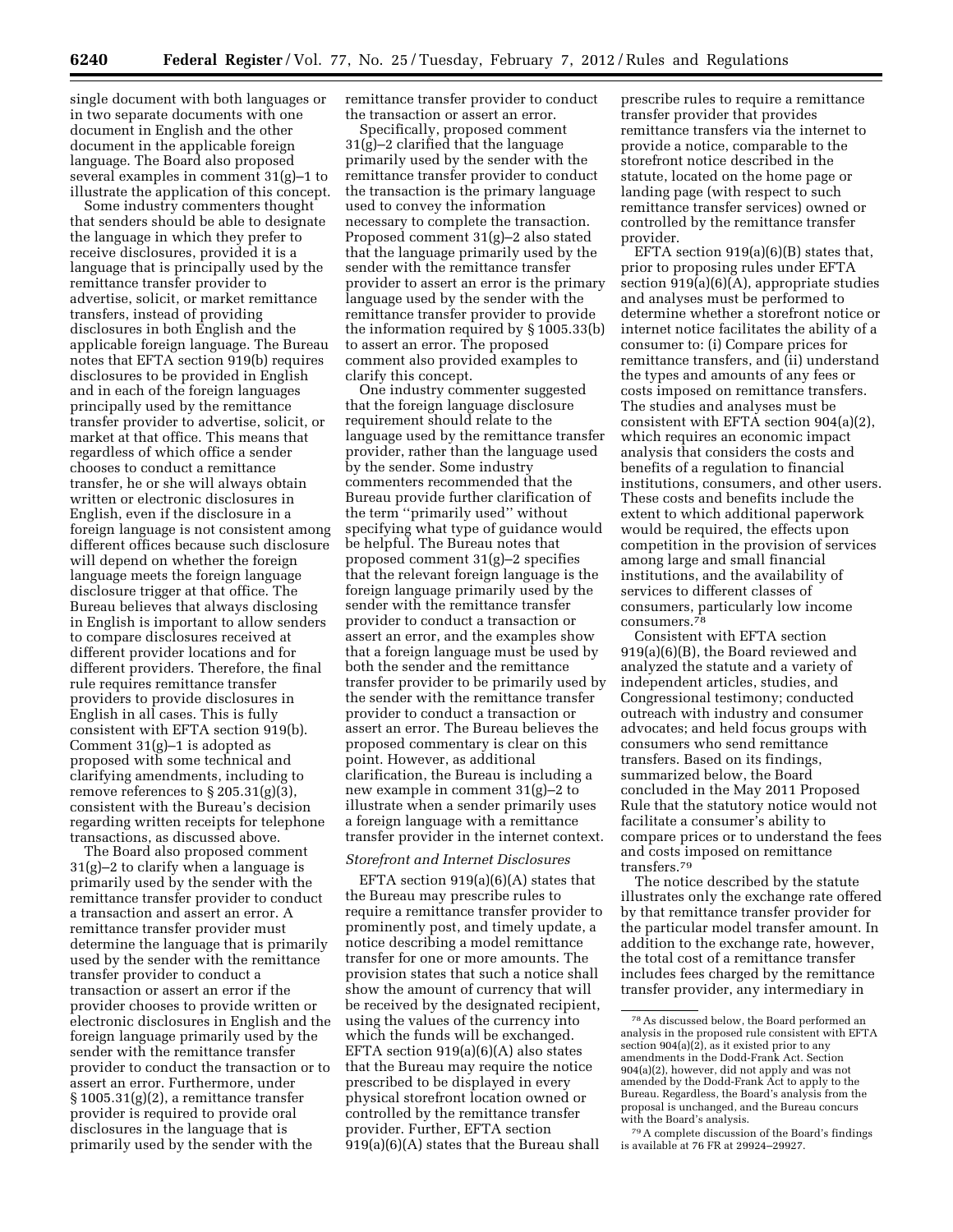the transfer, and the receiving entity. The total cost also includes any taxes that may be charged in the sending and receiving jurisdictions. Thus, the Board determined the statutory storefront notice would not present a complete picture to the consumer of all potential fees and costs for a remittance transfer.

In the proposal, the Board considered two alternatives to the type of notice described in the statute that could more effectively communicate costs to a sender. The Board considered requiring the posting of transfer fee information for model send amounts, but believed that this alternative notice would have many of the same limitations as the statutory notice. The Board also considered requiring a notice that would reflect all the costs of a transfer. A notice with this alternative content could help consumers to obtain a better understanding of the total cost of a remittance transfer, but the length and complexity of such notices could limit their utility.

The analysis conducted by the Board identified other limitations with both the statutory and alternative storefront disclosures. First, most consumers would be unable to apply the information provided by the statutory notice to their own transfers. The fees, exchange rate, and taxes for a remittance transfer can vary based upon the amount sent, transfer corridor (*i.e.,* the sending location to the receiving location), speed of transfer (*e.g.,* the next day, the same day, or in one hour), method of delivery (*e.g.,* an electronic deposit into a bank account or a cash disbursement), and type of receiving entity (*e.g.,* a bank or a money transmitter's payout partner). For example, some remittance transfer providers offer a discount on their exchange rate spread for large send amounts. Therefore, even if the consumer's transfer were identical to the model transfer posted in the storefront notice except for the send amount, the consumer still may be unable to determine the exchange rate that would apply to the consumer's transfer based on the storefront notice.

Moreover, a consumer could be overwhelmed by the amount of data appearing in a long, complex storefront notice posted by these providers and, therefore, might not use it. A storefront notice for sending a specified amount to a single country could contain multiple rows of information to account for differences in pricing based on the transfer method, timing option, receipt location, and cost permutations described above. Many providers offer remittance transfers to multiple countries, and several locations within

each country, which would multiply the number of data points on the notice.

Finally, frequent fluctuations in exchange rates could result in disclosures being inaccurate for a period of time. Remittance transfer providers would have to update the storefront notice for each send location several times a week, or as frequently as several times a day, to account for the fluctuations in exchange rates. These rates could also be different at a single provider's different send locations. Remittance transfer providers would need to distribute the updated notices to each send location, and each send location would need to replace the outdated notice just as frequently. Nonexclusive send locations that offer the services of two or more money transmitters would have to post and update the storefront notices for each remittance transfer provider. As a result, a storefront notice could be unhelpful and even misleading to consumers, while creating unnecessary legal risks for remittance transfer providers.

The analysis also identified potential effects that the storefront notice requirement would have on competition and costs to the consumer. The work involved in posting and updating storefront notices could cause some agents to stop offering remittance transfers. Further, credit unions and small banks that infrequently conduct transfers could find the burden and cost of producing storefront notices prohibitive and discontinue the service. Given the costs and risks associated with posting and updating the storefront notices contemplated by the statute, some providers could decide to exit the market, which could reduce competition among providers and increase costs for consumers.

Because the Board did not propose a rule mandating the posting of storefront notices, it did not propose a rule mandating the posting of internet notices. Since the proposal did not require a storefront notice, there could be no ''comparable'' internet notice. Moreover, the Board's study of model internet notices indicated that consumers using internet remittance transfer providers to request remittance transfers would be less likely to use a model transfer notice than those using providers at a physical location. Many internet providers currently disclose transaction-specific information prior to the consumer's payment for a transfer, and  $\S 1005.31(b)(1)$ , discussed above, makes this practice a regulatory requirement.

Industry commenters supported the findings that the storefront notice and internet notice would not be useful to

consumers. One consumer group commenter believed that the Bureau should require any storefront advertising to be in a storefront disclosure format prescribed by the Bureau. The commenter argued that the storefront disclosure should include the amount a sender pays to a remittance transfer provider and the amount to be received by a recipient for at least two sample amounts. The commenter suggested that disclosures could be based on the cost at a certain time, such as the previous business day, to alleviate the concerns about disclosures needing to be updated more frequently.

The Bureau agrees with the Board's analysis, and believes that the storefront and internet disclosures described in EFTA section 919(a)(6)(A) would not accomplish the statutory goals of facilitating the ability of consumers to compare prices for remittance transfers and to understand the types and amounts of any fees or costs imposed on remittance transfers. The disclosures would not provide a complete disclosure of all of the costs of a remittance transfer. Even if all costs were provided in the disclosures, consumers would be unable to extrapolate from a storefront disclosure the cost of their particular transaction, because the cost could depend on other variables. The Bureau also recognizes the burden on remittance transfer providers could be significant and could lead some providers to no longer provide remittance services. The burden on providers would be substantial even if the disclosures were only required to be updated daily. Moreover, requiring less frequent updating would result in the disclosures being inaccurate for a period of time.

Because the cost to providers could be substantial, and the benefit of the storefront and internet disclosures would be minimal, the final rule does not require the posting of model remittance transfer notices at a storefront or on the internet.

#### *Section 1005.32 Estimates*

The statute provides two exceptions to the requirement to disclose the amount of currency that will be received by the designated recipient. The first exception is in EFTA section 919(a)(4). It provides that, subject to rules prescribed by the Bureau, disclosures by insured depository institutions or credit unions regarding the amount of currency that will be received by the designated recipient will be deemed to be accurate in certain circumstances so long as the disclosure provides a reasonably accurate estimate of the amount of currency to be received.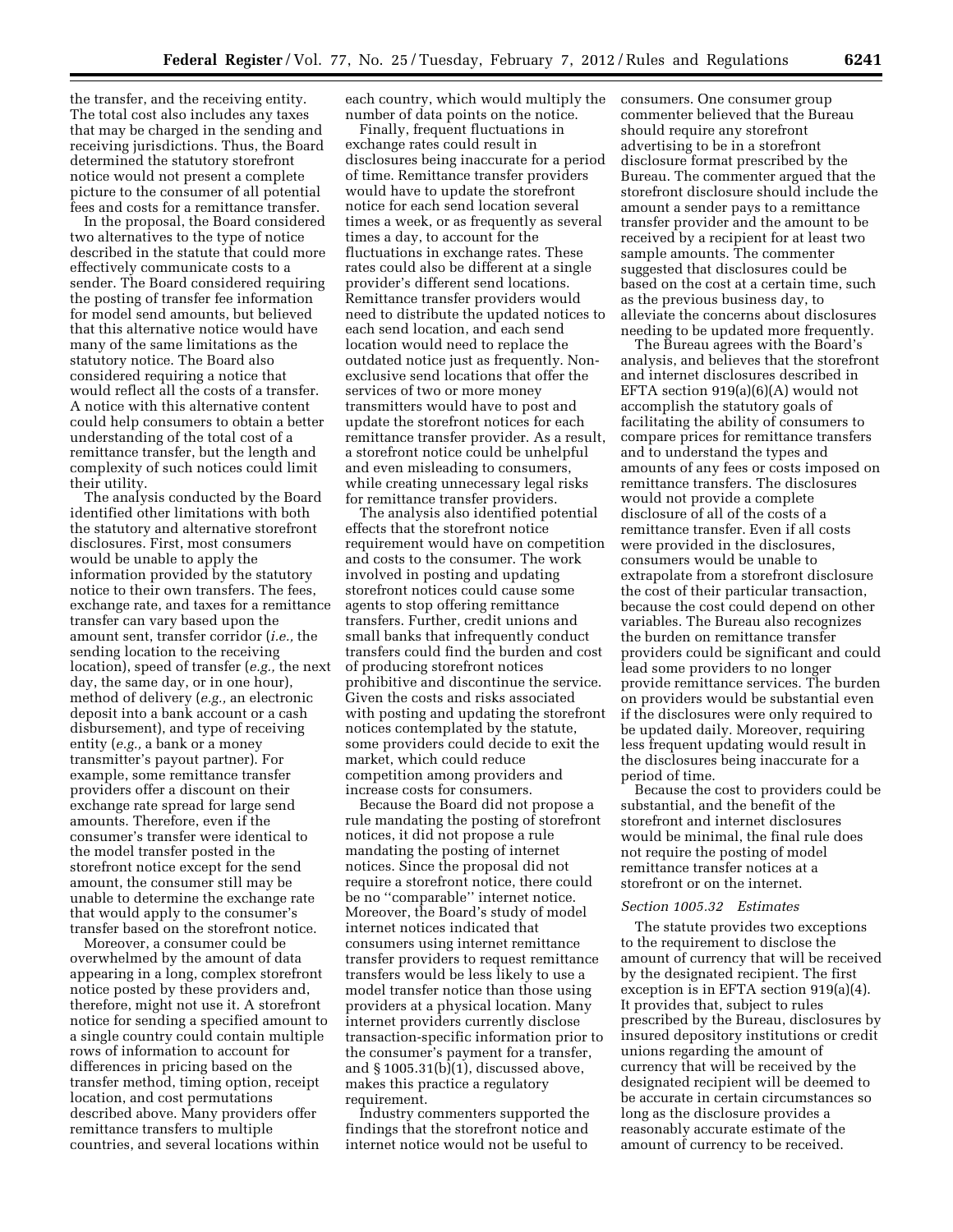Under the statute, a remittance transfer provider may use this exception only if: (i) It is an insured depository institution or insured credit union (collectively, an ''insured institution'' as described in more detail below) conducting a transfer from an account that the sender holds with it; and (ii) the insured institution is unable to know, for reasons beyond its control, the amount of currency that will be made available to the designated recipient. *See* EFTA section 919(a)(4). This exception (the ''temporary exception'') expires five years after the enactment of the Dodd-Frank Act, on July 21, 2015. If the Bureau determines that expiration of the exception would negatively affect the ability of insured institutions to send remittances to foreign countries, the Bureau may extend the exception to not longer than ten years after enactment (*i.e.,* to July 21, 2020). *See* EFTA section 919(a)(4)(B).

The second exception is in EFTA section 919(c). It provides that if the Bureau determines that a recipient country does not legally allow, or the method by which transactions are made in the recipient country do not allow, a remittance transfer provider to know the amount of currency that will be received by the designated recipient, the Bureau may prescribe rules addressing the issue. EFTA section 919(c) further states that if rules are prescribed, they must include standards for the remittance transfer provider to provide: (i) A receipt that is consistent with EFTA sections 919(a) and (b); and (ii) a reasonably accurate estimate of the currency to be received. The second exception (the ''permanent exception'') does not have a sunset date.

The Board proposed § 205.32 to implement the two exceptions in EFTA sections 919(a)(4) and (c). Proposed § 205.32 generally permitted a remittance transfer provider to disclose estimates if it cannot determine exact amounts for the reasons specified in the statute. The Bureau is adopting § 205.32 generally as proposed in renumbered § 1005.32, with clarifications and revisions in response to comments received, as discussed in detail below. In addition, the Bureau is adopting new comment 32–1 to provide additional guidance on the circumstances when estimates may be provided. Specifically, new comment 32–1 states that estimates as permitted in § 1005.32(a) and (b) may be used in the pre-payment disclosure described in § 1005.31(b)(1), the receipt disclosure described in § 1005.31(b)(2), the combined disclosure described in § 1005.31(b)(3), and the pre-payment disclosures and receipt disclosures for both first and subsequent preauthorized

remittance transfers described in § 1005.36(a)(1) and (2).

## *32(a) Temporary Exception for Insured Institutions*

Proposed § 205.32(a)(1) provided a temporary exception for remittance transfer providers, which permits them to disclose estimates of the exchange rate, the transfer amount, other fees and taxes, and total to recipient if: (i) A remittance transfer provider cannot determine exact amounts for reasons beyond its control; (ii) a remittance transfer provider is an insured institution; and (iii) the remittance transfer is sent from the sender's account with the insured institution.

Most industry commenters generally supported permitting insured institutions to disclose estimates. For example, one commenter stated that restricting the use of estimates could discourage innovation and increase costs to offset risk. Consumer group commenters generally supported the proposed use of estimates but requested that the temporary exception not be extended. Some industry commenters, however, objected to permitting estimates to be disclosed because estimates could lead to inaccurate or misleading disclosures which would disservice consumers.

The Bureau believes permitting estimates, as provided by the temporary exception, is consistent with the statutory language and purpose of EFTA section 919(a)(4). The statute specifically provides that, subject to the Bureau's rules, an insured institution may use a reasonably accurate estimate of the amount of currency received under certain circumstances. Section 1005.32(a)(1) implements the temporary exception generally as proposed, as discussed below.

EFTA section 919(a)(4) only addresses estimates for the amount of currency that will be received by a designated recipient. Nonetheless, proposed § 205.32(a)(1) also permitted disclosure of an estimate for the exchange rate, the transfer amount in the currency made available to the designated recipient, the fees imposed by intermediaries in the transmittal route, and taxes imposed in the recipient country that are a percentage of the amount transferred to the designated recipient to the extent those amounts are not known for reasons beyond the insured institution's control. In the May 2011 Proposed Rule, the Board stated its belief that, by permitting an estimate of the amount that will be received, Congress must have intended to permit estimates of the components that determine that amount. The inability to determine the

exact amount of one or more of these additional items is the reason why the amount of currency that will be received by the designated recipient must be estimated. Furthermore, the Board stated that permitting estimates of these additional items would help consumers to understand why the amount of currency to be received is displayed as an estimate. The Bureau did not receive any comments on this aspect of the proposal. The Bureau concurs with the Board's reasoning, and believes that to effectuate the purposes of the EFTA and facilitate compliance, it is necessary and proper to exercise its authority under EFTA sections 904(a) and (c) to allow an estimate of the exchange rate, transfer amount, and other fees and taxes disclosures in § 1005.32(a)(1). To not exercise the Bureau's authority in this way would render the statutory exemption essentially meaningless, and the Bureau believes that result could not be intended by the statutory exemption for estimating the amount of currency received.

In the proposed rule, the Board also stated that EFTA section 919(a)(4) only addresses the use of an estimate of the amount of foreign currency that will be received by a designated recipient. However, the proposed rule permitted an estimate of the currency that will be received, whether it is in U.S. dollars or foreign currency. The Bureau understands that senders may send remittance transfers to be paid to the designated recipient in U.S. dollars. When an insured institution sends a remittance transfer via international wire transfer, fees are sometimes deducted by intermediary institutions in the transmittal route with which the sending institution has no correspondent relationship. Although the insured institution may not know the total amount of these fees in advance, it must disclose them to the sender under § 1005.31(b)(1)(vi). The amount that will be received by the designated recipient, whether that currency is U.S. dollars or foreign currency, will be an estimate if fees imposed by intermediaries are disclosed as estimates. Therefore, to effectuate the purposes of EFTA and to facilitate compliance, the Bureau believes it is necessary and proper to exercise its authority under EFTA sections 904(a) and (c) to allow an estimate of the amount of currency that will be received, even if that currency is in U.S. dollars.

The proposed commentary to § 205.32(a)(1) provided further guidance on the temporary exception. Specifically, proposed comment 32(a)(1)–1 clarified that an insured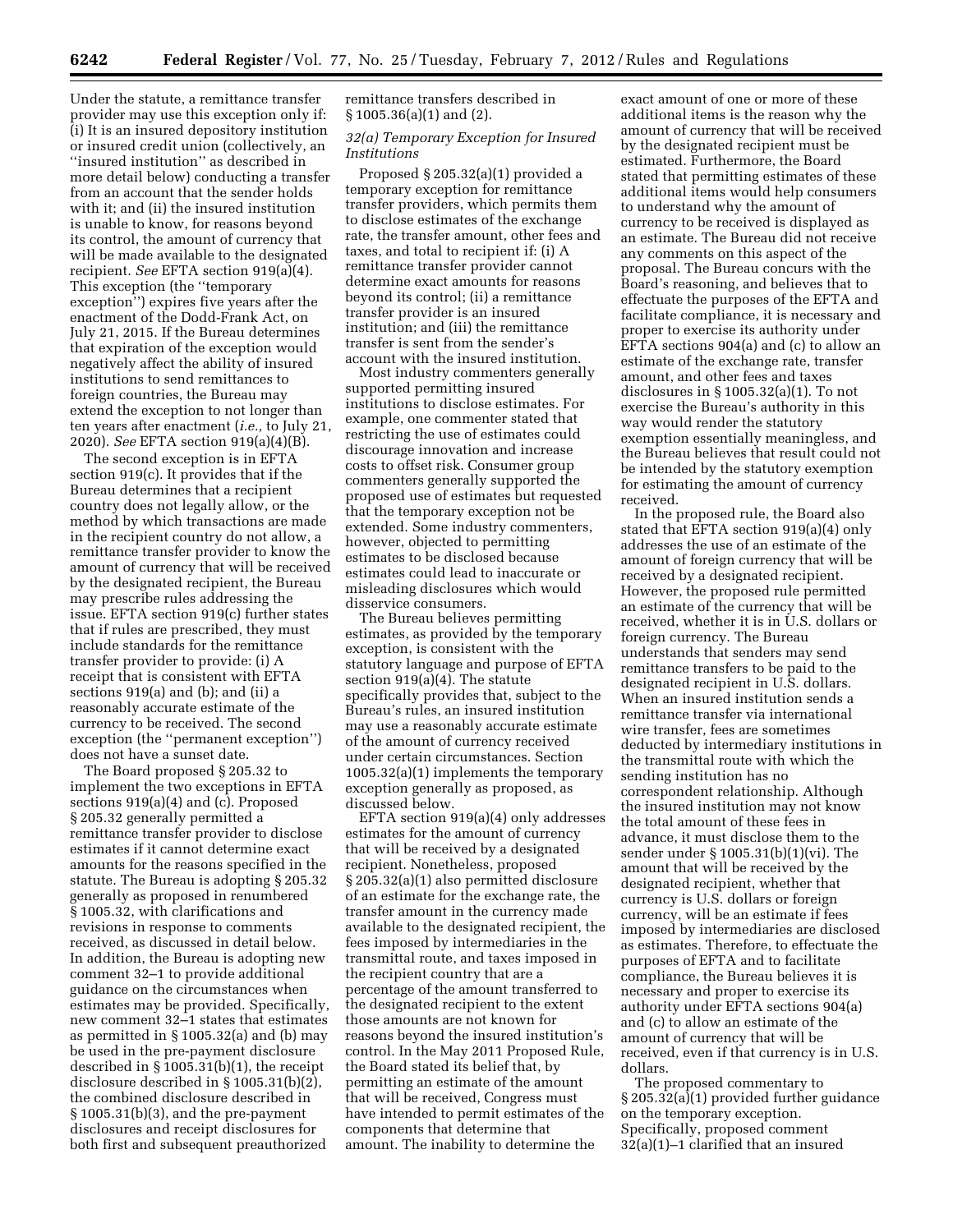institution cannot determine exact amounts ''for reasons beyond its control'' when: (i) The exchange rate required to be disclosed under proposed  $\S 205.31(b)(1)(iv)$  is set by a person with which the insured institution has no correspondent relationship after the insured institution sends the remittance transfer; or (ii) fees required to be disclosed under proposed § 205.31(b)(1)(vi) are imposed by intermediary institutions along the transmittal route and the insured institution has no correspondent relationship with those institutions.

One industry commenter requested clarification regarding instances when an insured institution has a correspondent relationship but may not control or know what exchange rate the correspondent will use. For example, a remittance transfer provider may send a remittance transfer in U.S. dollars and a correspondent institution may be responsible for exchanging to the currency in which funds will be received. Similarly, other industry commenters noted that an insured institution may not know the taxes or fees imposed by a correspondent institution. Although the Bureau acknowledges that some insured institutions currently may not receive certain exchange rate, tax, or fee information from a correspondent institution, the Bureau believes that such information can be obtained through contractual arrangements in a correspondent relationship. The Bureau notes that the statutory exception is only available for circumstances beyond remittance transfer providers' control, and the Bureau believes that adjusting contractual arrangements with correspondent banks to provide for better information relay is within the control of remittance transfer providers. Accordingly, comment 32(a)(1)–1 is adopted substantially as proposed with clarifying revisions and an example.

Proposed comment 32(a)(1)–2 provided examples of scenarios that qualify for the temporary exception. The Bureau did not receive significant comment on the examples provided in the proposed comment. Comment  $32(a)(1)-2$  is adopted substantially as proposed with clarifying revisions. Comment 32(a)(1)–2.i. clarifies that an insured institution cannot determine the exact exchange rate to disclose for an international wire transfer if the insured institution does not set the exchange rate, and the rate is set when the funds are deposited into the recipient's account by the designated recipient's institution with which the insured institution does not have a correspondent relationship. The insured

institution will not know the exchange rate that the recipient institution will apply when the funds are deposited into the recipient's account. Comment 32(a)(1)–2.ii. provides that an insured institution cannot determine the exact fees to disclose under § 1005.31(b)(1)(vi) if an intermediary institution or the designated recipient's institution, with which the insured institution does not have a correspondent relationship, imposes a transfer or conversion fee. Finally, comment 32(a)(1)–2.iii. states that an insured institution cannot determine the exact taxes to disclose under  $\S 1005.31(b)(1)(vi)$  if the insured institution cannot determine the applicable exchange rate or other fees, as described in proposed comments 32(a)(1)–2.i. and 32(a)(1)–2.ii., and the recipient country imposes a tax that is a percentage of the amount transferred to the designated recipient, less any other fees.

Proposed comment 32(a)(1)–3 provided several examples of when an insured institution would not qualify for the exception in proposed § 205.32(a). In each case, the insured institution could determine the exact amount for the relevant disclosure. The proposed examples illustrated that if an insured institution can determine the exact exchange rate, fees, and taxes required to be disclosed under § 1005.31(b)(1)(iv) and (vi), it can determine the exact amounts to be derived from calculations involving them.

The Bureau did not receive significant comment on the proposed provision, which is adopted substantially as proposed. Comment 32(a)(1)–3.i. explains that an insured institution can determine the exact exchange rate required to be disclosed under § 1005.31(b)(1)(iv) if it converts the funds into the local currency to be received by the designated recipient using an exchange rate that it sets. Comment  $32(a)(\overline{1})-3.$ ii. states that an insured institution can determine the exact fees required to be disclosed under § 1005.31(b)(1)(vi) if it has negotiated specific fees with a correspondent institution, and the correspondent institution is the only institution in the transmittal route to the designated recipient's institution, which itself does not impose fees. Finally, comment 32(a)(1)–3.iii. clarifies that an insured institution can determine the exact taxes required to be disclosed under  $\S 1005.31(b)(1)(vi)$  if the recipient country imposes a tax that is a percentage of the amount transferred to the designated recipient, less any other fees, and the insured institution can determine the exact amount of the applicable exchange rate and other fees.

Similarly, the insured institution can determine these taxes if the recipient country imposes a specific sum tax that is not tied to the amount transferred.

Proposed § 205.32(a)(2) provided that the temporary exception expires on July 20, 2015, consistent with the five-year term set forth in EFTA section 919(a)(4)(B). EFTA section 919(a)(4)(B) gives the Bureau authority to extend the application of the temporary exception to July 21, 2020, if it determines that termination of the exception would negatively affect the ability of insured institutions to send remittances to foreign countries. The Bureau understands that this exception was intended to avoid an immediate disruption of remittance transfer services by insured institutions using international wire transfers. The exception gives these institutions time to reach agreements and modify systems to provide accurate disclosures.

Industry commenters argued that the temporary exception for insured institutions should be made permanent, or in the alternative, be extended to ten years after the date of enactment of the Dodd-Frank Act, which is July 21, 2020. The OCC also noted the ability of the Bureau to extend the temporary exception for insured institutions to ten years after the date of enactment of the Dodd-Frank Act and urged the Bureau to consider the impact of these standards on community banks. In contrast, consumer groups supported the five-year sunset of the temporary exception and requested that the Bureau indicate that the temporary exception will not be extended.

The Bureau notes that the sunset of the temporary exception is statutory. In addition, the Bureau believes that there is no basis at this time to assess whether allowing the exception to expire in accordance with the statute would have negative effects where the final rule is just now being issued, initial implementation is expected to take a year, and the market has not yet had a chance to respond to the regulatory requirements. Therefore, the Bureau declines to extend the temporary exception at this time. Finally, the Bureau notes that in the May 2011 Proposed Rule, proposed § 205.32(a)(2) stated July 20, 2015 as the sunset date for the temporary exception provided in § 205.32(a)(1). The final rule includes a technical edit to clarify that the sunset date for the temporary exception is July 21, 2015 in order to avoid potential confusion and promote consistency among references to the date of enactment of the Dodd-Frank Act. Accordingly, proposed § 205.32(a)(2) is adopted as proposed in renumbered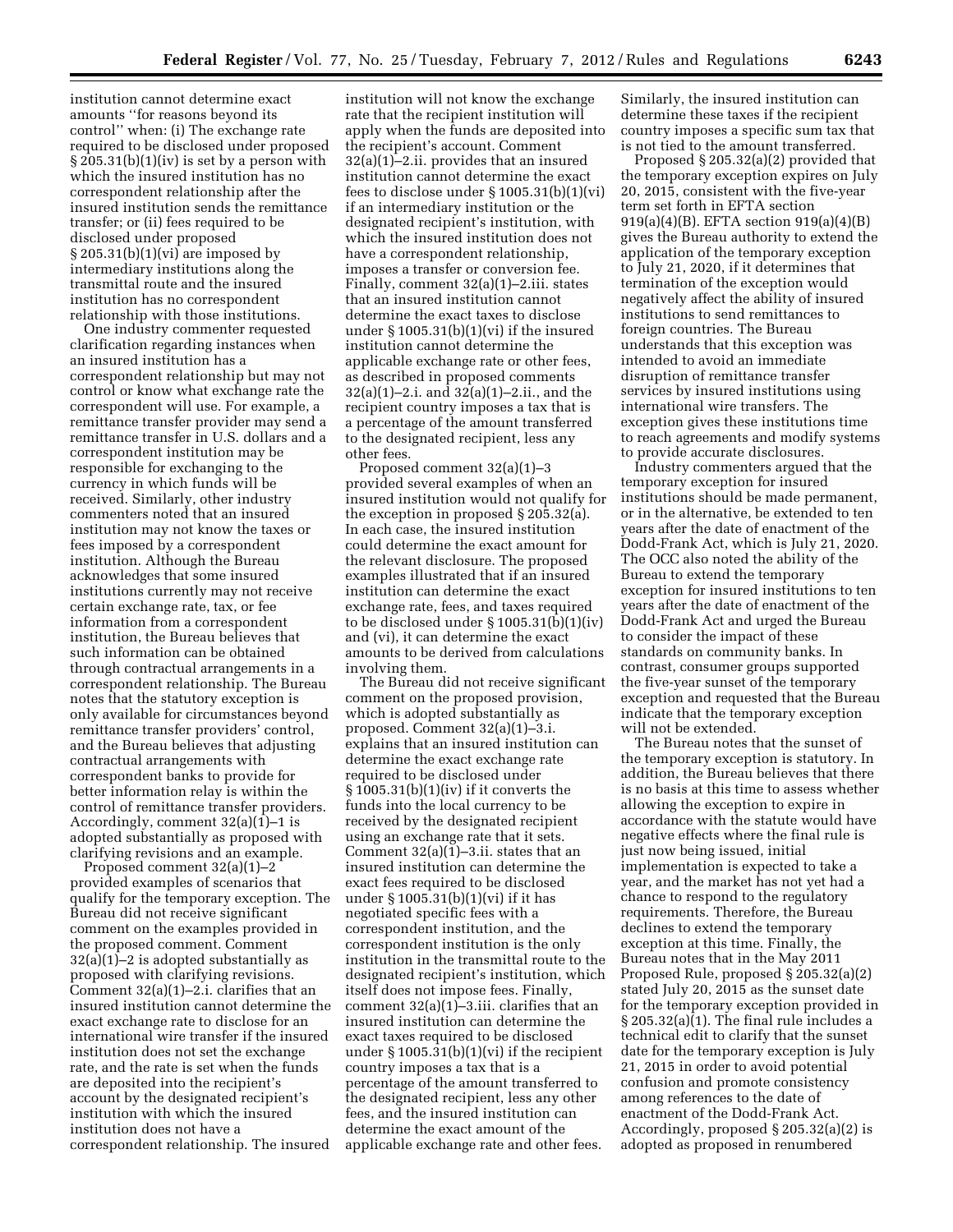§ 1005.32(a)(2), with a technical edit to reflect the change in date to July 21, 2015.

For purposes of the temporary exception, proposed § 205.32(a)(3) provided that the term ''insured institution'' included insured depository institutions as defined in section 3 of the Federal Deposit Insurance Act (12 U.S.C. 1813) and insured credit unions as defined in section 101 of the Federal Credit Union Act (12 U.S.C. 1752). Industry commenters generally requested clarification on the application of the temporary exception to uninsured institutions. In particular, these commenters requested that the temporary exception should also include uninsured depository institutions, such as certain U.S. branches and agencies of foreign banks. They also argued that uninsured U.S. branches of foreign banks also process retail international wire transfers in the same manner as insured institutions, and would face similar compliance challenges as other insured institutions.

The Bureau believes that including uninsured U.S. branches of foreign banks in the term ''insured institution'' is consistent with the purposes of the statutory exception and will prevent disruption in remittance transfer services. The Bureau notes that section 3(c)(3) of the Federal Deposit Insurance Act provides that for certain purposes, the term ''insured depository institution'' includes any uninsured U.S. branch or agency of a foreign bank or a commercial lending company owned or controlled by a foreign bank. Therefore, the Bureau believes including uninsured U.S. branches and agencies of foreign banks in the term ''insured institution'' is consistent with the statutory exception and section 3 of the Federal Deposit Insurance Act. Accordingly, proposed § 205.32(a)(3) is adopted with clarification in renumbered § 1005.32(a)(3).

Similarly, one commenter argued that registered broker-dealers should be covered by the temporary exception because they may process international wire transfers. However, as discussed above, the Bureau is clarifying that, for the purposes of this rule, fund transfers in connection with securities transactions are not remittance transfers. Therefore, the Bureau believes further clarification in the rule with respect to this comment is not necessary.

# *32(b) Permanent Exception for Transfers to Certain Countries*

Proposed § 205.32(b) contained the permanent exception set forth in EFTA section 919(c). Under EFTA section

919(c), if the Bureau determines that a recipient nation does not legally allow, or the method by which transactions are made to the recipient country do not allow, a remittance transfer provider to know the amount of currency that will be received, the Bureau may issue rules to permit the remittance transfer provider to provide a reasonably accurate estimate. The Board's proposal specifically noted that there is at least one recipient country where a particular method of remittances do not allow remittance transfer providers to know the amount of currency that will be received.80

In light of that determination, the proposed rule allowed estimates to be provided for amounts required to be disclosed under proposed  $§$  205.31(b)(1)(iv) through (vii) for transfers to certain countries. Like the temporary exception in EFTA section 919(a)(4), the permanent exception in EFTA section 919(c) only addresses estimates for the amount of currency that will be received by a designated recipient. For the reasons described above with respect to the temporary exception, proposed § 205.32(b) also permitted disclosure of estimates for the exchange rate, the transfer amount in the currency made available to the designated recipient, and taxes imposed in the recipient country that are a percentage of the amount transferred to the designated recipient. The Bureau did not receive any comments on this aspect of the proposal. For the reasons set forth above with regard to the temporary exception and to effectuate the purposes of EFTA and facilitate compliance, the Bureau believes it is necessary and proper to exercise its authority under EFTA sections 904(a) and (c) to adopt this proposed permanent exception in § 1005.32(b).

# 32(b)(1)(i) Laws of Recipient Country

Proposed § 205.32(b)(1) allowed estimates to be provided for the exchange rate, transfer amount, other fees and taxes, and total to recipient disclosures (adopted as § 1005.31(b)(1)(iv) through (vii) above), if a remittance transfer provider cannot determine exact amounts because the laws of the recipient country do not permit such a determination.

Industry commenters raised concerns about whether remittance transfer providers have the resources to determine whether this exception applies. Consumer group commenters argued that the statute requires the Bureau to determine which recipient countries qualify for the permanent

exception, rather than leaving the determination to individual market participants. Both industry and consumer group commenters recommended that the Bureau maintain a list of countries or a database, updated annually, to which the permanent exception based on the laws of a recipient country would apply.

The Bureau believes that it is appropriate for remittance transfer providers to identify and comply with a recipient country's currency laws. The Bureau also believes that remittance transfer providers and their correspondents generally are able to obtain this information because they are engaged in the business of remittance transfers to recipient countries and must comply with any applicable law that prevents the remittance transfer provider from determining exchange rates or exact amounts. Nonetheless, in response to comments received and upon further consideration, the Bureau is revising proposed § 205.32(b) to facilitate compliance by providing a safe harbor list of countries which qualify for the permanent exception.

Accordingly, the Bureau is renumbering proposed § 205.32(b) as  $§ 1005.32(b)(1)$  and adopting new § 1005.32(b)(2) to provide a safe harbor. New  $\S 1005.32(b)(2)$  states that a remittance transfer provider may rely on the list of countries published by the Bureau to determine whether estimates may be provided under the permanent exception, unless the provider has information that a country's laws or the method by which transactions are conducted in that country permits a determination of the exact disclosure amount.

In addition, the Bureau is adopting commentary on new  $\S 1005.32(b)(2)$ . New comment 32(b)–5 provides guidance on the safe harbor list published by the Bureau. New comment 32(b)–6 provides further guidance on reliance on the Bureau-provided list of countries that qualify for the permanent exception. New comment 32(b)–7 addresses circumstance where there is a change in laws of the recipient country.

Proposed comment 32(b)(1)–1 clarified that the ''laws of the recipient country'' do not permit a remittance transfer provider to determine exact amounts when a law or regulation of the recipient country requires the person making funds directly available to the designated recipient to apply an exchange rate that is: (i) Set by the government of the recipient country after the remittance transfer provider sends the remittance transfer; or (ii) set when the designated recipient chooses to claim the funds. Comment 32(b)(1)–

<sup>80</sup>*See* 76 FR 29923.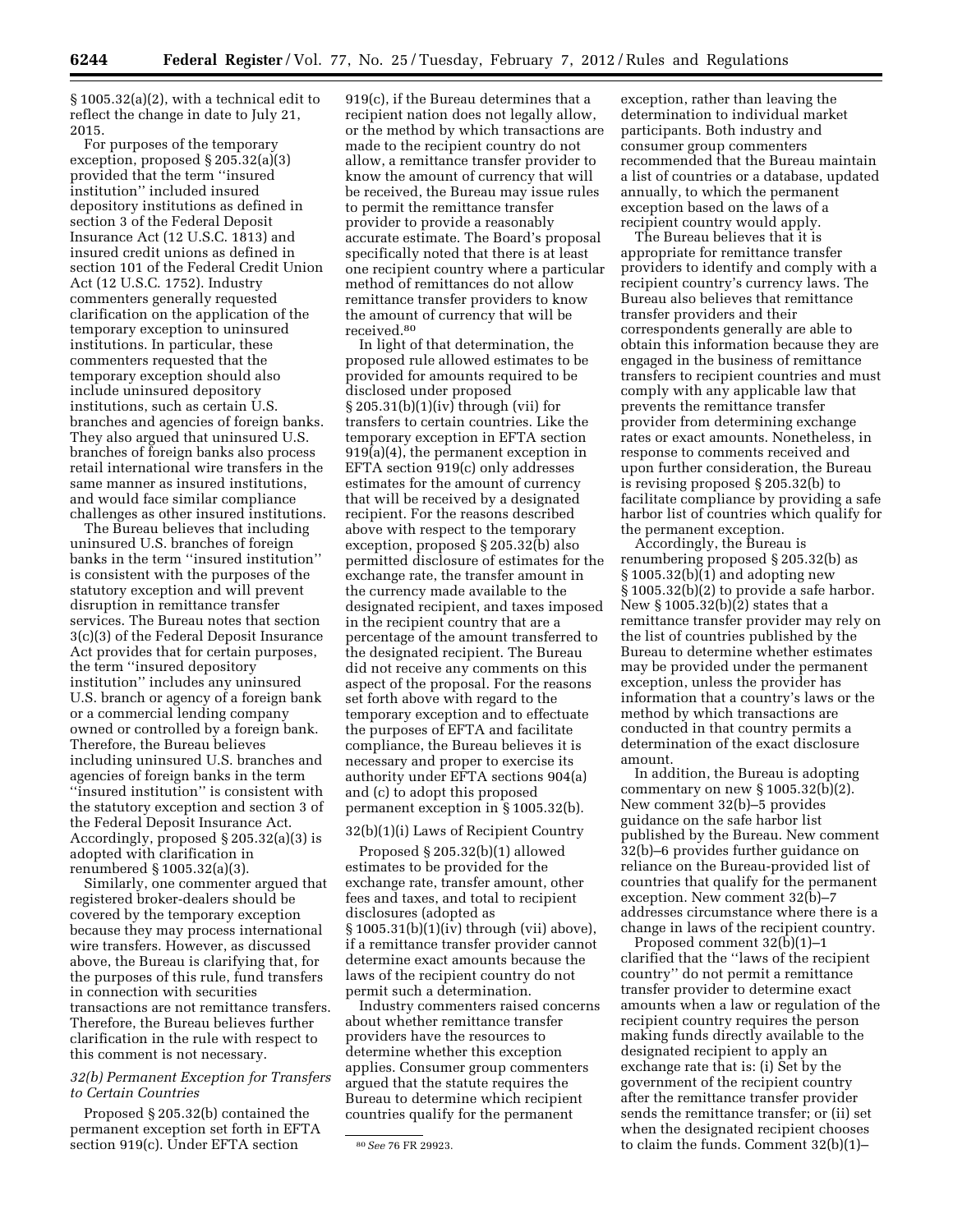1 is adopted substantially as proposed, but renumbered as comment 32(b)–1 for organizational purposes.

One commenter requested clarification about whether proposed comment 32(b)(1)–1 covered instances where the local currency is thinly traded and the laws of a recipient country require an authorized dealer to set the exchange rate when the remittance transfer is received. The Bureau believes that the proposed comment already covers such circumstances because the government of the recipient country, acting through an authorized dealer, sets the exchange rate after the remittance transfer has been sent. In addition, the transfer may also qualify for the permanent exception if the exchange rate is required by law to be set by the authorized dealer when the recipient claims the funds.

Proposed comments 32(b)(1)–2.i. and 32(b)(1)–2.ii. provided examples illustrating the application of the exception. Proposed comment 32(b)(1)– 2.i. explained that the laws of the recipient country do not permit a remittance transfer provider to determine the exact exchange rate required to be disclosed under proposed § 205.31(b)(1)(iv) (adopted as § 1005.31(b)(1)(iv) above) when, for example, the government of the recipient country sets the exchange rate daily and the funds are made available to the designated recipient in the local currency the day after the remittance transfer provider sends the remittance transfer. Under such circumstances, an estimate for the exchange rate would be permitted because the remittance transfer provider cannot determine a rate that a foreign government has yet to set.

In contrast, proposed comment 32(b)(1)–2.ii. explained that the laws of the recipient country permit a remittance transfer provider to determine the exact exchange rate required to be disclosed under proposed § 205.31(b)(1)(iv) (adopted as § 1005.31(b)(1)(iv) above) if, for example, the government of the recipient country ties the value of its currency to the U.S. dollar. The Bureau did not receive significant comment on comment 32(b)(1)–2. This comment is adopted substantially as proposed, but renumbered as comment 32(b)–2 for organizational purposes.

32(b)(1)(ii) Method by Which Transactions are Made in the Recipient Country

Proposed § 205.32(b)(2) allowed estimates to be provided for the exchange rate, transfer amount, other fees and taxes, and total to recipient

disclosures (adopted as § 1005.31(b)(1)(iv) through (vii) above), if a remittance transfer provider cannot determine exact amounts because the method by which transactions are made in the recipient country does not permit such a determination.

Based on the Board's outreach and interpretation of the statute, the Board stated its belief that the exception for methods by which transactions are made in the recipient country under proposed § 205.32(b)(2) was intended to permit estimates for certain international ACH transactions. Specifically, the Board interpreted the exception under § 205.32(b)(2) to apply to remittances sent via international ACH on terms negotiated by the government of the United States and the government of a recipient country where the exchange rate is set after the transfer is sent. Accordingly, proposed comment 32(b)(2)–1 stated that the ''method by which transactions are made in the recipient country'' does not permit a remittance transfer provider to determine exact amounts when transactions are sent via international ACH on terms negotiated between the United States government and the recipient country's government, under which the exchange rate is set by the recipient country's central bank after the provider sends the remittance transfer.

Industry commenters argued that the Bureau should adopt a broader reading of the statute, and that international wire transfers should be covered by the permanent exception. These commenters argued that international wire transfers are a method by which transactions are made in a recipient country that does not allow the remittance transfer provider to know the amount of currency that will be received by a designated recipient and should thus qualify for the permanent exception. One industry commenter stated that the permanent exception is helpful for certain international ACH transactions; however, the benefit is limited by the number of recipient countries that participate in the Federal Reserve System's FedGlobal ACH program. Other industry commenters requested that all international ACH transfers be covered by the permanent exception and that the exception should not be limited to those that are sent on terms negotiated between the United States government and the recipient country's government. These commenters noted that all cross-border ACH transfers, regardless of how the exchange rate is set, are subject to similar difficulties as certain international ACH transfers that qualify for the permanent exception. Consumer

group commenters supported the proposal's application of the permanent exception based on the method to certain international ACH transfers.

In each case, the Bureau agrees with the Board's interpretation. The Bureau believes that extending the permanent exception to international wire transfers and all international ACH transactions would be inconsistent with the statutory language and purpose of the provision, which specifically refers to methods of transfer *in a recipient country* (emphasis added). The Bureau must give meaning to this phrase, and does not believe that the interpretation urged by commenters is dependent on a method of transfer in a particular country.

The Bureau does not believe that the permanent exception in EFTA section 919(c) applies to international wire transfers because wire transfers are not a method that is particular to a specific country or group of countries. Rather, compliance challenges may arise due to the international wire transfer business model, which is based on a chain of correspondents and two-party contractual relationships.

In addition, the application of the permanent exception to international wire transfers and ACH transactions generally would make the temporary exception superfluous. As discussed above, the statute is broad in scope, specifically covering transactions that are account-based and that are not electronic fund transfers, and therefore, covers open network transactions. Further, as described above with regard to the temporary exception, the statute specifically permits the use of estimates by depository institutions and credit unions for certain account-based transactions. If all open network transactions were included in the permanent exception, there would be no need for the temporary exception because nearly all, if not all, the types of transfers that qualify for the temporary exception would be covered by the permanent exception. The Bureau does not believe the temporary exception is superfluous. Therefore, it would not be appropriate to extend the permanent exception to these transactions.

One commenter argued that the permanent exception for method of transfer should also include instances when the remittance transfer provider and the sender agree to have the exchange rate set at some point in the future (*i.e.,* floating rate products). As with wire transfers, such an agreement is not a method by which a transaction is made that is particular to a specific country or group of countries. Therefore, the Bureau also believes that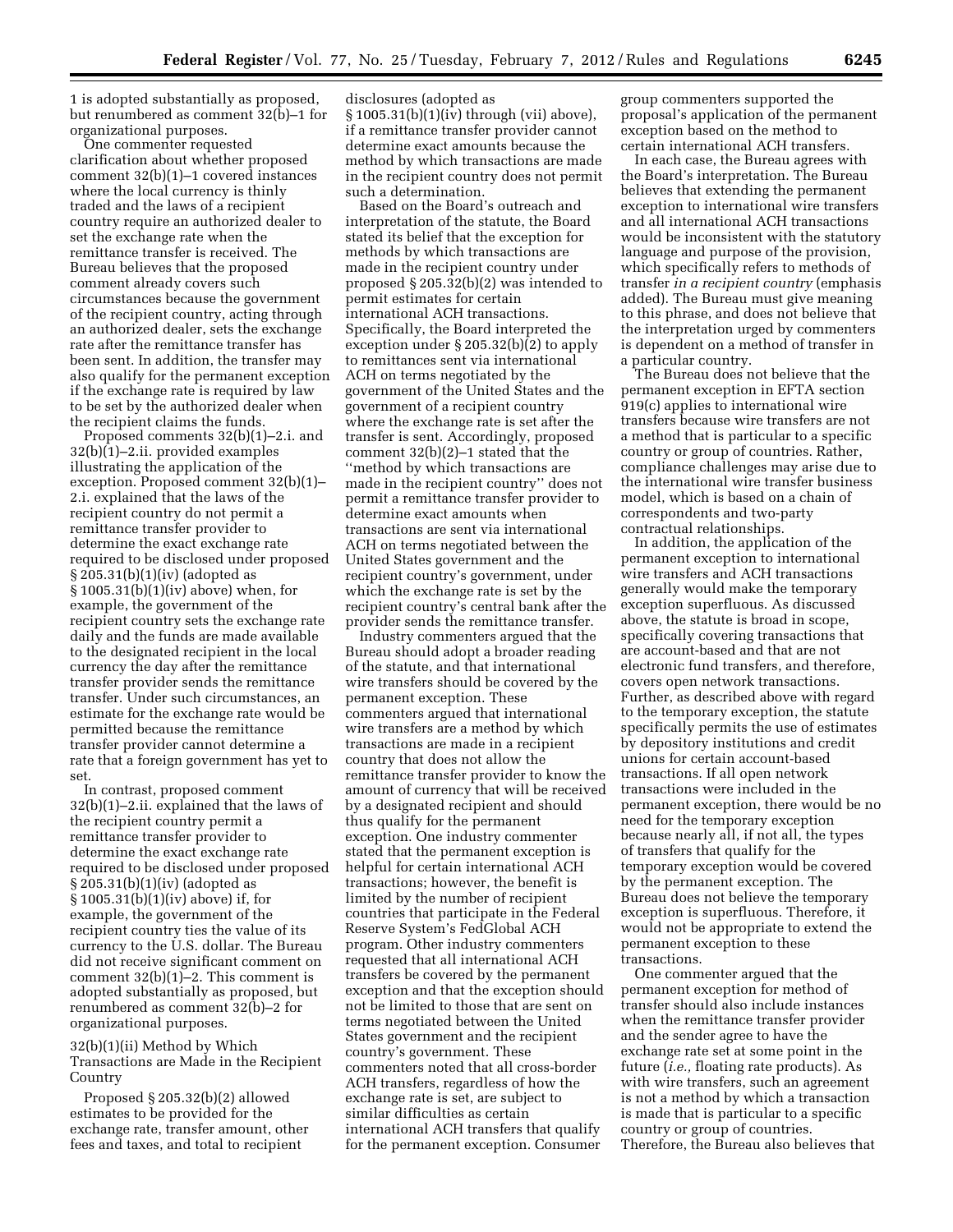this circumstance would not be eligible for the permanent exception. The Bureau notes, however, that the remittance transfer provider that is party to such an agreement may provide estimates of the exchange rate if the remittance transfer provider qualifies for the temporary exception in § 1005.32(a). For the reasons discussed above, proposed § 205.32(b)(2) is adopted as proposed in renumbered § 1005.32(b)(1)(ii). Proposed comment 32(b)(2)–1 is adopted substantially as proposed with clarifying revision, but renumbered as comment 32(b)–3 for organizational purposes.

Proposed comment 32(b)(2)–2 provided examples illustrating the application of the permanent exception. The comment is adopted substantially as proposed, but renumbered as comment 32(b)–4 for organizational purposes. Comment 32(b)–4.i. provides an example of when a remittance transfer would qualify for the exception. The Bureau notes that some comments received indicate that there may be confusion as to the application of the permanent exception provided in  $§ 1005.32(b)(1)(ii)$  to any transfer sent via international ACH. However, comment 32(b)–4.i. explains that a transfer would only qualify for the exception when sent via international ACH on terms negotiated between the United States government and the recipient country's government, under which the exchange rate is a rate set by the recipient country's central bank or other governmental authority on the business day after the provider has sent the remittance transfer. Under such circumstances, the provider cannot determine the exact exchange rate required to be disclosed under  $\S 1005.31(b)(1)(iv)$ . Thus, remittance transfers sent via Directo a México currently would qualify for the permanent exception in § 1005.32(b)(1)(ii). Accordingly, proposed comment 32(b)–4.i. is adopted substantially as proposed.

Proposed comments 32(b)(2)–2.ii. and –2.iii. provided examples of when a remittance transfer would not qualify for the permanent exception in § 1005.32(b)(1)(ii). The Bureau did not receive significant comment on the proposed comments, which are adopted substantially as proposed, with technical and clarifying edits, in renumbered comments 32(b)–4.ii. and 32(b)–4.iii. Comment 32(b)–4.ii. explains that a remittance transfer provider is not permitted to provide estimates under the permanent exception if it sends a remittance transfer via international ACH on terms negotiated between the United States

government and a private-sector entity in the recipient country, under which the exchange rate is set by the institution acting as the entry point to the recipient country's payments system on the next business day. In this case, transactions are made using a method negotiated between the United States and a private entity. Nonetheless, remittance transfers sent using such a method may qualify for the temporary exception in § 1005.32(a). Comment 32(b)–4.iii. explains that a remittance transfer provider does not qualify for the permanent exception if, for example, it sends transfers via international ACH on terms negotiated between the United States government and the recipient country's government, under which the exchange rate is set by the recipient country's central bank or other governmental authority before the sender requests a transfer. In such a case, the remittance transfer provider can determine the exchange rate required to be disclosed.

#### *32(c) Bases for Estimates*

If a remittance transfer qualifies for either the temporary exception in EFTA section 919(a)(4) or the permanent exception in EFTA section 919(c), the statute permits the provider to disclose a reasonably accurate estimate to the sender. Proposed § 205.32(c) stated that estimates provided pursuant to the exceptions in proposed § 205.32(a) and (b) (adopted as § 1005.32(a) and (b) above) must be based on an approach listed in the regulation for the required disclosure.

Proposed § 205.32(c) further stated that if a remittance transfer provider bases an estimate on an approach that is not listed, the provider complies with proposed § 205.32(c) so long as the designated recipient receives the same, or greater, amount of currency that it would have received had the estimate been based on a listed approach. Thus, use of an approach other than one listed in the proposed rule is compliant with the regulation if the sender is not harmed by such use.

Industry commenters generally requested greater flexibility in estimating exchange rates and fees. For example, commenters recommended less prescriptive approaches, such as permitting remittance transfer providers to base estimates on reasonably available information, adopting a reasonably accurate standard, or adopting a safe harbor for good faith estimates within a specified tolerance. The Bureau generally concurs with the Board's reasoning in the May 2011 Proposed Rule that providing a list of approaches for calculating estimates

would be more helpful to remittance transfer providers and consumers than a less specific standard for calculating estimates. The Bureau believes that requiring estimates be provided based on an approach listed in the regulation will facilitate compliance with the final rule. However, in response to comments received, the Bureau is clarifying proposed § 205.32(c). The safe harbor in proposed § 205.32(c) was intended to provide greater flexibility and to facilitate compliance for remittance transfer providers that may base an estimate on an approach that is not listed in the rule. However, the Bureau notes that under the proposal, the provider would have been required to compare any estimate based on its own approach with an estimate based on a listed approach in order to determine whether the sender would be harmed by such use. The Bureau believes that this comparison would unnecessarily increase the burden of using an unlisted approach and render the safe harbor meaningless. Therefore, the Bureau revises proposed § 205.32(c) to state that if a provider bases an estimate on an approach not listed in the rule, the provider is deemed to be in compliance with the rule so long as the designated recipient receives the same, or greater, amount of funds than the remittance transfer provider disclosed as required under § 1005.31(b)(1)(vii). The Bureau believes that this clarification also ensures that the sender is not harmed because the amount of funds received by the designated recipient will be the same or greater than the estimated total amount received as required to be disclosed under § 1005.32(b)(1)(vii). Accordingly, the Bureau is adopting proposed § 205.32(c) as § 1005.32(c) with amendment.

#### 32(c)(1) Exchange Rate

Proposed  $\S 205.32(c)(1)$  set forth the approaches that a remittance transfer provider may use as the basis of an estimate of the exchange rate required to be disclosed under § 1005.31(b)(1)(iv). The final rule adopts the proposed rule as  $\S 1005.32(c)(1)$ , with modifications and additional commentary to address issues raised in comments.

The approach in proposed § 205.32(c)(1)(i) stated that for remittance transfers qualifying for the § 1005.32(b)(1)(ii) exception, the estimate must be based on the most recent exchange rate set by the recipient country's central bank and reported by a Federal Reserve Bank. Proposed comment  $32(c)(1)(i)-1$  clarified that if the exchange rate for a remittance transfer sent via international ACH that qualifies for the proposed § 205.32(b)(2)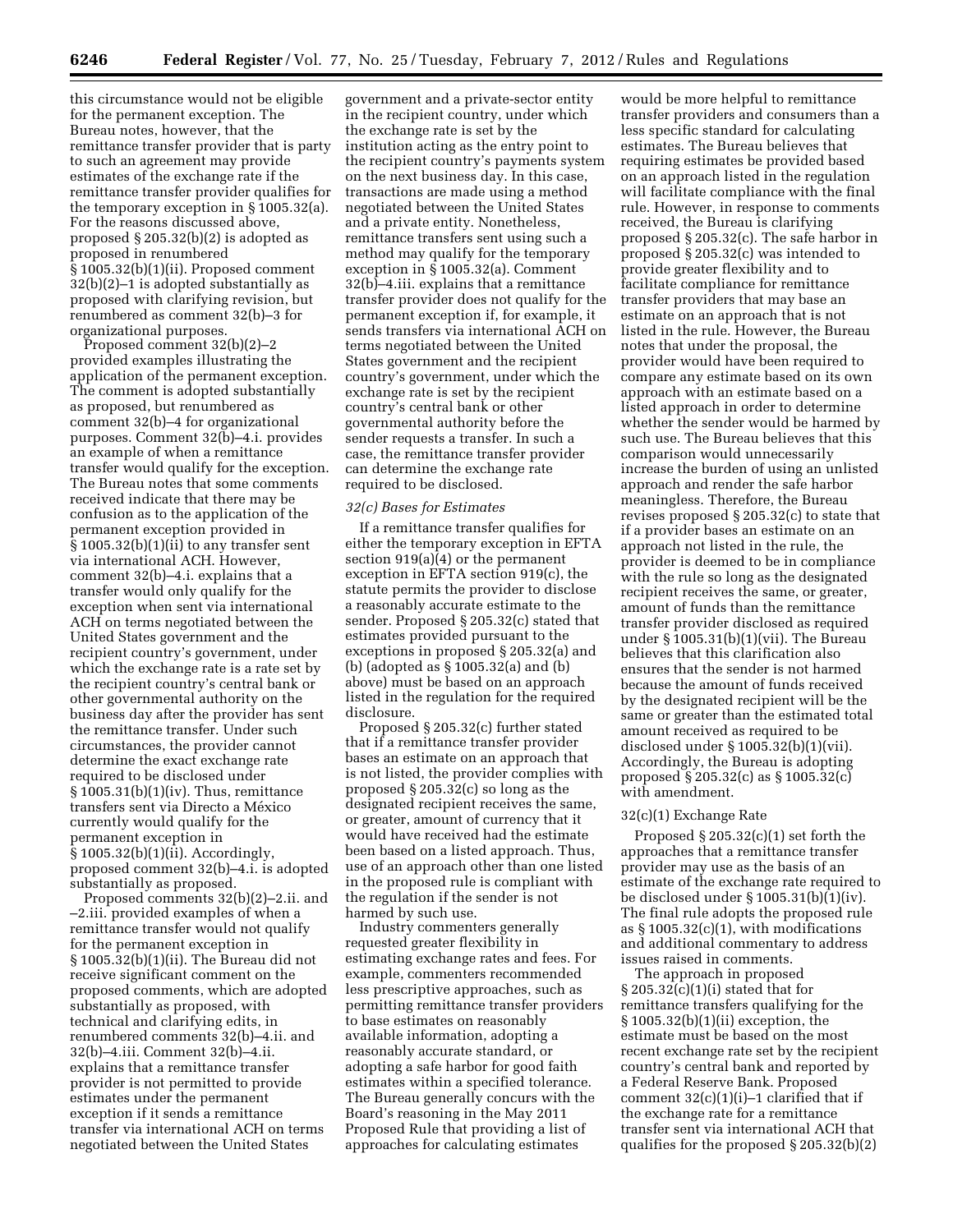exception is set the following business day, the most recent exchange rate available for a transfer will be the exchange rate set for the day that the disclosure is provided, *i.e.,* the current business day's exchange rate. Consumer group commenters generally supported proposed  $\S 205.32(c)(1)(i)$  and its commentary. Other commenters believed that the application of the proposed § 205.32(b)(2) exception should be broadened generally, as discussed above. Accordingly, proposed § 205.32(c)(1)(i) is adopted as proposed in renumbered § 1005.32(c)(1)(i). Comment  $32(c)(1)(i)-1$  is adopted substantially as proposed, but renumbered as comment 32(c)(1)–1 for organizational purposes.

The approach in proposed § 205.32(c)(1)(ii) provided that, for other transfers, the estimate must be based on the most recent publicly available wholesale exchange rate. Industry commenters argued that the wholesale interbank exchange rate would not be the rate actually applied to a consumer's remittance transfer, so using the wholesale exchange rate as an estimate would be misleading to consumers. For instance, basing an estimate on only the wholesale rate could consistently overestimate the amount of currency received by a recipient because the wholesale rate does not account for any spread applied to the rate for a sender's remittance transfer to a particular country. One commenter noted that estimates of exchange rates may be based on information from foreign exchange dealers as well as rates available in the marketplace.

Based on comments received and upon further analysis, the Bureau is adopting a revised basis for estimates in renumbered  $\S 1005.32(c)(1)(ii)$  and its related commentary to address concerns regarding the proposed use of a wholesale exchange rate. Specifically, § 1005.32(c)(1)(ii) provides that, in disclosing the exchange rate as required under § 1005.31(b)(1)(iv), an estimate must be based on the most recent publicly available wholesale rate and, if applicable, the spread typically applied to such a rate by the remittance transfer provider or its correspondent to the wholesale rate for remittance transfers for a particular currency. The Bureau believes the revised subsection will result in an estimated exchange rate that better approximates the ''retail'' rate that will apply to a sender's remittance transfer.

New comment 32(c)(1)–3 provides guidance on applying any spread to the estimate of an exchange rate based on the wholesale exchange rate. If a remittance transfer provider uses the

most recent wholesale exchange rate as a basis for an estimate of an exchange rate, the exchange rate estimate must also reflect any spread that is typically applied to such a rate for remittance transfers for a particular currency. For example, assume a remittance transfer provider (or its correspondent) typically applies a spread, such as a fixed percentage, to a wholesale rate in order to determine the exchange rate offered to a sender for remittance transfers for a particular currency. If the provider must estimate an exchange rate for another remittance transfer for the same currency, the remittance transfer provider must estimate the exchange rate by applying the same spread (*i.e.,*  fixed percentage) to the most recent publicly available wholesale rate.

Proposed comment 32(c)(1)(ii)–1 provided that publicly available sources of information containing the most recent wholesale exchange rate for a currency include, for example, U.S. news services, such as Bloomberg, the Wall Street Journal, and the New York Times; a recipient country's national news service; and a recipient country's central bank or other government agency. The Bureau did not receive any comments on this aspect of the proposal. One industry commenter, however, noted that for currency exchange rates not listed by a U.S. news service, remittance transfer providers could rely on the basis for estimates provided under proposed § 205.32(c)(1)(iii). Accordingly, proposed comment  $32(c)(1)(ii)-1$  is adopted substantially as proposed, but renumbered as comment  $32(c)(1)-2$  for organizational purposes.

Industry commenters, however, stated that it was unclear which most recent publicly available wholesale exchange rate should apply because rates may fluctuate throughout the day and may be published on a Web site in addition to the rate that may be available in a news service publication. Based on these comments, the Bureau is adopting new comment 32(c)(1)–4 to provide guidance when an exchange rate for a currency is published or provided multiple times within a day. Specifically, comment 32(c)(1)–4 clarifies that if the exchange rate for a currency is published or provided multiple times throughout the day because the exchange rate fluctuates throughout the day, a remittance transfer provider may use any exchange rate available on that day for the purposes of determining the ''most recent'' exchange rate.

The approach in proposed § 205.32(c)(1)(iii) permitted the use of the most recent exchange rate offered by the person making funds available

directly to the designated recipient as the basis for providing an estimate. However, in some instances the exchange rate used for a transfer may be set by other institutions, such as a foreign ACH counterpart or an intermediary institution in a transmittal route that is not a correspondent institution. For example, the first intermediary institution in the transmittal route that is in the recipient country may set the exchange rate and conduct the currency exchange before transmitting the remittance transfer to the recipient institution, which then makes the funds available to the designated recipient. Therefore, upon further consideration, proposed  $\S 205.32(c)(1)(iii)$ , in renumbered  $§ 1005.32(c)(1)(iii)$ , is revised to state that an estimate may be also based on the most recent exchange rate offered or used by the person in the transmittal route setting the exchange rate. The Bureau notes that  $\S 1005.32(c)(1)(iii)$ , as revised, addresses circumstances in which the local currency is infrequently traded or when wholesale exchange rates would not have been publicly available.

32(c)(2) Transfer Amount in the Currency Made Available to the Designated Recipient

Proposed  $\S 205.32(c)(2)$  stated that, in disclosing the transfer amount in the currency made available to the designated recipient, as required under  $§ 1005.31(b)(1)(v)$ , an estimate must be based upon the estimated exchange rate provided in accordance with § 1005.32(c)(1). The Bureau did not receive comment on proposed § 205.32(c)(2), which is adopted with revision for consistency with § 1005.31(b)(1)(v) in renumbered § 1005.32(c)(2).

#### 32(c)(3) Other Fees

Proposed § 205.32(c)(3) provided that one of two approaches must be used to estimate the fees imposed by intermediary institutions in connection with an international wire transfer required to be disclosed under § 1005.31(b)(1)(vi). Under the first approach, an estimate must be based on the remittance transfer provider's most recent transfer to an account at the designated recipient's institution. Under the second approach, an estimate must be based on the representations of the intermediary institutions along a representative route identified by the remittance transfer provider that the requested transfer could travel.

Proposed comment 32(c)(3)(ii)–1 clarified that a remittance transfer from a sender's account at an insured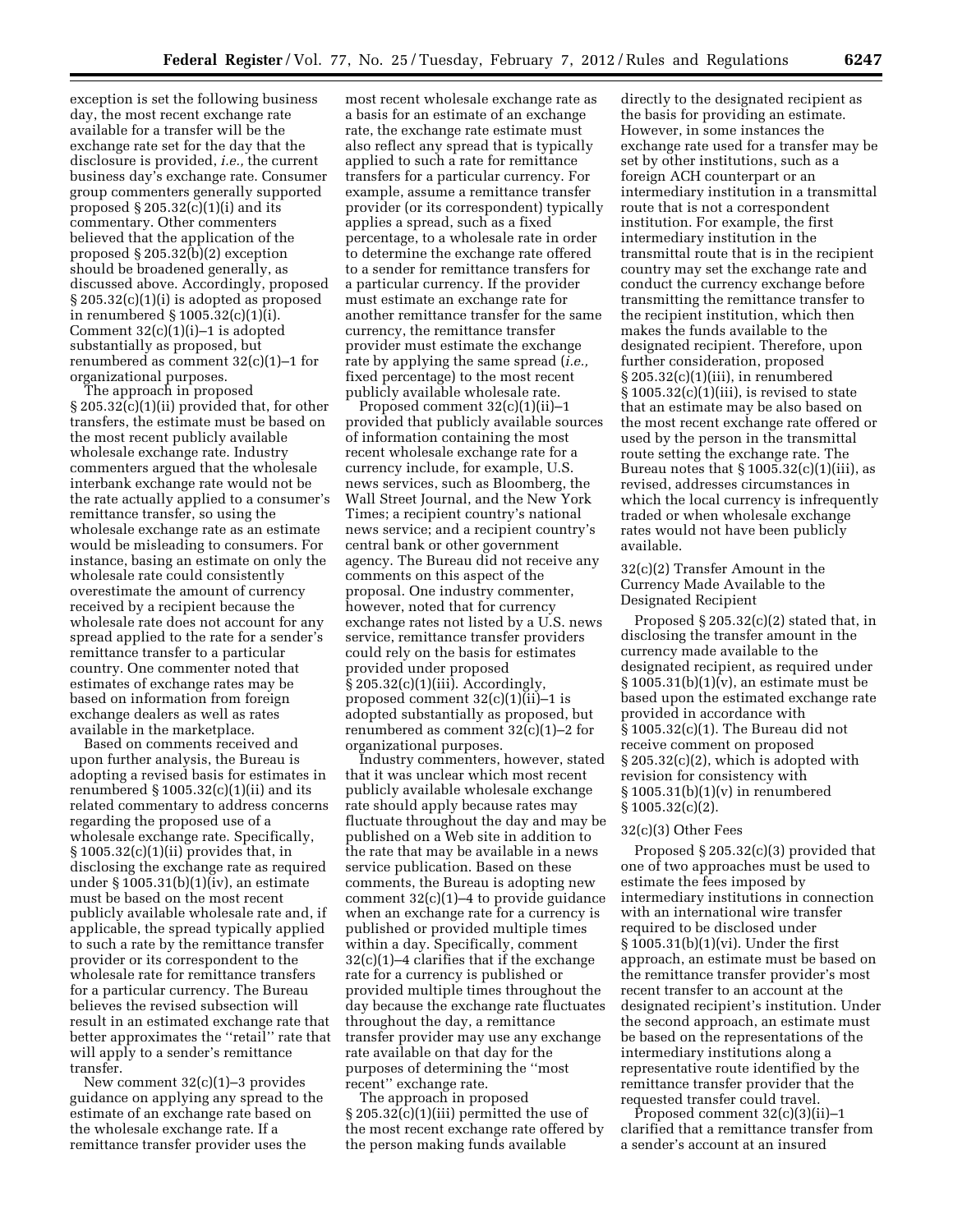institution to the designated recipient's institution may take several routes, depending on the correspondent relationships each institution in the transmittal route has with other institutions. Proposed comment 32(c)(3)(ii)–1 further clarified that, in providing an estimate of the fees required to be disclosed under proposed  $\S 205.31(b)(1)(vi)$  pursuant to the temporary exception, an insured institution may rely upon the representations of the institutions that act as intermediaries in any one of the potential transmittal routes that it reasonably believes a requested remittance transfer may travel.

Industry commenters argued that insured institutions do not know what other fees an intermediary institution or the designated recipient's institution may charge. For example, a remittance transfer provider may not know the fees a receiving institution may charge its own customers for receiving a remittance transfer. Another commenter suggested that some small insured institutions may be unaware of the number of intermediary institutions involved in the transmittal route. Commenters also argued that it would be difficult to obtain sufficient information to be able to disclose any estimates, and that the requirement would impose operational burden on insured institutions, particularly on insured institutions that do not send international wire transfers frequently or are unable to obtain representations of intermediary institutions.

As discussed above, the Bureau believes that, consistent with the statute, it is appropriate to require remittance transfer providers to disclose fees imposed by intermediary institutions or the designated recipient's institution in order to determine the amount of currency received by the recipient. The Bureau further believes that the rule provides sufficient flexibility to facilitate compliance and that representative transmittal routes are readily determinable. In addition, the Bureau notes that a remittance transfer provider may be required to estimate other fees as required by § 1005.32(b)(1)(vi) in other circumstances. For example, if a remittance transfer provider estimates the exchange rate under the § 1005.32(b) permanent exception, a provider may be required to estimate other fees that are imposed as a percentage of the amount transferred to the designated recipient. Therefore, the Bureau believes it is appropriate to provide additional clarification. Accordingly, the Bureau is adopting a new § 1005.32(c)(3)(i) to provide that for other fees that are

imposed as a percentage of the amount transferred to the designated recipient, an estimate must be based on the estimated exchange rate provided in accordance with  $\S 1005.32(c)(1)$ , prior to any rounding of the estimated exchange rate. Furthermore, the Bureau is adopting proposed § 205.32(c)(3) with a technical revision in renumbered § 1005.32(c)(3)(ii). Comment  $32(c)(3)(ii)-1$  is adopted substantially as proposed, but is renumbered as comment 32(c)(3)–1 for organizational purposes.

## 32(c)(4) Other Taxes Imposed in the Recipient Country

Proposed § 205.32(c)(4) stated that, in disclosing taxes imposed in the recipient country as required under  $\S 1005.31(b)(1)(vi)$  that are a percentage of the amount transferred to the designated recipient, an estimate must be based on the estimated exchange rate provided in accordance with  $\S 1005.32(c)(1)$  and the estimated fees imposed by institutions that act as intermediaries in connection with an international wire transfer provided in accordance with § 1005.32(c)(3). Proposed comment 32(c)(4)–1 clarified that proposed  $\S 205.32(c)(4)$  permits a provider to give an estimate only when the taxes imposed in a recipient country are a percentage of the amount transferred to the designated recipient. In other contexts where taxes may be imposed, a remittance transfer provider can determine the exact amount, such as in the case of a tax of a specific amount. The Bureau did not receive comments on this aspect of the proposal. Accordingly, proposed  $\S$  205.32(c)(4) is adopted in renumbered § 1005.32(c)(4) with revisions for consistency with amended §§ 1005.31(b)(1)(vi) and 1005.32(c)(3). The Bureau is revising comment  $32(c)(4)-1$  to clarify that a remittance transfer provider can determine the exact amount of other taxes that are a percentage of the amount transferred if the provider can determine the exchange rate and the exact amount of other fees imposed on the remittance transfer. Accordingly, comment  $32(c)(4)-1$  is adopted with clarification.

32(c)(5) Amount of Currency That Will be Received by the Designated Recipient

Proposed  $\S 205.32(c)(5)$  stated that, in disclosing the amount of currency that will be received by the designated recipient as required under § 1005.31(b)(1)(vii), an estimate must be based on the estimates provided in accordance with § 1005.32(c)(1), (c)(3), and (c)(4), as applicable. The Bureau did not receive significant comment on

proposed  $\S 205.32(c)(5)$ ; however, the Bureau clarifies that in disclosing an amount under § 1005.31(b)(1)(vii), an estimate must be based on estimates provided in accordance with § 1005.32(c)(1) through (4). Accordingly, proposed § 205.32(c)(5) is adopted in renumbered  $\S 1005.32(c)(5)$  with this clarification.

# *Section 1005.33 Procedures for Resolving Errors*

EFTA section 919(d) addresses procedures for resolving errors in connection with remittance transfers, and allows a sender to provide notice of an error within 180 days of the promised date of delivery of a remittance transfer. The sender's notice triggers a remittance transfer provider's duty to investigate the claim and correct any error within 90 days of receiving the notice. The statue generally does not define what types of transfers and inquiries constitute errors and gives the Bureau the authority to define ''error.'' The Board proposed § 205.33 to implement the new error resolution requirements for remittance transfers that adapted many of the same error resolution procedures that currently apply to a financial institution under § 1005.11. The Bureau adopts proposed § 205.33 as § 1005.33 with several changes based on recommendations from commenters, as discussed in detail below.

# *33(a) Definition of Error*

#### Definition of Error Generally

Proposed § 205.33(a)(1) defined the term ''error'' for purposes of the remittance transfer error resolution provisions. Proposed § 205.33(a)(2) listed types of transfers or inquiries that do not constitute errors. The proposed commentary provided additional guidance illustrating errors under the rule.

Many industry commenters generally believed the proposed error definitions were overly broad because they would subject a remittance transfer provider to liability for errors caused by parties outside the control of the provider. Some of these commenters suggested that requiring providers to assume responsibility for errors when the provider has not erred nor controlled the circumstances that caused the error would undermine the safety and soundness of these transfer systems and could lead some financial institutions to eliminate remittance transfer services. Other industry commenters predicted that the financial impact of losses experienced as a result of errors caused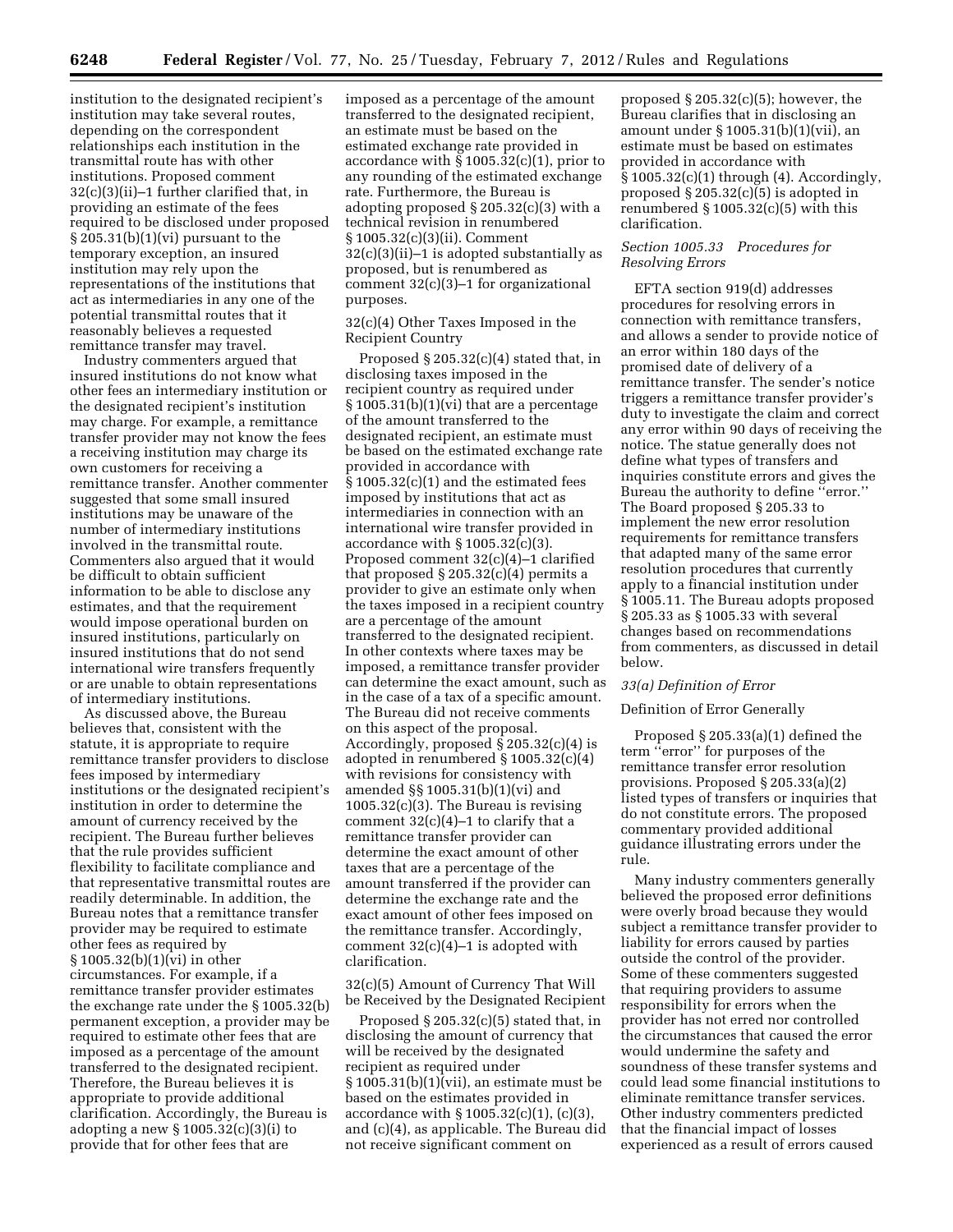by another party could be significant enough for providers to exit the market.

The Bureau is amending certain error definitions in response to these comments, as discussed below. In general, under a number of financial consumer protection laws, the regulated entity has the responsibility to investigate errors asserted by consumers and generally assumes much of the liability when an error has occurred even where neither the regulated entity nor the consumer are at fault. *See, e.g.,*  15 U.S.C. 1693f and 1693g; 15 U.S.C. 1643; 12 CFR 1005.11; and 12 CFR 1026.13. Thus, consistent with other error resolution procedures in Federal financial consumer protection laws, the Bureau believes that where neither a sender nor a remittance transfer provider are necessarily at fault, a provider generally is in a better position than a sender to identify, and possibly recover from, the party at fault.

Furthermore, placing liability with the remittance transfer provider in these instances aligns the remittance transfer provider's incentives with those of the sender. Remittance transfer providers are likely better able to work with parties in the remittance transfer system or government entities to reduce errors to remittance transfers overall. Placing responsibility on providers increases the incentives of providers to develop such policies, procedures, and controls. As a result, the Bureau does not believe that whether a particular circumstance constitutes an error should necessarily depend on whether a provider is at fault. The Bureau further notes that this is similar to the approach taken in defining ''errors'' under § 1005.11 for EFTs where something may be considered an ''error'' even if the financial institution did not cause the error.

33(a)(1) Types of Transfers or Inquiries Covered

Proposed § 205.33(a)(1) listed the types of transfers or inquiries that would constitute ''errors.'' Each type of transfer or inquiry that constitutes an ''error'' is discussed below.

33(a)(1)(i) Incorrect Amount Paid by Sender

Proposed § 205.33(a)(1)(i) defined "error" to include an incorrect amount paid by a sender in connection with a remittance transfer. This element of the definition is similar to the error described in  $\S 1005.11(a)(1)(ii)$  of an incorrect EFT to or from a consumer's account. The Board also proposed comment 33(a)–1 to clarify that proposed § 205.33(a)(1)(i) was intended to cover circumstances in which the

amount paid by the sender differs from the total amount of the transaction stated in the receipt or the combined disclosure. Proposed comment 33(a)–1 also stated that an error under § 205.33(a)(1)(i) covered incorrect amounts paid by a sender regardless of the form or method of payment tendered by the sender for the transfer, including when a debit, credit, or prepaid card is used to pay an amount in excess of the amount of the transfer requested by the sender plus applicable fees.

Commenters did not specifically address proposed § 205.33(a)(1)(i) or proposed comment 33(a)–1. The Bureau adopts proposed § 205.33(a)(1)(i) substantially as proposed in renumbered § 1005.33(a)(1)(i). The Bureau also adopts comment 33(a)–1 substantially as proposed.

## 33(a)(1)(ii) Computational or Bookkeeping Error

Under proposed  $\S 205.33(a)(1)(ii)$ , an ''error'' also included ''a computational or bookkeeping error made by a remittance transfer provider relating to a remittance transfer.'' This provision is similar to an existing computational or bookkeeping error provision for EFTs in § 1005.11(a)(iv). In implementing this provision of Regulation E, the Board noted that § 1005.11(a)(iv) (formerly § 205.11(a)(iv)) is intended to include ''arithmetical errors, posting errors, errors in printing figures, and figures that were jumbled due to mechanical or electronic malfunction.'' *See* 44 FR 59480 (Oct. 15, 1979). Proposed § 205.33(a)(1)(ii) was meant to cover similar types of errors with respect to remittance transfers, such as circumstances in which a remittance transfer provider fails to reflect all fees that will be imposed in connection with the transfer or misapplies the applicable exchange rate in calculating the amount of currency that will be received by the designated recipient. As noted in the May 2011 Proposed Rule, notwithstanding that the designated recipient may receive the amount of currency stated on the receipt or combined disclosure, an error could be asserted because the provider incorrectly calculated the amount that should have been received. The Bureau did not receive any comments on proposed § 205.33(a)(1)(ii). The Bureau adopts this provision as proposed in renumbered § 1005.33(a)(1)(ii).

33(a)(1)(iii) Incorrect Amount Received by the Designated Recipient

The Board proposed § 205.33(a)(1)(iii) to provide that an ''error'' generally included the failure by a remittance transfer provider to make available to a

designated recipient the amount of currency identified in the receipt or combined disclosure given to the sender, unless the disclosure provided an estimate made in accordance with proposed § 205.32 (adopted as § 1005.32 above). The Board also proposed guidance in comment 33(a)–2 regarding the scope of the error under proposed § 205.33(a)(1)(iii). Furthermore, proposed comment 33(a)–3 provided examples illustrating circumstances in which an incorrect amount of currency may be received by a designated recipient.

One industry commenter recommended that the exclusion of estimated disclosures made pursuant to § 1005.32 from the definition of ''error'' under renumbered § 1005.33(a)(1)(iii) should be applied to other errors listed in § 1005.33(a)(1). The Bureau notes, however, that none of the other errors in § 1005.33(a)(1) rely on the difference between what may be disclosed as an estimate and the actual amount. For example, suppose a remittance transfer is permitted to estimate disclosures under § 1005.32. If the remittance transfer provider fails to deliver any funds to the designated recipient, the sender should be able to assert an error even though the provider disclosed an estimate. As a result, the Bureau declines to make the requested change, and the exclusion of estimated disclosures made pursuant to § 1005.32 is adopted as renumbered  $§ 1005.33(a)(1)(iii)(A).$ 

In addition, the Bureau has added language to clarify that the exception in § 1005.33(a)(1)(iii)(A) from the definition of ''error'' applies if the difference results from application of the actual exchange rate, fees, and taxes, rather than any estimated amounts. This clarification prevents a remittance transfer provider from relying on the exception for estimates if it makes available to the designated recipient an amount that is completely unrelated to the amount calculated using the actual exchange rate, fees, and taxes. For example, if the remittance transfer provider estimated the amount to be received pursuant to § 1005.32 as 1,200 pesos in the receipt or combined disclosure, and the amount calculated using the applicable actual exchange rate, fees, and taxes is 1,150 pesos, the provider cannot use the

§ 1005.33(a)(1)(iii)(A) exception to claim that there is no error if it made only 100 pesos available to the designated recipient.

As discussed in more detail below, several industry commenters requested expansion of the exception to the error defined in § 1005.33(a)(1)(iv) for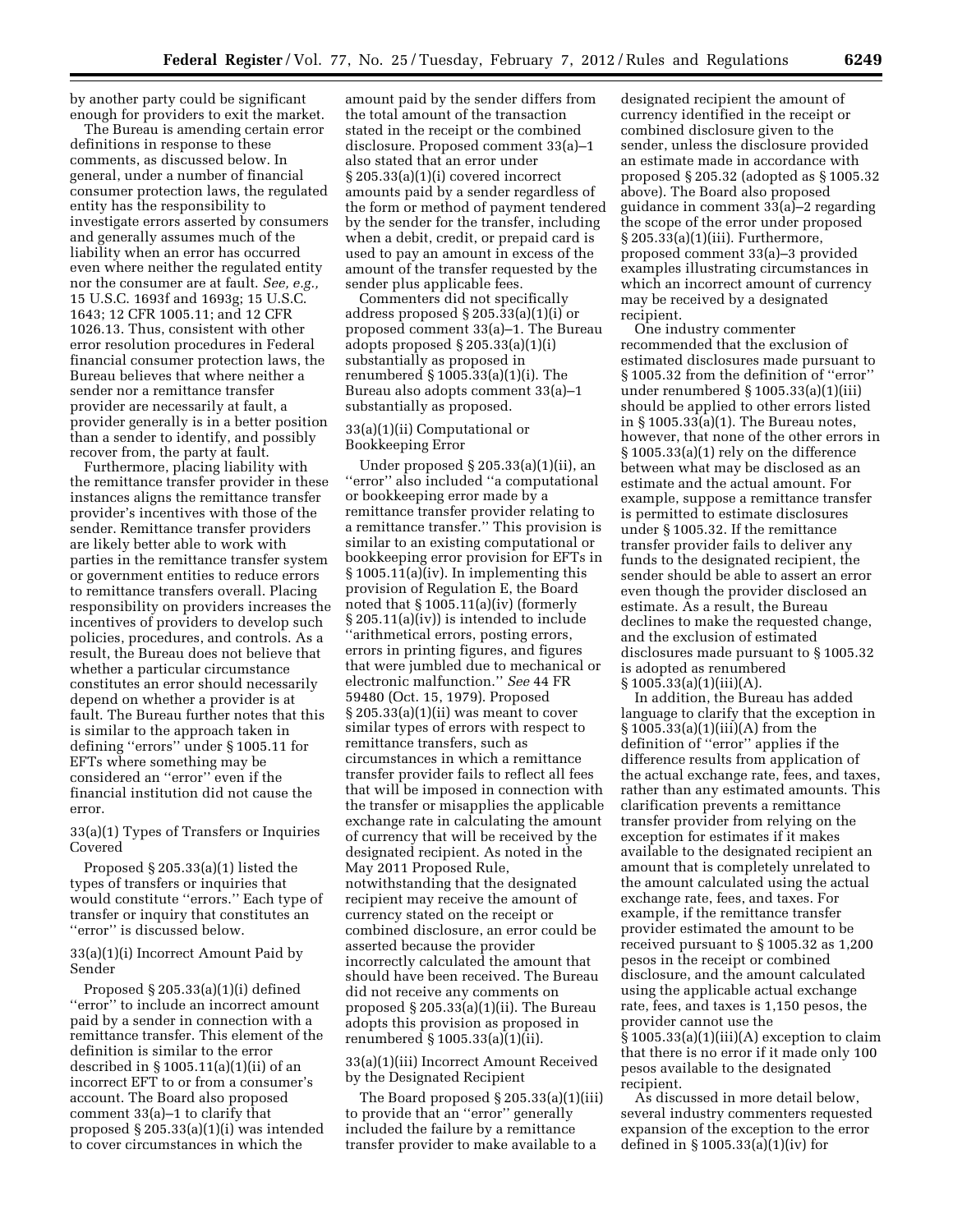extraordinary circumstances outside the remittance transfer provider's control that could not have been reasonably anticipated. The Bureau believes that it is appropriate to provide this exception for an error involving an incorrect amount received by the designated recipient. For example, suppose a foreign government in the country where a remittance transfer is to be delivered imposes an emergency tax on the transfer that was not in effect nor could have been reasonably anticipated at the time the provider was required to give the sender the receipt or combined disclosure. The failure to make available to the designated recipient the amount of currency identified in the receipt or combined disclosure given to the sender, which did not reflect the emergency tax, should not constitute an error if the designated recipient received the disclosed amount of currency less the emergency tax.

As a result, new § 1005.33(a)(1)(iii)(B) provides that the failure to make the amount of currency stated in the receipt or combined disclosure is not an error if the failure resulted from extraordinary circumstances outside the remittance transfer provider's control that could not have been reasonably anticipated. Furthermore, the Bureau adopts new comment 33(a)–4 to provide guidance on what types of extraordinary circumstances outside the remittance transfer provider's control that could not have been reasonably anticipated qualify for the exception. The comment is similar to the comment adopted as comment 33(a)–6 below, which describes extraordinary circumstances outside the remittance transfer provider's control that could not have been reasonably anticipated for purposes of the error for failure to make funds available by the disclosed date of availability in § 1005.33(a)(1)(iv).

Proposed comment 33(a)–2 is adopted with a change to clarify that if a provider rounds the exchange rate used to calculate the amount received consistent with § 1005.31(b)(1)(iv) and comment 31(b)(1)(iv)–2 for the disclosed rate, there is no error if the designated recipient receives an amount of currency that results from applying the exchange rate used, prior to any rounding of the exchange rate, to calculate fees, taxes, and the amount received rather than the disclosed rate. The change is intended to be consistent with the Bureau's general approach to rounding exchange rates as described above in the supplementary information to comment 31(b)(1)(iv)–2. Proposed comment 33(a)–3 is adopted substantially as proposed.

33(a)(1)(iv) Failure To Make Funds Available by Date of Availability

Proposed § 205.33(a)(1)(iv) generally defined an ''error'' to include a remittance transfer provider's failure to make funds in connection with a remittance transfer available to the designated recipient by the date of availability stated on the receipt or combined disclosure, subject to two specified exceptions, discussed below. The Board proposed comment 33(a)-4 to provide examples of the circumstances that would have been considered errors under proposed § 205.33(a)(1)(iv). These circumstances included: (i) The late delivery of a remittance transfer after the stated date of availability or nondelivery of the transfer; (ii) the deposit of a remittance transfer to the wrong account; (iii) retention of the transferred funds by a recipient agent or institution after the stated date of availability, rather than making the funds available to the designated recipient; and (iv) the fraudulent pick-up of a remittance transfer in a foreign country by a person other than the person identified by the sender as the designated recipient of the transfer. Fraudulent pick-up, however, did not include circumstances in which a designated recipient picks up a remittance transfer from the provider's agent as authorized, but subsequently the funds are stolen from the recipient.

Several industry commenters objected to the inclusion of fraudulent pick-up as an error. These commenters suggested that the remittance transfer provider should not be responsible for fraud that results in the pick-up of a remittance transfer by a person other than the designated recipient where the provider is unlikely to know or have control over all the intermediary institutions involved in the transfer or the final institution that will make the funds available to the designated recipient. Other commenters, including the OCC, suggested that this error might result in ''friendly fraud'' where a sender claims the amount was not an authorized pickup when the pick-up was actually legitimate. The OCC was also concerned that the exposure to remittance transfer providers for this error may be aggravated in situations involving large dollar remittances and because of the long period of time that a sender could assert this error.

One industry commenter noted that while there may be certain instances when fraudulent pick-up should be considered an error, there may be other circumstances when fraudulent pick-up should not be an error. In particular, this commenter suggested that where the name of the person picking up the

funds does not match the name of the designated recipient set forth in the receipt, the sender should be able to assert an error. However, if an individual presents fake identification in the name of the designated recipient, this commenter stated that this fraudulent pick-up is outside of the remittance transfer provider's control and therefore, should not be considered an error. Industry commenters also believed that a remittance transfer provider should not be liable for a fraudulent pick-up when a provider and its agent has complied with fraud and risk management policies and procedures.

As the Board noted in the May 2011 Proposed Rule, treating fraudulent pickup of a remittance transfer as an error is consistent with the scope of unauthorized EFTs under § 1005.2(m), which includes unauthorized EFTs initiated through fraudulent means. *See*  comment 2(m)-3. Although identity theft can present a challenge to remittance transfer providers, financial institutions face similar challenges with respect to unauthorized EFTs and bear most of the risk. Moreover, similar to remittance transfers, the entity in the best position to verify the identity of the person initiating the EFT (for example, the merchant at a store who initiates an EFT using a debit card) may not be known or controlled by the financial institution, though such entities may have agreed to abide by system rules (*e.g.,* payment card network rules, ACH system rules). However, under current laws governing EFTs, whether the financial institution knows or has control over that entity (*e.g.,* a merchant) does not affect whether an EFT could be an unauthorized EFT. Similarly, the Bureau believes that whether a fraudulent pick-up should be considered an error should not be affected by the relationship between the remittance transfer provider and the entity distributing the remittance transfer to the designated recipient.

Furthermore, the Bureau agrees with the Board's reasoning in the May 2011 Proposed Rule that it is appropriate to treat these circumstances as errors because the remittance transfer provider, rather than the sender, is in the best position to ensure that a remittance transfer is picked up only by the person designated by the sender. For example, in some models, remittance transfer providers could require or contract with the entity distributing the funds, if it is not the remittance transfer provider itself, to request and examine identification from the person picking up the funds. The Bureau believes that including fraudulent pick-up as an error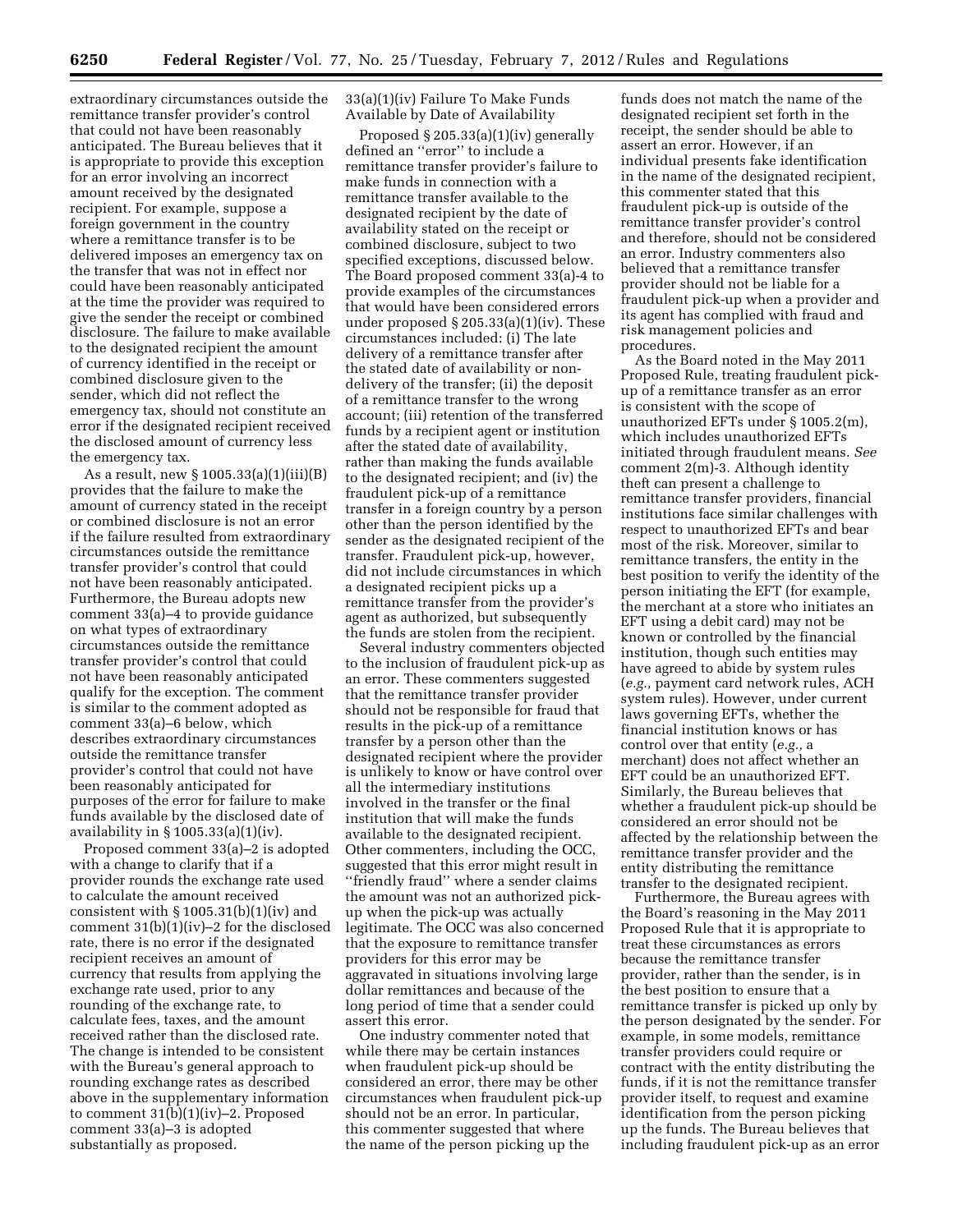would better align the remittance transfer provider's incentives to prevent this occurrence with the interests of the sender.

One industry commenter suggested that a sender be required to inform the remittance transfer provider if the confirmation number or receipt is lost or stolen. For some remittance transfer providers, a designated recipient is required to give the confirmation number, which is generally printed on the receipt, in order to obtain access to the funds in a remittance transfer. The commenter suggested that this approach would be similar to the approach taken with respect to a lost or stolen access device in § 1005.6(b) with respect to unauthorized EFTs, where a consumer's liability for unauthorized EFTs is dependent on how quickly the consumer reports the lost or stolen access device to the account-holder financial institution.

The Bureau notes, however, the risk for a lost or stolen confirmation number is not the same as for a lost or stolen access device for EFTs. A lost or stolen access device could potentially be used to initiate an EFT by a person who is not the account holder immediately without an accomplice and without identification matching the name associated with the access device. By contrast, where a confirmation number given to the sender is lost or stolen, an unauthorized person who gains access to the number would not be able to take advantage of it unless he or she were located or had an accomplice in the recipient country. Furthermore, because access to funds sent by a remittance transfer provider is often limited to those with identification matching the designated recipient on the receipt, an unauthorized person who gains access to a lost or stolen confirmation number may be deterred from taking advantage of it. Consequently, the Bureau does not believe that a sender's liability should depend on whether he or she reports a confirmation number or receipt as lost or stolen.

Moreover, under § 1005.6(b), a consumer's liability for unauthorized EFTs is dependent on how quickly the consumer reports the lost or stolen access device because the speed with which a consumer reports the lost or stolen access device may be critical to preventing further unauthorized EFTs and further losses, and the possibility of increased liability provides incentives for a consumer to report quickly. In contrast, a lost or stolen confirmation number would not result in losses other than the specific remittance transfer in question. Therefore, the Bureau also does not believe that a sender's liability

should depend on how quickly a sender reports a lost or stolen confirmation number.

The Bureau is adopting comment 33(a)–4, renumbered as comment 33(a)– 5, generally as proposed. Specifically, the Bureau is including a statement to clarify that if only a portion of the funds were made available by the disclosed date of availability, then § 1005.33(a)(1)(iv) does not apply, but § 1005.33(a)(1)(iii) may apply instead.

Exceptions to the Failure To Make Funds Available by Date of Availability

As noted above, the proposed rule provided two exceptions to the definition of ''error'' in proposed § 205.33(a)(1)(iv). Under proposed  $\S 205.33(a)(1)(iv)(A)$ , the failure to make funds from a remittance transfer available by the stated date of availability did not constitute an error if the failure resulted from circumstances outside the remittance transfer provider's control. Under proposed  $\S 205.33(a)(1)(iv)(B)$ , the failure to make funds from a remittance transfer available on the stated date of availability did not constitute an error if it was caused by the sender providing incorrect information in connection with the remittance transfer to the provider, so long as the provider gives the sender the opportunity to correct the information and resend the transfer at no additional cost. The Bureau adopts one of these two exceptions with changes to respond to commenters' concerns, as discussed below. The other exception has been moved to the remedies section under § 1005.33(c)(2) for the reasons discussed below. The Bureau is also adopting two additional exceptions to the definition of ''error'' in proposed § 205.33(a)(1)(iv).

# Exception for Extraordinary Circumstances Outside of the Remittance Transfer Provider's Control

Proposed § 205.33(a)(1)(iv)(A) provided that the failure to make funds from a remittance transfer available by the stated date of availability did not constitute an error if the failure resulted from circumstances outside the remittance transfer provider's control. Proposed comment 33(a)-5 clarified that the exception was limited to circumstances that are generally referred to under contract law as force majeure, or uncontrollable or extraordinary circumstances that cannot be reasonably anticipated by the remittance transfer provider and that prevent the provider from delivering a remittance transfer, such as war, civil unrest, or a natural disaster. The proposed comment also provided that the exception for

circumstances beyond a provider's control covered government actions or other restrictions that occur after the transfer has been sent but that could not have been reasonably anticipated by the remittance transfer provider, such as the imposition of foreign currency controls or the garnishment or attachment of funds.

Many industry commenters stated that the proposed comment limiting the circumstances beyond the provider's control to instances of force majeure or to other uncontrollable or extraordinary circumstances was too narrow. Several industry commenters recommended that the exception should be more broadly interpreted to exclude errors caused by acts of a third party beyond a remittance transfer provider's control. Consumer group commenters believed the approach in the proposed rule was a reasonable limitation and recommended that the commentary specifically state that mistakes by a recipient institution do not fall under the exception to the error to deliver funds by the date of delivery. Other consumer group commenters suggested that the final rule limit the circumstances even further to only include acts of war or terrorism or natural disaster.

As discussed above, the Bureau does not believe that whether a particular circumstance constitutes an error or not should necessarily depend on whether a provider is at fault. Even if the error is caused by a third party beyond the remittance transfer provider's control, the Bureau believes that the remittance transfer provider is often in a better position to identify and recover the loss from the third party than a sender, especially when there are multiple intermediary institutions involved in a transfer. Accordingly, the Bureau believes that with respect to third-party errors, the circumstances in proposed § 205.33(a)(1)(iv)(A) should include only a narrow category of third-party errors caused by uncontrollable or extraordinary circumstances that cannot be reasonably anticipated by the remittance transfer provider and that prevent the provider from delivering a remittance transfer.

Furthermore, the Bureau believes the proposed comment is appropriately narrow in interpreting the limited set of circumstances for which the failure to make funds available by the disclosed date of delivery should not be an error. Therefore, proposed comment 33(a)–5 is adopted substantially as proposed in comment 33(a)–6. The Bureau is adopting proposed  $\S 205.33(a)(1)(iv)(A)$ generally as proposed in renumbered § 1005.33(a)(1)(iv)(A). However, the Bureau is adding language to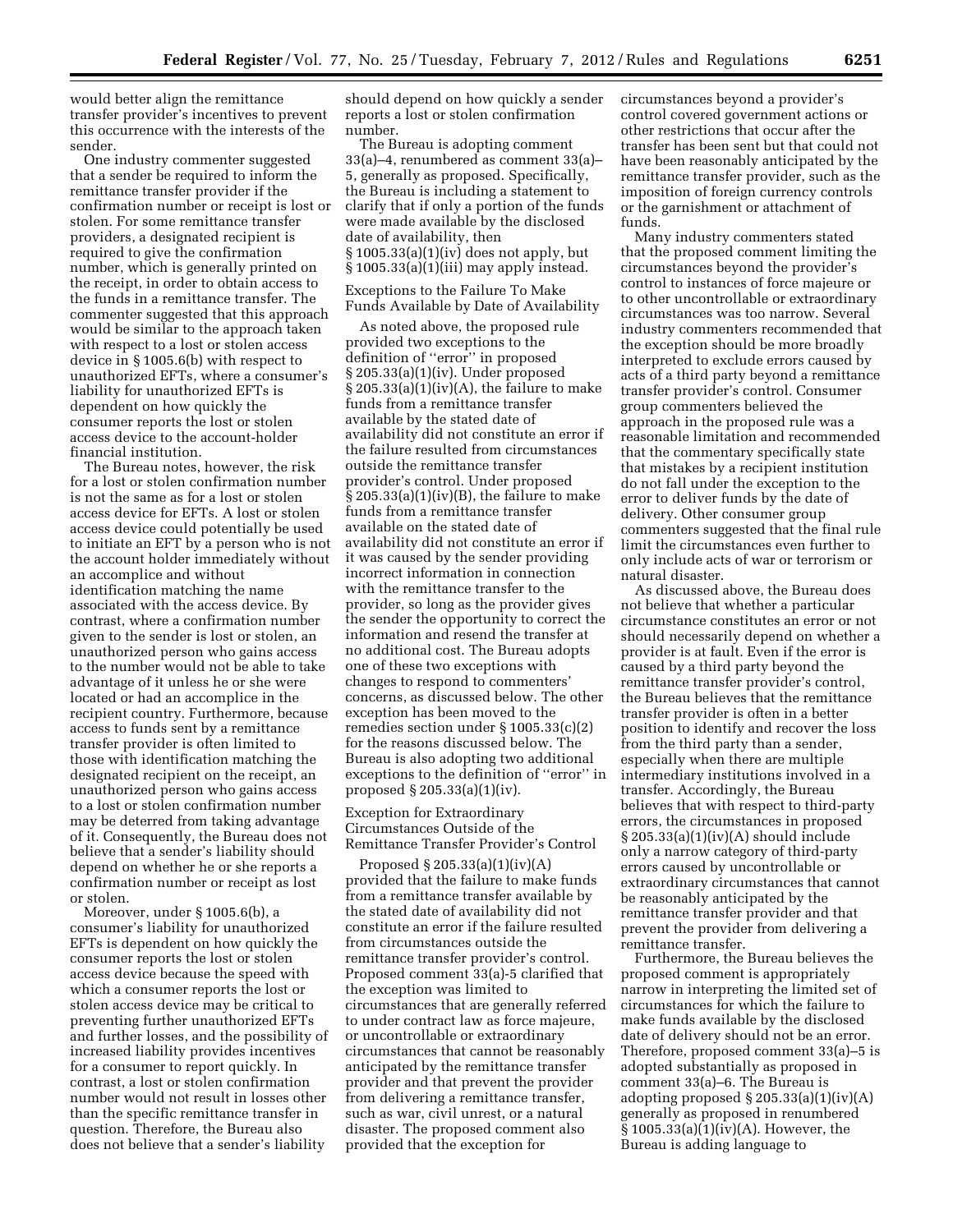$§ 1005.33(a)(1)(iv)(A)$  to more accurately reflect the descriptions of the types of circumstances listed in comment 33(a)– 6. Specifically, § 1005.33(a)(1)(iv)(A) provides that a failure to make funds available by the disclosed date of delivery is not an error if the failure resulted from extraordinary circumstances outside the remittance transfer provider's control that could not have been reasonably anticipated.

## Exception for Sender Providing Incorrect or Insufficient Information

Proposed § 205.33(a)(1)(iv)(B) provided that the failure to make funds from a remittance transfer available on the stated date of availability did not constitute an error if it was caused by the sender providing incorrect information in connection with the remittance transfer to the provider, so long as the provider gives the sender the opportunity to correct the information and resend the transfer at no additional cost. Proposed comment 33(a)–6 clarified that if the failure to make funds from a transfer available by the stated date of availability occurred due to the *provider's* miscommunication of information necessary for the designated recipient to pick up the transfer, such as providing the incorrect location where the transfer may be picked up or providing the wrong confirmation number or code for the transfer, such failure would have been treated as an error under proposed § 205.33(a)(1)(iv).

Many industry commenters objected to the requirement that the remittance transfer provider absorb the costs of amending and resending a transfer when the sender is at fault. These commenters noted that modifying transfers can be expensive and that the proposed rule would, in effect, require the remittance transfer provider and other senders, through higher fees, to bear the responsibility for a sender's mistake.

The Bureau agrees with commenters that a sender's mistake should not obligate a remittance transfer provider to bear all the costs for resending the remittance transfer. However, the Bureau believes that while the remittance transfer provider should not bear all the costs in these circumstances, the failure should still be considered an error such that the error resolution procedures apply. Therefore, the Bureau is moving the concept in proposed  $\S 205.33(a)(1)(iv)(B)$  to a new § 1005.33(c)(2)(ii)(A)(*2*), and proposed comment 33(a)–6 to renumbered comment 33(c)–2, as discussed further below.

## Additional Exceptions

In the final rule, the Bureau is adding two additional exceptions to the definition of ''error'' in § 1005.33(a)(1)(iv) based on a consideration of comments received. New  $\S 1005.33(a)(1)(iv)(B)$  provides that delays in making funds available to a designated recipient that are related to a provider's fraud screening procedures or in accordance with the Bank Secrecy Act (BSA), 31 U.S.C. 5311 *et seq.,* Office of Foreign Assets Control (OFAC) requirements, or similar laws or requirements would not constitute an error. Several industry commenters and the OCC noted that for fraud screening, BSA, or OFAC purposes, a remittance transfer provider may have further communications with the sender to ensure the legitimacy or the legality of a remittance transfer. This, in turn, may cause delays in making the funds available to a designated recipient. The Bureau believes it is appropriate to exclude these situations from the definition of ''error'' in order to encourage remittance transfer providers to continue to engage in activities that benefit the safety of the transfer system as a whole. The Bureau understands that under current procedures, these types of delays are generally infrequent, relative to the number of remittance transfers typically conducted by remittance transfer providers.

The Bureau is also adopting a new § 1005.33(a)(1)(iv)(C) in response to industry commenters' and the OCC's concerns about ''friendly fraud.'' Consequently, consistent with the definition of ''unauthorized electronic fund transfer'' under § 1005.2(m), and as suggested by the OCC to address its concerns regarding the error of fraudulent pick-up,  $\S 1005.33(a)(1)(iv)(C)$  provides an exception to the ''error'' definition for remittance transfers made with fraudulent intent by the sender or any person in concert with the sender. Therefore, if a sender is involved in a scheme to defraud the remittance transfer provider, for example, by fraudulently claiming that the designated recipient did not pick up funds that the designated recipient in fact did pick up, such action would not be considered an ''error'' under  $\S 1005.33(a)(1)(iv)(C)$ .

## 33(a)(1)(v) Sender's Request for Documentation

Finally, under proposed § 205.33(a)(1)(v), an error included a sender's request for documentation provided in connection with a remittance transfer or additional

information or clarification concerning a remittance transfer. This provision is similar to an existing provision in § 1005.11(a)(1)(vii) for EFTs. As the Board noted in the May 2011 Proposed Rule, an error under proposed  $\S 205.33(a)(1)(v)$  would also cover a sender's request for information to determine whether an error exists. The Bureau did not receive any comments on proposed § 205.33(a)(1)(v). The Bureau adopts proposed  $\S 205.33(a)(1)(v)$  substantially as proposed in renumbered § 1005.33(a)(1)(v).

33(a)(2) Types of Inquiries and Transfers Not Covered

Proposed § 205.33(a)(2) listed circumstances that would not constitute errors. In particular, proposed  $\S 205.33(a)(2)(i)$  provided that an inquiry about a transfer of \$15 or less does not constitute an error, since these small-value transfers do not fall within the scope of the definition of ''remittance transfer.'' *See*  § 1005.30(e)(2), discussed above. Under proposed  $\S 205.33(a)(2)(ii)$ , an inquiry about the status of a remittance transfer—for example, if the sender calls to ask whether the funds have been made available in the foreign country would also not be an error (unless the funds have not been made available by the disclosed date of availability). Finally, similar to  $\S 1005.11(a)(2)(ii)$  for EFTs, a sender's request for information for tax or other recordkeeping purposes would not constitute an error under proposed § 205.33(a)(2)(iii).

The Bureau notes that because transfers of \$15 or less are not ''remittance transfers'' under § 1005.30(e)(2), such transfers are not covered under the remittance transfer provisions in subpart B. Therefore, the Bureau believes it is not necessary to state that an inquiry involving a transfer of \$15 or less is not an error, and is not adopting proposed § 205.33(a)(2)(i). A Federal Reserve Bank commenter noted that for certain assertions of error that exceed the \$15 threshold, providers may still not have the ability to investigate the assertion because they are less than the minimum amount traceable in a foreign country. In order to ensure that senders are protected with respect to errors related to remittance transfers other than truly *de minimis* amounts, however, the Bureau is not inclined to create another threshold amount above the \$15 coverage threshold for which an inquiry is not an error. The Bureau did not receive comments on proposed § 205.33(a)(2)(ii) or (iii). These provisions are adopted as proposed in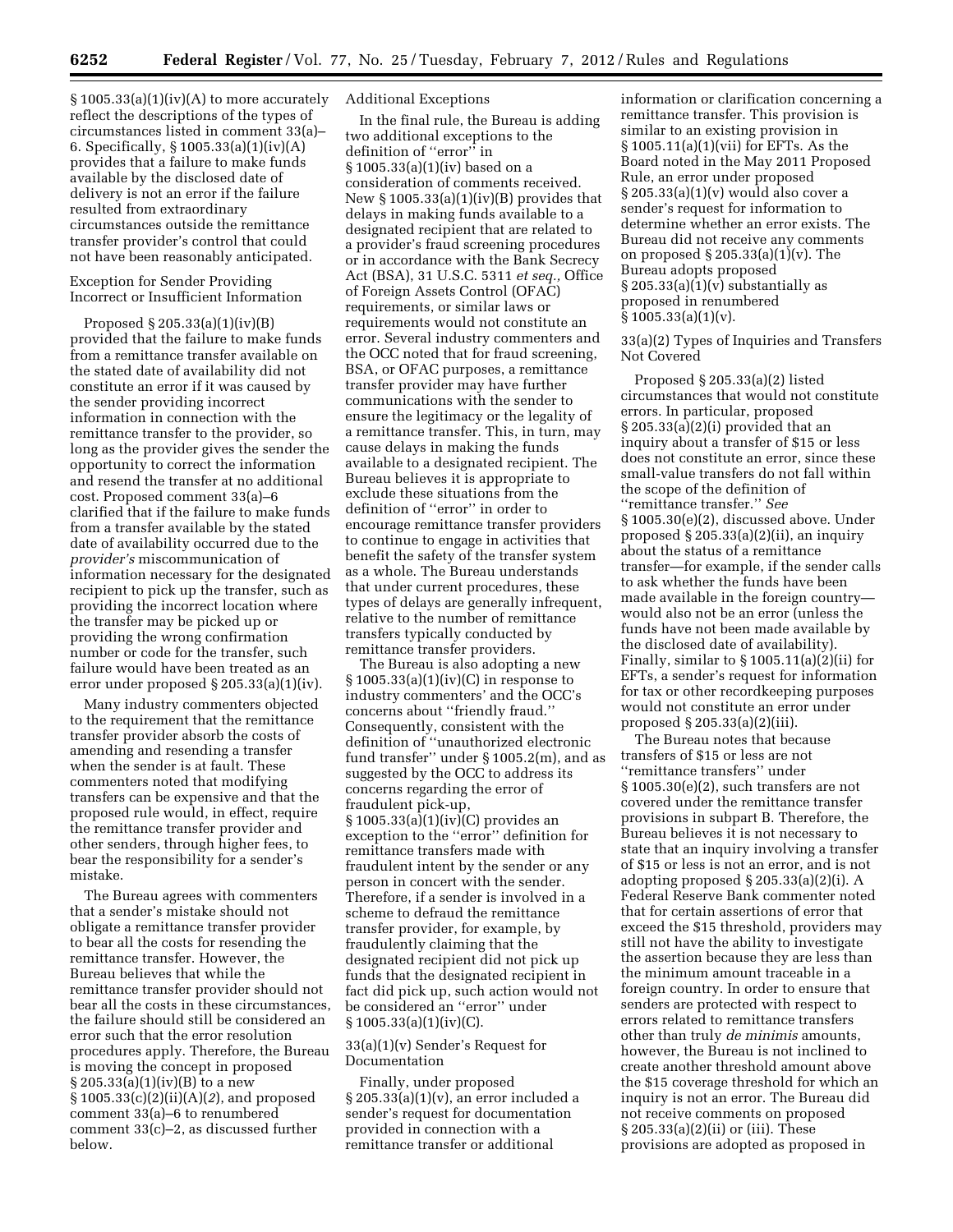renumbered § 1005.33(a)(2)(i) and (ii), respectively.

In the final rule, the Bureau is adopting provisions describing two other circumstances that do not constitute errors in response to comments received. Section 1005.33(a)(2)(iii) provides that a change requested by the designated recipient is not an error. Comment 33(a)–7 clarifies new § 1005.33(a)(2)(iii) by providing that the exception is available only if the change is made solely because the designated recipient requested the change. The comment also includes an illustrative example. The example explains that if a sender requests a remittance transfer provider to send US\$100 to a designated recipient at a designated location, but the designated recipient requests the amount in a different currency (either at the senderdesignated location or another location requested by the recipient) and the remittance transfer provider accommodates the recipient's request, the change does not constitute an error.

The Bureau understands that as a service to the recipient, a remittance transfer provider may offer to provide the remittance transfer in a different currency or permit the transfer to be picked up at a location different than originally requested by the sender. In such cases, the Bureau believes that this type of customer service should be preserved. The Bureau, however, is concerned that remittance transfer providers may try to provide the remittance transfer to the designated recipient in a different currency simply because the provider or its agent do not have sufficient amounts of the senderrequested currency on hand. Therefore, the Bureau believes that this exception should only be available if the change is made solely because the designated recipient requested the change.

Section  $1005.33(a)(2)(iv)$  is also new and provides that an error does not include a change in the amount or type of currency received by the designated recipient from the amount or type of currency stated in the disclosure provided to the sender under  $\hat{\S}$  1005.31(b)(2) or (3) if the remittance transfer provider relied on information provided by the sender as permitted by the commentary accompanying § 1005.31 in making such disclosure. As discussed above, a remittance transfer provider may rely on the sender's representations in making certain disclosures. For example, a remittance transfer provider can rely on the representations of the sender regarding the currency that can be provided in the remittance transfer.

New comment 33(a)–8 elaborates on the exclusion by providing two illustrative examples. Under one example, a sender requests U.S. dollars to be deposited into an account of the designated recipient and represents that the account is U.S. dollar-denominated. If the designated recipient's account is actually denominated in local currency and the recipient account-holding institution must convert the remittance transfer into local currency in order to deposit the funds and complete the transfer, the change in currency does not constitute an error pursuant to § 1005.33(a)(2)(iv). Similarly, if the remittance transfer provider relies on the sender's representations regarding variables that affect the amount of taxes imposed by a person other than the provider for purposes of determining these taxes, the change in the amount of currency the designated recipient actually receives due to the taxes actually imposed does not constitute an error pursuant to  $\S 1005.33(a)(2)(iv)$ .

#### 33(b) Notice of Error From Sender

Proposed § 205.33(b) set forth the timing and content requirements for a notice of error provided by a sender in connection with a remittance transfer. Consistent with EFTA section 919(d)(1)(A), proposed § 205.33(b)(1)(i) stated that a sender must provide a notice of error orally or in writing to the remittance transfer provider no later than 180 days after the date of availability of the remittance transfer stated in the receipt or combined disclosure. Under proposed § 205.33(b)(1)(ii), such notice of error must enable the remittance transfer provider to identify: the sender's name and telephone number or address; the recipient's name, and if known, the telephone number or address of the recipient; and the remittance transfer to which the notice of error applies. Proposed § 205.33(b)(1)(iii) stated that the notice must also indicate why the sender believes the error exists and include to the extent possible the type, date, and amount of the error, except in the case of requests for documentation, additional information, or clarification under proposed § 205.33(a)(1)(v).

Several industry commenters suggested that the time period for senders to assert an error is too long. Some industry commenters recommended that the time period be shortened to 60 days, similar to the time period that consumers have to assert errors for EFTs. *See* § 1005.11(b)(3). Other industry commenters suggested 30 days. The Bureau notes that the 180 day time period for senders to assert an error is expressly stated in the statute.

Given the international nature of remittance transfers, the additional time a sender may need to communicate with persons abroad, and the lack of information about problems associated with this time period, the Bureau does not believe that using its authority under EFTA sections 904(a) and (c) to change this time period is currently warranted.

Industry commenters also requested that the sender be required to assert an error in writing at a centralized address. The Bureau believes that requiring senders to assert an error in writing would have a chilling effect on the error resolution process, especially given that some senders may not feel comfortable writing in English. Although in some cases, a sender may have the ability to assert the error in a foreign language and be assured a response in that language, that ability may depend on the foreign languages used at the office of the remittance transfer provider where the error is asserted to advertise, solicit, or market remittance transfers under § 1005.31(g), as discussed above. Moreover, the current error resolution process for EFTs does not require a consumer to assert an error in writing.81 Therefore, the Bureau declines to make the requested change, and proposed § 205.33(b)(1) is adopted substantially as proposed in renumbered § 1005.33(b)(1).

Proposed § 205.33(b)(2) provided that when a notice of error was based on documentation, additional information, or clarification that the sender had previously requested under  $\S 1005.33(a)(1)(v)$ , the sender's notice of error would be timely if it were received by the provider no later than 60 days after the provider sends the requested documentation, information, or clarification. As the Board explained in the May 2011 Proposed Rule, the proposed 60-day time frame for the sender to provide a new notice of error following the sender's receipt of documentation, information, or clarification from the remittance transfer provider is consistent with the 60-day time frame established for similar circumstances under the general error resolution provisions in Regulation E, § 1005.11(b)(3).

The Bureau agrees with the Board's reasoning that under these circumstances, 60 days, rather than the 180-day error resolution time frame generally applicable to remittance

<sup>81</sup>*See* § 1005.11(b). Although a financial institution may request that a consumer assert the error in writing, a consumer's failure to do so does not cancel the error resolution process, but gives the financial institution 45 days to investigate the error without having to provide provisional credit. *See*  § 1005.11(b)(2) and (c)(2).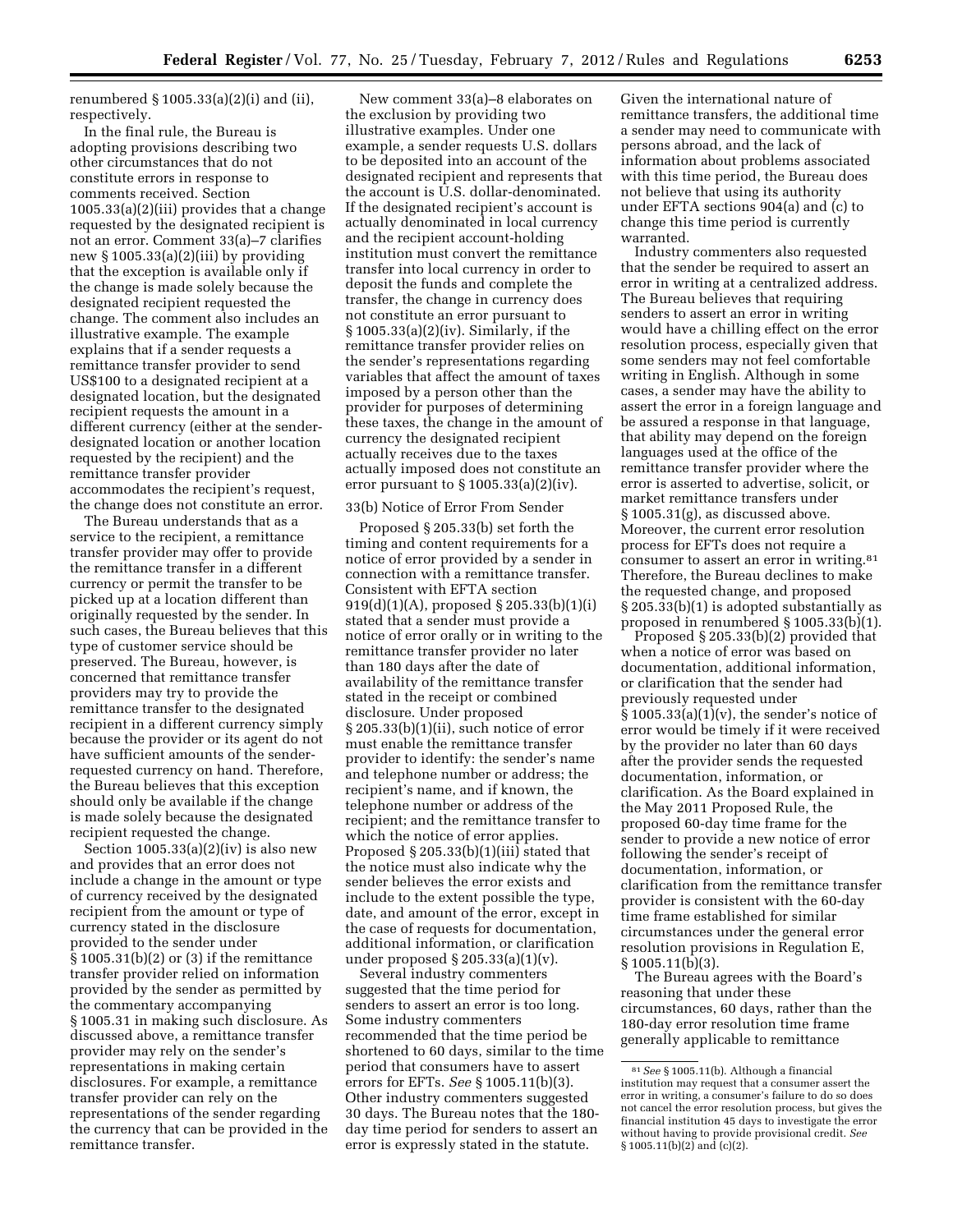transfers, provides sufficient time for a sender to review the additional information provided by the remittance transfer provider and determine whether an error occurred in connection with a transfer. The Bureau did not receive any comments on this issue. However, the Bureau believes it is appropriate to clarify that a sender always has the original 180 days after the disclosed date of availability to assert an error. Consequently, the Bureau is amending proposed § 205.33(b)(2), renumbered as § 1005.33(b)(2), to provide that when a notice of error is based on documentation, additional information, or clarification that the sender had previously requested under  $§ 1005.33(a)(1)(v)$ , the sender's notice of error is timely if received by the remittance transfer provider the later of 180 days after the disclosed date of availability of the remittance transfer or 60 days after the provider sent the documentation, information, or clarification requested.

The Board proposed commentary to clarify proposed § 205.33(b). Proposed comment 33(b)–1 clarified that the error resolution procedures for remittance transfers apply only when a notice of error is received from the sender of the transfer. Thus, a notice of error provided by the designated recipient would not trigger the remittance transfer provider's error resolution obligations. As the Board explained in the May 2011 Proposed Rule, this interpretation is consistent with EFTA section 919(d)(1)(A), which establishes error resolution obligations for a remittance transfer provider only when a notice is received from the sender.82 Proposed comment 33(b)–1 also clarified that the error resolution provisions do not apply when the remittance transfer provider itself discovers and corrects an error. The Bureau did not receive any comments on the proposed comment, which the Bureau adopts as proposed.

The Board proposed comment 33(b)– 2 to provide that a notice of error is effective so long as the remittance transfer provider is able to identify the remittance transfer in question. As explained in the May 2011 Proposed Rule, a sender could provide in the notice of error the confirmation number or code given to the sender for the pickup of a remittance transfer to identify the particular transfer in their tracking systems and records, or any other identification number or code supplied by the provider in connection with the

remittance transfer, if such number or code is sufficient to enable the provider to identify the transfer.

One industry commenter requested that, for an account-based remittance transfer, the final rule require senders to include the account number in the notice of error. The Bureau notes that under comment 11(b)(1)–1 for EFTs, consumers are not required to provide their account numbers and need only provide sufficient information to enable the financial institution to identify the account. Similarly, the Bureau believes that a sender need not provide the account number, but must provide enough information such that the remittance transfer provider can identify the account and the transfer in question. The Bureau adopts comment 33(b)–2 with this clarification, and also makes other clarifying changes to comment 33(b)–2 to make the comment consistent with § 1005.33(b)(1).

Proposed comment 33(b)–3 provided that a remittance transfer provider may request, or the sender may provide, an email address of the sender or the designated recipient, as applicable, instead of a physical address if the email address would be sufficient to enable the provider to identify the remittance transfer to which the notice applies. Proposed comment 33(b)–4 provided that if the sender fails to provide a timely notice of error within 180 days from the stated date of delivery, the remittance transfer provider would not be required to comply with the error resolution requirements set forth in the rule. As the Board noted in the May 2011 Proposed Rule, proposed comment 33(b)–4 is similar to comment 11(b)(1)–7 for EFTs. The Bureau did not receive any comments on these proposed comments. Therefore, the Bureau adopts comment 33(b)–3 substantially as proposed.

However, given that a sender may provide a second notice of error based on documentation, additional information, or clarification that the sender requested pursuant to § 1005.33(b)(2), as discussed above, the Bureau is revising comment 33(b)–4 to include the time periods relevant to § 1005.33(b)(2). Consequently, comment 33(b)–4 provides that, if applicable, a remittance transfer provider is not required to comply with the error resolution requirements for any notice of error from a sender that is received by the provider more than 60 days after a provider sent documentation, additional information, or clarification requested by the sender, provided such date is later than 180 days after the disclosed date of availability.

The Board proposed comment 33(b)– 5 to provide that a notice of error from a sender received by a remittance transfer provider's agent is deemed to be received by the provider for purposes of the 180-day time frame for reporting errors under § 1005.33(b)(1)(i). Some industry commenters suggested that senders should only be permitted to assert an error at a centralized address or telephone number. These commenters noted that because remittance transfers are not the primary business for most or all of the agents of a remittance transfer provider, relying on an agent to properly forward disputes and relevant supporting documents to the remittance transfer provider would impose unnecessary costs on agents. Commenters also argued that introducing agents into the error resolution process would increase the likelihood that disputes would not be handled and resolved in a timely way.

As the Board noted in the May 2011 Proposed Rule, a sender that has a problem or issue with a particular remittance transfer may contact the agent location that the sender used to send the transfer to resolve the problem or issue, rather than notifying the provider directly. The Bureau agrees with the Board that because in many cases, for transfers sent through money transmitters, it will be the agent with whom the sender has a direct relationship, and not the provider, it is appropriate to treat a notice of error given to the agent as notice to the provider. This approach also ensures that a sender does not lose his or her error resolution rights merely because the sender was unaware of a need to directly notify the provider. This is consistent with the approach the Bureau is taking with respect to a sender asserting his or her right to cancel, as discussed in further detail below in comment 34(a)–4. Moreover, the Bureau notes that the comment does not require the agent to perform the error resolution procedures. Remittance transfer providers may require their agents to pass on any error notice they receive to the remittance transfer providers, who can then fulfill the requirements of § 1005.33. Therefore, the Bureau adopts proposed comment 33(b)–5 substantially as proposed.

Finally, proposed comment 33(b)–6 cross-referenced the disclosure requirements in § 205.31 to reiterate that a remittance transfer provider must include an abbreviated notice of the consumer's error resolution rights on the receipt under  $\S 205.31(b)(2)$  or combined disclosure under § 205.31(b)(3), as applicable. In

<sup>82</sup>*See also* EFTA section 919(g)(1) (providing that a designated recipient ''shall not be deemed to be a consumer for purposes of this Act'').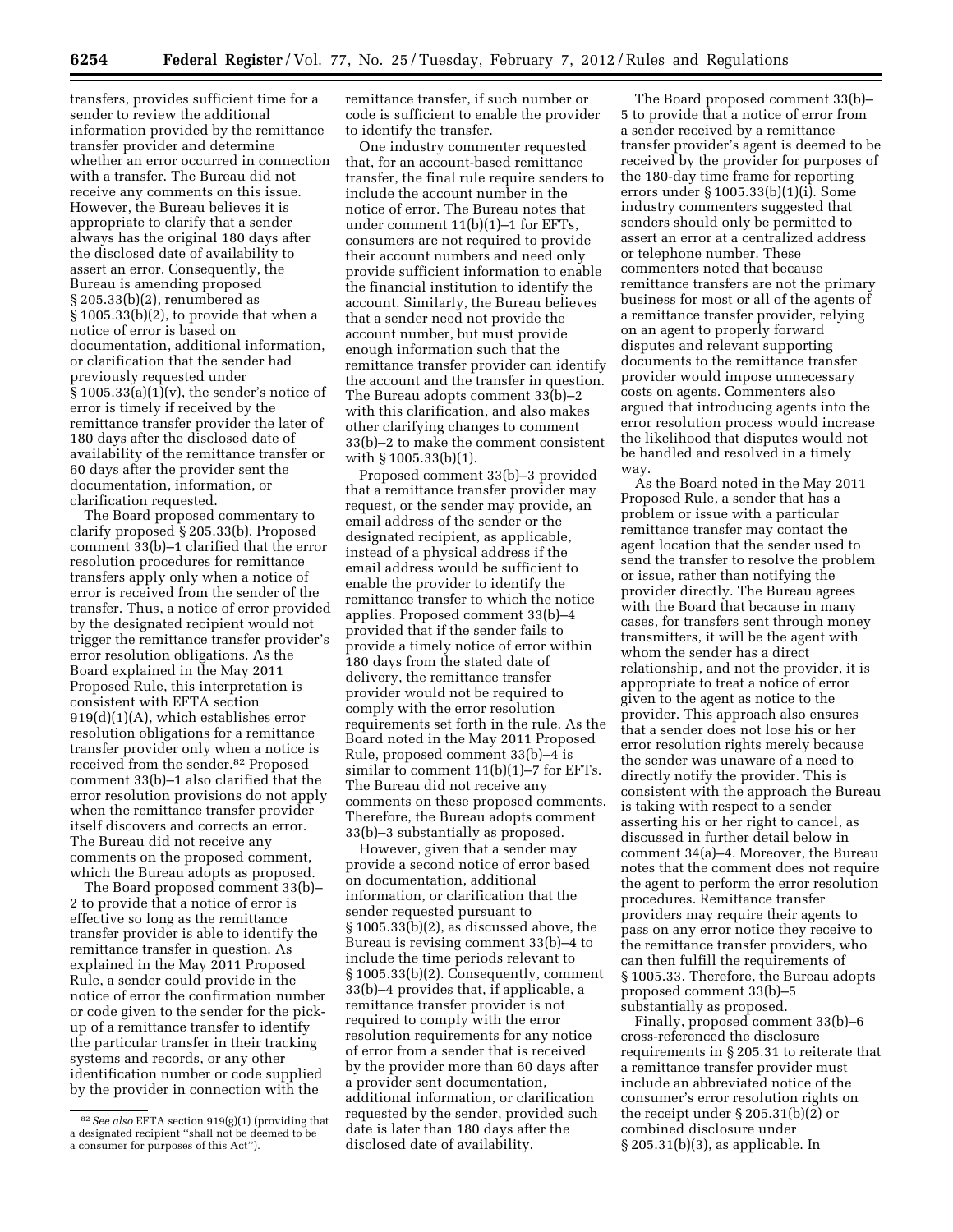addition, the proposed comment provided that the remittance transfer provider must make available to a sender upon request, a notice providing a full description of error resolution rights that is substantially similar to the model error resolution and cancellation notice set forth in Appendix A of this regulation (Model Form A–36). The Bureau did not receive any comments on the proposed comment. The Bureau adopts comment 33(b)–6 substantially as proposed.

## *33(c) Time Limits and Extent of Investigation*

The Board proposed § 205.33(c) to implement the statutory time frame for investigating errors and set forth the procedures for resolving an error, including the applicable remedies. The Bureau is adopting proposed § 205.33(c) in renumbered § 1005.33(c) with the changes discussed below.

33(c)(1) Time Limits for Investigation and Report to Consumer of Error

Consistent with EFTA section 919(d)(1)(B), proposed § 205.33(c)(1) provided that a remittance transfer provider must promptly investigate a notice of error to determine whether an error occurred within 90 days of receiving the sender's notice. Some industry commenters suggested that the time to investigate a notice of error should be extended. One industry trade association commenter stated that for one of its member banks, while international wire ''exceptions'' (including non-timely delivery) averaged less than 1% of its international wire transfers, more than 15% of these exceptions took longer than 90 days to resolve.

The Bureau notes that the 90-day time period is set by the statute. Furthermore, compared to the time period to resolve errors for EFTs (including those a consumer may have initiated abroad), which can be either 10 business days or 45 calendar days, 90 days is twice the length of the longest allowable time period. *See* § 1005.11(c). Although a longer period than the one available for EFTs may be justified given the international nature of these transactions, the Bureau believes that senders should have errors resolved in a timely manner. Consequently, the Bureau does not believe use of its authority under EFTA sections 904(a) and (c) to extend the statutorilyimposed 90-day period is warranted.

To effectuate the purposes of the EFTA, the Board also proposed to include in proposed § 205.33(c)(1) a requirement that the remittance transfer provider report the results to the sender

within three business days after completing its investigation. As the Board explained in the May 2011 Proposed Rule, this timing is consistent with the time frame for reporting the results of an error investigation under Regulation E, § 1005.11(c)(2)(iv). In addition, under proposed § 205.33(c)(1), the report or notice of results would have to alert the sender of any remedies available for correcting any error that the provider determines has occurred.

EFTA section 919(d)(1) does not expressly require a notice to be provided to the sender when the provider determines that an error has occurred. However, the Board proposed to require that a notice be given in these circumstances to alert the sender of the results of the investigation, as well as to inform the sender of available remedies. In proposing this requirement, the Board did not propose that the notice to a sender that an error occurred as asserted had to be in writing because such a requirement could unnecessarily delay a sender's ability to receive an appropriate remedy. Accordingly, the Board proposed comment 33(c)–1 to clarify that if the error occurred as described by the sender, the provider may inform the sender of its findings either orally or in writing. If the error did not occur as described, however, the remittance transfer provider would have to provide a written notice of its findings under § 1005.33(d), as discussed below. The Bureau agrees with the Board's reasoning in proposing both  $\S 205.33(c)(1)$  and comment  $33(c)$ – 1. Accordingly, to effectuate the purposes of the EFTA, the Bureau believes it is necessary and proper to use its authority under EFTA sections 904(a) and (c) to adopt these provisions substantially as proposed in renumbered § 1005.33(c)(1) and comment 33(c)–1, respectively.

Consumer group commenters also requested that the Bureau specify that the burden of proof should be on the remittance transfer provider so that if a sender presents evidence that there has been an error, the burden should unequivocally shift to the remittance transfer provider to show that there was not an error. The Bureau notes that the EFTA establishes various burdens of proof. For example, under EFTA section 909(b), in any action involving a consumer's liability for an unauthorized EFT, the burden of proof is upon the financial institution to show that the EFT was authorized. However, under EFTA section 910(b), a financial institution is not liable for an incorrect or delayed EFT if it can show by a preponderance of the evidence that its action or failure to act resulted from an

act of God or other circumstance beyond its control or a technical malfunction known to the consumer at the time the consumer attempted to initiate the EFT. Section 1073 of the Dodd-Frank Act did not amend the EFTA to adopt a specific burden of proof for errors related to remittance transfers that are not EFTs. Therefore, the Bureau does not believe it is appropriate to address this issue.

#### 33(c)(2) Remedies

The Board proposed § 205.33(c)(2) to establish the procedures and remedies for correcting an error. Proposed  $\S 205.33(c)(2)(i)$  and (ii) included the two remedies that are specified in EFTA section 919(d)(1)(B). Under proposed § 205.33(c)(2), the sender may designate the preferred remedy in the event of an error, consistent with EFTA section 919(d)(1)(B). Thus, under proposed § 205.33(c)(2)(i), the sender could choose to obtain a refund of the amount tendered in connection with the remittance transfer that was not properly transmitted, or an amount appropriate to resolve the error. Alternatively, under proposed  $\S 205.33(c)(2)(ii)$ , the sender could choose to have the remittance transfer provider send to the designated recipient the amount appropriate to resolve the error, at no additional cost to the sender or the designated recipient. The Bureau did not receive any comments objecting to these remedies. Therefore, the statutory remedies set forth in proposed § 205.33(c)(2)(i) and (ii) are adopted substantially as proposed in renumbered  $\S 1005.33(c)(2)(i)(A)$  and (B), respectively, for errors under § 1005.33(a)(1)(i) through (a)(1)(iii), and § 1005.33(c)(2)(ii)(A)(*1*) and (*2*), respectively, for an error under § 1005.33(a)(1)(iv). Thus, the final rule clarifies that these remedies do not apply to a sender's request for documentation or for additional information or clarification under  $§ 1005.33(a)(1)(v)$ , where the appropriate remedy is the requested documentation, information, or clarification. *See*   $\S 1005.33(c)(2)(iii)$  as discussed below.

However, as discussed above with respect to proposed  $\S 205.33(a)(1)(iv)(B)$ , the Bureau believes that if the failure to make funds from a remittance transfer available on the disclosed date of availability is caused by the sender providing incorrect information in connection with the remittance transfer to the provider, the sender's mistake should not obligate a remittance transfer provider to bear all the costs for resending the remittance transfer. As noted above, many industry commenters objected to the requirement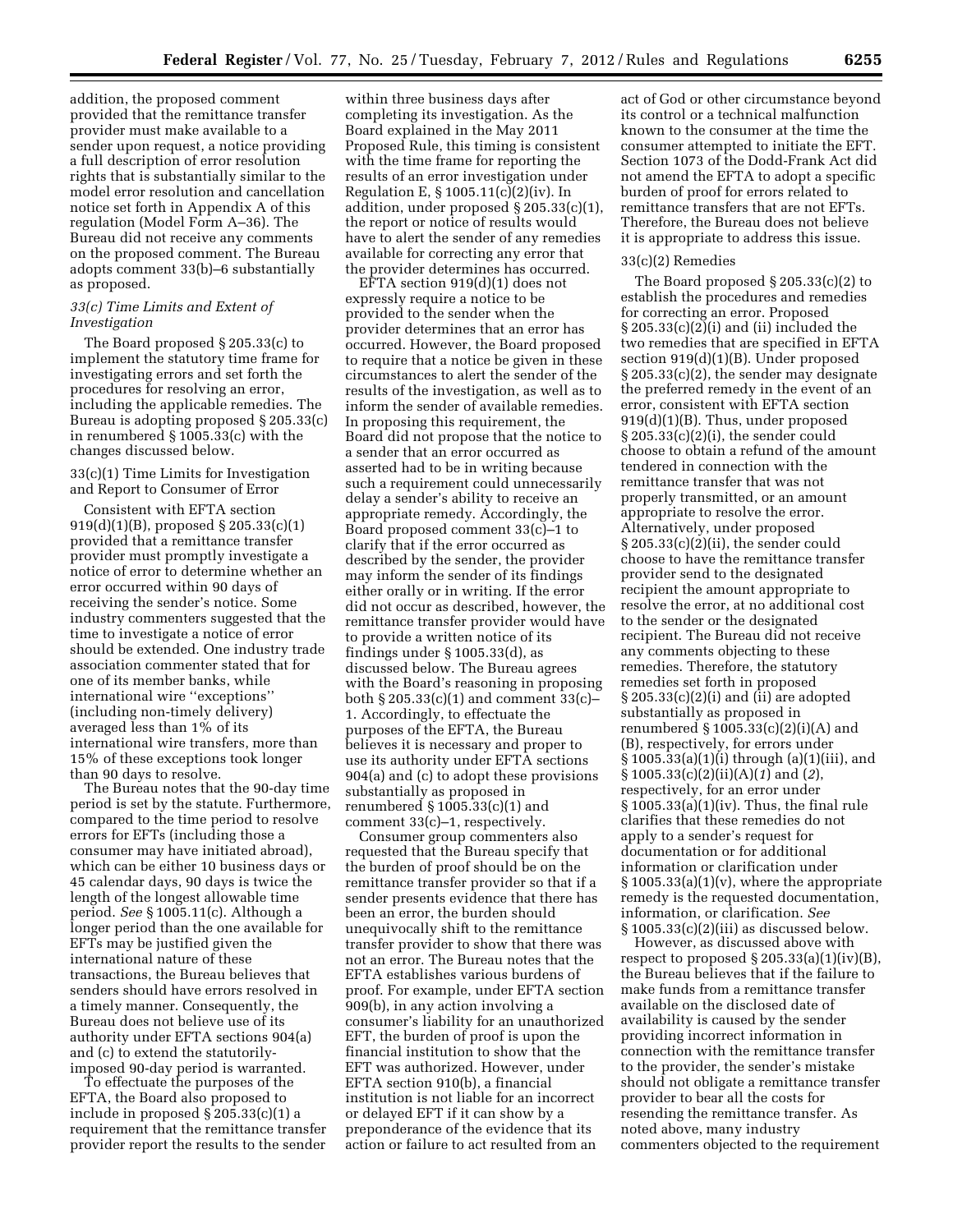that the remittance transfer provider absorb the costs of amending and resending a transfer when the sender is at fault because doing so would require the remittance transfer provider and other senders, through higher fees, to bear the responsibility for a sender's mistake.

Therefore, § 1005.33(c)(2)(ii)(A)(*2*) does not require that providers send to the designated recipient the amount appropriate to resolve the error at no additional cost to the sender or the designated recipient if the sender provided incorrect information in connection with the remittance transfer to the provider. Instead, § 1005.33(c)(2)(ii)(A)(*2*) provides that if the sender provided incorrect information to the remittance transfer provider in connection with the remittance transfer, third party fees may be imposed for resending the remittance transfer with the corrected information. Section 1005.33(c)(2)(ii)(A)(*2*) permits third party fees and taxes that were actually incurred in the earlier transmission attempt to be imposed for the resend, but does not permit remittance transfer providers to charge senders a second time for the provider's own fees.

The Bureau is making this distinction in order to apply the rule without requiring complicated individualized analyses and allocations of the expenses actually incurred in connection with a failed transaction. The Bureau believes this approach strikes a more appropriate balance between the interests of providers and senders than the proposed rule of not permitting any fees to be imposed for the resend, given that third party fees and taxes are not controlled by the provider and are simply being passed on from other actors. Furthermore, the Bureau believes that affiliates of remittance transfer providers, like providers themselves, should not assess fees for resending a remittance transfer with corrected information.

The Bureau also believes that if a sender provides insufficient information to enable the remittance transfer provider to complete the transfer as requested, third party fees should be permitted to be imposed for resending the remittance transfer with the additional information. For example, a sender may only provide a partial name for the designated recipient such that the entity distributing the funds cannot determine whether the person picking up the funds or the name associated with the account is the intended designated recipient. Therefore, § 1005.33(c)(2)(ii)(A)(*2*) provides that if the sender provided insufficient

information to the remittance transfer provider in connection with the remittance transfer, third party fees may be imposed for resending the remittance transfer with the additional information.

The Bureau is also adopting a new comment 33(c)–2 to clarify § 1005.33(c)(2)(ii)(A)(*2*). The comment generally incorporates proposed comment 33(a)–6 to clarify that if the failure to make funds from a transfer available by the disclosed date of availability occurred due to the provider's miscommunication of information necessary for the designated recipient to pick up the transfer, such as providing the incorrect location where the transfer may be picked up or providing the wrong confirmation number or code for the transfer, such failure would not be treated as a failure caused by the sender providing incorrect or insufficient information in connection with the remittance transfer to the provider. The comment also clarifies that while third party fees may be imposed for resending the remittance transfer with the corrected or additional information, the remittance transfer provider may not require the sender to provide the principal transfer amount again.

Furthermore, if funds were not exchanged in the first unsuccessful attempt of the remittance transfer, the provider must use the exchange rate it is using for such transfers on the date of the resend. The Bureau recognizes that this approach is different from the approach adopted for other errors, where the provider must apply the exchange rate stated in the receipt or combined disclosure. *See* comment 33(c)–3, discussed below. For errors where the failure was not caused by the sender providing incorrect or insufficient information, the Bureau believes that it is appropriate for the remedy to reflect what was promised to the sender. In contrast, when the failure is caused by the sender providing incorrect or insufficient information, the Bureau believes it is appropriate to generally put the provider and the sender in the same position as if the first unsuccessful attempt of the remittance transfer had never occurred.

For example, if a sender instructs a remittance transfer provider to send US\$100 to a designated recipient in a foreign country in local currency, for which the remittance transfer provider charges a transfer fee of US\$10, and the sender provided incorrect or insufficient information that resulted in nondelivery of the remittance transfer, the remittance transfer provider may not require the sender to provide another US\$100 to the remittance transfer

provider to send or charge the sender another US\$10 transfer fee. If the funds were not exchanged in the first unsuccessful attempt of the remittance transfer, the provider must use the exchange rate it is using for such transfers on the date of the resend.

Based on this rule, if a remittance transfer is deposited in an account that does not belong to the designated recipient named in the receipt because the sender provided the wrong account number for the designated recipient, the provider may charge the sender for resending the remittance transfer, but may not have the sender provide the principal transfer amount again in the event that the remittance transfer provider is unable to have the funds extracted from the wrong account. The Bureau believes that this approach will encourage providers and other parties involved in the remittance transfer to develop security procedures to limit the risk of funds being deposited in an account when the name of the designated recipient named in the receipt does not match the name associated with the account number. The Bureau notes that remittance transfer providers will be supplied with both the name, and if provided by the sender, the telephone number and/or address of the designated recipient, which the provider must disclose on the receipt under § 1005.31(b)(2)(iii).

New comment 33(c)–2 clarifies that although third party fees may be imposed on the sender for resending the remittance transfer with the corrected or additional information, third party fees that were not incurred during the first unsuccessful remittance transfer attempt may not be imposed again for resending the remittance transfer. For example, suppose a sender instructed the remittance transfer provider to send US\$100 to a designated recipient in a foreign country, for which a remittance transfer provider charges a transfer fee of US\$10 and an intermediary institution charges a lifting fee of US\$5, such that the designated recipient is expected to receive only US\$95, as indicated in the receipt. If the sender provided incorrect or insufficient information that resulted in nondelivery of the remittance transfer and the US\$5 lifting fee was incurred in the first attempt, the sender may choose to provide an additional amount to offset the US\$5 lifting fee deducted in the first unsuccessful remittance transfer attempt and ensure that the designated recipient receives US\$95 or may choose to resend the US\$95 amount with the understanding that another fee may be deducted by the intermediary institution, as indicated in the receipt.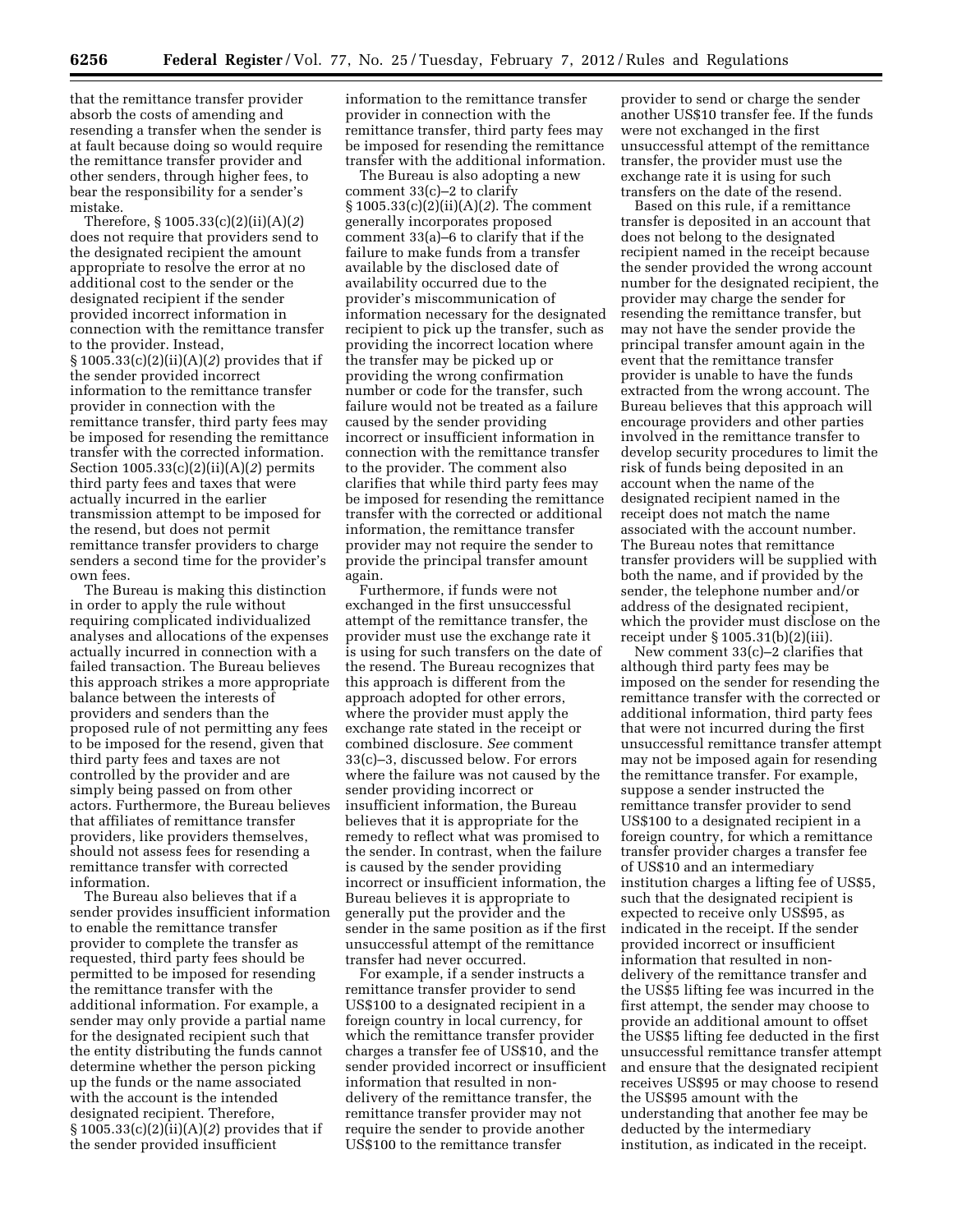Otherwise, if the US\$5 lifting fee was not incurred in the first attempt, then the remittance transfer provider must send the original US\$100 for the resend, and the sender may expect a US\$5 lifting fee to be imposed by the intermediary institution, as indicated in the receipt. Comment 33(c)–2 also reminds providers that a request to resend a remittance transfer is a request to send a remittance transfer. Therefore, a provider must provide the disclosures required by § 1005.31 for a resend of a remittance transfer.

In addition, the Board proposed to add a separate, cumulative remedy that would apply if the transfer was not made available to the designated recipient by the disclosed date of availability under § 1005.33(a)(1)(iv). This additional remedy was proposed pursuant to the Board's authority under EFTA section 919(d)(1)(B) to provide ''such other remedy'' as the Board determines appropriate ''for the protection of senders.'' Under proposed § 205.33(c)(2)(iii), if the remittance transfer was not sent or delivered to the designated recipient by the stated date of availability, the remittance transfer provider would be required to refund all fees charged or imposed in connection with the transfer, even if the consumer asks the provider to send the remittance transfer to the designated recipient as the preferred remedy. If the funds have already been delivered to the recipient, however, even if on an untimely basis, the sole remedy in such case would be the refund of fees.

Several industry commenters objected to the remedy to refund all fees associated with the remittance transfer. As the Board explained in the May 2011 Proposed Rule, requiring the provider to refund all fees imposed in connection with the remittance transfer, including the transfer fee, is appropriate under such circumstances because the sender did not receive the contracted service, specifically the availability of funds in connection with the transfer by the disclosed date. Furthermore, the Board noted that in some cases, the sender may have paid an additional fee for expedited delivery of funds.

Based on some industry comments, the Bureau believes there may be some confusion regarding when the proposed remedy of refunding fees associated with the remittance transfer may be available. As stated in proposed § 205(c)(2)(iii), the remedy is only available in the case of an error asserted under proposed § 205.33(a)(1)(iv) (adopted as § 1005.33(a)(1)(iv) above). Accordingly, if the remittance transfer provider finds that the error that occurred is, for example, an incorrect

amount paid by a sender in connection with a remittance transfer under proposed § 205.33(a)(1)(i) (adopted as § 1005.33(a)(1)(i) above), the provider would be under no obligation to refund the fees associated with the remittance transfer to a sender. Instead, the only remedies required to be available to a sender would be a refund of the amount appropriate to resolve the error under proposed § 205(c)(2)(i) (adopted as § 1005(c)(2)(i)(A) above) or to have the amount appropriate to resolve the error sent to the designated recipient, at no additional cost to the sender or the designated recipient under proposed § 205.33(c)(2)(ii) (adopted as § 1005(c)(2)(i)(B) above).

The Bureau agrees with the Board that the remedy of refunding all fees imposed for the remittance transfer is appropriate if the remittance transfer was not made available to the designated recipient by the disclosed date of availability.

Furthermore, the Bureau believes that taxes should also be refunded. One industry commenter noted that for certain jurisdictions, the remittance transfer provider may be prohibited by law from refunding taxes. Therefore, the Bureau adopts proposed § 205.33(c)(2)(iii) in renumbered § 1005.33(c)(2)(ii)(B) with the additional requirement to refund taxes to the extent not prohibited by law.

Moreover, consistent with § 1005.33(c)(2)(ii)(A)(*2*), which provides that third party fees may be imposed for resending the remittance transfer if the sender provided incorrect or insufficient information to the remittance transfer provider in connection with the remittance transfer,  $\S 1005.33(c)(2)(ii)(B)$ provides that the provider need not refund fees imposed for the remittance transfer if the sender provided incorrect or insufficient information to the remittance transfer provider in connection with the remittance transfer. The Bureau is also adopting new § 1005.33(c)(2)(iii) to clarify that in the case of an error asserted under  $\S 1005.33(a)(1)(v)$ , which is a request for documentation, additional information or clarification concerning a remittance transfer, the appropriate remedy is providing the requested documentation, information, or clarification.

Proposed § 205.33(c)(2) also provided that the remittance transfer provider must correct the error within one business day of, or as soon as reasonably practicable after, receiving the sender's instructions regarding the appropriate remedy. The Board explained that the proposed rule would provide additional flexibility to address the limited circumstances where the particular

method of sending a remittance transfer may present practical impediments to a provider's ability to correct an error within one business day. For example, it may not be practicable for a wire transfer that goes through several intermediary institutions before reaching the designated recipient to make the amount in error available to the recipient within one business day in accordance with a sender's request. The Bureau agrees with the Board's rationale in requiring the remittance transfer provider to correct the error within one business day of, or as soon as reasonably practicable after, receiving the sender's instructions regarding the appropriate remedy. The Bureau retains this aspect of proposed § 205.33(c)(2) in renumbered  $\S 1005.33(c)(2)$  and also includes other clarifying, nonsubstantive changes.

Proposed comment 33(c)–2 clarified that the remittance transfer provider may request that the sender designate the preferred remedy at the time the sender provides notice of error. As the Board explained in the May 2011 Proposed Rule, permitting such requests may enable providers to process error claims more expeditiously without waiting for the sender's subsequent instructions after notifying the sender of the results of the investigation. If the sender does not indicate the desired remedy at the time of providing notice of error, the proposed comment provided that the remittance transfer provider must notify the sender of any available remedies in the report provided under proposed § 205.33(c)(1) (adopted as  $\S 1005(c)(1)$  above) after determining an error occurred. Proposed comment  $33(c)-2$  is adopted as comment  $33(c)-3$ .

However, the Board recognized in the May 2011 Proposed Rule that by giving the sender the ability to choose the remedy, the statute, and thus the rule, may make it impossible for a remittance transfer provider to promptly correct an error if the consumer fails to designate an appropriate remedy either at the time of providing the notice of error or in response to the provider's notice informing the consumer of its error determination and available remedies. The Board therefore requested comment on whether remittance transfer providers should be permitted to select a default method of correcting errors.

Both industry and consumer group commenters agreed that there should be a default method of correcting errors. Industry commenters suggested that the remittance transfer provider should be permitted to select the default remedy. Consumer group commenters, however, recommended that the Bureau should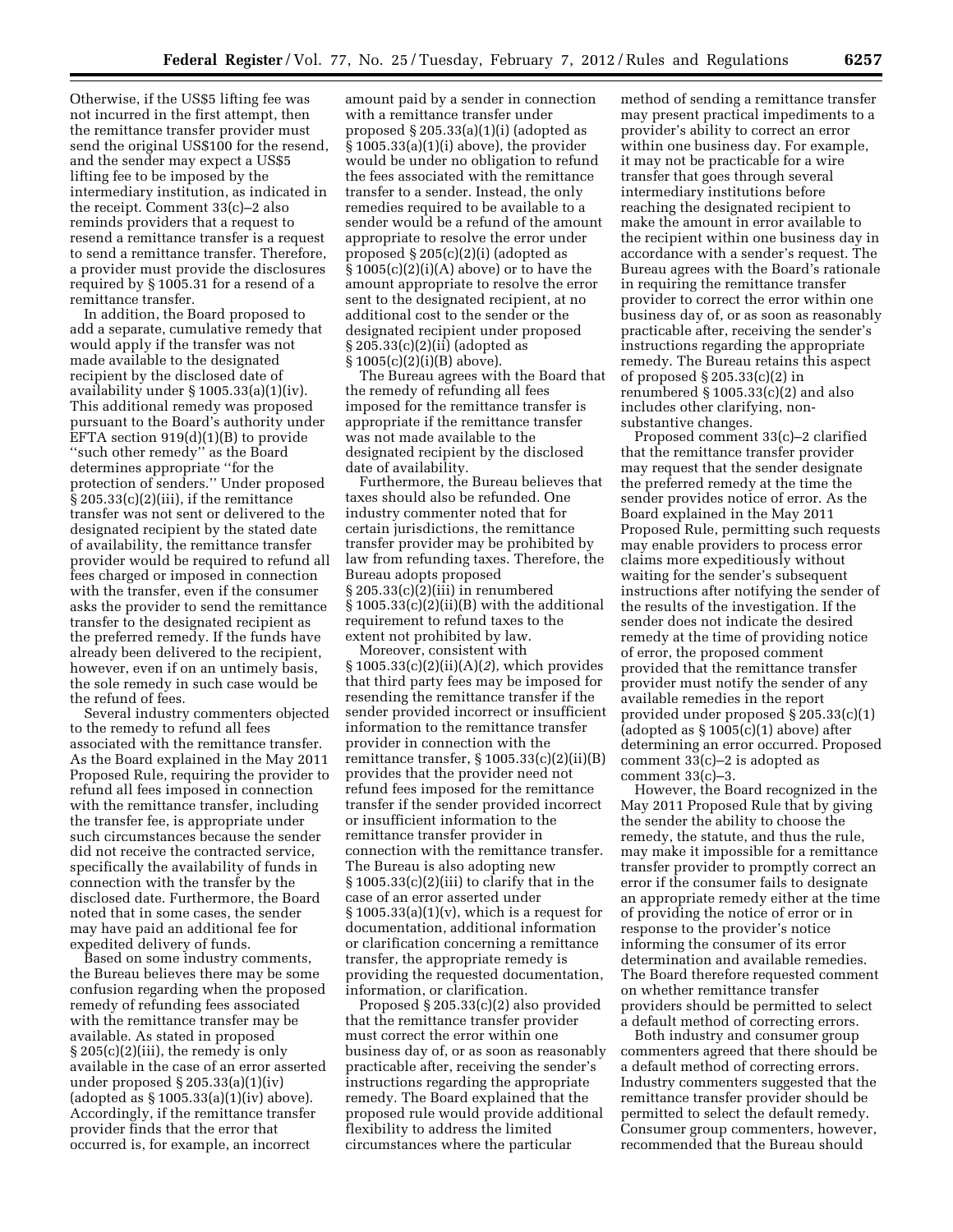set the default remedy of refunding to the sender the appropriate amount.

Based on the comments received, the Bureau adopts a new comment 33(c)–4 to permit a remittance transfer provider to select a default remedy that the provider will use if the sender does not designate a remedy within a reasonable time after the sender receives the report provided under § 1005.33(c)(1). The Bureau believes that providing for a default remedy after a sender has had a reasonable opportunity to choose a remedy would balance the statute's aim to provide a sender the chance to choose his or her preferred remedy with the goal of promptly resolving the sender's outstanding error claim. Furthermore, allowing remittance transfer providers to select the default remedy reduces burden on providers without consumer harm because providers have the ability to provide a preferred remedy without compromising a sender's opportunity to choose.

In addition, new comment 33(c)–4 provides a safe harbor for the amount of time that would be considered reasonable after the report under § 1005.33(c)(1) is provided. Specifically, comment 33(c)–4 states that a provider that permits a sender to designate a remedy within 10 days after the provider has sent the report provided under § 1005.33(c)(1) before selecting the default remedy is deemed to have provided the sender with a reasonable time to designate a remedy. In selecting the 10-day time frame as a safe harbor, the Bureau notes the existence of a similar provision under Regulation Z. Under the commentary to 12 CFR 1026.5(b)(1)(i), a creditor that provides an account-opening disclosure in connection with a balance transfer may effectuate the balance transfer if the consumer has not withdrawn the balance transfer request within 10 days after the creditor has sent the accountopening disclosure. *See* comment  $5(b)(1)(i)$ –5 under Regulation Z. New comment 33(c)–4 also clarifies that in the case a default remedy is provided, the remittance transfer provider must correct the error within one business day, or as soon as reasonably practicable, after the reasonable time for the sender to designate the remedy has passed.

Consumer group commenters also suggested that the Bureau adopt guidance on how to handle cases where a sender cannot be contacted after an error is discovered by the provider, sender, or recipient. These commenters recommended that three phone calls or emails should constitute a good faith effort to contact the sender. The Bureau notes that the error resolution

procedures only apply if the sender asserts an error. *See* comment 33(b)–1 adopted above. A notice of error from a sender must contain information to enable the provider to identify the sender's name and telephone number or address. *See* § 1005.33(b)(1)(ii)(A) adopted above. Therefore, the Bureau believes that remittance transfer providers will have valid contact information from the sender when the sender asserts the error and that remittance transfer providers will make a reasonable effort to contact senders to fulfill their error resolution requirements.

Some industry commenters requested that the final rule clarify the meaning of ''amount appropriate to resolve the error.'' The Bureau agrees that clarification of this term would be helpful. New comment 33(c)–5 provides that for the purposes of the remedies set forth in  $\S 1005.33(c)(2)(i)(A)$ ,  $(c)(2)(i)(B)$ , (c)(2)(ii)(A)(*1*), and (c)(2)(ii)(A)(*2*), the amount appropriate to resolve the error is the specific amount of transferred funds that should have been received if the remittance transfer had been effected without error. New comment 33(c)–5 further clarifies that the amount appropriate to resolve the error does not include consequential damages.

Consumer group commenters requested further guidance on the form a refund may take. In particular, commenters were concerned that remittance transfer providers not be permitted to provide store credit in the refund amount. The Bureau agrees that the form of any refund provided under  $\S 1005.33(c)(2)(i)(A)$  should generally be the same as the form of payment for the remittance transfer. The Bureau also believes that a provider should also be permitted to provide a refund in cash. Therefore, the Bureau adopts new comment 33(c)–6 to clarify that a remittance transfer provider may, at its discretion, issue a refund either in cash or in the same form of payment that was initially provided by the sender for the remittance transfer. The comment is similar to comment 34(b)–1, discussed below, regarding the form of refund after a cancellation.

The Bureau is, however, amending comment 34(b)–1 in one respect, which is also reflected in new comment 33(c)– 6. Specifically, the Bureau recognizes that if a sender provided cash to the remittance transfer provider for the remittance transfer, there may be instances when a cash refund may not be possible or convenient to the sender. Generally, it is undesirable for a provider to mail cash, and agents may be prohibited from providing cash to consumers. Even if agents were

permitted to provide cash refunds, it may be inconvenient to the sender to return to the remittance transfer provider or agent location to pick up the cash refund. Consequently, comments 33(c)–6 and 34(b)–1 state that a provider may issue a refund by check if a sender initially provided cash for the remittance transfer. For example, if the sender originally provided cash as payment for the transfer, the provider may mail a check to the sender in the amount of the payment.

Consumer group commenters also suggested that the Bureau consider emphasizing that remittance transfer providers should comply with applicable State escheat laws if the sender cannot be contacted to receive a refund. The Bureau believes that such clarification is unnecessary. Furthermore, the Bureau is concerned that an explicit reference to State escheat laws in this instance may imply that other State laws (for example, State disclosure requirements for money transmitters) do not apply. Consequently, the Bureau declines to adopt this suggestion.

Proposed comment 33(c)–3 provided additional guidance regarding the appropriate remedies where the sender has paid an excess amount to send a remittance transfer. Under that circumstance, the sender may request a refund of the amount paid in excess or may request that the remittance transfer provider make that excess amount available to the designated recipient at no additional cost. The Bureau did not receive any comments on the proposed comment. The Bureau adopts proposed comment 33(c)–3 substantially as proposed in comment 33(c)–7.

Under proposed comment 33(c)–4, fees that must be refunded to a sender for a failure to make funds from a remittance transfer available by the stated date of availability under § 1005.33(a)(1)(iv) include all fees imposed for the transfer, regardless of the party that imposed the fee, and are not limited to fees imposed by the provider. Some industry commenters objected to having to refund fees not imposed by the remittance transfer provider. As explained above, however, the Bureau believes that refunding all fees is appropriate if the remittance transfer service was not provided as contracted because the funds were not made available by the disclosed date of availability.

The Bureau is revising proposed comment 33(c)–4, however, to respond to a request from a Federal Reserve Bank commenter to resolve ambiguities in the relationship between the remedies in § 1005.33(c)(2)(ii)(A)(*1*) and (*2*) and the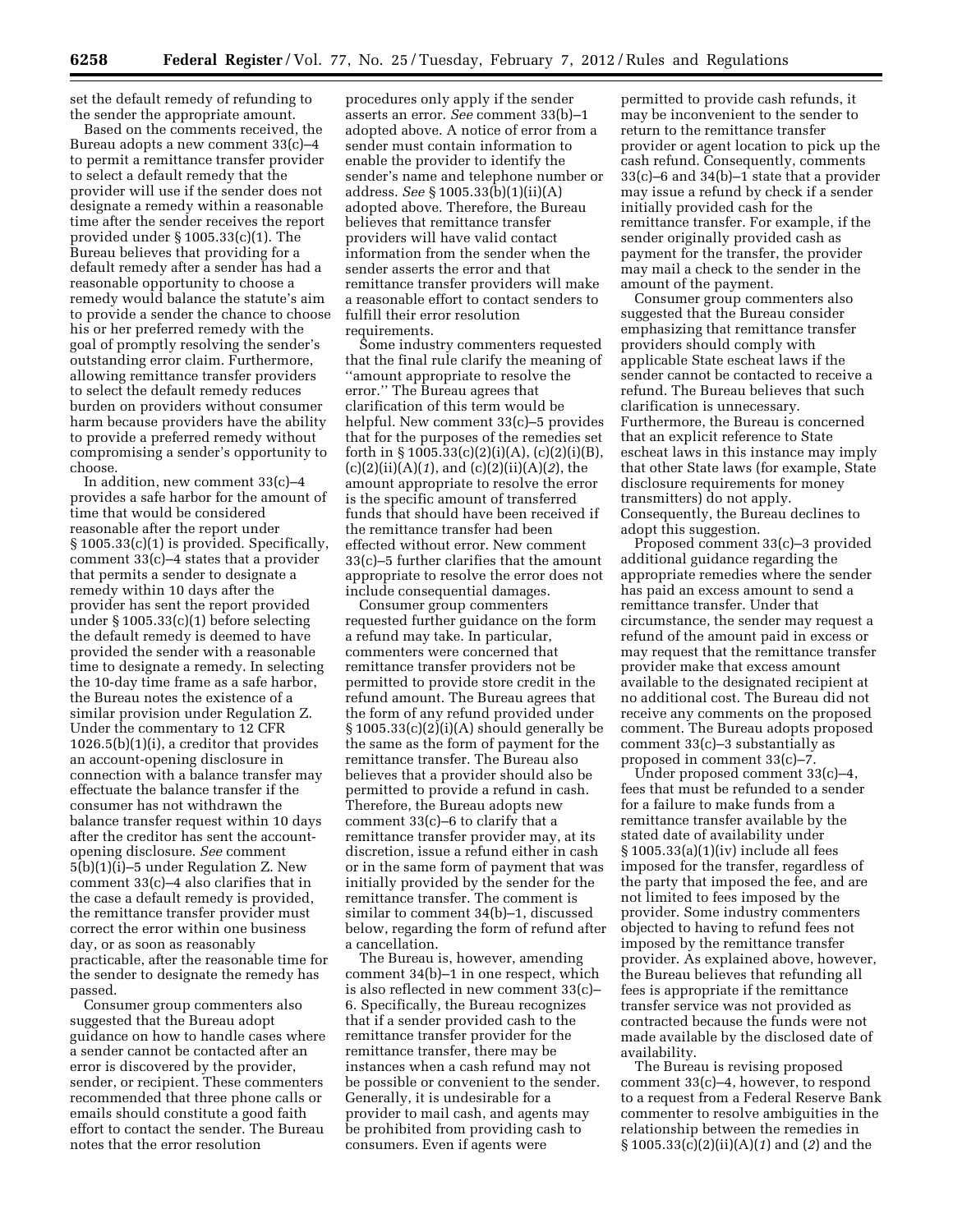remedy in § 1005.33(c)(2)(ii)(B). Specifically, the Bureau has revised proposed comment 33(c)–4, renumbered as comment 33(c)–8, to clarify that the remittance transfer provider must correct the error in accordance with  $§1005.33(c)(2)(ii)(A)$ , as applicable. Therefore, if the remittance transfer was made available to the designated recipient, but on an untimely basis, the remedies under § 1005.33(c)(2)(ii)(A) would not be applicable. In that circumstance, the ''amount appropriate to resolve the error'' would be zero since the entire transfer amount was made available to the designated recipient. The sender's only remedy in this case would be the refund of fees under § 1005.33(c)(2)(ii)(B). If, however, the funds were never made available to the designated recipient, then the sender would have one of the remedies available under § 1005.33(c)(2)(ii)(A)(*1*) or (*2*) in addition to the remedy of the fee refund under § 1005.33(c)(2)(ii)(B). The Bureau also believes the renumbering in § 1005.33(c)(2) should make this clear.

Proposed comment 33(c)–5 clarified that if an error occurred, whether as alleged or in a different amount or manner, a remittance transfer provider may not impose any charges related to any aspect of the error resolution process, including any charges for documentation or investigation. As discussed in the May 2011 Proposed Rule, the Board expressed concern that such fees or charges might have a chilling effect on a sender's good faith assertion of errors and noted that the proposed comment is similar to comment 11(c)–3 for EFTs. Proposed 33(c)–5, however, also stated that nothing would prohibit a remittance transfer provider from imposing a fee for making copies of documentation for non-error-resolution-related purposes, such as for tax documentation purposes under § 1005.33(a)(2)(iii). The Bureau did not receive any comments on the proposed comment. Therefore, the Bureau adopts proposed comment 33(c)–5 as proposed in comment 33(c)– 9.

Finally, under proposed comment 33(c)–6, a remittance transfer provider may correct an error, without further investigation, in the amount or manner alleged by the sender to be in error. This is similar to comment 11(c)–4 for EFTs. As with comment 11(c)–4, the provider must otherwise comply with all other applicable requirements of the error resolution procedures, including providing notice of the resolution of the error. Commenters did not address this proposed comment. Therefore, the Bureau adopts proposed comment

33(c)–6 substantially as proposed in comment  $33(c)-10$ .

# *33(d) Procedures if Remittance Transfer Provider Determines No Error or Different Error Occurred*

The Board proposed § 205.33(d) to establish procedures in the event that a remittance transfer provider determines that no error or a different error occurred from that described by the sender. Specifically, proposed § 205.33(d)(1) stated that the remittance transfer provider must provide a written explanation of the provider's finding that there was no error or that a different error occurred, consistent with EFTA section  $919(d)(1)(B)(iv)$ . Such explanation would have to respond to the sender's specific complaint and note the sender's right to request the documents that the provider relied on in making its determination. Furthermore, under proposed § 205.33(d)(2), the remittance transfer provider would be required to promptly provide copies of such documentation upon the sender's request.

Under proposed comment 33(d)–1, if a remittance transfer provider determined that an error occurred in a manner or amount different from that described by the sender, the provider would be required to comply with applicable provisions of both § 1005.33(c) and (d) (proposed as § 205.33(c) and (d)). Similar to comment 11(d)–1 with respect to error investigations involving EFTs, the provider may choose to give the notice of correction of error under § 1005.33(c)(1) (proposed as § 205.33(c)(1)) and the explanation that a different error occurred under § 1005.33(d) (proposed as § 205.33(d)) separately or in a combined form. The Bureau did not receive any comments on the procedures set forth in proposed § 205.33(d) or comment 33(d)–1. The Bureau adopts these provisions substantially as proposed in renumbered § 1005.33(d) and comment  $33(d)-1$ .

#### *33(e) Reassertion of Error*

As discussed in the May 2011 Proposed Rule, under proposed § 205.33(e), a remittance transfer provider that has fully complied with the error resolution requirements with respect to a particular notice of error would have no further responsibilities in the event the sender later reasserts the same error, except in the case of an error asserted following the sender's receipt of information provided under § 1005.33(a)(1)(v). Furthermore, proposed comment 33(e)–1 explained that the remittance transfer provider

would have no further error resolution responsibilities if the sender voluntarily withdraws the notice alleging an error. In such case, however, the sender would retain the right to reassert the allegation within the original 180-day period from the disclosed date of availability unless the remittance transfer provider had already complied with all of the error resolution requirements before the allegation was withdrawn. As noted in the May 2011 Proposed Rule, the proposed provision and comment were modeled on similar provisions under § 1005.11(e). The Board requested comment on whether additional guidance is necessary regarding the circumstances in which a sender has ''voluntarily withdrawn'' a notice of error.

Commenters did not generally address proposed § 205.33(e) or proposed comment 33(e)–1. However, one industry commenter suggested that the error resolution process under proposed § 205.33 should be the exclusive remedy for the enumerated errors. EFTA section 916 provides that there is no civil liability for an error resolved in accordance with the error resolution procedures set forth in EFTA section 908, which are the error resolution procedures implemented in § 1005.11. The Bureau notes that EFTA section 916 was not amended to include the error resolution procedures for remittance transfers set forth in EFTA section 919(d). As such, under EFTA section 916, a court could find that there is civil liability even for an error that has been resolved in accordance with the error resolution procedures in § 1005.33. Accordingly, the Bureau adopts proposed § 205.33(e) as proposed in renumbered § 1005.33(e) . The Bureau adopts comment 33(e)–1 with one change to include the time period relevant to an error asserted pursuant to § 1005.33(b)(2) after a sender receives requested documentation, additional information or clarification from the remittance transfer provider.

#### *33(f) Relation to Other Laws*

As the Board noted in the May 2011 Proposed Rule, the error resolution rights for remittance transfers exist independently from other rights that a consumer may have under other existing Federal law. Proposed § 205.33(f) contains guidance regarding the interplay between the error resolution provisions for remittance transfers and error resolution rights that may exist under other applicable consumer financial protection laws.

The Board proposed § 205.33(f)(1) to implement the provision in EFTA section 919(e)(1) regarding the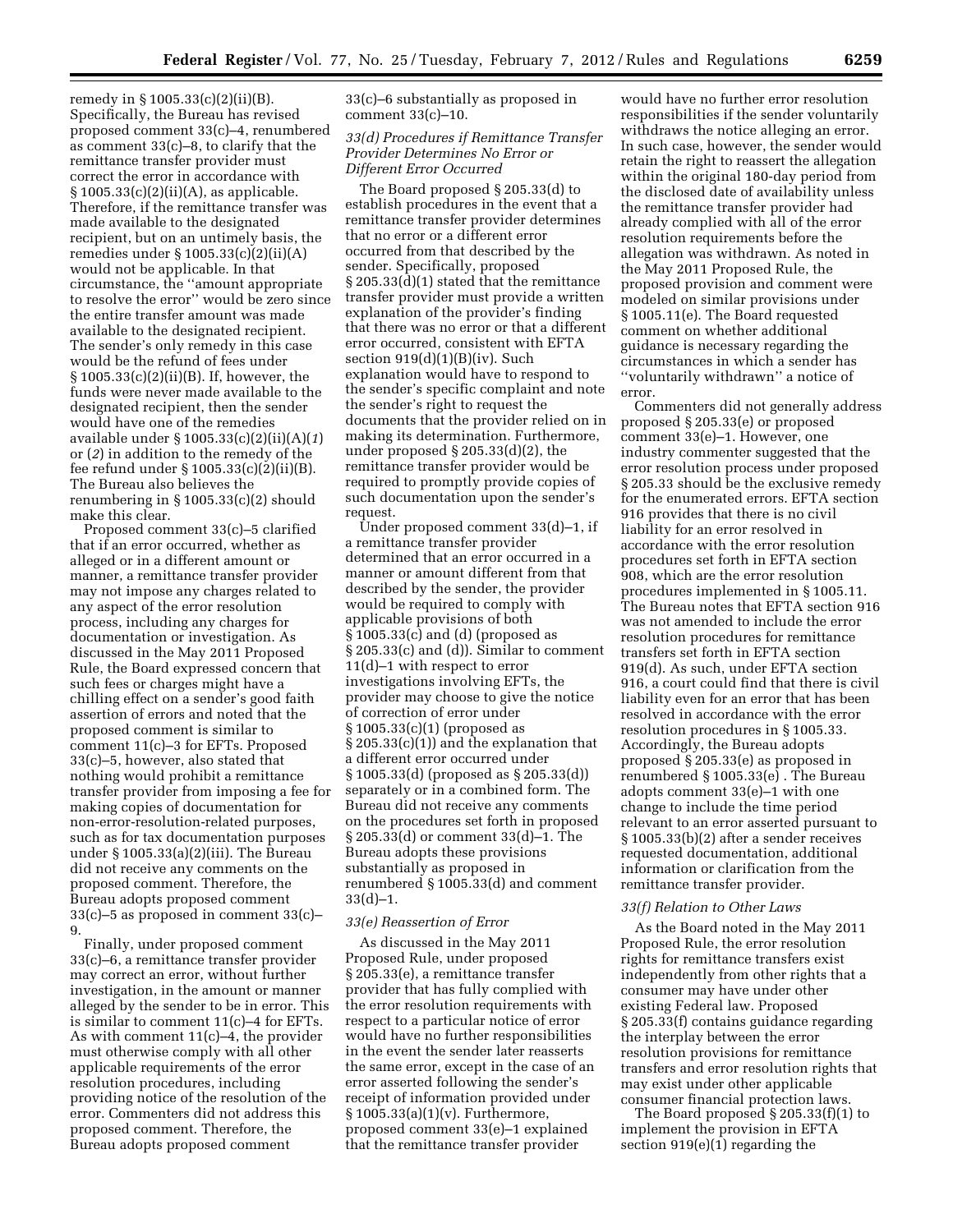applicability of the remittance transfer error resolution provisions to EFTs. The proposed rule provided that if an alleged error in connection with a remittance transfer involved an incorrect EFT to a sender's account and the account was also held by the remittance transfer provider, then the requirements of proposed § 205.33, and its applicable time frames and procedures, governed the error resolution process. If the notice of error was asserted with an account-holding institution that was not the same entity as the remittance transfer provider, however, proposed § 205.33(f)(1) provided that the error resolution procedures under § 205.11 (currently § 1005.11), and not those under § 205.33, would apply to the accountholding institution's investigation of the alleged error.

An electronic fund transfer from a consumer's account may also be a remittance transfer. But, as the Board explained in the May 2011 Proposed Rule, an account-holding institution would likely be unable to identify a particular EFT as a remittance transfer unless it was also the remittance transfer provider. In the absence of direct knowledge that a particular EFT was used to fund a remittance transfer, the account-holding institution would face significant compliance risk if the error resolution requirements under proposed § 205.33 were deemed to apply to the error.

The Bureau agrees with the Board that such an outcome would be undesirable. Accordingly, the Bureau is adopting proposed § 205.33(f)(1) in renumbered § 1005.33(f)(1) to permit an accountholding institution to comply with the error resolution requirements of § 1005.11 when the institution is not also the remittance transfer provider for the transaction in question. In such a case, the sender will also have independent error resolution rights against the remittance transfer provider itself under § 1005.33.

Some industry commenters thought the proposed guidance was confusing and would apply more than one error resolution procedure to a remittance transfer provider. Although certain remittance transfer providers may have multiple error resolution obligations, these provisions are meant to resolve conflicts and provide greater certainty about which error resolution provisions apply in certain situations. Therefore, the Bureau is revising comment 33(f)–1 to provide such clarification.

Revised comment 33(f)–1 provides that a financial institution that is also the remittance transfer provider may have error obligations under both

§§ 1005.11 and 1005.33. The comment provides examples to illustrate when certain error resolution procedures apply to a remittance transfer provider that is also the account-holding institution from which the transfer is funded. In the first example, a sender asserts an error under § 1005.11 with a remittance transfer provider that holds the sender's account, and the error is not also an error under § 1005.33, such as an omission of an EFT from a periodic statement. In this case, the error-resolution provisions of § 1005.11 exclusively apply to the error. In the second example, a sender asserts an error under § 1005.33 with a remittance transfer provider that holds the sender's account, and the error is also an error under § 1005.11, such as when the amount the sender requested to be deducted from the sender's account and sent for the remittance transfer differs from the amount that was actually deducted from the account and sent. In this case, the error-resolution provisions of § 1005.33 exclusively apply to the error.

Proposed § 205.33(f)(2) addressed the scenario where the consumer provides a notice of error to the creditor that issued the credit card with respect to an alleged error involving an incorrect extension of credit in connection with a remittance transfer, such as when a consumer provides a credit card to pay for a remittance transfer. Proposed § 205.33(f)(2) provided that, in such a case, the error resolution provisions of Regulation Z, 12 CFR 1026.13, would apply to the creditor, rather than the requirements under proposed § 205.33. Proposed § 205.33(f)(2) also stated that if the sender instead provides a notice of error asserting an incorrect payment amount involving the use of a credit card to the remittance transfer provider, then the error resolution provisions of proposed § 205.33 would apply to the remittance transfer provider.

A creditor of a credit card or other credit account may also act as a remittance transfer provider in certain circumstances, such as when a cardholder sends funds from his or her credit card through a service offered by the creditor to a recipient in a foreign country. In this case, an error could potentially be asserted under either Regulation Z or the error resolution provisions applicable to remittance transfers in the case of an incorrect extension of credit in connection with the transfer. The Board proposed that under these circumstances, the error resolution provisions under Regulation Z § 1026.13 would apply to the alleged error, but solicited comment on the proposed approach.

One commenter suggested that if a remittance transfer provider is serving multiple roles, such as a creditor that is also a remittance transfer provider, the remittance transfer provider should have the ability to choose which error resolution procedure to follow. The Bureau does not believe that remittance transfer providers should be permitted to choose the error resolution procedure to apply because providers and senders would benefit from the application of consistent procedures in similar situations.

The Bureau agrees with the Board that it is reasonable to apply the Regulation Z error resolution provisions under circumstances where the remittance transfer provider is also the creditor because Regulation Z, 12 CFR 1026.13(d)(1) permits a consumer to withhold disputed amounts while an error is being investigated. However, the Bureau believes that the additional time afforded to a sender to assert an error under § 1005.33 may also be of value. Therefore, for a remittance transfer provider that is also the creditor, the Bureau is requiring that the time period to assert an error under § 1005.33(b) should apply instead of the time period under 12 CFR 1026.13(b). This will also ensure that the error resolution notice required under  $\S 1005.31(b)(2)(iv)$  is consistent. Otherwise, disclosing to a sender that the time period to assert an error may in some instances be 60 days from the periodic statement reflecting the error and in other instances may be 180 days from the disclosed date of availability on the remittance transfer receipt could be confusing.

The Bureau also believes further clarification is warranted for errors other than incorrect extensions of credit in connection with the remittance transfer. For example, an error involving an incorrect amount of currency received under § 1005.33(a)(1)(iii) or the failure to make funds available by the disclosed date of availability under  $\S 1005.33(a)(1)(iv)$  may be asserted as an error involving goods or services that have not been delivered as agreed under § 1026.13(a)(3). Accordingly, the Bureau is adding these references to the final rule to resolve any potential conflicts. The Bureau adopts § 205.33(f)(2) in renumbered  $\S 1005.33(f)(2)$  with these revisions and amendments to clarify that the provision applies to all credit accounts rather than only credit card accounts.

In addition, the Bureau notes that in certain circumstances, a credit cardholder has a right to assert claims or defenses against a card issuer concerning property or services purchased with a credit card under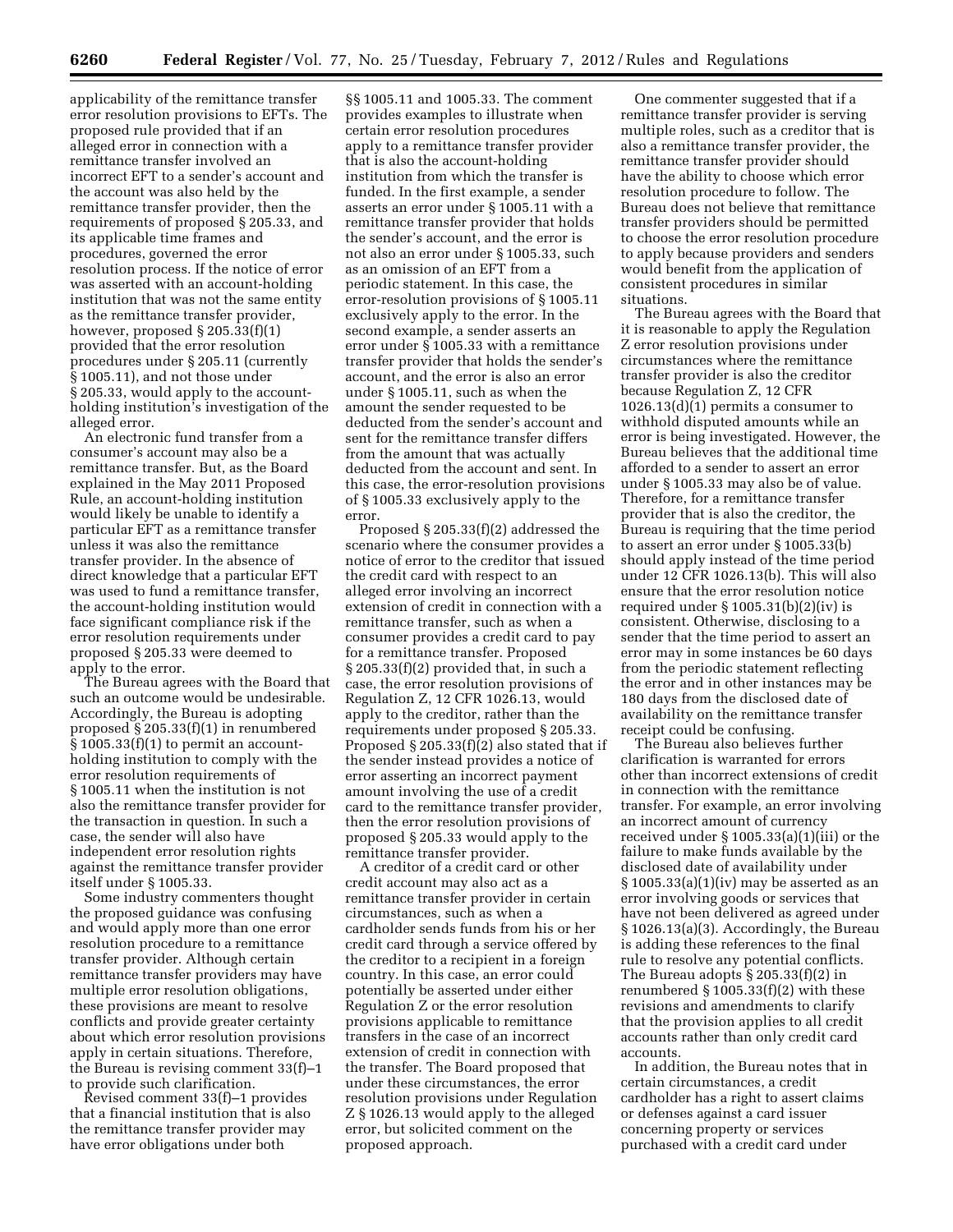Regulation Z, 12 CFR 1026.12(c)(1). These rights are independent of other billing error rights a cardholder may have. *See* comment 12(c)–1 to 12 CFR 1026.12(c). Therefore, the Bureau is adopting a new comment 33(f)–2 to clarify that to the extent a credit cardholder has a right to assert claims and defenses against a card issuer under 12 CFR 1026.12(c)(1), nothing in § 1005.33 limits a sender's right in this regard.

The Board also proposed § 205.33(f)(3) to provide guidance where an alleged error involves an unauthorized EFT or unauthorized use of a credit card to send a remittance transfer, such as when a stolen debit or credit card is used to send funds to a foreign country. Specifically, proposed § 205.33(f)(3) clarified that the consumer would have rights under Regulation E §§ 1005.6 and 1005.11 in the case of an unauthorized EFT or Regulation Z §§ 1026.12(b) and 1026.13 in the case of an unauthorized use of a credit card. However, since the consumer holding the asset account or the credit card account is not the sender of the remittance transfer, proposed § 205.33(f)(3) stated that the error resolution provisions for remittance transfers would not apply. *See* comment 33(b)–1. The Bureau agrees with the Board's proposal, and  $\S 205.33(f)(3)$  is adopted substantially as proposed in renumbered § 1005.33(f)(3) with an amendment to clarify application of the provision to credit accounts generally as opposed to only credit card accounts.

Some industry commenters suggested that the reasoning the Board used in applying Regulation E §§ 1005.6 and 1005.11 in the case of an unauthorized EFT and Regulation Z §§ 1026.12(b) and 1026.13 in the case of an unauthorized use of a credit card, should be used in applying UCC Article 4A provisions to an unauthorized wire transfer. As discussed above in the supplementary information to § 1005.30(e), UCC Article 4A–108 provides that Article 4A does not apply ''to a funds transfer, *any part of which is governed by the [EFTA]''*  (emphasis added). Furthermore, as discussed above, the Bureau may only preempt State law to the extent that there is an inconsistency. Since the Bureau does not believe there is an inconsistency between the EFTA and UCC Article 4A–108, UCC Article 4A does not apply to wire transfers that are remittance transfers under § 1005.30(e). Therefore, the Bureau declines to implement commenters' suggestion with respect to unauthorized wire transfers.

Finally, the Board noted that in certain cases a consumer may be able to assert error resolution rights in

connection with a remittance transfer with both the remittance transfer provider as well as the account-holding institution or credit card issuer or creditor. Proposed comment 33(f)–2 addressed this situation by providing that if a sender receives credit to correct an error of an incorrect amount paid in connection with a remittance transfer from either the remittance transfer provider or the sender's accountholding institution or creditor, and then subsequently asserts the same error with the other party, the other party would have no further responsibilities to investigate the error. The proposed comment also clarified that an accountholding institution or creditor may reverse amounts it has previously credited to correct an error if the consumer receives more than one credit to correct the same error and provided an example to illustrate this concept.

One industry commenter noted that the provisions in § 1005.33(f) could provide a consumer with potentially different error resolution procedures depending on who the consumer decides to contact. This may be the case if the remittance transfer provider is not also the account-holding institution or creditor. However, proposed comment 33(f)–2 explains that the second party has no error resolution obligations if the sender already received credit to correct an error of an incorrect amount paid in connection with a remittance transfer. This comment makes clear that a consumer may not receive a windfall by successfully asserting an error with both the provider and the account-holding institution and/or credit card issuer or creditor.

Another industry commenter suggested that the remittance transfer provider should be permitted to delay providing a remedy until expiration of the card issuer's chargeback right under network rules to prevent duplicate recoveries when remittances are funded by a debit card or a credit card. The Bureau believes that the delay would be disadvantageous for senders in getting a speedy resolution to an error and that proposed comment 33(f)–2 is a better method for dealing with the possibility of duplicate recoveries. The Bureau adopts this comment, renumbered as comment 33(f)–3, substantially as proposed.

Lastly, the Bureau received comment from an industry commenter questioning which error resolution provisions apply when a sender has multiple funding sources for the remittance transfer. For example, a sender could fund a remittance transfer partly by a balance in the sender's account held by the remittance transfer

provider and partly by a credit card or an ACH transfer from the sender's checking account. In such cases, the Bureau notes that which error resolution procedure will apply depends on the error that is asserted. For example, if the error asserted is the incorrect extension of credit in connection with the remittance transfer, then § 1005.33(f)(2) provides that § 1026.13 applies to the creditor while § 1005.33 applies to the remittance transfer provider, but only with respect to the amount of the remittance transfer funded by the credit card. However, if the remittance transfer provider is also the creditor, only § 1026.13 applies to the remittance transfer provider with respect to the amount of the remittance transfer funded by the credit card.

Similarly, if the error asserted is an incorrect EFT from a sender's account, then  $\S 1005.33(f)(1)$  provides that § 1005.11 applies to the account-holding institution while § 1005.33 applies to the remittance transfer provider, but only with respect to the amount of the remittance transfer funded by the debit card or the ACH transfer from the sender's account. However, if the remittance transfer provider is also the account-holding institution, only § 1005.33 applies to the remittance transfer provider with respect to the amount of the remittance transfer funded by the debit card or the ACH transfer from the sender's account. The Bureau believes the regulation and commentary as adopted provide sufficient guidance in this regard, and additional clarification is not necessary.

## *33(g) Error Resolution Standards and Recordkeeping Requirements*

Pursuant to EFTA section 919(d)(2), the Bureau must establish clear and appropriate standards for remittance transfer providers with respect to error resolution relating to remittance transfers, to protect senders from such errors. EFTA section 919(d)(2) specifically provides that such standards must include appropriate standards regarding recordkeeping, including retention of certain errorresolution related documentation. The Board proposed § 205.33(g) to implement these error resolution standards and recordkeeping requirements.

Specifically, proposed § 205.33(g)(1) provided that a remittance transfer provider must develop and maintain written policies and procedures that are designed to ensure compliance with respect to the error resolution requirements applicable to remittance transfers. The proposed rule also stated that remittance transfer providers must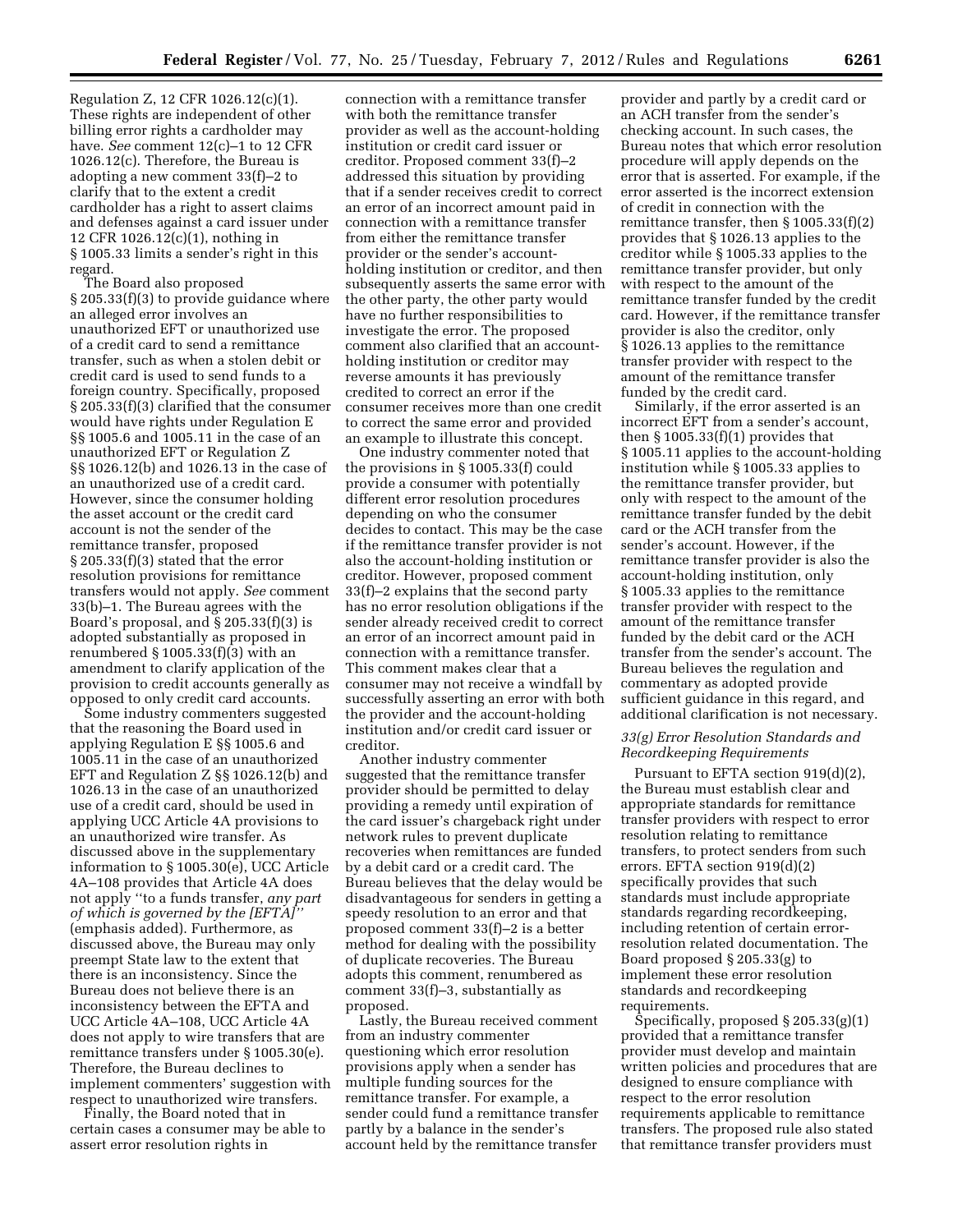take steps to ensure that whenever a provider uses an agent to perform any of the provider's error resolution obligations, the agent conducts such activity in accordance with the provider's policies and procedures. As noted in the May 2011 Proposed Rule, this approach is similar to one taken by the Federal banking agencies in other contexts. *See, e.g.,* 12 CFR 1022.90(e) (requiring that an identity theft red flags program exercise appropriate and effective oversight of service-provider arrangements).

One industry commenter suggested that the failure to maintain written policies and procedures should not be an independent cause of action. The Bureau believes that remittance transfer providers must develop written policies and procedures in order to demonstrate compliance to the appropriate regulator. Therefore, the Bureau does not believe the requirement to maintain written policies and procedures that the remittance transfer provider must follow imposes any additional burden.

The Bureau is making one change to proposed § 205.33(g)(1). Specifically, the Bureau is deleting the provision in proposed  $\S 205.33(g)(1)$  that requires remittance transfer providers to take steps to ensure that when a provider uses an agent to perform any of the provider's error resolution obligations, the agent conducts such activity in accordance with the provider's policies and procedures. The Bureau believes that this provision is no longer necessary in light of the decision under § 1005.35, discussed below, to provide that a remittance transfer provider is liable for any violation of subpart B by an agent when such agent acts for the provider. Proposed  $\S 205.33(g)(1)$ , as revised, is adopted in renumbered  $§ 1005.33(g)(1).$ 

Under proposed § 205.33(g)(2) a remittance transfer provider's policies and procedures concerning error resolution would be required to include provisions regarding the retention of documentation related to an error investigation. Such provisions would be required to ensure, at a minimum, the retention of any notices of error submitted by a sender, documentation provided by the sender to the provider with respect to the alleged error, and the findings of the remittance transfer provider regarding the investigation of the alleged error, which is consistent with EFTA section 919(d)(2).

Proposed comment 33(g)–1 clarified that remittance transfer providers are subject to the record retention requirements under § 1005.13, which apply to any person subject to the EFTA. Accordingly, remittance transfer

providers would be required to retain documentation, including documentation related to error investigations, for a period of not less than two years from the date a notice of error was submitted to the provider or action was required to be taken by the provider. Similar to comment 13–1, proposed comment 33(g)–1 provided that the record retention requirements do not require a remittance transfer provider to maintain records of individual disclosures of remittance transfers that it has provided to each sender. Instead, a provider need only retain records to ensure that it can comply with a sender's request for documentation or other information relating to a particular remittance transfer, including a request for supporting documentation to enable the sender to determine whether an error exists with respect to that transfer. The Bureau did not receive any comments on proposed § 205.33(g)(2) or proposed comment 33(g)–1. The Bureau adopts proposed § 205.33(g)(2) substantially as proposed in renumbered § 1005.33(g)(2), but with an amendment to make clear that remittance transfer providers are subject to the record retention requirements under § 1005.13. The Bureau also adopts comment 33(g)–1 with amendments to conform the comment to comment 13–1 and to the changes in § 1005.33(g)(2).

# *Section 1005.34 Procedures for Cancellation and Refund of Remittance Transfers*

EFTA section 919(d)(3) directs the Bureau to issue final rules regarding appropriate remittance transfer cancellation and refund policies for senders within 18 months of the date of enactment of the Dodd-Frank Act. Proposed § 205.34 set forth new cancellation and refund rights for senders of remittance transfers, and they are finalized in renumbered § 1005.34 with changes to the proposed rule, discussed below.

## *34(a) Sender Right of Cancellation and Refund*

Proposed § 205.34(a) stated that a remittance transfer provider must comply with a sender's oral or written request to cancel a remittance transfer received no later than one business day from when the sender makes payment in connection with the remittance transfer provider. In the proposal, the Board recognized that remittance transfers sent by ACH or wire transfer generally cannot be cancelled once the payment order has been accepted by the sending institution. *See, e.g.,* UCC Article 4A–211 (providing that a

payment order cannot be cancelled or amended once it has been accepted unless the receiving bank agrees or a funds-transfer system rule allows cancellation or amendment without agreement of the bank). The Board stated that it believed that under such circumstances, a bank or credit union making transfers by ACH or wire transfer would likely wait to execute the payment order until the cancellation period had passed, which could delay the receipt of the funds in the foreign country. The Board stated that one business day would provide a reasonable time frame for a sender to evaluate whether to cancel a remittance transfer after providing payment for the transfer, but requested comment regarding whether the proposed minimum time period should be longer or shorter than proposed.

Many industry commenters objected to the proposed cancellation right. One industry commenter believed a cancellation right was unnecessary for remittance transfers because fees incurred by the sender for a remittance transfer were minimal. A Federal Reserve Bank commenter argued that a cancellation right would give senders less incentive to provide accurate information. One industry commenter believed senders could use the cancellation right to take advantage of more favorable exchange rates. The industry commenter believed remittance transfer providers would increase exchange rates to compensate for the risk of loss.

Industry and trade group commenters agreed with the Board that the proposed cancellation period would delay processing routine remittance transfers because remittance transfers sent by ACH or wire transfer would likely be held until the cancellation period passed. Some industry commenters believed that the delay in processing would make it more difficult to determine an exchange rate. A member of Congress urged the Bureau to take into consideration senders' expectation for timely execution of remittance transfers in determining the appropriate cancellation period. A Federal Reserve Bank commenter believed a sender would want to remit funds as quickly as possible, and that the proposed cancellation right could cause senders to make payments using remittance mechanisms that are not subject to Regulation E.

Consumer group commenters believed that the Bureau should require a one business day cancellation period, but suggested that the Bureau study when cancellations typically occur. These commenters suggested that a study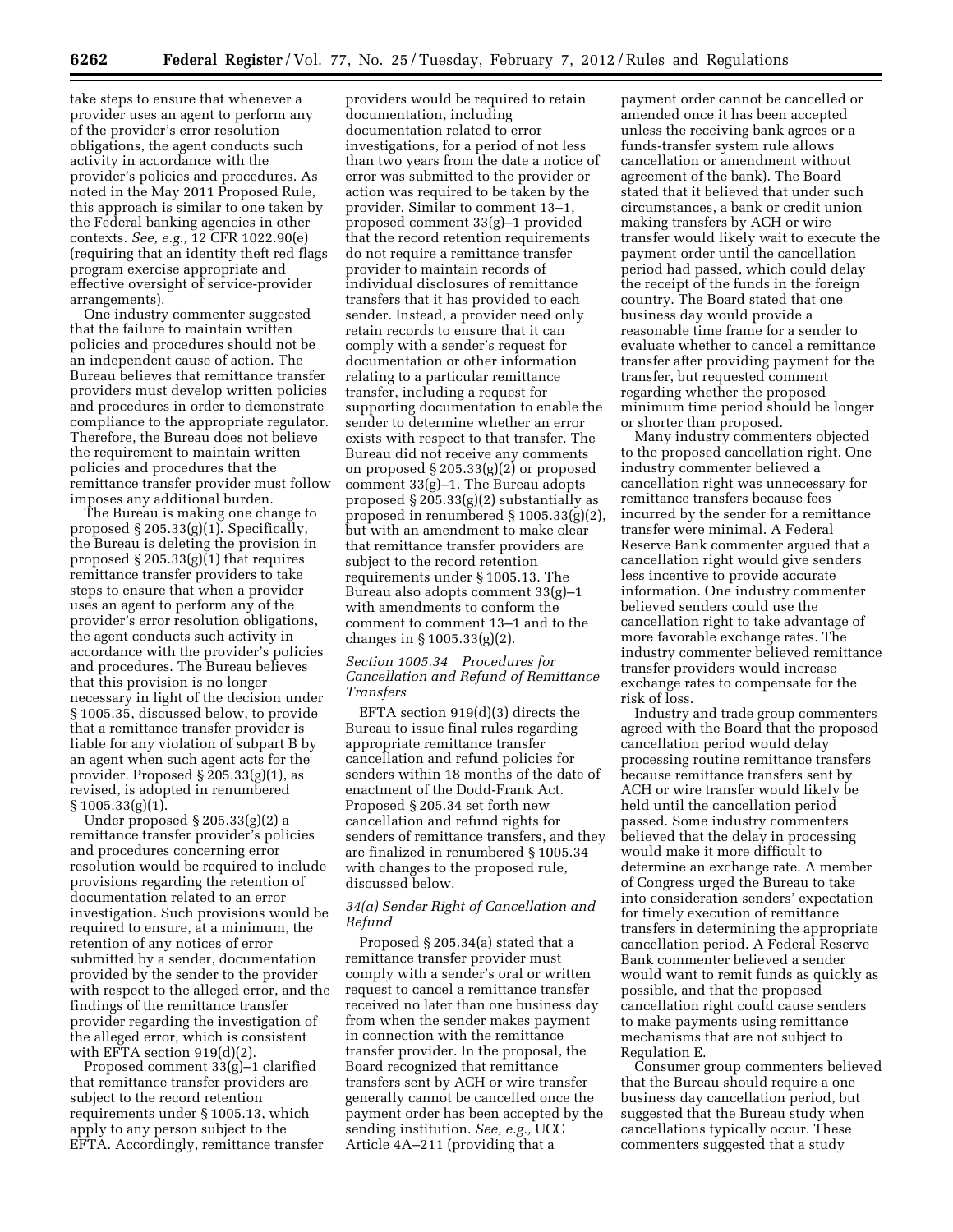could help the Bureau determine that decreasing the cancellation period could adequately protect senders. Many industry commenters believed that if the Bureau required a cancellation period, the period should be shorter than one business day. The commenters suggested a variety of shorter cancellation periods that could be more appropriate. Some industry commenters believed the cancellation period should be shortened to the same day or an hour. Several industry commenters believed the right to cancel should end when the remittance transfer provider executes the payment instruction. Several industry commenters believed the cancellation period should be shortened to 30 minutes, noting that this time period would be consistent with Texas law.

Some industry commenters suggested that institutions sending remittance transfers through ACH or wire transfer should be exempt from the cancellation rules. Other industry commenters suggested that a sender should have the right to opt out of the cancellation right to have the transfer sent immediately. Another industry commenter suggested that the provider should only be required to cancel if the provider has a reasonable opportunity to act upon the request. One industry commenter believed a right to refund remittance transfers that are unclaimed was a more appropriate cancellation policy. An industry commenter believed the provider should not be required to honor cancellation requests that are made for fraudulent purposes.

Other industry commenters believed the cancellation rules should be disclosure-based. One industry commenter believed that instead of a cancellation right, the provider should disclose that once a sender signs the remittance transaction agreement, it cannot be cancelled and that a failure to carry out a sender's cancellation request once a remittance agreement has been signed is not an error. Another industry commenter believed that if a provider had a cancellation policy, that the Bureau should require that it be properly disclosed.

The Bureau believes that a cancellation right could be helpful to senders of remittance transfers. The Bureau also believes, however, that providers sending remittance transfers through ACH or wire transfer likely will delay transactions for the length of the cancellation period because such transfers are often difficult to retract once they are sent. A cancellation period of one business day thus could prevent a sender from sending a remittance transfer quickly. In addition,

a long cancellation period could create an unfair competitive advantage for closed network money transmitters, who are less likely to delay sending a remittance transfer until the end of the cancellation period. Therefore, the Bureau believes a cancellation period shorter than one business day is appropriate.

The final rule requires a 30-minute cancellation period.83 A 30-minute cancellation period provides the sender the opportunity to review both the prepayment disclosure and the receipt to ensure that the transfer was sent as the sender intended. However, the 30 minute cancellation period should not substantially delay transactions for senders who want to send funds quickly. The Bureau notes that 30 minutes is the minimum time that a provider must allow senders to cancel transactions, but providers may choose to permit senders to cancel transactions after the 30 minute period has passed. Moreover, even after the cancellation period has passed, senders may still assert their rights under § 1005.33 and obtain a refund or other remedy for transactions where an error occurred.

As discussed above, the final rule sets forth new cancellation requirements in a new § 1005.36 with respect to certain remittance transfers that a sender schedules in advance, including preauthorized remittance transfers. As discussed below, the Bureau believes that when a sender schedules a remittance transfer more than three days in advance of when the remittance transfer is made, a cancellation period tied to when the transfer is made, rather than when the transfer is authorized, is more beneficial to a sender. In those circumstances, the Bureau believes a sender should have the flexibility to cancel the transfer more than 30 minutes after scheduling the transfer to be made, given the potentially significant delay between when the sender authorizes the remittance transfer and when the sender schedules the remittance transfer to be made. Circumstances could change in the intervening period that would negate the purpose of the transfer. At the same time, allowing the sender to cancel certain remittance transfers that a sender schedules in advance for up to 30 minutes after the transfer is made

could be burdensome to both senders and providers. A sender may not know the precise time of day that the transfer is scheduled, and such a rule would extend the period of uncertainty for providers, who may delay a transfer until the cancellation period has expired. Consequently, the 30-minute cancellation period described in § 1005.34(a) does not apply to remittance transfers scheduled at least three business days before the date of the transfer, and a remittance transfer provider must instead comply with the cancellation requirements in § 1005.36(c).

Section 1005.34(a) of the final rule provides that, except as provided in § 1005.36(c), a remittance transfer provider shall comply with the requirements of § 1005.34 with respect to any oral or written request to cancel a remittance transfer from the sender that is received by the provider no later than 30 minutes after the sender makes payment in connection with the remittance transfer, if the following two conditions are met.

First, under proposed § 205.34(a)(1), a valid request to cancel a remittance transfer must enable the provider to identify the sender's name and address or telephone number and the particular transfer to be cancelled. Proposed comment 34(a)–1 clarified that the request to cancel a remittance transfer is valid so long as the remittance transfer provider is able to identify the remittance transfer in question. For example, the sender could provide the confirmation number or code that would be used by the designated recipient to pick up the transfer, or other identification number or code supplied by the provider in connection with the transfer. The proposed comment also permitted the provider to request, or the sender to provide, the sender's email address instead of a physical address, so long as the provider can identify the transfer to which the cancellation request applies.

Second, proposed § 205.34(a)(2) provided that a sender's timely request to cancel a remittance transfer is effective so long as the transferred funds have not been picked up by the designated recipient or deposited into an account held by the recipient.84

<sup>83</sup>The 30-minute cancellation period is the same time period as the remittance transfer cancellation period under Texas law. *See* TX Admin. Code § 278.052, which provides that a consumer may cancel a transfer for any reason within 30 minutes of initiating the transfer provided the customer has not left the premises. Unlike the Texas law, under § 1005.34(a), a sender may cancel within 30 minutes, regardless of whether the sender has left the premises.

<sup>84</sup>As discussed in the proposal, such accounts need not be accounts held by a financial institution so long as the recipient may access the transferred funds without any restrictions regarding the use of such funds. For example, some Internet-based providers may track consumer funds in a virtual account or wallet and permit the holder of the account or wallet to make purchases or withdraw funds once funds are credited to the account or wallet.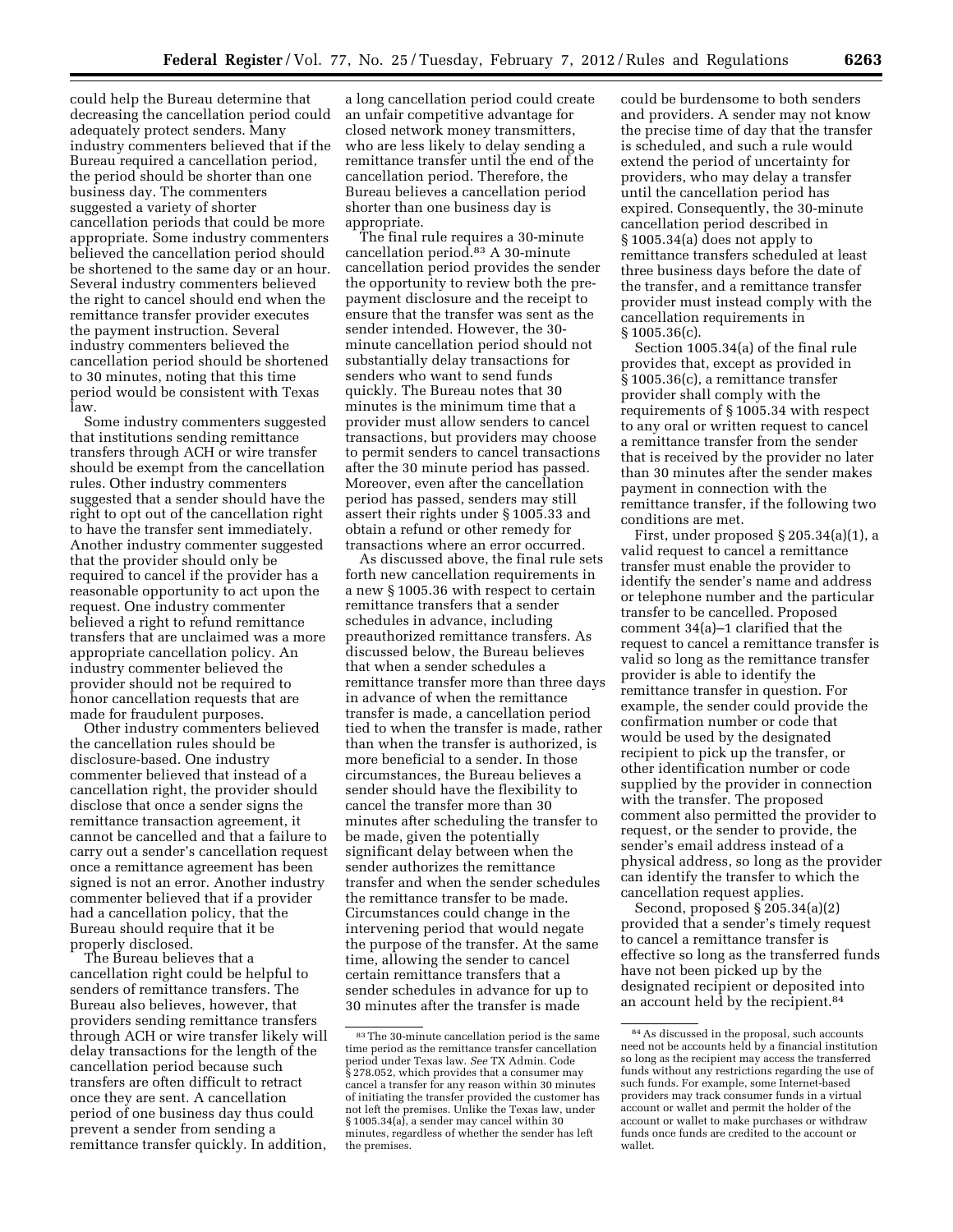Proposed comment 34(a)–2 reiterated that a remittance transfer provider must include an abbreviated notice of the sender's right to cancel a remittance transfer in the receipt or combined notice, as applicable. In addition, the proposed comment clarified that the remittance transfer provider must make available to a sender upon request, a notice providing a full description of the right to cancel a remittance transfer.

The Bureau did not receive comment on the two conditions on the right to cancel. The final rule adopts the two conditions as proposed in renumbered § 1005.34(a)(1) and (a)(2). In addition, the Bureau adopts comments 34(a)–1 and 34(a)–2 substantially as proposed.

The Bureau is also adding comment 34(a)–3 to explain how a remittance transfer provider could comply with the cancellation and refund requirements of § 1005.34 if the cancellation request is received by the provider no later than 30 minutes after the sender makes payment. The comment states that a provider may, at its option, provide a longer time period for cancellation. The comment clarifies that a provider must provide the 30-minute cancellation right regardless of the provider's normal business hours. For example, if an agent closes less than 30 minutes after the sender makes payment, the provider could opt to take cancellation requests through the telephone number disclosed on the receipt. The provider could also set a cutoff time after which the provider will not accept requests to send a remittance transfer. For example, a financial institution that closes at 5:00 p.m. could stop accepting payment for remittance transfers after 4:30 p.m.

One industry commenter believed that the Bureau should require a sender to contact the remittance transfer provider directly in order to cancel a transaction. The commenter believed that agents should not be required to handle cancellation requests, noting that under certain State laws, the agent does not have a right to the funds paid for a remittance transfer and therefore could not make a refund.

The Bureau believes that a sender's cancellation request should be valid if the sender contacts the agent. Many participants in consumer testing indicated that they would contact an agent first if they encountered a problem with their remittance transfer. The Bureau also believes that requiring a sender to contact a remittance transfer provider by, for example, calling the telephone number listed on the receipt could frustrate the sender's ability to cancel within the 30-minute cancellation period. Consequently, the Bureau clarifies in comment 34(a)–4

that a cancellation request provided by a sender to an agent of the remittance transfer provider is deemed to be received by the provider under § 1005.34(a) when received by the agent. The Bureau understands, however, that an agent may not be able to provide a sender with the refund for legal or operational reasons, and, as discussed below, the final rule does not require an agent to provide a refund if the agent is unable to do so.

Finally, the Bureau is adding a comment to clarify when a sender makes a payment for a remittance transfer, for purposes of determining when the 30-minute cancellation period has passed. Comment 34(a)–5 clarifies that, for purposes of subpart B, payment is made, for example, when a sender provides cash to the remittance transfer provider or when payment is authorized.

# *34(b) Time Limits and Refund Requirements*

Proposed § 205.34(b) established the time frames and refund requirements applicable to remittance transfer cancellation requests. The proposed rule stated that a remittance transfer provider must refund, at no additional cost to the sender, the total amount of funds tendered by the sender in connection with the remittance transfer, including any fees imposed in connection with the requested transfer, within three business days of receiving the sender's valid cancellation request.

Many industry commenters objected to the requirement in the May 2011 Proposed Rule to refund the total amount of funds to the sender. Industry commenters believed that requiring a refund of the total amount of funds raised significant safety and soundness concerns for institutions sending wire transfers because some remittance transfer providers would be unable to recover the funds from subsequent institutions in a transfer chain. One money transmitter commenter stated that once a transfer is booked at an agent location, the provider is obligated to pay the agent its portion of the transfer fees for the transaction. If a sender cancels the transaction after settlement, the provider would be required to negotiate the return of the fee from the agent or bear the total loss of the fee. Similarly, the commenter noted that it acted as an agent of international billers and is obligated to the billers for the funds when it sends data to the biller. Several industry commenters believed requiring a remittance transfer provider to refund all fees could increase costs for senders, since providers may increase fees to account for losses due to refund. A

money transmitter commenter also argued that refunding a third party fee or tax could be impermissible under local law.

Industry commenters suggested that the Bureau permit a remittance transfer provider to charge reasonable fees, even if the sender cancels the transaction. Some of the commenters noted that this was consistent with a bank's ability to charge fees in connection with a stop payment order on a check to cover the bank's costs. An industry trade association believed providers should be permitted to charge a \$45 fee to stop the transaction. Another industry commenter suggested that if the exchange rate changes between the time the order is placed and the refund is requested such that the amount of local currency originally promised would be equivalent to less U.S. dollars, the refund of the principal should be at the new exchange rate.

Some commenters believed a remittance transfer provider should not be required to provide a refund in certain circumstances. One industry commenter believed a provider should not be required to refund fees charged by intermediaries. Another industry commenter suggested that a provider should not have to refund the portion of any fees that are not attributable to costs incurred by them prior to receiving a cancellation request. A trade association believed a provider should not be required to refund fees when the provider has not made any errors.

The Bureau believes it is appropriate to require a provider to refund the total amount of funds provided by the sender in connection with the remittance transfer. The Bureau believes senders could be discouraged from exercising their cancellation rights if they could not recover the cost of the remittance transfer. Although the Bureau recognizes that a provider may not be able to recover some fees or taxes charged for a transfer, the Bureau believes that the shorter cancellation period adopted in the final rule helps address these concerns. Under the final rule, a provider can mitigate some of the risk of losing fees or taxes charged for a transfer by sending a transfer after the 30-minute cancellation period ends. Therefore, the Bureau is requiring the total amount of funds provided by the sender to be refunded in the final rule in § 1005.34(b) with the additional clarification that refunding the total amount of funds provided by the sender in connection with a remittance transfer requires a provider to refund taxes on the remittance transfer. However, as noted by one industry commenter, for certain jurisdictions, the remittance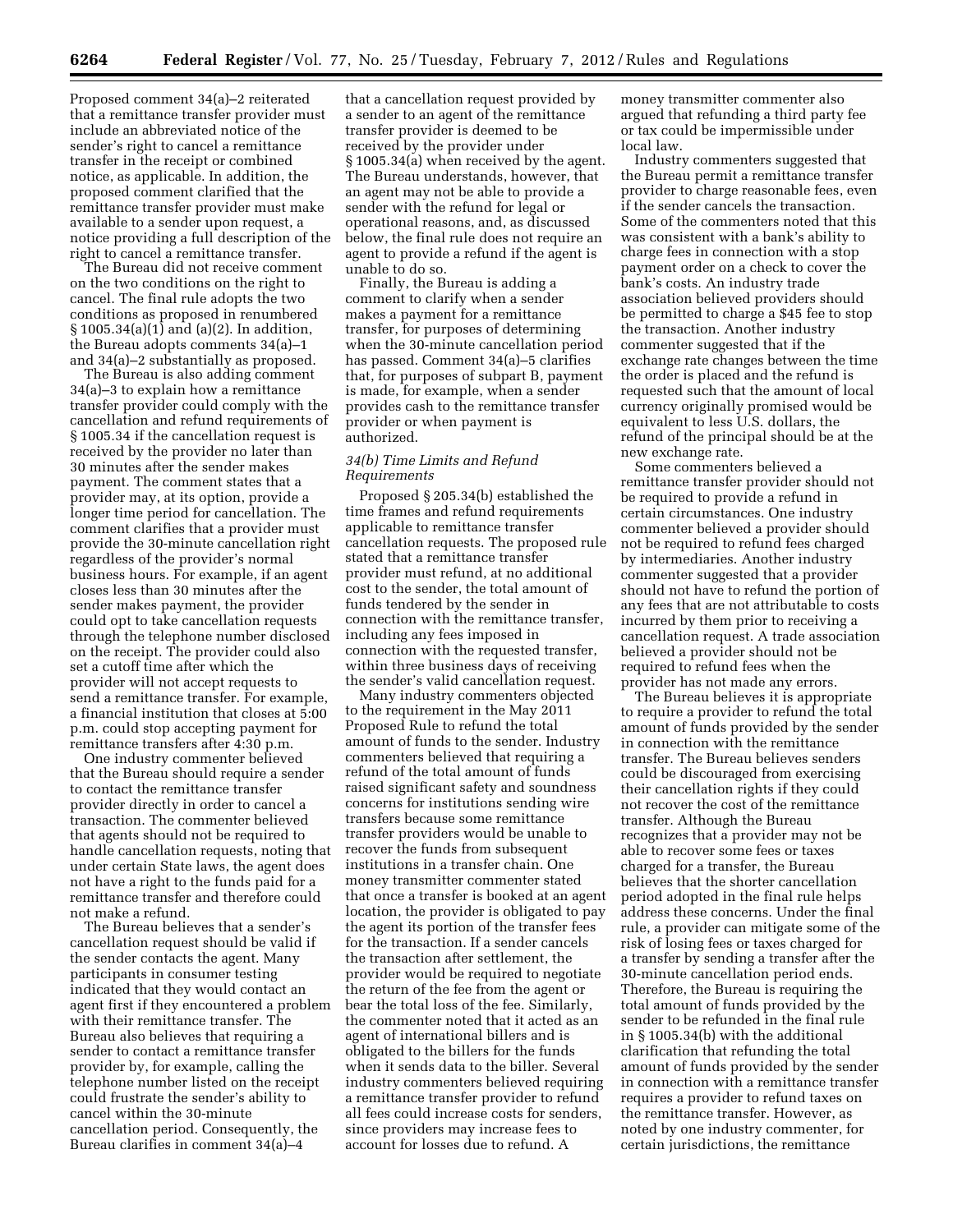transfer provider may be prohibited by law from refunding taxes. Consequently, the requirement in § 1005.34(b) to refund taxes is only to the extent such refund is not prohibited by law. In the final rule, § 1005.34(b) provides that a remittance transfer provider shall refund, at no additional cost to the sender, the total amount of funds provided by the sender in connection with a remittance transfer, including any fees and, to the extent not prohibited by law, taxes imposed in connection with the remittance transfer, within three business days of receiving a sender's request to cancel the remittance transfer.

Proposed comment 34(b)–1 addressed the permissible ways in which a provider could provide a refund. The proposed comment clarified that a remittance transfer provider may, at the provider's discretion, issue a refund in cash or in the same form of payment that was initially tendered by the sender for the remittance transfer. For example, if the sender originally provided a credit card as payment for the transfer, the remittance transfer provider may issue a credit to the sender's credit card account in the amount of the payment.

The Bureau did not receive comment on proposed comment 34(b)–1. However, as discussed above regarding comment 33(c)–6, the Bureau is amending comment 34(b)–1 with respect to refunds if a sender initially provided cash for the remittance transfer. Specifically, comment 34(b)–1 states that a provider may issue a refund by check if a sender initially provided cash for the remittance transfer. For example, if the sender originally provided cash as payment for the transfer, the provider may mail a check to the sender in the amount of the payment.

The Bureau is also finalizing comment 34(b)–2, which addresses costs that must be refunded upon a sender's timely request to cancel a remittance transfer. The comment is adopted substantially as proposed, with amendments clarifying that all funds provided by the sender in connection with the remittance transfer would include taxes that are assessed by a State or other governmental body, to the extent not prohibited by law. Therefore, the final comment states that if a sender provides a timely request to cancel a remittance transfer, a remittance transfer provider must refund all funds provided by the sender in connection with the remittance transfer, including any fees and, to the extent not prohibited by law, taxes that have been imposed for the transfer, whether the fee or tax was assessed by the provider or a third

party, such as an intermediary institution, the agent or bank in the recipient country, or a State or other governmental body.

Finally, industry commenters suggested amendments to the requirement in the proposal to provide a refund within three business days of receiving a sender's request to cancel the remittance transfer. One industry commenter believed the refund rule should not require the refund to be delivered to the sender within three business days. The commenter cited examples of when it could be difficult to deliver the funds to the sender in three days, such as when the provider mails a refund check and the check takes several days to be delivered to the sender; when the refund is available at an agent location, but the sender takes several days to pick-up the refund; and when the provider issues a chargeback to the sender's credit or debit card account, but the credit takes several days to appear due to card processing systems. The Bureau notes that the requirement to refund funds to a sender does not require a provider to ensure that a refund is delivered to a sender within three business days after receiving the sender's request to cancel the remittance transfer.

#### *Section 1005.35 Acts of Agents*

In most cases, remittance transfers are sent through an agent of the remittance transfer provider, such as a convenience store that has contracted with the provider to offer remittance transfer services at that location. EFTA section 919(f)(1) generally makes remittance transfer providers liable for any violation of EFTA section 919 by an agent, authorized delegate, or person affiliated with such provider, when such agent, authorized delegate, or affiliate acts for that remittance transfer provider. EFTA section 919(f)(2) requires the Bureau to prescribe rules to implement appropriate standards or conditions of liability of a remittance transfer provider, including one that acts through its agent or authorized delegate.85

The Board proposed two alternatives to implement EFTA section 919(f) with respect to acts of agents. Under the first alternative (proposed Alternative A), a remittance transfer provider would be strictly liable for violations of subpart B by an agent when such agent acts for the provider. Under the second alternative (proposed Alternative B), a remittance transfer provider would be liable under the EFTA for violations by an agent

acting for the provider, unless the provider establishes and maintains policies and procedures for agent compliance, including appropriate oversight measures, and the provider corrects any violation, to the extent appropriate.

Consumer groups, State regulators, and a Federal Reserve Bank supported proposed Alternative A. These commenters stated that Alternative A would provide the greatest incentives for remittance transfer providers to avoid errors and to oversee and audit their agents. Some argued that proposed Alternative A would be consistent with many State laws, and that adopting proposed Alternative B could disrupt efforts to hold providers to stricter liability standards under State law.

In contrast, industry commenters supported the liability standard set forth in proposed Alternative B. These commenters argued that proposed Alternative B would more appropriately address the unique position of agents in the market, while providing protection for consumers by making them whole for the cost of the remittance transfer. These commenters also stated that proposed Alternative B would create an incentive for providers to take an active role in developing compliance policies and procedures and engaging in agent oversight. These commenters also expressed concern about the liability risks associated with proposed Alternative A for the misconduct or a single agent or isolated violations, and that proposed Alternative A could discourage the use of agents.

Based on comments received and the Bureau's further analysis, the final rule adopts proposed Alternative A in renumbered § 1005.35. The Bureau believes that the approach taken in proposed Alternative A is more consistent with the approach generally taken in other Bureau regulations, including Regulation E. For example, under Regulation E's payroll card rules, a financial institution is required to provide initial payroll card disclosures to a payroll account holder. If, by contractual agreement with the institution, a third-party service provider or the employer agrees to deliver these disclosures on the institution's behalf and fails to do so, the issuing financial institution is nonetheless liable for the violation.86 Similarly, if an agent at a retail establishment fails to provide the disclosures required by § 1005.31, the remittance transfer provider would be liable. The Bureau also believes that proposed Alternative A provides a

<sup>85</sup>*See also* § 1005.30(a), which defines the term "agent" for purposes of the rule.  $86\ 12$  CFR 1005.18.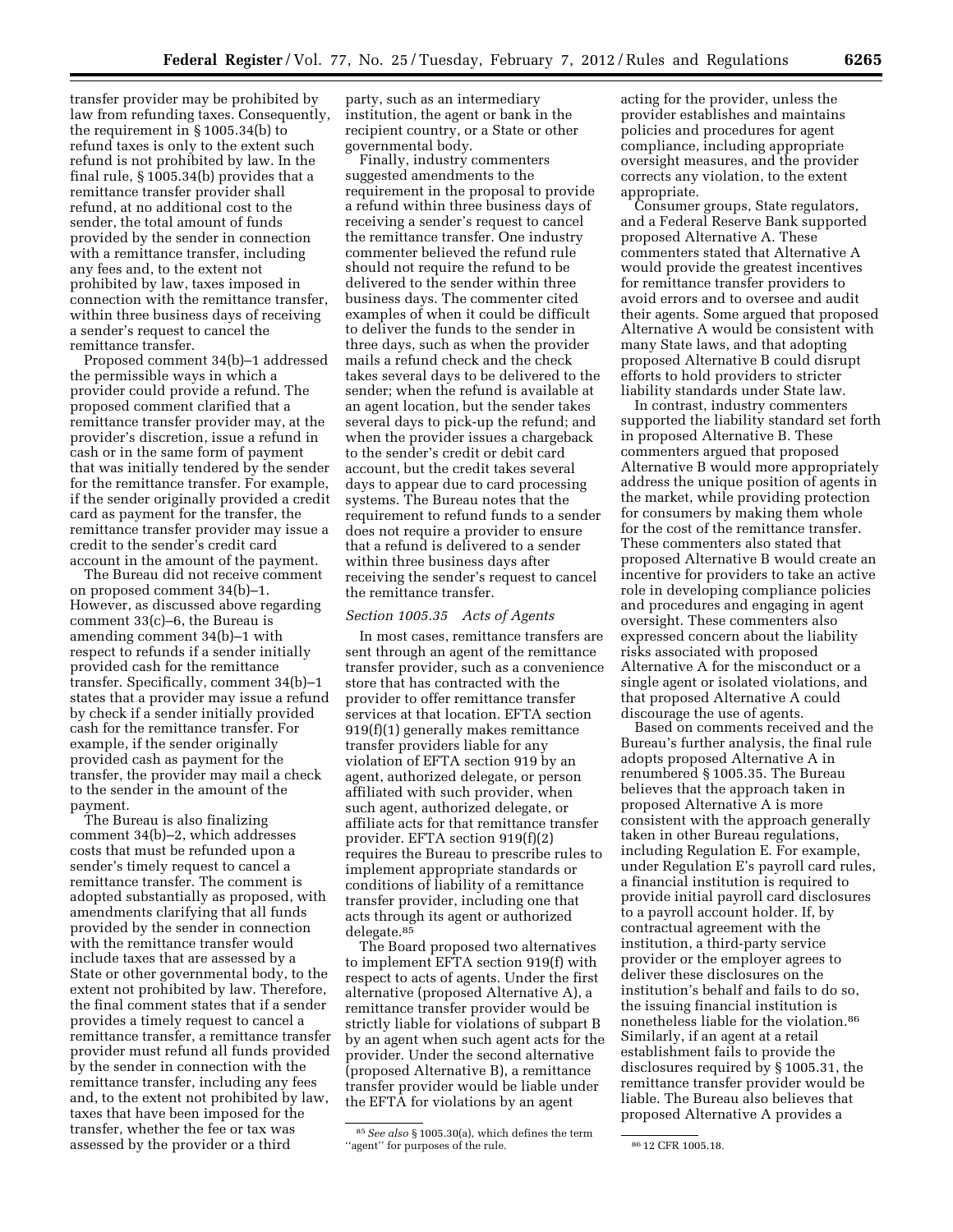greater incentive for providers to monitor their agents' activities and to exercise appropriate supervision and oversight than proposed Alternative B.

One commenter suggested that proposed Alternative A could exculpate an agent from responsibility from its own conduct. However, nothing in the rule shields agents from liability, nor does it prevent providers from requiring specific agent conduct in their contracts or negotiating other contractual liability or indemnification clauses.

With respect to commenters' concerns about liability risk, EFTA section 919(f)(2) states that enforcement agencies may consider, in any action or other proceeding against a remittance transfer provider, the extent to which the provider had established and maintained policies or procedures for compliance, including policies, procedures, or other appropriate oversight measures designed to assure compliance by an agent or authorized delegate acting for such provider. Thus, enforcement agencies are permitted to tailor any remedies in light of single agent non-compliance or isolated violations.

Several commenters requested further guidance on what it means for an agent to act for a provider. As discussed in the proposal, some agents have a nonexclusive arrangement with several remittance transfer providers, so that a sender may choose from among the remittance transfer providers at that agent location. If a sender chooses to use Provider A to send funds at the agent location, then Provider B would not be liable for the agent's actions in connection with that transaction, because the agent would be acting for Provider A. As noted above regarding the definition of ''agent'' under § 1005.30(a), the Bureau believes that it is appropriate to defer to State or other applicable law with respect to the relationship between an agent and Provider A.

The final rule also adopts proposed Alternative A's comment 35–1 substantially as proposed. Comment 35– 1 explains that remittance transfer providers remain fully responsible for complying with the requirements of this subpart, including, but not limited to, providing the disclosures set forth in § 1005.31 and remedying any errors as set forth in § 1005.33. This is the case even if a remittance transfer provider performs its functions through an agent, and regardless of whether the provider has an agreement with a third party that transfers or otherwise makes funds available to a designated recipient.

# *Section 1005.36 Transfers Scheduled in Advance*

As discussed above in connection with the § 1005.30(e) definition of ''remittance transfer,'' the Board requested comment on whether the rule should exclude from coverage online bill payments, including preauthorized transfers. As noted above, most industry commenters argued that these transfers should be excluded from the final rule. These commenters argued that the provider would not be in a position to know, at the time disclosures are required, the applicable exchange rate for transfers that are scheduled to be sent at a later date.

For the reasons discussed above in the supplementary information to § 1005.30(e), the final rule does not exclude online bill payments from the definition of ''remittance transfer,'' nor does it exclude certain other remittance transfers that a sender schedules in advance, including preauthorized remittance transfers. Thus, the final rule generally requires that disclosures be provided in accordance with the timing and accuracy rules set forth in § 1005.31, both with respect to the required pre-payment disclosure and the required receipt. Estimates may be disclosed, to the extent permitted by § 1005.32.

However, the Bureau believes that preauthorized remittance transfers, whether for bill payments or for other reasons, raise issues relating to the practical aspects of compliance, and potential consumer confusion issues. As discussed above, § 1005.31(e) links the timing requirements for providing prepayment disclosures and receipts to senders to the time when the transfer is requested and payment is made by the sender. Similarly, the disclosure accuracy rule in § 1005.31(f) relates to when the sender's payment is made. For purposes of subpart B, payment is made when payment is authorized. *See*  comments  $31(e)-2$  and  $34(a)-5$ . Accordingly, if all preauthorized remittance transfers were subject to § 1005.31, providers would have to provide both pre-payment disclosures and receipts at the time the preauthorized remittance transfers are requested and authorized by the sender. Moreover, these disclosures would need to be accurate for the first and all subsequent transfers scheduled in the future (except to the extent estimates are permitted by § 1005.32).

The Bureau believes that in some circumstances, it is impracticable for providers to provide accurate disclosures for subsequent transfers at the time preauthorized remittance

transfers are authorized. For example, while a provider may be able to know or to hedge for a specified exchange rate with respect to the first transfer, the provider or the institution involved in the remittance transfer that sets the exchange rate may be reluctant to set a specified exchange rate applicable to all subsequent transfers that are scheduled to be made into the future. This reluctance could arise due to the risk associated with participating in foreign exchange markets, and the manners in which providers and their partners manage such risk. Many wholesale exchange rates are set largely through currency markets in which rates can fluctuate frequently.87 As a result, whenever there are time lags in between the time when the retail rate applied to a transfer is set, the time when the relevant foreign currency is purchased, and the time when funds are delivered, a provider (and/or its business partner) may face losses due to unexpected changes in the value of the relevant foreign currency.

Providers and/or their partners generally use a variety of pricing, business processes, or hedging techniques to manage or minimize this exchange rate risk. For some, and perhaps many providers (or their partners), the task of managing or minimizing exchange risk may become more complicated or more costly if the amount of time between when the rate is set for a customer and when the transfer is sent increases. Setting the retail rate that applies to a transfer far in advance of when that transfer is sent may require the provider or other parties involved in processing the remittance transfer to use additional or more sophisticated risk management tools.

Some preauthorized remittance transfers may be set up to vary in amount (for example, based on the amount of a utilities bill). In such cases, while the remittance transfer provider may know the amount to be transferred in the first payment, the provider may not know, at the time the sender authorizes the preauthorized remittance transfer, the amounts that will be transferred in subsequent months. Moreover, even if the scheduled amounts to be transferred were fixed, and a provider were permitted to disclose an estimated exchange rate for

<sup>87</sup>Some foreign exchange rates are set by monetary authorities. There are a variety of business models that providers use to fund transfers that are received in foreign currency. The timing of when foreign currency is purchased, the role of the provider in such a purchase, and the role of other intermediaries, partners, agents, and other parties can vary.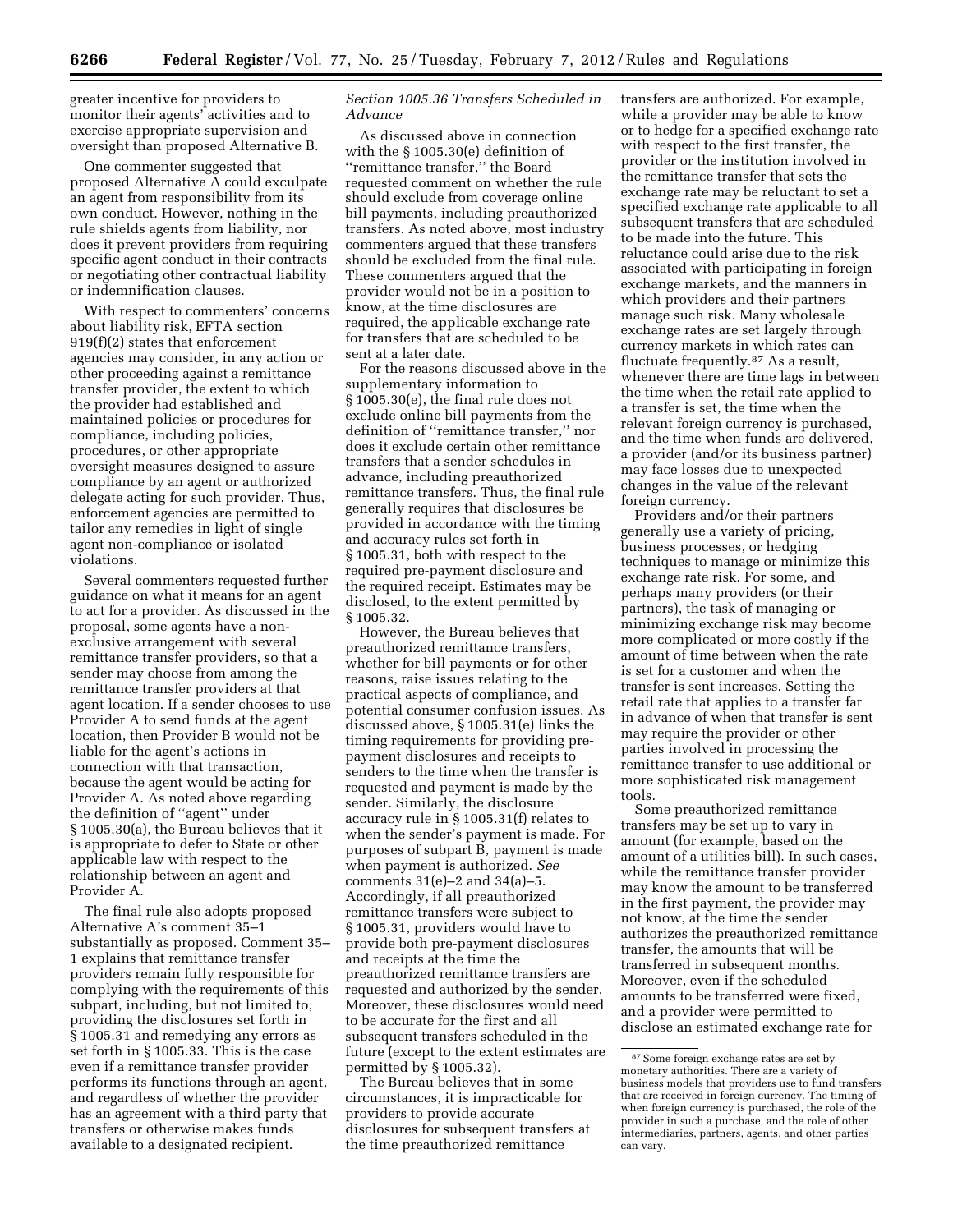future payments, providing estimated exchange rates at the time of the initial request for transfers beyond the first transfer may not be useful to senders and could even be misleading—because currency fluctuations over several months could cause the actual rate applied to particular transfers to vary substantially. The Bureau recognizes that the market for preauthorized remittance transfers is still developing. Consequently, the Bureau is concerned that if providers were required to provide accurate disclosures for subsequent preauthorized remittance transfers at the time those transfers are authorized, in many cases providers would not be able to offer preauthorized remittance transfer products, which could limit consumer access to a potentially valuable product.

The Bureau also believes that the right to cancel a remittance transfer no later than 30 minutes after the sender makes payment as provided in § 1005.34(a) is not appropriate when applied to certain remittance transfers that a sender schedules in advance, including preauthorized remittance transfers. When a sender schedules a remittance transfer many days—or even months in advance of when the transfer is to be made, a sender should have the flexibility to cancel the transfer more than 30 minutes after requesting the transfer, given the delay between when the sender authorizes the remittance transfer and when the sender schedules the remittance transfer to be made. In such circumstances, the Bureau believes that remittance transfer providers can accommodate a longer cancellation period without the risk that a sender's cancellation would delay the remittance transfer. Thus, the Bureau believes that a cancellation period tied to when the transfer is made, rather than when the transfer is authorized, is more beneficial to senders.

Therefore, to effectuate the purposes of the EFTA and to facilitate compliance, the Bureau believes it is necessary and proper to exercise its authority under EFTA sections 904(a) and (c) to adopt a new § 1005.36, which sets forth disclosure requirements specifically applicable to preauthorized remittance transfers, as well as specific cancellation requirements for any remittance transfer scheduled by the sender at least three business days before the date of the transfer. Section 1005.36(a) and (b) address specific requirements for the timing and accuracy of disclosures for preauthorized remittance transfers. Section 1005.36(c) addresses the cancellation requirements applicable to any remittance transfer scheduled by

the sender at least three business days before the date of the transfer, including preauthorized remittance transfers. Because § 1005.36 only addresses timing, accuracy, and cancellation requirements, the other requirements of subpart B, such as content and formatting requirements and the foreign language requirements, continue to apply to remittance transfers subject to § 1005.36. *See* comment 36–1.

In addition, the Bureau's January 2012 Proposed Rule, published elsewhere in the Federal Register today, solicits comment on alternative disclosure and cancellation requirements with respect to remittance transfers subject to § 1005.36.

#### *36(a) Timing*

Section 1005.36(a) sets forth the disclosure timing requirements for disclosures relating to preauthorized remittance transfers. Under § 1005.36(a)(1), for the first scheduled transfer, the provider is required to provide both the pre-payment disclosure described in § 1005.31(b)(1) and the receipt described in § 1005.31(b)(2) in accordance with the timing rules set forth in § 1005.31(e) that generally apply to remittance transfers. In effect, under the final rule, the first scheduled transfer of a preauthorized remittance transfer is treated the same as other individual transfer requests by a sender.

However, under § 1005.36(a)(2), different timing requirements apply to disclosures relating to subsequent scheduled transfers. Under § 1005.36(a)(2)(i), the provider must mail or deliver a pre-payment disclosure, as described in § 1005.31(b)(1), within a reasonable time prior to the scheduled date of each subsequent transfer. If the general timing rule in § 1005.31(e) applied, the provider would be required to provide a pre-payment disclosure at the time the scheduled payments are authorized. By requiring a pre-payment disclosure at this alternative time for each subsequent transfer, senders will receive information about their transfers in closer proximity to the scheduled transfer date, and the provider should be in a better position to make the required disclosures. This approach also reminds senders about the pending transfer, which will enable them to confirm that sufficient funds are available for the transfer. In the January 2012 Proposed Rule published elsewhere in today's **Federal Register**, the Bureau is also soliciting comment on a safe harbor with respect to the reasonable time requirement.

In addition, under § 1005.36(a)(2)(ii), the provider must provide the receipt described in § 1005.31(b)(2) for each subsequent transfer. As with prepayment disclosures, the Bureau does not believe a receipt given at the time payment for the transfer is authorized would be as useful to senders as a receipt received closer in time to the actual transfer that contains more relevant information about the particular scheduled transfer. The final rule requires the receipt to be mailed or delivered to the sender no later than one business day after the date on which the transfer is made. However, if the transfer involves the transfer of funds from the sender's account held by the provider, the receipt may be provided on or with the next regularly scheduled periodic statement for that account or within 30 days after payment is made for the remittance transfer if a periodic statement is not provided. Section 1005.36(a)(2)(ii) closely tracks the receipt timing rule for receipts in transactions conducted entirely by telephone under § 1005.31(e)(2).

The Bureau believes that these special timing rules for pre-payment disclosures and receipts for subsequent preauthorized remittance transfers will result in more meaningful disclosures to senders than if providers were required to provide these disclosures at the time the transfers were authorized.

#### *36(b) Accuracy*

Section 1005.36(b) sets forth requirements for the accuracy of disclosures for preauthorized remittance transfers. For the first scheduled transfer, the disclosure requirements follow the accuracy rule set forth in § 1005.31(f) that generally applies to remittance transfers. *See* § 1005.36(b)(1). Thus, except as permitted by § 1005.32, the pre-payment disclosure and receipt provided for the first scheduled transfer must be accurate when payment is made; that is, at the time the transfer is authorized.

However, for subsequent scheduled transfers, the disclosures described in § 1005.36(a)(2) must be accurate when the transfer is made. *See* § 1005.36(b)(2). Thus, for subsequent preauthorized remittance transfers, the final rule provides that senders must receive an accurate pre-payment disclosure shortly before the transfer is made, and then an accurate receipt shortly after the transfer is made. Providers may continue to disclose estimates to the extent permitted by § 1005.32.

As discussed above, the Bureau believes that it would be problematic to apply the general rule about accuracy in § 1005.31(f) to subsequent preauthorized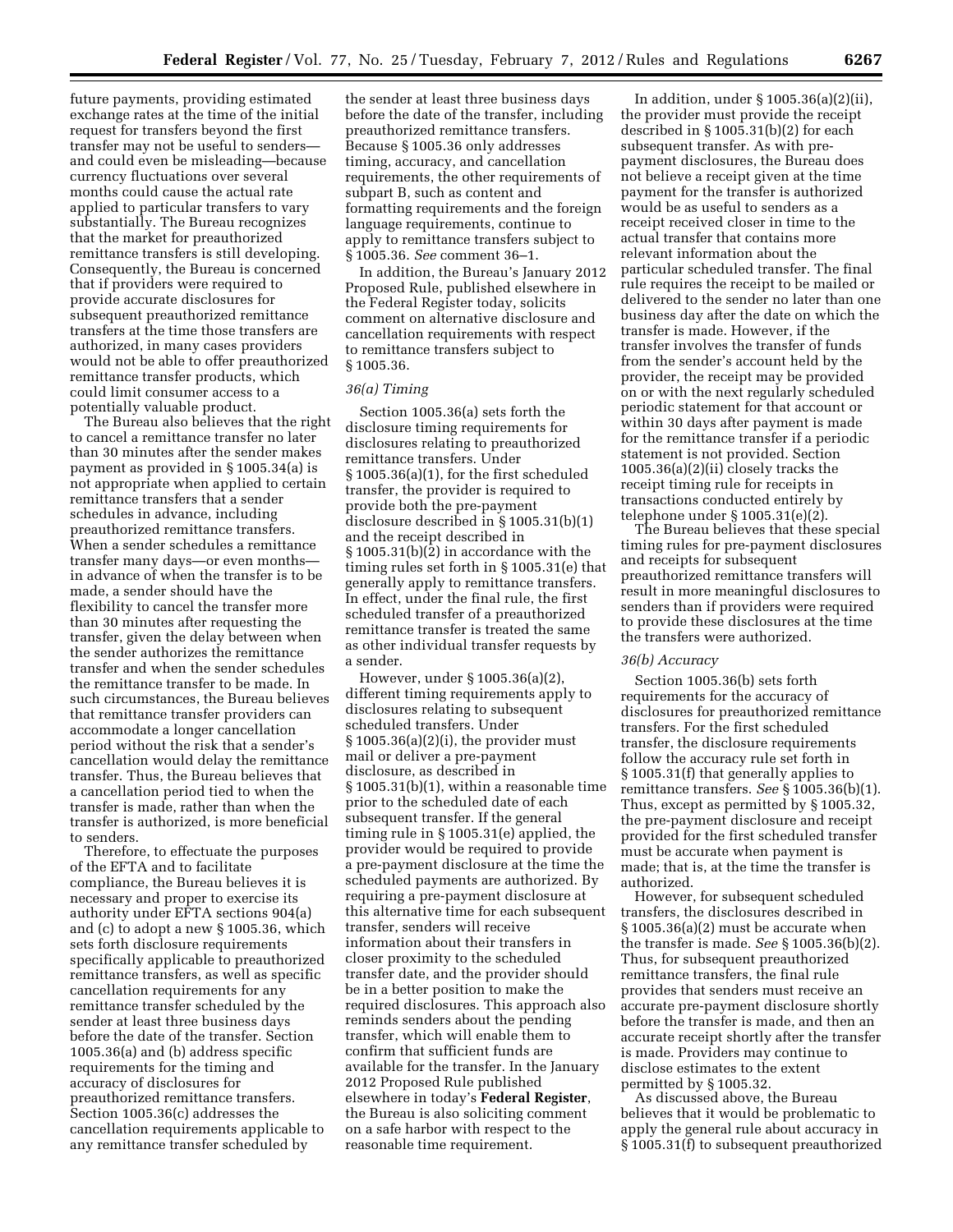remittance transfers. For example, some preauthorized remittance transfers are set up to vary in amount, so the provider cannot predict, at the time such transfers are authorized, the amount to be transferred in subsequent months. Therefore, the provider could not provide an accurate pre-payment disclosure and receipt at the time the preauthorized remittance transfers, and payment for the transfers, are authorized. The accuracy requirement in § 1005.31(f) also would present a challenge to determining an applicable exchange rate for subsequent transfers, in that the provider may not know the exchange rate that will apply to subsequent transfers at the time of authorization. Accordingly, to effectuate the purposes of the Act and to facilitate compliance, the Bureau believes it is necessary and proper to exercise its authority under EFTA sections 904(a) and (c) to adopt special requirements for accurate disclosures about subsequent scheduled transfers in § 1005.36(b). In the January 2012 Proposed Rule published elsewhere in today's **Federal Register**, the Bureau is also soliciting comment on the use of estimates for certain disclosures with respect to the first scheduled transfer.

#### *36(c) Cancellation*

Under § 1005.34(a), senders are permitted to cancel a remittance transfer if the request to cancel the remittance transfer is received by the provider no later than 30 minutes after the sender makes payment in connection with the remittance transfer, if certain conditions are met. As noted above, for purposes of subpart B, payment is made when payment is authorized. The Bureau believes that requiring a sender to cancel a transaction no later than 30 minutes after payment is authorized would not be appropriate for certain remittance transfers that a sender schedules in advance, including preauthorized remittance transfers. Such a rule would permit cancellation only for a short time after the transfers are authorized, even though the remittance transfer may not occur for many days, weeks, or months. For example, if on March 1 a sender scheduled a remittance transfer for March 23, under the general cancellation rule, the sender would be required to cancel 30 minutes after the transfer was authorized on March 1, despite the fact that the transfer is not being made until March 23. The Bureau believes it is appropriate to adopt a different cancellation period in these circumstances because payment is authorized well before the transfer is to be made.

Consequently, the Bureau is adopting a special cancellation rule in § 1005.36(c) that it believes is more appropriate for these types of transfers. Section 1005.36(c) states that, for any remittance transfer scheduled by the sender at least three business days before the date of the transfer, a remittance transfer provider shall comply with any oral or written request to cancel the remittance transfer from the sender if the request to cancel: (i) Enables the provider to identify the sender's name and address or telephone number and the particular transfer to be cancelled; and (ii) is received by the provider at least three business days before the scheduled date of the remittance transfer.

The Bureau believes that this time period is more beneficial to senders because it generally provides them more time to decide whether to go through with a scheduled transfer. Senders will have the opportunity to change their minds about sending a transfer if, for example, circumstances change between when the transfer is authorized and when the transfer is to be made. At the same time, the Bureau believes that requiring a sender to cancel at least three days before a transfer is made gives providers sufficient time to process any cancellation requests before a transfer is made. Many financial institutions that permit senders to schedule remittance transfers at least three business days before the date of the transfer are already subject to the stop payment provisions in Regulation E for preauthorized transfers that are EFTs, which require consumers to notify the institution at least three business days before the scheduled date of a preauthorized EFT. *See*  § 1005.10(c).

The cancellation provisions in both §§ 1005.34(a) and 1005.36(c) permit a sender to cancel a remittance transfer after the transfer has been authorized. Under both provisions, a cancellation period may expire before the transfer itself is made. As noted above, the Bureau expects financial institutions making transfers by ACH or wire transfer may decide to wait to execute the payment order until the cancellation period has passed because these types of remittance transfers generally cannot easily be cancelled once the payment order has been accepted by the sending institution. For the same reason, the Bureau believes it is appropriate to require a sender to cancel before a transfer is made in § 1005.36(c).

Under § 1005.36(c), a transfer must be cancelled only if the request to cancel is received by the provider at least three business days before the scheduled date

of the remittance transfer, so that a provider has sufficient time to prevent the transfer from taking place on the scheduled date. Therefore, under the final rule, only transfers scheduled by the sender at least three business days before the date of the transfer are subject to the cancellation requirements in § 1005.36(c). Remittance transfers that are scheduled less than three business days before the date of the transfer are subject to the cancellation requirements in § 1005.34(a). For example, if a sender on March 1 requests a remittance transfer provider to send a wire transfer to pay a bill in a foreign country on March 3, the sender may cancel up to 30 minutes after scheduling the payment on March 1. Thus, in every case, a sender has an opportunity to cancel a remittance transfer.

The Bureau is adopting commentary to provide further guidance on the application of § 1005.36(c). Comment 36(c)–1 clarifies that a remittance transfer is scheduled if it will require no further action by the sender to send the transfer after the sender requests the transfer. For example, a remittance transfer is scheduled at least three business days before the date of the transfer, and § 1005.36(c) applies, where a sender on March 1 requests a remittance transfer provider to send a wire transfer to pay a bill in a foreign country on March 15, if it will require no further action by the sender to send the transfer after the sender requests the transfer.

Comment 36(c)–1 also clarifies three circumstances where the provisions of § 1005.36(c) do not apply, such that a provider should instead comply with the 30-minute cancellation rule in § 1005.34. For example, § 1005.36(c) does not apply when a sender on March 1 requests a remittance transfer provider to send a wire transfer to pay a bill in a foreign country on March 3. In this instance, § 1005.36(c) does not apply because the transfer is scheduled less than three business days before the date of the transfer. Section 1005.36(c) also does not apply when a sender on March 1 requests that a remittance transfer provider send a remittance transfer on March 15, but the provider requires the sender to confirm the request on March 14 in order to send the transfer. In this example, § 1005.36(c) does not apply because the transfer requires further action by the sender to send the transfer after the sender requests the transfer.

The other example in comment 36(c)– 1 demonstrates situations where § 1005.36(c) does not apply because a transfer occurs more than three days after the date the sender requests the transfer solely due to the provider's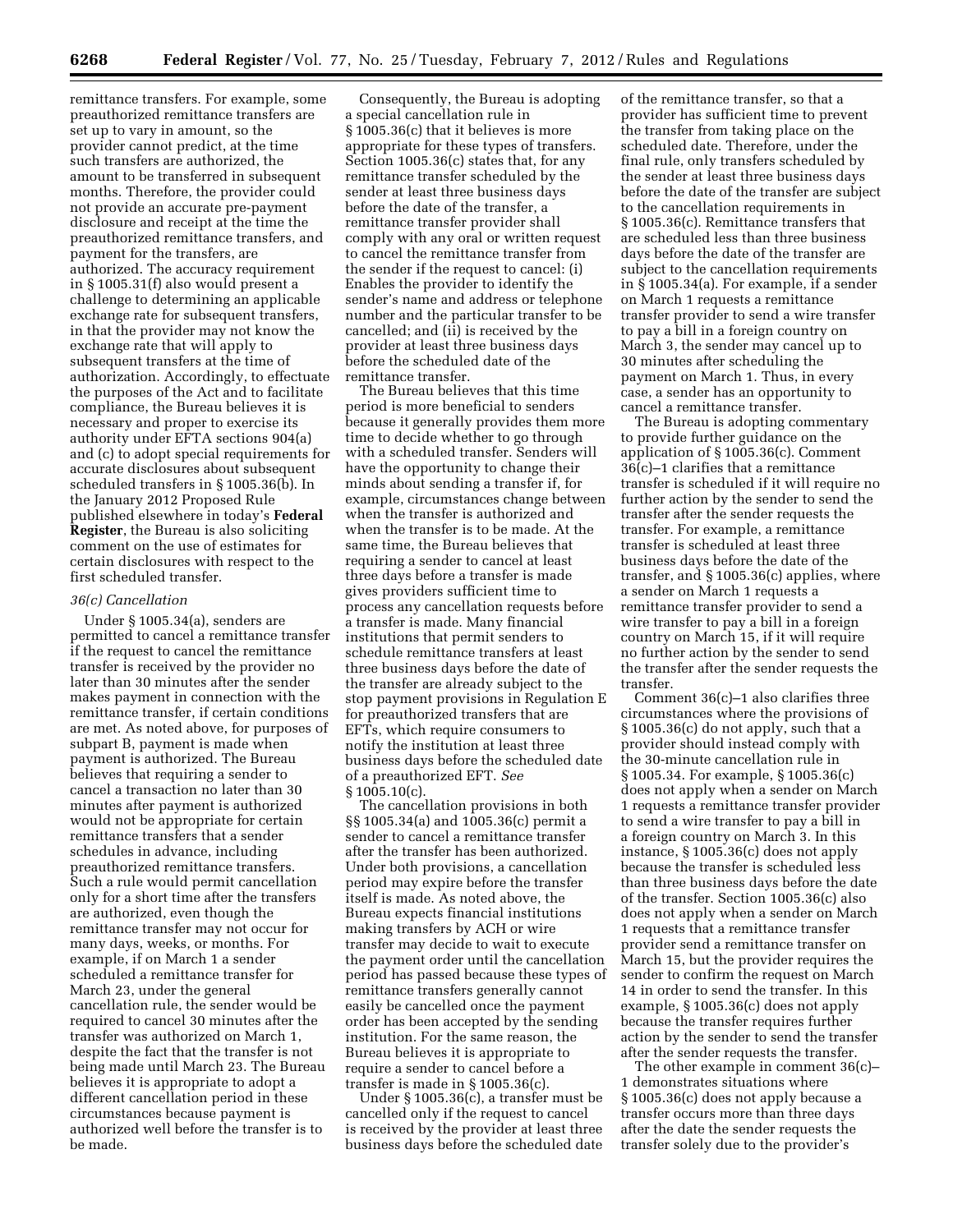processing time and not because a sender schedules the transfer at least three business days before the date of the transfer. For example, § 1005.36(c) does not apply when a sender on March 1 requests that a remittance transfer provider send an ACH transfer, and that transfer is sent on March 2, but due to the time required for processing, funds are not deducted from the sender's account until March 5.

Comment 36(c)–2 clarifies how a remittance transfer provider should treat requests to cancel preauthorized remittance transfers in a manner consistent with the stop payment provisions of Regulation E. *See*  § 1005.10(c) and comment 10(c)–2. The comment clarifies that for preauthorized remittance transfers, the provider must assume the request to cancel applies to all future preauthorized remittance transfers, unless the sender specifically indicates that it should apply only to the next scheduled remittance transfer.

Finally, comment 36(c)–3 clarifies that a financial institution that is also a remittance transfer provider may have both stop payment obligations under § 1005.10 and cancellation obligations under § 1005.36. If a sender cancels a remittance transfer under § 1005.36 with a remittance transfer provider that holds the sender's account, and the transfer is a preauthorized transfer under § 1005.10, then the cancellation provisions of § 1005.36 exclusively apply. The Bureau notes that in these circumstances, a provider would not be permitted to require the sender to give written confirmation of a cancellation within 14 days of an oral notification, as is permitted for stop payment orders in § 1005.10(c)(2). The Bureau believes that a sender should be able to orally cancel any remittance transfer, including a remittance transfer that is scheduled at least three business days before the date of the transfer, without the additional burden of providing written confirmation of the cancellation.

In the January 2012 Proposed Rule published elsewhere in today's **Federal Register**, the Bureau is also soliciting comment on the cancellation period for a remittance transfer scheduled by the sender at least three business days before the date of the transfer.

### *Appendix A—Model Disclosure Clauses and Forms*

The Board proposed in Appendix A twelve model forms that a remittance transfer provider could use in connection with remittance transfers. The disclosures were proposed as model forms pursuant to EFTA section 904(a), rather than model clauses pursuant to EFTA section 904(b), in order to clearly

demonstrate the general form and specific format requirements of proposed § 205.31(a) and (c). Proposed Model Forms A–30 through A–32 were developed in consumer testing and reflect a format in which the flow and organization of information effectively communicates the remittance disclosures to most consumers. Proposed Model Forms A–30 through A–41 were intended to demonstrate several formats a remittance transfer provider may use to comply with the disclosure requirements of proposed § 205.31.88

The Board proposed to amend instruction 2 to Appendix A regarding the use of model forms and added instruction 4 to Appendix A to describe how a remittance transfer provider may properly use and alter the model forms. Specifically, the Board proposed to amend instruction 2 to Appendix A to include references to remittance transfer providers and remittance transfers and updated the numbering of the liability provisions of the EFTA as sections 916 and 917. The proposed instruction therefore clarified that the use of the proposed model forms in making disclosures would protect a remittance transfer provider from liability under sections 916 and 917 of the EFTA if they accurately reflected the provider's remittance transfer services. The Bureau did not receive comments on proposed instruction 2, and it is adopted substantially as proposed, with an addition to reference § 1005.36 that was added in the final rule.

The Bureau also did not receive any comments on proposed instruction 4 to Appendix A, and it is adopted substantially as proposed. The instruction includes one change to address the Bureau's role in reviewing and approving disclosure forms. The instruction also contains modifications to address the addition of § 1005.36 in the final rule. Accordingly, instruction 4 to Appendix A states that the Bureau will not review or approve disclosure forms for remittance transfer providers, but that the appendix contains 12 model forms for use in connection with remittance transfers. The instruction explains that Model Forms A–30 through A–32 demonstrate how a provider can provide the required

disclosures for a remittance transfer exchanged into local currency. Model Forms A–33 through A–35 demonstrate how a provider can provide the required disclosures for U.S. dollar-to-U.S. dollar remittance transfers. These forms also demonstrate disclosure of the required content, in accordance with the grouping and proximity requirements of § 1005.31(c)(1) and (2), in both a register receipt format and an 8.5 inch by 11 inch format. Model Form A–36 provides long form model error resolution and cancellation disclosures required by § 1005.31(b)(4), and Model Form A–37 provides short form model error resolution and cancellation disclosures required by  $\S 1005.31(b)(2)(iv)$  and (vi).

Instruction 4 to Appendix A also explains that a remittance transfer provider may use the language and formatting provided in Forms A–38 through A–41 for disclosures that are required to be provided in Spanish, pursuant to the requirements of § 1005.31(g). It also clarifies that the model forms may contain certain information that is not required by subpart B, such as a confirmation code and the sender's name and contact information. This information is included on the model forms to demonstrate one way of displaying this information in compliance with § 1005.31(c)(4). Any additional information must be presented consistent with a remittance transfer provider's obligation to provide required disclosures in a clear and conspicuous manner.

Instruction 4 to Appendix A further clarifies that use of the model forms is optional. A remittance transfer provider may change the forms by rearranging the format or by making modifications to the language of the forms, without modifying the substance of the disclosures. The instruction clarifies that rearrangement or modification of the format of the model forms is permissible, as long as it is consistent with the form, grouping, proximity, and other requirements of § 1005.31(a) and (c). Providers making revisions that do not comply with this section will lose the benefit of the safe harbor for appropriate use of Model Forms A–30 to A–41.

Instruction 4 to Appendix A also provides examples of permissible changes a remittance transfer provider may make to the language and format of the model forms without losing the benefit of the safe harbor. For example, a remittance transfer provider may substitute the information contained in the model forms that is intended to demonstrate how to complete the information in the model forms—such

<sup>88</sup>Proposed Model Forms A–33 through A–35 and proposed Model Form A–37 were variations of the forms that were developed in consumer testing. Proposed Model Forms A–38 through A–40 were Spanish translations of proposed Model Forms A– 30 through A–32. The language in the long form error resolution and cancellation notice in proposed Model Form A–36, and its Spanish translation in Model Form A–41, were based on the model form for error resolution in Regulation E. *See* 12 CFR part 1005, Appendix A to part 1005, Form A–3.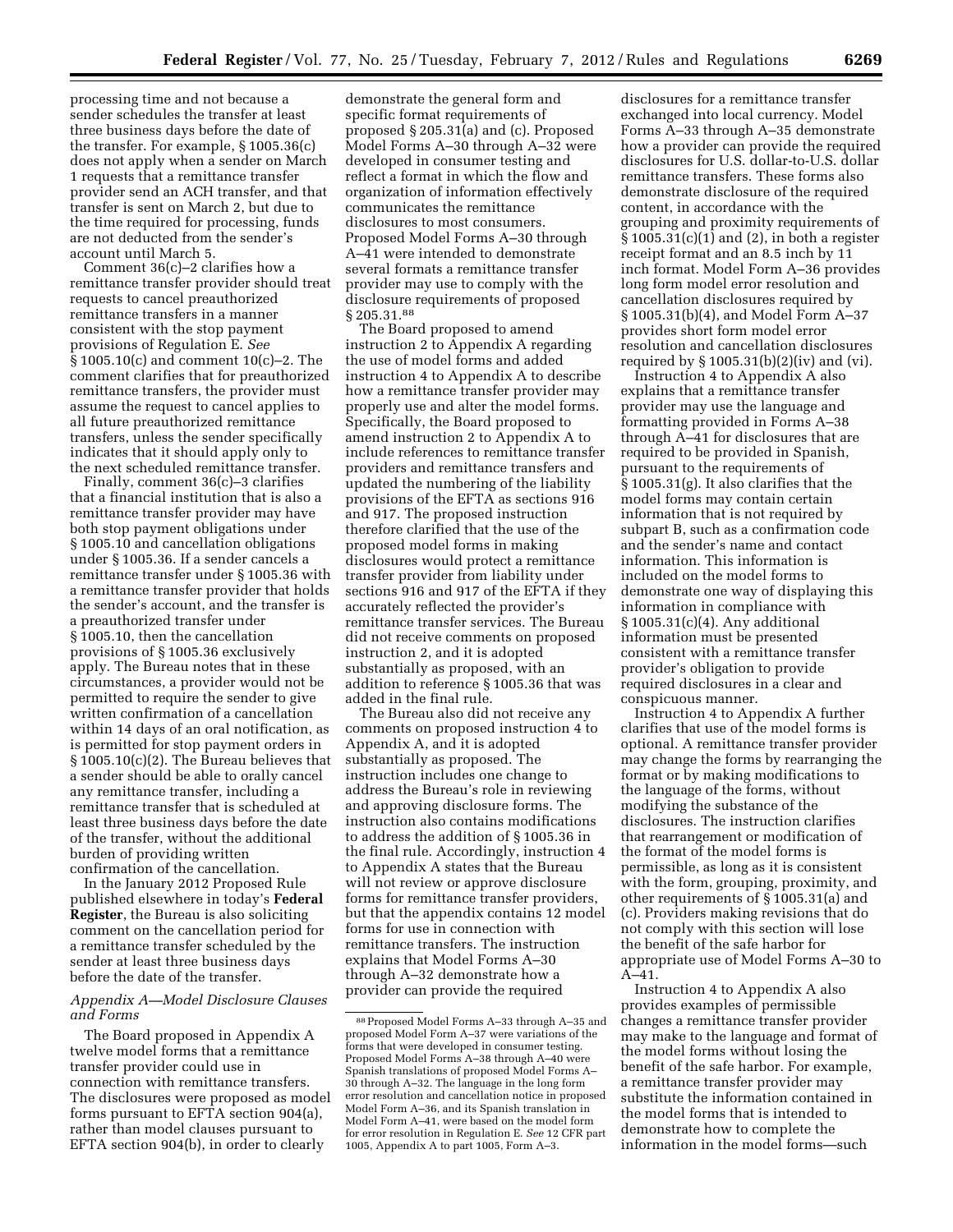as names, addresses, and Web sites; dates; numbers; and State-specific contact information—with information applicable to the remittance transfer. A remittance transfer provider may also eliminate disclosures that are not applicable to the transfer, as permitted under § 1005.31(b), or provide the required disclosures on a paper size that is different from a register receipt and 8.5 inch by 11 inch formats. A remittance transfer provider may correct or update telephone numbers, mailing addresses, or Web site addresses that may change over time. This example applies to all telephone numbers and addresses on a model form, including the contact information of the provider, the State agency, and the Consumer Financial Protection Bureau. The instruction clarifies that adding the term ''Estimated'' or a substantially similar term and in close proximity to the estimated term or terms, as required under § 1005.31(d), is a permissible change to the model forms. A provider may provide the required disclosures in a foreign language, or multiple foreign languages, subject to the requirements of § 1005.31(g), without losing the benefit of the safe harbor.

Instruction 4 to Appendix A includes an additional example of a permissible change a remittance transfer provider may make to the language and format of the model forms without losing the benefit of the safe harbor to reflect the addition of § 1005.36 in the final rule. The instruction clarifies that a remittance transfer provider may substitute cancellation language to reflect the right to a cancellation made pursuant to the requirements of § 1005.36(c). For example, for disclosures provided for a preauthorized remittance transfer, a provider could replace the statement that a sender can cancel the remittance transfer within 30 minutes with a statement that a sender may cancel up to three business days before the date of each transfer. Finally, instruction 4 to Appendix A also clarifies that adding language to a form that is not segregated from the required disclosures is impermissible, other than as permitted by § 1005.31(c)(4).

Although the Bureau did not receive comments on the instructions to Model Forms A–30 through A–41, the Bureau did receive suggested changes to the terminology used in and the formatting of the model forms. For example, consumer group commenters believed that the amount of the cost of the transaction expressed as ''Total'' in the proposal should be labeled in bold as ''Total cost to you of this transfer'' and that ''Total to recipient'' should be labeled in bold as ''Total amount

recipient should receive.'' The commenters also believed the term ''Total Amount'' was too generic and instead should be ''Amount Transferred.'' An industry commenter believed that fees and taxes charged by entities other than the remittance transfer provided should be labeled as "Receive" or "Payout" fees and taxes, rather than ''Other'' fees and taxes.

The Bureau believes that the proposed terms sufficiently describe the amounts disclosed on the model forms. The proposed terms were used in consumer testing, and nearly all participants understood the amounts that were disclosed. Moreover, the Bureau believes that requiring bolding or similar font requirements could pose compliance difficulties for remittance transfer providers that print the disclosures on a register or other printing device that does not permit such font changes, and participants in consumer testing did not have difficulty finding this information on the forms. Thus, the Bureau is adopting the terms and format as proposed.

Consumer group commenters asserted that the content of the long form error resolution and cancellation notice in Model Form A–36 was misleading and not consumer friendly. The commenters provided edits to the disclosure that the commenter believed would be more helpful to a sender. The long form error resolution and cancellation disclosure is based on the model form for error resolution in Regulation E. *See* 31 CFR part 1005, Appendix A to part 1005, Form A–3. The Bureau believes that any changes to this model form should be made in conjunction with the corresponding changes to existing Regulation E model forms and that such changes should be subject to consumer testing. Therefore, the Bureau is adopting the content of Model Form A– 36 as proposed.

Other commenters suggested substantive changes that, if adopted, would result in changes to the model forms. For example, some industry commenters suggested that the Bureau eliminate the requirement to disclose fees and taxes charged by a person other than the remittance transfer provider and that the model forms should instead indicate generally that other fees and charges may apply. Similarly, industry commenters suggested the exchange rate and funds availability date should be permitted to be estimated and, therefore, the model forms should state that these disclosures are subject to change. As discussed above, the Bureau is not adopting these substantive changes in the final rule. Consequently, the Bureau

is not adopting the corresponding changes to the model forms.

Finally, a consumer advocate suggested that a fraud warning should be added to the model forms. Such a warning is not required in the statute, and the Bureau believes that the disclosures should be limited to information relating to cost, error resolution, and cancellation. Adding more information and warnings to forms could overwhelm a sender and result in the sender not reading any of the information on the form. Therefore, the Bureau is not adding such a fraud warning to the model disclosures.

The Bureau is, however, making two changes to the model forms that reflect changes from the proposal to the final rule, as discussed above. First, the Bureau is requiring that fees and taxes must be disclosed separately. *See*  comment 31(b)(1)–1. As such, the model forms have been amended to demonstrate how a remittance transfer provider would disclose fees separately from taxes. Second, the final rule provides that a sender may cancel a transaction within thirty minutes of making payment, rather than within one business day, as proposed, and the model forms have been amended to reflect this change.89

The Bureau is making additional changes to Model Form A–37 in the final rule. The Bureau is removing sample phone number, Web site, and remittance transfer company name that was included in the proposed form. Unlike the model pre-payment disclosures, receipts, and combined disclosures, sample information is not necessary to demonstrate how the short form error resolution and cancellation disclosures should be completed. Thus, in the final rule, Model Form A–37 includes brackets indicating where this information should be entered by a provider. The forward slash used in the proposal to indicate that funds may be picked up or deposited is also replaced with the word "or." The Bureau is also amending the abbreviated statement about senders' error resolution rights on Model Form A–37 to include a more explicit statement informing senders that they have such rights.90

The Bureau is also making minor technical changes in some of the model forms in the final rule for clarity. Plus signs are added to some forms to indicate where fees and taxes will be added to a transfer amount to better

<sup>89</sup>As noted above, this cancellation language may be amended to the extent § 1005.36(c) applies.

<sup>90</sup>These changes were also made to Model Forms A–31, A–32, A–34, and A–35 where the language in Model Form A–37 is used. The changes are also reflected in the Spanish language disclosures.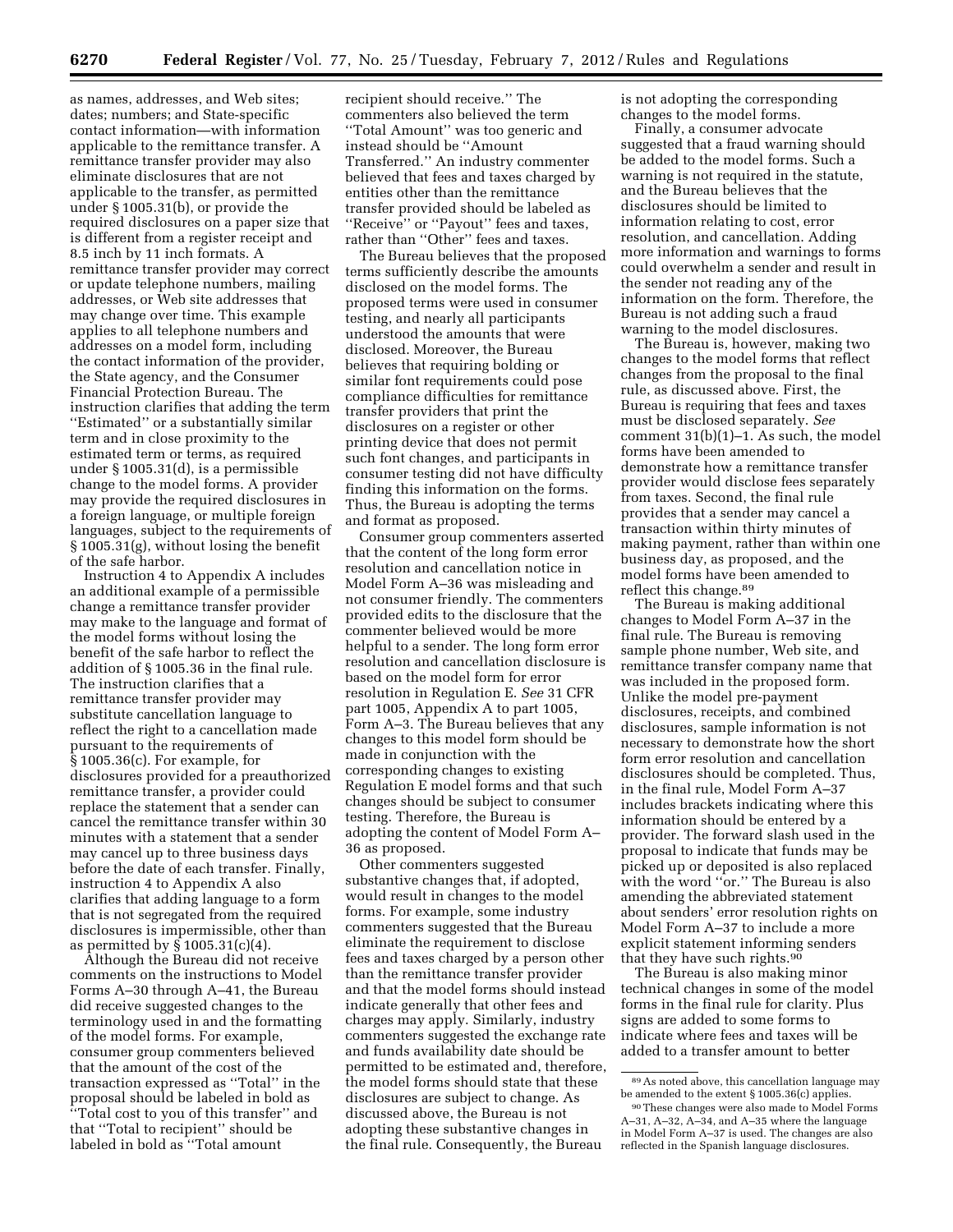demonstrate the calculation of the total amount paid by the sender.91 The internet address for the sample State regulatory agency is also amended on some forms with the suffix ''.gov'' rather than ''.com.'' 92 The toll-free telephone numbers for the Bureau have also been added to some forms.93

As discussed above, Model Forms A– 38 through A–41 may be used when disclosures are required to be disclosed in Spanish, pursuant to the requirements in § 1005.31(g). The Board proposed model disclosures in Spanish to facilitate compliance with this foreign language requirement and requested comment on the disclosures. One commenter submitted spelling, grammar and verb tense revisions to the Spanish language disclosures. The commenter believed the Spanish language disclosures, as proposed, did not adequately communicate the intent of the language used in the English disclosures.

Certain commenter-suggested revisions have been made in Model Forms A–38 through A–41 to correct inaccuracies in the proposed Spanish language disclosures. However, in other instances, the suggested revisions have not been made. Although the proposed language and the commenter-suggested revisions reflected stylistic variations, both contained accurate translations of the English language model forms. Therefore, the technical corrections are included in Model Forms A–38 through A–41 in the final rule. The Bureau also made stylistic changes to the Spanish language model forms that it believes better tracks the language in the English language disclosures.94

# *Effective Date*

The Dodd-Frank Act requires the Bureau to issue final rules on certain provisions of EFTA section 919 within 18 months from the date of enactment. However, the statute does not specify an effective date for these provisions. The Board solicited comment in the May 2011 Proposed Rule on whether an effective date of one year from the date the final rule is published, or an alternative effective date would be appropriate.

One industry commenter agreed that 12 months would be an appropriate time period to implement the remittance transfer provisions. However, several other industry commenters recommended that the effective date of the final rule be set 18 to 24 months from the date that the final rule is issued. In suggesting this time period, money transmitter commenters stated that they would need time to change hardware printers and software. Agents of remittance transfer providers would also need time to integrate software from the remittance transfer provider with their point of sale systems. Industry commenters also requested time to deplete their existing form stock, develop and implement proper training programs, and amend contracts with agent locations worldwide.

Financial institution commenters cited the need for messaging, settlement, and payment systems, such as the ACH network and SWIFT, to evaluate and possibly amend operating rules, message formats, contracts, and participant agreements. These commenters also stated they would need time to: Complete processing system modifications; develop disclosures, operating procedures, marketing and employee training materials; and make modifications to agreements with correspondents and other intermediaries. They further requested that the Bureau take into account other regulatory requirement set forth in the Dodd-Frank Act that financial institutions must implement in addition to the remittance transfer provisions.

Given the time period set for compliance with other consumer financial protection regulations, the Bureau believes it is appropriate to set an effective date one year from the date of publication of the final rule in the **Federal Register**. In setting this effective date, the Bureau believes that this time frame best balances the significant consumer protection interests addressed by this rule against industry's need to make systems changes to comply with the final rule. Therefore, the disclosure requirements in § 1005.31 will apply to remittance transfers that are requested by a sender on or after the effective date. Only remittance transfers for which a sender made payment on or after the effective date will be eligible for the error resolution and refund and cancellation requirements of §§ 1005.33 and 1005.34. For preauthorized remittance transfers, the disclosure requirements in § 1005.36(a) and (b) will apply to preauthorized remittance transfers authorized by a sender on or after the effective date. For transactions

subject to § 1005.36(c), the error resolution and refund requirements of §§ 1005.33 and 1005.34 and the cancellation requirements of § 1005.36(c) will apply to transfers authorized by a sender on or after the effective date.

#### **VII. Section 1022 Analysis**

#### *A. Overview*

Section 1022(b)(2)(A) of the Dodd-Frank Act calls for the Bureau to consider the potential costs, benefits, and impacts of its regulations. Specifically, the Bureau is to consider the potential benefits and costs of regulation to consumers and covered persons, including the potential reduction of access by consumers to consumer financial products and services; the impact of proposed rules on insured depository institutions and insured credit unions with less than \$10 billion in total assets as described in section 1026 of the Dodd-Frank Act; and the impact on consumers in rural areas.

The final rule implements section 1073 of the Dodd-Frank Act, which creates a comprehensive system of consumer protections for consumers who electronically transfer funds to recipients in foreign countries. Specifically, as discussed above, the statute: (i) Mandates disclosure of the exchange rate and the amount to be received by the remittance recipient, prior to and at the time of payment by the consumer for the transfer; (ii) provides for Federal rights on consumer cancellation and refund policies; (iii) requires remittance transfer providers to investigate disputes and remedy errors regarding remittance transfers; and (iv) establishes standards for the liability of remittance transfer providers for acts of their agents and authorized delegates.

Prior to the Dodd-Frank Act amendments, international money transfers fell largely outside the scope of Federal consumer protections. In the absence of a consistent Federal regime, legal requirements and practices regarding disclosure have varied. Congressional hearings prior to enactment of the Dodd-Frank Act focused on the need for standardized and reliable pre-payment disclosures, suggesting that disclosure of the amount of money to be received by the designated recipient is particularly critical.

The analysis below considers the benefits, costs, and impacts of the key provisions of the final rule: the provisions regarding disclosures and estimates, error resolution, cancellation and refund, and agent liability. With respect to each provision, the analysis

<sup>91</sup>*See,* Model Forms A–30 through A–35 and A– 38 through A–40.

<sup>92</sup>*See,* Model Forms A–31, A–32, A–34, A–35, A– 39, and A–40.

<sup>93</sup>*See,* Model Forms A–31, A–32, A–34, A–35, A– 39, and A–40.

<sup>94</sup>One of the stylistic changes made to the Spanish language model forms was to change the format for the dates to eliminate possible consumer confusion as to the day, the month, and the year. Similar changes have been made to the English language model forms for consistency.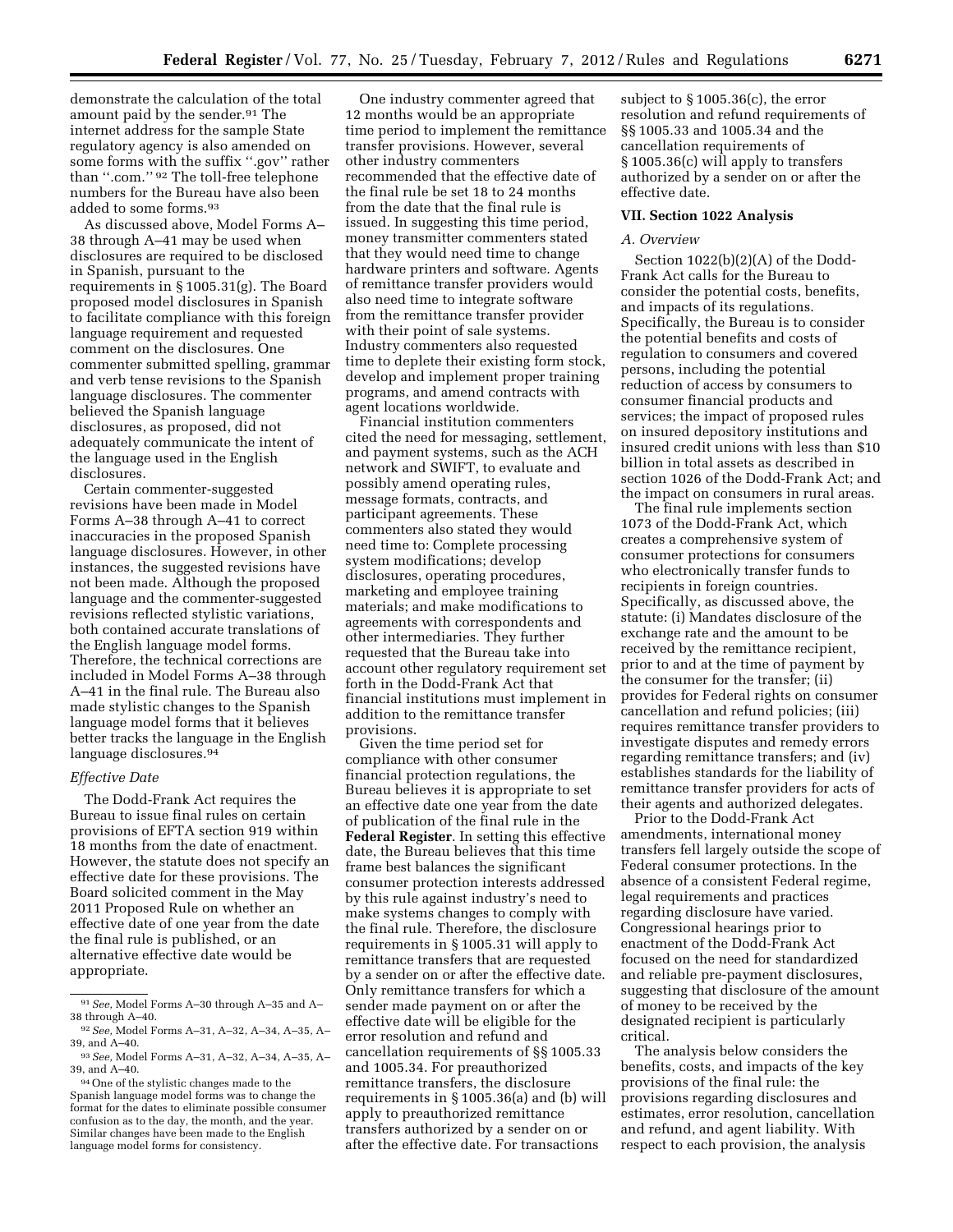considers the benefits to consumers and the costs to providers, as well as possible implications of these costs for consumers.<sup>95</sup> The analysis also considers certain alternative provisions that were considered by the Bureau in the development of the rule.

The analysis examines the benefits, costs, and impacts of the key provisions of the final rule against a pre-statutory baseline (*i.e.,* the benefits, costs, and impacts of the statute and the regulation combined). The Bureau has discretion in future rulemakings to choose the most appropriate baseline for that particular rulemaking.

The Bureau notes at the outset that there is a limited amount of data that is publicly available and representative of the full universe or population of remittance transfers with which to quantify the potential benefits, costs, and impacts of the rule. Specifically, though some surveys have measured the characteristics of certain types of remittance consumers or certain types of remittance transfers, there is little publicly available data that represents the entire remittance transfer market and that links the characteristics of consumers who send remittance transfers to the frequency, size and cost of the transfers and the specific services and channels used. There is also limited data on remittance consumer shopping, error resolution, and purchase behavior from which to estimate how new protections might change consumer behavior and the amount consumers pay for remittance transfers. This data would be essential for quantifying the benefits to consumers of the provisions of the rule.

Regarding costs to providers of complying with the rule, there is no representative and publicly available data on the current provision, accuracy, and completeness of pre-payment disclosures and receipts across the remittance transfer market, the frequency and treatment of cancellations and errors, or the frequency of practices by agents for which providers would become liable under the regulation. Additionally, industry commenters did not provide precise or comprehensive information from which to estimate such figures. Such data would provide the starting point for quantifying the cost to providers of complying with the rule. To measure such costs fully would also require quantifying the cost of closing

the gap between current practices and those provided for by the rule, including the costs of providing disclosures or addressing errors. Industry commenters did not provide the Bureau with any quantitative data regarding such costs.

In light of the lack of data, this analysis generally provides a qualitative discussion of the benefits, costs, and impacts of the final rule. General economic principles, together with the limited data that is available, provides considerable insight into these benefits, costs and impacts but they do not support a quantitative analysis.

As discussed above, the May 2011 Proposed Rule was issued by the Board prior to the transfer of rulemaking authority to the Bureau. The May 2011 Proposed Rule therefore did not contain a proposed Dodd-Frank Act section 1022 analysis, and although the Board did generally request comment on projected implementation and compliance costs, commenters provided little data in response. Furthermore, because of the short time period for publication of the final rule imposed by the statutory deadline, the Bureau's ability to gather additional information or develop new data sources after it assumed rulemaking authority was constrained.

# *B. Potential Benefits and Costs to Consumers and Covered Persons*

Disclosure of Accurate Exchange Rates, Fees, and Taxes

The final rule generally requires remittance transfer providers to provide to senders a pre-payment disclosure with accurate information about, among other things, the exchange rate, fees, and taxes applicable to the transaction, and the amount to be provided to the designated recipient. In addition, the provider must generally give the sender a receipt that contains, among other things, the date of availability of funds to the designated recipient, as well as the information contained in the prepayment disclosure.

The disclosures required by the Dodd-Frank Act and the final rule provide many benefits to consumers. Consumers who have reliable information about how much they must spend in order to deliver a specific amount of foreign currency to a recipient are better able to manage all of their household income than are consumers who lack this information. This may be particularly important for low-income immigrants who are trying both to manage their personal budgets in the United States and support friends or family abroad.

Disclosing the amount of currency to be provided to the recipient enables

consumers to engage in comparison shopping, since it accounts for both the exchange rate used by the remittance transfer provider and fees and taxes that are deducted from the amount transferred. Consumers also benefit, however, from having reliable information about the individual components of remittance transfer pricing (*i.e.,* exchange rates, fees, and taxes). If the amount the provider commits to deliver is different from the amount the consumer is expecting, the information about the components will help the consumer identify the reason for the difference. The consumer can then better determine the benefits to additional comparison shopping. Consumers may also be less susceptible to deceptive and unfair business practices, and those practices may be less common, when the exchange rate, fees, and taxes are all clearly and reliably disclosed and the consumer knows (and can communicate to the recipient) the amount that the recipient should expect to receive.

Finally, consumers who shop for remittance transfers place competitive pressure on providers, who may lower their prices in response. This benefits all consumers who send remittance transfers, by either allowing them to send more money abroad for the same price, or by allowing them to save on the amount they spend on such transfers.

By requiring remittance transfer providers to provide accurate disclosures to consumers, the Dodd-Frank Act and the final rule thus require providers to lock in their prices (at the time of the transaction, except when estimates are allowed). As discussed below, providers that operate through closed network systems will face different costs of making this commitment than will providers that operate through open network systems.

Providers that use closed network systems are generally money transmitters, though some depository institutions and credit unions may also offer remittance transfers through closed networks. Insofar as they use the closed network system, money transmitters or other providers often have contractual relationships with agents in the United States through which consumers initiate transfers, as well as agents abroad, which may be used to distribute transfers in cash to recipients. Alternatively, these providers may instead have direct relationships with intermediaries that, in turn, contract with and manage individual agents.

Providers that use closed network systems, through the terms of their contractual relationships, usually have

<sup>95</sup>Costs incurred by providers may, in practice, be shared among providers' business partners, such as agents or foreign exchange providers. To the extent that any of these business partners are covered persons, the rule may impose some cost on them as well.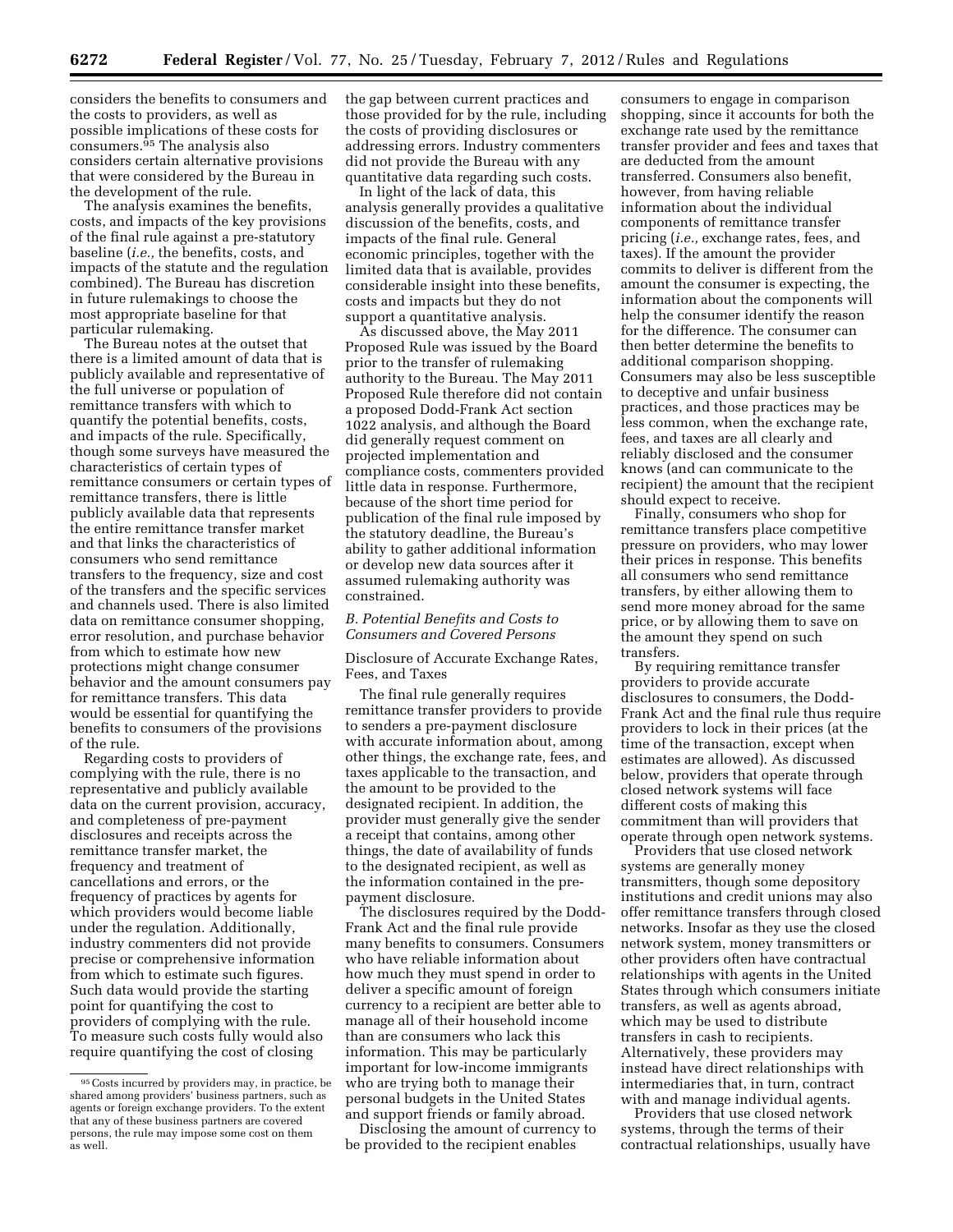some ability and authority to obtain the information needed for the disclosures from their agents or other network partners. Nevertheless, the disclosure requirements will likely impose some costs on closed network providers (and potentially some of their business partners), to the extent that such institutions need to update systems, revise contracts, change communication protocols and business practices in order to receive the necessary information and comply with the disclosure requirements. Furthermore, closed network providers that currently offer ''floating rate'' products will need to adjust their business processes and relationships for setting exchange rates, and change the way they manage foreign exchange rate risk.

On the other hand, providers that operate through open network systems are in a different situation. This group primarily includes depository institutions and credit unions, although comments from industry stated that some institutions that are not depositories or credit unions (including some money transmitters) also use open network systems for certain transactions. Providers that operate through open networks generally do not have direct relationships with all disbursing entities. In some cases, intermediary institutions and recipient institutions may charge fees in connection with the transaction; often these fees are deducted from the principal amount transferred, although some fees may be charged to the sending institution instead. With regard to open networks today, there is no global practice of communications by intermediary and recipient institutions that do not have direct relationships with a sending institution regarding fees deducted from the principal amount or charged to the recipient, exchange rates that are set by the intermediary or recipient institution, or compliance practices. Similar challenges exist for some types of international ACH transactions. Thus, to the extent providers that use open networks are required to disclose information about fees or taxes, they may find it difficult to obtain information that must be provided in the disclosures.

These considerations are relevant for all open network providers, but § 1005.32(a) of the final rule provides insured depositories and credit unions with an exception to the requirements to provide accurate disclosures under certain circumstances until July 21, 2015. Thus, to the extent applicable, insured depository institutions and credit unions are in a separate category for purposes of this analysis and are

discussed in the next section below. The discussion that follows applies to money transmitters or other institutions that are not insured depository institutions or insured credit unions that send remittance transfers through open network systems.96 Comments on the proposed rule did not provide the Bureau with data on the volume of transactions done by such entities.

Comments on the proposed rule did not provide data on the number of entities that use open network systems (besides insured depository institutions and credit unions), how costly it may be for them to obtain the required information, or how difficult it may be for them to change practices so the information is not required. These costs may not be knowable until some providers attempt to meet the new requirements in the year before the implementation date. The required changes may be extensive, however. It is possible that money transmitters or other institutions using open network systems may increase prices on the products that use open network systems or stop providing those products altogether.

Disclosure of Estimated Exchange Rates, Fees, and Taxes

Section 1005.32 of the final rule implements two statutory exceptions that permit remittance transfer providers to disclose ''reasonably accurate estimates'' of the amount of currency to be received, rather than the actual amount, under certain narrow circumstances. The first exception, which sunsets on July 21, 2015 unless the Bureau makes a finding to support an extension for up to five additional years, permits estimates where an insured depository institution or insured credit union is unable for reasons beyond its control to know the actual amount of currency to be received at the time that a consumer requests a transfer to be conducted through an account held with the provider. The second exception enables remittance transfer providers of all types to provide estimates where foreign countries' laws or methods of transfer to a country prevent the providers from knowing the amount to be received. Section 1005.32(c) of the final rule prescribes methods that may be used to provide the estimates permitted by the exceptions. Providers may also use any

other method to disclose estimates as long as the amount of funds the recipient actually receives is the same as or greater than the disclosed estimate of the amount of funds to be received.

#### First Exception

The first exception applies when an insured depository institution or insured credit union is unable for reasons beyond its control to know the actual amount of currency to be received at the time that a consumer requests a transfer to be conducted through an account held with the provider. The Bureau assumes that the exception will most frequently apply to wire transfers by insured depository institutions and credit unions, though it may also apply, for example, to some transactions sent through the FedGlobal ACH system, or other mechanisms.97

Data from the Federal Deposit Insurance Corporation and the National Credit Union Administration indicate that there are about 7,445 insured depository institutions and 7,325 insured credit unions that may be eligible for the exception. Regulatory filings by insured depository institutions, however, do not contain information about the number that send consumer international wire transfers. Data from the National Credit Union Administration indicate that there are approximately 7,325 insured credit unions in the United States as of September 2011. About half offer international wire transfers. Additionally, regulatory filings by insured credit unions contain an indicator for ''low cost wire transfers.'' These are wire transfers offered to members for less than \$20 per transfer, and about half of insured credit unions offer low cost wire transfers. Though the Bureau does not have exact data on the number of credit unions that offer wire transfers to consumers, the Bureau assumes that a similar fraction offer consumer international wire transfers.

The above discussion on the qualitative benefits to consumers from accurate disclosures also generally applies where estimates are used. Although disclosures with ''reasonably accurate estimates'' are somewhat less reliable than those with actual amounts, they still provide consumers with valuable information that they currently do not generally receive from insured

<sup>96</sup>More precisely, the discussion applies to entities that use open network systems to direct and make payment to a beneficiary. This is in contrast to entities that may direct and effectuate payment to the recipient through a closed network system but use wire transfers to facilitate settlement among the various parties.

<sup>&</sup>lt;sup>97</sup> The Board reported in July 2011 that only around 410 U.S. depository institutions had enrolled in the FedGlobal ACH service; that only about a third of those institutions sent transfers in a typical month; and that some of the enrolled institutions do not offer the FedGlobal ACH services to consumer customers. *Board ACH Report*  at 12 & n.53.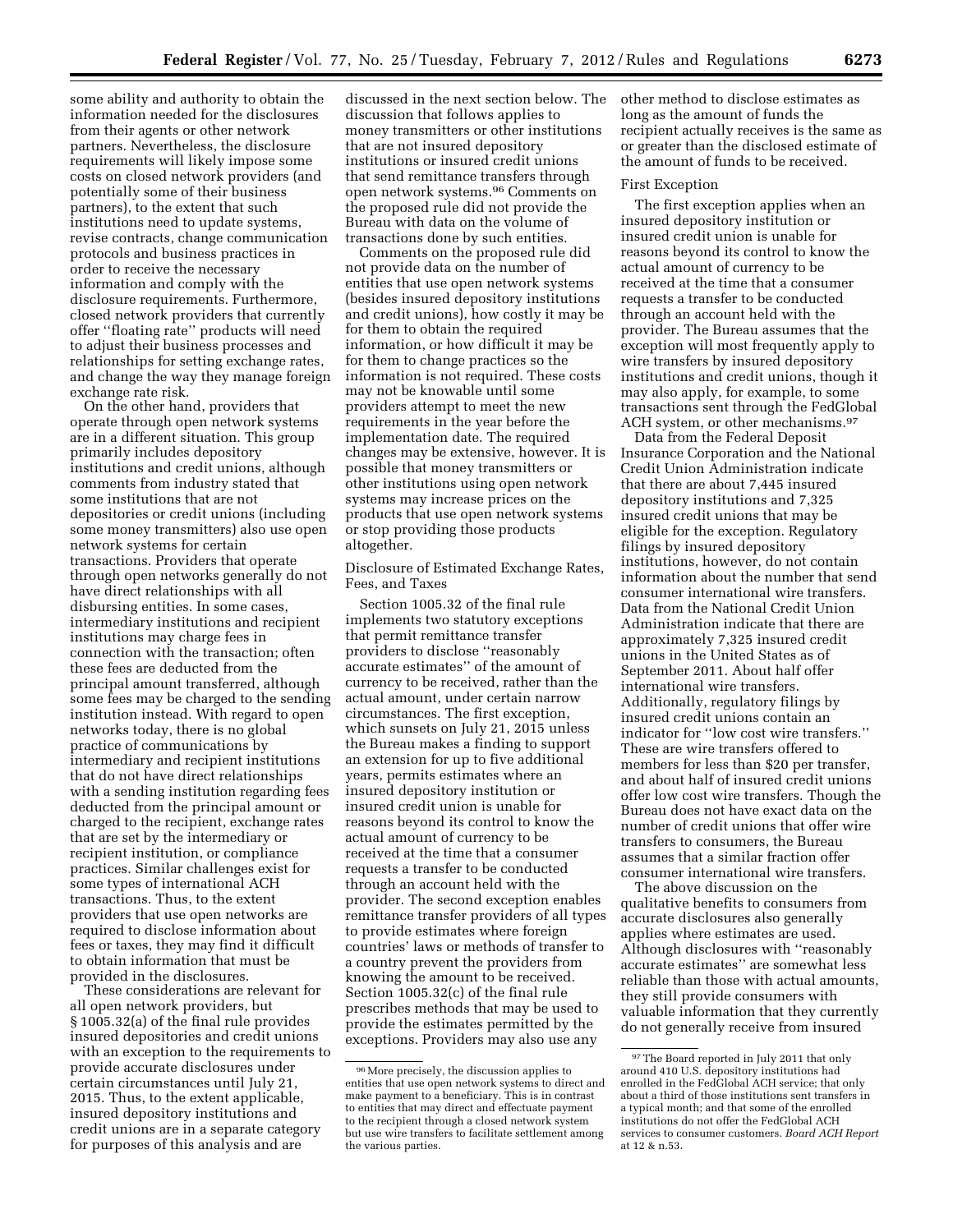depository institutions or credit unions. The exception also benefits consumers by, as discussed below, reducing the costs on insured depository institutions and credit unions of providing disclosures, and therefore making it less likely that they will increase costs to consumers or decrease services.98 Thus, relative to accurate disclosures, estimated disclosures strike a different balance between accuracy and access, offering less accuracy but potentially preserving greater access.

Comments on the proposed rule did not provide any data on how costly it may be for insured depositories and credit unions to use the allowed methods of estimation. The methods do not necessarily require that sending institutions obtain information from receiving institutions with which they have no contractual or control relationship. To calculate estimates, providers may choose to rely on information about typical or most recent fees charged by the recipient institution and intermediaries in the transmittal route to that institution (or other institutions that set exchange rates that apply to remittances). Information is also required about foreign tax rules and rates. Thus, as discussed below, the final rule may require revisions of contract arrangements and communication systems, to ensure that depository institutions can receive the information needed for estimates (when permitted) or exact disclosures (when required) and provide that information to customers at a branch or elsewhere at the appropriate time. Third parties may have some incentive to gather this information and deliver it to depositories and credit unions, in order to preserve the remittance transfer line of business. However, the costs of doing so may be high and potentially prohibitive for transfers to some countries.

The rule also permits insured depositories and credit unions to use methods not specified in the rule to calculate estimates, provided the estimate for the amount of funds the recipient will receive proves to be less than or equal to the amount of funds the recipient actually receives. Insured depositories and credit unions will differ in their capacity and willingness to make these estimates and to manage the risk and error resolution expenses for estimates of currency to be received that are too high. For insured

depositories and credit unions that undertake this approach, the incentive to attract consumers who comparison shop makes it likely that they will disclose reasonable estimates and that the estimates will improve over time.

The costs of compliance will ultimately be shared among the consumers and businesses involved in remittance transfers in ways that are difficult to predict. One credit union submitted data showing that little revenue, as a share of total income, came from consumer international wire transfers.99 Other credit union and credit union trade association commenters indicated that consumer international wire transfer services are not a financially significant line of business for them. In some cases, commenters stated, the service is provided as a convenience to customers and prices just cover costs. This suggests that some credit unions may fold the costs of complying with the rule into the prices they charge consumers or stop offering the service. Depository institutions that provide consumer international wire transfer services similar to those provided by credit unions may face similar costs of compliance.

The statutory exception for insured depository institutions and credit unions expires on July 21, 2015, unless the exception is extended by the Bureau as permitted by the statute. Once the exception expires, insured depository institutions and credit unions will need to provide accurate disclosures. At that time, the benefit to consumers from the expiration, in terms of increased accuracy, will be minimal if the estimated disclosures tend to be accurate but significant if the estimated disclosures tend to be inaccurate. The cost to providers from the expiration, and thus to consumers in terms of higher prices or reduced access, will depend on business practices by depository institutions and credit unions currently eligible for the exception at that time. The Bureau lacks data to predict such practices with reasonable confidence.

#### Second Exception

The second exception permanently permits use of reasonably accurate estimates where a foreign country's laws

or methods of transfer to a country prevent remittance transfer providers from determining the actual amount of currency to be received. The rule provides a safe harbor for reliance on a list of countries to be published and periodically updated by the Bureau. Consumers benefit from the exception since it reduces the chance that remittance transfer services to these countries will be discontinued or disrupted. Consumers will also benefit from the Bureau's publication and periodic update of a safe harbor country list since such a list will reduce the chance that consumers will receive estimated disclosures when they should receive accurate ones. Likewise, transfer providers will benefit from the Bureau's publication and periodic update of a list since this will reduce the burden on them of having to assess the laws of and transfer methodologies used in countries with which they do not conduct frequent transfers.

Formatting, Retainability, and Language Requirements in Disclosures

EFTA section 919(a)(3)(A) states that disclosures must be clear and conspicuous. The final rule incorporates this requirement and adds grouping, proximity, prominence, size and segregation requirements to ensure that it is satisfied. The grouping requirement ensures that the disclosures present, in logical order, the computations that lead from the amount of domestic currency paid by the sender to the amount of foreign currency received by the recipient. The other requirements ensure that senders see important information and are not overloaded or diverted by less critical information. The final rule provides model forms that meet these requirements. These forms were consumer-tested for effectiveness.100

The specific format requirements impose a one-time cost on certain providers, for programing or updating their systems to produce disclosures that comply with the requirements. The cost is mitigated by the fact that the rule provides model forms and permits providers to use any size paper. Furthermore, as discussed below, the final rule provides certain exceptions to certain of the formatting requirements for transactions conducted entirely by telephone orally or via mobile application or text message. For transactions that must comply with the formatting requirements, the cost depends on the systems in place and the

<sup>98</sup>Consumers generally benefit from having access to both open network products like wire transfers and closed network products like those used offered by money transmitters, to the extent that both types of products meet any particular consumer's needs.

<sup>99</sup>Navy Federal Credit Union has about \$45 billion in assets. It states that it processed 19,248 wire transfers in 2010 and charged \$25 per transfer. It had total income of over \$3 billion in 2010, so the wire income of about \$500,000 was about two tenths of one percent of total income. United Nations Federal Credit Union did submit data indicating that wire transfers were about 2% of total income. However, UNFCU serves a distinctively international community.

<sup>100</sup>For a discussion of how the design of disclosures can help consumers, *see Bureau 2011 Report.*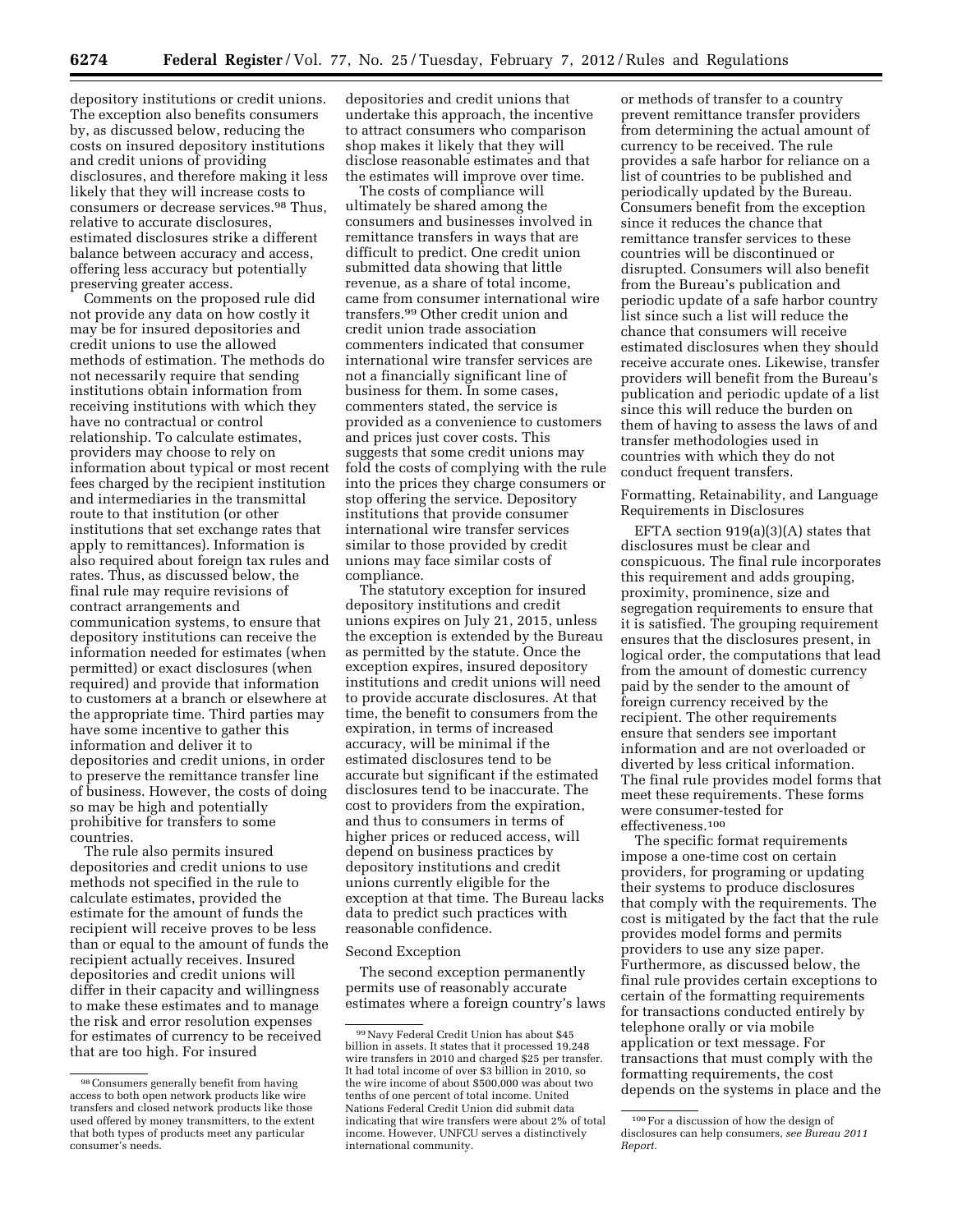extent to which providers already give disclosures that comply with the requirements.

EFTA section 919(a)(2) and § 1005.31(a)(2) generally require disclosures to be retainable. Retainable disclosures generally provide greater benefits to consumers than do nonretainable disclosures. For example, it is usually easier for consumers to track the costs of remittance transfers over time and across providers when disclosures are retainable. For transactions conducted entirely by telephone, however, providing a retainable prepayment disclosure may be inconvenient or impracticable.

EFTA section 919(a)(5)(A) allows the Bureau to permit oral pre-payment disclosures for transactions conducted entirely by telephone. In addition to implementing this general statutory exception, the regulation provides an additional alternative for transfers conducted entirely by telephone via mobile application or text message. Specifically, § 1005.31(a)(5) of the final rule provides that for such transfers, the pre-payment disclosure may be provided orally or via mobile application or text message. Disclosure provided via such methods need not be retainable by the consumer. *See*  § 1005.31(a)(2). When used, this provision likely benefits consumers who initiate transfers via mobile application or text message. First, it allows the transaction to proceed more quickly using the tools that the consumer used to initiate the transaction (mobile application or text message). Second, while the disclosures may not be permanently retainable in this format as compared to an email or paper disclosure, may be able to be retained temporarily without further action by the consumer and thus may be more useful and convenient to consumers than oral disclosures.

The final rule permits providers, at their option, to provide pre-payment disclosures orally or via mobile application or text message for transactions conducted entirely by telephone via mobile application or text message. Thus, this provision of the rule does not in itself impose additional costs on providers, and a provider determines whether to incur the cost of the alternative. Overall, this provision of the final rule benefits consumers and facilitates the development of additional modes of remittance transfer compared to the alternative in which the only nonretainable pre-payment disclosure is an oral disclosure.

Finally, EFTA section 919(b) provides that disclosures required under EFTA section 919 must be made in English

and in each of the foreign languages principally used by the remittance transfer provider, or any of its agents, to advertise, solicit, or market, either orally or in writing, at that office. The final rule incorporates and modifies the statutory provision in § 1005.31(g). In particular, § 1005.31(g)(1)(ii) reduces the number of foreign language disclosures that would otherwise be required to be disclosed by the statute. Under the statute, the provider must provide the sender with written disclosures in English and in each foreign language principally used by the provider to advertise, solicit, or market remittance transfers at a particular office. Section  $1005.31(g)(1)(ii)$  allows providers instead to provide written disclosures in English and in the one foreign language primarily used by the sender with the provider to conduct the transaction or assert the error, provided such foreign language is principally used by the provider to advertise, solicit or market remittance transfers at a particular office. The rule therefore provides a closer link between the disclosures and the language a sender uses with a provider to conduct a particular transaction or to assert an error.

Consumers generally benefit from disclosures that effectively convey information that is relevant and accurate in a language that they can understand. A written disclosure that consists of information in languages the consumer does not understand provides a substantial amount of information that is not relevant to that individual consumer. Thus, relative to the statute, this provision of the final rule allows providers to offer consumers a more effective written disclosure that may be tailored to the language the sender uses with the provider to conduct a particular transaction or to assert an error. This provision of the final rule does not, however, require providers to offer different written disclosures from those required by the statute. Thus, this provision of the rule does not in itself impose costs on providers other than those required by the statute, and a provider determines, at its option, whether to incur the cost of the alternative.

#### Error Resolution

EFTA section 919(d) requires remittance transfer providers to investigate and resolve errors upon receiving oral or written notice from the sender within 180 days of the promised date of delivery. The obligation includes situations in which the recipient did not receive the amount of currency by the date of availability stated in the disclosures provided under other parts

of the rule. The statute requires the Bureau to establish ''clear and appropriate'' standards for error resolution to protect senders from such errors, including recordkeeping standards relating to senders' complaints and providers' findings of investigation. As explained above, the Bureau has taken an approach that is generally similar to existing error resolution rights for electronic fund transfers under EFTA and Regulation E.

An error may occur if the provider fails to deliver the promised amount of foreign currency to the recipient by the guaranteed date.101 There are generally three cases of this type of error. In one case, funds are delivered on time but the amount is less than the amount disclosed. As designated by the sender, the provider must either refund to the sender or transfer to the recipient the portion of the funds at no additional charge that were not received. In the second case, the funds are delivered late but the amount delivered is as correctly disclosed. In this case the provider must refund all of the fees, and to the extent not prohibited by law, taxes imposed on the transfer. In the final case, all of the funds are delivered late, and the amount is wrong or the funds are never delivered. In this case the consumer receives both remedies described above—the provider must either refund or transfer the funds that were not received at no additional charge (unless the sender provided incorrect or insufficient information) and the provider must refund all of the fees, and to the extent no prohibited by law, taxes imposed on the transfer (unless the sender provided incorrect or insufficient information). The discussion above refers to this refund provision as ''a separate cumulative remedy.''

The benefits to senders from the error resolution procedures specified in the rule are straightforward. When an error occurs, senders benefit from the provision that providers must complete the transaction at no additional charge or return undelivered funds. Senders may also benefit from knowing that the error resolution procedures exist since they make remittance transfers less risky. The magnitude of these benefits depends on the frequency of errors, the financial and other costs that senders currently bear when errors occur, and the risk aversion of senders. Senders may also benefit from the fact that providers are likely to be deterred from committing errors by having to complete the transaction at no additional charge or return undelivered funds and also refunding fees and, to the extent not

<sup>101</sup>Other errors are also defined in § 1005.33(a).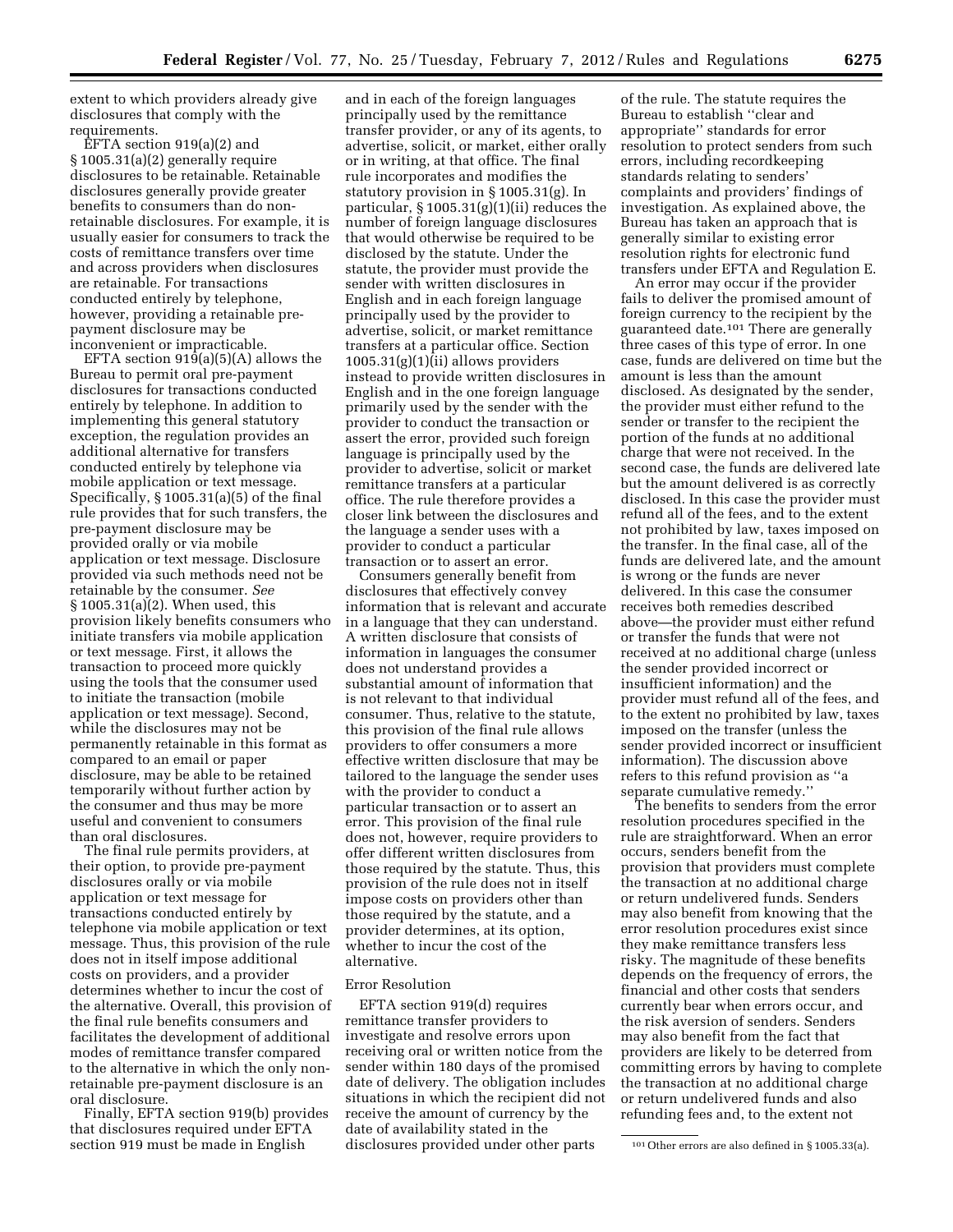prohibited by law, taxes when none of the funds are delivered on time, provided the failure was not caused by the sender providing incorrect or insufficient information. The magnitude of this benefit depends on the extent to which providers are not already sufficiently deterred by reputational concerns, and the extent to which providers have sufficient control over the entities responsible for any errors such that they can reduce the incidence of any errors. Although these benefits cannot be quantified, errors can always occur and the error resolution provisions will therefore always provide benefits to senders.

Providers will incur additional costs from the error resolution procedures. In some instances, providers may be required to refund funds or fees and taxes that have already been received by and which cannot easily be recouped from other institutions involved in a remittance transfer or government entities. Alternatively, in refunding or making available funds to a recipient to resolve an error, a provider may face additional exchange rate risk, due to changes in a foreign exchange market between the time of the transfer and the resolution of the error. Furthermore, providers (and their business partners) may need to adjust communication practices and business processes to comply with the error resolution requirements.

The magnitude of these and other costs depends on the frequency of errors and the financial costs that providers incur. While providers cannot charge senders directly for error resolution activities, they may build the cost of these activities into their general fees. Industry commenters suggests that scenarios in which the entire amount transferred must be returned to the sender before the provider has recovered it from other institutions may be of particular concern. Since this type of error appears to be rare, the quantity of funds never recovered would have to be substantial for this particular error to have a significant impact on fees.<sup>102</sup>

The Bureau considered a number of alternatives in developing the error resolution procedures. In the final rule, if funds are not available by the date of availability because the sender provided

incorrect or insufficient information and the sender chooses to have the transfer resent as a remedy for the error, the provider may re-charge third party fees actually incurred. The proposed rule, by contrast, did not permit the imposition of such third-party fees. The effect of this change is to reduce the costs for providers of correcting errors caused by the sender's provision of inaccurate or incomplete information, and, conversely, to prevent such costs from being passed along to all senders, as opposed to keeping those costs with the senders at fault.

On the other hand, the Bureau was asked to use its exception authority to reduce the 180-day statutory time period in which senders may assert an error to 60 or 30 days. Given the international nature of remittance transfers, the additional time a sender may need to communicate with persons abroad, and the lack of information about problems associated with this time period, the Bureau concluded that using its exception authority to reduce the statutory 180-day time period is not currently warranted. As noted above, errors are infrequent enough that the incremental cost to providers of the 180 day period is likely to be small.

### Cancellation and Refund

EFTA section 919(d)(3) also requires the Bureau to establish appropriate remittance transfer cancellation and refund policies for consumers. The Board originally proposed a one business day cancellation period. The final rule instead requires providers to give consumers at least 30 minutes to cancel the transaction for a full refund, including fees, and to the extent not prohibited by law, taxes, if the transferred funds have not yet been picked up by the recipient. If they wish, providers can hold the funds until the cancellation period expires.

The Bureau believes that a brief cancellation period may provide benefits to both consumers and providers by allowing and perhaps encouraging consumers to review disclosure documents one additional time to confirm that they wish to complete the transaction and to identify any scrivener's errors on the receipt. For instance, the cancellation period affords consumers an opportunity to raise any discrepancies between the two documents or identify errors that might otherwise cause the funds not to be made available on the disclosed date. These actions in turn would allow remittance transfer providers to address and correct errors early in the process, when it may be faster and less expensive to remedy the problem.

The Bureau considered a number of alternatives, including longer cancellation periods of. It is not clear that a longer cancellation period would provide much additional benefit to consumers given that the final rule already provides consumers opportunity to engage in cost comparison based on the detailed pre-payment disclosures. Conversely, a longer cancellation period may impose costs on consumers who want to send funds as quickly as possible if, as some commenters suggested, providers would delay the transmission of funds until the cancellation period expired. Given these conflicting factors, it does not seem likely that a longer cancellation period would provide consumers with substantial additional net benefits, though the exact difference in benefits provided is not known and may differ, depending on the consumer. If, as some commenters suggested, providers decide to delay transmission of funds until the cancellation period expires, under the final rule, they will likely only hold funds for 30 minutes. Compliance therefore likely imposes minimal costs on providers.

#### Conditions of Agent Liability

The final rule holds a remittance transfer provider liable for any violation by an agent when the agent acts for the provider. However, EFTA section 919(f)(2) states that enforcement agencies may consider, in any action or other proceeding against a provider, the extent to which the provider has established and maintained policies or procedures for compliance.

In States where the strict liability standard for acts of agents is already in place, consumers derive no additional benefit from this rule provision and providers incur no additional costs. In other States, consumers may benefit from the additional incentive the rule gives providers to oversee and police their agents. Providers are likely to incur some additional costs in these States, but the magnitude of such costs much cannot be determined. These costs are mitigated somewhat by the discretion that the statute grants enforcement agencies to consider the extent to which a provider has established and maintained policies or procedures for compliance.

# *C. Impact of the Final Rule on Depository Institutions and Credit Unions With \$10 Billion or Less in Total Assets, As Described in Section 1026*

Given the general lack of data on the frequency and other characteristics of remittance transfers by depository institutions and credit unions, it is not

<sup>102</sup>The Credit Union National Association reports error rate of less than 1% for international wire ''exceptions'' (including non-timely delivery). Navy Federal Credit Union reports that 75% of its wire transfers are between \$500 and \$10,000 dollars. The full principal may rarely be lost when errors occur. However, assuming all of the principal is lost 10% of the time (or 10% of the principal is lost all of the time), the 1% error rate implies the expected loss to the transmitter is 50 cents on a \$500 transfer and \$10 on a \$10,000 transfer.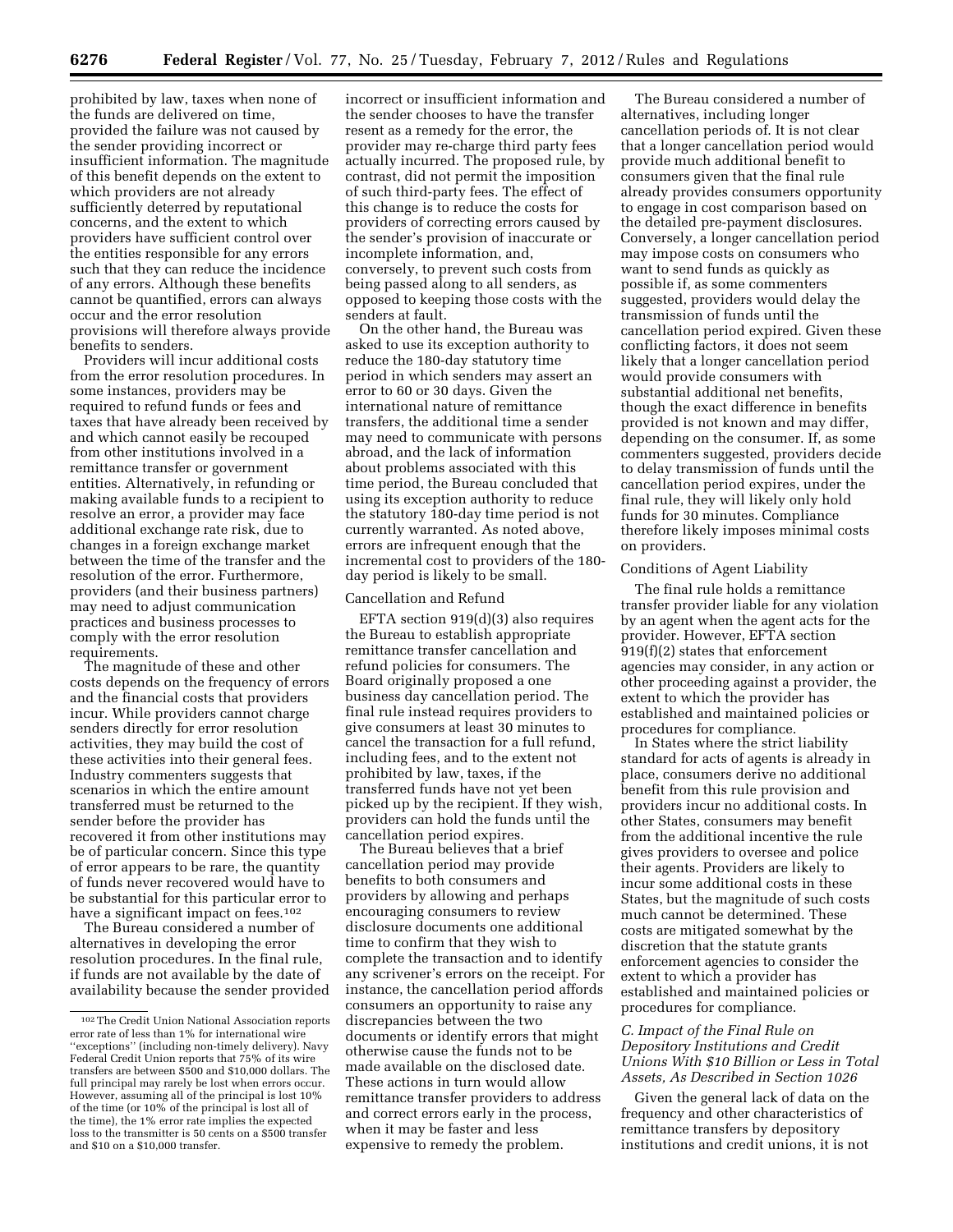possible for the Bureau to distinguish the impact of the final rule on depository institutions and credit unions with \$10 billion or less in total assets as described in section 1026 of the Dodd-Frank Act from the impact on depository institutions and credit unions in general. Overall, the impact of the rule on depository institutions and credit unions depends on a number of factors, including whether they offer consumer international wire transfers or other remittance transfers, the importance of consumer wire transfer and other remittance transfers as a business line for the institution, how many institutions or countries they send to, and the cost of complying with the rule. The institution's general asset size is not necessarily a good proxy for estimating impacts, since some small institutions which conduct frequent transfers particularly to specific countries may be better positioned to implement the new requirements than larger institutions that may conduct consumer remittance transfers to a

larger number of countries on an infrequent basis. The impact of the rule on small

depository institutions and credit unions is discussed in further detail in the Regulatory Flexibility Act analysis below.

# *D. Impact of the Final Rule on Consumers in Rural Areas*

The Bureau consulted a number of sources for data with which to study consumers and providers of remittance transfers in rural areas and to consider the impact of the rule. The Bureau consulted research done by the Federal Reserve Bank of Kansas City, which specializes in research on agricultural and rural economies, and surveys done by Economic Research Service of the U.S. Department of Agriculture. The Bureau also consulted surveys done by the Census Bureau and reports published by the Government Accountability Office. The Bureau believes there is no data or body of research with which to study this subject at this time.

There are likely to be concentrations of individuals in rural areas who want to send remittance transfers and who provide an attractive base of customers for a provider. For example, money transmitters could serve these individuals with agents that have other lines of business and that do not rely exclusively on sending international remittances.

It is likely more difficult for consumers in rural areas than for consumers elsewhere to send large remittance transfers. Both demand and

competition for this business is likely stronger outside rural areas. Large remittance transfers are more commonly sent through depository institutions and credit unions than through money transmitters. Insofar as the rule may cause insured depository institutions and credit unions to raise prices or reduce remittance transfer services, and insofar as there are fewer alternative providers in rural areas, consumers in rural areas may be more heavily affected by the rule than consumers outside rural areas. However, insofar as these factors are uncertain, it is not clear that rural consumers who use money transmitters would be more heavily affected by the rule than consumers elsewhere.

The Bureau believes that the disclosures required by the rule are as beneficial to consumers in rural areas as they are to those residing in non-rural areas. These disclosures help them identify the lowest-cost providers among those they find on the internet and in-person. Similarly, the Bureau expects that the error resolution procedures and the other benefits of the rule are as beneficial to consumers in rural areas as they are to those residing in non-rural areas.

#### *E. Consultation With Federal Agencies*

In developing the final rule,103 the Bureau consulted or offered to consult the Board, Federal Deposit Insurance Corporation (FDIC), the Office of the Comptroller of the Currency (OCC), the National Credit Union Administration (NCUA), and the Federal Trade Commission (FTC), including with respect to consistency with any prudential, market, or systemic objectives that may be administered by such agencies. As discussed above, the Bureau also held discussions with FinCEN regarding the impact of extending the EFTA to regulate remittance transfers on application of regulations administered by that agency.

In the course of the consultation, the OCC submitted written objections to the proposed rule pursuant to section 1022(b)(2)(C) of the Dodd-Frank Act 104

104Although the OCC's letter was not designated as a written objection pursuant to section

urging modification of certain aspects of the proposed error resolution rules to address risk of fraud and the need for financial institutions to conduct monitoring pursuant to Office of Foreign Assets Control (OFAC) requirements. The OCC also urged extension of the temporary exception permitting depository institutions and credit unions to provide estimated disclosures as a means of mitigating impacts on community banks and consumers who may rely on them for remittance transfer services. Finally, the OCC urged the Bureau to mitigate the potential regulatory gaps created by Congress's extension of the EFTA to regulate remittance transfers, given that Article 4A of the Uniform Commercial Code and certain Bank Secrecy Act regulations currently exclude transactions subject to EFTA.

As discussed in detail in the sectionby-section analysis, the Bureau takes seriously all of the concerns raised in the OCC letter, which were also generally raised during the comment period. The final rule adopts both of the error resolution changes advocated by the OCC, specifically, excluding from the definition of error instances of ''friendly fraud'' by a sender or persons acting in concert with the sender and delays due to OFAC requirements or other similar monitoring activities. The Bureau believes that it is premature to extend the sunset date of the exception allowing estimates by depository institutions and credit unions, but is working in other ways to provide greater certainty to community banks and other small remittance transfer providers. For instance, the Bureau is working to develop safe harbors that will provide greater clarity as to what remittance transfer providers are excluded from the regulations because they do not provide transfers in the ''normal course of business'' and to publish a list of countries for which estimated disclosures may be used because the laws of the country or the method of transfer to a country prevents remittance transfer providers from determining the amount to be provided to the recipient. The Bureau will also develop a compliance guide for small remittance transfer providers and continue dialogue with industry regarding implementation issues.

Finally, the Bureau shares concerns regarding the potential gaps in State law and Federal anti-money laundering regulation created by the expansion of

<sup>103</sup>Section 1022(b)(2)(B) of the Dodd-Frank Act requires the Bureau to conduct consultations with appropriate prudential regulators or other Federal agencies prior to proposing a rule and during the comment process regarding consistency with any prudential, market, or systemic objectives that may be administered by such agencies. In this case, the May 2011 Proposed Rule was developed by the Board, which is not subject to section 1022(b)(2)(B), prior to the transfer of rulemaking authority to the Bureau. Accordingly, the Bureau held its first consultation meeting after the closing of the comment period on the proposed rule. The Bureau also consulted with other agencies regarding the January 2012 Proposed Rule.

<sup>1022(</sup>b)(2)(C), OCC staff orally confirmed that it was intended as such. The Bureau has asked that agencies designate objections under section  $1022(b)(2)(C)$  as such to distinguish them from other communications.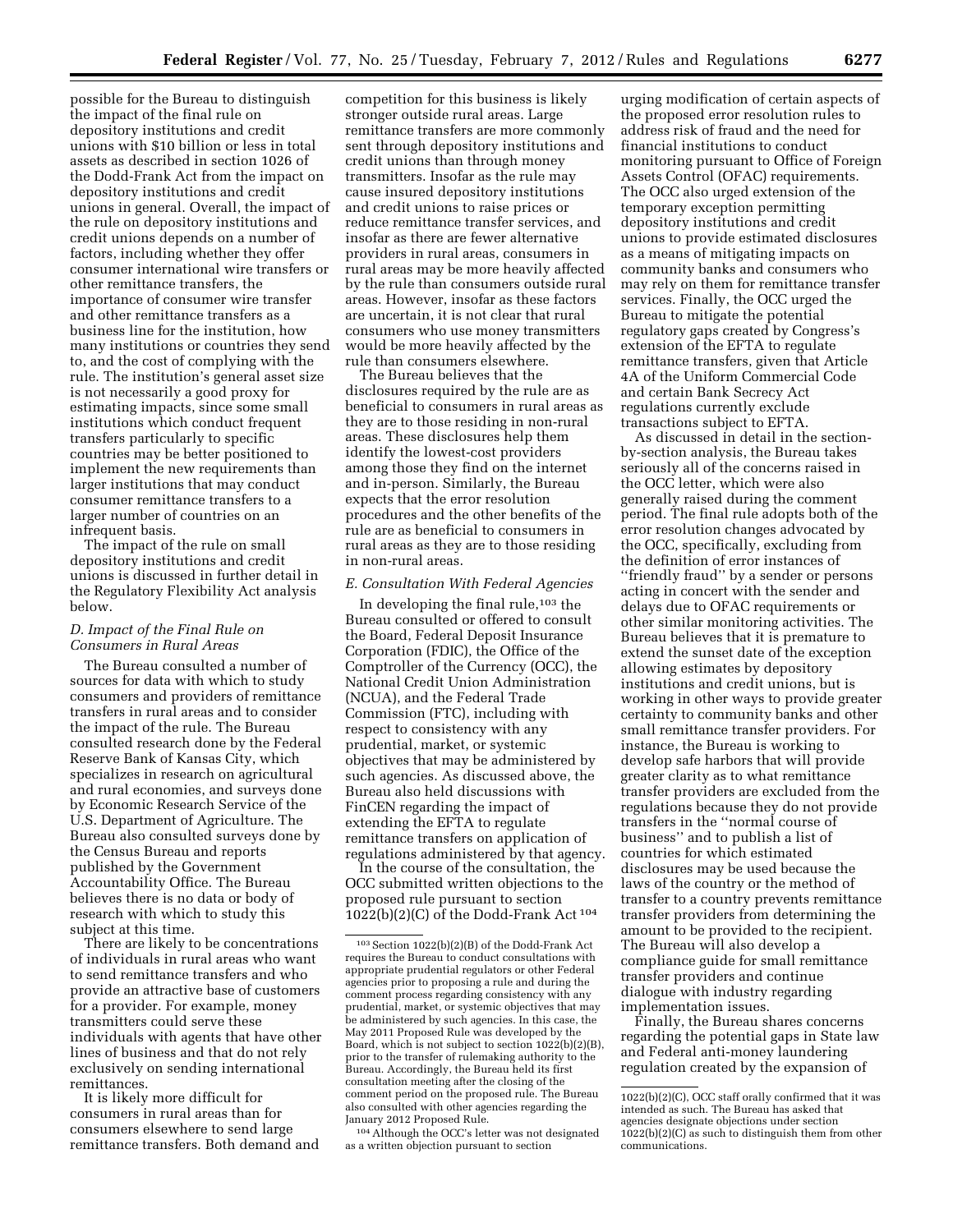the EFTA to regulate remittance transfer providers. The Bureau does not have authority to amend either State law or the Federal anti-money laundering regulations to override their exclusion of transfers regulated by EFTA, and as discussed above, does not believe that it can fill the gaps through operation of preemption or by incorporating these separate bodies of law into Regulation E. The Bureau is therefore working to coordinate with State governments and FinCEN to facilitate action.

# **VIII. Final Regulatory Flexibility Analysis**

The Regulatory Flexibility Act (5 U.S.C. 601 *et seq.*) (''RFA'') generally requires an agency to publish an initial and final regulatory flexibility analysis on the impact a rule is expected to have on small entities. In the May 2011 Proposed Rule, the Board conducted an initial regulatory flexibility analysis (IRFA) and concluded that the proposed rule could have a significant economic impact on small entities that are remittance transfer providers for international wire transfers. The Board solicited comment on the impact of the rule on small remittance transfer provides, and in particular, on remittance providers for consumer international wire transfers. The Board also solicited comment in its broader Notice of Proposed Rulemaking on a number of proposed provisions that could mitigate the impact on small entities, such as whether to adopt safe harbors and the length of the implementation period.

The Bureau received a number of comments on the Board's IRFA and the broader Notice of Proposed Rulemaking addressing the burden imposed by the proposed rule and potential mitigation measures and alternatives. These included comments by the Small Business Administration's Office of Advocacy (SBA). Section 1601 of the Small Business Jobs Act of 2010 generally requires Federal agencies to respond in a final rule to written comments submitted by the SBA on a proposed rule, unless the public interest is not served by doing so. As described further below, the Bureau carefully considered the comments received and performed its own independent analysis of the potential impacts of the rule on small entities and alternatives to the final rule. Based on the comments received and for the reasons stated below, the Bureau is not certifying that the final rule will not have a significant economic impact on a substantial number of small entities. Accordingly, the Bureau has prepared the following final regulatory flexibility analysis

(FRFA) pursuant to section 604 of the RFA.

Section 604(a)(2) of the RFA generally requires that the FRFA contain a summary of significant issues raised by public comments in response to the IRFA, the Bureau's assessment of such issues, and a statement of any changes made in the proposed rule as a result of such comments. For organizational purposes, this FRFA generally addresses public comments received by the Bureau in the topical section that relates to the subject matter of the comment, *i.e.,* Section 2 addresses comments relating to compliance and other requirements, Section 3 addresses comments relating to the number of small entities affected, and Section 5 addresses other comments received.

1. *Statement of the need for, and objectives of, the final rule.* The EFTA, as amended by the Dodd-Frank Act, was enacted to provide a basic framework establishing the rights, liabilities, and responsibilities of participants in electronic fund and remittance transfer systems. The primary objective of the EFTA is the provision of individual consumer rights. 15 U.S.C. 1693. The EFTA authorizes the Bureau to prescribe regulations to carry out the purpose and provisions of the statute. 15 U.S.C. 1693b(a). The EFTA expressly states that the Bureau's regulations may contain ''such classifications, differentiations, or other provisions, and may provide for such adjustments or exceptions \* \* \* as, in the judgment of the Bureau, are necessary or proper to effectuate the purposes of [the EFTA], to prevent circumvention or evasion [of the EFTA], or to facilitate compliance [with the EFTA]." 15 U.S.C. 1693b(c).

Section 1073 of the Dodd-Frank Act adds a new section 919 to the EFTA to create a new comprehensive consumer protection regime for remittance transfers sent by consumers in the United States to individuals and businesses in foreign countries. Consumers transfer tens of billions of dollars from the United States each year, but these transactions previously were largely excluded from existing Federal consumer protection regulations in the United States. Congress concluded that there was a need to fill this gap. Specifically, the Dodd-Frank Act requires: (i) The provision of disclosures concerning, among others, the exchange rate and amount to be received by the remittance recipient, prior to and at the time of payment by the consumer for the transfer; (ii) Federal rights regarding transaction cancellation periods; (iii) investigation and remedy of errors by remittance transfer providers; and (iv) standards for the liability of remittance

transfer providers for the acts of their agents.

Furthermore, section 1073 of the Dodd-Frank Act specifically requires the Bureau to issue rules to effectuate these four requirements. The objective of the final rule is therefore to implement section 1073 of the Dodd-Frank Act consistent with congressional intent and the general purposes of the Bureau as specified in section 1021 of the Dodd-Frank Act. Accordingly, the final rule generally requires remittance transfer providers to provide the sender a prepayment disclosure containing information about the specific remittance transfer, such as the exchange rate, applicable fees and taxes, and the amount to be received by the designated recipient. The remittance transfer provider generally must also provide a written receipt for the remittance transfer that includes the above information, as well as additional information such as the date of availability and the recipient's contact information. Alternatively, the final rule permits remittance transfer providers to provide the sender a single written prepayment disclosure containing all of the information required on the receipt.

As required by statute, the Bureau is also adopting provisions in the final rule which require remittance transfer providers to furnish the sender with a brief statement of the sender's error resolution and cancellation rights, and require providers to comply with related recordkeeping, error resolution, cancellation, and refund policies. The final rule also implements standards of liability for remittance transfer providers that act through an agent.

The Bureau believes that the revisions to Regulation E discussed above fulfill the statutory obligations and purposes of section 1073 of the Dodd-Frank Act, in a manner consistent with the EFTA and within Congress's broad grant of authority to the Bureau to adopt provisions and to provide adjustments and exceptions that carry out the purposes of the EFTA.

2. *Description of the projected reporting, recordkeeping, and other compliance requirements of the rule.* 

The final rule does not impose new reporting requirements. The final rule does, however, impose new recordkeeping and compliance requirements on certain small entities. For the most part, these requirements appear specifically in the statute. Thus, for the most part, the impacts discussed below are impacts of the statute, not of the regulation *per se*—that is, the Bureau discusses impacts against a prestatute baseline. The Bureau uses a prestatute baseline here to facilitate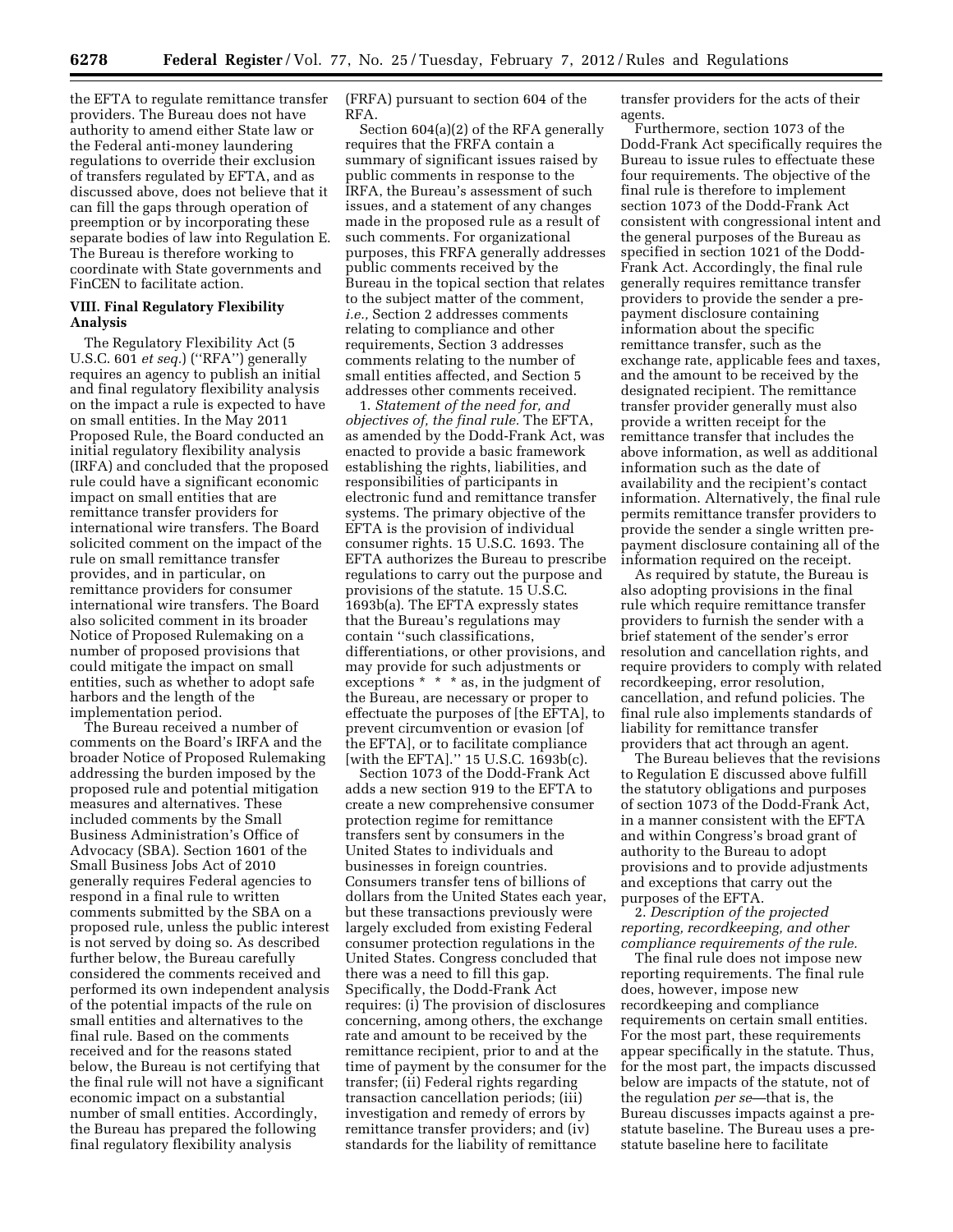comparison of this FRFA against the Board's IRFA, which uses a pre-statute baseline.105

#### Compliance Requirements

As discussed in detail in **VI. Sectionby-Section Analysis** above, the final rule imposes new compliance requirements on remittance transfer providers. For example, remittance transfer providers generally are required to implement new disclosure and related procedures or to review and potentially revise existing disclosures and procedures to ensure compliance with the content, format, timing, and foreign language requirements of the rule, as described above. Remittance transfer providers are also required to review and potentially update their error resolution and cancellation procedures to ensure compliance with the rule, also as described above. For remittance transfer providers that employ agents, remittance transfer providers are liable for any violations of the rule by their agents, which may require providers to revise agreements with agents or develop procedures for monitoring agents.

#### Recordkeeping Requirements

Because section 1073 of the Dodd-Frank Act incorporates the remittance transfer provisions in the EFTA, small remittance transfer providers that were not previously subject to the EFTA and Regulation E would now be subject to 12 CFR 1005.13, which requires such entities to retain evidence of compliance with the requirements of EFTA and Regulation E for a period of not less than two years from the date disclosures are required to be made or action is required to be taken. Moreover, under section 1073, the Bureau must establish clear and appropriate standards for remittance transfer providers with respect to error resolution relating to remittance transfers, to protect senders from such errors. The statute specifically provides that such standards must include appropriate standards regarding recordkeeping, including retention of certain errorresolution related documentation. The Bureau adopted § 1005.33(g) to implement these error resolution standards and recordkeeping requirements.

As discussed above in **VI. Section-by-Section Analysis**, § 1005.33(g)(1) requires remittance transfer providers, including small remittance transfer providers, to develop and maintain

written policies and procedures that are designed to ensure compliance with respect to the error resolution requirements applicable to remittance transfers. Furthermore, under  $\S 1005.33(g)(2)$ , a remittance transfer provider's policies and procedures concerning error resolution would be required to include provisions regarding the retention of documentation related to an error investigation. Such provisions would be required to ensure, at a minimum, the retention of any notices of error submitted by a sender, documentation provided by the sender to the provider with respect to the alleged error, and the findings of the remittance transfer provider regarding the investigation of the alleged error, which is consistent with EFTA section 919(d)(2).

#### Comments Received

The IRFA conducted by the Board stated that the proposed rule could have a significant economic impact on small financial institutions that are remittance transfer providers for consumer international wire transfers. The Board solicited comment on the impact of the rule on small remittance transfer providers, and in particular, on remittance providers for consumer international wire transfers. Although the Bureau did not receive very specific comment on costs, as discussed in the **SUPPLEMENTARY INFORMATION**, depository institution and credit union commenters expressed concern about the burden and complexity associated with complying with the rule, and in particular providing the required disclosures for remittances that are sent by international wire transfer. Some commenters argued that the implementation and compliance costs would be prohibitive for depository institutions and credit unions that are small entities. Commenters also warned that the burden associated with the rule would force depository institutions and credit unions that are small entities out of the international wire and ACH business. The SBA also urged the Bureau to conduct more outreach to small providers to further assess the economic impacts of the compliance and recordkeeping requirements.

The Bureau carefully considered these comments from the SBA and other commenters regarding impacts on small entities, and discusses the relative implementation burdens and impacts for different types of remittance transfer providers in this section and Section 3 below. The Bureau conducted further outreach to industry trade associations, financial institutions, consumer groups, and nonbank money transmitters. The

Bureau agrees as discussed elsewhere in the FRFA and **SUPPLEMENTARY INFORMATION** that implementation is likely to be most challenging for depository institutions and credit unions that engage in open network wire transactions, though similar challenges may be associated with some types of international ACH transactions.

For instance, the final rule may require revision of existing contract arrangements and improvement of communications systems and methodologies between contractual partners, as well as between headquarters and branches of financial institutions. Depository institutions and credit unions that provide transfers will need to obtain exchange rate and fee information from correspondent banks and other contractual partners, and possibly third parties, in order to provide required disclosures, and they will need mechanisms to ensure that such information can be provided at the appropriate time to the customer, who may be waiting at a branch, or transacting by phone or online. Current contracts, information technology systems, and practices may not provide for the exchange of such information in order to comply with the timing required by the final rule. Accordingly, modifications may be required, and remittance transfer providers that are small entities may incur implementation costs to comply with the rule.

The final rule may also expose depository institutions and credit unions to new types of risk. In some cases, commenters have suggested, small depository institutions and credit unions may be required by § 1005.33(c)(2) to refund funds or fees or taxes that were already received by other entities, and which they cannot easily recoup, due to the lack of contractual arrangements among the entities involved or an applicable comprehensive worldwide legal regime. The legal right of a depository institution or credit union to recoup previously transmitted funds or fees or taxes from other entities may depend on a number of factors, including the exact nature of the error involved, the source of the mistake, the payment systems involved in the error, and the relationships among the entities involved. In other cases, compliance with  $\S 1005.33(c)(2)$  may expose small depository institutions and credit unions (as well as other providers) to additional exchange rate risk, due to changes in a foreign exchange market between the time of the transfer and the resolution of the error.

<sup>105</sup>The Bureau has discretion in future rulemaking to use a post-statute baseline when it applies Regulatory Flexibility Act analysis.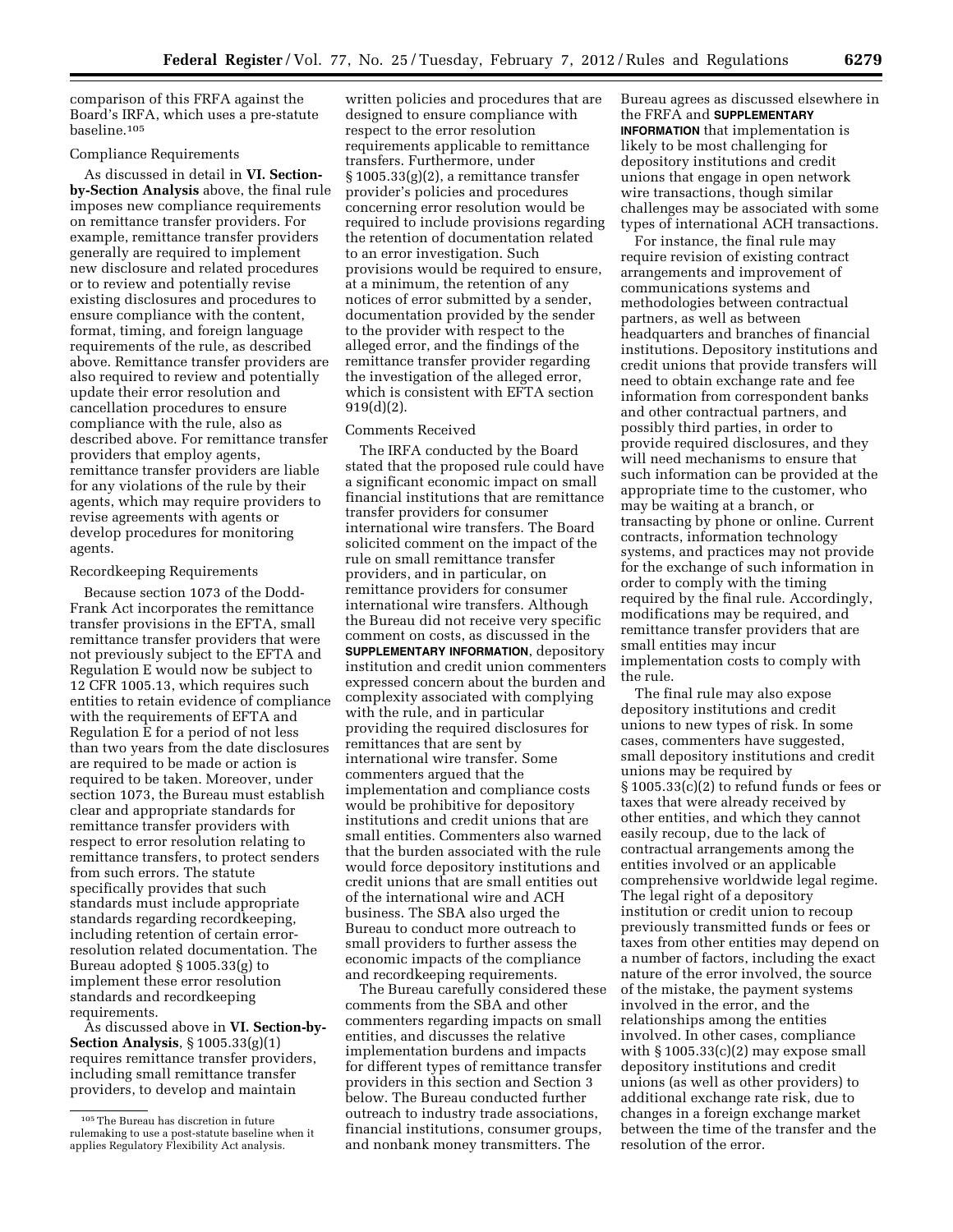However, as discussed elsewhere, Congress crafted a very specific accommodation (*i.e.,* a temporary exception) to address some of the challenges involved in collecting information required for disclosures, and the Bureau must implement the statutory regime consistent with the language and intent of section 1073 of the Dodd-Frank Act. Furthermore, as discussed above, the Bureau expects that the incidence of errors requiring investigation and resolution under § 1005.33 will be small. The statutory requirements the regulation implements may prompt small depositories and credit unions to increase their prices or stop providing consumer international wire or ACH transfers altogether.

3. *Description of and an estimate of the number of small entities affected by the final rule.* Under regulations issued by the Small Business Administration, banks and other depository institutions are considered ''small'' if they have \$175 million or less in assets, and for other financial businesses, the threshold is average annual receipts that do not exceed \$7 million.106 The initial regulatory flexibility analysis stated that the number of small entities that could be affected by the rule was unknown. That analysis stated that there were approximately 9,458 depository institutions (including credit unions) that could be considered small entities. The analysis also stated based on data from the Department of Treasury that there were approximately 19,000 registered money transmitters, of which 95% or 18,050 were small entities. The SBA comments urged the Bureau to reexamine the determination of the number of small money transmitters impacted by the rule, asserting based on a telephone conversation with a trade association that the number was 200,000 to 300,000, including a large number of agents. The Bureau notes that this trade association did not assert this estimate in its comment letter nor was any evidence provided to support this estimate. In response to SBA's comments, the Bureau has reviewed and updated these calculations for the final regulatory flexibility analysis, as discussed below.

# Depository Institutions and Credit Unions

Of the 7,445 insured depository institutions, 3,989 are small entities.107 Of the 7,325 insured credit unions,

6,386 are small entities.108 These institutions could offer remittance transfers through wire transfers, international ACH, or other means.

Regulatory filings by insured depositories do not contain information about the number that send consumer international wire transfers. The Bureau believes that the number is substantial, and the analysis below assumes that all 3,989 small depository institutions send consumer international wire transfers.

Data from the National Credit Union Administration indicate that there are approximately 7,325 insured credit unions in the United States as of September 2011. About half offer international wire transfers. Additionally, regulatory filings by insured credit unions contain an indicator for ''low cost wire transfers.'' These are wire transfers offered to members for less than \$20 per transfer. Also about half of insured credit unions offer low cost wire transfers. Though the Bureau does not have exact data on the number of credit unions that offer wire transfers to consumers, the Bureau assumes that a similar fraction offer consumer international wire transfers. Specifically, the Bureau assumes that half of the 6,386 credit unions that are small entities, or 3,193, offer consumer international wire transfer.

Thus, in total, there are approximately 7,182 depository institutions and credit unions that are small entities that could be affected by the statute.<sup>109</sup>

Regulatory filings by insured depositories and credit unions do not report the revenue these institutions earn from consumer international wire transfers, international ACH transactions, or other remittance transfers. One credit union that is not a small entity for purposes of RFA showed that little revenue, as a share of

109Only a small number of depository institutions and credit unions offer FedGlobal ACH or other international ACH services. In July 2011, the Board reported that smaller depository institutions and credit unions were the early adopters of the FedGlobal ACH service, but that only about 410 such institutions offered the service, and that some enrolled institutions do not offer the service for consumer-initiated transfers. Furthermore, only a very small fraction of depository institutions and credit unions send any kind of international ACH transaction, and the Bureau does not know which of those are small entities. *See Board ACH Report*  at 9, 12 & n.53. The Bureau assumes that any small depository institutions or credit unions that offer international ACH services to consumers also offer international wires to consumers, though the Bureau has not found any exact data. Similarly, the Bureau understands that some depository institutions offer remittance transfers through means other than wire or international ACH, but assumes that any such depository institutions also offer international wires to consumers.

total income, came from this source.110 Another credit union that is not a small entity for purposes of RFA submitted data indicating that wire transfers were a noticeable share of gross income.111 The Bureau has no other data from commenters on the amount of revenue that small depository institutions and credit unions obtain from consumer international wire transfers.

#### Non-Bank Money Transmitters and Agents

In response to the SBA's comments, the Bureau has reviewed the estimated number of money transmitters and agents, which may be affected by the statute. As stated above, the numbers in IRFA were originally reported by the Financial Crimes Enforcement Network (FinCEN).112 The Bureau understands that FinCEN derived its estimates using data from the registration database for money services businesses (MSBs).<sup>113</sup> As the registration instructions for the database make clear, the estimated 19,000 figure (of which 18,050 have less than \$7 million in gross receipts annually) includes some, but not all, agents of remittance transfer providers. Businesses that are MSBs solely because they are agents of another MSB are *not*  required to register. Businesses that are agents and also engage in MSB activities on their own behalf are required to register.114 Thus, the database would include a money transmitter that is an agent of a remittance transfer provider only if it also engages in MSB activities as a principal, such as cashing checks or selling money orders.

The Bureau has searched for additional data with which to refine its estimate of the number of small remittance transfer providers and agents. No comments on the proposed rule provided administrative or survey

112Notice of Proposed Rulemaking, Cross-Border Electronic Transmittal of Funds, 75 FR 60377, 60392 (Sept. 30, 2010) (estimates based on FinCEN's February 2010 Money Service Business Registration List).

113FinCEN, *[http://www.fincen.gov/financial](http://www.fincen.gov/financial_institutions/msb/msbstateselector.html)*\_ *[institutions/msb/msbstateselector.html.](http://www.fincen.gov/financial_institutions/msb/msbstateselector.html)* 

114FinCEN, *[http://www.fincen.gov/forms/files/](http://www.fincen.gov/forms/files/fin107_msbreg.pdf) fin107*\_*[msbreg.pdf.](http://www.fincen.gov/forms/files/fin107_msbreg.pdf) See also Money Services Business Registration Fact Sheet, http://www. fincen.gov/financial*\_*institutions/msb/pdf/FinCEN factsheet.pdf.* 

<sup>106</sup> 13 CFR 121.201; SBA, Table of Small Business Size Standards (available at: *[http://www.sba.gov/](http://www.sba.gov/sites/default/files/Size_Standards_Table.pdf)  [sites/default/files/Size](http://www.sba.gov/sites/default/files/Size_Standards_Table.pdf)*\_*Standards*\_*Table.pdf).* 

<sup>107</sup>Federal Deposit Insurance Corporation, *[http://](http://www2.fdic.gov/idasp/main_bankfind.asp) [www2.fdic.gov/idasp/main](http://www2.fdic.gov/idasp/main_bankfind.asp)*\_*bankfind.asp.* Data as of September 2011.

<sup>108</sup>National Credit Union Administration, *[http://webapps.ncua.gov/customquery/.](http://webapps.ncua.gov/customquery/)* Data as of September 2011.

<sup>110</sup>Navy Federal Credit Union has about \$45 billion in assets. It states that it processed 19,248 wire transfers in 2010 and charged \$25 per transfer. It had total income of over \$3 billion in 2010, so the wire income of about \$500,000 was about two tenths of one percent of total income.

<sup>111</sup>United Nations Federal Credit Union has about \$3 billion in assets. It states that it processes over 120,000 consumer wire transfers every year. It charges between \$20 and \$35 per transfer and had total income of about \$146 billion, so the wire income of \$2.5 to \$4.2 million was 2% to 3% of total income.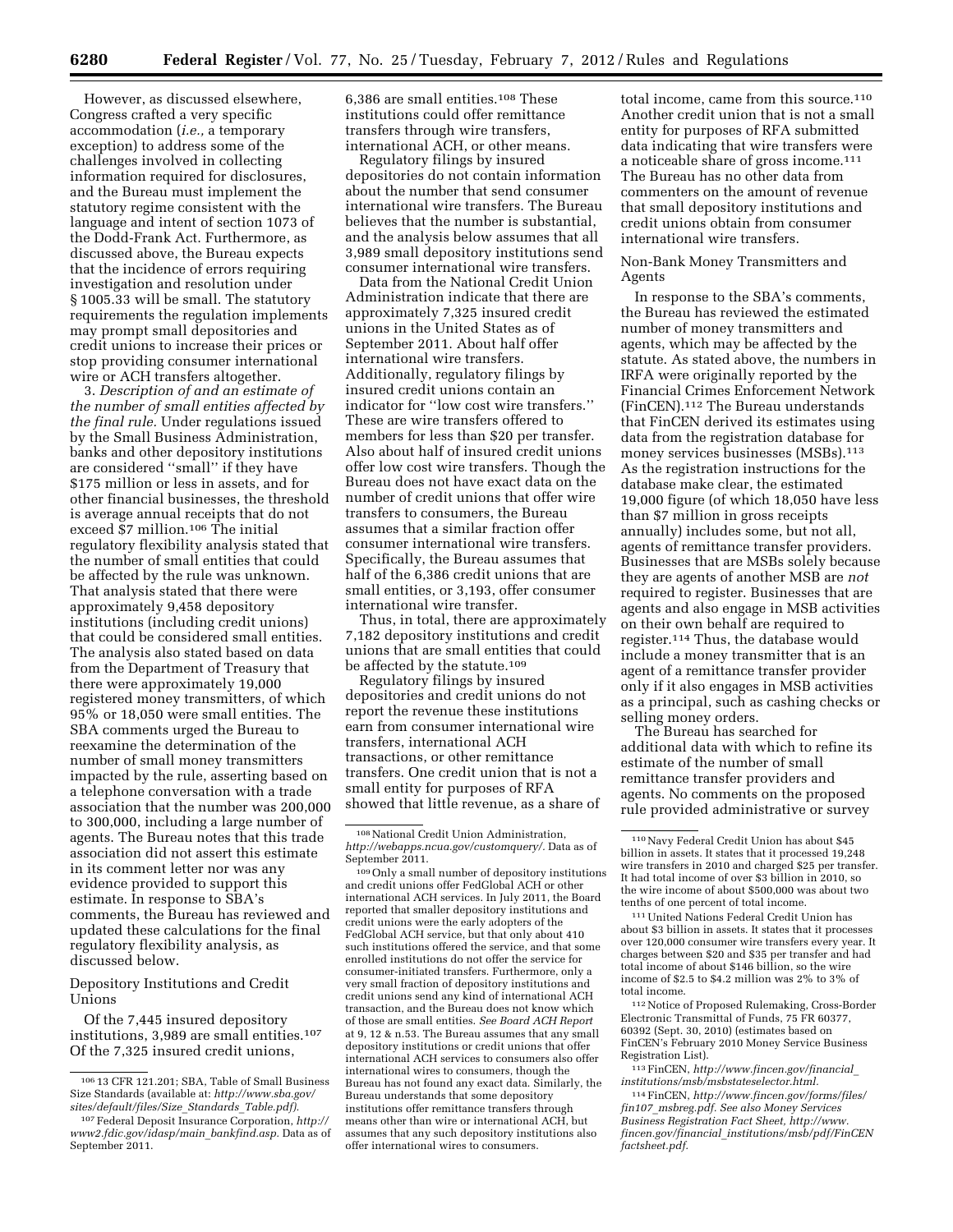data on the number of small providers, and this information cannot be constructed from public sources. The Bureau used other information, however, to construct useful lower and upper bounds on the number of nonbank money transmitters and agents.115

In 2005, one survey of the money services business industry estimated there were about 67,000 principal money transmitters and agents involved in international money transfers.116 From 2005 through 2010 employment in the broader sector to which money transmitters belong shrunk almost 19%.117 The Bureau chooses to use the 67,000 figure recognizing that it may overestimate the number of providers and agents, and that persons who act as agents on behalf of another provider generally will not be providers themselves unless they are engaged in activities on their own behalf that would otherwise qualify them as providers. In public comment, one trade association estimated there are about 500 state-licensed principal money transmitters. Deducting 500 providers from the 67,000 estimate of total money transmitters and agents would suggest that there are currently approximately 66,500 agents.

To estimate how many of these money transmitters are small entities, the Bureau relied on survey research done by the World Bank in 2006 that found that the median money transmitter had \$2 million in annual revenue while the average had \$10 million.118 Fitting an exponential function to this revenue

116 KPMG, *2005 Money Services Business Industry Survey Study,* September 2005; Table 20.

117The Bureau of Labor Statistics publishes data on Credit Intermediation and Related Activities (NAICS 5223), which encompasses electronic funds transfer services (NAICS 52232) and money transmission services (NAICS 52239).The 2010 employment figure is 262,300, available at *[http://](http://www.bls.gov/oes/current/naics4_522300.htm) [www.bls.gov/oes/current/naics4](http://www.bls.gov/oes/current/naics4_522300.htm)*\_*522300.htm;* the 2005 employment figure is 323,920, available at *[http://www.bls.gov/oes/2005/may/naics4](http://www.bls.gov/oes/2005/may/naics4_522300.htm)*\_ *[522300.htm.](http://www.bls.gov/oes/2005/may/naics4_522300.htm)* 

118Ole Andreassen, *Remittance service providers in the United States: how remittance firms operate and how they perceive their business environment,*  The World Bank, Financial Sector Discussion Series, June 2006, p. 15.

data suggests that about 350 of the 500 providers had \$7 million or less in revenue. By assuming that the agents are distributed across providers in proportion to revenue, the Bureau estimates that roughly 5,500 of the 66,500 agents are working for small entity money transmitters and the remaining 61,000 agents are working for larger money transmitters.<sup>119</sup>

The Bureau has no way to estimate directly how many of the agents working for larger money transmitters are small entities. However, the Bureau expects that such small agents are not likely to bear a significant economic impact as a result of the rule. The Bureau believes that large money transmitters are likely to facilitate compliance for their agents, achieve substantial benefits to scale and widely leverage the systems and software investments required for compliance across a large base of agent locations.

With regard to agents working for small entity money transmitters, the Bureau assumes that these agents are all small entities themselves. Thus, the Bureau estimates there are approximately 5,500 small agents working for approximately 350 small money transmitters. Sensitivity analysis suggests the actual figure of small agents lies between 4,000 and 7,000 giving a

119Since median revenue is far less than average revenue, a two-parameter exponential function provides a straightforward way to model the distribution of firm revenue. The parameters *(a,b)*  in the exponential function  $y=b*exp(a*x)$  are calculated using two equations, where *y* is firm revenue and *x* is the rank of the firm when firms are ordered from smallest to largest by revenue. The equation *2,000,000=b\*exp(a\*250)* formalizes the condition that the 250th largest firm (the median firm) has \$2 million in revenue. The second equation formalizes the condition that the average firm has \$10 million in revenue. To keep the analysis simple, firms are assumed to be identical in groups of 50, so firms 1–50 are the same, firms 51–100 are the same, and so forth. The second equation is then *50*\**b\*[exp(a\*50) +exp(a\*100)+\* \* \*+exp(a\*450)+exp(a\*500)]/500 = 10,000,000.* Solving the two equations gives *(.0126,85,340)* for the parameters *(a,b).* These parameters in the equation  $y = b * exp(a * x)$  imply that if *x = 350* then approximately *y = 7,000,000.*  Thus, the firm ranked 350th has approximately \$7 million in revenue and the smallest 350 firms are small businesses for purposes of RFA. The function can also be used to compute the distribution of revenue over the industry and then the distribution of agents, all exclusive of two large providers, Moneygram and Western Union (which were not part of Andreassen's analysis). For example, assume 30,000 of the 66,500 agents work for Moneygram and Western Union. Allocating the remaining 36,500 agents across firms by firm revenue implies that approximately 5,500 agents work for the 350 small firms and the remaining 31,000 agents work for the 150 large firms. If instead 20,000 of the 66,500 agents work for Moneygram and Western Union then about 7,000 agents work for the 350 small firms; if 40,000, then the corresponding number is about 4,000 agents work for the 350 small firms.

total of between 4,350 and 7,350 small entities.

In general, money transmitters are likely to have significantly less burden in implementing the new regime than depository institutions and credit unions because they generally rely on closed networks.120 The parties to closed network transactions are interconnected by contractual agreements, making it easier to predict fees and taxes deducted over the course of a transaction, to obtain information about exchange rates and other matters, and to ensure compliance with procedures designed to reduce and resolve errors. Furthermore, because some small providers focus only on transfers to a few specific countries, they may have significant contacts and expertise that may facilitate determining information necessary to generate the disclosures. Nevertheless, small providers managing their own networks are less likely to have extensive legal and professional staffs to help minimize the costs of compliance for themselves and their agents. They may not maintain as sophisticated information technology systems to facilitate generation of receipts and communications necessary to exchange information with which to provide the required disclosures. Finally, some one-time investments that may not be significant for larger providers will be more significant for small providers, who must amortize them against a smaller base of revenues and agents.121 Finally, many of these providers may pass on significant costs to any agents, in part because the agents themselves may have particular customers and specialized knowledge that is useful in serving them.

### Conclusion

Assuming that nearly all of the estimated 67,000 money transmitters and agents are small entities and adding that total to the number of depository institutions and credit unions that are small entities that may engage in wire transfers, the total number of small entities that could be affected by the rule is approximately 74,000.

<sup>115</sup>Commenters state that there may be other entities that serve as remittance transfer providers and that are not depository institutions, credit unions, or money transmitters, as traditionally defined. These entities could include, for example, brokerages that send remittance transfers. Though the Bureau does not have an estimate of the number of any such providers, the Bureau believes that they account for a number of entities that is significantly less than the sum of remittance transfer providers and agents of money transmitters. Similarly, the Bureau believes that the number of any such providers that is a small entity for purposes of RFA is much less than the sum of small remittance transfer providers and small agents of money transmitters.

<sup>120</sup>Commenters also stated that some money transmitters, as well as some other entities that are not insured depository institutions or insured credit unions, offer open network transfers. To the extent that any such money transmitters are small entities, they may face costs that are similar to or more extensive than those faced by insured depository institutions or insured credit unions offering open network transfers.

<sup>121</sup>Andreassen finds that median firm in his sample, which is a small business for purposes of RFA, has a 3% after-tax profit margin. The average firm in his sample, which is not a small business for purposes of RFA, has a 12% after-tax profit margin. *See Andreassen,* p. 15.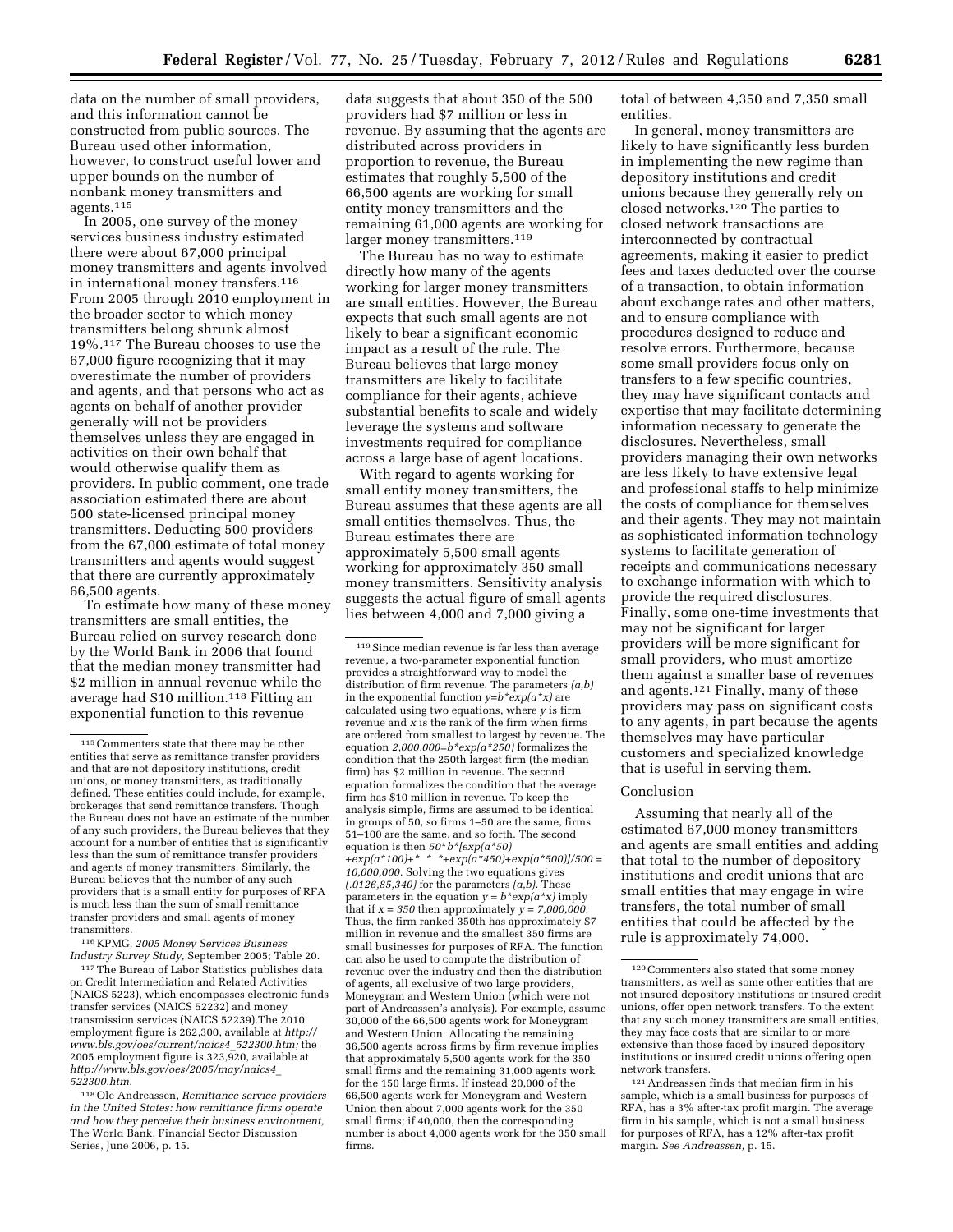4. *Steps to minimize the significant adverse economic impact on small entities and reasons for selecting the alternative adopted in the final rule.* As discussed above in the **SUPPLEMENTARY INFORMATION**, section 1073 of the Dodd-Frank Act imposes a comprehensive new consumer protection regime for remittance transfers and prescribes specific requirements for remittance transfer providers. The statute requires four major elements: (i) The provision of reliable disclosures concerning, among others, the exchange rate and amount to be received by the remittance recipient; (ii) consistent Federal rights regarding transaction cancellation periods; (iii) investigation and remedy of errors by remittance transfer providers; and (iv) standards for the liability of agents who work for remittance transfer providers.

The statute also prescribes certain accommodations that will reduce potential adverse economic impacts. First, in order to address potential difficulties in implementing the disclosure requirements for open network transactions, section 1073 of the Dodd-Frank Act prescribes specific and limited accommodations which allow financial institutions to provide ''reasonably accurate estimates'' of the amount received where the institutions are unable to know the actual numbers for reasons beyond their control. Second, the Dodd-Frank Act also prescribes an accommodation for remittance transfer providers to provide estimates of certain disclosures if a recipient nation does not legally allow remittance transfer providers to know the amount of currency to be received or the method by which transactions are conducted in the recipient nation prevents that determination as of the time that disclosures are required. Pursuant to this statutory accommodation, the Bureau expects to publish and maintain a list of affected countries as a safe harbor, which will significantly reduce compliance burdens for remittance transfer providers that are small entities.

The specific and prescriptive nature of the Dodd-Frank Act requirements and accommodations works to constrain the range of possible alternatives to the final rule. For instance, as discussed above in VI. Section-by-Section Analysis, the Bureau believes that the plain language of the statute precludes interpretations urged by various commenters that would relieve remittance transfer providers from the general requirement of having to determine fees and taxes that may be deducted from the amount to be received by the designated recipient. In such instances, the Bureau believes it is not necessary or proper to

exercise its authority under EFTA sections 904(a) and 904(c).

The Bureau has sought to reduce the regulatory burden associated with the rule in a manner consistent with the purposes of section 1073 of the Dodd-Frank Act.122 For example, as discussed above in VI. Section-by-Section Analysis, the Bureau has provided model forms in order to ease compliance and operational burden on small entities. The rule offers flexibility that will mitigate its impact on remittance transfer providers that are small entities. For example, the rule gives remittance transfer providers some flexibility in drafting their disclosures, consistent with formatting requirements needed to ensure that senders notice and can understand the disclosures. In addition, disclosures may be provided on a register receipt or 8.5 inches by 11 inches piece of paper, consistent with current practices in the industry.

Additionally, EFTA section 919(a)(5) provides the Bureau with exemption authority with respect to several statutory requirements. The Bureau is exercising its exemption authority in the rule in order to reduce providers' compliance burden. For instance, the Bureau is exercising its authority under EFTA Section 919(a)(5)(C) to permit remittance transfer providers to provide the sender a single written pre-payment disclosure under the conditions described above, instead of both prepayment and receipt disclosures. Similarly, consistent with EFTA section 919(a)(5)(A), the rule permits remittance transfer providers to provide prepayment disclosures orally when the transaction is conducted entirely by telephone. The Bureau has also used its authority under section 919(a)(5)(A) and other provisions of EFTA to tailor the disclosure requirements to reduce potential burdens for transactions conducted by telephone via text message or mobile application and for preauthorized transactions.

One commenter urged the Bureau to consider consolidating federal regulation of remittance transfer

providers and money services businesses, citing FinCEN regulations covering money services businesses. The Bureau notes that those regulations implement the Bank Secrecy Act and effectuate other purposes, such as imposing anti-money laundering program requirements. The Bureau believes that alternative would be inconsistent with the statutory mandate in section 1073 of the Dodd-Frank Act to create a comprehensive new consumer protection regime for consumers who send remittance transfers. The suggested alternative would not effectuate the key protections under section 1073 of the Dodd-Frank Act, such as the requirement to provide reliable disclosures prior to and at payment by the consumer and the establishment of cancellation rights and error resolution procedures. Furthermore, the Bureau believes consolidating the requirements of two statutes would be impracticable under the respective authorities of two agencies.

Other measures intended to provide flexibility to remittance transfer providers are discussed above in this **SUPPLEMENTARY INFORMATION** and in the Bureau's Notice of Proposed Rulemaking that is being published elsewhere in today's **Federal Register**.

5. *Summary of other significant issues raised by public comments in response to the IRFA, a summary of the assessment of the agency of such issues, and a statement of any changes made in the proposed rule as a result of such comments.* In addition to the SBA's comments discussed above regarding the number of small entities affected and various other substantive issues, the SBA's comment letter urged the Bureau to publish a supplemental IRFA prior to issuing a final rule in order to determine the impact on small entities and to consider less burdensome alternatives. The Bureau has taken the substantive issues raised by the SBA into careful account in developing the FRFA. However, the Bureau concluded that publishing a supplemental IRFA prior to issuance of the rule was not required under the RFA and was not practicable in light of statutory deadlines.

The IRFA described the types of small entities that would be affected by the rule (both depository institution/credit union and nonbank money transmitter), specifically acknowledged that the rule would impose implementation costs on such entities, described the nature of those implementation burdens, and noted ways in which the rule had been drafted to reduce some of those burdens. The IRFA also sought public comment on all aspects of its analysis,

 $^{\rm 122}$  The statute and rule establish federal rights in connection with remittance transfers by consumers. The statute and rule do not apply to credit transactions or to commercial remittances. Therefore the Bureau does not expect the rule to increase the cost of credit for small businesses. The statute and rule impose compliance costs on depositories and credit unions, many of which offer small business credit. Any effect of this rule on small business credit, however, would be highly attenuated. In any case the Bureau has taken steps to reduce regulatory burdens associated with this rule in a manner consistent with the purposes of section 1073 of the Dodd-Frank Act, as described in Parts VI and VIII (including this subpart) of the **SUPPLEMENTARY INFORMATION**, and in the proposal issued concurrently with this rule.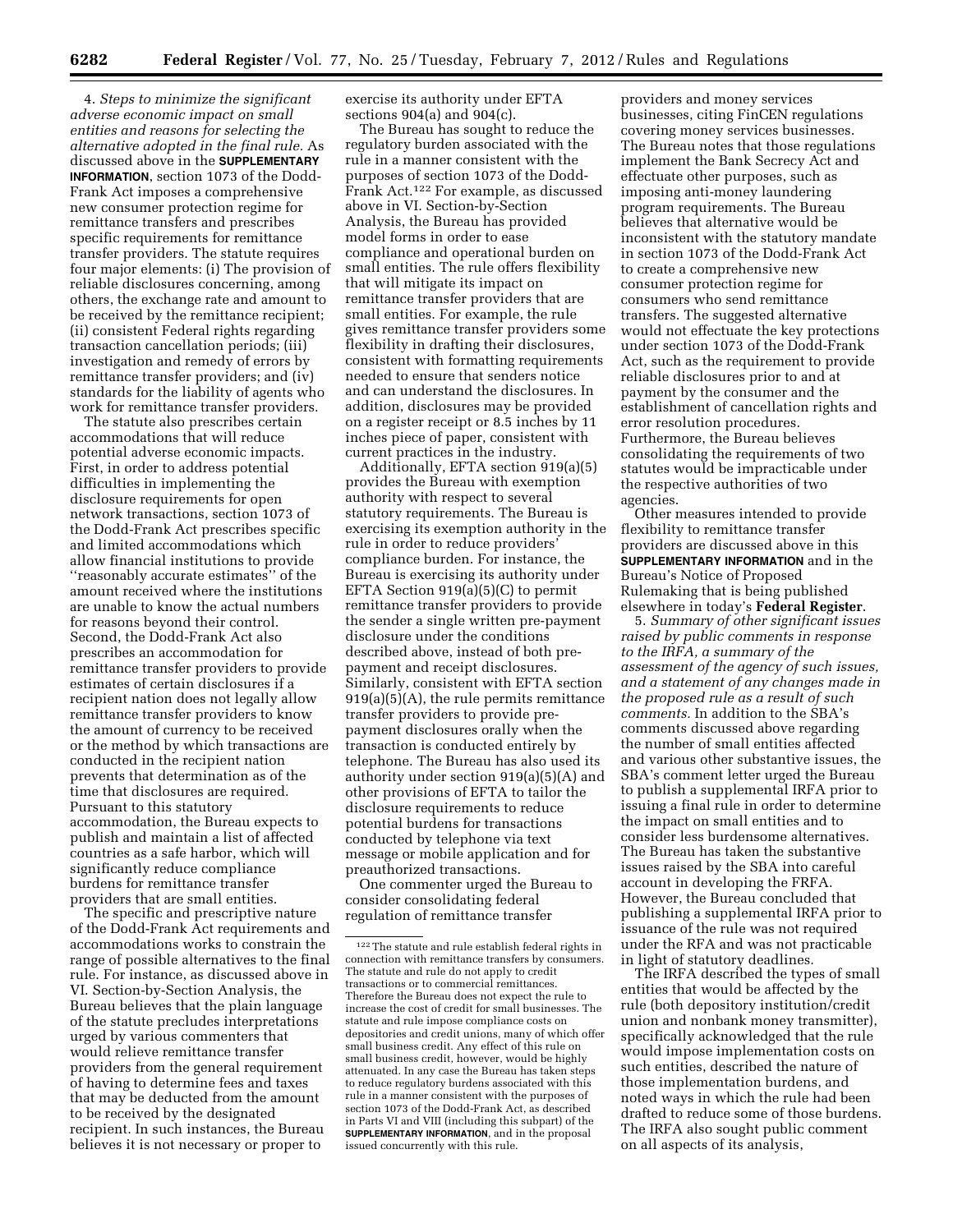particularly on the anticipated costs to small entities. Further, the Board in the proposed rule solicited comment on any alternatives that would reduce the regulatory burden on small entities associated with the rule. These specifically included the types of alternatives suggested for consideration by the Regulatory Flexibility Act, including the length of time that remittance transfer providers may need to implement the new requirements, whether to create certain limited exemptions under the new regime, whether to adopt certain safe harbors to reduce implementation burdens, whether particular standards could be less prescriptive, and alternative standards for agency liability.

In light of these elements, the public's opportunity to comment on the IRFA's analysis, and the statutory deadlines set by Congress, the Bureau concluded that it would best serve small entities affected by this rule to focus its resources on development of the final rule, the FRFA, and the concurrent proposal being published elsewhere in today's **Federal Register**.

#### **IX. Paperwork Reduction Act**

The Bureau's information collection requirements contained in this final rule have been submitted to the Office of Management and Budget (OMB) in accordance with the requirements of the Paperwork Reduction Act (44 U.S.C. 3507(d)) as an amendment to a previously approved collection under OMB control number 3170–0014. Under the Paperwork Reduction Act, an agency may not conduct or sponsor, and a person is not required to respond to, an information collection unless the information collection displays a valid OMB control number. Upon receipt of OMB's final action with respect to this information collection, the Bureau will publish a notice in the **Federal Register**.

The information collection requirements in this final rule are in 12 CFR part 1005. This information collection is required to provide benefits for consumers and is mandatory. *See* 15 U.S.C. 1693 *et seq.* The respondents/ recordkeepers are financial institutions and entities involved in the remittance transfer business, including small businesses. Respondents are required to retain records for 24 months, but this regulation does not specify types of records that must be retained.

Any entities involved in the remittance transfer business potentially are affected by this collection of information because these entities will be required to provide disclosures containing information about consumers' specific remittance

transfers. Disclosures must be provided prior to and at the time of payment for a remittance transfer, or alternatively, in a single pre-transaction disclosure containing all required information. Remittance transfer providers also must make available a written explanation of a consumer's error resolution, cancellation and refund rights upon request. Disclosures must be provided in English and in each foreign language principally used to advertise, solicit or market remittance transfers at an office.

Entities subject to the rule will have to review and revise disclosures that are currently provided to ensure that they accurately reflect the disclosure requirements in this rule. Entities subject to the rule may need to develop new disclosures to meet the rule's timing requirements.

Data from the Federal Deposit Insurance Corporation indicate that there are approximately 7,445 insured depository institutions in the United States. Regulatory filings by insured depository institutions do not contain information about the number that offer consumer international wire transfers. The Bureau assumes that the 152 large insured depositories and the approximately 7,293 other insured depositories all send consumer international wire transfers.

Data from the National Credit Union Administration indicate that there are approximately 7,325 insured credit unions in the United States as of September 2011. About half offer international wire transfers. Additionally, regulatory filings by insured credit unions contain an indicator for ''low cost wire transfers.'' These are wire transfers offered to members for less than \$20 per transfer. Furthermore, about half of insured credit unions offer low cost wire transfers. Though the Bureau does not have exact data on the number of credit unions that offer wire transfers to consumers, the Bureau assumes that a similar fraction offer consumer international wire transfers. Specifically, the Bureau assumes that the three largest credit unions offer consumer international wire transfers and as do approximately 3,662 of the other federally insured credit unions. In summary, the Bureau has responsibility for purposes of the PRA for 155 (=152+3) large depository institutions and credit unions (including their depository and credit union affiliates) that send consumer international wire transfers. The Bureau does not have responsibility for the approximately 11,000 other insured depository institutions and credit unions that send

consumer international wire transfers.123

In 2005, one survey of the money services business industry estimated there were about 67,000 money transmitters, including agents, sending international remittances.124 From 2005 through 2010 employment in the broader sector to which money transmitters belong shrunk almost 19%.125 The Bureau chooses to use the 67,000 figure, recognizing that it may overestimate the number of providers and agents. All of these money transmitters are likely either to have direct responsibilities for compliance with the rule, or to be indirectly involved in assisting business partners in complying with the rule. Thus, the Bureau assumes that all 67,000 money transmitters will have ongoing annual burden to comply with the rule. Based on the Bureau's estimate of the number of money transmitters as discussed above in Section VIII. Final Regulatory Flexibility Analysis, the Bureau estimates that the rule would also impose a one-time annual burden on 6,000 money transmitters (500 network providers and 5,500 agents).126

The current annual burden to comply with the provisions of Regulation E is estimated to be 1,904,000 hours. This estimate represents the portion of the burden under Regulation E that transferred to the Bureau in light of the changes made by the Dodd-Frank Act. The estimates of the burden increase associated with each major section of the rule are set forth below and represents averages for the institutions described. The Bureau expects that the amount of time required to implement each of the changes for a given institution may vary based on the size and complexity of the institution.

125The Bureau of Labor Statistics publishes data on Credit Intermediation and Related Activities (NAICS 5223), which encompasses electronic funds transfer services (NAICS 52232) and money transmission services (NAICS 52239). The 2010 employment figure is 262,300, available at: *[http://](http://www.bls.gov/oes/current/naics4_522300.htm)  [www.bls.gov/oes/current/naics4](http://www.bls.gov/oes/current/naics4_522300.htm)*\_*522300.htm;* the 2005 employment figure is  $323,\overline{9}20$ , available at: *[http://www.bls.gov/oes/2005/may/naics4](http://www.bls.gov/oes/2005/may/naics4_522300.htm)*\_ *[522300.htm.](http://www.bls.gov/oes/2005/may/naics4_522300.htm)* 

126 Commenters state that there may be other entities that serve as remittance transfer providers and that are not depository institutions, credit unions, or money transmitters, as traditionally defined. These entities could include, for example, brokerages that send remittance transfers. Though the Bureau does not have an estimate of the number of any such providers, the Bureau believes that they account for a number of entities that is significantly less than the sum of money transmitters and their agents.

<sup>123</sup>The Bureau assumes that any depository institutions or credit unions that offer international ACH services or other forms of remittance transfers to consumers also offer international wires to consumers.

<sup>124</sup>*KPMG Report* at Table 20.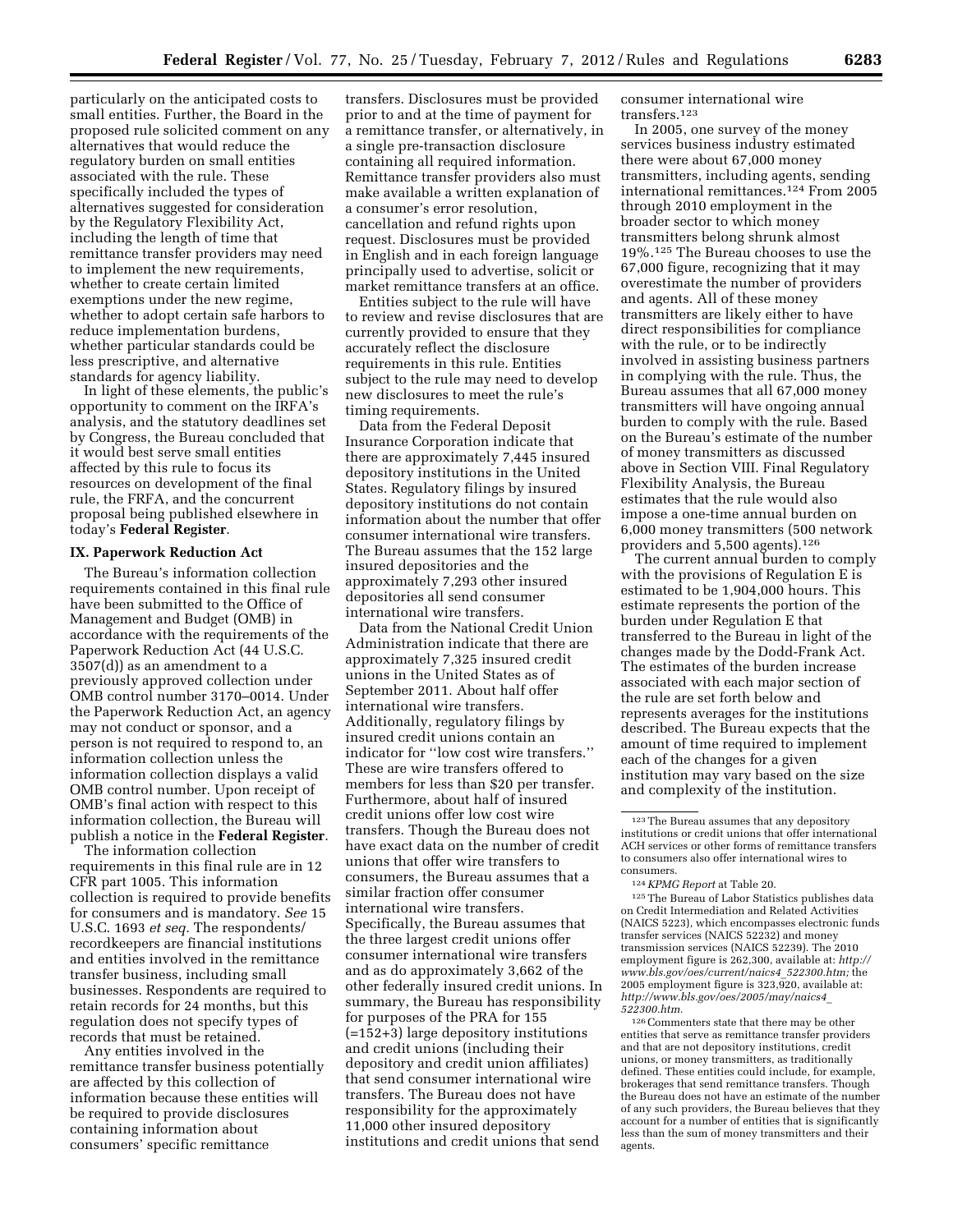# *A. Insured Depository Institutions and Credit Unions*

# Insured Depositories and Credit Unions Supervised by the Bureau

The Bureau estimates that the 155 large depository institutions and credit unions (including their depository and credit union affiliates) supervised by the Bureau would take, on average, 120 hours (three business weeks) to update their systems to comply with the disclosure requirements addressed in § 1005.31. This one-time revision would increase the burden by 18,600 hours. Several commenters believed that the compliance burden developed by the Board generally was underestimated. In particular, one commenter claimed that the one-time burden associated with compliance could be as much as 1000 hours (25 business weeks). Although the Bureau understands that the number of hours to update systems may vary, the Bureau's estimate of the one-time burden increase is based on the average hours the 155 respondents supervised by the Bureau would take to comply with the rule. Therefore, the Bureau believes its estimate of the one-time revision is appropriate.

On a continuing basis the Bureau estimates that the 155 large depository institutions and credit unions (including their depository and credit union affiliates) supervised by the Bureau would take, on average, 8 hours (one business day) monthly to comply with the requirements under § 1005.31 and would increase the ongoing burden by 14,880 hours. In an effort to minimize the compliance cost and burden, particularly for small entities, the rule contains model disclosures in appendix A (Model Forms A–30 through A–41) that may be used to satisfy the statutory requirements. The Bureau received several comments with concerns and suggestions about the terminology and formatting of the model forms. These comments are addressed elsewhere in the **SUPPLEMENTARY INFORMATION**.

The Bureau estimates on average 262,500 consumers would spend 5 minutes in order to provide a notice of error as required under § 1005.33(b). This would increase the total annual burden for this information collection by approximately 21,875 hours.

The Board estimated that 1,133 respondents supervised by the Board would take, on average, 1.5 hours (monthly) to address a sender's notice of error as required by § 1005.33(c)(1). One commenter estimated that the ongoing burden would take, on average, 15 hours (monthly). Based on the comment received and upon consideration, the

Bureau estimates that the 155 large depository institutions and credit unions (including their depository and credit union affiliates) supervised by the Bureau would take, on average, approximately 12 hours (monthly) to address a sender's notice of error as required by § 1005.33(c)(1). This would increase the total annual burden for this information collection by 21,875 hours.

The Bureau estimates that the 155 respondents supervised by the Bureau would take, on average, 40 hours (one business week) to develop written policies and procedures designed to ensure compliance with respect to the error resolution requirements applicable to remittance transfers under § 1005.33. This one-time revision would increase the burden by 6,200 hours. On a continuing basis the Bureau estimates that the 155 respondents would take, on average, 8 hours (one business day) annually to maintain the requirements under § 1005.33 and would increase the ongoing burden by 1,240 hours.

The Bureau estimates that the 155 respondents supervised by the Bureau would take, on average, 40 hours (one business week) to establish policies and procedures for agent compliance as addressed under § 1005.35. This onetime revision would increase the burden by 6,200 hours. On a continuing basis the Bureau estimates that 155 respondents would take, on average, 8 hours (one business day) annually to maintain the requirements under § 1005.35 and would increase the ongoing burden by 1,240 hours.

In summary, the rule would impose a one-time increase in the estimated annual burden on these institutions of approximately 31,000 hours. On a continuing basis the rule would increase the estimated annual burden by approximately 61,000 hours.

# Insured Depositories and Credit Unions Not Supervised by the Bureau

Other Federal agencies are responsible for estimating and reporting to OMB the total paperwork burden for the entities for which they have administrative enforcement authority under this rule. They may, but are not required to, use the following Bureau estimates. The Bureau estimates that the 11,000 insured depositories and credit unions not supervised by the Bureau would take, on average, 120 hours (three business weeks) to update their systems to comply with the disclosure requirements addressed in § 1005.31. This one-time revision would increase the burden by 1,320,000 hours. On a continuing basis the Bureau estimates that 11,000 institutions would take, on average, 8 hours (one business day)

monthly to comply with the requirements under § 1005.31 and would increase the ongoing burden by 1,056,000 hours. In an effort to minimize the compliance cost and burden, particularly for small entities, the rule contains model disclosures in appendix A (Model Forms A–30 through A–41) that may be used to satisfy the statutory requirements.

The Bureau estimates on average 875,000 consumers would spend 5 minutes in order to provide a notice of error as required under section 1005.33(b). This would increase the total annual burden for this information collection by about 73,000 hours. The Bureau estimates that the 11,000 institutions would take, on average, 73,000 hours annually to address a sender's notice of error as required by  $§ 1005.33(c)(1).$ 

The Bureau estimates that the 11,000 institutions would take, on average, 40 hours (one business week) to develop written policies and procedures designed to ensure compliance with respect to the error resolution requirements applicable to remittance transfers under § 1005.33. This one-time revision would increase the burden by 440,000 hours. On a continuing basis the Bureau estimates that 11,000 institutions would take, on average, 8 hours (one business day) annually to maintain the requirements under § 1005.33 and would increase the ongoing burden by 88,000 hours.

The Bureau estimates that 11,000 institutions would take, on average, 40 hours (one business week) to establish policies and procedures for agent compliance as addressed under § 1005.35. This one-time revision would increase the burden by 440,000 hours. On a continuing basis the Bureau estimates that 11,000 institutions would take, on average, 8 hours (one business day) annually to maintain the requirements under § 1005.35 and would increase the ongoing burden by 88,000 hours.

In summary, the rule would impose a one-time increase in the estimated annual burden of approximately 2,200,000 hours. On a continuing basis the rule would increase the estimated annual burden by approximately 1,378,000.

#### *B. Money Transmitters*

Based on the Bureau's estimate of the number of money transmitters as discussed above in Section VIII. Final Regulatory Flexibility Analysis, the Bureau estimates that the rule would impose a one-time annual burden on 6,000 money transmitters (500 networks and 5,500 agents) and an ongoing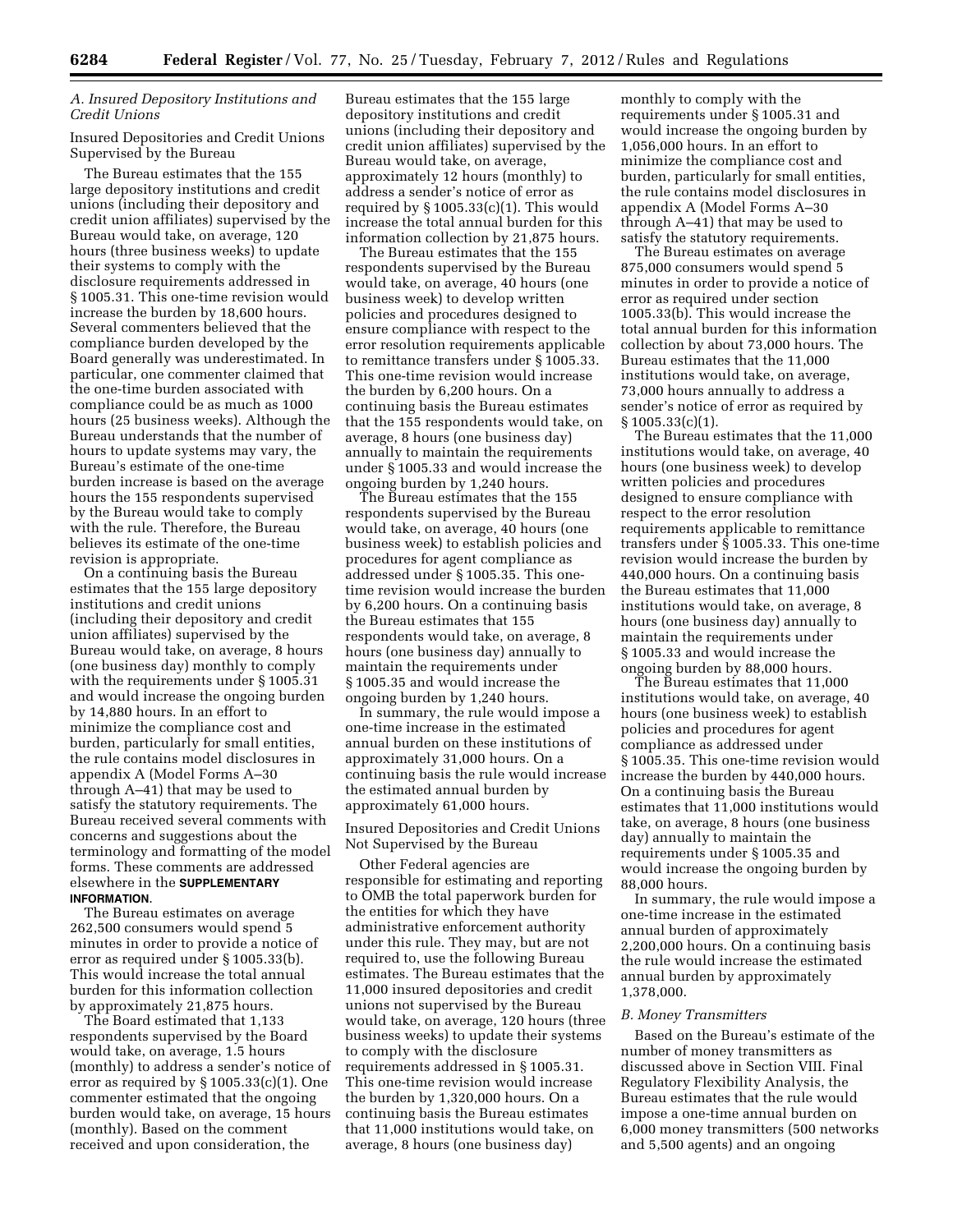annual burden on all 67,000 money transmitters. The Bureau estimates the one-time annual burden of 200 hours and an ongoing annual burden of 42 hours. The Bureau therefore estimates that the rule would impose a one-time annual burden of 1,200,000 hours and an annual burden of 2,814,000 hours.

#### *C. Summary*

In summary, the Bureau estimates that the total annual burden to comply with the new provisions of Regulation E is 7,684,000 hours. The Bureau estimates that the total one-time annual burden of the rule is 3,431,000 hours. The Bureau estimates that the one-time annual burden of the rule includes 31,000 hours for large depository institutions and credit unions (including their depository and credit union affiliates) supervised by the Bureau and 600,000 hours for money transmitters supervised by the Bureau. The Bureau estimates that the total ongoing burden of the rule is 4,253,000 hours. The ongoing burden of the rule includes 61,000 hours for large depository institutions and credit unions (including their depository and credit union affiliates) supervised by the Bureau and 1,407,000 hours for money transmitters supervised by the Bureau.

The Bureau is currently discussing appropriate methodologies and burden sharing arrangements with other Federal agencies that share administrative enforcement authority under this regulation and other regulations for which certain rulewriting and administrative enforcement transferred to the Bureau on July 21, 2011. The Bureau will publish a **Federal Register**  notice upon conclusion of these discussions and receipt of OMB's final action with respect to this collection. The notice will include any changes to the estimates discussed in this section.

The Bureau has a continuing interest in the public's opinion of the collection of information. Comments on the collection of information should be sent to: Chris Willey, Chief Information Officer, Bureau of Consumer Financial Protection, 1700 G Street NW., Washington, DC 20006, with copies of such comments sent to the Office of Management and Budget, Paperwork Reduction Project (3170–0014), Washington, DC 20503.

#### **List of Subjects in 12 CFR Part 1005**

Banking, Banks, Consumer protection, Credit unions, Electronic fund transfers, National banks, Remittance transfers, Reporting and recordkeeping requirements, Savings associations.

# **Authority and Issuance**

For the reasons set forth in the preamble, the Bureau amends 12 CFR part 1005 and the Official Interpretations as follows:

# **PART 1005—ELECTRONIC FUND TRANSFERS (REGULATION E)**

■ 1. The authority citation for part 1005 is revised to read as follows:

**Authority:** 12 U.S.C. 5512, 5581; 15 U.S.C. 1693b. Subpart B is also issued under 12 U.S.C. 5601; Pub. L. 111–203, 124 Stat. 1376 (2010).

#### **Subpart A—General**

■ 2. Designate §§ 1005.1 through 1005.20 as subpart A under the heading set forth above.

 $\blacksquare$  3. In § 1005.1, revise paragraph (b) to read as follows:

#### **§ 1005.1 Authority and purpose.**

\* \* \* \* \* (b) *Purpose.* This part carries out the purposes of the Electronic Fund Transfer Act, which establishes the basic rights, liabilities, and responsibilities of consumers who use electronic fund transfer and remittance transfer services and of financial institutions or other persons that offer these services. The primary objective of the act and this part is the protection of individual consumers engaging in electronic fund transfers and remittance transfers.

■ 4. In § 1005.2, revise the introductory text to read as follows:

#### **§ 1005.2 Definitions.**

Except as otherwise provided in subpart B, for purposes of this part, the following definitions apply:

■ 5. In § 1005.3, revise paragraph (a) to read as follows:

### **§ 1005.3 Coverage.**

\* \* \* \* \*

(a) *General.* This part applies to any electronic fund transfer that authorizes a financial institution to debit or credit a consumer's account. Generally, this part applies to financial institutions. For purposes of §§ 1005.3(b)(2) and (3), 1005.10(b), (d), and (e), and 1005.13, this part applies to any person. The requirements of subpart B apply to remittance transfer providers. \* \* \* \* \*

■ 6. Add subpart B to read as follows:

# **Subpart B—Requirements for Remittance Transfers**

Sec.

1005.30 Remittance transfer definitions. 1005.31 Disclosures.

1005.32 Estimates.

- 1005.33 Procedures for resolving errors. 1005.34 Procedures for cancellation and
- refund of remittance transfers. 1005.35 Acts of agents.
- 1005.36 Transfers scheduled in advance.

# **Subpart B—Requirements for Remittance Transfers**

#### **§ 1005.30 Remittance transfer definitions.**

For purposes of this subpart, the following definitions apply:

(a) ''Agent'' means an agent, authorized delegate, or person affiliated with a remittance transfer provider, as defined under State or other applicable law, when such agent, authorized delegate, or affiliate acts for that remittance transfer provider.

(b) ''Business day'' means any day on which the offices of a remittance transfer provider are open to the public for carrying on substantially all business functions.

(c) ''Designated recipient'' means any person specified by the sender as the authorized recipient of a remittance transfer to be received at a location in a foreign country.

(d) ''Preauthorized remittance transfer'' means a remittance transfer authorized in advance to recur at substantially regular intervals.

(e) *Remittance transfer—*(1) *General definition.* A ''remittance transfer'' means the electronic transfer of funds requested by a sender to a designated recipient that is sent by a remittance transfer provider. The term applies regardless of whether the sender holds an account with the remittance transfer provider, and regardless of whether the transaction is also an electronic fund transfer, as defined in § 1005.3(b).

(2) *Exclusions from coverage.* The term ''remittance transfer'' does not include:

(i) *Small value transactions.* Transfer amounts, as described in § 1005.31(b)(1)(i), of \$15 or less.

(ii) *Securities and commodities transfers.* Any transfer that is excluded from the definition of electronic fund transfer under § 1005.3(c)(4).

(f) ''Remittance transfer provider'' or ''provider'' means any person that provides remittance transfers for a consumer in the normal course of its business, regardless of whether the consumer holds an account with such person.

(g) ''Sender'' means a consumer in a State who primarily for personal, family, or household purposes requests a remittance transfer provider to send a remittance transfer to a designated recipient.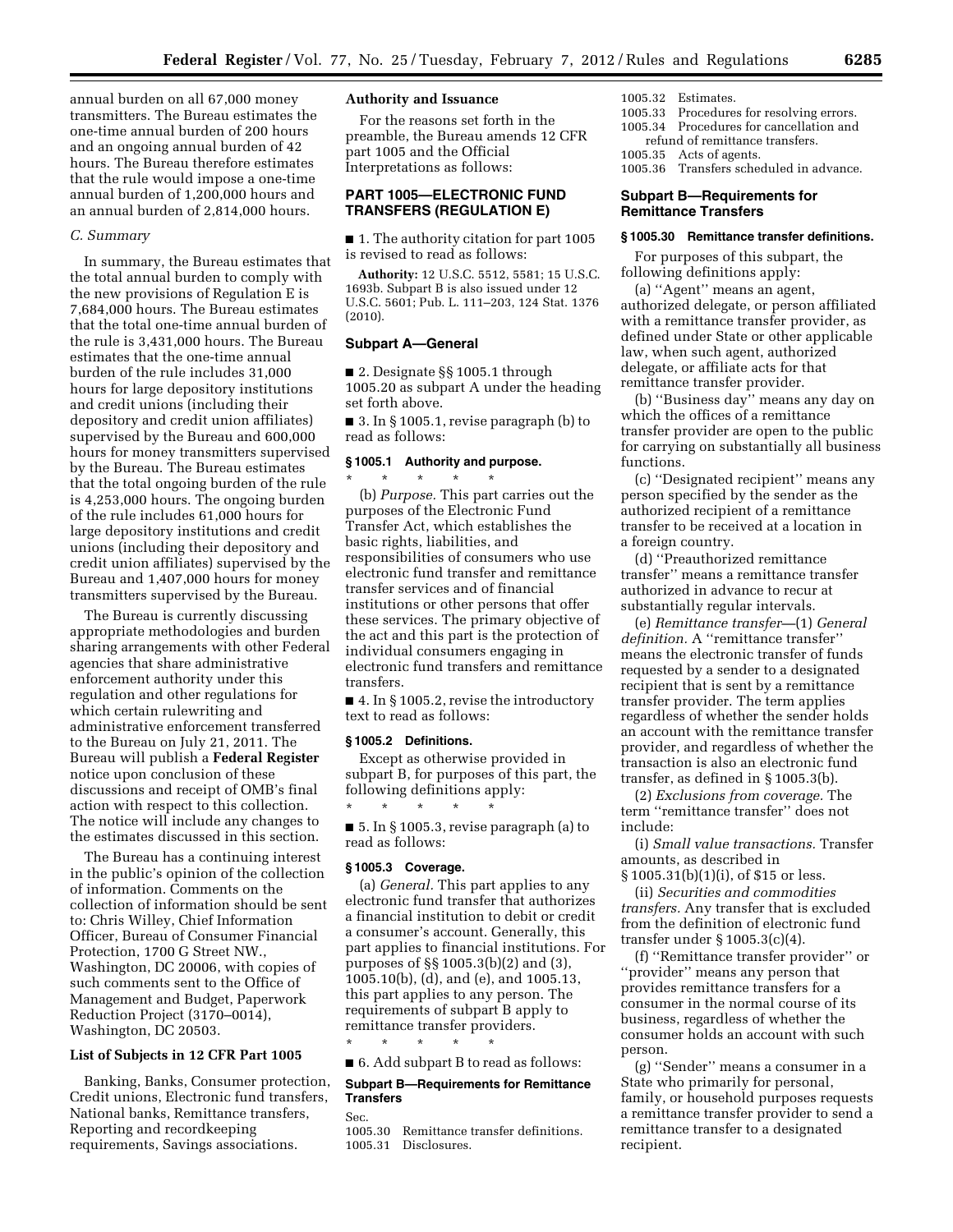#### **§ 1005.31 Disclosures.**

(a) *General form of disclosures—*(1) *Clear and conspicuous.* Disclosures required by this subpart must be clear and conspicuous. Disclosures required by this subpart may contain commonly accepted or readily understandable abbreviations or symbols.

(2) *Written and electronic disclosures.*  Disclosures required by this subpart generally must be provided to the sender in writing. Disclosures required by paragraph (b)(1) of this section may be provided electronically, if the sender electronically requests the remittance transfer provider to send the remittance transfer. Written and electronic disclosures required by this subpart generally must be made in a retainable form. Disclosures provided via mobile application or text message, to the extent permitted by paragraph (a)(5) of this section, need not be retainable.

(3) *Disclosures for oral telephone transactions.* The information required by paragraph (b)(1) of this section may be disclosed orally if:

(i) The transaction is conducted orally and entirely by telephone;

(ii) The remittance transfer provider complies with the requirements of paragraph (g)(2) of this section; and

(iii) The provider discloses orally a statement about the rights of the sender regarding cancellation required by paragraph (b)(2)(iv) of this section pursuant to the timing requirements in paragraph (e)(1) of this section.

(4) *Oral disclosures for certain error resolution notices.* The information required by § 1005.33(c)(1) may be disclosed orally if:

(i) The remittance transfer provider determines that an error occurred as described by the sender; and

(ii) The remittance transfer provider complies with the requirements of paragraph (g)(2) of this section.

(5) *Disclosures for mobile application or text message transactions.* The information required by paragraph (b)(1) of this section may be disclosed orally or via mobile application or text message if:

(i) The transaction is conducted entirely by telephone via mobile application or text message;

(ii) The remittance transfer provider complies with the requirements of paragraph (g)(2) of this section; and

(iii) The provider discloses orally or via mobile application or text message a statement about the rights of the sender regarding cancellation required by paragraph (b)(2)(iv) of this section pursuant to the timing requirements in paragraph (e)(1) of this section.

(b) *Disclosure requirements—*(1) *Prepayment disclosure.* A remittance

transfer provider must disclose to a sender, as applicable:

(i) The amount that will be transferred to the designated recipient, in the currency in which the remittance transfer is funded, using the term ''Transfer Amount'' or a substantially similar term;

(ii) Any fees and taxes imposed on the remittance transfer by the provider, in the currency in which the remittance transfer is funded, using the terms ''Transfer Fees'' for fees and ''Transfer Taxes'' for taxes, or substantially similar terms;

(iii) The total amount of the transaction, which is the sum of paragraphs (b)(1)(i) and (ii) of this section, in the currency in which the remittance transfer is funded, using the term ''Total'' or a substantially similar term;

(iv) The exchange rate used by the provider for the remittance transfer, rounded consistently for each currency to no fewer than two decimal places and no more than four decimal places, using the term ''Exchange Rate'' or a substantially similar term;

(v) The amount in paragraph (b)(1)(i) of this section, in the currency in which the funds will be received by the designated recipient, but only if fees or taxes are imposed under paragraph (b)(1)(vi) of this section, using the term ''Transfer Amount'' or a substantially similar term. The exchange rate used to calculate this amount is the exchange rate in paragraph (b)(1)(iv) of this section, including an estimated exchange rate to the extent permitted by § 1005.32, prior to any rounding of the exchange rate;

(vi) Any fees and taxes imposed on the remittance transfer by a person other than the provider, in the currency in which the funds will be received by the designated recipient, using the terms ''Other Fees'' for fees and ''Other Taxes'' for taxes, or substantially similar terms. The exchange rate used to calculate these fees and taxes is the exchange rate in paragraph (b)(1)(iv) of this section, including an estimated exchange rate to the extent permitted by § 1005.32, prior to any rounding of the exchange rate; and

(vii) The amount that will be received by the designated recipient, in the currency in which the funds will be received, using the term ''Total to Recipient'' or a substantially similar term. The exchange rate used to calculate this amount is the exchange rate in paragraph (b)(1)(iv) of this section, including an estimated exchange rate to the extent permitted by § 1005.32, prior to any rounding of the exchange rate.

(2) *Receipt.* A remittance transfer provider must disclose to a sender, as applicable:

(i) The disclosures described in paragraphs (b)(1)(i) through (vii) of this section;

(ii) The date in the foreign country on which funds will be available to the designated recipient, using the term ''Date Available'' or a substantially similar term. A provider may provide a statement that funds may be available to the designated recipient earlier than the date disclosed, using the term ''may be available sooner'' or a substantially similar term;

(iii) The name and, if provided by the sender, the telephone number and/or address of the designated recipient, using the term ''Recipient'' or a substantially similar term;

(iv) A statement about the rights of the sender regarding the resolution of errors and cancellation, using language set forth in Model Form A–37 of Appendix A to this part or substantially similar language. For any remittance transfer scheduled by the sender at least three business days before the date of the transfer, the statement about the rights of the sender regarding cancellation must instead reflect the requirements of § 1005.36(c);

(v) The name, telephone number(s), and Web site of the remittance transfer provider; and

(vi) A statement that the sender can contact the State agency that licenses or charters the remittance transfer provider with respect to the remittance transfer and the Consumer Financial Protection Bureau for questions or complaints about the remittance transfer provider, using language set forth in Model Form A–37 of Appendix A to this part or substantially similar language. The disclosure must provide the name, telephone number(s), and Web site of the State agency that licenses or charters the remittance transfer provider with respect to the remittance transfer and the name, toll-free telephone number(s), and Web site of the Consumer Financial Protection Bureau.

(3) *Combined disclosure.* As an alternative to providing the disclosures described in paragraphs (b)(1) and (2) of this section, a remittance transfer provider may provide the disclosures described in paragraph (b)(2) of this section, as applicable, in a single disclosure pursuant to the timing requirements in paragraph (e)(1) of this section. If the remittance transfer provider provides the combined disclosure and the sender completes the transfer, the remittance transfer provider must provide the sender with proof of payment when payment is made for the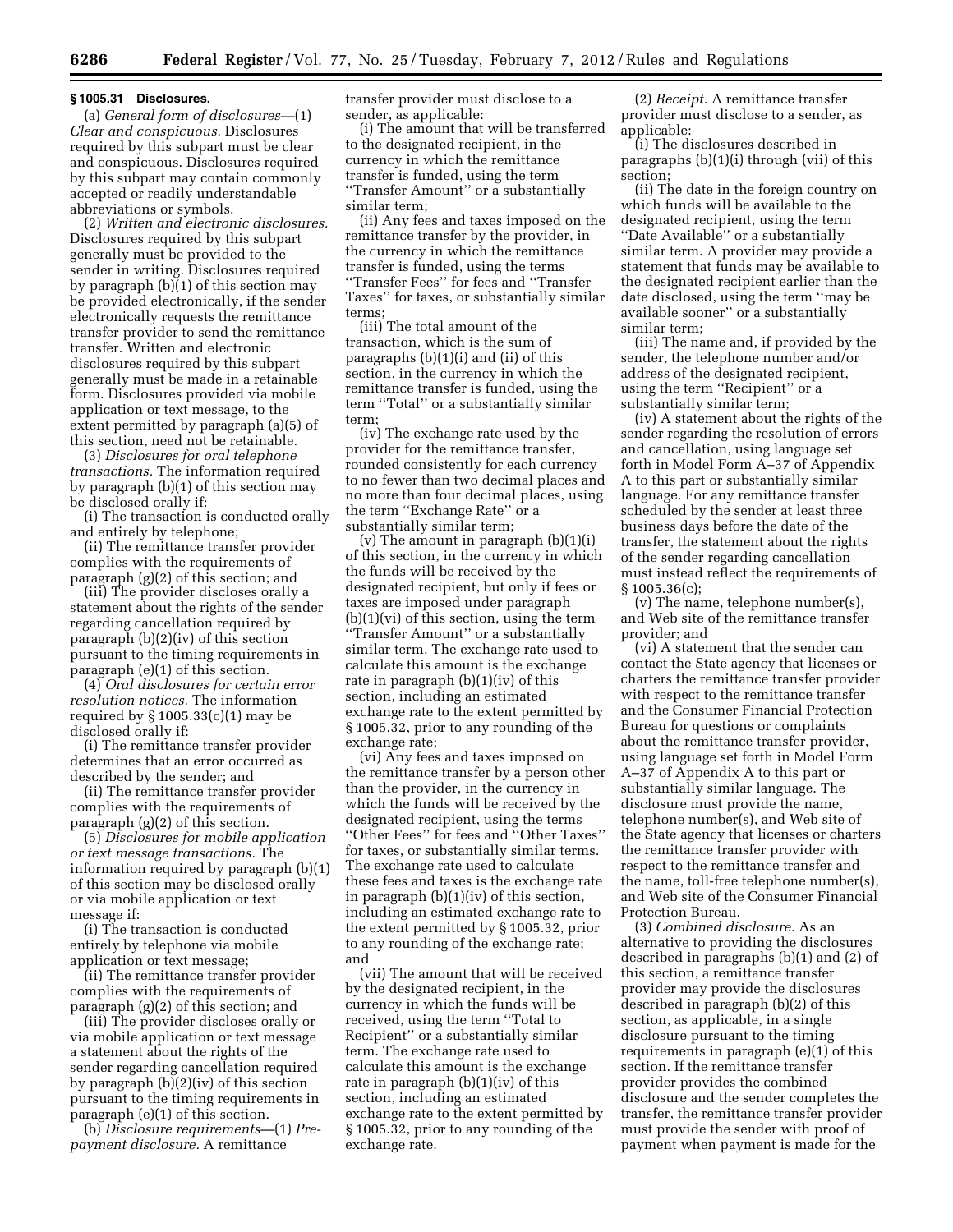remittance transfer. The proof of payment must be clear and conspicuous, provided in writing or electronically, and provided in a retainable form.

(4) *Long form error resolution and cancellation notice.* Upon the sender's request, a remittance transfer provider must promptly provide to the sender a notice describing the sender's error resolution and cancellation rights, using language set forth in Model Form A–36 of Appendix A to this part or substantially similar language. For any remittance transfer scheduled by the sender at least three business days before the date of the transfer, the description of the rights of the sender regarding cancellation must instead reflect the requirements of § 1005.36(c).

(c) *Specific format requirements—*(1) *Grouping.* The information required by paragraphs (b)(1)(i), (ii), and (iii) of this section generally must be grouped together. The information required by paragraphs  $(b)(1)(v)$ ,  $(vi)$ , and  $(vii)$  of this section generally must be grouped together. Disclosures provided via mobile application or text message, to the extent permitted by paragraph (a)(5) of this section, need not be grouped together.

(2) *Proximity.* The information required by paragraph (b)(1)(iv) of this section generally must be disclosed in close proximity to the other information required by paragraph (b)(1) of this section. The information required by paragraph (b)(2)(iv) of this section generally must be disclosed in close proximity to the other information required by paragraph (b)(2) of this section. Disclosures provided via mobile application or text message, to the extent permitted by paragraph (a)(5) of this section, need not comply with the proximity requirements of this paragraph.

(3) *Prominence and size.* Written disclosures required by this subpart must be provided on the front of the page on which the disclosure is printed. Disclosures required by this subpart that are provided in writing or electronically must be in a minimum eight-point font, except for disclosures provided via mobile application or text message, to the extent permitted by paragraph (a)(5) of this section. Disclosures required by paragraph (b) of this section that are provided in writing or electronically must be in equal prominence to each other.

(4) *Segregation.* Except for disclosures provided via mobile application or text message, to the extent permitted by paragraph (a)(5) of this section, disclosures required by this subpart that are provided in writing or electronically

must be segregated from everything else and must contain only information that is directly related to the disclosures required under this subpart.

(d) *Estimates.* Estimated disclosures may be provided to the extent permitted by § 1005.32. Estimated disclosures must be described using the term ''Estimated'' or a substantially similar term in close proximity to the estimated term or terms.

(e) *Timing.* (1) Except as provided in § 1005.36(a), a pre-payment disclosure required by paragraph (b)(1) of this section or a combined disclosure required by paragraph (b)(3) of this section must be provided to the sender when the sender requests the remittance transfer, but prior to payment for the transfer.

(2) Except as provided in § 1005.36(a), a receipt required by paragraph (b)(2) of this section generally must be provided to the sender when payment is made for the remittance transfer. If a transaction is conducted entirely by telephone, a receipt required by paragraph (b)(2) of this section may be mailed or delivered to the sender no later than one business day after the date on which payment is made for the remittance transfer. If a transaction is conducted entirely by telephone and involves the transfer of funds from the sender's account held by the provider, the receipt required by paragraph (b)(2) of this section may be provided on or with the next regularly scheduled periodic statement for that account or within 30 days after payment is made for the remittance transfer if a periodic statement is not provided. The statement about the rights of the sender regarding cancellation required by paragraph (b)(2)(iv) of this section may, but need not, be disclosed pursuant to the timing requirements of this paragraph if a provider discloses this information pursuant to paragraphs  $(a)(3)(iii)$  or  $(a)(5)(iii)$  of this section.

(f) *Accurate when payment is made.*  Except as provided in § 1005.36(b), disclosures required by this section must be accurate when a sender makes payment for the remittance transfer, except to the extent estimates are permitted by § 1005.32.

(g) *Foreign language disclosures—*(1) *General.* Except as provided in paragraph (g)(2) of this section, disclosures required by this subpart must be made in English and, if applicable, either in:

(i) Each of the foreign languages principally used by the remittance transfer provider to advertise, solicit, or market remittance transfer services, either orally, in writing, or electronically, at the office in which a

sender conducts a transaction or asserts an error; or

(ii) The foreign language primarily used by the sender with the remittance transfer provider to conduct the transaction (or for written or electronic disclosures made pursuant to § 1005.33, in the foreign language primarily used by the sender with the remittance transfer provider to assert the error), provided that such foreign language is principally used by the remittance transfer provider to advertise, solicit, or market remittance transfer services, either orally, in writing, or electronically, at the office in which a sender conducts a transaction or asserts an error, respectively.

(2) *Oral, mobile application, or text message disclosures.* Disclosures provided orally for transactions conducted orally and entirely by telephone under paragraph (a)(3) of this section or orally or via mobile application or text message for transactions conducted via mobile application or text message under paragraph (a)(5) of this section shall be made in the language primarily used by the sender with the remittance transfer provider to conduct the transaction. Disclosures provided orally under paragraph (a)(4) of this section for error resolution purposes shall be made in the language primarily used by the sender with the remittance transfer provider to assert the error.

# **§ 1005.32 Estimates.**

(a) *Temporary exception for insured institutions—*(1) *General.* For disclosures described in §§ 1005.31(b)(1) through (3) and  $1005.36(a)(1)$  and  $(2)$ , estimates may be provided in accordance with paragraph (c) of this section for the amounts required to be disclosed under § 1005.31(b)(1)(iv) through (vii), if:

(i) A remittance transfer provider cannot determine the exact amounts for reasons beyond its control;

(ii) A remittance transfer provider is an insured institution; and

(iii) The remittance transfer is sent from the sender's account with the institution.

(2) *Sunset date.* Paragraph (a)(1) of this section expires on July 21, 2015.

(3) *Insured institution.* For purposes of this section, the term ''insured institution'' means insured depository institutions (which includes uninsured U.S. branches and agencies of foreign depository institutions) as defined in section 3 of the Federal Deposit Insurance Act (12 U.S.C. 1813), and insured credit unions as defined in section 101 of the Federal Credit Union Act (12 U.S.C. 1752).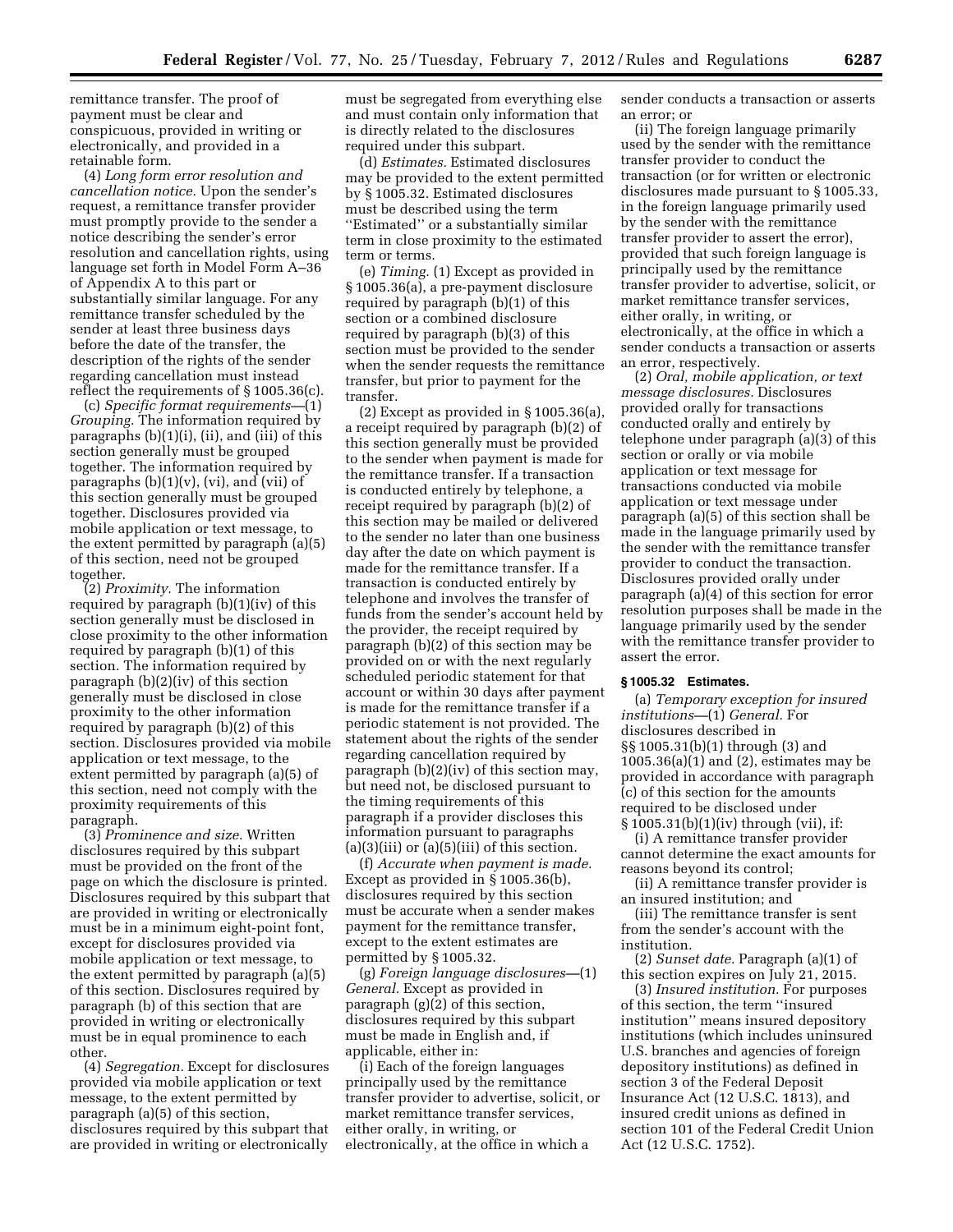(b) *Permanent exception for transfers to certain countries—*(1) *General.* For disclosures described in §§ 1005.31(b)(1) through (3) and 1005.36(a)(1) and (2), estimates may be provided for transfers to certain countries in accordance with paragraph (c) of this section for the amounts required to be disclosed under § 1005.31(b)(1)(iv) through (vii), if a remittance transfer provider cannot determine the exact amounts at the time the disclosure is required because:

(i) The laws of the recipient country do not permit such a determination, or

(ii) The method by which transactions are made in the recipient country does not permit such determination.

(2) *Safe harbor.* A remittance transfer provider may rely on the list of countries published by the Bureau to determine whether estimates may be provided under paragraph (b)(1) of this section, unless the provider has information that a country's laws or the method by which transactions are conducted in that country permits a determination of the exact disclosure amount.

(c) *Bases for estimates.* Estimates provided pursuant to the exceptions in paragraph (a) or (b) of this section must be based on the below-listed approach or approaches, except as otherwise permitted by this paragraph. If a remittance transfer provider bases an estimate on an approach that is not listed in this paragraph, the provider is deemed to be in compliance with this paragraph so long as the designated recipient receives the same, or greater, amount of funds than the remittance transfer provider disclosed under § 1005.31(b)(1)(vii).

(1) *Exchange rate.* In disclosing the exchange rate as required under § 1005.31(b)(1)(iv), an estimate must be based on one of the following:

(i) For remittance transfers sent via international ACH that qualify for the exception in paragraph (b)(1)(ii) of this section, the most recent exchange rate set by the recipient country's central bank or other governmental authority and reported by a Federal Reserve Bank;

(ii) The most recent publicly available wholesale exchange rate and, if applicable, any spread that the remittance transfer provider or its correspondent typically applies to such a wholesale rate for remittance transfers for that currency; or

(iii) The most recent exchange rate offered or used by the person making funds available directly to the designated recipient or by the person setting the exchange rate.

(2) *Transfer amount in the currency in which the funds will be received by the* 

*designated recipient.* In disclosing the transfer amount in the currency in which the funds will be received by the designated recipient, as required under § 1005.31(b)(1)(v), an estimate must be based on the estimated exchange rate provided in accordance with paragraph (c)(1) of this section, prior to any rounding of the estimated exchange rate.

(3) *Other fees.* (i) *Imposed as percentage of amount transferred.* In disclosing other fees as required under  $\S 1005.31(b)(1)(vi)$  that are a percentage of the amount transferred to the designated recipient, an estimate must be based on the estimated exchange rate provided in accordance with paragraph (c)(1) of this section, prior to any rounding of the estimated exchange rate.

(ii) *Imposed by intermediary or final institution.* In disclosing § 1005.31(b)(1)(vi) fees imposed by institutions that act as intermediaries or by the designated recipient's institution in connection with a remittance transfer, an estimate must be based on one of the following:

(A) The remittance transfer provider's most recent remittance transfer to the designated recipient's institution, or

(B) A representative transmittal route identified by the remittance transfer provider.

(4) *Other taxes imposed in the recipient country.* In disclosing taxes imposed in the recipient country as required under  $\S 1005.31(b)(1)(vi)$  that are a percentage of the amount transferred to the designated recipient, an estimate must be based on the estimated exchange rate provided in accordance with paragraph (c)(1) of this section, prior to any rounding of the estimated exchange rate, and the estimated fees provided in accordance with paragraph (c)(3) of this section.

(5) *Amount of currency that will be received by the designated recipient.* In disclosing the amount of currency that will be received by the designated recipient as required under § 1005.31(b)(1)(vii), an estimate must be based on the information provided in accordance with paragraphs (c)(1) through (4) of this section, as applicable.

#### **§ 1005.33 Procedures for resolving errors.**

(a) *Definition of error.* (1) *Types of transfers or inquiries covered.* For purposes of this section, the term *error*  means:

(i) An incorrect amount paid by a sender in connection with a remittance transfer;

(ii) A computational or bookkeeping error made by the remittance transfer provider relating to a remittance transfer;

(iii) The failure to make available to a designated recipient the amount of currency stated in the disclosure provided to the sender under § 1005.31(b)(2) or (3) for the remittance transfer, unless:

(A) The disclosure stated an estimate of the amount to be received in accordance with § 1005.32 and the difference results from application of the actual exchange rate, fees, and taxes, rather than any estimated amounts; or

(B) The failure resulted from extraordinary circumstances outside the remittance transfer provider's control that could not have been reasonably anticipated;

(iv) The failure to make funds available to a designated recipient by the date of availability stated in the disclosure provided to the sender under § 1005.31(b)(2) or (3) for the remittance transfer, unless the failure to make the funds available resulted from:

(A) Extraordinary circumstances outside the remittance transfer provider's control that could not have been reasonably anticipated;

(B) Delays related to the remittance transfer provider's fraud screening procedures or in accordance with the Bank Secrecy Act, 31 U.S.C. 5311 *et seq.,* Office of Foreign Assets Control requirements, or similar laws or requirements; or

(C) The remittance transfer being made with fraudulent intent by the sender or any person acting in concert with the sender; or

(v) The sender's request for documentation required by § 1005.31 or for additional information or clarification concerning a remittance transfer, including a request a sender makes to determine whether an error exists under paragraphs (a)(1)(i) through (iv) of this section.

(2) *Types of transfers or inquiries not covered.* The term *error* does not include:

(i) An inquiry about the status of a remittance transfer, except where the funds from the transfer were not made available to a designated recipient by the disclosed date of availability as described in paragraph (a)(1)(iv) of this section;

(ii) A request for information for tax or other recordkeeping purposes;

(iii) A change requested by the designated recipient; or

(iv) A change in the amount or type of currency received by the designated recipient from the amount or type of currency stated in the disclosure provided to the sender under § 1005.31(b)(2) or (3) if the remittance transfer provider relied on information provided by the sender as permitted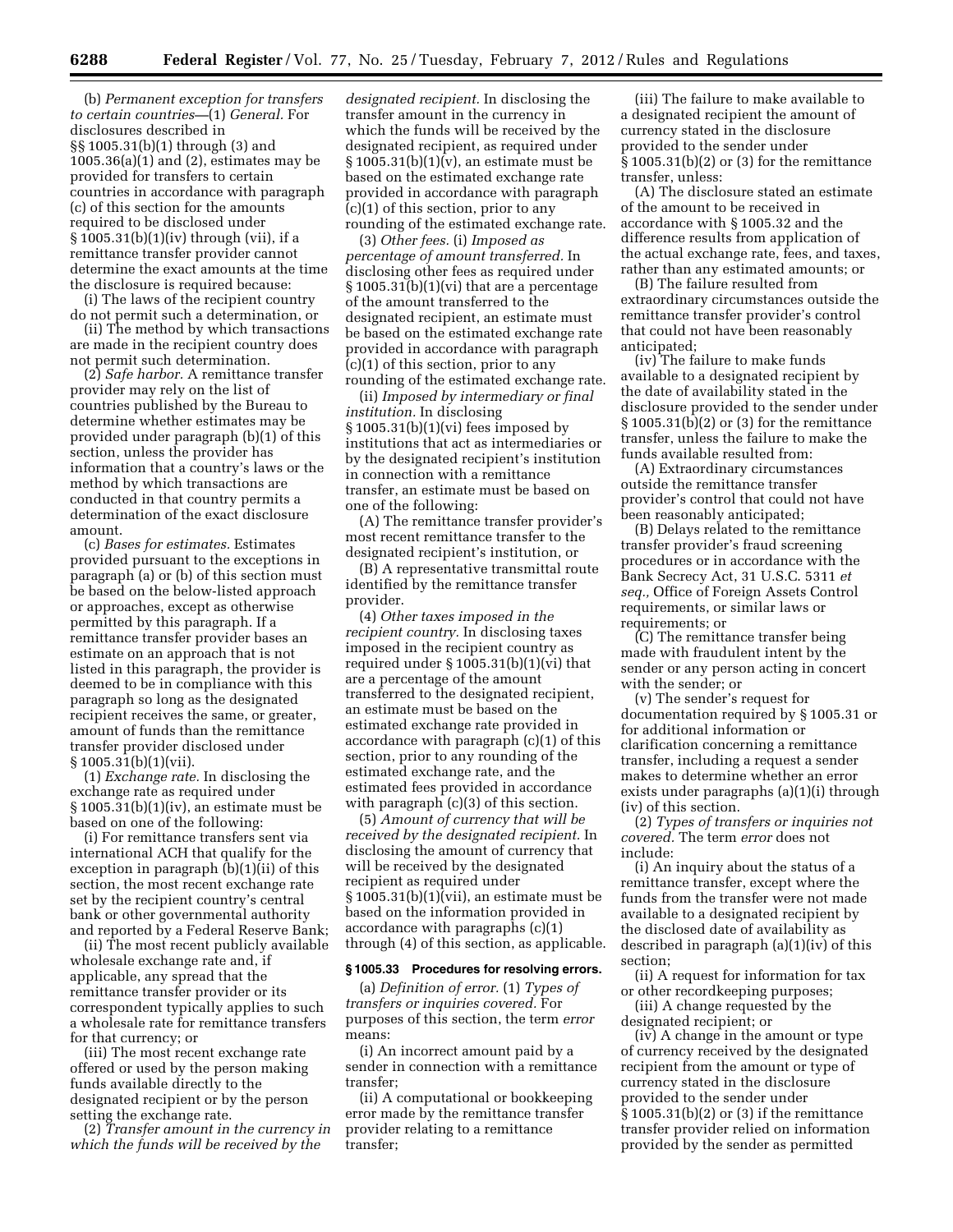under § 1005.31 in making such disclosure.

(b) *Notice of error from sender.* (1) *Timing; contents.* A remittance transfer provider shall comply with the requirements of this section with respect to any oral or written notice of error from a sender that:

(i) Is received by the remittance transfer provider no later than 180 days after the disclosed date of availability of the remittance transfer;

(ii) Enables the provider to identify:

(A) The sender's name and telephone number or address;

(B) The recipient's name, and if known, the telephone number or address of the recipient; and

(C) The remittance transfer to which the notice of error applies; and

(iii) Indicates why the sender believes an error exists and includes to the extent possible the type, date, and amount of the error, except for requests for documentation, additional information, or clarification described in paragraph  $(a)(1)(v)$  of this section.

(2) *Request for documentation or clarification.* When a notice of error is based on documentation, additional information, or clarification that the sender previously requested under paragraph  $(a)(1)(v)$  of this section, the sender's notice of error is timely if received by the remittance transfer provider the later of 180 days after the disclosed date of availability of the remittance transfer or 60 days after the provider sent the documentation, information, or clarification that had been requested.

(c) *Time limits and extent of investigation.* (1) *Time limits for investigation and report to consumer of error.* A remittance transfer provider shall investigate promptly and determine whether an error occurred within 90 days of receiving a notice of error. The remittance transfer provider shall report the results to the sender, including notice of any remedies available for correcting any error that the provider determines has occurred, within three business days after completing its investigation.

(2) *Remedies.* If, following an assertion of an error by a sender, the remittance transfer provider determines an error occurred, the provider shall, within one business day of, or as soon as reasonably practicable after, receiving the sender's instructions regarding the appropriate remedy, correct the error as designated by the sender by:

(i) In the case of any error under paragraphs (a)(1)(i) through (iii) of this section, as applicable, either:

(A) Refunding to the sender the amount of funds provided by the sender in connection with a remittance transfer which was not properly transmitted, or the amount appropriate to resolve the error; or

(B) Making available to the designated recipient, without additional cost to the sender or to the designated recipient, the amount appropriate to resolve the error;

(ii) In the case of an error under paragraph (a)(1)(iv) of this section: (A) As applicable, either:

(*1*) Refunding to the sender the amount of funds provided by the sender in connection with a remittance transfer which was not properly transmitted, or the amount appropriate to resolve the error; or

(*2*) Making available to the designated recipient the amount appropriate to resolve the error. Such amount must be made available to the designated recipient without additional cost to the sender or to the designated recipient unless the sender provided incorrect or insufficient information to the remittance transfer provider in connection with the remittance transfer, in which case, third party fees may be imposed for resending the remittance transfer with the corrected or additional information; and

(B) Refunding to the sender any fees and, to the extent not prohibited by law, taxes imposed for the remittance transfer, unless the sender provided incorrect or insufficient information to the remittance transfer provider in connection with the remittance transfer; and

(iii) In the case of a request under paragraph  $(a)(1)(v)$  of this section, providing the requested documentation, information, or clarification.

(d) *Procedures if remittance transfer provider determines no error or different error occurred.* In addition to following the procedures specified in paragraph (c) of this section, the remittance transfer provider shall follow the procedures set forth in this paragraph (d) if it determines that no error occurred or that an error occurred in a manner or amount different from that described by the sender.

(1) *Explanation of results of investigation.* The remittance transfer provider's report of the results of the investigation shall include a written explanation of the provider's findings and shall note the sender's right to request the documents on which the provider relied in making its determination. The explanation shall also address the specific complaint of the sender.

(2) *Copies of documentation.* Upon the sender's request, the remittance transfer provider shall promptly provide copies of the documents on which the provider relied in making its error determination.

(e) *Reassertion of error.* A remittance transfer provider that has fully complied with the error resolution requirements of this section has no further responsibilities under this section should the sender later reassert the same error, except in the case of an error asserted by the sender following receipt of information provided under paragraph  $(a)(1)(v)$  of this section.

(f) *Relation to other laws—*(1) *Relation to Regulation E § 1005.11 for incorrect EFTs from a sender's account.* If an alleged error involves an incorrect electronic fund transfer from a sender's account in connection with a remittance transfer, and the sender provides a notice of error to the account-holding institution, the account-holding institution shall comply with the requirements of § 1005.11 governing error resolution rather than the requirements of this section, provided that the account-holding institution is not also the remittance transfer provider. If the remittance transfer provider is also the financial institution that holds the consumer's account, then the error-resolution provisions of this section apply when the sender provides such notice of error.

(2) *Relation to Truth in Lending Act and Regulation Z.* If an alleged error involves an incorrect extension of credit in connection with a remittance transfer, an incorrect amount received by the designated recipient under paragraph (a)(1)(iii) of this section that is an extension of credit for property or services not delivered as agreed, or the failure to make funds available by the disclosed date of availability under paragraph (a)(1)(iv) of this section that is an extension of credit for property or services not delivered as agreed, and the sender provides a notice of error to the creditor extending the credit, the provisions of Regulation Z, 12 CFR 1026.13, governing error resolution apply to the creditor, rather than the requirements of this section, even if the creditor is the remittance transfer provider. However, if the creditor is the remittance transfer provider, paragraph (b) of this section will apply instead of 12 CFR 1026.13(b). If the sender instead provides a notice of error to the remittance transfer provider that is not also the creditor, then the errorresolution provisions of this section apply to the remittance transfer provider.

(3) *Unauthorized remittance transfers.*  If an alleged error involves an unauthorized electronic fund transfer for payment in connection with a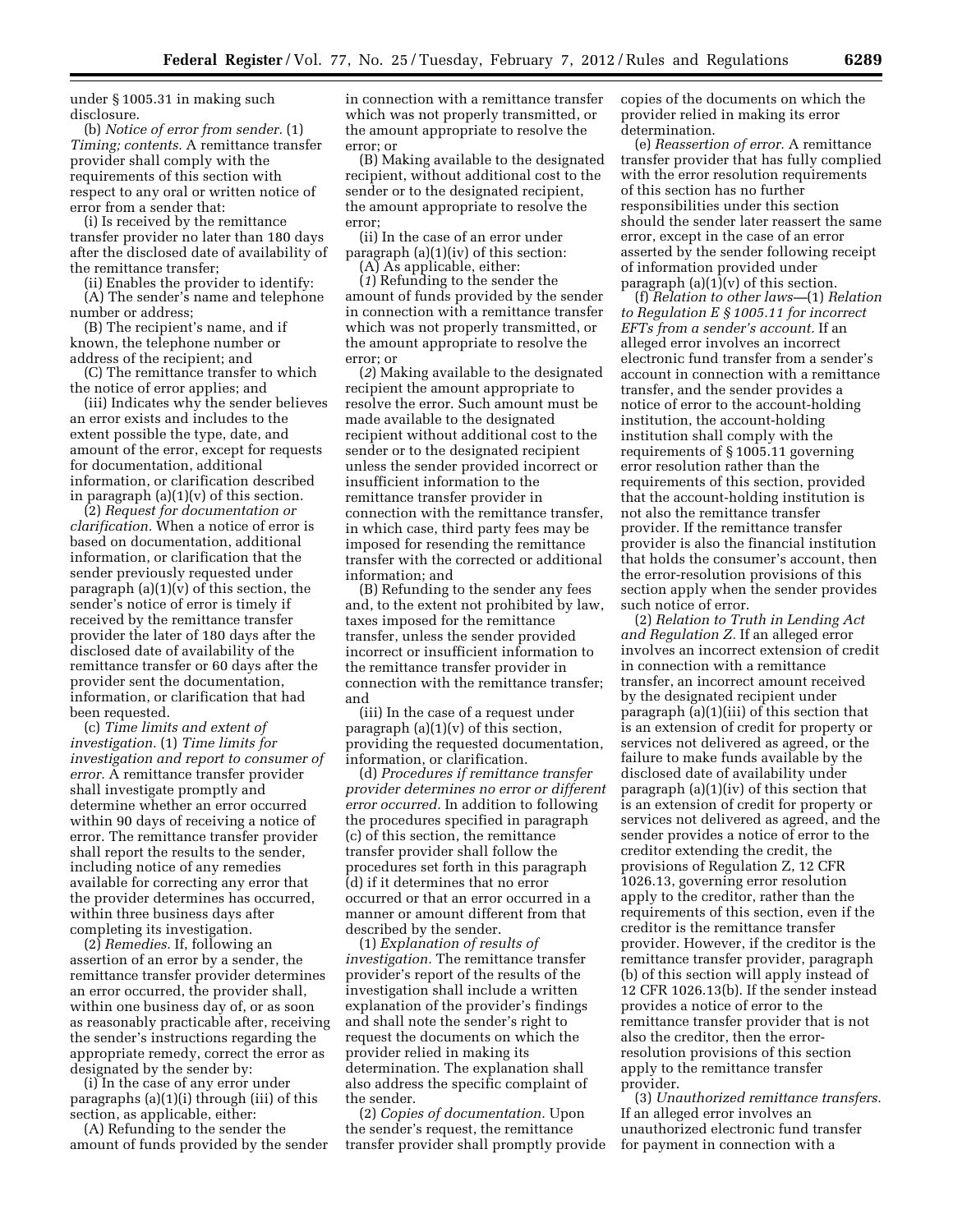**6290 Federal Register** / Vol. 77, No. 25 / Tuesday, February 7, 2012 / Rules and Regulations

remittance transfer, §§ 1005.6 and 1005.11 apply with respect to the account-holding institution. If an alleged error involves an unauthorized use of a credit account for payment in connection with a remittance transfer, the provisions of Regulation Z, 12 CFR 1026.12(b), if applicable, and § 1026.13, apply with respect to the creditor.

(g) *Error resolution standards and recordkeeping requirements—*(1) *Compliance program.* A remittance transfer provider shall develop and maintain written policies and procedures that are designed to ensure compliance with the error resolution requirements applicable to remittance transfers under this section.

(2) *Retention of error-related documentation.* The remittance transfer provider's policies and procedures required under paragraph (g)(1) of this section shall include policies and procedures regarding the retention of documentation related to error investigations. Such policies and procedures must ensure, at a minimum, the retention of any notices of error submitted by a sender, documentation provided by the sender to the provider with respect to the alleged error, and the findings of the remittance transfer provider regarding the investigation of the alleged error. Remittance transfer providers are subject to the record retention requirements under § 1005.13.

# **§ 1005.34 Procedures for cancellation and refund of remittance transfers.**

(a) *Sender right of cancellation and refund.* Except as provided in § 1005.36(c), a remittance transfer provider shall comply with the requirements of this section with respect to any oral or written request to cancel a remittance transfer from the sender that is received by the provider no later than 30 minutes after the sender makes payment in connection with the remittance transfer if:

(1) The request to cancel enables the provider to identify the sender's name and address or telephone number and the particular transfer to be cancelled; and

(2) The transferred funds have not been picked up by the designated recipient or deposited into an account of the designated recipient.

(b) *Time limits and refund requirements.* A remittance transfer provider shall refund, at no additional cost to the sender, the total amount of funds provided by the sender in connection with a remittance transfer, including any fees and, to the extent not prohibited by law, taxes imposed in connection with the remittance transfer, within three business days of receiving

a sender's request to cancel the remittance transfer.

#### **§ 1005.35 Acts of agents.**

A remittance transfer provider is liable for any violation of this subpart by an agent when such agent acts for the provider.

# **§ 1005.36 Transfers scheduled in advance.**

(a) *Timing.* For preauthorized remittance transfers, the remittance transfer provider must:

(1) For the first scheduled transfer, provide the pre-payment disclosure described in § 1005.31(b)(1) and the receipt described in § 1005.31(b)(2), in accordance with § 1005.31(e).

(2) For subsequent scheduled transfers:

(i) Provide a pre-payment disclosure as described in § 1005.31(b)(1) to the sender for each subsequent transfer. The pre-payment disclosure must be mailed or delivered within a reasonable time prior to the scheduled date of the subsequent transfer.

(ii) Provide a receipt as described in § 1005.31(b)(2) to the sender for each subsequent transfer. The receipt must be mailed or delivered to the sender no later than one business day after the date on which the transfer is made. However, if the transfer involves the transfer of funds from the sender's account held by the provider, the receipt may be provided on or with the next regularly scheduled periodic statement for that account or within 30 days after payment is made for the remittance transfer if a periodic statement is not provided.

(b) *Accuracy.* For preauthorized remittance transfers:

(1) For the first scheduled transfer, the disclosures described in paragraph (a)(1) of this section must comply with § 1005.31(f).

(2) For subsequent scheduled transfers, the disclosures described in paragraph (a)(2) of this section must be accurate when the transfer is made, except to the extent permitted by § 1005.32.

(c) *Cancellation.* For any remittance transfer scheduled by the sender at least three business days before the date of the transfer, a remittance transfer provider shall comply with any oral or written request to cancel the remittance transfer from the sender if the request to cancel:

(1) Enables the provider to identify the sender's name and address or telephone number and the particular transfer to be cancelled; and

(2) Is received by the provider at least three business days before the scheduled date of the remittance transfer.

■ 6. Amend Appendix A to part 1005 as follows:

■ a. Add Titles A–30 through A–41, and add reserved A–10 through A–29 to the Table of Contents.

■ b. Add Model Forms A–30 through A– 41.

The additions and revisions read as follows:

## **Appendix A to Part 1005—Model Disclosure Clauses and Forms**

- \* \* \* \* \*
- A–10 through A–29 [Reserved] A–30—Model Form for Pre-Payment Disclosures for Remittance Transfers Exchanged into Local Currency (§ 1005.31(b)(1))
- A–31—Model Form for Receipts for Remittance Transfers Exchanged into Local Currency (§ 1005.31(b)(2))
- A–32—Model Form for Combined Disclosures for Remittance Transfers Exchanged into Local Currency  $(S1005.31(b)(3))$
- A–33—Model Form for Pre-Payment Disclosures for Dollar-to-Dollar Remittance Transfers (§ 1005.31(b)(1))
- A–34—Model Form for Receipts for Dollarto-Dollar Remittance Transfers (§ 1005.31(b)(2))
- A–35—Model Form for Combined Disclosures for Dollar-to-Dollar Remittance Transfers (§ 1005.31(b)(3))
- A–36—Model Form for Error Resolution and Cancellation Disclosures (Long) (§ 1005.31(b)(4))
- A–37—Model Form for Error Resolution and Cancellation Disclosures (Short)  $(\S 1005.31(b)(2)(iv)$  and  $(b)(2)(vi))$
- A–38—Model Form for Pre-Payment Disclosures for Remittance Transfers Exchanged into Local Currency—Spanish (§ 1005.31(b)(1))
- A–39—Model Form for Receipts for Remittance Transfers Exchanged into Local Currency—Spanish (§ 1005.31(b)(2))
- A–40—Model Form for Combined Disclosures for Remittance Transfers Exchanged into Local Currency—Spanish (§ 1005.31(b)(3))
- A–41—Model Form for Error Resolution and Cancellation Disclosures (Long)—Spanish  $({\S 1005.31(b)(4)})$

\* \* \* \* \*

#### **A–30—Model Form for Pre-Payment Disclosures for Remittance Transfers Exchanged Into Local Currency (§ 1005.31(b)(1))**

ABC Company 1000 XYZ Avenue Anytown, Anystate 12345

Today's Date: March 3, 2013

#### **NOT A RECEIPT**

| Transfer Amount | \$100.00  |
|-----------------|-----------|
| Transfer Fees   | $+ $7.00$ |
| Transfer Taxes  | $+ $3.00$ |
| Total           | \$110.00  |

Exchange Rate: US\$1.00 = 12.27 MXN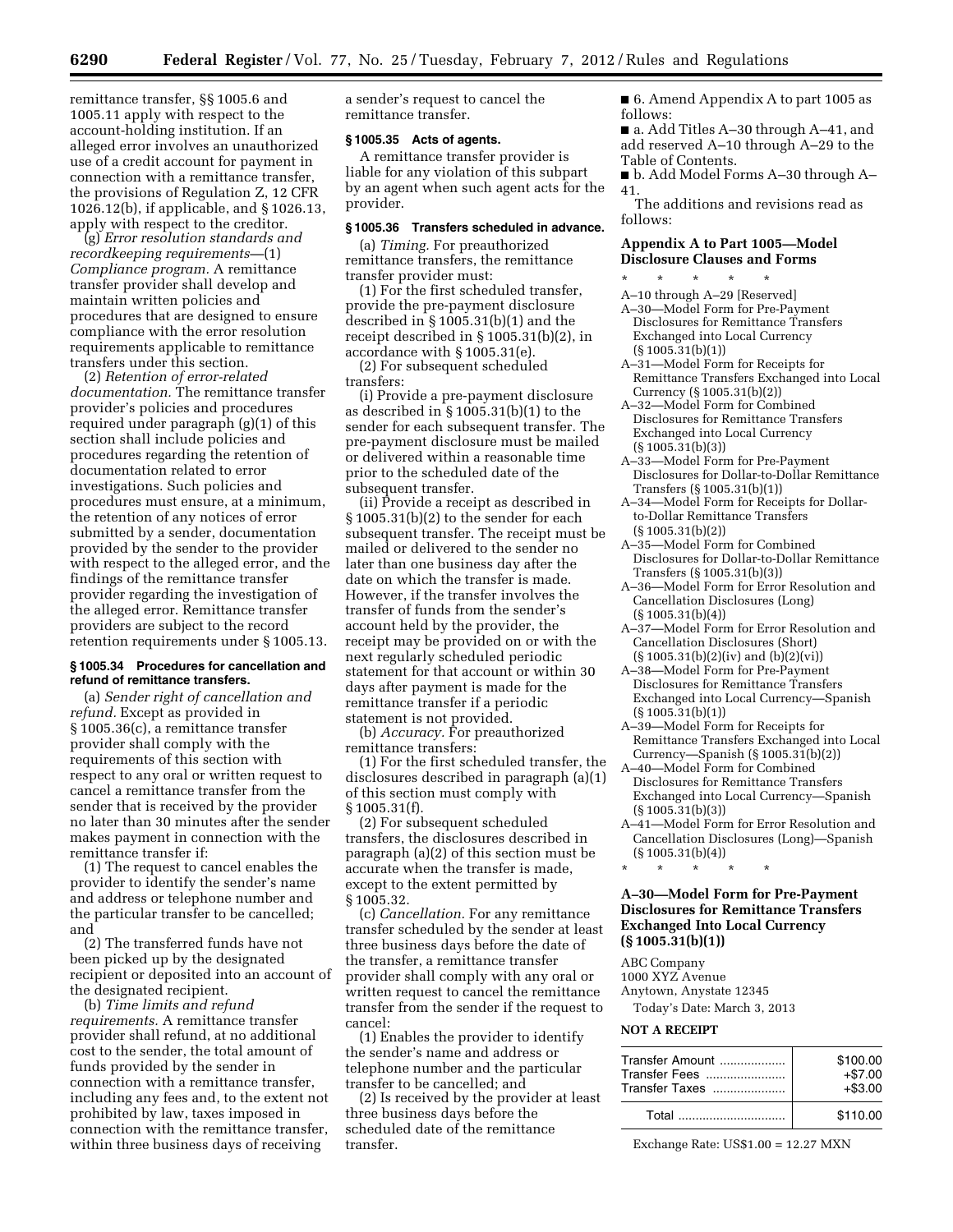|                                    | 1,227.00 MXN |
|------------------------------------|--------------|
|                                    | $-30.00$ MXN |
|                                    | $-10.00$ MXN |
| Total to Recipient    1,187.00 MXN |              |

# **A–31—Model Form for Receipts for Remittance Transfers Exchanged Into Local Currency (§ 1005.31(b)(2))**

ABC Company 1000 XYZ Avenue Anytown, Anystate 12345 Today's Date: March 3, 2013

#### **RECEIPT**

| <b>SENDER:</b>                     |
|------------------------------------|
| Pat Jones                          |
| 100 Anywhere Street                |
| Anytown, Anywhere 54321            |
| 222-555-1212                       |
| RECIPIENT:                         |
| Carlos Gomez                       |
| 123 Calle XXX                      |
| Mexico City, Mexico                |
| PICK-UP LOCATION:                  |
| <b>ABC Company</b>                 |
| 65 Avenida YYY                     |
| Mexico City, Mexico                |
| Confirmation Code: ABC 123 DEF 456 |
|                                    |

Date Available: March 4, 2013

| Transfer Amount<br>Transfer Fees<br>Transfer Taxes | \$100.00<br>$+ $7.00$<br>$+ $3.00$           |  |
|----------------------------------------------------|----------------------------------------------|--|
| Total                                              | \$110.00                                     |  |
| Exchange Rate: $US$1.00 = 12.27$ MXN               |                                              |  |
| Transfer Amount<br>Other Fees<br>Other Taxes       | 1.227.00 MXN<br>$-30.00$ MXN<br>$-10.00$ MXN |  |
| Total to Recipient                                 | 1,187.00 MXN                                 |  |

You have a right to dispute errors in your transaction. If you think there is an error, contact us within 180 days at 800–123–4567 or *[www.abccompany.com.](http://www.abccompany.com)* You can also contact us for a written explanation of your rights.

You can cancel for a full refund within 30 minutes of payment, unless the funds have been picked up or deposited.

For questions or complaints about ABC Company, contact:

State Regulatory Agency 800–111–2222 *[www.stateregulatoryagency.gov](http://www.stateregulatoryagency.gov)*  Consumer Financial Protection Bureau 855–411–2372 855–729–2372 (TTY/TDD) *[www.consumerfinance.gov](http://www.consumerfinance.gov)* 

# **A–32—Model Form for Combined Disclosures for Remittance Transfers Exchanged Into Local Currency (§ 1005.31(b)(3))**

ABC Company 1000 XYZ Avenue Anytown, Anystate 12345 Today's Date: March 3, 2013 SENDER:

Pat Jones 100 Anywhere Street Anytown, Anywhere 54321 222–555–1212 RECIPIENT: Carlos Gomez 123 Calle XXX Mexico City Mexico PICK-UP LOCATION: ABC Company 65 Avenida YYY Mexico City Mexico Confirmation Code: ABC 123 DEF 456 Date Available: March 4, 2013 Transfer Amount ................... \$100.00

| <b>ITAILSIEL AITIOUIII</b> | <b>DU.UU</b> |
|----------------------------|--------------|
| Transfer Fees              | $+ $7.00$    |
| Transfer Taxes             | $+ $3.00$    |
| Total                      | \$110.00     |

Exchange Rate: US\$1.00 = 12.27 MXN

| Transfer Amount                    | 1.227.00 MXN |
|------------------------------------|--------------|
| Other Fees                         | $-30.00$ MXN |
| Other Taxes                        | $-10.00$ MXN |
| Total to Recipient    1,187.00 MXN |              |

You have a right to dispute errors in your transaction. If you think there is an error, contact us within 180 days at 800–123–4567 or *[www.abccompany.com.](http://www.abccompany.com)* You can also contact us for a written explanation of your rights.

You can cancel for a full refund within 30 minutes of payment, unless the funds have been picked up or deposited.

For questions or complaints about ABC Company, contact:

State Regulatory Agency

800–111–2222

*[www.stateregulatoryagency.gov](http://www.stateregulatoryagency.gov)*  Consumer Financial Protection Bureau 855–411–2372 855–729–2372 (TTY/TDD) *[www.consumerfinance.gov](http://www.consumerfinance.gov)* 

#### **A–33—Model form for Pre-Payment Disclosures for Dollar-to-Dollar Remittance Transfers (§ 1005.31(b)(1))**

ABC Company 1000 XYZ Avenue Anytown, Anystate 12345 Today's Date: March 3, 2013

#### **NOT A RECEIPT**

| Transfer Amount    | \$100.00  |
|--------------------|-----------|
| Transfer Fees      | $+ $7.00$ |
| Transfer Taxes     | $+ $3.00$ |
| Total              | \$110.00  |
| Transfer Amount    | \$100.00  |
| Other Fees         | $- $4.00$ |
| Other Taxes        | $- $1.00$ |
| Total to Recipient | \$95.00   |

**A–34—Model Form for Receipts for Dollar-to-Dollar Remittance Transfers (§ 1005.31(b)(2))** 

ABC Company

1000 XYZ Avenue Anytown, Anystate 12345 Today's Date: March 3, 2013

# **RECEIPT**

SENDER: Pat Jones 100 Anywhere Street Anytown, Anywhere 54321 301–555–1212 RECIPIENT: Carlos Gomez 106 Calle XXX Mexico City Mexico PICK–UP LOCATION: ABC Company 65 Avenida YYY Mexico City Mexico Confirmation Code: ABC 123 DEF 456

Date Available: March 4, 2013

| Transfer Amount     | \$100.00   |
|---------------------|------------|
| Transfer Fees       | $+ $7.00$  |
| Transfer Taxes      | $+ $3.00$  |
| Total               | \$110.00   |
| Transfer Amount     | \$100.00   |
| Other Fees          | $-$ \$4.00 |
| Other Taxes         | $- $1.00$  |
| Total to Recipient: |            |

You have a right to dispute errors in your transaction. If you think there is an error, contact us within 180 days at 800–123–4567 or *[www.abccompany.com.](http://www.abccompany.com)* You can also contact us for a written explanation of your rights.

You can cancel for a full refund within 30 minutes of payment, unless the funds have been picked up or deposited.

For questions or complaints about ABC Company, contact:

State Regulatory Agency

800–111–2222

*[www.stateregulatoryagency.gov](http://www.stateregulatoryagency.gov)*  Consumer Financial Protection Bureau 855–411–2372

855–729–2372 (TTY/TDD)

*[www.consumerfinance.gov](http://www.consumerfinance.gov)* 

# **A–35—Model Form for Combined Disclosures for Dollar-to-Dollar Remittance Transfers (§ 1005.31(b)(3))**

ABC Company 1000 XYZ Avenue Anytown, Anystate 12345 Today's Date: March 3, 2013 SENDER: Pat Jones 100 Anywhere Street Anytown, Anywhere 54321 301–555–1212 RECIPIENT: Carlos Gomez 106 Calle XXX Mexico City Mexico PICK-UP LOCATION: ABC Company 65 Avenida YYY Mexico City Mexico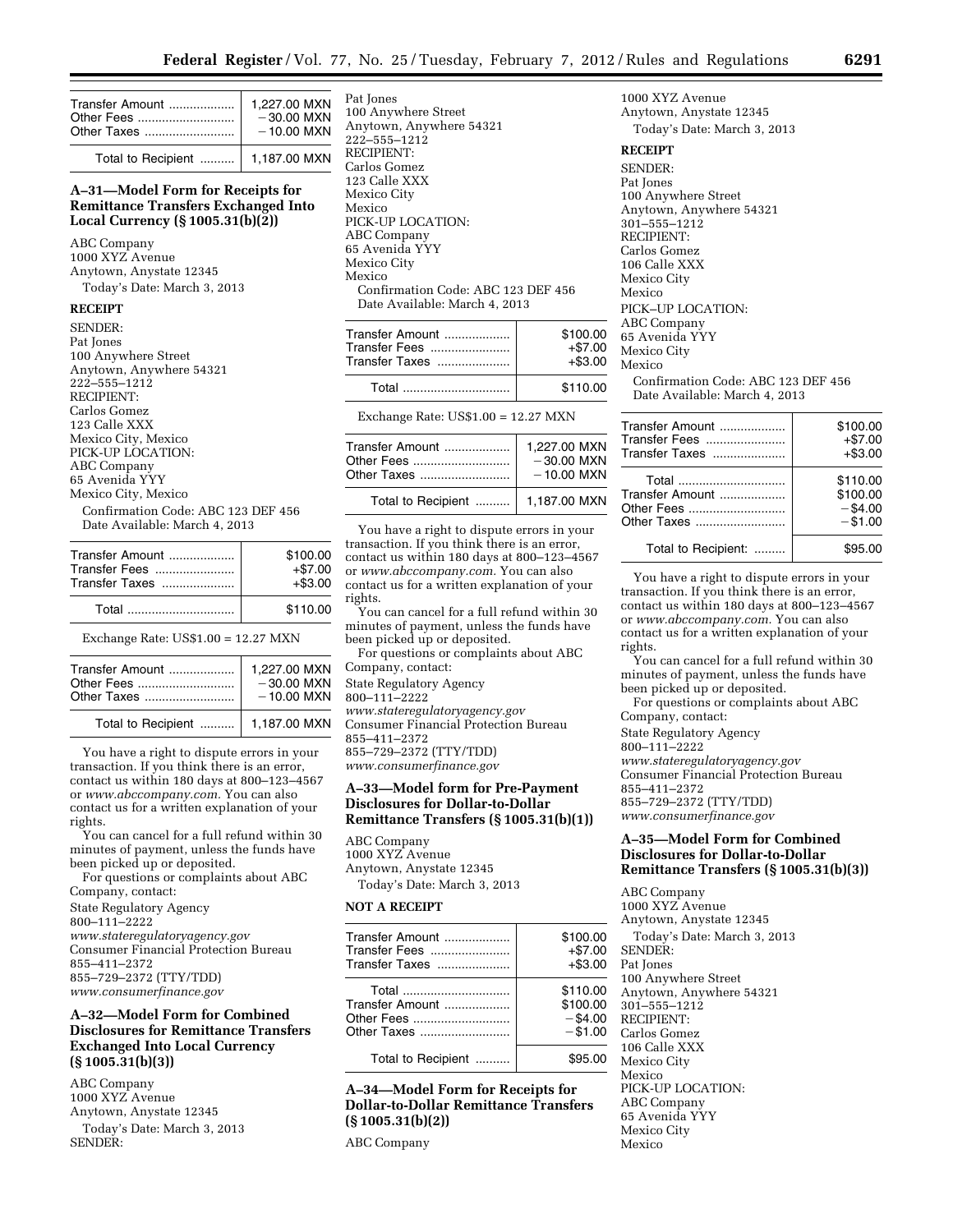Confirmation Code: ABC 123 DEF 456 Date Available: March 4, 2013

| Transfer Amount    | \$100.00   |
|--------------------|------------|
| Transfer Fees      | $+ $7.00$  |
| Transfer Taxes     | $+ $3.00$  |
| Total              | \$110.00   |
| Transfer Amount    | \$100.00   |
| Other Fees         | $- $4.00$  |
| Other Taxes        | $-$ \$1.00 |
| Total to Recipient | \$95.00    |

You have a right to dispute errors in your transaction. If you think there is an error, contact us within 180 days at 800–123–4567 or *[www.abccompany.com.](http://www.abccompany.com)* You can also contact us for a written explanation of your rights.

You can cancel for a full refund within 30 minutes of payment, unless the funds have been picked up or deposited.

For questions or complaints about ABC Company, contact:

State Regulatory Agency

800–111–2222

*[www.stateregulatoryagency.gov](http://www.stateregulatoryagency.gov)* 

Consumer Financial Protection Bureau 855–411–2372

855–729–2372 (TTY/TDD)

*[www.consumerfinance.gov](http://www.consumerfinance.gov)* 

# **A–36—Model Form for Error Resolution and Cancellation Disclosures (Long) (§ 1005.31(b)(4))**

*What to do if you think there has been an error or problem:* 

If you think there has been an error or problem with your remittance transfer:

• Call us at [insert telephone number][; or]

- Write us at [insert address][; or]
- [Email us at [insert electronic mail

address]].

You must contact us within 180 days of the date we promised to you that funds would be made available to the recipient. When you do, please tell us:

(1) Your name and address [or telephone number];

(2) The error or problem with the transfer, and why you believe it is an error or problem;

(3) The name of the person receiving the funds, and if you know it, his or her telephone number or address; [and]

(4) The dollar amount of the transfer; [and (5) The confirmation code or number of the transaction.]

We will determine whether an error occurred within 90 days after you contact us and we will correct any error promptly. We will tell you the results within three business days after completing our investigation. If we decide that there was no error, we will send you a written explanation. You may ask for copies of any documents we used in our investigation.

*What to do if you want to cancel a remittance transfer:* 

You have the right to cancel a remittance transfer and obtain a refund of all funds paid to us, including any fees. In order to cancel, you must contact us at the [phone number or email address] above within 30 minutes of payment for the transfer.

When you contact us, you must provide us with information to help us identify the transfer you wish to cancel, including the amount and location where the funds were sent. We will refund your money within three business days of your request to cancel a transfer as long as the funds have not already been picked up or deposited into a recipient's account.

# **A–37—Model Form for Error Resolution and Cancellation Disclosures (Short) (§ 1005.31(b)(2)(iv) and (vi))**

You have a right to dispute errors in your transaction. If you think there is an error, contact us within 180 days at [insert telephone number] or [insert Web site]. You can also contact us for a written explanation of your rights.

You can cancel for a full refund within 30 minutes of payment, unless the funds have been picked up or deposited.

For questions or complaints about [insert name of remittance transfer provider], contact:

**BILLING CODE 4810–AM–P** 

# A-38 – Model Form for Pre-Payment Disclosures for Remittance Transfers Exchanged into Local Currency – Spanish  $(\S 1005.31(b)(1))$

# ABC Company

1000 XYZ Avenue Anytown, Anystate 12345

Fecha:

3 de marzo de 2013

# ESTE NO ES UN RECIBO

| Cantidad de Envío:<br>Cargos por Envío:<br>Impuestos de Envío:<br>Total: | \$100.00<br>$+57.00$<br>$+ $3.00$<br>\$110.00 |  |
|--------------------------------------------------------------------------|-----------------------------------------------|--|
| Tasa de Cambio:                                                          | US\$1.00 = 12.27 MXN                          |  |
| Cantidad de Envío:<br>Otros Cargos por Envío:<br>Otros Impuestos de      | 1,227.00 MXN<br>$-30.00$ MXN                  |  |
| Envío:<br>Total al Destinatario:                                         | $-10.00$ MXN<br>1,187.00 MXN                  |  |
|                                                                          |                                               |  |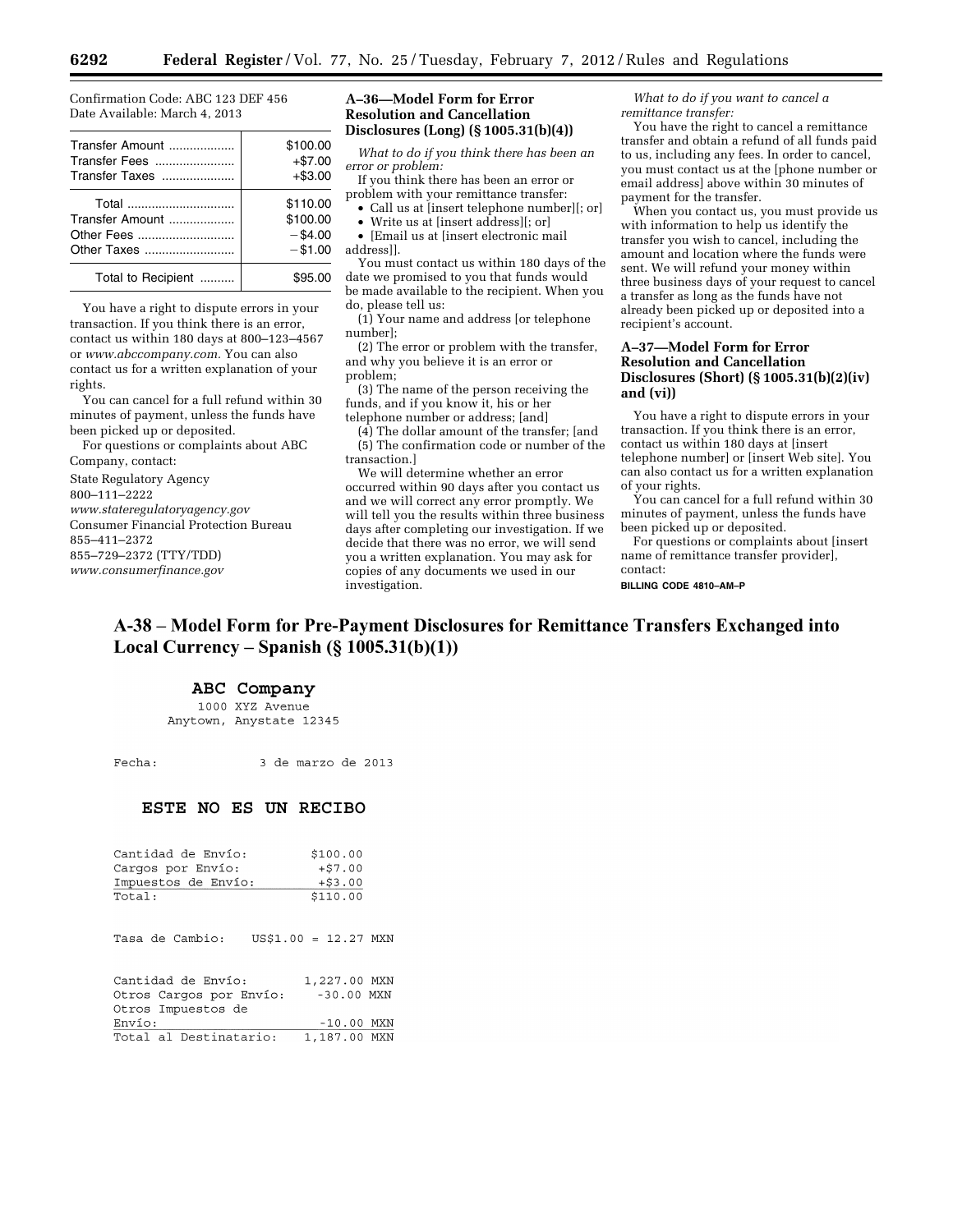# A-39 – Model Form for Receipts for Remittance Transfers Exchanged into Local Currency  $-$  Spanish (§ 1005.31(b)(2))

# ABC Company

1000 XYZ Avenue Anytown, Anystate 12345

3 de marzo de 2013 Fecha:

# **RECIBO**

REMITENTE:

Pat Jones 100 Anywhere Street Anytown, Anywhere 54321  $222 - 555 - 1212$ DESTINATARIO: Carlos Gomez 123 Calle XXX Ciudad de México, D.F. Mexico México PUNTO DE PAGO: ABC Company 65 Avenida YYY Ciudad de México, D.F. México Código de Confirmación: ABC 123 DEF 456 Fecha Disponible: 4 de marzo de 2013 Cantidad de Envío:  $$100.00$ Cargos por Envío:  $+ $7.00$ Impuestos de Envío:  $+ $3.00$ Total:  $$110.00$ Tasa de Cambio: US\$1.00 = 12.27 MXN Cantidad de Envío: 1,227.00 MXN Otros Cargos por Envío:  $-30.00$  MXN Otros Impuestos de Envío:  $-10.00$  MXN Total al Destinatario: 1,187.00 MXN

Usted tiene el derecho de discutir errores en su transaccion. Si cree que hay un error, contáctenos dentro de 180 días al 800-123-4567 o www.abccompany.com. También puede contactarnos para obtener una explicación escrita de sus derechos.

Puede cancelar el envío y recibir un reembolso total dentro de 30 minutos de haber realizado el pago, a no ser que los fondos hayan sido recogidos o depositados.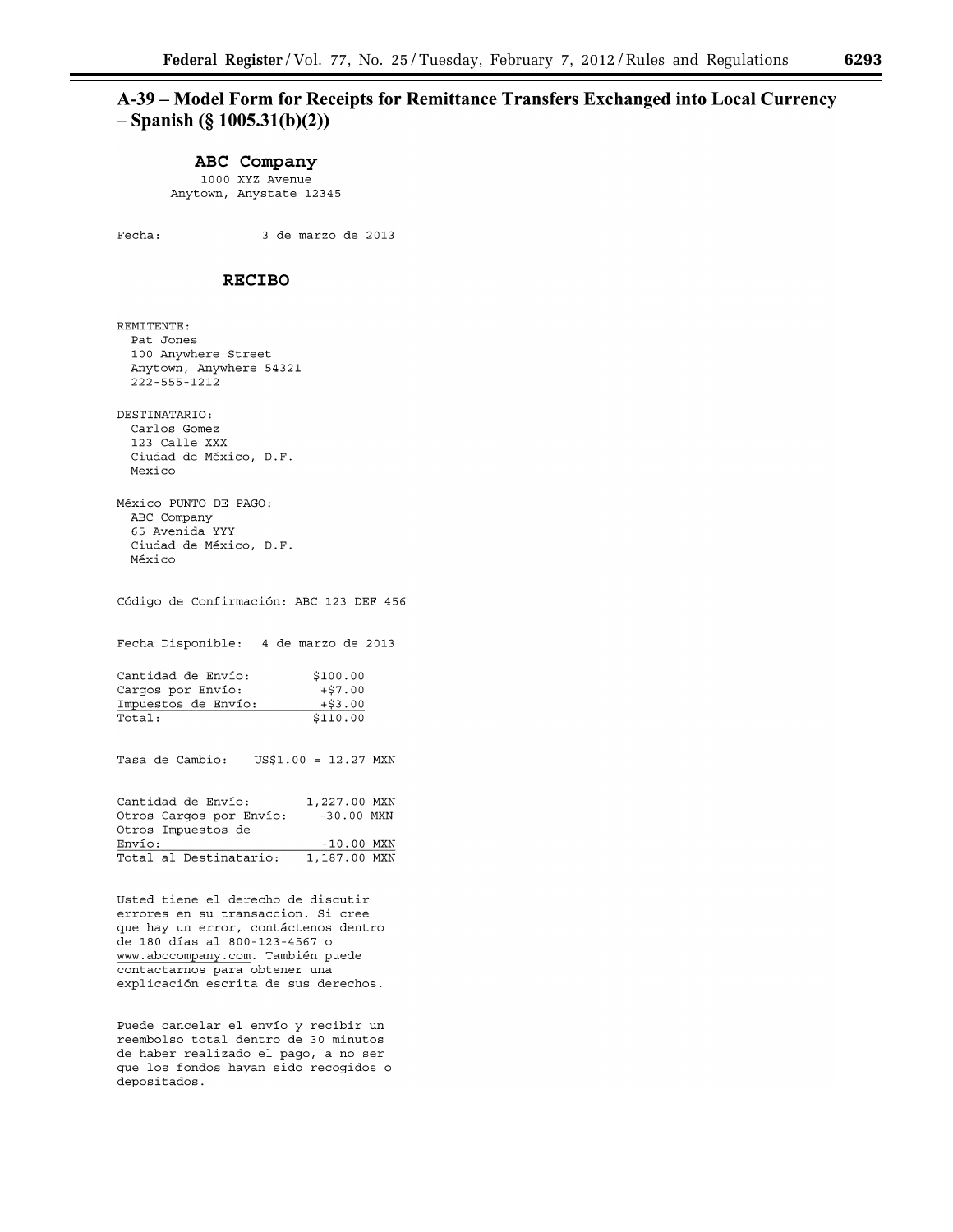Para preguntas o presentar una queja sobre ABC Company, contacte a:

State Regulatory Agency  $800 - 111 - 2222$ www.stateregulatoryagency.gov

Consumer Financial Protection Bureau  $855 - 411 - 2372$ 855-729-2372 (TTY/TDD) www.consumerfinance.gov

۳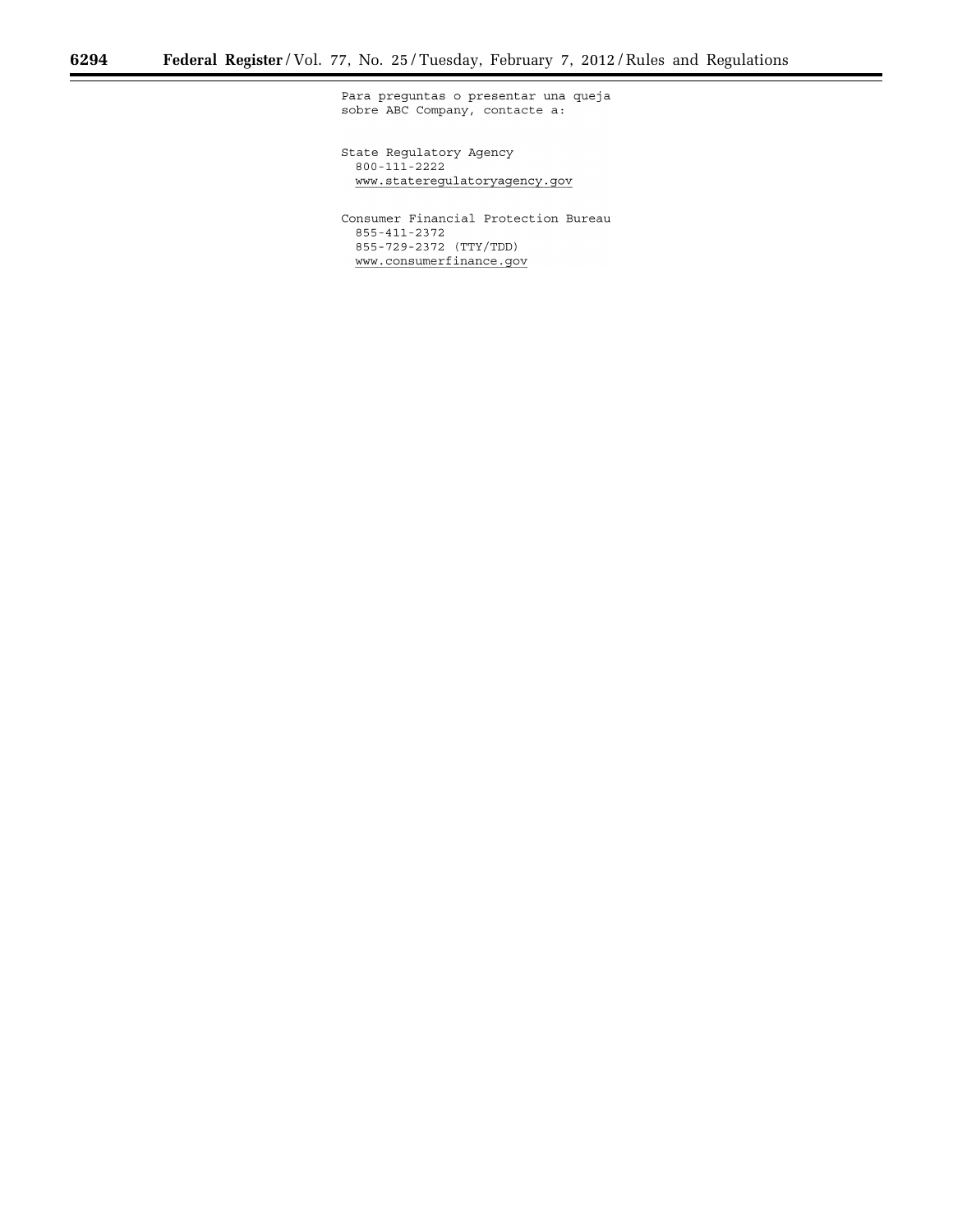# A-40 – Model Form for Combined Disclosures for Remittance Transfers Exchanged into Local Currency – Spanish  $(\S 1005.31(b)(3))$

ABC Company 1000 XYZ Avenue Anytown, Anystate 12345 Fecha: 3 de marzo de 2013 REMITENTE: Pat Jones 100 Anywhere Street Anytown, Anywhere 54321  $222 - 555 - 1212$ DESTINATARIO: Carlos Gomez 123 Calle XXX Ciudad de México, D.F. México México PUNTO DE PAGO: ABC Company 65 Avenida YYY Ciudad de México, D.F. México Código de Confirmación: ABC 123 DEF 456 Fecha Disponible: 4 de marzo de 2013 Cantidad de Envío:  $$100.00$ Cargos por Envío:  $+ $7.00$ Impuestos de Envío:  $+ $3.00$ Total:  $$110.00$ Tipo de Cambio:  $US$1.00 = 12.27$  MXN Cantidad de Envío: 1,227.00 MXN Otros Cargos por Envío:  $-30.00$   $MXN$ Otros Impuestos de  $-10.00$  MXN  $Env$ ío: Total al Destinatario: 1,187.00 MXN Usted tiene el derecho de discutir errores en su transaccion. Si cree

que hay un error, contáctenos dentro de 180 días al 800-123-4567 o www.abccompany.com. También puede contactarnos para obtener una explicación escrita de sus derechos.

Puede cancelar el envío y recibir un reembolso total dentro de 30 minutos de haber realizado el pago, a no ser que los fondos hayan sido recogidos o depositados.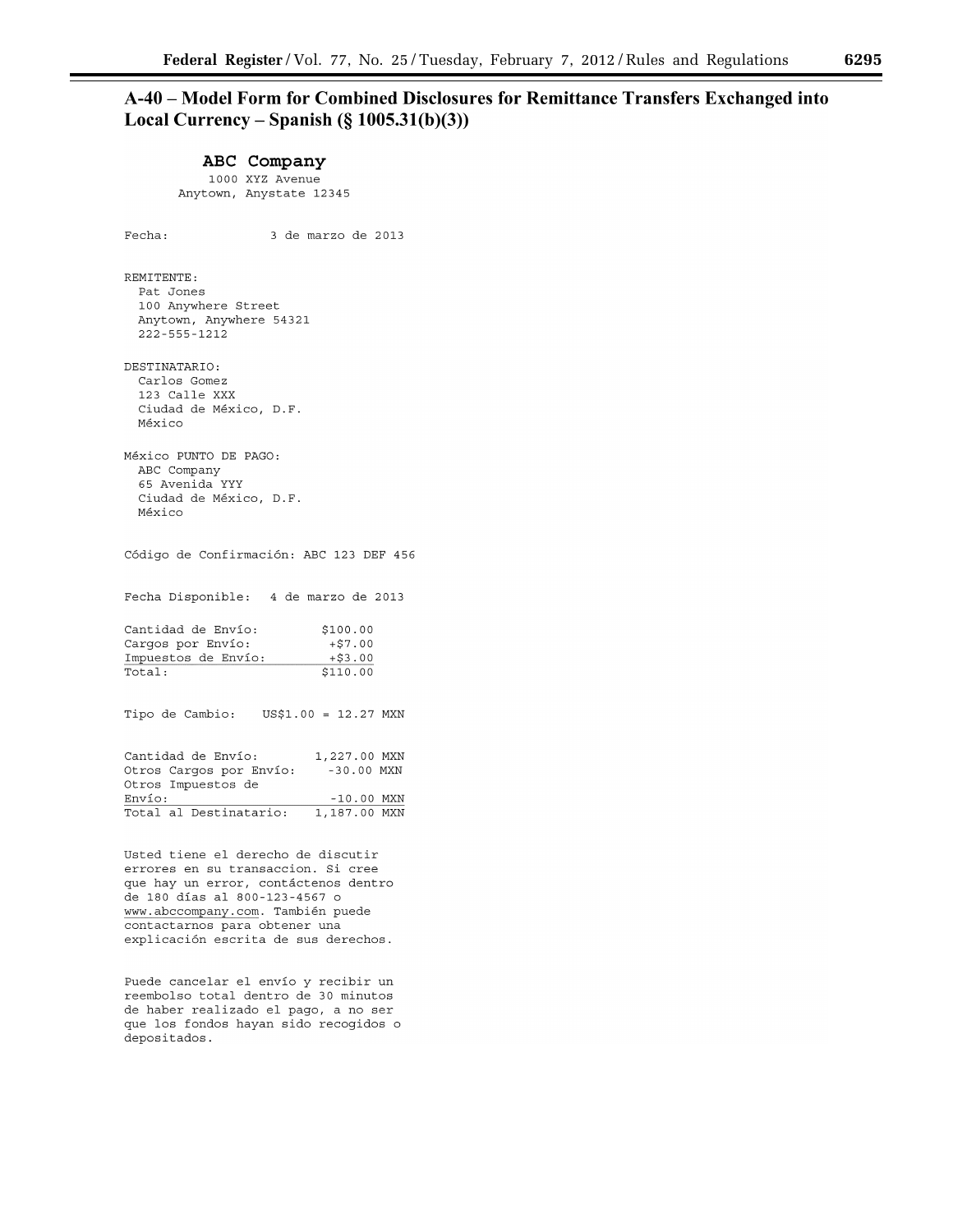Para preguntas o presentar una queja sobre ABC Company, contacte a:

State Regulatory Agency  $800 - 111 - 2222$ www.stateregulatoryagency.gov Consumer Financial Protection Bureau

 $855 - 411 - 2372$ 855-729-2372 (TTY/TDD) www.consumerfinance.gov

۳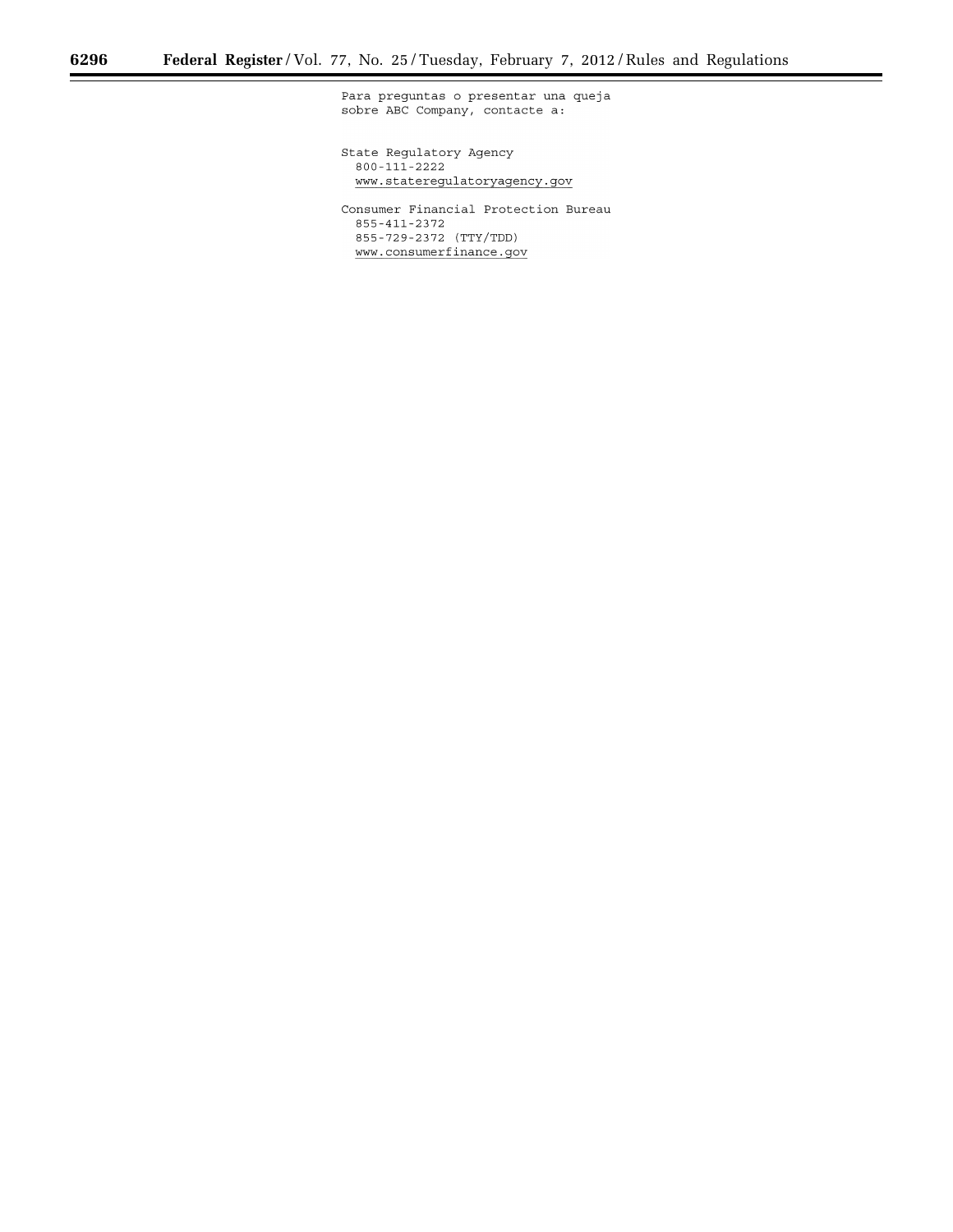# A-41 – Model Form for Error Resolution and Cancellation Disclosures (Long) – Spanish  $(S 1005.31(b)(4))$

# Lo que usted debe hacer si cree que hay un error o problema:

Si cree que hay un error o problema con su envío de dinero:

- Llámenos a [inserte número de teléfono][; o]  $\bullet$
- Escríbanos a [inserte dirección][; o]
- [Envíenos un correo electrónico a [inserte dirección de correo electrónico].  $\bullet$

Debe contactarnos dentro de 180 días a partir de la fecha en que se le prometió que los fondos estarían disponibles al destinatario. Cuando se comunique con nosotros, por favor provea la siguiente información:

- (1) Su nombre y dirección [o número de teléfono];
- (2) El error o problema con su envío de dinero, y por qué cree que hay un error o problema;
- (3) El nombre del destinatario, y si lo sabe, su número de teléfono o dirección; [y]
- (4) El monto del envío en dólares; [y
- (5) El código de confirmación o el número de la transacción.

Nosotros determinaremos si ocurrió un error dentro de 90 días después de que usted nos contacte y lo corregiremos rápidamente. Le diremos los resultados dentro de tres días hábiles después de terminar nuestra investigación. Si decidimos que no hubo un error, le enviaremos a usted una explicación escrita. Usted puede pedir copias de los documentos que usamos en nuestra investigación.

# Lo que usted debe hacer si quiere cancelar un envío de dinero:

Tiene el derecho de cancelar un envío de dinero y obtener un reembolso de todo el dinero, incluyendo tarifas o gastos que usted nos pagó. Para cancelar debe contactarnos al [número de teléfono o dirección de correo electrónico] que se encuentra arriba dentro de 30 minutos de haber realizado el pago para el envío de dinero.

Cuando nos contacte, debe proveernos información que nos ayudará a identificar el envío de dinero que quiere cancelar, incluyendo la cantidad del envío y el lugar adonde fue enviado. Le reembolsaremos su dinero dentro de tres días hábiles de su petición de cancelar, a no ser que los fondos hayan sido recogidos o depositados en la cuenta del destinatario.

# **BILLING CODE 4810–AM–C**

■ 7. In Supplement I to part 1005: ■ a. Add new Commentary for §§ 1005.30, 1005.31, 1005.32, 1005.33, 1005.34, 1005.35, and 1005.36.

■ b. Under Subheading Appendix A, paragraph (2) *Use of forms* is revised and paragraph (4) is added.

The revisions and additions read as follows:

**Supplement I to Part 1005—Official Interpretations** 

\* \* \* \* \*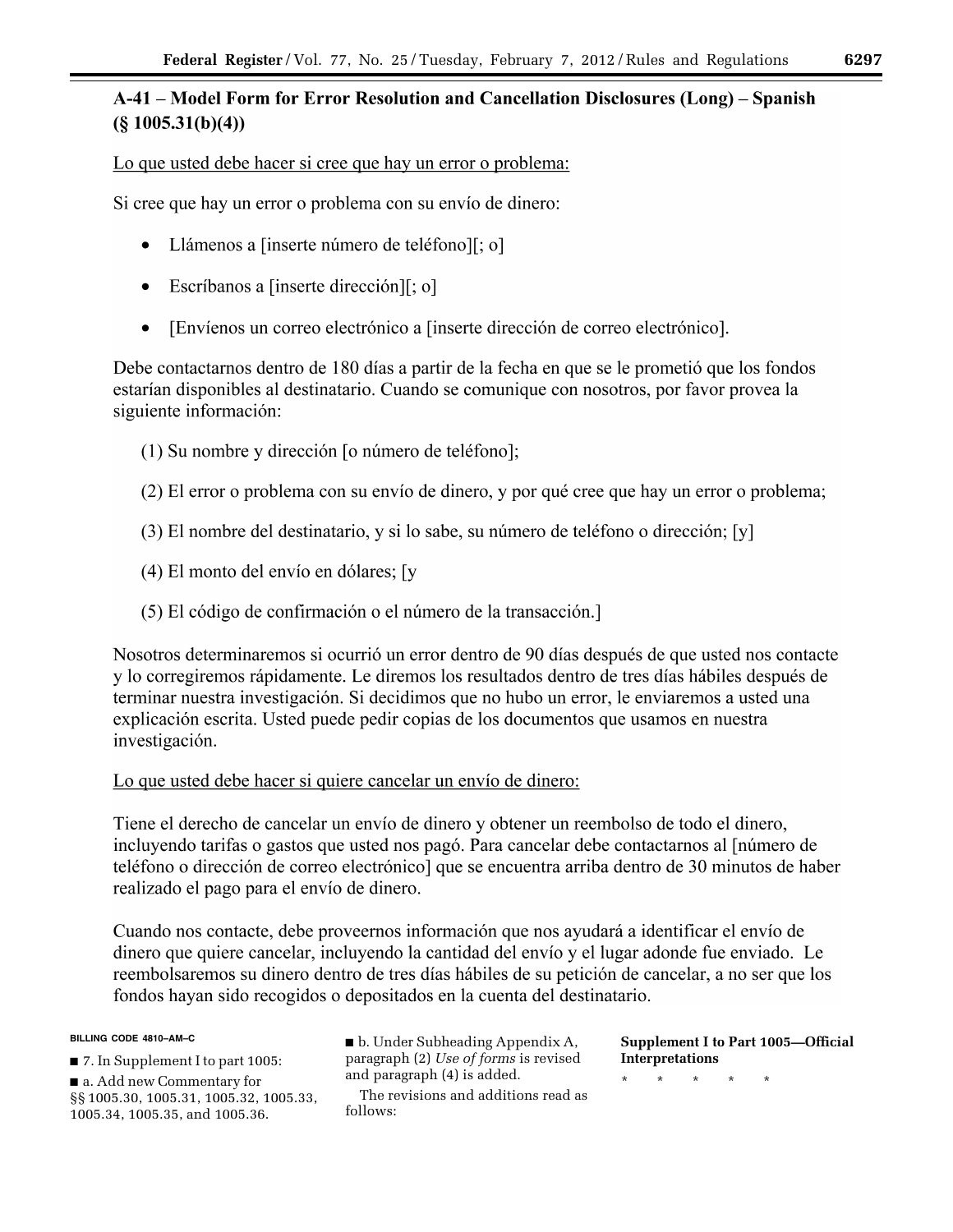#### **Section 1005.30—Remittance Transfer Definitions**

1. *Applicability of definitions in subpart A.*  Except as modified or limited by subpart B (which modifications or limitations apply only to subpart B), the definitions in  $\S 1005.2$ apply to all of Regulation E, including subpart B.

#### *30(b) Business Day*

1. *General.* A business day, as defined in § 1005.30(b), includes the entire 24-hour period ending at midnight, and a notice given pursuant to any section of subpart B is effective even if given outside of normal business hours. A remittance transfer provider is not required under subpart B to make telephone lines available on a 24-hour basis.

2. *Substantially all business functions.*  ''Substantially all business functions'' include both the public and the back-office operations of the provider. For example, if the offices of a provider are open on Saturdays for customers to request remittance transfers, but not for performing internal functions (such as investigating errors), then Saturday is not a business day for that provider. In this case, Saturday does not count toward the business-day standard set by subpart B for resolving errors, processing refunds, etc.

3. *Short hours.* A provider may determine, at its election, whether an abbreviated day is a business day. For example, if a provider engages in substantially all business functions until noon on Saturdays instead of its usual 3 p.m. closing, it may consider Saturday a business day.

4. *Telephone line.* If a provider makes a telephone line available on Sundays for cancelling the transfer, but performs no other business functions, Sunday is not a business day under the ''substantially all business functions'' standard.

#### *30(c) Designated Recipient*

1. *Person.* A designated recipient can be either a natural person or an organization, such as a corporation. *See* § 1005.2(j) (definition of person).

2. *Location in a foreign country.* i. A remittance transfer is received at a location in a foreign country if funds are to be received at a location physically outside of any State, as defined in § 1005.2(l). A specific pick-up location need not be designated for funds to be received at a location in a foreign country. If it is specified that the funds will be transferred to a foreign country to be picked up by the designated recipient, the transfer will be received at a location in a foreign country, even though a specific pickup location within that country has not been designated.

ii. For transfers to a designated recipient's account, whether funds are to be received at a location physically outside of any State depends on where the recipient's account is located. If the account is located in a State, the funds will not be received at a location in a foreign country.

iii. Where the sender does not specify information about a designated recipient's account, but instead provides information about the recipient, a remittance transfer

provider may make the determination of whether the funds will be received at a location in a foreign country on information that is provided by the sender, and other information the provider may have, at the time the transfer is requested. For example, if a consumer in a State gives a provider the recipient's email address, and the provider has no other information about whether the funds will be received by the recipient at a location in a foreign country, then the provider may determine that funds are not to be received at a location in a foreign country. However, if the provider at the time the transfer is requested has additional information indicating that funds are to be received in a foreign country, such as if the recipient's email address is already registered with the provider and associated with a foreign account, then the provider has sufficient information to conclude that the remittance transfer will be received at a location in a foreign country. Similarly, if a consumer in a State purchases a prepaid card, and the provider mails or delivers the card directly to the consumer, the provider may conclude that funds are not to be received in a foreign country, because the provider does not know whether the consumer will subsequently send the prepaid card to a recipient in a foreign country. In contrast, the provider has sufficient information to conclude that the funds are to be received in a foreign country if the remittance transfer provider sends a prepaid card to a specified recipient in a foreign country, even if a person located in a State, including the sender, retains the ability to access funds on the prepaid card.

3. *Sender as designated recipient.* A ''sender,'' as defined in § 1005.30(g), may also be a designated recipient if the sender meets the definition of ''designated recipient'' in § 1005.30(c). For example, a sender may request that a provider send an electronic transfer of funds from the sender's checking account in a State to the sender's checking account located in a foreign country. In this case, the sender would also be a designated recipient.

#### *30(d) Preauthorized Remittance Transfer*

1. *Advance authorization.* A preauthorized remittance transfer is a remittance transfer authorized in advance of a transfer that will take place on a recurring basis, at substantially regular intervals, and will require no further action by the consumer to initiate the transfer. In a bill-payment system, for example, if the consumer authorizes a remittance transfer provider to make monthly payments to a payee by means of a remittance transfer, and the payments take place without further action by the consumer, the payments are preauthorized remittance transfers. In contrast, if the consumer must take action each month to initiate a transfer (such as by entering instructions on a telephone or home computer), the payments are not preauthorized remittance transfers.

#### *30(e) Remittance Transfer*

1. *Electronic transfer of funds.* The definition of ''remittance transfer'' requires an electronic transfer of funds. The term

electronic has the meaning given in section 106(2) of the Electronic Signatures in Global and National Commerce Act. There may be an electronic transfer of funds if a provider makes an electronic book entry between different settlement accounts to effectuate the transfer. However, where a sender mails funds directly to a recipient, or provides funds to a courier for delivery to a foreign country, there is not an electronic transfer of funds. Similarly, generally, where a provider issues a check, draft, or other paper instrument to be mailed to a person abroad, there is not an electronic transfer of funds. Nonetheless, an electronic transfer of funds occurs for a payment made by a provider under a bill-payment service available to a consumer via computer or other electronic means, unless the terms of the bill-payment service explicitly state that all payments, or all payments to a particular payee or payees, will be solely by check, draft, or similar paper instrument drawn on the consumer's account to be mailed abroad, and the payee or payees that will be paid in this manner are identified to the consumer. With respect to such a bill-payment service, if a provider provides a check, draft or similar paper instrument drawn on a consumer's account to be mailed abroad for a payee that is not identified to the consumer as described above, this payment by check, draft or similar payment instrument will be an electronic transfer of funds.

2. *Sent by a remittance transfer provider.*  i. The definition of ''remittance transfer'' requires that a transfer be ''sent by a remittance transfer provider.'' This means that there must be an intermediary that is directly engaged with the sender to send an electronic transfer of funds on behalf of the sender to a designated recipient.

ii. A payment card network or other third party payment service that is functionally similar to a payment card network does not send a remittance transfer when a consumer provides a debit, credit or prepaid card directly to a foreign merchant as payment for goods or services. In such a case, the payment card network or third party payment service is not directly engaged with the sender to send a transfer of funds to a person in a foreign country; rather, the network or third party payment service is merely providing contemporaneous thirdparty payment processing and settlement services on behalf of the merchant or the card issuer, rather than on behalf of the sender. In such a case, the card issuer also is not directly engaged with the sender to send an electronic transfer of funds to the foreign merchant when the card issuer provides payment to the merchant. Similarly, where a consumer provides a checking or other account number, or a debit, credit or prepaid card, directly to a foreign merchant as payment for goods or services, the merchant is not acting as an intermediary that sends a transfer of funds on behalf of the sender when it submits the payment information for processing.

iii. However, a card issuer or a payment network may offer a service to a sender where the card issuer or a payment network is an intermediary that is directly engaged with the sender to obtain funds using the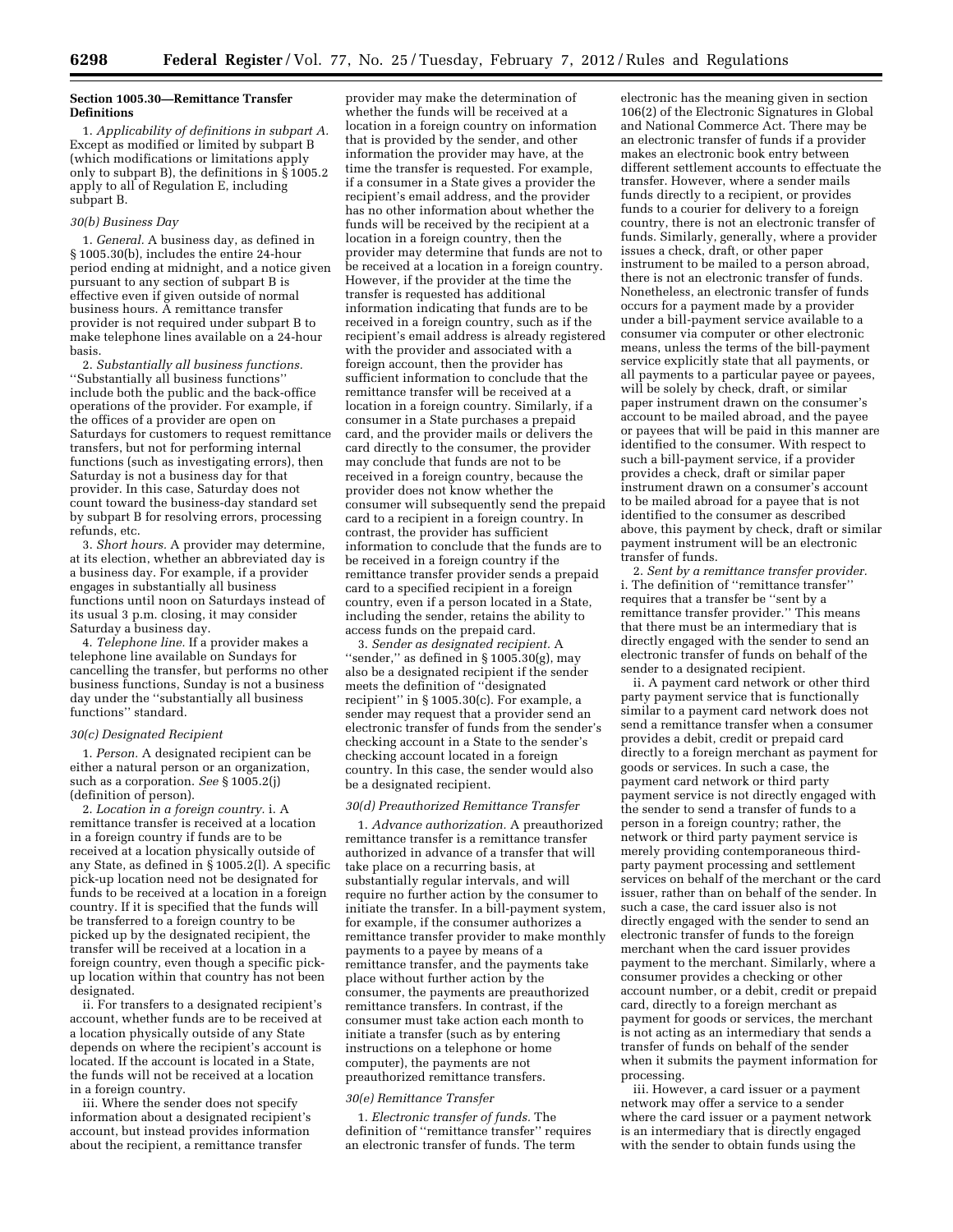sender's debit, prepaid or credit card and to send those funds to a recipient's checking account located in a foreign country. In this case, the card issuer or the payment network is an intermediary that is directly engaged with the sender to send an electronic transfer of funds on behalf of the sender, and this transfer of funds is a remittance transfer because it is made to a designated recipient. *See* comment 30(c)–2.ii.

3. *Examples of remittance transfers.* 

i. Examples of remittance transfers include:

A. Transfers where the sender provides cash or another method of payment to a money transmitter or financial institution and requests that funds be sent to a specified location or account in a foreign country.

B. Consumer wire transfers, where a financial institution executes a payment order upon a sender's request to wire money from the sender's account to a designated recipient.

C. An addition of funds to a prepaid card by a participant in a prepaid card program, such as a prepaid card issuer or its agent, that is directly engaged with the sender to add these funds, where the prepaid card is sent or was previously sent by a participant in the prepaid card program to a person in a foreign country, even if a person located in a State (including a sender) retains the ability to withdraw such funds.

D. International ACH transactions sent by the sender's financial institution at the sender's request.

E. Online bill payments and other electronic transfers that a sender schedules in advance, including preauthorized remittance transfers, made by the sender's financial institution at the sender's request to a designated recipient.

ii. The term remittance transfer does not include, for example:

A. A consumer's provision of a debit, credit or prepaid card, directly to a foreign merchant as payment for goods or services because the issuer is not directly engaged with the sender to send an electronic transfer of funds to the foreign merchant when the issuer provides payment to the merchant. *See*  comment 30(e)–2.

B. A consumer's deposit of funds to a checking or savings account located in a State, because there has not been a transfer of funds to a designated recipient. *See*  comment  $30(c)-2.ii$ .

C. Online bill payments and other electronic transfers that senders can schedule in advance, including preauthorized transfers, made through the Web site of a merchant located in a foreign country and via direct provision of a checking account, credit card, debit card or prepaid card number to the merchant, because the financial institution is not directly engaged with the sender to send an electronic transfer of funds to the foreign merchant when the institution provides payment to the merchant. *See*  comment 30(e)–2.

#### *30(f) Remittance Transfer Provider*

1. *Agents.* A person is not deemed to be acting as a remittance transfer provider when it performs activities as an agent on behalf of a remittance transfer provider.

2. *Normal course of business.* Whether a person provides remittance transfers in the

normal course of business depends on the facts and circumstances, including the total number and frequency of remittance transfers sent by the provider. For example, if a financial institution generally does not make international consumer wire transfers available to customers, but sends a couple of international consumer wire transfers in a given year as an accommodation for a customer, the institution does not provide remittance transfers in the normal course of business. In contrast, if a financial institution makes international consumer wire transfers generally available to customers (whether described in the institution's deposit account agreement, or in practice) and makes transfers multiple times per month, the institution provides remittance transfers in the normal course of business.

3. *Multiple remittance transfer providers.* If the remittance transfer involves more than one remittance transfer provider, only one set of disclosures must be given, and the remittance transfer providers must agree among themselves which provider must take the actions necessary to comply with the requirements that subpart B imposes on any or all of them. Even though the providers must designate one provider to take the actions necessary to comply with the requirements that subpart B imposes on any or all of them, all remittance transfer providers involved in the remittance transfer remain responsible for compliance with the applicable provisions of the EFTA and Regulation E.

#### *30(g) Sender*

1. *Determining whether a consumer is located in a State.* Under § 1005.30(g), the definition of ''sender'' means a consumer in a State who, primarily for personal, family, or household purposes, requests a remittance transfer provider to send a remittance transfer to a designated recipient. For transfers from a consumer's account, whether a consumer is located in a State depends on where the consumer's account is located. If the account is located in a State, the consumer will be located in a State for purposes of the definition of ''sender'' in § 1005.30(g), notwithstanding comment 3(a)-3. Where a transfer is requested electronically or by telephone and the transfer is not from an account, the provider may make the determination of whether a consumer is located in a State based on information that is provided by the consumer and on any records associated with the consumer that the provider may have, such as an address provided by the consumer.

## **Section 1005.31—Disclosures**

# *31(a) General Form of Disclosures*

# 31(a)(1) Clear and Conspicuous

1. *Clear and conspicuous standard.*  Disclosures are clear and conspicuous for purposes of subpart B if they are readily understandable and, in the case of written and electronic disclosures, the location and type size are readily noticeable to senders. Oral disclosures as permitted by § 1005.31(a)(3), (4), and (5) are clear and conspicuous when they are given at a volume and speed sufficient for a sender to hear and comprehend them.

2. *Abbreviations and symbols.* Disclosures may contain commonly accepted or readily understandable abbreviations or symbols, such as ''USD'' to indicate currency in U.S. dollars or ''MXN'' to indicate currency in Mexican pesos.

# *31(a)(2) Written and Electronic Disclosures*

1. *E–Sign Act requirements.* If a sender electronically requests the remittance transfer provider to send a remittance transfer, the disclosures required by § 1005.31(b)(1) may be provided to the sender in electronic form without regard to the consumer consent and other applicable provisions of the Electronic Signatures in Global and National Commerce Act (E–Sign Act) (15 U.S.C. 7001 *et seq.*). If a sender electronically requests the provider to send a remittance transfer, the disclosures required by § 1005.31(b)(2) may be provided to the sender in electronic form, subject to compliance with the consumer consent and other applicable provisions of the E–Sign Act. *See* § 1005.4(a)(1).

2. *Paper size.* Written disclosures may be provided on any size paper, as long as the disclosures are clear and conspicuous. For example, disclosures may be provided on a register receipt or on an 8.5 inch by 11 inch sheet of paper.

3. *Retainable electronic disclosures.* A remittance transfer provider may satisfy the requirement to provide electronic disclosures in a retainable form if it provides an online disclosure in a format that is capable of being printed. Electronic disclosures may not be provided through a hyperlink or in another manner by which the sender can bypass the disclosure. A provider is not required to confirm that the sender has read the electronic disclosures.

4. *Pre-payment disclosures to a mobile telephone.* Disclosures provided via mobile application or text message, to the extent permitted by § 1005.31(a)(5), need not be retainable. However, disclosures provided electronically to a mobile telephone that are not provided via mobile application or text message must be retainable. For example, disclosures provided via email must be retainable, even if a sender accesses them by mobile telephone.

#### *31(a)(3) Disclosures for Oral Telephone Transactions*

1. *Transactions conducted partially by telephone.* For transactions conducted partially by telephone, providing the information required by § 1005.31(b)(1) to a sender orally does not fulfill the requirement to provide the disclosures required by § 1005.31(b)(1). For example, a sender may begin a remittance transfer at a remittance transfer provider's dedicated telephone in a retail store, and then provide payment in person to a store clerk to complete the transaction. In such cases, all disclosures must be provided in writing. A provider complies with this requirement, for example, by providing the written pre-payment disclosure in person prior to the sender's payment for the transaction, and the written receipt when the sender pays for the transaction.

2. *Oral Telephone Transactions.* Section 1005.31(a)(3) applies to transactions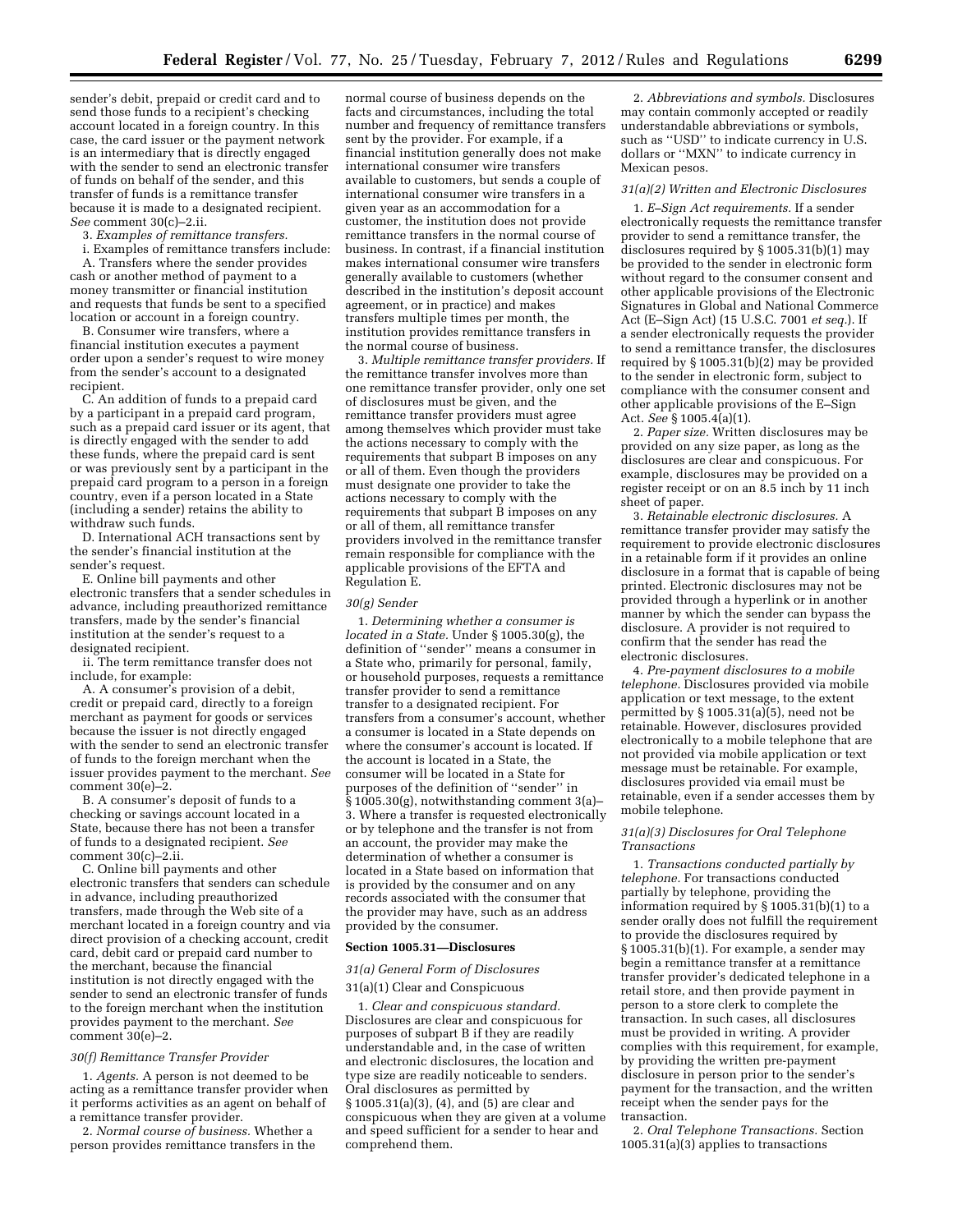conducted orally and entirely by telephone, such as transactions conducted orally on a landline or mobile telephone.

## *31(a)(5) Disclosures for Mobile Application or Text Message Transactions*

1. *Mobile application and text message transactions.* A remittance transfer provider may provide the required pre-payment disclosures orally or via mobile application or text message if the transaction is conducted entirely by telephone via mobile application or text message, the remittance transfer provider complies with the requirements of § 1005.31(g)(2), and the provider discloses orally or via mobile application or text message a statement about the rights of the sender regarding cancellation required by  $\S$  1005.31(b)(2)(iv) pursuant to the timing requirements in § 1005.31(e)(1). For example, if a sender conducts a transaction via text message on a mobile telephone, the remittance transfer provider may call the sender and orally provide the required pre-payment disclosures. Alternatively, the provider may provide the required pre-payment disclosures via text message. Section 1005.31(a)(5) applies only to transactions conducted entirely by mobile telephone via mobile application or text message.

# *31(b) Disclosure Requirements*

1. *Disclosures provided as applicable.*  Disclosures required by § 1005.31(b) need only be provided to the extent applicable. A remittance transfer provider may choose to omit an item of information required by § 1005.31(b) if it is inapplicable to a particular transaction. Alternatively, a provider may disclose a term and state that an amount or item is ''not applicable, '' ''N/A,'' or ''None.'' For example, if fees or taxes are not imposed in connection with a particular transaction, the provider need not provide the disclosures about fees and taxes generally required by § 1005.31(b)(1)(ii) and (vi). Similarly, a web site need not be disclosed if the provider does not maintain a web site. A provider need not provide the exchange rate disclosure required by § 1005.31(b)(1)(iv) if a recipient receives funds in the currency in which the remittance transfer is funded, or if funds are delivered into an account denominated in the currency in which the remittance transfer is funded. For example, if a sender in the United States sends funds from an account denominated in Euros to an account in France denominated in Euros, no exchange rate would need to be provided. Similarly, if a sender funds a remittance transfer in U.S. dollars and requests that a remittance transfer be delivered to the recipient in U.S. dollars, a provider need not disclose an exchange rate.

2. *Substantially similar terms, language, and notices.* Certain disclosures required by § 1005.31(b) must be described using the terms set forth in § 1005.31(b) or substantially similar terms. Terms may be more specific than those provided. For example, a remittance transfer provider sending funds to Colombia may describe a tax under § 1005.31(b)(1)(vi) as a ''Colombian Tax'' in lieu of describing it as ''Other

Taxes.'' Foreign language disclosures required under § 1005.31(g) must contain accurate translations of the terms, language, and notices required by § 1005.31(b).

#### *31(b)(1) Pre-Payment Disclosures*

1. *Fees and taxes.* i. Taxes imposed on the remittance transfer by the remittance transfer provider include taxes imposed on the remittance transfer by a State or other governmental body. A provider need only disclose fees or taxes imposed on the remittance transfer by the provider in § 1005.31(b)(1)(ii) and imposed on the remittance transfer by a person other than the provider in § 1005.31(b)(1)(vi), as applicable. For example, if no transfer taxes are imposed on a remittance transfer, a provider would only disclose applicable transfer fees. *See*  comment 31(b)–1. If both fees and taxes are imposed, the fees and taxes must be disclosed as separate, itemized disclosures. For example, a provider would disclose all transfer fees using the term ''Transfer Fees'' or a substantially similar term and would separately disclose all transfer taxes as ''Transfer Taxes'' or a substantially similar term.

ii. The fees and taxes required to be disclosed by  $\S 1005.31(b)(1)(ii)$  include all fees and taxes imposed on the remittance transfer by the provider. For example, a provider must disclose a service fee and any State taxes imposed on the remittance transfer. In contrast, the fees and taxes required to be disclosed by  $\S 1005.31(b)(1)(vi)$ include fees and taxes imposed on the remittance transfer by a person other than the provider. Fees and taxes imposed on the remittance transfer include only those fees and taxes that are charged to the sender or designated recipient and are specifically related to the remittance transfer. For example, a provider must disclose fees imposed on a remittance transfer by the receiving institution or agent at pick-up for receiving the transfer, fees imposed on a remittance transfer by intermediary institutions in connection with an international wire transfer, and taxes imposed on a remittance transfer by a foreign government. However, a provider need not disclose, for example, overdraft fees that are imposed by a recipient's bank or funds that are garnished from the proceeds of a remittance transfer to satisfy an unrelated debt, because these charges are not specifically related to the remittance transfer. Similarly, fees that banks charge one another for handling a remittance transfer or other fees that do not affect the total amount of the transaction or the amount that will be received by the designated recipient are not charged to the sender or designated recipient. For example, an interchange fee that is charged to a provider when a sender uses a credit or debit card to pay for a remittance transfer need not be disclosed. The terms used to describe the fees and taxes imposed on the remittance transfer by the provider in § 1005.31(b)(1)(ii) and imposed on the remittance transfer by a person other than the provider in § 1005.31(b)(1)(vi) must differentiate between such fees and taxes. For example, the terms used to describe fees disclosed under § 1005.31(b)(1)(ii) and (vi) may not both be described solely as ''Fees.''

2. *Transfer amount.* Section  $1005.31(b)(1)(i)$  and (v) require two transfer amount disclosures. First, under § 1005.31(b)(1)(i), a provider must disclose the transfer amount in the currency in which the remittance transfer is funded to show the calculation of the total amount of the transaction. Typically, the remittance transfer is funded in U.S. dollars, so the transfer amount would be expressed in U.S. dollars. However, if the remittance transfer is funded, for example, from a Euro-denominated account, the transfer amount would be expressed in Euros. Second, under  $\frac{1005.31(b)(1)(v)}{2}$ , a provider must disclose the transfer amount in the currency in which the funds will be made available to the designated recipient. For example, if the funds will be picked up by the designated recipient in Japanese yen, the transfer amount would be expressed in Japanese yen. However, this second transfer amount need not be disclosed if fees and taxes are not imposed on the remittance transfer under § 1005.31(b)(1)(vi). The terms used to describe each transfer amount should be the same.

3. *Exchange rate for calculation.* The exchange rate used to calculate the transfer amount in  $\S 1005.31(b)(1)(v)$ , the fees and taxes imposed on the remittance transfer by a person other than the provider in  $\frac{1}{2}$  1005.31(b)(1)(vi), and the amount received in  $\S 1005.31(b)(1)(vii)$  is the exchange rate in § 1005.31(b)(1)(iv), including an estimated exchange rate to the extent permitted by § 1005.32, prior to any rounding of the exchange rate. For example, if one U.S. dollar exchanges for 11.9483779 Mexican pesos, a provider must calculate these disclosures using this rate, even though the provider may disclose pursuant to § 1005.31(b)(1)(iv) that the U.S. dollar exchanges for 11.9484 Mexican pesos. Similarly, if a provider estimates pursuant to § 1005.32 that one U.S. dollar exchanges for 11.9483 Mexican pesos, a provider must calculate these disclosures using this rate, even though the provider may disclose pursuant to  $\S 1005.31(b)(1)(iv)$  that the U.S. dollar exchanges for 11.95 Mexican pesos (Estimated). If an exchange rate need not be rounded, a provider must use that exchange rate to calculate these disclosures. For example, if one U.S. dollar exchanges for exactly 11.9 Mexican pesos, a provider must calculate these disclosures using this exchange rate.

#### *31(b)(1)(iv) Exchange Rate*

1. *Applicable exchange rate.* If the designated recipient will receive funds in a currency other than the currency in which the remittance transfer is funded, a remittance transfer provider must disclose the exchange rate to be used by the provider for the remittance transfer. An exchange rate that is estimated must be disclosed pursuant to the requirements of § 1005.32. A remittance transfer provider may not disclose, for example, that an exchange rate is ''unknown,'' ''floating,'' or ''to be determined.'' If a provider does not have specific knowledge regarding the currency in which the funds will be received, the provider may rely on a sender's representation as to the currency in which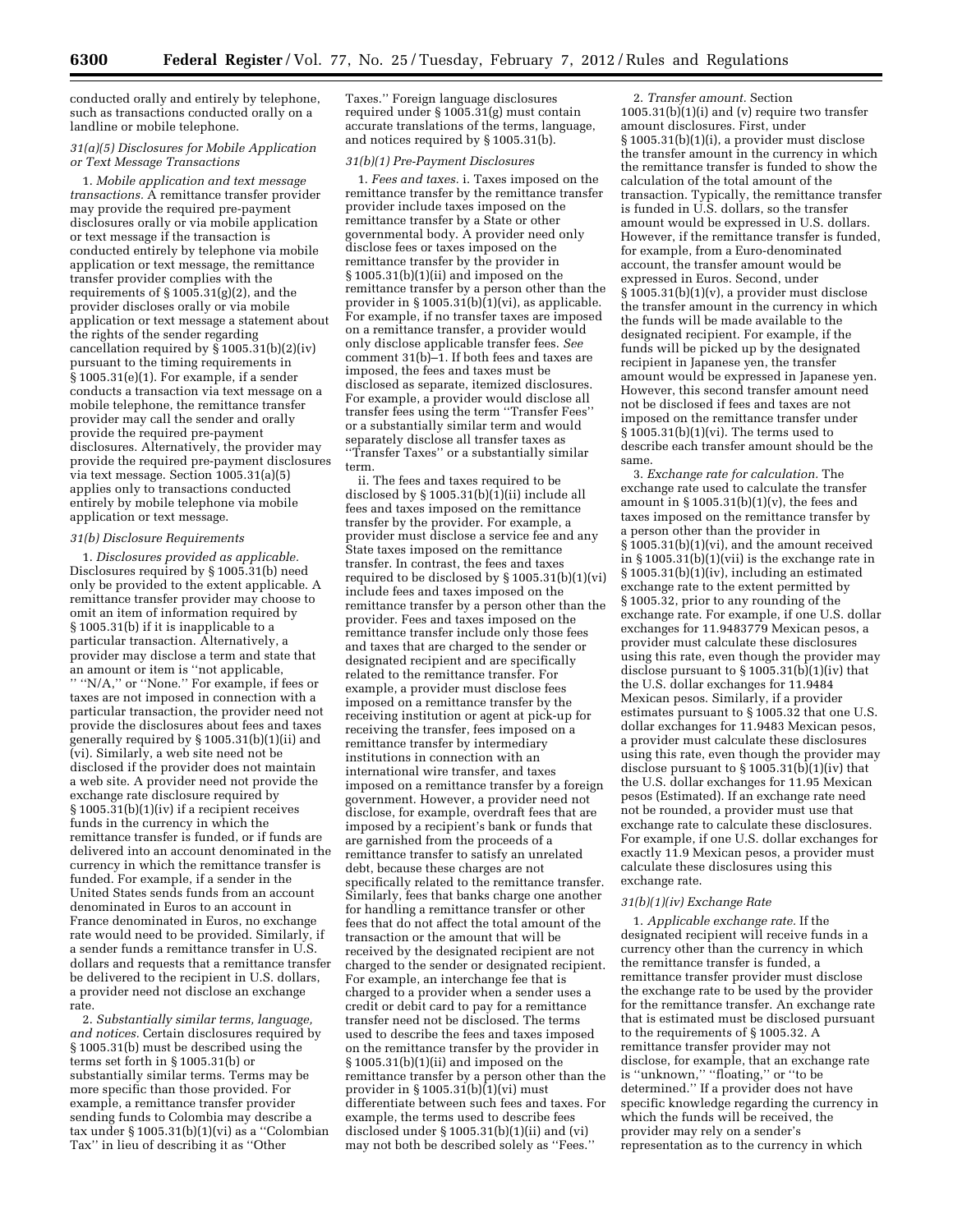funds will be received for purposes of determining whether an exchange rate is applied to the transfer. For example, if a sender requests that a remittance transfer be deposited into an account in U.S. dollars, the provider need not disclose an exchange rate, even if the account is actually denominated in Mexican pesos and the funds are converted prior to deposit into the account. If a sender does not know the currency in which funds will be received, the provider may assume that the currency in which funds will be received is the currency in which the remittance transfer is funded.

2. *Rounding.* The exchange rate disclosed by the provider for the remittance transfer is required to be rounded. The provider may round to two, three, or four decimal places, at its option. For example, if one U.S. dollar exchanges for 11.9483779 Mexican pesos, a provider may disclose that the U.S. dollar exchanges for 11.9484 Mexican pesos. The provider may alternatively disclose, for example, that the U.S. dollar exchanges for 11.948 pesos or 11.95 pesos. On the other hand, if one U.S. dollar exchanges for exactly 11.9 Mexican pesos, the provider may disclose that ''US\$1 = 11.9 MXN'' in lieu of, for example, ''US\$1 = 11.90 MXN.'' The exchange rate disclosed for the remittance transfer must be rounded consistently for each currency. For example, a provider may not round to two decimal places for some transactions exchanged into Euros and round to four decimal places for other transactions exchanged into Euros.

3. *Exchange rate used.* The exchange rate used by the provider for the remittance transfer need not be set by that provider. For example, an exchange rate set by an intermediary institution and applied to the remittance transfer would be the exchange rate used for the remittance transfer and must be disclosed by the provider.

### *31(b)(1)(vi) Fees and Taxes Imposed by a Person Other Than the Provider*

1. *Fees and taxes disclosed in the currency in which the funds will be received.* Section  $1005.31(b)(1)(vi)$  requires the disclosure of fees and taxes in the currency in which the funds will be received by the designated recipient. A fee or tax described in  $§ 1005.31(b)(1)(vi)$  may be imposed in one currency, but the funds may be received by the designated recipient in another currency. In such cases, the remittance transfer provider must calculate the fee or tax to be disclosed using the exchange rate in  $§ 1005.31(b)(1)(iv)$ , including an estimated exchange rate to the extent permitted by § 1005.32, prior to any rounding of the exchange rate. For example, an intermediary institution in an international wire transfer may impose a fee in U.S. dollars, but funds are ultimately deposited in the recipient's account in Euros. In this case, the provider would disclose the fee to the sender expressed in Euros, calculated using the exchange rate used by the provider for the remittance transfer. For purposes of  $\S 1005.31(b)(1)(v)$ , (vi), and (vii), if a provider does not have specific knowledge regarding the currency in which the funds will be received, the provider may rely on a sender's representation as to the currency in which

funds will be received. For example, if a sender requests that a remittance transfer be deposited into an account in U.S. dollars, the provider may provide the disclosures required in  $\S 1005.31(b)(1)(v)$ , (vi), and (vii) in U.S. dollars, even if the account is actually denominated in Mexican pesos and the funds are subsequently converted prior to deposit into the account. If a sender does not know the currency in which funds will be received, the provider may assume that the currency in which funds will be received is the currency in which the remittance transfer is funded.

2. *Determining taxes.* The amount of taxes imposed by a person other than the provider may depend on the tax status of the sender or recipient, the type of accounts or financial institutions involved in the transfer, or other variables. For example, the amount of tax may depend on whether the receiver is a resident of the country in which the funds are received or the type of account to which the funds are delivered. If a provider does not have specific knowledge regarding variables that affect the amount of taxes imposed by a person other than the provider for purposes of determining these taxes, the provider may rely on a sender's representations regarding these variables. If a sender does not know the information relating to the variables that affect the amount of taxes imposed by a person other than the provider, the provider may disclose the highest possible tax that could be imposed for the remittance transfer with respect to any unknown variable.

## *31(b)(1)(vii) Amount Received*

1. *Amount received.* The remittance transfer provider is required to disclose the amount that will be received by the designated recipient in the currency in which the funds will be received. The amount received must reflect all charges imposed on the remittance transfer that affect the amount received, including the exchange rate and all fees and taxes imposed on the remittance transfer by the remittance transfer provider, the receiving institution, or any other party in the transmittal route of a remittance transfer. The disclosed amount received must be reduced by the amount of any fee or tax that is imposed on the remittance transfer by any person, even if that amount is imposed or itemized separately from the transaction amount.

### *31(b)(2) Receipt*

1. *Date funds will be available.* A remittance transfer provider does not comply with the requirements of  $\S 1005.31(b)(2)(ii)$  if it provides a range of dates that the remittance transfer may be available or an estimate of the date on which funds will be available. If a provider does not know the exact date on which funds will be available, the provider may disclose the latest date on which the funds will be available. For example, if funds may be available on January 3, but are not certain to be available until January 10, then a provider complies with  $\S 1005.31(b)(2)(ii)$  if it discloses January 10 as the date funds will be available. However, a remittance transfer provider may also disclose that funds ''may be available sooner'' or use a substantially similar term to inform senders that funds may be available

to the designated recipient on a date earlier than the date disclosed. For example, a provider may disclose ''January 10 (may be available sooner).''

2. *Agencies required to be disclosed.* A remittance transfer provider must only disclose information about a State agency that licenses or charters the remittance transfer provider with respect to the remittance transfer as applicable. For example, if a financial institution is solely regulated by a Federal agency, and not licensed or chartered by a State agency, then the institution need not disclose information about a State agency. A remittance transfer provider must disclose information about the Consumer Financial Protection Bureau, whether or not the Consumer Financial Protection Bureau is the provider's primary Federal regulator.

3. *State agency that licenses or charters a provider.* A remittance transfer provider must only disclose information about one State agency that licenses or charters the remittance transfer provider with respect to the remittance transfer, even if other State agencies also regulate the remittance transfer provider. For example, a provider may disclose information about the State agency which granted its license. If a provider is licensed in multiple States, and the State agency that licenses the provider with respect to the remittance transfer is determined by a sender's location, a provider may make the determination as to the State in which the sender is located based on information that is provided by the sender and on any records associated with the sender. For example, if the State agency that licenses the provider with respect to an online remittance transfer is determined by a sender's location, a provider could rely on the sender's statement regarding the State in which the sender is located and disclose the State agency that licenses the provider in that State. A State-chartered bank must disclose information about the State agency that granted its charter, regardless of the location of the sender.

### *31(b)(3) Combined Disclosure*

1. *Proof of payment.* If a sender initiating a remittance transfer receives a combined disclosure provided under § 1005.31(b)(3) and then completes the transaction, the remittance transfer provider must provide the sender with proof of payment. The proof of payment must be clear and conspicuous, provided in writing or electronically, and provided in a retainable form. The combined disclosure must be provided to the sender when the sender requests the remittance transfer, but prior to payment for the transfer, pursuant to  $\hat{\S}$  1005.31(e)(1), and the proof of payment must be provided when payment is made for the remittance transfer. The proof of payment for the transaction may be provided on the same piece of paper as the combined disclosure or on a separate piece of paper. For example, a provider may feed a combined disclosure through a computer printer when payment is made to add the date and time of the transaction, a confirmation code, and an indication that the transfer was paid in full. A provider may also provide this additional information to a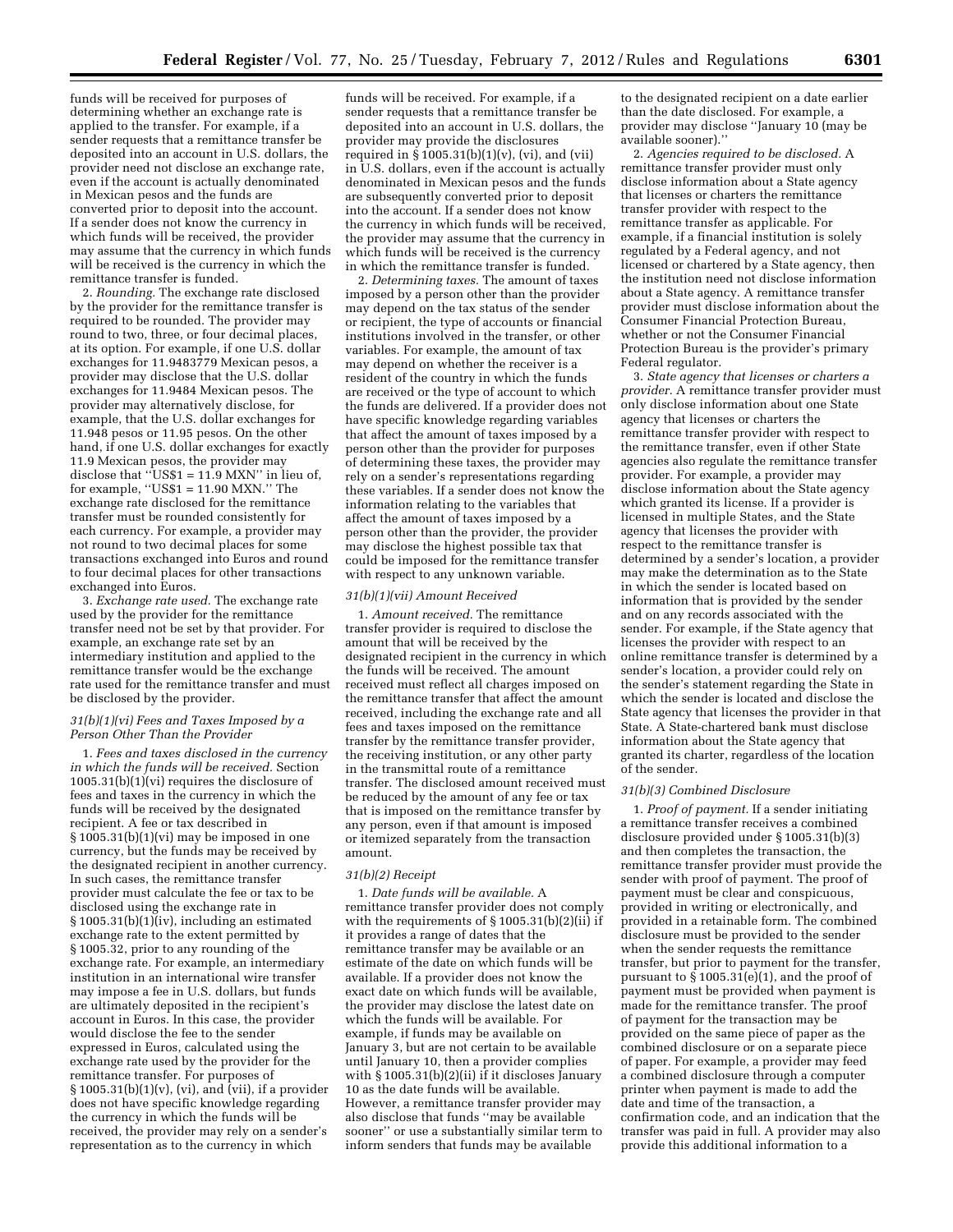sender on a separate piece of paper when payment is made. A remittance transfer provider does not comply with the requirements of § 1005.31(b)(3) by providing a combined disclosure with no further indication that payment has been received.

### *31(c) Specific Format Requirements*

## 31(c)(1) Grouping

1. *Grouping.* Information is grouped together for purposes of subpart B if multiple disclosures are in close proximity to one another and a sender can reasonably calculate the total amount of the transaction and the amount that will be received by the designated recipient. Model Forms A–30 through A–35 in Appendix A illustrate how information may be grouped to comply with the rule, but a remittance transfer provider may group the information in another manner. For example, a provider could provide the grouped information as a horizontal, rather than a vertical, calculation.

### *31(c)(4) Segregation*

1. *Segregation.* Disclosures may be segregated from other information in a variety of ways. For example, the disclosures may appear on a separate sheet of paper or may appear on the front of a page where other information appears on the back of that page. The disclosures may be set off from other information on a notice by outlining them in a box or series of boxes, with bold print dividing lines or a different color background, or by using other means.

2. *Directly related.* For purposes of  $§ 1005.31(c)(4)$ , the following is directly related information:

i. The date and time of the transaction; ii. The sender's name and contact

information;

iii. The location at which the designated recipient may pick up the funds;

iv. The confirmation or other identification code;

v. A company name and logo;

vi. An indication that a disclosure is or is not a receipt or other indicia of proof of payment;

vii. A designated area for signatures or initials;

viii. A statement that funds may be available sooner, as permitted by § 1005.31(b)(2)(ii);

ix. Instructions regarding the retrieval of funds, such as the number of days the funds will be available to the recipient before they are returned to the sender; and

x. A statement that the provider makes money from foreign currency exchange.

### *31(d) Estimates*

1. *Terms.* A remittance transfer provider may provide estimates of the amounts required by § 1005.31(b), to the extent permitted by § 1005.32. An estimate must be described using the term ''Estimated'' or a substantially similar term in close proximity to the term or terms described. For example, a remittance transfer provider could describe an estimated disclosure as ''Estimated Transfer Amount,'' ''Other Estimated Fees and Taxes,'' or ''Total to Recipient (Est.).''

#### *31(e) Timing*

1. *Request to send a remittance transfer.*  Except as provided in § 1005.36(a), prepayment and combined disclosures are required to be provided to the sender when the sender requests the remittance transfer, but prior to payment for the transfer. Whether a consumer has requested a remittance transfer depends on the facts and circumstances. A sender that asks a provider to send a remittance transfer, and provides transaction-specific information to the provider in order to send funds to a designated recipient, has requested a remittance transfer. For example, a sender who asks the provider to send money to a recipient in Mexico and provides the sender and recipient information to the provider has requested a remittance transfer. A consumer who solely inquires about that day's rates and fees to send to Mexico, however, has not requested the provider to send a remittance transfer.

2. *When payment is made.* Except as provided in § 1005.36(a), a receipt required by § 1005.31(b)(2) must be provided to the sender when payment is made for the remittance transfer. For example, a remittance transfer provider could give the sender the disclosures after the sender pays for the remittance transfer, but before the sender leaves the counter. A provider could also give the sender the disclosures immediately before the sender pays for the transaction. For purposes of subpart B, payment is made, for example, when a sender provides cash to the remittance transfer provider or when payment is authorized.

3. *Telephone transfer from an account.* A sender may transfer funds from his or her account, as defined by § 1005.2(b), that is held by the remittance transfer provider. For example, a financial institution may send an international wire transfer for a sender using funds from the sender's account with the institution. Except as provided in § 1005.36(a), if the sender conducts such a transfer entirely by telephone, the institution may provide a receipt required by § 1005.31(b)(2) on or with the sender's next regularly scheduled periodic statement for that account or within 30 days after payment is made for the remittance transfer if a periodic statement is not provided.

4. *Mobile application and text message transactions.* If a transaction is conducted entirely by telephone via mobile application or text message, a receipt required by § 1005.31(b)(2) may be mailed or delivered to the sender pursuant to the timing requirements in § 1005.31(e)(2). For example, if a sender conducts a transfer entirely by telephone via mobile application, a remittance transfer provider may mail or deliver the disclosures to a sender pursuant to the timing requirements in § 1005.31(e)(2).

5. *Statement about cancellation rights.* The statement about the rights of the sender regarding cancellation required by § 1005.31(b)(2)(iv) may, but need not, be disclosed pursuant to the timing requirements of § 1005.31(e)(2) if a provider discloses this information pursuant to § 1005.31(a)(3)(iii) or (a)(5)(iii). The statement about the rights of the sender regarding error

resolution required by § 1005.31(b)(2)(iv), however, must be disclosed pursuant to the timing requirements of § 1005.31(e)(2).

## *31(f) Accurate When Payment Is Made*

1. *No guarantee of disclosures provided before payment.* Except as provided in § 1005.36(b), disclosures required by § 1005.31(b) must be accurate when a sender makes payment for the remittance transfer. A remittance transfer provider is not required to guarantee the terms of the remittance transfer in the disclosures required by § 1005.31(b) for any specific period of time. However, if any of the disclosures required by § 1005.31(b) are not accurate when a sender makes payment for the remittance transfer, a provider must give new disclosures before accepting payment.

# *31(g) Foreign Language Disclosures*

1. *Number of foreign languages used in written disclosure.* Section 1005.31(g)(1) does not limit the number of languages that may be used on a single document, but such disclosures must be clear and conspicuous pursuant to § 1005.31(a)(1). Under § 1005.31(g)(1), a remittance transfer provider may, but need not, provide the sender with a written or electronic disclosure that is in English and, if applicable, in each foreign language that the remittance transfer provider principally uses to advertise, solicit, or market either orally, in writing, or electronically, at the office in which a sender conducts a transaction or asserts an error, respectively. Alternatively, the remittance transfer provider may provide the disclosure solely in English and, if applicable, the foreign language primarily used by the sender with the remittance transfer provider to conduct the transaction or assert an error, provided such language is principally used by the remittance transfer provider to advertise, solicit, or market either orally, in writing, or electronically, at the office in which the sender conducts the transaction or asserts the error, respectively. If the remittance transfer provider chooses the alternative method, it may provide disclosures in a single document with both languages or in two separate documents with one document in English and the other document in the applicable foreign language. The following examples illustrate this concept.

i. A remittance transfer provider principally uses only Spanish and Vietnamese to advertise, solicit, or market remittance transfer services at a particular office. The remittance transfer provider may provide all senders with disclosures in English, Spanish, and Vietnamese, regardless of the language the sender uses with the remittance transfer provider to conduct the transaction or assert an error.

ii. Same facts as i. If a sender primarily uses Spanish with the remittance transfer provider to conduct a transaction or assert an error, the remittance transfer provider may provide a written or electronic disclosure in English and Spanish, whether in a single document or two separate documents. If the sender primarily uses English with the remittance transfer provider to conduct the transaction or assert an error, the remittance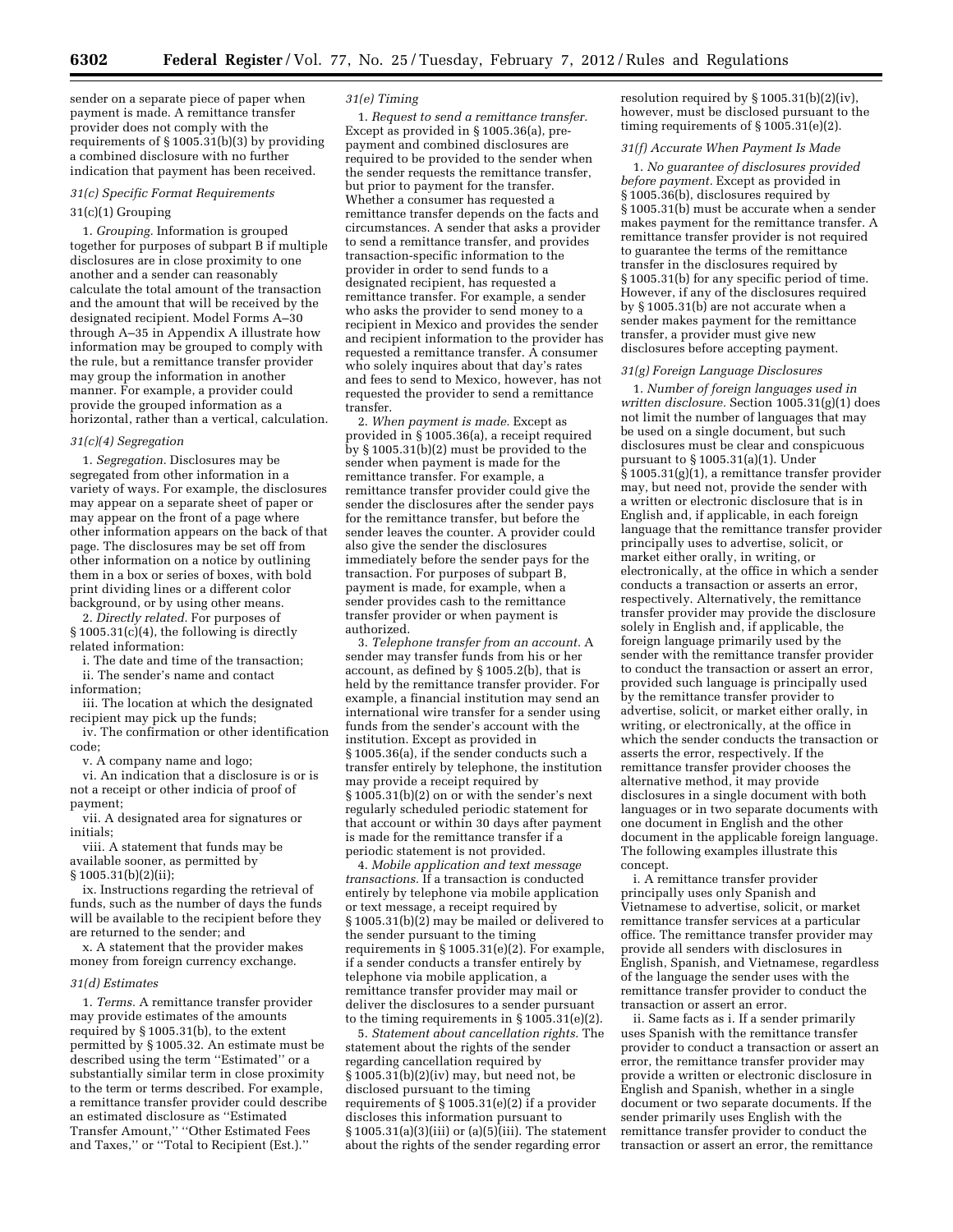transfer provider may provide a written or electronic disclosure solely in English. If the sender primarily uses a foreign language with the remittance transfer provider to conduct the transaction or assert an error that the remittance transfer provider does not use to advertise, solicit, or market either orally, in writing, or electronically, at the office in which the sender conducts the transaction or asserts the error, respectively, the remittance transfer provider may provide a written or electronic disclosure solely in English.

2. *Primarily used.* The language primarily used by the sender with the remittance transfer provider to conduct the transaction is the primary language used by the sender with the remittance transfer provider to convey the information necessary to complete the transaction. Similarly, the language primarily used by the sender with the remittance transfer provider to assert the error is the primary language used by the sender with the remittance transfer provider to provide the information required by § 1005.33(b) to assert an error. For example:

i. A sender initiates a conversation with a remittance transfer provider with a greeting in English and expresses interest in sending a remittance transfer to Mexico in English. If the remittance transfer provider thereafter communicates with the sender in Spanish and the sender conveys the other information needed to complete the transaction, including the designated recipient's information and the amount and funding source of the transfer, in Spanish, then Spanish is the language primarily used by the sender with the remittance transfer provider to conduct the transaction.

ii. A sender initiates a conversation with the remittance transfer provider with a greeting in English and states in English that there was a problem with a prior remittance transfer to Vietnam. If the remittance transfer provider thereafter communicates with the sender in Vietnamese and the sender uses Vietnamese to convey the information required by § 1005.33(b) to assert an error, then Vietnamese is the language primarily used by the sender with the remittance transfer provider to assert the error.

iii. A sender accesses the Web site of a remittance transfer provider that may be used by senders to conduct remittance transfers or assert errors. The Web site is offered in English and French. If the sender uses the French version of the Web site to conduct the remittance transfer, then French is the language primarily used by the sender with the remittance transfer provider to conduct the transaction.

#### 31(g)(1) General

1. *Principally used.* i. All relevant facts and circumstances determine whether a foreign language is principally used by the remittance transfer provider to advertise, solicit, or market under § 1005.31(g)(1). Generally, whether a foreign language is considered to be principally used by the remittance transfer provider to advertise, solicit, or market is based on:

A. The frequency with which the foreign language is used in advertising, soliciting, or marketing of remittance transfer services at that office;

B. The prominence of the advertising, soliciting, or marketing of remittance transfer services in that foreign language at that office; and

C. The specific foreign language terms used in the advertising soliciting, or marketing of remittance transfer service at that office.

ii. For example, if a remittance transfer provider posts several prominent advertisements in a foreign language for remittance transfer services, including rate and fee information, on a consistent basis in an office, the provider is creating an expectation that a consumer could receive information on remittance transfer services in the foreign language used in the advertisements. The foreign language used in such advertisements would be considered to be principally used at that office based on the frequency and prominence of the advertising. In contrast, an advertisement for remittance transfer services, including rate and fee information, that is featured prominently at an office and is entirely in English, except for a greeting in a foreign language, does not create an expectation that a consumer could receive information on remittance transfer services in the foreign language used for such greeting. The foreign language used in such an advertisement is not considered to be principally used at that office based on the incidental specific foreign language term used.

2. *Advertise, solicit, or market.* i. Any commercial message in a foreign language, appearing in any medium, that promotes directly or indirectly the availability of remittance transfer services constitutes advertising, soliciting, or marketing in such foreign language for purposes of § 1005.31(g)(1). Examples illustrating when a foreign language is used to advertise, solicit, or market include:

A. Messages in a foreign language in a leaflet or promotional flyer at an office.

B. Announcements in a foreign language on a public address system at an office.

C. On-line messages in a foreign language, such as on the internet.

D. Printed material in a foreign language on any exterior or interior sign at an office.

E. Point-of-sale displays in a foreign language at an office.

F. Telephone solicitations in a foreign language.

ii. Examples illustrating use of a foreign language for purposes other than to advertise, solicit, or market include:

A. Communicating in a foreign language (whether by telephone, electronically, or otherwise) about remittance transfer services in response to a consumer-initiated inquiry.

B. Making disclosures in a foreign language that are required by Federal or other applicable law.

3. *Office.* An office includes any physical location, telephone number, or Web site of a remittance transfer provider where a sender may conduct a remittance transfer or assert an error for a remittance transfer. The location need not exclusively offer remittance transfer services. For example, if an agent of a remittance transfer provider is located in a grocery store, the grocery store is considered an office for purposes of § 1005.31(g)(1). Because a consumer must be located in a State in order to be considered a ''sender'' under § 1005.30(g), a Web site is not an office for purposes of § 1005.31(g)(1), even if the Web site can be accessed by consumers that are located in the United States, unless a sender may conduct a remittance transfer on the Web site or may assert an error for a remittance transfer on the Web site.

4. *At the office.* Any advertisement, solicitation, or marketing is considered to be made at the office in which a sender conducts a transaction or asserts an error if such advertisement, solicitation, or marketing is posted, provided, or made: at a physical office of a remittance transfer provider; on a Web site of a remittance transfer provider that may be used by senders to conduct remittance transfers or assert errors; during a telephone call with a remittance transfer provider that may be used by senders to conduct remittance transfers or assert errors; or via mobile application or text message by a remittance transfer provider if the mobile application or text message may be used by senders to conduct remittance transfers or assert errors. An advertisement, solicitation, or marketing that is considered to be made at an office does not include general advertisements, solicitations, or marketing that are not intended to be made at a particular office. For example, if an advertisement for remittance transfers in Chinese appears in a Chinese newspaper that is being distributed at a grocery store in which the agent of a remittance transfer provider is located, such advertisement would not be considered to be made at that office. For disclosures provided pursuant to § 1005.31, the relevant office is the office in which the sender conducts the transaction. For disclosures provided pursuant to § 1005.33 for error resolution purposes, the relevant office is the office in which the sender first asserts the error, not the office where the transaction was conducted.

Section 1005.32—Estimates

1. *Disclosures where estimates can be used.*  Section 1005.32(a) and (b) permit estimates to be used in certain circumstances for disclosures described in §§ 1005.31(b)(1) through (3) and 1005.36(a)(1) and (2). To the extent permitted in § 1005.32(a) and (b), estimates may be used in the pre-payment disclosure described in § 1005.31(b)(1), the receipt disclosure described in § 1005.31(b)(2), the combined disclosure described in § 1005.31(b)(3), and the prepayment disclosures and receipt disclosures for both first and subsequent preauthorized remittance transfers described in § 1005.36(a)(1) and (2).

## *32(a) Temporary Exception for Insured Institutions*

#### 32(a)(1) General

1. *Control.* For purposes of this section, an insured institution cannot determine exact amounts ''for reasons beyond its control'' when a person other than the insured institution or with which the insured institution has no correspondent relationship sets the exchange rate required to be disclosed under § 1005.31(b)(1)(iv) or imposes a fee required to be disclosed under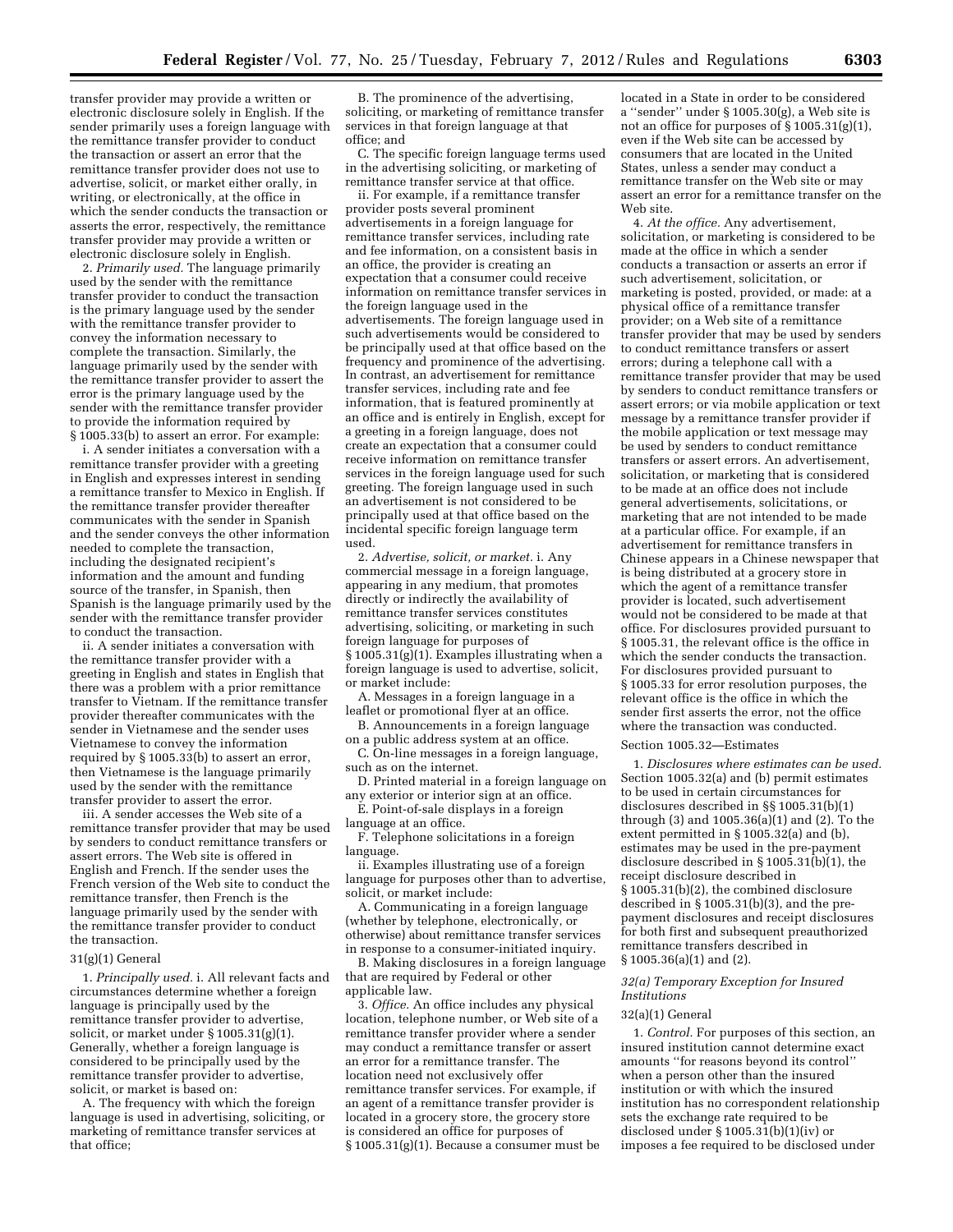§ 1005.31(b)(1)(vi). For example, if an insured institution has a correspondent relationship with a financial institution in another country and that correspondent institution sets the exchange rate or imposes a fee for remittance transfers sent from the insured institution to the correspondent institution, then the insured institution must determine exact amounts for the disclosures required under  $\S 1005.31(b)(1)(iv)$  or (vi) because the determination of those amounts are not beyond the insured institution's control.

2. *Examples of scenarios that qualify for the temporary exception.* The following examples illustrate when an insured institution cannot determine an exact amount ''for reasons beyond its control'' and thus would qualify for the temporary exception.

i. *Exchange rate.* An insured institution cannot determine the exact exchange rate to disclose under § 1005.31(b)(1)(iv) for an international wire transfer if the insured institution does not set the exchange rate, and the rate is set when the funds are deposited into the recipient's account by the designated recipient's institution with which the insured institution does not have a correspondent relationship. The insured institution will not know the exchange rate that the recipient institution will apply when the funds are deposited into the recipient's account.

ii. *Other fees.* An insured institution cannot determine the exact fees to disclose under § 1005.31(b)(1)(vi) if an intermediary institution or the designated recipient's institution, with which the insured institution does not have a correspondent relationship, imposes a transfer or conversion fee.

iii. *Other taxes.* An insured institution cannot determine the exact taxes to disclose under  $\S 1005.31(b)(1)(vi)$  if the insured institution cannot determine the applicable exchange rate or fees as described in paragraphs i. and ii. above, and the recipient country imposes a tax that is a percentage of the amount transferred to the designated recipient, less any other fees.

3. *Examples of scenarios that do not qualify for the temporary exception.* The following examples illustrate when an insured institution can determine exact amounts and thus would not qualify for the temporary exception.

i. *Exchange rate.* An insured institution can determine the exact exchange rate required to be disclosed under § 1005.31(b)(1)(iv) if it converts the funds into the local currency to be received by the designated recipient using an exchange rate that it sets. The determination of the exchange rate is in the insured institution's control even if there is no correspondent relationship with an intermediary institution in the transmittal route or the designated recipient's institution.

ii. *Other fees.* An insured institution can determine the exact fees required to be disclosed under  $\S 1005.31(b)(1)(vi)$  if it has agreed upon the specific fees with a correspondent institution, and this correspondent institution is the only institution in the transmittal route to the designated recipient's institution, which itself does not impose fees.

iii. *Other taxes.* An insured institution can determine the exact taxes required to be disclosed under  $\S 1005.31(b)(i)$  if:

A. The recipient country imposes a tax that is a percentage of the amount transferred to the designated recipient, less any other fees, and the insured institution can determine the exact amount of the applicable exchange rate and other fees; or

B. The recipient country imposes a specific sum tax that is not tied to the amount transferred.

### *32(b) Permanent Exception for Transfers to Certain Countries*

1. *Laws of the recipient country.* The laws of the recipient country do not permit a remittance transfer provider to determine exact amounts required to be disclosed when a law or regulation of the recipient country requires the person making funds directly available to the designated recipient to apply an exchange rate that is:

i. Set by the government of the recipient country after the remittance transfer provider sends the remittance transfer, or

ii. Set when the designated recipient receives the funds.

2. *Example illustrating when exact amounts can and cannot be determined because of the laws of the recipient country.* 

i. The laws of the recipient country do not permit a remittance transfer provider to determine the exact exchange rate required to be disclosed under § 1005.31(b)(1)(iv) when, for example, the government of the recipient country, on a daily basis, sets the exchange rate that must, by law, apply to funds received and the funds are made available to the designated recipient in the local currency the day after the remittance transfer provider sends the remittance transfer.

ii. In contrast, the laws of the recipient country permit a remittance transfer provider to determine the exact exchange rate required to be disclosed under § 1005.31(b)(1)(iv) when, for example, the government of the recipient country ties the value of its currency to the U.S. dollar.

3. *Method by which transactions are made in the recipient country.* The method by which transactions are made in the recipient country does not permit a remittance transfer provider to determine exact amounts required to be disclosed when transactions are sent via international ACH on terms negotiated between the United States government and the recipient country's government, under which the exchange rate is a rate set by the recipient country's central bank or other governmental authority after the provider sends the remittance transfer.

4. *Example illustrating when exact amounts can and cannot be determined because of the method by which transactions are made in the recipient country.* 

i. The method by which transactions are made in the recipient country does not permit a remittance transfer provider to determine the exact exchange rate required to be disclosed under § 1005.31(b)(1)(iv) when the provider sends a remittance transfer via international ACH on terms negotiated between the United States government and the recipient country's government, under which the exchange rate is a rate set by the

recipient country's central bank on the business day after the provider has sent the remittance transfer.

ii. In contrast, a remittance transfer provider would not qualify for the § 1005.32(b)(1)(ii) methods exception if it sends a remittance transfer via international ACH on terms negotiated between the United States government and a private-sector entity or entities in the recipient country, under which the exchange rate is set by the institution acting as the entry point to the recipient country's payments system on the next business day. However, a remittance transfer provider sending a remittance transfer using such a method may qualify for the § 1005.32(a) temporary exception.

iii. A remittance transfer provider would not qualify for the  $\S 1005.32(b)(1)(ii)$  methods exception if, for example, it sends a remittance transfer via international ACH on terms negotiated between the United States government and the recipient country's government, under which the exchange rate is set by the recipient country's central bank or other governmental authority before the sender requests a transfer.

5. *Safe harbor list.* If a country is included on a safe harbor list published by the Bureau under § 1005.32(b)(2), a remittance transfer provider may provide estimates of the amounts to be disclosed under § 1005.31(b)(1)(iv) through (vii). If a country does not appear on the Bureau's list, a remittance transfer provider may provide estimates under § 1005.32(b)(1) if the provider determines that the recipient country does not legally permit or method by which transactions are conducted in that country does not permit the provider to determine exact disclosure amounts.

6. *Reliance on Bureau list of countries.* A remittance transfer provider may rely on the list of countries published by the Bureau to determine whether the laws of a recipient country do not permit the remittance transfer provider to determine exact amounts required to be disclosed under § 1005.31(b)(1)(iv) through (vii). Thus, if a country is on the Bureau's list, the provider may give estimates under this section, unless a remittance transfer provider has information that a country on the Bureau's list legally permits the provider to determine exact disclosure amounts.

7. *Change in laws of recipient country.* i. If the laws of a recipient country change such that a remittance transfer provider can determine exact amounts, the remittance transfer provider must begin providing exact amounts for the required disclosures as soon as reasonably practicable if the provider has information that the country legally permits the provider to determine exact disclosure amounts.

ii. If the laws of a recipient country change such that a remittance transfer provider cannot determine exact disclosure amounts, the remittance transfer provider may provide estimates under § 1005.32(b)(1), even if that country does not appear on the list published by the Bureau.

# *32(c) Bases for Estimates*

### 32(c)(1) Exchange Rate

1. *Most recent exchange rate for qualifying international ACH transfers.* If the exchange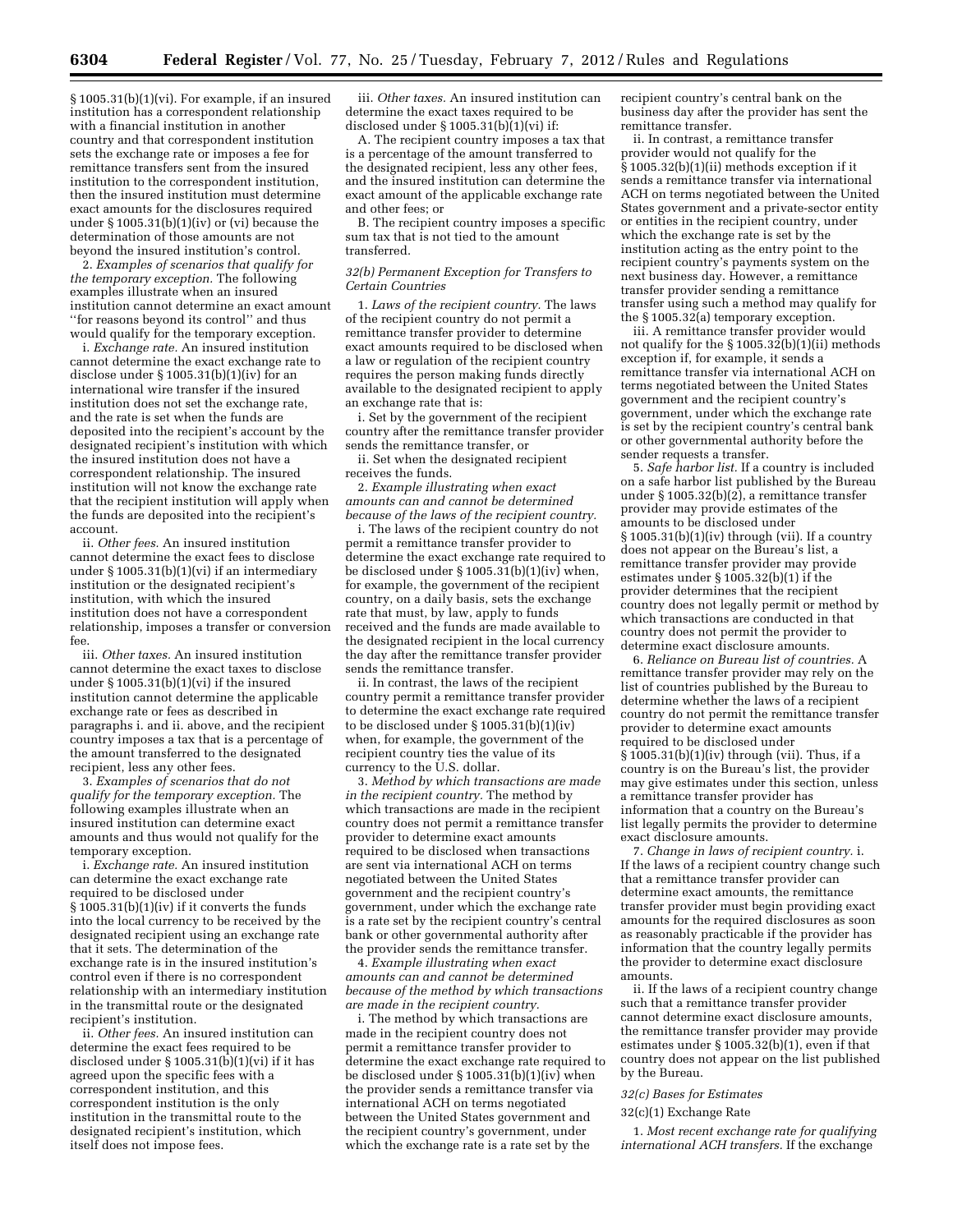rate for a remittance transfer sent via international ACH that qualifies for the § 1005.32(b)(1)(ii) exception is set the following business day, the most recent exchange rate available for a transfer is the exchange rate set for the day that the disclosure is provided, *i.e.* the current business day's exchange rate.

2. *Publicly available.* Examples of publicly available sources of information containing the most recent wholesale exchange rate for a currency include U.S. news services, such as Bloomberg, the Wall Street Journal, and the New York Times; a recipient country's national news services, and a recipient country's central bank or other government agency.

3. *Spread.* An estimate for disclosing the exchange rate based on the most recent publicly available wholesale exchange rate must also reflect any spread the remittance transfer provider typically applies to the wholesale exchange rate for remittance transfers for a particular currency.

4. *Most recent.* For the purposes of  $§ 1005.32(c)(1)(ii)$  and (iii), if the exchange rate with respect to a particular currency is published or provided multiple times throughout the day because the exchange rate fluctuates throughout the day, a remittance transfer provider may use any exchange rate available on that day to determine the most recent exchange rate.

## 32(c)(3) Other Fees

1. *Potential transmittal routes.* A remittance transfer from the sender's account at an insured institution to the designated recipient's institution may take several routes, depending on the correspondent relationships each institution in the transmittal route has with other institutions. In providing an estimate of the fees required to be disclosed under § 1005.31(b)(1)(vi) pursuant to the § 1005.32(a) temporary exception, an insured institution may rely upon the representations of the designated recipient's institution and the institutions that act as intermediaries in any one of the potential transmittal routes that it reasonably believes a requested remittance transfer may travel.

## 32(c)(4) Other Taxes Imposed in the Recipient Country

1. *Other taxes imposed in a recipient country that are a percentage.* Section 1005.32(c)(4) sets forth the basis for providing an estimate of only those taxes imposed in a recipient country that are a percentage of the amount transferred to the designated recipient because a remittance transfer provider can determine the exact amount of other taxes, such as a tax of a specific amount imposed without regard to the amount of the funds transferred or received. However, a remittance transfer provider can determine the exact amount of other taxes that are a percentage of the amount transferred if the provider can determine the exchange rate and the exact amount of other fees imposed on the remittance transfer.

*Section 1005.33—Procedures for Resolving Errors* 

### *33(a) Definition of Error*

1. *Incorrect amount of currency paid by sender.* Section 1005.33(a)(1)(i) covers circumstances in which a sender pays an amount that differs from the total amount of the transaction, including fees imposed in connection with the transfer, stated in the receipt or combined disclosure provided under § 1005.31(b)(2) or (3). Such error may be asserted by a sender regardless of the form or method of payment provided, including when a debit, credit, or prepaid card is used to fund the transfer and an excess amount is paid. For example, if a remittance transfer provider incorrectly charged a sender's credit card account for US\$150, and US\$120 was sent, plus a transfer fee of US\$10, the sender could assert an error with the remittance transfer provider for the incorrect charge under § 1005.33(a)(1)(i).

2. *Incorrect amount of currency received coverage.* Section 1005.33(a)(1)(iii) covers circumstances in which the designated recipient receives an amount of currency that differs from the amount of currency identified on the disclosures provided to the sender, except where the disclosure stated an estimate of the amount of currency to be received in accordance with § 1005.32 and the difference results from application of the actual exchange rate, fees, and taxes, rather than any estimated amounts, or the failure was caused by circumstances outside the remittance transfer provider's control. A designated recipient may receive an amount of currency that differs from the amount of currency disclosed, for example, if an exchange rate other than the disclosed rate is applied to the remittance transfer, or if the provider fails to account for fees or taxes that may be imposed by the provider or a third party before the transfer is picked up by the designated recipient or deposited into the recipient's account in the foreign country. However, if the provider rounds the exchange rate used to calculate the amount received consistent with § 1005.31(b)(1)(iv) and comment 31(b)(1)(iv)–2 for the disclosed rate, there is no error if the designated recipient receives an amount of currency that results from applying the exchange rate used, prior to any rounding of the exchange rate, to calculate fees, taxes, or the amount received rather than the disclosed rate. Section 1005.33(a)(1)(iii) also covers circumstances in which the remittance transfer provider transmits an amount that differs from the amount requested by the sender.

3. *Incorrect amount of currency received examples.* For purposes of the following examples illustrating the error for an incorrect amount of currency received under § 1005.33(a)(1)(iii), assume that none of the circumstances permitting an estimate under § 1005.32 apply (unless otherwise stated).

i. A consumer requests to send funds to a relative in Mexico to be received in local currency. Upon receiving the sender's payment, the remittance transfer provider provides a receipt indicating that the amount of currency that will be received by the designated recipient will be 1180 Mexican

pesos, after fees and taxes are applied. However, when the relative picks up the transfer in Mexico a day later, he only receives 1150 Mexican pesos because the exchange rate applied by the recipient agent in Mexico was lower than the exchange rate used by the provider, prior to any rounding of the exchange rate, to disclose the amount of currency to be received by the designated recipient on the receipt. Because the designated recipient has received less than the amount of currency disclosed on the receipt, an error has occurred.

ii. A consumer requests to send funds to a relative in Colombia to be received in local currency. The remittance transfer provider provides the sender a receipt stating an amount of currency that will be received by the designated recipient, which does not reflect additional foreign taxes that will be imposed in Colombia on the transfer. Because the designated recipient will receive less than the amount of currency disclosed on the receipt due to the additional foreign taxes, an error has occurred.

iii. Same facts as in ii., except that the receipt provided by the remittance transfer provider does not reflect additional fees that are imposed by the receiving agent in Colombia on the transfer. Because the designated recipient will receive less than the amount of currency disclosed on the receipt due to the additional fees, an error has occurred.

iv. A consumer requests to send US\$250 to a relative in India to a U.S. dollardenominated account held by the relative at an Indian bank. Instead of the US\$250 disclosed on the receipt as the amount to be sent, the remittance transfer provider sends US\$200, resulting in a smaller deposit to the designated recipient's account than was disclosed as the amount to be received after fees and taxes. Because the designated recipient received less than the amount of currency that was disclosed, an error has occurred.

v. A consumer requests to send US\$100 to a relative in a foreign country to be received in local currency. The remittance transfer provider provides the sender a receipt that discloses an estimated exchange rate, other taxes, and amount of currency that will be received due to the law in the foreign country requiring that the exchange rate be set by the foreign country's central bank. When the relative picks up the remittance transfer, the relative receives less currency than the estimated amount disclosed to the sender on the receipt due to application of the actual exchange rate, fees, and taxes, rather than any estimated amounts. Because § 1005.32(b) permits the remittance transfer provider to disclose an estimate of the amount of currency to be received, no error has occurred unless the estimate was not based on an approach set forth under § 1005.32(c).

4. *Incorrect amount of currency received extraordinary circumstances.* Under § 1005.33(a)(1)(iv)(B), a remittance transfer provider's failure to deliver or transmit a remittance transfer by the disclosed date of availability is not an error if such failure was caused by extraordinary circumstances outside the remittance transfer provider's control that could not have been reasonably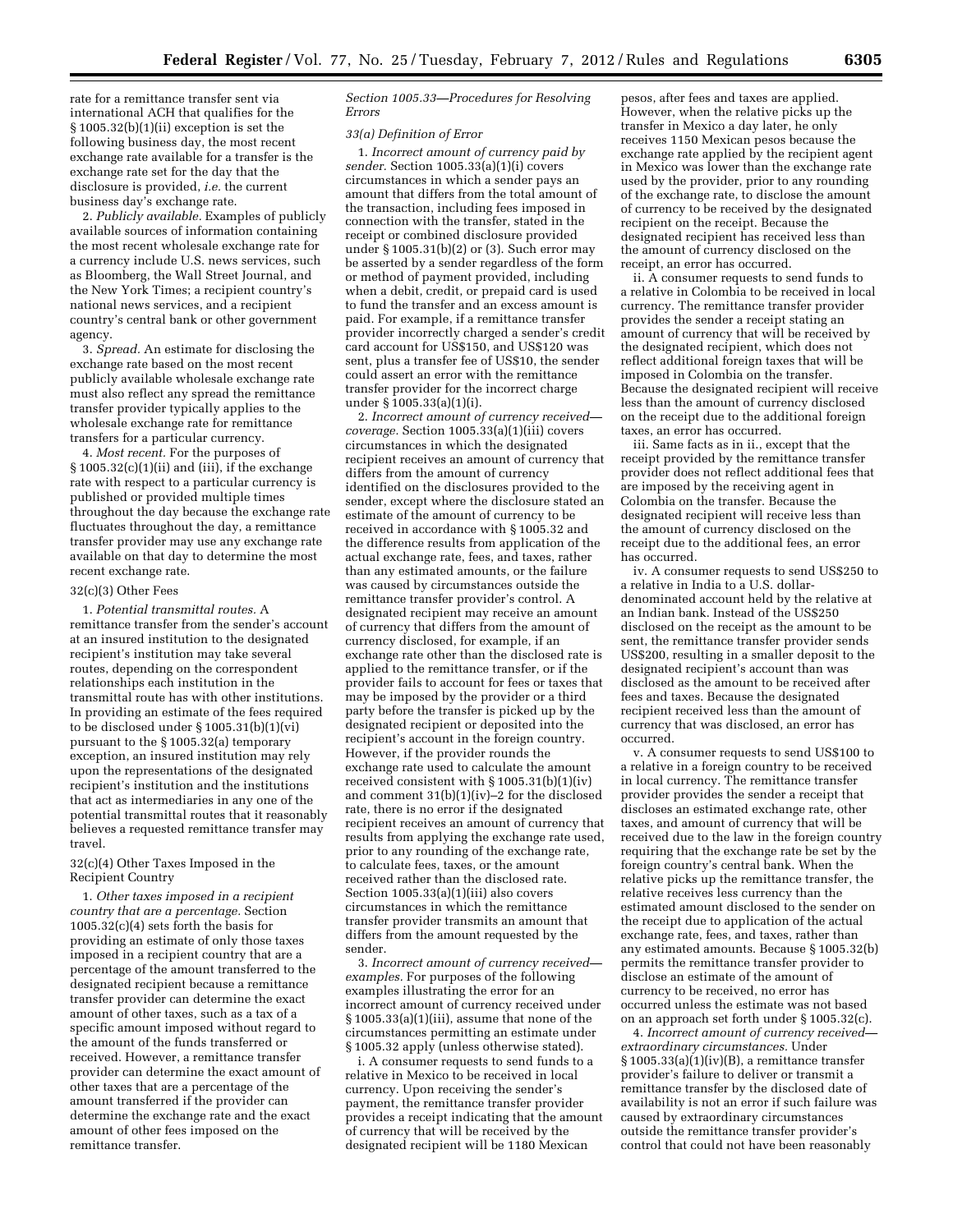anticipated. Examples of extraordinary circumstances outside the remittance transfer provider's control that could not have been reasonably anticipated under  $§ 1005.33(a)(1)(iv)(B)$  include circumstances such as war or civil unrest, natural disaster, garnishment or attachment of some of the funds after the transfer is sent, and government actions or restrictions that could not have been reasonably anticipated by the remittance transfer provider, such as the imposition of foreign currency controls or foreign taxes unknown at the time the receipt or combined disclosure is provided under § 1005.31(b)(2) or (3).

5. *Failure to make funds available by disclosed date of availability—coverage.*  Section 1005.33(a)(1)(iv) generally covers disputes about the failure to make funds available in connection with a remittance transfer to a designated recipient by the disclosed date of availability. If only a portion of the funds were made available by the disclosed date of availability, then  $§ 1005.33(a)(1)(iv)$  does not apply, but § 1005.33(a)(1)(iii) may apply instead. The following are examples of errors for failure to make funds available by the disclosed date of availability (assuming that none of the exceptions in  $\S 1005.33(a)(1)(iv)(A)$ , (B), or (C) apply).

i. Late or non-delivery of a remittance transfer;

ii. Delivery of funds to the wrong account; iii. The fraudulent pick-up of a remittance transfer in a foreign country by a person other than the designated recipient;

iv. The recipient agent or institution's retention of the remittance transfer, instead of making the funds available to the designated recipient.

6. *Failure to make funds available by disclosed date of availability—extraordinary circumstances.* Under § 1005.33(a)(1)(iv)(A), a remittance transfer provider's failure to deliver or transmit a remittance transfer by the disclosed date of availability is not an error if such failure was caused by extraordinary circumstances outside the remittance transfer provider's control that could not have been reasonably anticipated. Examples of extraordinary circumstances outside the remittance transfer provider's control that could not have been reasonably anticipated under § 1005.33(a)(1)(iv)(A) include circumstances such as war or civil unrest, natural disaster, garnishment or attachment of funds after the transfer is sent, and government actions or restrictions that could not have been reasonably anticipated by the remittance transfer provider, such as the imposition of foreign currency controls.

7. *Recipient-requested changes.* Under § 1005.33(a)(2)(iii), a change requested by the designated recipient that the remittance transfer provider or others involved in the remittance transfer decide to accommodate is not considered an error. The exception under  $\S 1005.33(a)(2)(iii)$  is available only if the change is made solely because the designated recipient requested the change. For example, if a sender requests to send US\$100 to a designated recipient at a designated location, but the designated recipient requests the amount in a different currency (either at the sender-designated location or another

location requested by the recipient) and the remittance transfer provider accommodates the recipient's request, the change does not constitute an error.

8. *Change from disclosure made in reliance on sender information.* Under the commentary accompanying § 1005.31, the remittance transfer provider may rely on the sender's representations in making certain disclosures. *See, e.g.* comments 31(b)(1)(iv)– 1, 31(b)(1)(vi)–1, and 31(b)(1)(vi)–2. For example, suppose a sender requests U.S. dollars to be deposited into an account of the designated recipient and represents that the account is U.S. dollar-denominated. If the designated recipient's account is actually denominated in local currency and the recipient account-holding institution must convert the remittance transfer into local currency in order to deposit the funds and complete the transfer, the change in currency does not constitute an error pursuant to § 1005.33(a)(2)(iv). Similarly, if the remittance transfer provider relies on the sender's representations regarding variables that affect the amount of taxes imposed by a person other than the provider for purposes of determining these taxes, the change in the amount of currency the designated recipient actually receives due to the taxes actually imposed does not constitute an error pursuant to § 1005.33(a)(2)(iv).

#### *33(b) Notice of Error From Sender*

1. *Person asserting or discovering error.*  The error resolution procedures of this section apply only when a notice of error is received from the sender, and not when a notice of error is received from the designated recipient or when the remittance transfer provider itself discovers and corrects an error.

2. *Content of error notice.* The notice of error is effective so long as the remittance transfer provider is able to identify the elements in § 1005.33(b)(1)(ii). For example, the sender could provide the confirmation number or code that would be used by the designated recipient to pick up the transfer, or other identification number or code supplied by the remittance transfer provider in connection with the transfer, if such number or code is sufficient for the remittance transfer provider to identify the sender (and contact information), designated recipient, and the transfer in question. For an account-based remittance transfer, the notice of error is effective even if it does not contain the sender's account number, so long as the remittance transfer provider is able to identify the account and the transfer in question.

3. *Address on notice of error.* A remittance transfer provider may request, or a sender may provide, the sender's or designated recipient's email address, as applicable, instead of a physical address, on a notice of error.

4. *Effect of late notice.* A remittance transfer provider is not required to comply with the requirements of this section for any notice of error from a sender that is received by the provider more than 180 days from the disclosed date of availability of the remittance transfer to which the notice of error applies or, if applicable, more than 60

days after a provider sent documentation, additional information, or clarification requested by the sender, provided such date is later than 180 days after the disclosed date of availability.

5. *Notice of error provided to agent.* A notice of error provided by a sender to an agent of the remittance transfer provider is deemed to be received by the provider under § 1005.33(b)(1)(i) when received by the agent.

6. *Consumer notice of error resolution rights.* Section 1005.31 requires a remittance transfer provider to include an abbreviated notice of the consumer's error resolution rights on the receipt or combined notice provided under § 1005.31(b)(2) or (3). In addition, the remittance transfer provider must make available to a sender upon request, a notice providing a full description of the sender's error resolution rights, using language set forth in Appendix A of this part (Model Form A–36) or substantially similar language.

## *33(c) Time Limits and Extent of Investigation*

1. *Notice to sender of finding of error.* If the remittance transfer provider determines during its investigation that an error occurred as described by the sender, the remittance provider may inform the sender of its findings either orally or in writing. However, if the provider determines that no error or a different error occurred, the provider must provide a written explanation of its findings under § 1005.33(d)(1).

2. *Incorrect or insufficient information provided for transfer.* Under § 1005.33(c)(2)(ii)(A)(*2*), if a remittance transfer provider's failure to make funds in connection with a remittance transfer available to a designated recipient by the disclosed date of availability occurred because the sender provided incorrect or insufficient information in connection with the transfer, such as by erroneously identifying the designated recipient or the recipient's account number or by providing insufficient information to enable the entity distributing the funds to identify the correct designated recipient, the sender may choose to have the provider make funds available to the designated recipient and third party fees may be imposed for resending the remittance transfer with the corrected or additional information. The remittance transfer provider may not require the sender to provide the principal transfer amount again. Third party fees that were not incurred during the first unsuccessful remittance transfer attempt may not be imposed again for resending the remittance transfer. A request to resend is a request for a remittance transfer. Therefore, a provider must provide the disclosures required by § 1005.31 for a resend of a remittance transfer, and the provider must use the exchange rate it is using for such transfers on the date of the resend if funds were not already exchanged in the first unsuccessful remittance transfer attempt. A sender providing incorrect or insufficient information does not include a provider's miscommunication of information necessary for the designated recipient to pick up the transfer. For example, a sender is not considered to have provided incorrect or insufficient information if the provider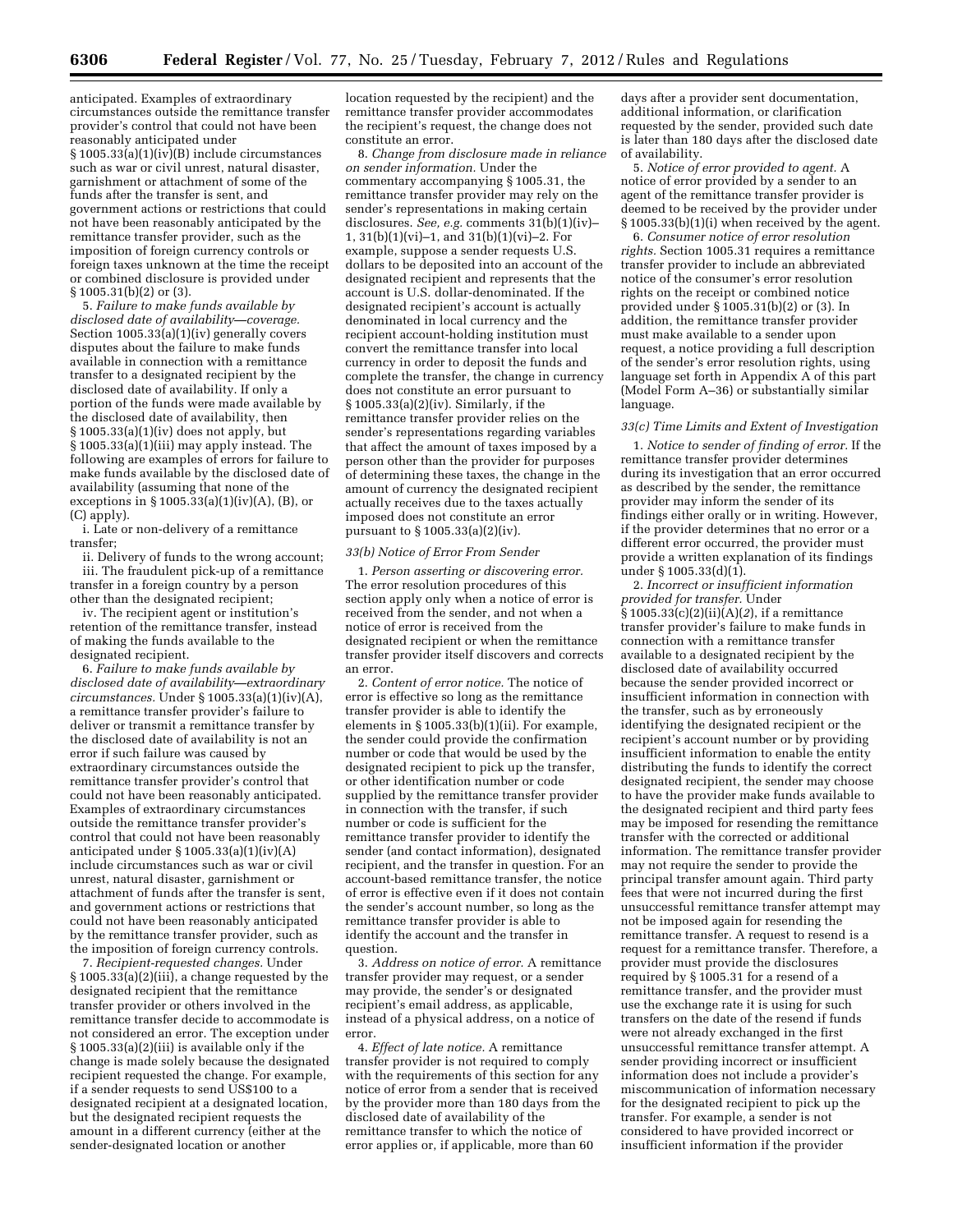discloses the incorrect location where the transfer may be picked up or gives the wrong confirmation number/code for the transfer. The following examples illustrate these concepts.

i. A sender instructs a remittance transfer provider to send US\$100 to a designated recipient in local currency, for which the remittance transfer provider charges a transfer fee of US\$10, and the sender provided incorrect or insufficient information that resulted in non-delivery of the remittance transfer as requested. If the sender chooses the remedy to have the remittance transfer provider make the funds available to the designated recipient pursuant to  $\S 1005.33(c)(2)(ii)(A)(2)$  and provides the corrected or additional information, the remittance transfer provider may not require the sender to provide another US\$100 to send to the designated recipient or charge the sender the US\$10 transfer fee to resend the remittance transfer with the corrected or additional information. If the funds were not already exchanged into the local currency during the first unsuccessful remittance transfer attempt, the provider must use the exchange rate it is using for such transfers on the date of the resend.

ii. A sender instructs a remittance transfer provider to send US\$100 to a designated recipient in a foreign country, for which a remittance transfer provider charges a transfer fee of US\$10 and an intermediary institution charges a lifting fee of US\$5, such that the designated recipient is expected to receive only US\$95, as indicated in the receipt. If the sender provided incorrect or insufficient information that resulted in nondelivery of the remittance transfer as requested, an error has occurred. If the sender chooses the remedy to have the remittance transfer provider make the funds available to the designated recipient pursuant to  $\S 1005.33(c)(2)(ii)(A)(2)$  and provides the corrected or additional information, the remittance transfer provider may not charge another transfer fee of US\$10 to send the remittance transfer again with the corrected or additional information necessary to complete the transfer. If the intermediary institution charged a lifting fee of US\$5 in the first unsuccessful remittance transfer attempt, the sender may choose to provide an additional amount to offset the US\$5 lifting fee deducted in the first unsuccessful remittance transfer attempt and ensure that the designated recipient receives US\$95 or may choose to resend the US\$95 amount with the understanding that another US\$5 fee will be deducted by the intermediary institution, as indicated in the receipt. Otherwise, if the intermediary institution did not charge a US\$5 lifting fee in the first unsuccessful remittance transfer attempt, the provider must resend the original \$100 transfer amount, and a US\$5 lifting fee may be imposed by the intermediary institution, as indicated in the receipt.

3. *Designation of requested remedy.* Under § 1005.33(c)(2), the sender may choose to obtain a refund of the amount of funds that was not properly transmitted or delivered to the designated recipient or request redelivery of the amount appropriate to correct the error at no additional cost. Upon receiving the

sender's request, the remittance transfer provider shall correct the error within one business day, or as soon as reasonably practicable, applying the same exchange rate, fees, and taxes stated in the disclosure provided under § 1005.31(b)(2) or (3), if the sender requests delivery of the amount appropriate to correct the error. The remittance transfer provider may also request that the sender indicate the preferred remedy at the time the sender provides notice of the error. However, if the sender does not indicate the desired remedy at the time of providing notice of error, the remittance transfer provider must notify the sender of any available remedies in the report provided under § 1005.33(c)(1) if the provider determines an error occurred.

4. *Default remedy.* The provider may set a default remedy that the remittance transfer provider will provide if the sender does not designate a remedy within a reasonable time after the sender receives the report provided under § 1005.33(c)(1). A provider that permits a sender to designate a remedy within 10 days after the provider has sent the report provided under § 1005.33(c)(1) before imposing the default remedy is deemed to have provided the sender with a reasonable time to designate a remedy. In the case a default remedy is provided, the remittance transfer provider must correct the error within one business day, or as soon as reasonably practicable, after the reasonable time for the sender to designate the remedy has passed, consistent with § 1005.33(c)(2).

5. *Amount appropriate to resolve the error.*  For purposes of the remedies set forth in  $\S 1005.33(c)(2)(i)(A), (c)(2)(i)(B),$ (c)(2)(ii)(A)(*1*), and (c)(2)(i)(A)(*2*) the amount appropriate to resolve the error is the specific amount of transferred funds that should have been received if the remittance transfer had been effected without error. The amount appropriate to resolve the error does not include consequential damages.

6. *Form of refund.* For a refund provided under § 1005.33(c)(2)(i)(A), (c)(2)(ii)(A)(*1*), or (c)(2)(ii)(B), a remittance transfer provider may generally, at its discretion, issue a refund either in cash or in the same form of payment that was initially provided by the sender for the remittance transfer. For example, if the sender originally provided a credit card as payment for the transfer, the remittance transfer provider may issue a credit to the sender's credit card account in the appropriate amount. However, if a sender initially provided cash for the remittance transfer, a provider may issue a refund by check. For example, if the sender originally provided cash as payment for the transfer, the provider may mail a check to the sender in the amount of the payment.

7. *Remedies for incorrect amount paid.* If an error under § 1005.33(a)(1)(i) occurred, the sender may request the remittance transfer provider refund the amount necessary to resolve the error under § 1005.33(c)(2)(i)(A) or that the remittance transfer provider make the amount necessary to resolve the error available to the designated recipient at no additional cost under § 1005.33(c)(2)(i)(B).

8. *Correction of an error if funds not available by disclosed date.* If the remittance transfer provider determines an error of

failure to make funds available by the disclosed date occurred under § 1005.33(a)(1)(iv), it must correct the error in accordance with  $\S 1005.33(c)(2)(ii)(A)$ , as applicable, and refund any fees imposed for the transfer (unless the sender provided incorrect or insufficient information to the remittance transfer provider in connection with the remittance transfer), whether the fee was imposed by the provider or a third party involved in sending the transfer, such as an intermediary bank involved in sending a wire transfer or the institution from which the funds are picked up in accordance with  $§ 1005.33(c)(2)(ii)(B).$ 

9. *Charges for error resolution.* If an error occurred, whether as alleged or in a different amount or manner, the remittance transfer provider may not impose a charge related to any aspect of the error resolution process (including charges for documentation or investigation).

10. *Correction without investigation.* A remittance transfer provider may correct an error, without investigation, in the amount or manner alleged by the sender, or otherwise determined, to be in error, but must comply with all other applicable requirements of § 1005.33.

### *33(d) Procedures if Remittance Transfer Provider Determines No Error or Different Error Occurred*

1. *Error different from that alleged.* When a remittance transfer provider determines that an error occurred in a manner or amount different from that described by the sender, it must comply with the requirements of both § 1005.33(c) and (d), as applicable. The provider may give the notice of correction and the explanation separately or in a combined form.

## *33(e) Reassertion of Error*

1. *Withdrawal of error; right to reassert.*  The remittance transfer provider has no further error resolution responsibilities if the sender voluntarily withdraws the notice alleging an error. A sender who has withdrawn an allegation of error has the right to reassert the allegation unless the remittance transfer provider had already complied with all of the error resolution requirements before the allegation was withdrawn. The sender must do so, however, within the original 180-day period from the disclosed date of availability or, if applicable, the 60-day period for a notice of error asserted pursuant to § 1005.33(b)(2).

### *33(f) Relation to Other Laws*

1. *Concurrent error obligations.* A financial institution that is also the remittance transfer provider may have error obligations under both §§ 1005.11 and 1005.33. For example, if a sender asserts an error under § 1005.11 with a remittance transfer provider that holds the sender's account, and the error is not also an error under § 1005.33 (such as the omission of an EFT on a periodic statement), then the error-resolution provisions of § 1005.11 exclusively apply to the error. However, if a sender asserts an error under § 1005.33 with a remittance transfer provider that holds the sender's account, and the error is also an error under § 1005.11 (such as when the amount the sender requested to be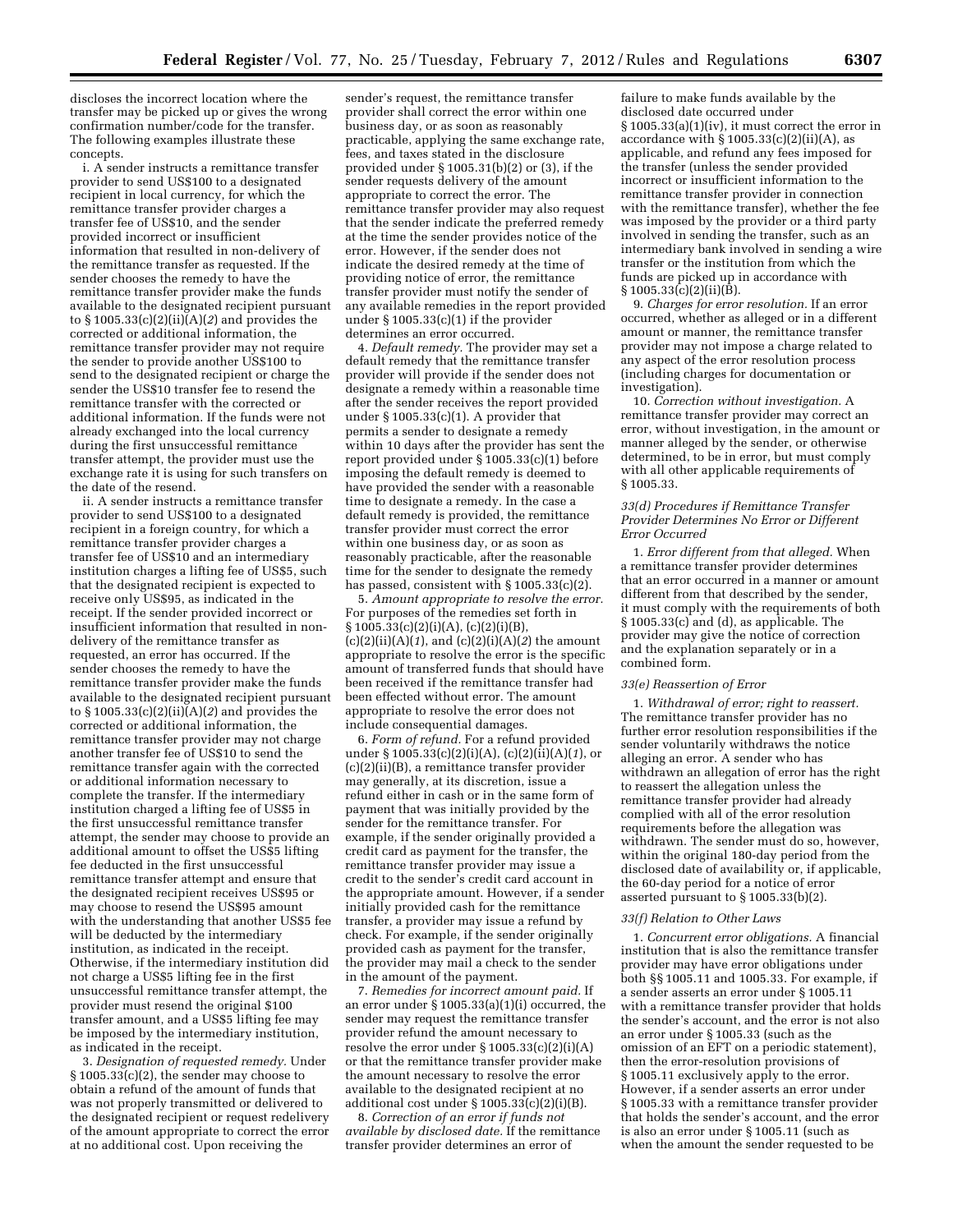deducted from the sender's account and sent for the remittance transfer differs from the amount that was actually deducted from the account and sent), then the error-resolution provisions of § 1005.33 exclusively apply to the error.

2. *Holder in due course.* Nothing in this section limits a sender's rights to assert claims and defenses against a card issuer concerning property or services purchased with a credit card under Regulation Z, 12 CFR 1026.12(c)(1), as applicable.

3. *Assertion of same error with multiple parties.* If a sender receives credit to correct an error of an incorrect amount paid in connection with a remittance transfer from either the remittance transfer provider or account-holding institution (or creditor), and subsequently asserts the same error with another party, that party has no further responsibilities to investigate the error if the error has been corrected. For example, assume that a sender initially asserts an error with a remittance transfer provider with respect to a remittance transfer alleging that US\$130 was debited from his checking account, but the sender only requested a remittance transfer for US\$100, plus a US\$10 transfer fee. If the remittance transfer provider refunds US\$20 to the sender to correct the error, and the sender subsequently asserts the same error with his account-holding institution, the accountholding institution has no error resolution responsibilities under Regulation E because the error has been fully corrected. In addition, nothing in this section prevents an account-holding institution or creditor from reversing amounts it has previously credited to correct an error if a sender receives more than one credit to correct the same error. For example, assume that a sender concurrently asserts an error with his or her accountholding institution and remittance transfer provider for the same error, and the sender receives credit from the account-holding institution for the error within 45 days of the notice of error. If the remittance transfer provider subsequently provides a credit of the same amount to the sender for the same error, the account-holding institution may reverse the amounts it had previously credited to the consumer's account, even after the 45-day error resolution period under § 1005.11.

### *33(g) Error Resolution Standards and Recordkeeping Requirements*

1. *Record retention requirements.* As noted in § 1005.31(g)(2), remittance transfer providers are subject to the record retention requirements under § 1005.13. Therefore, remittance transfer providers must retain documentation, including documentation related to error investigations, for a period of not less than two years from the date a notice of error was submitted to the provider or action was required to be taken by the provider. A remittance transfer provider need not maintain records of individual disclosures that it has provided to each sender; it need only retain evidence demonstrating that its procedures reasonably ensure the sender's receipt of required disclosures and documentation.

## Section 1005.34—Procedures for Cancellation and Refund of Remittance Transfers

### *34(a) Sender Right of Cancellation and Refund*

1. *Content of cancellation request.* A request to cancel a remittance transfer is valid so long as the remittance transfer provider is able to identify the remittance transfer in question. For example, the sender could provide the confirmation number or code that would be used by the designated recipient to pick up the transfer or other identification number or code supplied by the remittance transfer provider in connection with the transfer, if such number or code is sufficient for the remittance transfer provider to identify the transfer. A remittance transfer provider may also request, or the sender may provide, the sender's email address instead of a physical address, so long as the remittance transfer provider is able to identify the transfer to which the request to cancel applies.

2. *Notice of cancellation right.* Section 1005.31 requires a remittance transfer provider to include an abbreviated notice of the sender's right to cancel a remittance transfer on the receipt or combined disclosure given under § 1005.31(b)(2) or (3). In addition, the remittance transfer provider must make available to a sender upon request, a notice providing a full description of the right to cancel a remittance transfer using language that is set forth in Model Form A–36 of Appendix A to this part or substantially similar language.

3. *Thirty-minute cancellation right.* A remittance transfer provider must comply with the cancellation and refund requirements of § 1005.34 if the cancellation request is received by the provider no later than 30 minutes after the sender makes payment. The provider may, at its option, provide a longer time period for cancellation. A provider must provide the 30-minute cancellation right regardless of the provider's normal business hours. For example, if an agent closes less than 30 minutes after the sender makes payment, the provider could opt to take cancellation requests through the telephone number disclosed on the receipt. The provider could also set a cutoff time after which the provider will not accept requests to send a remittance transfer. For example, a financial institution that closes at 5:00 p.m. could stop accepting payment for remittance transfers after 4:30 p.m.

4. *Cancellation request provided to agent.*  A cancellation request provided by a sender to an agent of the remittance transfer provider is deemed to be received by the provider under § 1005.34(a) when received by the agent.

5. *Payment made.* For purposes of subpart B, payment is made, for example, when a sender provides cash to the remittance transfer provider or when payment is authorized.

## *34(b) Time Limits and Refund Requirements*

1. *Form of refund.* At its discretion, a remittance transfer provider generally may issue a refund either in cash or in the same form of payment that was initially provided

by the sender for the remittance transfer. For example, if the sender originally provided a credit card as payment for the transfer, the remittance transfer provider may issue a credit to the sender's credit card account in the amount of the payment. However, if a sender initially provided cash for the remittance transfer, a provider may issue a refund by check. For example, if the sender originally provided cash as payment for the transfer, the provider may mail a check to the sender in the amount of the payment.

2. *Fees and taxes refunded.* If a sender provides a timely request to cancel a remittance transfer, a remittance transfer provider must refund all funds provided by the sender in connection with the remittance transfer, including any fees and, to the extent not prohibited by law, taxes that have been imposed for the transfer, whether the fee or tax was assessed by the provider or a third party, such as an intermediary institution, the agent or bank in the recipient country, or a State or other governmental body.

## Section 1005.35—Acts of Agents

1. *General.* Remittance transfer providers must comply with the requirements of subpart B, including, but not limited to, providing the disclosures set forth in § 1005.31 and providing any remedies as set forth in § 1005.33, even if an agent or other person performs functions for the remittance transfer provider, and regardless of whether the provider has an agreement with a third party that transfers or otherwise makes funds available to a designated recipient.

Section 1005.36—Transfers Scheduled in Advance

1. *Applicability of subpart B.* The requirements set forth in subpart B apply to remittance transfers subject to § 1005.36, to the extent that § 1005.36 does not modify those requirements. For example, the foreign language disclosure requirements in § 1005.31(g) and related commentary continue to apply to disclosures provided in accordance with § 1005.36(a)(2).

### *36(c) Cancellation*

1. *Scheduled remittance transfer.* Section 1005.36(c) applies when a remittance transfer is scheduled by the sender at least three business days before the date of the transfer, whether the sender schedules a preauthorized remittance transfer or a onetime transfer. A remittance transfer is scheduled if it will require no further action by the sender to send the transfer after the sender requests the transfer. For example, a remittance transfer is scheduled at least three business days before the date of the transfer, and § 1005.36(c) applies, where a sender on March 1 requests a remittance transfer provider to send a wire transfer to pay a bill in a foreign country on March 15, if it will require no further action by the sender to send the transfer after the sender requests the transfer. A remittance transfer is not scheduled, and § 1005.36(c) does not apply, where a transfer occurs more than three days after the date the sender requests the transfer solely due to the provider's processing time. The following are examples of when a sender has not scheduled a remittance transfer at least three business days before the date of